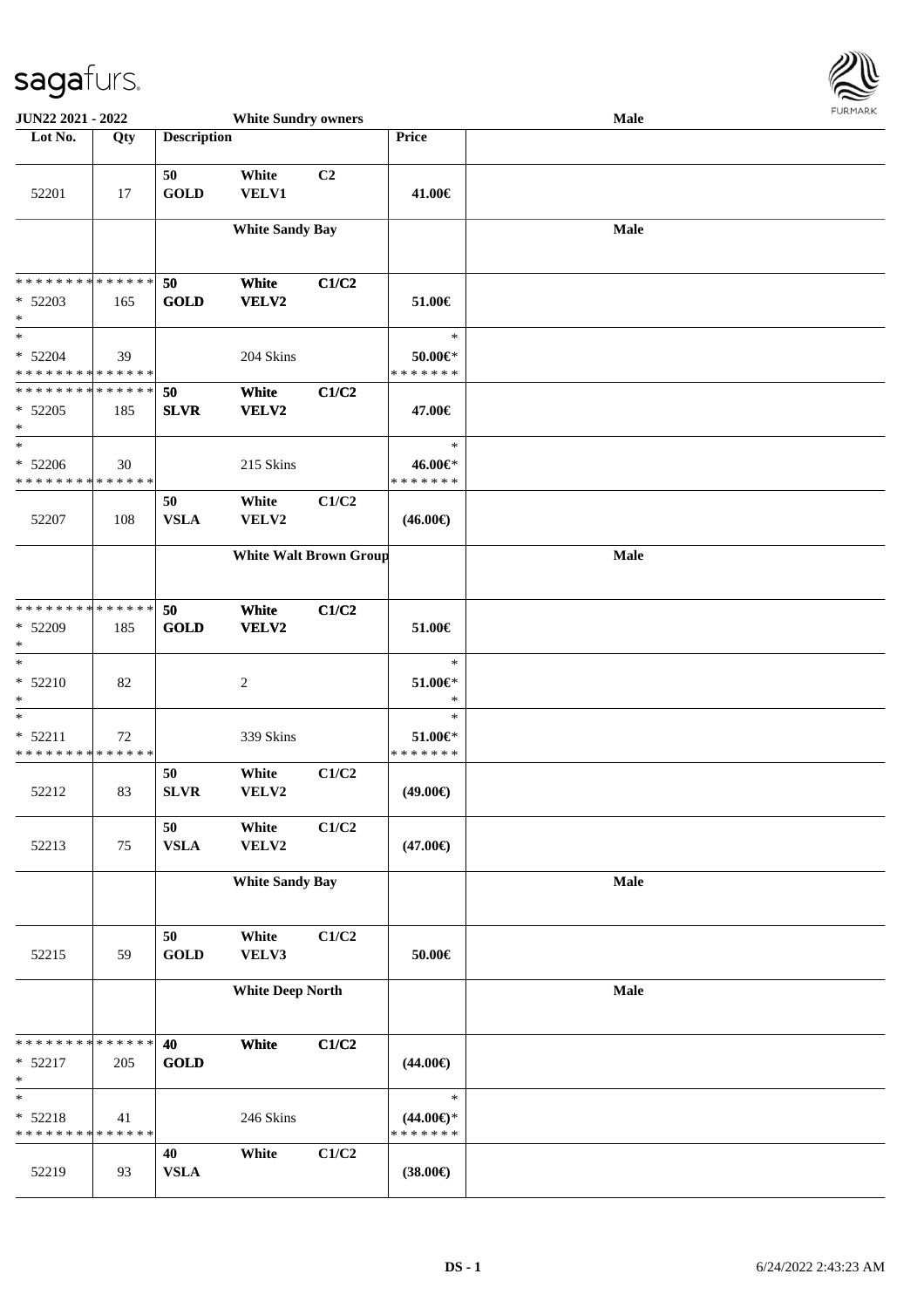

| JUN22 2021 - 2022                                  |     |                    | <b>White Sundry owners</b>  |       |                                                | Male |
|----------------------------------------------------|-----|--------------------|-----------------------------|-------|------------------------------------------------|------|
| Lot No.                                            | Qty | <b>Description</b> |                             |       | Price                                          |      |
| 52221                                              | 180 | 40<br><b>GOLD</b>  | White<br><b>VELV1</b>       | C1    | $(44.00\epsilon)$                              |      |
|                                                    |     |                    | <b>White Baldwin-Jander</b> |       |                                                | Male |
| * * * * * * * * * * * * * *<br>$* 52223$<br>$\ast$ | 205 | 40<br><b>SLVR</b>  | White<br><b>VELV1</b>       | C1/C2 | $(43.00\epsilon)$                              |      |
| $\ast$<br>$* 52224$<br>* * * * * * * * * * * * * * | 101 |                    | 306 Skins                   |       | $\ast$<br>$(43.00\epsilon)$ *<br>* * * * * * * |      |
| 52225                                              | 189 | 40<br>${\bf VSLA}$ | White<br><b>VELV1</b>       | C1/C2 | $(41.00\epsilon)$                              |      |
|                                                    |     |                    | <b>White Sundry owners</b>  |       |                                                | Male |
| **************<br>$* 52227$<br>$\ast$              | 205 | 40<br><b>GOLD</b>  | White<br><b>VELV2</b>       | C2    | 44.00€                                         |      |
| $\ast$<br>$* 52228$<br>$\ast$                      | 180 |                    | $\sqrt{2}$                  |       | $\ast$<br>44.00€*<br>$\ast$                    |      |
| $\ast$<br>* 52229<br>$\ast$                        | 180 |                    | 3                           |       | $\ast$<br>44.00€*<br>$\ast$                    |      |
| $\overline{\ast}$<br>$* 52230$<br>$\ast$           | 180 |                    | 4                           |       | $\ast$<br>44.00€*<br>$\ast$                    |      |
| $\ast$<br>$* 52231$<br>$\ast$                      | 180 |                    | 5                           |       | $\ast$<br>44.00€*<br>$\ast$                    |      |
| $\ast$<br>$* 52232$<br>$*$                         | 180 |                    | 6                           |       | $\ast$<br>44.00€*<br>$\ast$                    |      |
| $\ast$<br>$* 52233$<br>$\ast$                      | 180 |                    | $\tau$                      |       | $\ast$<br>44.00€*<br>$\ast$                    |      |
| $\ast$<br>$* 52234$<br>* * * * * * * * * * * * * * | 219 |                    | 1504 Skins                  |       | $\ast$<br>44.00€*<br>* * * * * * *             |      |
| 52235                                              | 113 | 40<br><b>GOLD</b>  | White<br>VELV2              | C3/C4 | $(42.00\epsilon)$                              |      |
|                                                    |     |                    | <b>White Sandy Bay</b>      |       |                                                | Male |
| * * * * * * * * * * * * * *<br>$* 52237$<br>$\ast$ | 205 | 40<br><b>GOLD</b>  | White<br><b>VELV2</b>       | C1    | 46.00€                                         |      |
| $\ast$<br>* 52238<br>$\ast$                        | 130 |                    | $\overline{c}$              |       | $\ast$<br>46.00€*<br>$\ast$                    |      |
| $\ast$<br>* 52239<br>$\ast$                        | 180 |                    | 3                           |       | $\ast$<br>46.00€*<br>$\ast$                    |      |
| $\ast$<br>$* 52240$<br>* * * * * * * * * * * * * * | 180 |                    | 695 Skins                   |       | $\ast$<br>46.00€*<br>* * * * * * *             |      |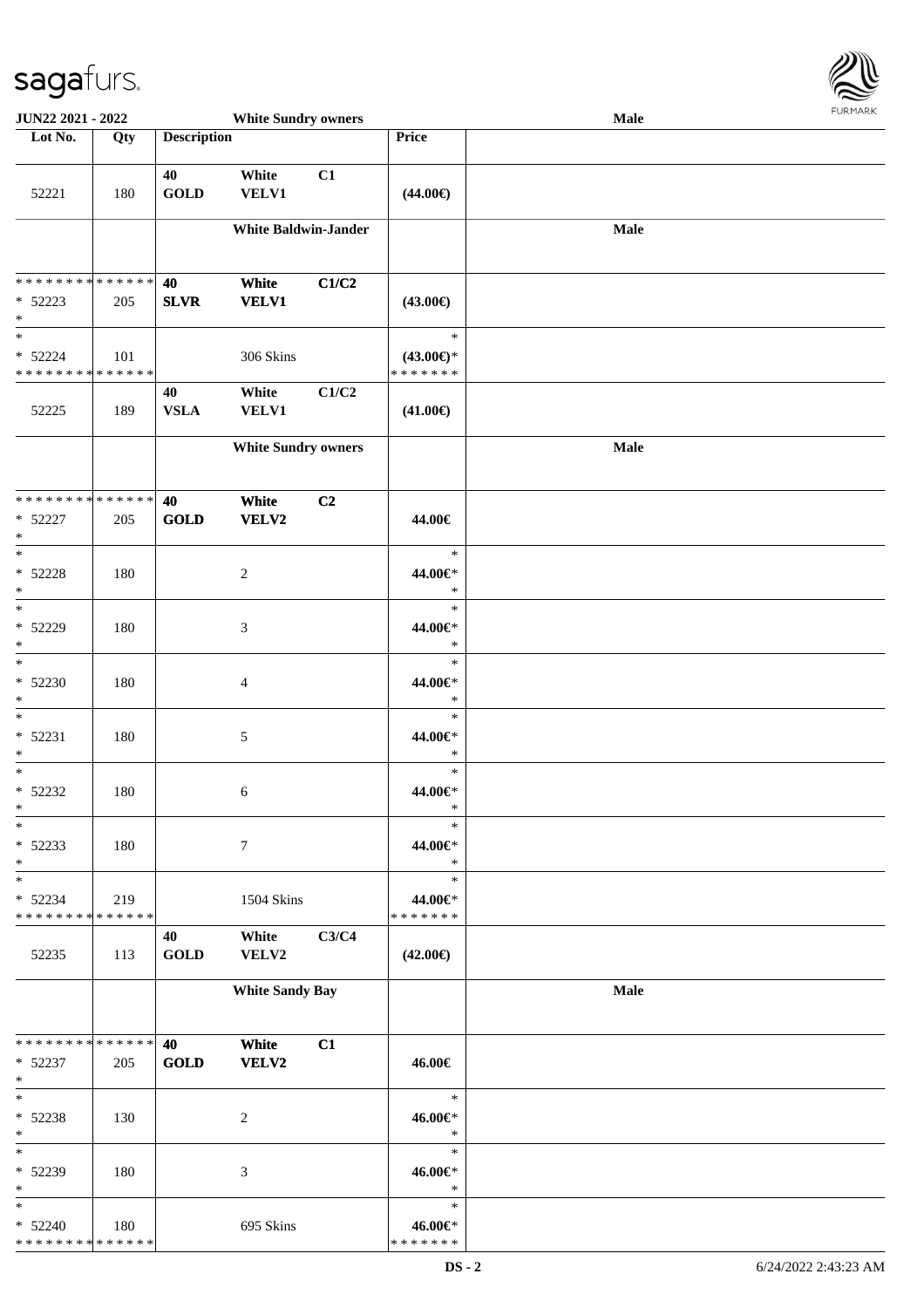| URMARK<br>F |
|-------------|

| JUN22 2021 - 2022                                        |             |                    | <b>White Sandy Bay</b> |       |                                       | Male | FURMARK |
|----------------------------------------------------------|-------------|--------------------|------------------------|-------|---------------------------------------|------|---------|
| Lot No.                                                  | Qty         | <b>Description</b> |                        |       | Price                                 |      |         |
| * * * * * * * * * * * * * *<br>$* 52241$<br>$\ast$       | 205         | 40<br>GOLD         | White<br><b>VELV2</b>  | C1    | 45.00€                                |      |         |
| $\ast$<br>$* 52242$<br>$*$                               | 185         |                    | $\overline{2}$         |       | $\ast$<br>45.00€*<br>$\ast$           |      |         |
| $*$<br>$* 52243$<br>$\ast$                               | 180         |                    | 3                      |       | $\ast$<br>45.00€*<br>$\ast$           |      |         |
| $*$<br>$* 52244$<br>$\ast$<br>$\overline{\phantom{a}^*}$ | 180         |                    | $\overline{4}$         |       | $\ast$<br>45.00€*<br>$\ast$           |      |         |
| $* 52245$<br>$\ast$                                      | 180         |                    | 5                      |       | $\ast$<br>45.00€*<br>$\ast$           |      |         |
| $*$<br>$* 52246$<br>$*$<br>$\overline{\phantom{0}}$      | 180         |                    | 6                      |       | $\ast$<br>45.00€*<br>$\ast$           |      |         |
| $* 52247$<br>$\ast$<br>$\overline{\ast}$                 | 180         |                    | $\tau$                 |       | $\ast$<br>45.00€*<br>$\ast$<br>$\ast$ |      |         |
| $* 52248$<br>* * * * * * * * * * * * * *                 | 91          |                    | 1381 Skins             |       | 45.00€*<br>* * * * * * *              |      |         |
| **************<br>* 52249<br>$*$                         | 205         | 40<br>GOLD         | White<br><b>VELV2</b>  | C2    | 45.00€                                |      |         |
| $*$<br>$* 52250$<br>* * * * * * * * * * * * * *          | 95          |                    | 300 Skins              |       | $\ast$<br>44.00€*<br>* * * * * * *    |      |         |
| **************<br>$* 52251$<br>$*$                       | 205         | 40<br>GOLD         | White<br><b>VELV2</b>  | C2    | 46.00€                                |      |         |
| $*$<br>$* 52252$<br>$*$<br>$\ast$                        | 180         |                    | $\overline{c}$         |       | $\ast$<br>44.00€*<br>$\ast$           |      |         |
| $* 52253$<br>$*$<br>$\ast$                               | 124         |                    | $\mathfrak{Z}$         |       | 45.00€*<br>$\ast$                     |      |         |
| $* 52254$<br>* * * * * * * * * * * * * *                 | 78          |                    | 587 Skins              |       | $\ast$<br>45.00€*<br>* * * * * * *    |      |         |
| **************<br>$* 52255$<br>$*$<br>$*$                | 205         | 40<br><b>SLVR</b>  | White<br><b>VELV2</b>  | C1/C2 | 42.00€<br>$\ast$                      |      |         |
| $* 52256$<br>**************                              | $\vert$ 104 |                    | 309 Skins              |       | 42.00€*<br>* * * * * * *              |      |         |
| * * * * * * * * * * * * * * *<br>$* 52257$<br>$*$        | 205         | 40<br><b>SLVR</b>  | White<br><b>VELV2</b>  | C1/C2 | 42.00€                                |      |         |
| $*$<br>$* 52258$<br>$*$                                  | 193         |                    | 2                      |       | $\ast$<br>42.00€*<br>$\ast$           |      |         |
| $*$<br>* 52259<br>$*$                                    | 180         |                    | 3                      |       | $\ast$<br>42.00€*<br>$\ast$           |      |         |
| $\ast$<br>$* 52260$<br>* * * * * * * * * * * * * *       | 38          |                    | 616 Skins              |       | $\ast$<br>42.00€*<br>* * * * * * *    |      |         |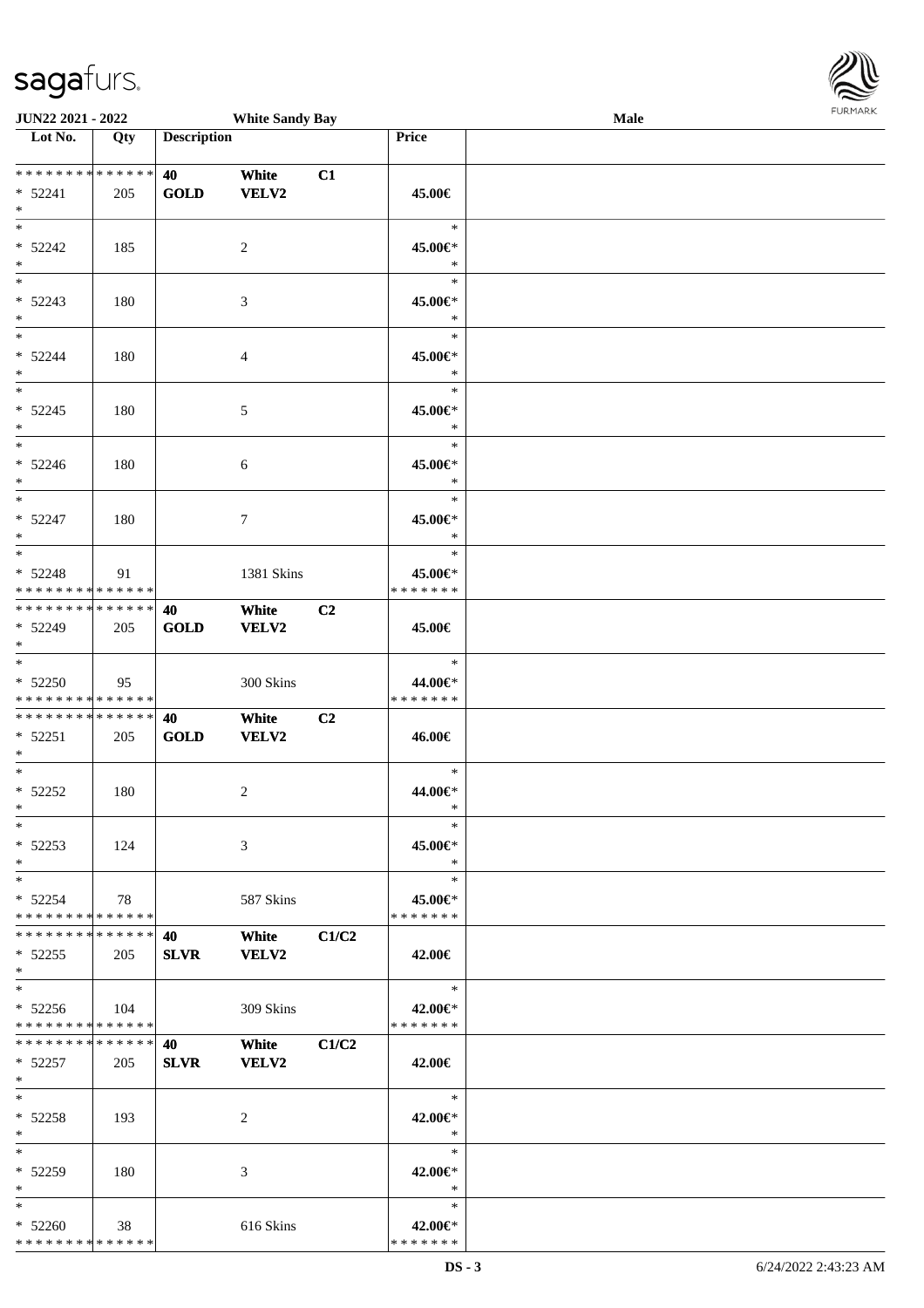\*



| JUN22 2021 - 2022             |     |                    | <b>White Sandy Bay</b> |                               |                     | Male        |  |
|-------------------------------|-----|--------------------|------------------------|-------------------------------|---------------------|-------------|--|
| Lot No.                       | Qty | <b>Description</b> |                        |                               | Price               |             |  |
|                               |     |                    |                        |                               |                     |             |  |
| **************                |     | 40                 | White                  | C1/C2                         |                     |             |  |
| $* 52261$                     | 205 | <b>VSLA</b>        | <b>VELV2</b>           |                               | $(40.00\epsilon)$   |             |  |
| $\ast$                        |     |                    |                        |                               |                     |             |  |
| $\ast$                        |     |                    |                        |                               | $\ast$              |             |  |
| $* 52262$                     | 63  |                    | 268 Skins              |                               | $(40.00\epsilon)$ * |             |  |
| * * * * * * * * * * * * * *   |     |                    |                        |                               | * * * * * * *       |             |  |
|                               |     | 40                 | White                  | C1/C2                         |                     |             |  |
| 52263                         | 143 | <b>VSLA</b>        | VELV2                  | <b>OPEN</b>                   | (39.00)             |             |  |
|                               |     |                    |                        |                               |                     |             |  |
|                               |     |                    |                        | <b>White Walt Brown Group</b> |                     | <b>Male</b> |  |
|                               |     |                    |                        |                               |                     |             |  |
|                               |     |                    |                        |                               |                     |             |  |
| * * * * * * * * * * * * * *   |     | 40                 | White                  | C1                            |                     |             |  |
| $* 52265$                     | 205 | <b>GOLD</b>        | <b>VELV2</b>           |                               | 46.00€              |             |  |
| $\ast$                        |     |                    |                        |                               |                     |             |  |
| $\ast$                        |     |                    |                        |                               | $\ast$              |             |  |
| $* 52266$                     | 180 |                    | 2                      |                               | 46.00€*             |             |  |
| $\ast$                        |     |                    |                        |                               | $\ast$              |             |  |
| $\ast$                        |     |                    |                        |                               | $\ast$              |             |  |
| $* 52267$                     | 180 |                    | 3                      |                               | 46.00€*             |             |  |
| $\ast$                        |     |                    |                        |                               | $\ast$              |             |  |
| $\ast$                        |     |                    |                        |                               | $\ast$              |             |  |
| $* 52268$                     | 180 |                    | 4                      |                               | 46.00€*             |             |  |
| $\ast$                        |     |                    |                        |                               | $\ast$              |             |  |
| $\ast$                        |     |                    |                        |                               | $\ast$              |             |  |
| * 52269                       | 180 |                    | 5                      |                               | 46.00€*             |             |  |
| $\ast$                        |     |                    |                        |                               | $\ast$              |             |  |
| $\ast$                        |     |                    |                        |                               | $\ast$              |             |  |
| * 52270                       | 180 |                    | 6                      |                               | 46.00€*             |             |  |
| $\ast$                        |     |                    |                        |                               | $\ast$              |             |  |
| $\ast$                        |     |                    |                        |                               | $\ast$              |             |  |
| $* 52271$                     | 180 |                    | $\tau$                 |                               | 46.00€*             |             |  |
| $\ast$                        |     |                    |                        |                               | $\ast$              |             |  |
| $\ast$                        |     |                    |                        |                               | $\ast$              |             |  |
| $* 52272$                     | 180 |                    | 8                      |                               | 46.00€*             |             |  |
| $\ast$                        |     |                    |                        |                               | $\ast$              |             |  |
| $*$                           |     |                    |                        |                               | $\ast$              |             |  |
| $* 52273$                     | 180 |                    | 9                      |                               | 46.00€*             |             |  |
| $\ast$                        |     |                    |                        |                               | $\ast$              |             |  |
| $*$                           |     |                    |                        |                               | $\ast$              |             |  |
| $* 52274$                     | 180 |                    | 10                     |                               | 46.00€*             |             |  |
| $*$                           |     |                    |                        |                               | $\ast$              |             |  |
| $\ast$                        |     |                    |                        |                               | $\ast$              |             |  |
| $* 52275$                     | 157 |                    | 1982 Skins             |                               | 46.00€*             |             |  |
| * * * * * * * * * * * * * *   |     |                    |                        |                               | * * * * * * *       |             |  |
| **************                |     | 40                 | White                  | C1/C2                         |                     |             |  |
| $* 52276$                     | 205 | <b>SLVR</b>        | <b>VELV2</b>           |                               | 44.00€              |             |  |
| $*$                           |     |                    |                        |                               |                     |             |  |
| $*$                           |     |                    |                        |                               | $\ast$              |             |  |
| $* 52277$                     | 128 |                    | 333 Skins              |                               | 43.00€*             |             |  |
| * * * * * * * * * * * * * *   |     |                    |                        |                               | * * * * * * *       |             |  |
| ******** <mark>******</mark>  |     | 40                 | White                  | C1/C2                         |                     |             |  |
| $* 52278$                     | 141 | <b>SLVR</b>        | <b>VELV2</b>           |                               | $(44.00\epsilon)$   |             |  |
| $*$                           |     |                    |                        |                               |                     |             |  |
| $*$                           |     |                    |                        |                               | $\ast$              |             |  |
| $* 52279$                     | 190 |                    | 331 Skins              |                               | $(44.00\epsilon)$ * |             |  |
| * * * * * * * * * * * * * *   |     |                    |                        |                               | * * * * * * *       |             |  |
| * * * * * * * * * * * * * * * |     | 40                 | White                  | C1/C2                         |                     |             |  |
| * 52280                       | 205 | <b>VSLA</b>        | <b>VELV2</b>           |                               | 39.00€              |             |  |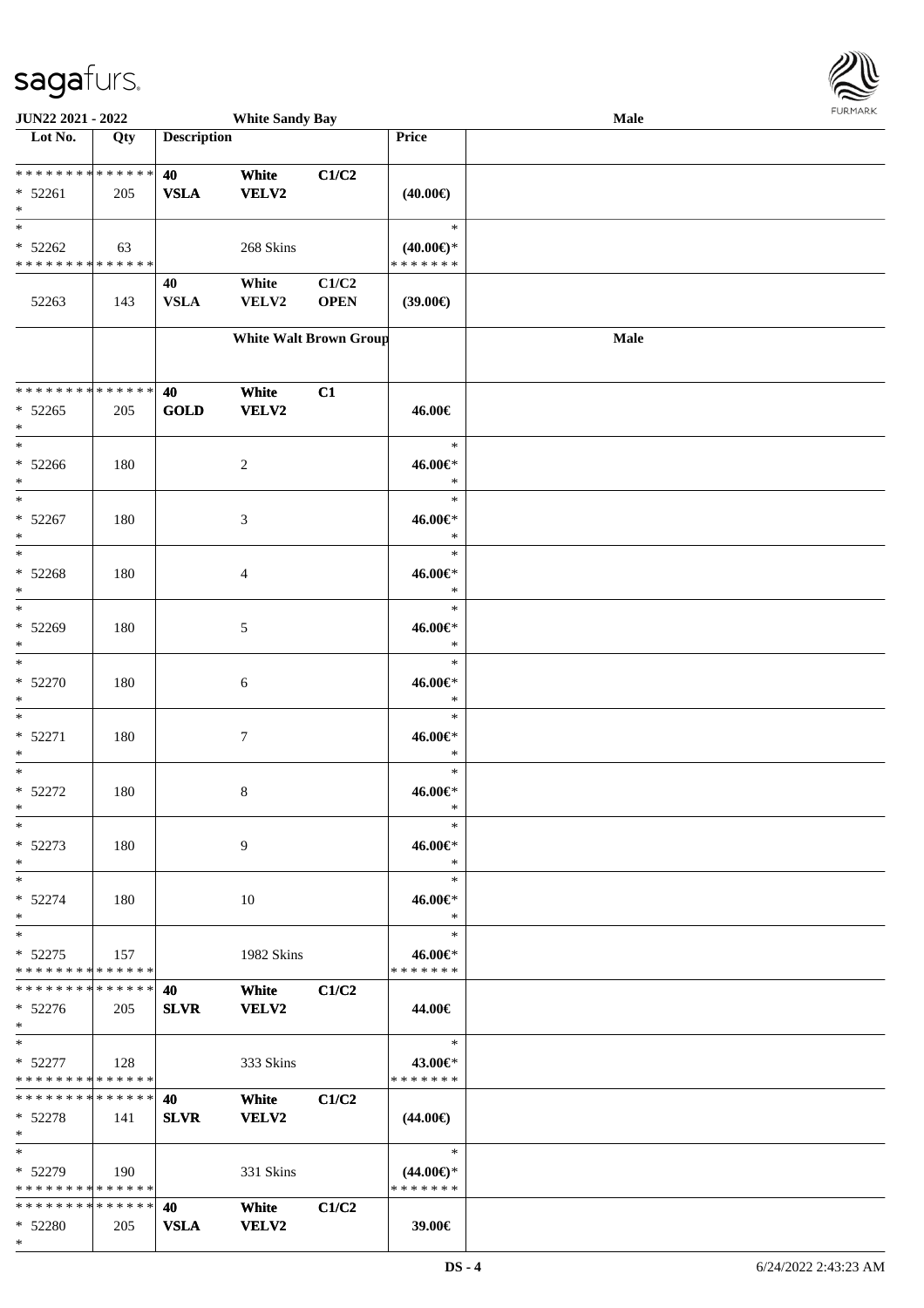

| JUN22 2021 - 2022                                                          |     |                    | <b>White Walt Brown Group</b> |       |                          | Male | <b>FURMARK</b> |
|----------------------------------------------------------------------------|-----|--------------------|-------------------------------|-------|--------------------------|------|----------------|
| $\overline{\phantom{1}}$ Lot No.                                           | Qty | <b>Description</b> |                               |       | Price                    |      |                |
|                                                                            |     |                    |                               |       |                          |      |                |
| $*$                                                                        |     | 40                 | White                         | C1/C2 | $\ast$                   |      |                |
| $* 52281$                                                                  | 166 | <b>VSLA</b>        | VELV2                         |       | 39.00€*<br>* * * * * * * |      |                |
| * * * * * * * * <mark>* * * * * * *</mark><br>******** <mark>******</mark> |     |                    |                               |       |                          |      |                |
|                                                                            |     | 40                 | White                         | C1/C2 |                          |      |                |
| $* 52282$<br>$*$                                                           | 205 | <b>VSLA</b>        | VELV2                         |       | 42.00€                   |      |                |
| $*$                                                                        |     |                    |                               |       | $\ast$                   |      |                |
| $* 52283$                                                                  | 99  |                    | 2                             |       | 42.00€*                  |      |                |
| $*$                                                                        |     |                    |                               |       | $\ast$                   |      |                |
| $*$                                                                        |     |                    |                               |       | $\ast$                   |      |                |
| * 52284                                                                    | 79  |                    | 383 Skins                     |       | 41.00€*                  |      |                |
| * * * * * * * * * * * * * *                                                |     |                    |                               |       | * * * * * * *            |      |                |
|                                                                            |     |                    | <b>White Sandy Bay</b>        |       |                          | Male |                |
|                                                                            |     |                    |                               |       |                          |      |                |
|                                                                            |     |                    |                               |       |                          |      |                |
| * * * * * * * * * * * * * * *                                              |     | 40                 | White                         | C1/C2 |                          |      |                |
| * 52286                                                                    | 205 | <b>GOLD</b>        | VELV3                         |       | 45.00€                   |      |                |
| $*$                                                                        |     |                    |                               |       |                          |      |                |
| $*$                                                                        |     |                    |                               |       | $\ast$                   |      |                |
| * 52287<br>* * * * * * * * * * * * * * *                                   | 124 |                    | 329 Skins                     |       | 45.00€*<br>* * * * * * * |      |                |
| * * * * * * * * * * * * * *                                                |     |                    |                               |       |                          |      |                |
| * 52288                                                                    |     | 40<br><b>GOLD</b>  | White<br>VELV3                | C1/C2 |                          |      |                |
| $*$                                                                        | 205 |                    |                               |       | 45.00€                   |      |                |
| $*$                                                                        |     |                    |                               |       | $\ast$                   |      |                |
| * 52289                                                                    | 188 |                    | 2                             |       | 45.00€*                  |      |                |
| $*$                                                                        |     |                    |                               |       | $\ast$                   |      |                |
| $*$                                                                        |     |                    |                               |       | $\ast$                   |      |                |
| $* 52290$                                                                  | 180 |                    | 3                             |       | 45.00€*                  |      |                |
| $\ast$                                                                     |     |                    |                               |       | $\ast$                   |      |                |
| $\ast$                                                                     |     |                    |                               |       | $\ast$                   |      |                |
| * 52291                                                                    | 180 |                    | 4                             |       | 44.00€*                  |      |                |
| $*$                                                                        |     |                    |                               |       | $\ast$                   |      |                |
| $*$                                                                        |     |                    |                               |       | $\ast$                   |      |                |
| $* 52292$<br>* * * * * * * * * * * * * *                                   | 61  |                    | 814 Skins                     |       | 44.00€*<br>* * * * * * * |      |                |
|                                                                            |     |                    | <b>White Deep North</b>       |       |                          | Male |                |
|                                                                            |     |                    |                               |       |                          |      |                |
|                                                                            |     |                    |                               |       |                          |      |                |
| * * * * * * * * * * * * * * *                                              |     | 30                 | White                         | C1/C2 |                          |      |                |
| * 52294                                                                    | 205 | <b>GOLD</b>        |                               |       | $(42.00\epsilon)$        |      |                |
| $*$                                                                        |     |                    |                               |       |                          |      |                |
| $\ast$                                                                     |     |                    |                               |       | $\ast$                   |      |                |
| * 52295                                                                    | 128 |                    | 333 Skins                     |       | $(42.00\epsilon)$ *      |      |                |
| * * * * * * * * * * * * * *                                                |     |                    |                               |       | * * * * * * *            |      |                |
|                                                                            |     | 30                 | White                         | C1/C2 |                          |      |                |
| 52296                                                                      | 171 | ${\bf VSLA}$       |                               |       | $(37.00\epsilon)$        |      |                |
|                                                                            |     |                    | <b>White Sundry owners</b>    |       |                          | Male |                |
|                                                                            |     |                    |                               |       |                          |      |                |
|                                                                            |     |                    |                               |       |                          |      |                |
| * * * * * * * * * * * * * *                                                |     | 30                 | White                         | C1    |                          |      |                |
| * 52298                                                                    | 205 | <b>GOLD</b>        | <b>VELV1</b>                  |       | 42.00€                   |      |                |
| $*$                                                                        |     |                    |                               |       |                          |      |                |
| $\ast$                                                                     |     |                    |                               |       | $\ast$                   |      |                |
| * 52299                                                                    | 180 |                    | $\sqrt{2}$                    |       | 42.00€*                  |      |                |
| $\ast$<br>$\ast$                                                           |     |                    |                               |       | $\ast$<br>$\ast$         |      |                |
| $* 52300$                                                                  | 180 |                    | $\mathfrak{Z}$                |       | 42.00€*                  |      |                |
| $\ast$                                                                     |     |                    |                               |       | $\ast$                   |      |                |
|                                                                            |     |                    |                               |       |                          |      |                |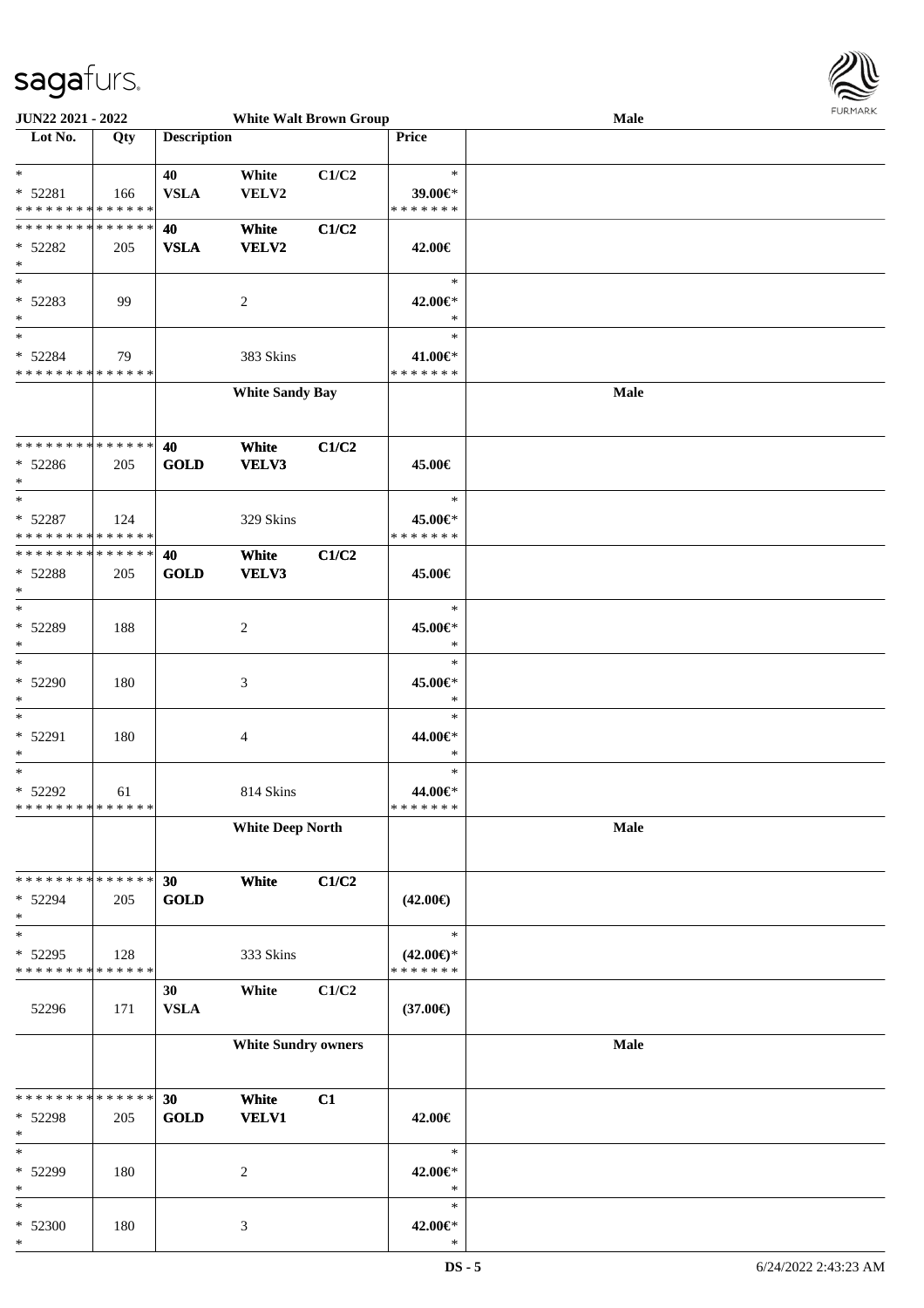

| JUN22 2021 - 2022             |             |                    | <b>White Sundry owners</b>  |       |                     | Male | <b>FUNITANN</b> |
|-------------------------------|-------------|--------------------|-----------------------------|-------|---------------------|------|-----------------|
| Lot No.                       | Qty         | <b>Description</b> |                             |       | Price               |      |                 |
|                               |             |                    |                             |       |                     |      |                 |
| $\ast$                        |             | 30                 | White                       | C1    | $\ast$              |      |                 |
| * 52301                       | 180         | <b>GOLD</b>        | VELV1                       |       | 42.00€*             |      |                 |
| $\ast$                        |             |                    |                             |       | $\ast$              |      |                 |
| $\ast$                        |             |                    |                             |       | $\ast$              |      |                 |
| $* 52302$                     | 180         |                    | $\sqrt{5}$                  |       | 42.00€*             |      |                 |
| $\ast$                        |             |                    |                             |       | $\ast$              |      |                 |
| $_{\ast}$                     |             |                    |                             |       | $\ast$              |      |                 |
| * 52303                       | 180         |                    | 6                           |       | 42.00€*             |      |                 |
| $\ast$                        |             |                    |                             |       | $\ast$              |      |                 |
| $\ast$                        |             |                    |                             |       | $\ast$              |      |                 |
| * 52304                       | 121         |                    | 1226 Skins                  |       | 42.00€*             |      |                 |
| * * * * * * * * * * * * * *   |             |                    |                             |       | * * * * * * *       |      |                 |
| * * * * * * * * * * * * * *   |             | 30                 | White                       | C3/C4 |                     |      |                 |
| * 52305                       | 205         | <b>GOLD</b>        | <b>VELV1</b>                |       | (39.00)             |      |                 |
| $\ast$                        |             |                    |                             |       |                     |      |                 |
| $\overline{\phantom{a}^*}$    |             |                    |                             |       | $\ast$              |      |                 |
| $* 52306$                     | 180         |                    | $\sqrt{2}$                  |       | $(39.00\epsilon)$ * |      |                 |
| $\ast$                        |             |                    |                             |       | $\ast$              |      |                 |
| $\ast$                        |             |                    |                             |       | $\ast$              |      |                 |
| * 52307                       | 84          |                    | 469 Skins                   |       | $(39.00\epsilon)$ * |      |                 |
| * * * * * * * * * * * * * *   |             |                    |                             |       | * * * * * * *       |      |                 |
|                               |             |                    | <b>White Baldwin-Jander</b> |       |                     | Male |                 |
|                               |             |                    |                             |       |                     |      |                 |
|                               |             |                    |                             |       |                     |      |                 |
| **************                |             | 30                 | White                       | C1    |                     |      |                 |
| * 52309                       | 205         | <b>GOLD</b>        | <b>VELV1</b>                |       | 43.00€              |      |                 |
| $\ast$                        |             |                    |                             |       |                     |      |                 |
| $\ast$                        |             |                    |                             |       | $\ast$              |      |                 |
| * 52310                       | 157         |                    | $\sqrt{2}$                  |       | 43.00€*             |      |                 |
| $\ast$                        |             |                    |                             |       | $\ast$              |      |                 |
| $\ast$                        |             |                    |                             |       | $\ast$              |      |                 |
| $* 52311$                     | 180         |                    | 542 Skins                   |       | 43.00€*             |      |                 |
| * * * * * * * * * * * * * * * |             |                    |                             |       | * * * * * * *       |      |                 |
| **************                |             | 30                 | White                       | C1    |                     |      |                 |
| $* 52312$                     | 205         | <b>GOLD</b>        | <b>VELV1</b>                |       | 43.00€              |      |                 |
| $*$                           |             |                    |                             |       |                     |      |                 |
| $*$                           |             |                    |                             |       | $\ast$              |      |                 |
| $* 52313$                     | 180         |                    | 2                           |       | 43.00€*             |      |                 |
| $*$                           |             |                    |                             |       | $\ast$              |      |                 |
| $*$                           |             |                    |                             |       | $\ast$              |      |                 |
| $* 52314$                     | 180         |                    | 3                           |       | 43.00€*             |      |                 |
| $\ast$                        |             |                    |                             |       | $\ast$              |      |                 |
| $\ast$                        |             |                    |                             |       | $\ast$              |      |                 |
| $* 52315$                     | 180         |                    | 4                           |       | 43.00€*             |      |                 |
| $*$                           |             |                    |                             |       | $\ast$              |      |                 |
| $*$                           |             |                    |                             |       | $\ast$              |      |                 |
| $* 52316$                     | 180         |                    | 5                           |       | 43.00€*             |      |                 |
| $*$                           |             |                    |                             |       | $*$                 |      |                 |
| $*$                           |             |                    |                             |       | $\ast$              |      |                 |
| $* 52317$                     | 148         |                    | 6                           |       | 43.00€*             |      |                 |
| $*$                           |             |                    |                             |       | $\ast$              |      |                 |
| $\ast$                        |             |                    |                             |       | $\ast$              |      |                 |
| $* 52318$                     | 42          |                    | 1115 Skins                  |       | 43.00€*             |      |                 |
| * * * * * * * * * * * * * *   |             |                    |                             |       | * * * * * * *       |      |                 |
| ******** <mark>******</mark>  |             | 30 <sup>1</sup>    | White                       | C2    |                     |      |                 |
| $* 52319$                     | 205         | <b>GOLD</b>        | <b>VELV1</b>                |       | $(42.00\epsilon)$   |      |                 |
| $*$                           |             |                    |                             |       |                     |      |                 |
| $*$                           |             |                    |                             |       | $\ast$              |      |                 |
| $* 52320$                     | $\vert$ 107 |                    | 312 Skins                   |       | $(42.00\epsilon)$ * |      |                 |
| **************                |             |                    |                             |       | * * * * * * *       |      |                 |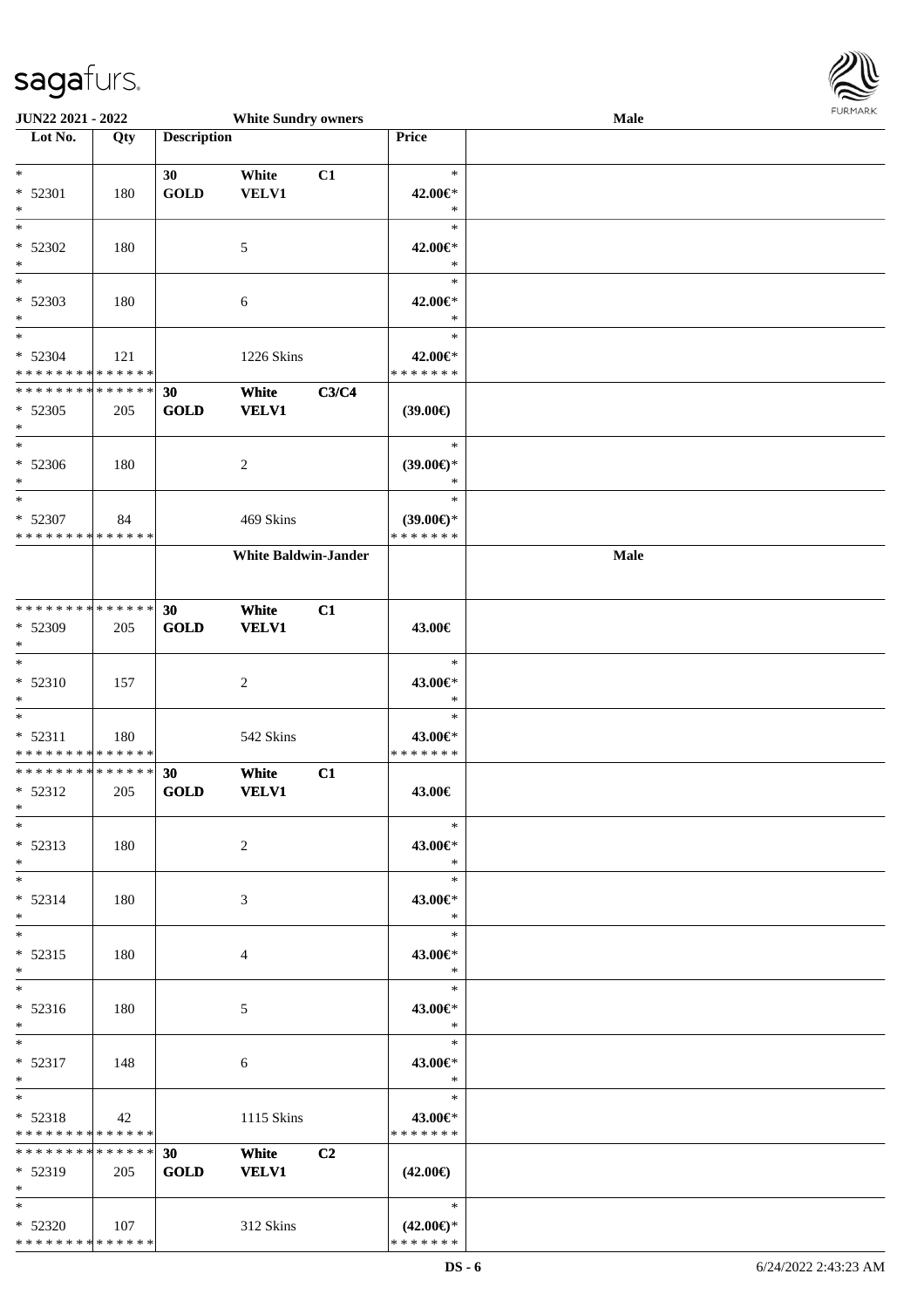

| JUN22 2021 - 2022             |     |                    | <b>White Baldwin-Jander</b> |       |                     | <b>Male</b> |  |
|-------------------------------|-----|--------------------|-----------------------------|-------|---------------------|-------------|--|
| Lot No.                       | Qty | <b>Description</b> |                             |       | <b>Price</b>        |             |  |
|                               |     |                    |                             |       |                     |             |  |
| * * * * * * * * * * * * * *   |     | 30                 | White                       | C2    |                     |             |  |
| $* 52321$                     | 205 | <b>GOLD</b>        | <b>VELV1</b>                |       | $(42.00\epsilon)$   |             |  |
| $\ast$                        |     |                    |                             |       |                     |             |  |
| $*$                           |     |                    |                             |       | $\ast$              |             |  |
| * 52322                       | 44  |                    | 249 Skins                   |       | $(42.00\epsilon)$ * |             |  |
| * * * * * * * * * * * * * *   |     |                    |                             |       | * * * * * * *       |             |  |
| * * * * * * * * * * * * * *   |     | 30                 | White                       | C1/C2 |                     |             |  |
| $* 52323$                     | 225 | <b>SLVR</b>        | <b>VELV1</b>                |       | $(41.00\epsilon)$   |             |  |
| $*$                           |     |                    |                             |       |                     |             |  |
| $*$                           |     |                    |                             |       | $\ast$              |             |  |
| $* 52324$                     | 134 |                    | 359 Skins                   |       | $(41.00\epsilon)$ * |             |  |
| * * * * * * * * * * * * * *   |     |                    |                             |       | * * * * * * *       |             |  |
| * * * * * * * * * * * * * *   |     | 30                 | White                       | C1/C2 |                     |             |  |
| $* 52325$                     | 135 | <b>SLVR</b>        | <b>VELV1</b>                |       | $(41.00\epsilon)$   |             |  |
| $\ast$                        |     |                    |                             |       |                     |             |  |
| $\ast$                        |     |                    |                             |       | $\ast$              |             |  |
| $* 52326$                     | 106 |                    | 241 Skins                   |       | $(41.00\epsilon)$ * |             |  |
| * * * * * * * * * * * * * *   |     |                    |                             |       | * * * * * * *       |             |  |
|                               |     | 30                 | White                       | C1/C2 |                     |             |  |
| 52327                         | 227 | <b>VSLA</b>        | <b>VELV1</b>                |       | $(39.00\epsilon)$   |             |  |
|                               |     |                    |                             |       |                     |             |  |
|                               |     |                    | <b>White Sundry owners</b>  |       |                     | <b>Male</b> |  |
|                               |     |                    |                             |       |                     |             |  |
|                               |     |                    |                             |       |                     |             |  |
| * * * * * * * * * * * * * *   |     | 30                 | White                       | C1    |                     |             |  |
| * 52329                       | 205 | <b>GOLD</b>        | VELV2                       |       | 42.00€              |             |  |
| $*$                           |     |                    |                             |       |                     |             |  |
| $\ast$                        |     |                    |                             |       | $\ast$              |             |  |
| $* 52330$                     | 180 |                    | $\overline{c}$              |       | 42.00€*             |             |  |
| $\ast$                        |     |                    |                             |       | $\ast$              |             |  |
| $\ast$                        |     |                    |                             |       | $\ast$              |             |  |
| * 52331                       | 180 |                    | $\mathfrak{Z}$              |       | 42.00€*             |             |  |
| $\ast$                        |     |                    |                             |       | $\ast$              |             |  |
| $\ast$                        |     |                    |                             |       | $\ast$              |             |  |
| $* 52332$                     | 180 |                    | 4                           |       | 42.00€*             |             |  |
| $*$                           |     |                    |                             |       | $\ast$              |             |  |
| $*$                           |     |                    |                             |       | $\ast$              |             |  |
| $* 52333$                     | 60  |                    | 805 Skins                   |       | 42.00€*             |             |  |
| * * * * * * * * * * * * * *   |     |                    |                             |       | * * * * * * *       |             |  |
| * * * * * * * * * * * * * * * |     | 30 <sup>°</sup>    | White                       | C2    |                     |             |  |
| $* 52334$                     | 205 | <b>GOLD</b>        | VELV2                       |       | 41.00€              |             |  |
| $*$                           |     |                    |                             |       |                     |             |  |
| $*$                           |     |                    |                             |       | $\ast$              |             |  |
| $* 52335$                     | 180 |                    | 2                           |       | $41.00 \in$         |             |  |
| $*$                           |     |                    |                             |       | $\ast$              |             |  |
| $*$                           |     |                    |                             |       | $\ast$              |             |  |
| $* 52336$                     | 180 |                    | 3                           |       | 41.00€*             |             |  |
| $*$                           |     |                    |                             |       | $\ast$              |             |  |
| $*$ and $*$                   |     |                    |                             |       | $\ast$              |             |  |
| $* 52337$                     | 156 |                    | 721 Skins                   |       | 41.00€*             |             |  |
| * * * * * * * * * * * * * *   |     |                    |                             |       | * * * * * * *       |             |  |
| * * * * * * * * * * * * * *   |     | 30                 | White                       | C3/C4 |                     |             |  |
| * 52338                       | 205 | <b>GOLD</b>        | <b>VELV2</b>                |       | $(38.00\epsilon)$   |             |  |
| $*$                           |     |                    |                             |       |                     |             |  |
| $*$                           |     |                    |                             |       | $\ast$              |             |  |
| * 52339                       | 180 |                    | 2                           |       | $(38.00€)$ *        |             |  |
| $*$                           |     |                    |                             |       | $\ast$              |             |  |
| $*$ $*$                       |     |                    |                             |       | $\ast$              |             |  |
| * 52340                       | 180 |                    | 3                           |       | $(38.00\epsilon)$ * |             |  |
| $*$                           |     |                    |                             |       | $\ast$              |             |  |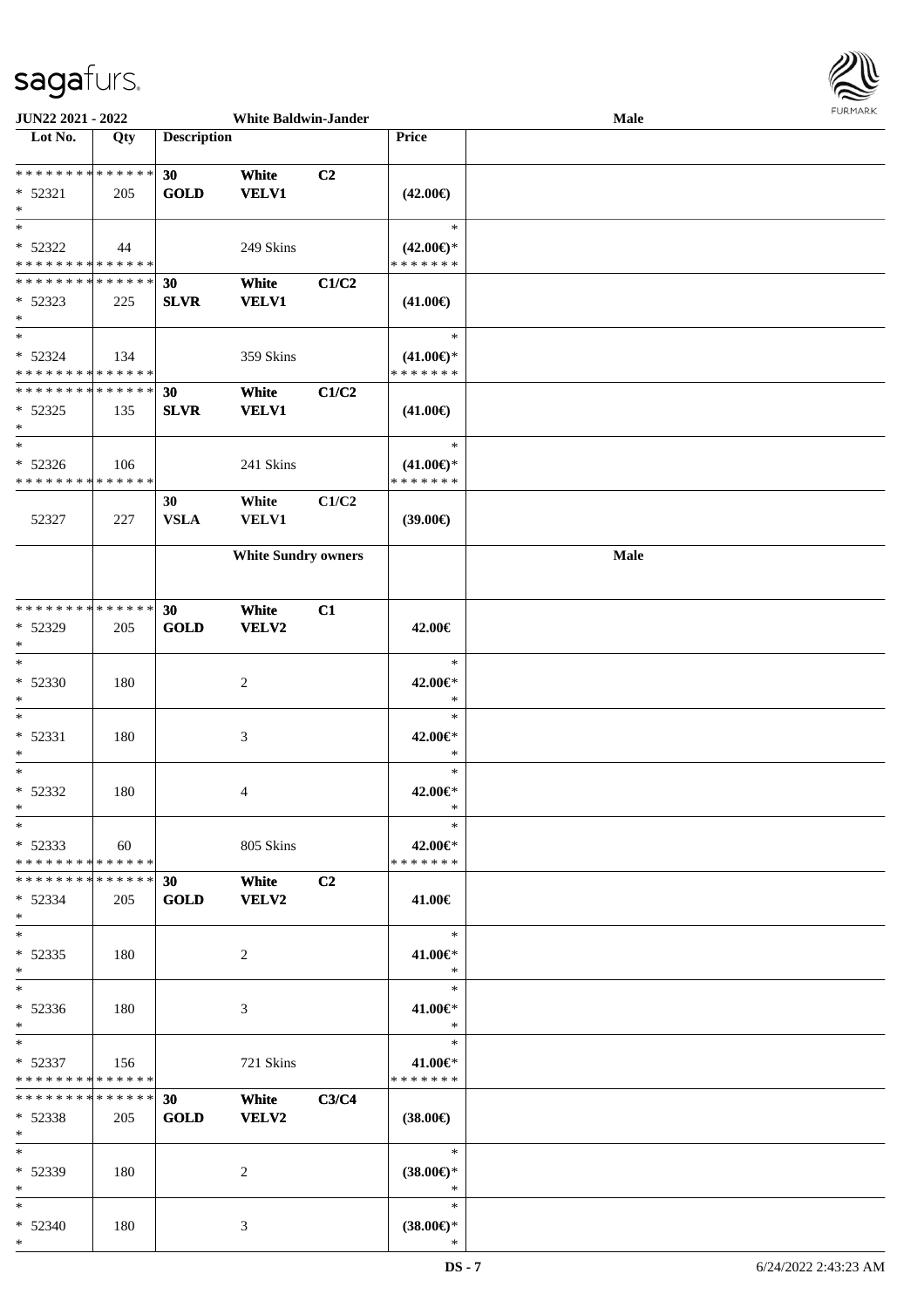

| JUN22 2021 - 2022            |             |                    | <b>White Sundry owners</b> |       |                     | Male |  |
|------------------------------|-------------|--------------------|----------------------------|-------|---------------------|------|--|
| Lot No.                      | Qty         | <b>Description</b> |                            |       | Price               |      |  |
|                              |             |                    |                            |       |                     |      |  |
| $\ast$                       |             | 30                 | White                      | C3/C4 | $\ast$              |      |  |
| $* 52341$                    | 180         | <b>GOLD</b>        | VELV2                      |       | $(38.00\epsilon)$ * |      |  |
| $\ast$                       |             |                    |                            |       | $\ast$              |      |  |
| $\overline{\ast}$            |             |                    |                            |       | $\ast$              |      |  |
| * 52342                      | 35          |                    | 780 Skins                  |       | $(38.00\epsilon)$ * |      |  |
| * * * * * * * * * * * * * *  |             |                    |                            |       | * * * * * * *       |      |  |
|                              |             | 30                 | White                      | C1    |                     |      |  |
| 52343                        | 20          | ${\bf SLVR}$       | VELV2                      |       | $(37.00\epsilon)$   |      |  |
|                              |             |                    |                            |       |                     |      |  |
|                              |             |                    | <b>White Sandy Bay</b>     |       |                     | Male |  |
|                              |             |                    |                            |       |                     |      |  |
|                              |             |                    |                            |       |                     |      |  |
| **************               |             | 30                 | White                      | C1    |                     |      |  |
| $* 52345$                    | 205         | <b>GOLD</b>        | <b>VELV2</b>               |       | 41.00€              |      |  |
| $\ast$                       |             |                    |                            |       |                     |      |  |
| $\overline{\phantom{a}^*}$   |             |                    |                            |       | $\ast$              |      |  |
| $* 52346$                    | 180         |                    | $\sqrt{2}$                 |       | 41.00€*             |      |  |
| $\ast$                       |             |                    |                            |       | $\ast$              |      |  |
| $\overline{\phantom{a}^*}$   |             |                    |                            |       | $\ast$              |      |  |
| $* 52347$                    | 180         |                    | $\mathfrak{Z}$             |       | 41.00€*             |      |  |
| $\ast$                       |             |                    |                            |       | $\ast$              |      |  |
| $\ast$                       |             |                    |                            |       | $\ast$              |      |  |
| $* 52348$                    | 180         |                    | $\overline{4}$             |       | 41.00€*             |      |  |
| $\ast$                       |             |                    |                            |       | $\ast$              |      |  |
| $_{\ast}^{-}$                |             |                    |                            |       | $\ast$              |      |  |
| * 52349                      | 180         |                    | $5\phantom{.0}$            |       | 41.00€*             |      |  |
| $\ast$                       |             |                    |                            |       | $\ast$              |      |  |
| $\overline{\ast}$            |             |                    |                            |       | $\ast$              |      |  |
| $* 52350$                    | 190         |                    | 1115 Skins                 |       | 41.00€*             |      |  |
| * * * * * * * * * * * * * *  |             |                    |                            |       | * * * * * * *       |      |  |
| ******** <mark>******</mark> |             | 30                 | White                      | C1    |                     |      |  |
| $* 52351$                    | 205         | <b>GOLD</b>        | <b>VELV2</b>               |       | 41.00€              |      |  |
| $\ast$<br>$\ast$             |             |                    |                            |       | $\ast$              |      |  |
|                              |             |                    |                            |       |                     |      |  |
| $* 52352$<br>$*$             | 181         |                    | $\overline{c}$             |       | 41.00€*<br>$\ast$   |      |  |
| $*$                          |             |                    |                            |       | $\ast$              |      |  |
|                              |             |                    |                            |       |                     |      |  |
| $* 52353$<br>$*$             | 180         |                    | 3                          |       | 41.00€*<br>$\ast$   |      |  |
| $*$                          |             |                    |                            |       | $\ast$              |      |  |
|                              |             |                    |                            |       |                     |      |  |
| $* 52354$<br>$*$             | 180         |                    | 4                          |       | 41.00€*<br>$\ast$   |      |  |
| $*$                          |             |                    |                            |       | $\ast$              |      |  |
| $* 52355$                    | 180         |                    | 5                          |       | 41.00€*             |      |  |
| $*$                          |             |                    |                            |       | $\mathbb{R}^n$      |      |  |
| $*$                          |             |                    |                            |       | $\ast$              |      |  |
| $* 52356$                    | 180         |                    | 6                          |       | 41.00€*             |      |  |
| $*$ $*$                      |             |                    |                            |       | $\ddot{x}$          |      |  |
| $*$ $*$                      |             |                    |                            |       | $\ast$              |      |  |
| $* 52357$                    | 180         |                    | 7                          |       | 41.00€*             |      |  |
| $*$ $*$                      |             |                    |                            |       | $\ast$              |      |  |
| $*$                          |             |                    |                            |       | $\ast$              |      |  |
| $* 52358$                    | 180         |                    | 8                          |       | 41.00€*             |      |  |
| $*$                          |             |                    |                            |       | $\ast$              |      |  |
| $*$                          |             |                    |                            |       | $\ast$              |      |  |
| * 52359                      | 180         |                    | 9                          |       | 41.00€*             |      |  |
| $*$ $*$                      |             |                    |                            |       | $\star$             |      |  |
| $*$                          |             |                    |                            |       | $\ast$              |      |  |
| $* 52360$                    | $\vert$ 164 |                    | 1810 Skins                 |       | 41.00€*             |      |  |
| * * * * * * * * * * * * * *  |             |                    |                            |       | * * * * * * *       |      |  |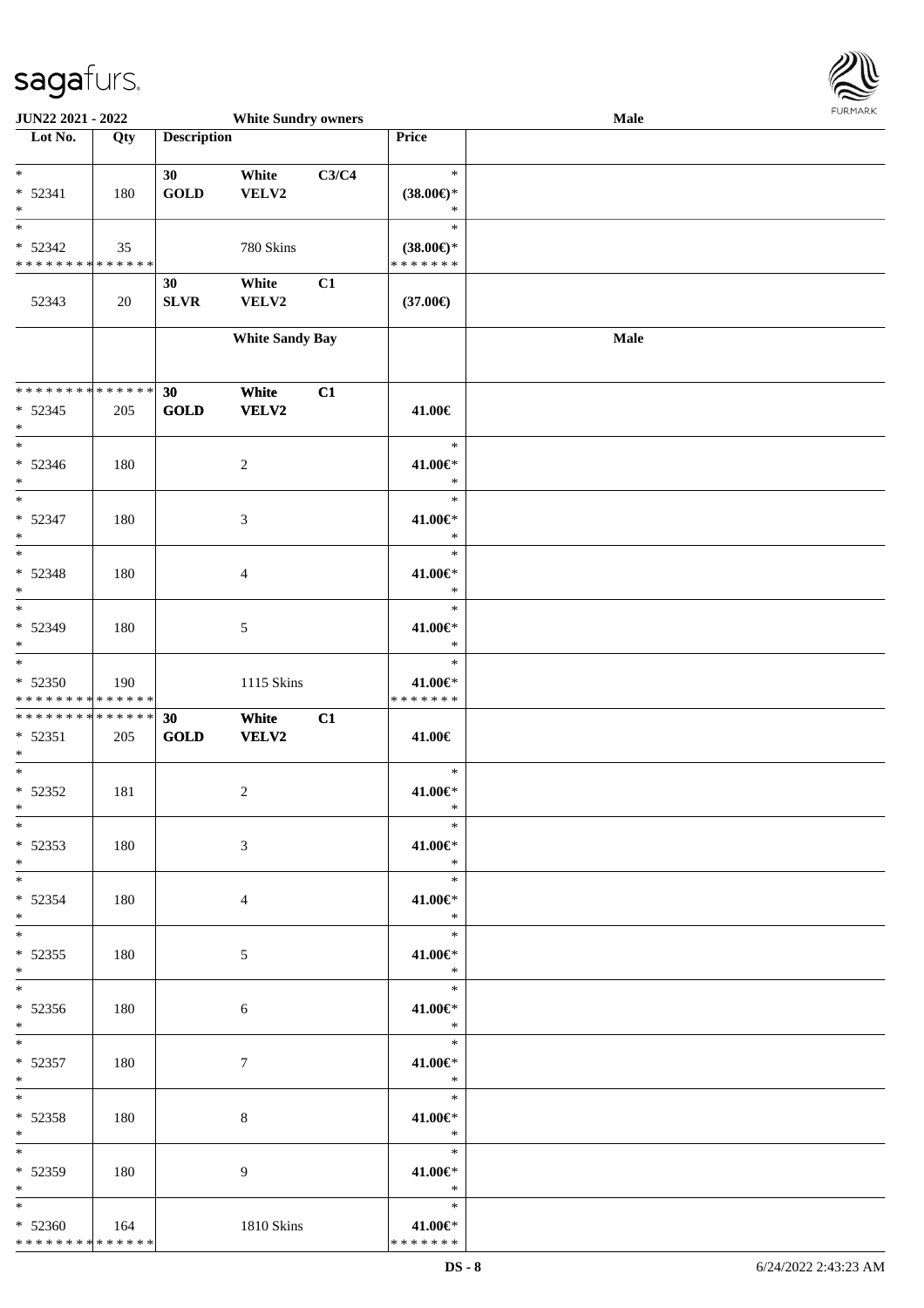

| JUN22 2021 - 2022                          |     |                    | <b>White Sandy Bay</b> |             |                     | <b>Male</b> |  |
|--------------------------------------------|-----|--------------------|------------------------|-------------|---------------------|-------------|--|
| Lot No.                                    | Qty | <b>Description</b> |                        |             | Price               |             |  |
|                                            |     |                    |                        |             |                     |             |  |
| * * * * * * * * <mark>* * * * * * *</mark> |     | 30                 | White                  | C2          |                     |             |  |
| * 52361                                    | 205 | <b>GOLD</b>        | <b>VELV2</b>           |             | 40.00€              |             |  |
| $*$                                        |     |                    |                        |             |                     |             |  |
| $*$                                        |     |                    |                        |             | $\ast$              |             |  |
| * 52362                                    | 180 |                    | 2                      |             | 40.00€*             |             |  |
| $\ast$                                     |     |                    |                        |             | $\ast$              |             |  |
| $\overline{\ast}$                          |     |                    |                        |             | $\ast$              |             |  |
| * 52363                                    | 180 |                    | 3                      |             | 40.00€*             |             |  |
| $*$                                        |     |                    |                        |             | $\ast$              |             |  |
| $*$                                        |     |                    |                        |             | $\ast$              |             |  |
| * 52364                                    | 76  |                    | 641 Skins              |             | 40.00€*             |             |  |
| * * * * * * * * * * * * * *                |     |                    |                        |             | * * * * * * *       |             |  |
| * * * * * * * * * * * * * *                |     |                    |                        |             |                     |             |  |
|                                            |     | 30                 | White                  | C2          |                     |             |  |
| $* 52365$                                  | 205 | <b>GOLD</b>        | VELV2                  |             | 40.00€              |             |  |
| $*$                                        |     |                    |                        |             |                     |             |  |
| $*$                                        |     |                    |                        |             | $\ast$              |             |  |
| * 52366                                    | 180 |                    | $\overline{c}$         |             | 40.00€*             |             |  |
| $*$                                        |     |                    |                        |             | $\ast$              |             |  |
| $*$                                        |     |                    |                        |             | $\ast$              |             |  |
| * 52367                                    | 176 |                    | 3                      |             | 40.00€*             |             |  |
| $*$                                        |     |                    |                        |             | $\ast$              |             |  |
| $*$                                        |     |                    |                        |             | $\ast$              |             |  |
| * 52368                                    | 138 |                    | 699 Skins              |             | 40.00€*             |             |  |
| * * * * * * * * * * * * * *                |     |                    |                        |             | * * * * * * *       |             |  |
| * * * * * * * * * * * * * * *              |     | 30                 | White                  | C1/C2       |                     |             |  |
| * 52369                                    | 205 | <b>SLVR</b>        | VELV2                  |             | $(38.00\epsilon)$   |             |  |
| $*$                                        |     |                    |                        |             |                     |             |  |
| $*$                                        |     |                    |                        |             | $\ast$              |             |  |
| $* 52370$                                  | 200 |                    | 405 Skins              |             | $(38.00\epsilon)$ * |             |  |
| * * * * * * * * * * * * * *                |     |                    |                        |             | * * * * * * *       |             |  |
| * * * * * * * * <mark>* * * * * * *</mark> |     | 30                 | White                  | C1/C2       |                     |             |  |
| * 52371                                    | 225 | <b>SLVR</b>        | VELV2                  |             | 38.00€              |             |  |
| $*$                                        |     |                    |                        |             |                     |             |  |
| $*$                                        |     |                    |                        |             | $\ast$              |             |  |
| $* 52372$                                  | 200 |                    | 2                      |             | 38.00€*             |             |  |
| $*$                                        |     |                    |                        |             | $\ast$              |             |  |
| $\ast$                                     |     |                    |                        |             | $\ast$              |             |  |
|                                            |     |                    |                        |             |                     |             |  |
| * 52373                                    | 128 |                    | 3                      |             | 37.00€*             |             |  |
| $*$                                        |     |                    |                        |             | $\ast$              |             |  |
| $\ast$                                     |     |                    |                        |             | $\ast$              |             |  |
| * 52374                                    | 117 |                    | 670 Skins              |             | 37.00€*             |             |  |
| * * * * * * * * * * * * * *                |     |                    |                        |             | * * * * * * *       |             |  |
| * * * * * * * * * * * * * * *              |     | 30                 | White                  | C1/C2       |                     |             |  |
| $* 52375$                                  | 205 | <b>VSLA</b>        | <b>VELV2</b>           |             | $(37.00\epsilon)$   |             |  |
| $*$                                        |     |                    |                        |             |                     |             |  |
| $\ast$                                     |     |                    |                        |             | $\ast$              |             |  |
| $* 52376$                                  | 190 |                    | 395 Skins              |             | $(37.00\epsilon)$ * |             |  |
| * * * * * * * * * * * * * *                |     |                    |                        |             | * * * * * * *       |             |  |
| * * * * * * * * * * * * * * *              |     | 30                 | White                  | C1/C2       |                     |             |  |
| $* 52377$                                  | 205 | <b>VSLA</b>        | VELV2                  |             | $(37.00\epsilon)$   |             |  |
| $*$                                        |     |                    |                        |             |                     |             |  |
| $*$                                        |     |                    |                        |             | $\ast$              |             |  |
| * 52378                                    | 204 |                    | 2                      |             | $(37.00\epsilon)$ * |             |  |
| $*$                                        |     |                    |                        |             | $\ast$              |             |  |
| $\ast$                                     |     |                    |                        |             | $\ast$              |             |  |
| * 52379                                    | 127 |                    | 536 Skins              |             | $(37.00\epsilon)$ * |             |  |
| * * * * * * * * * * * * * *                |     |                    |                        |             | * * * * * * *       |             |  |
|                                            |     | 30                 | White                  | C1/C2       |                     |             |  |
| 52380                                      | 193 | <b>VSLA</b>        | VELV2                  | <b>OPEN</b> | $(36.00\epsilon)$   |             |  |
|                                            |     |                    |                        |             |                     |             |  |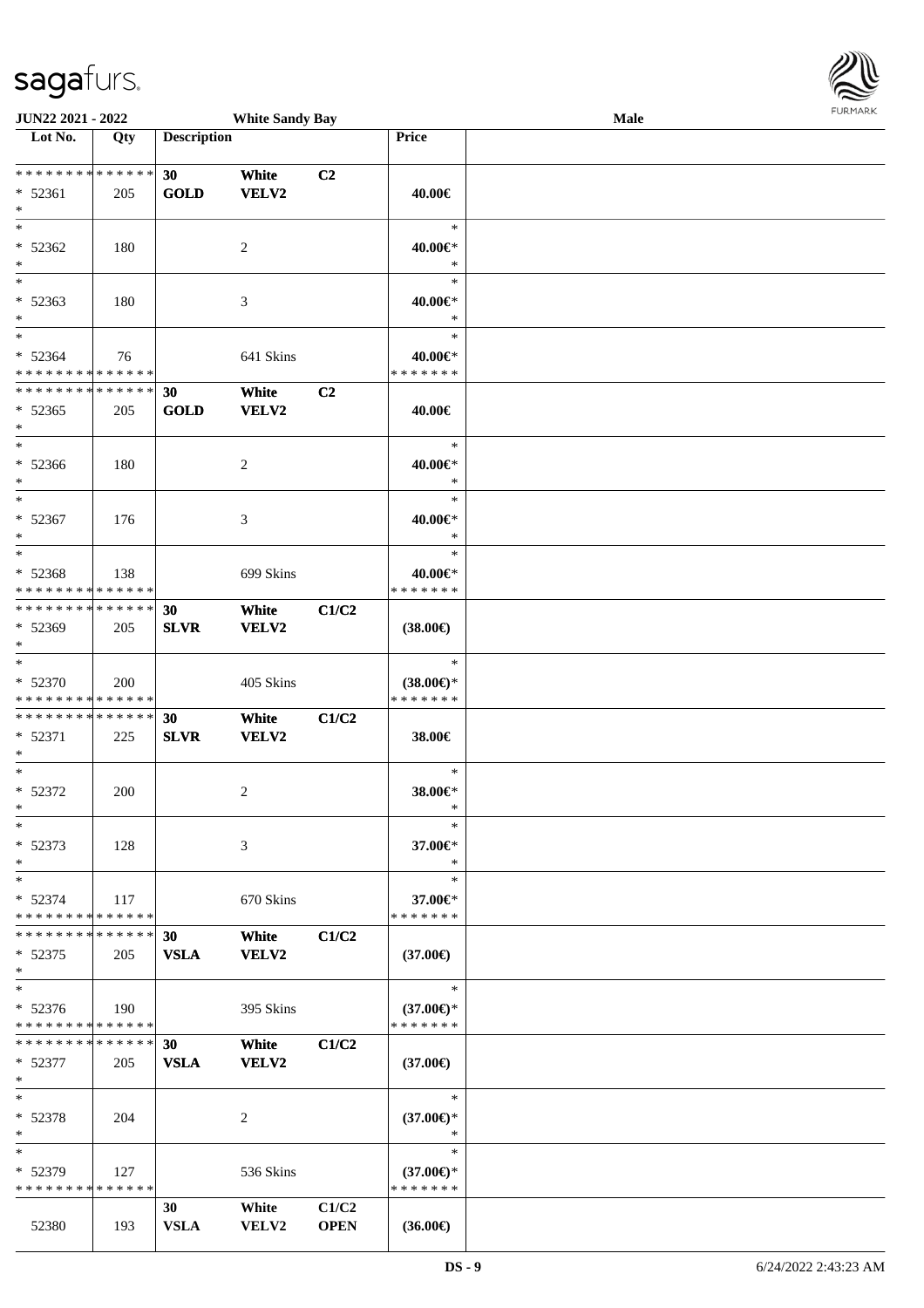

| JUN22 2021 - 2022                                                                       |     |                      | <b>White Sandy Bay</b>      |                               |                                               | <b>Male</b> |  |
|-----------------------------------------------------------------------------------------|-----|----------------------|-----------------------------|-------------------------------|-----------------------------------------------|-------------|--|
| Lot No.                                                                                 | Qty | <b>Description</b>   |                             |                               | Price                                         |             |  |
| 52381                                                                                   | 34  | 40/30<br><b>VSLA</b> | White<br>VELV2              | C3/C4<br><b>OPEN</b>          | $(31.00\epsilon)$                             |             |  |
|                                                                                         |     |                      |                             | <b>White Walt Brown Group</b> |                                               | <b>Male</b> |  |
| * * * * * * * * * * * * * * *<br>* 52383<br>$*$                                         | 205 | 30<br><b>GOLD</b>    | White<br>VELV2              | C1                            | 41.00€                                        |             |  |
| $\overline{\ast}$<br>* 52384<br>$*$                                                     | 87  |                      | $\overline{c}$              |                               | $\ast$<br>41.00€*<br>$\ast$                   |             |  |
| $\overline{\phantom{0}}$<br>* 52385<br>$*$                                              | 180 |                      | $\ensuremath{\mathfrak{Z}}$ |                               | $\ast$<br>42.00€*<br>$\ast$                   |             |  |
| $\overline{\phantom{0}}$<br>$* 52386$<br>$*$                                            | 180 |                      | $\overline{4}$              |                               | $\ast$<br>41.00€*<br>$\ast$                   |             |  |
| $\ast$<br>* 52387<br>$*$                                                                | 180 |                      | 5                           |                               | $\ast$<br>41.00€*<br>$\ast$                   |             |  |
| $\overline{\phantom{0}}$<br>* 52388<br>$\ast$                                           | 180 |                      | $\sqrt{6}$                  |                               | $\ast$<br>43.00€*<br>$\ast$                   |             |  |
| $\overline{\ast}$<br>* 52389<br>$*$                                                     | 180 |                      | $\tau$                      |                               | $\ast$<br>$41.00 \in$<br>$\ast$               |             |  |
| $*$<br>* 52390<br>$*$                                                                   | 180 |                      | $\,8\,$                     |                               | $\ast$<br>41.00€*<br>$\ast$                   |             |  |
| $*$<br>* 52391<br>$*$                                                                   | 180 |                      | 9                           |                               | $\ast$<br>41.00€*<br>$\ast$                   |             |  |
| $*$<br>$* 52392$<br>$*$                                                                 | 180 |                      | $10\,$                      |                               | $\ast$<br>41.00€*<br>$\ast$                   |             |  |
| $*$<br>* 52393<br>$*$                                                                   | 180 |                      | 11                          |                               | $\ast$<br>41.00€*<br>$\ast$                   |             |  |
| $*$<br>* 52394<br>$*$<br>$*$                                                            | 180 |                      | 12                          |                               | $\ast$<br>41.00€*<br>$\ast$                   |             |  |
| $* 52395$<br>$*$                                                                        | 180 |                      | 13                          |                               | $\ast$<br>41.00€*<br>$\mathbb{R}^n$<br>$\ast$ |             |  |
| * 52396<br>$*$ $*$                                                                      | 180 |                      | 14                          |                               | 41.00€*<br>$\ast$                             |             |  |
| $*$ and $*$<br>* 52397<br>* * * * * * * * * * * * * * *<br>******** <mark>******</mark> | 180 |                      | 2632 Skins                  |                               | $\ast$<br>41.00€*<br>*******                  |             |  |
| * 52398<br>$*$ $*$                                                                      | 205 | 30<br><b>GOLD</b>    | White<br><b>VELV2</b>       | C1                            | 41.00€<br>$\rightarrow$                       |             |  |
| * 52399<br>$*$                                                                          | 223 |                      | 2                           |                               | 41.00€*<br>$\ast$                             |             |  |
| $*$ and $*$<br>$* 52400$<br>$*$                                                         | 193 |                      | 3                           |                               | $\ast$<br>41.00€*<br>$\ast$                   |             |  |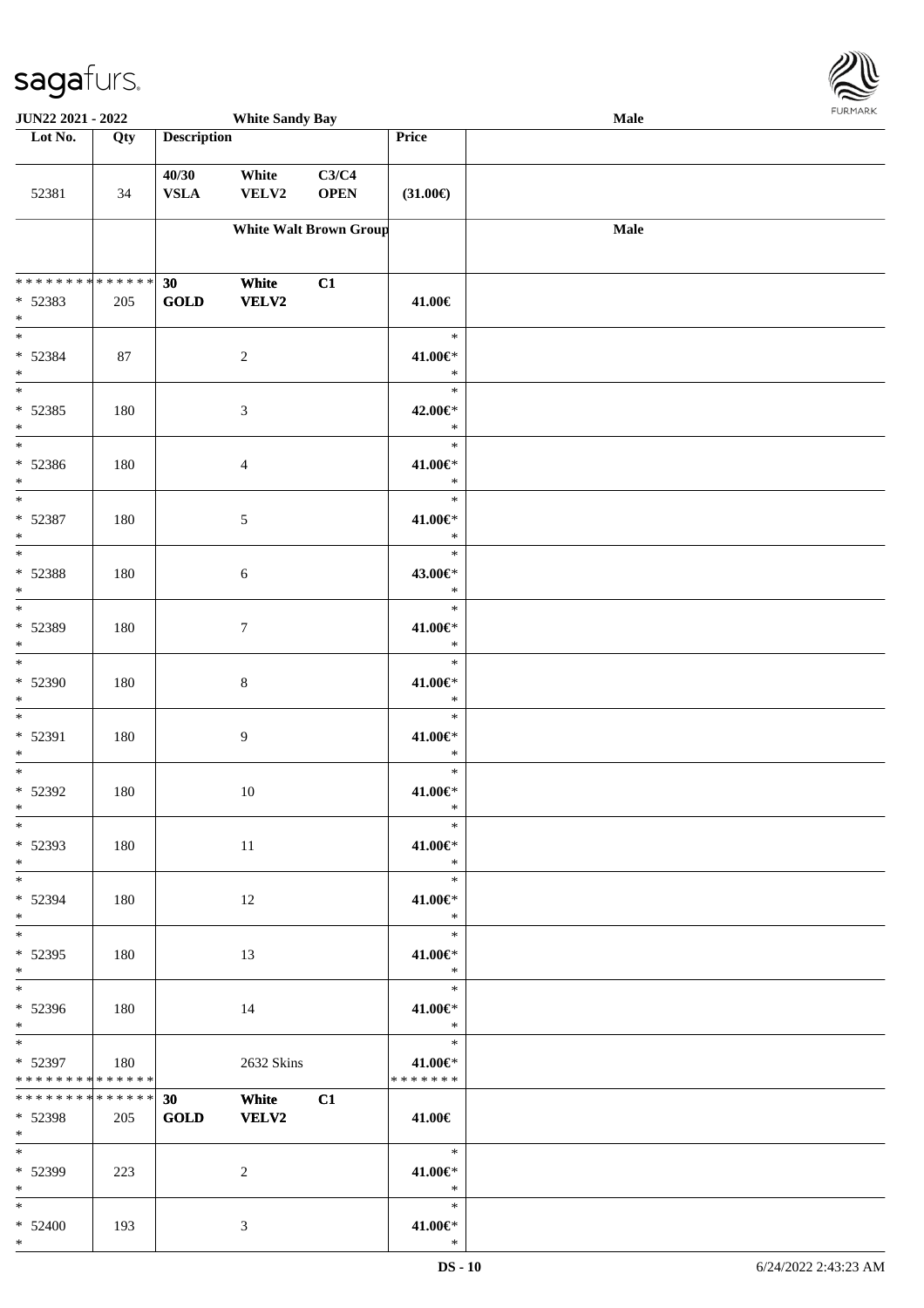

| <b>White Walt Brown Group</b><br>JUN22 2021 - 2022 |                   |                    |                  |                |               | Male | <b>FURMARK</b> |
|----------------------------------------------------|-------------------|--------------------|------------------|----------------|---------------|------|----------------|
| Lot No.                                            | $\overline{Q}$ ty | <b>Description</b> |                  |                | Price         |      |                |
|                                                    |                   |                    |                  |                |               |      |                |
| $\ast$                                             |                   | 30                 | White            | C1             | $\ast$        |      |                |
| $* 52401$                                          | 180               | <b>GOLD</b>        | VELV2            |                | 41.00€*       |      |                |
| $\ast$                                             |                   |                    |                  |                | $\ast$        |      |                |
| $\overline{\phantom{0}}$                           |                   |                    |                  |                | $\ast$        |      |                |
| $* 52402$                                          | 180               |                    | 5                |                | 41.00€*       |      |                |
| $\ast$                                             |                   |                    |                  |                | $\ast$        |      |                |
| $\overline{\phantom{0}}$                           |                   |                    |                  |                | $\ast$        |      |                |
|                                                    |                   |                    |                  |                |               |      |                |
| $* 52403$                                          | 180               |                    | 6                |                | 41.00€*       |      |                |
| $*$<br>$\overline{\ast}$                           |                   |                    |                  |                | $\ast$        |      |                |
|                                                    |                   |                    |                  |                | $\ast$        |      |                |
| $* 52404$                                          | 180               |                    | $\boldsymbol{7}$ |                | 41.00€*       |      |                |
| $*$                                                |                   |                    |                  |                | $\ast$        |      |                |
| $\overline{\ast}$                                  |                   |                    |                  |                | $\ast$        |      |                |
| $* 52405$                                          | 180               |                    | $\,8\,$          |                | 41.00€*       |      |                |
| $*$                                                |                   |                    |                  |                | $\ast$        |      |                |
| $*$                                                |                   |                    |                  |                | $\ast$        |      |                |
| $* 52406$                                          | 180               |                    | 9                |                | 41.00€*       |      |                |
| $*$                                                |                   |                    |                  |                | $\ast$        |      |                |
| $\frac{1}{1}$                                      |                   |                    |                  |                | $\ast$        |      |                |
|                                                    |                   |                    |                  |                |               |      |                |
| $* 52407$<br>$\ast$                                | 180               |                    | $10\,$           |                | 41.00€*       |      |                |
|                                                    |                   |                    |                  |                | $\ast$        |      |                |
|                                                    |                   |                    |                  |                | $\ast$        |      |                |
| $* 52408$                                          | 180               |                    | $11\,$           |                | 41.00€*       |      |                |
| $\ast$                                             |                   |                    |                  |                | $\ast$        |      |                |
|                                                    |                   |                    |                  |                | $\ast$        |      |                |
| * 52409                                            | 180               |                    | 12               |                | 41.00€*       |      |                |
| $*$                                                |                   |                    |                  |                | $\ast$        |      |                |
| $\overline{\phantom{0}}$                           |                   |                    |                  |                | $\ast$        |      |                |
| $* 52410$                                          | 180               |                    | 2421 Skins       |                | 41.00€*       |      |                |
| * * * * * * * * * * * * * *                        |                   |                    |                  |                | * * * * * * * |      |                |
| **************                                     |                   | 30                 | White            | C <sub>2</sub> |               |      |                |
| $* 52411$                                          | 205               | <b>GOLD</b>        | <b>VELV2</b>     |                | 40.00€        |      |                |
| $*$                                                |                   |                    |                  |                |               |      |                |
| $\overline{\ast}$                                  |                   |                    |                  |                | $\ast$        |      |                |
|                                                    |                   |                    |                  |                | 40.00€*       |      |                |
| $* 52412$                                          | 180               |                    | $\sqrt{2}$       |                |               |      |                |
| $\ast$                                             |                   |                    |                  |                | $\ast$        |      |                |
| $\ast$                                             |                   |                    |                  |                | $\ast$        |      |                |
| $* 52413$                                          | 180               |                    | 3                |                | 40.00€*       |      |                |
| $*$                                                |                   |                    |                  |                | $\ast$        |      |                |
| $\ast$                                             |                   |                    |                  |                | $\ast$        |      |                |
| $* 52414$                                          | 180               |                    | 4                |                | 40.00€*       |      |                |
| $*$                                                |                   |                    |                  |                | $\ast$        |      |                |
| $\overline{\phantom{0}}$                           |                   |                    |                  |                | $\ast$        |      |                |
| $* 52415$                                          | 211               |                    | 956 Skins        |                | 40.00€*       |      |                |
| * * * * * * * * * * * * * *                        |                   |                    |                  |                | * * * * * * * |      |                |
| * * * * * * * * * * * * * *                        |                   | 30                 | White            | C <sub>2</sub> |               |      |                |
| $* 52416$                                          |                   | <b>GOLD</b>        | <b>VELV2</b>     |                |               |      |                |
| $*$                                                | 205               |                    |                  |                | 40.00€        |      |                |
| $*$                                                |                   |                    |                  |                | $\ast$        |      |                |
|                                                    |                   |                    |                  |                |               |      |                |
| $* 52417$                                          | 180               |                    | $\overline{c}$   |                | 40.00€*       |      |                |
| $*$<br>$\overline{\phantom{a}^*}$                  |                   |                    |                  |                | $\ast$        |      |                |
|                                                    |                   |                    |                  |                | $\ast$        |      |                |
| $* 52418$                                          | 180               |                    | 3                |                | 40.00€*       |      |                |
| $\ast$                                             |                   |                    |                  |                | $\ast$        |      |                |
| $_{\ast}^{-}$                                      |                   |                    |                  |                | $\ast$        |      |                |
| * 52419                                            | 148               |                    | 4                |                | 40.00€*       |      |                |
| $\ast$                                             |                   |                    |                  |                | $\ast$        |      |                |
| $*$                                                |                   |                    |                  |                | $\ast$        |      |                |
| $* 52420$                                          | 79                |                    | 792 Skins        |                | 40.00€*       |      |                |
| ******** <mark>******</mark>                       |                   |                    |                  |                | * * * * * * * |      |                |
|                                                    |                   |                    |                  |                |               |      |                |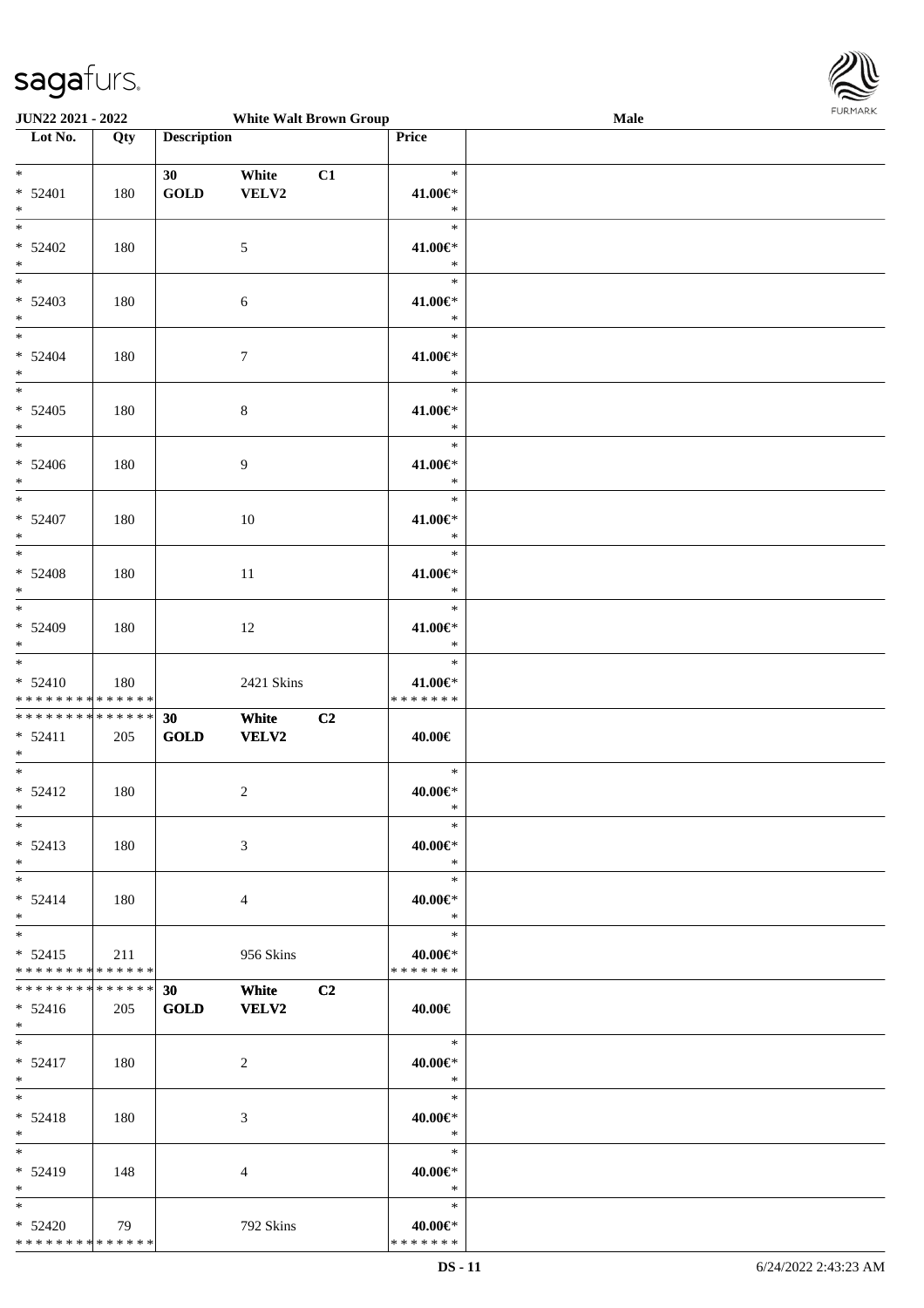

| JUN22 2021 - 2022                          |     |                    | <b>White Walt Brown Group</b> |       |                     | Male | <b>FURITARK</b> |
|--------------------------------------------|-----|--------------------|-------------------------------|-------|---------------------|------|-----------------|
| Lot No.                                    | Qty | <b>Description</b> |                               |       | Price               |      |                 |
|                                            |     |                    |                               |       |                     |      |                 |
| * * * * * * * * * * * * * * *              |     | 30                 | White                         | C1/C2 |                     |      |                 |
| $* 52421$                                  | 225 | <b>SLVR</b>        | VELV2                         |       | 37.00€              |      |                 |
| $*$                                        |     |                    |                               |       |                     |      |                 |
| $*$                                        |     |                    |                               |       | $\ast$              |      |                 |
| $* 52422$                                  | 200 |                    | $\overline{c}$                |       | 37.00€*             |      |                 |
| $*$                                        |     |                    |                               |       | $\ast$              |      |                 |
| $*$                                        |     |                    |                               |       | $\ast$              |      |                 |
|                                            |     |                    |                               |       |                     |      |                 |
| $* 52423$                                  | 57  |                    | 482 Skins                     |       | 37.00€*             |      |                 |
| * * * * * * * * <mark>* * * * * * *</mark> |     |                    |                               |       | * * * * * * *       |      |                 |
| * * * * * * * * * * * * * * *              |     | 30                 | White                         | C1/C2 |                     |      |                 |
| $* 52424$                                  | 180 | <b>SLVR</b>        | VELV2                         |       | 37.00€              |      |                 |
| $*$                                        |     |                    |                               |       |                     |      |                 |
| $*$                                        |     |                    |                               |       | $\ast$              |      |                 |
| $* 52425$                                  | 213 |                    | 393 Skins                     |       | 37.00€*             |      |                 |
| * * * * * * * * * * * * * *                |     |                    |                               |       | * * * * * * *       |      |                 |
| ******** <mark>******</mark>               |     | 30                 | White                         | C1/C2 |                     |      |                 |
| $* 52426$                                  | 205 | <b>VSLA</b>        | VELV2                         |       | $(37.00\epsilon)$   |      |                 |
| $\ast$                                     |     |                    |                               |       |                     |      |                 |
| $\ast$                                     |     |                    |                               |       | $\ast$              |      |                 |
| $* 52427$                                  | 180 |                    | 2                             |       | $(37.00\epsilon)$ * |      |                 |
| $\ast$                                     |     |                    |                               |       | $\ast$              |      |                 |
| $*$                                        |     |                    |                               |       | $\ast$              |      |                 |
|                                            |     |                    |                               |       |                     |      |                 |
| $* 52428$                                  | 180 |                    | $\mathfrak{Z}$                |       | $(37.00\epsilon)$ * |      |                 |
| $\ast$                                     |     |                    |                               |       | $\ast$              |      |                 |
| $*$                                        |     |                    |                               |       | $\ast$              |      |                 |
| * 52429                                    | 105 |                    | 670 Skins                     |       | $(37.00\epsilon)$ * |      |                 |
| * * * * * * * * * * * * * *                |     |                    |                               |       | * * * * * * *       |      |                 |
|                                            |     |                    | <b>White Sundry owners</b>    |       |                     | Male |                 |
|                                            |     |                    |                               |       |                     |      |                 |
|                                            |     |                    |                               |       |                     |      |                 |
|                                            |     | 30                 | White                         | C1    |                     |      |                 |
| 52431                                      | 67  | <b>GOLD</b>        | VELV3                         |       | $(41.00\epsilon)$   |      |                 |
|                                            |     |                    |                               |       |                     |      |                 |
|                                            |     | 30                 | White                         | C3/C4 |                     |      |                 |
| 52432                                      | 61  | <b>GOLD</b>        | VELV3                         |       | $(38.00\epsilon)$   |      |                 |
|                                            |     |                    |                               |       |                     |      |                 |
|                                            |     |                    | <b>White Sandy Bay</b>        |       |                     | Male |                 |
|                                            |     |                    |                               |       |                     |      |                 |
|                                            |     |                    |                               |       |                     |      |                 |
| ******** <mark>******</mark>               |     |                    |                               |       |                     |      |                 |
|                                            |     | 30                 | White                         | C1/C2 |                     |      |                 |
| $* 52434$                                  | 205 | <b>GOLD</b>        | VELV3                         |       | 39.00€              |      |                 |
| $*$                                        |     |                    |                               |       |                     |      |                 |
| $*$                                        |     |                    |                               |       | $\ast$              |      |                 |
| $* 52435$                                  | 180 |                    | 2                             |       | 39.00€*             |      |                 |
| $*$                                        |     |                    |                               |       | $\ast$              |      |                 |
| $*$                                        |     |                    |                               |       | $\ast$              |      |                 |
| $* 52436$                                  | 129 |                    | 514 Skins                     |       | 39.00€*             |      |                 |
| * * * * * * * * * * * * * * *              |     |                    |                               |       | * * * * * * *       |      |                 |
| * * * * * * * * * * * * * * *              |     | 30                 | White                         | C1/C2 |                     |      |                 |
| $* 52437$                                  | 205 | <b>GOLD</b>        | VELV3                         |       | 39.00€              |      |                 |
| $*$                                        |     |                    |                               |       |                     |      |                 |
| $*$                                        |     |                    |                               |       | $\ast$              |      |                 |
|                                            |     |                    |                               |       |                     |      |                 |
| * 52438<br>$*$                             | 194 |                    | 2                             |       | 39.00€*<br>$\ast$   |      |                 |
|                                            |     |                    |                               |       |                     |      |                 |
| $*$                                        |     |                    |                               |       | $\ast$              |      |                 |
| * 52439                                    | 180 |                    | 3                             |       | 39.00€*             |      |                 |
| $*$                                        |     |                    |                               |       | $\ast$              |      |                 |
| $*$                                        |     |                    |                               |       | $\ast$              |      |                 |
| $* 52440$                                  | 180 |                    | 4                             |       | 39.00€*             |      |                 |
| $*$                                        |     |                    |                               |       | $\ast$              |      |                 |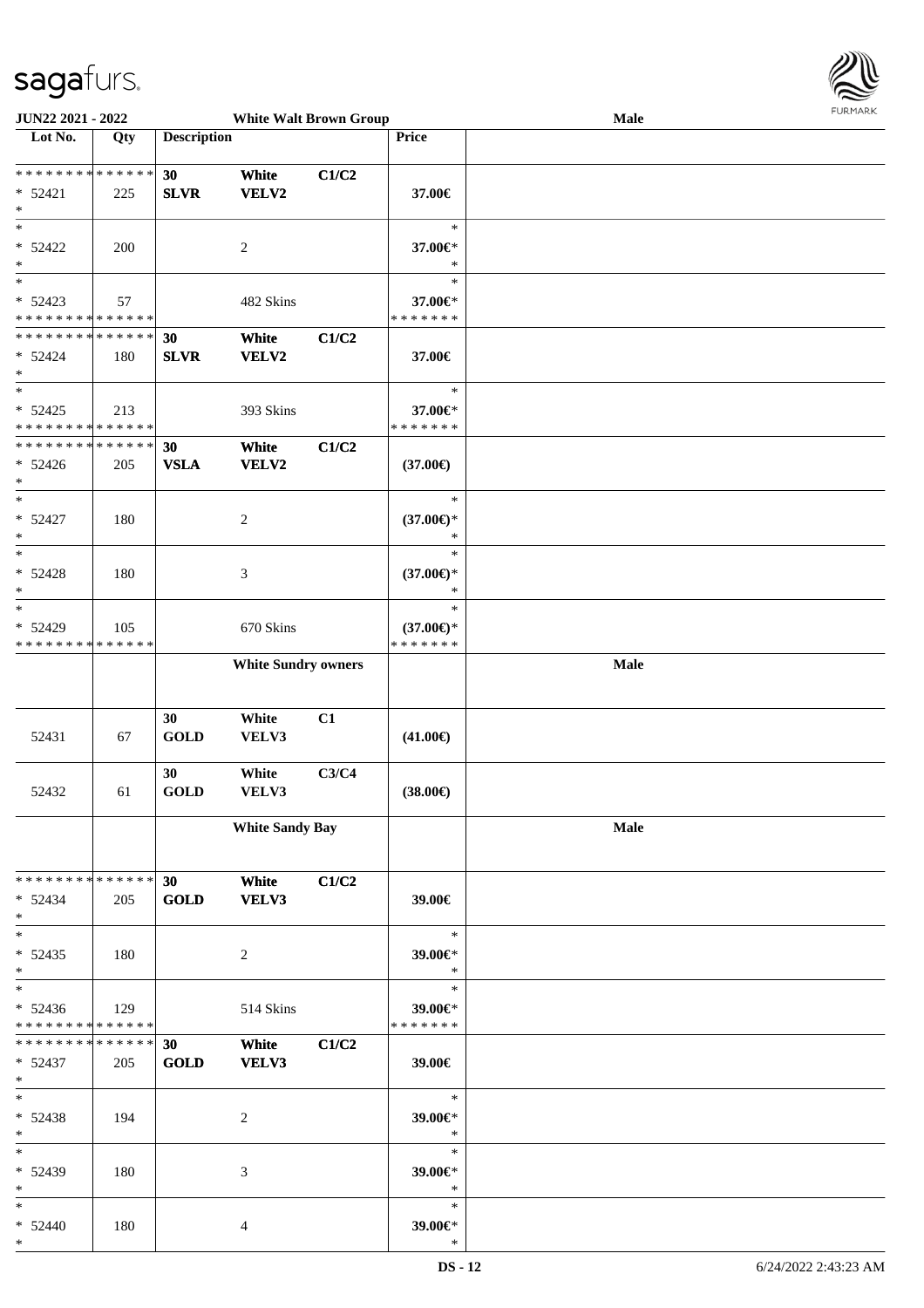

| <b>JUN22 2021 - 2022</b>                                                  |     |                    | <b>White Sandy Bay</b>      |       |                          | Male |  |
|---------------------------------------------------------------------------|-----|--------------------|-----------------------------|-------|--------------------------|------|--|
| Lot No.                                                                   | Qty | <b>Description</b> |                             |       | Price                    |      |  |
|                                                                           |     |                    |                             |       |                          |      |  |
| $\ast$                                                                    |     | 30                 | White                       | C1/C2 | $\ast$                   |      |  |
| $* 52441$                                                                 | 180 | <b>GOLD</b>        | VELV3                       |       | 39.00€*                  |      |  |
| $\ast$<br>$_{*}^{-}$                                                      |     |                    |                             |       | $\ast$<br>$\ast$         |      |  |
|                                                                           |     |                    |                             |       |                          |      |  |
| $* 52442$<br>* * * * * * * * * * * * * *                                  | 71  |                    | 1010 Skins                  |       | 39.00€*<br>* * * * * * * |      |  |
|                                                                           |     |                    | <b>White Sundry owners</b>  |       |                          | Male |  |
|                                                                           |     |                    |                             |       |                          |      |  |
|                                                                           |     |                    |                             |       |                          |      |  |
|                                                                           |     | $20\,$             | White                       | C3/C4 |                          |      |  |
| 52444                                                                     | 70  | <b>GOLD</b>        |                             |       | $(33.00\epsilon)$        |      |  |
|                                                                           |     |                    |                             |       |                          |      |  |
|                                                                           |     | 20                 | White                       | C3/C4 |                          |      |  |
| 52445                                                                     | 87  | <b>SLVR</b>        |                             |       | $(31.00\epsilon)$        |      |  |
|                                                                           |     |                    |                             |       |                          |      |  |
|                                                                           |     |                    | <b>White Deep North</b>     |       |                          | Male |  |
|                                                                           |     |                    |                             |       |                          |      |  |
|                                                                           |     |                    |                             |       |                          |      |  |
|                                                                           |     | $20\,$             | White                       | C1/C2 |                          |      |  |
| 52447                                                                     | 172 | <b>GOLD</b>        |                             |       | $(36.00\epsilon)$        |      |  |
|                                                                           |     | 20                 | White                       | C1/C2 |                          |      |  |
| 52448                                                                     | 92  | <b>VSLA</b>        |                             |       | $(31.00\epsilon)$        |      |  |
|                                                                           |     |                    |                             |       |                          |      |  |
|                                                                           |     |                    | <b>White Sundry owners</b>  |       |                          | Male |  |
|                                                                           |     |                    |                             |       |                          |      |  |
|                                                                           |     |                    |                             |       |                          |      |  |
| * * * * * * * * * * * * * *                                               |     | 20                 | White                       | C1    |                          |      |  |
| $* 52450$                                                                 | 245 | <b>GOLD</b>        | <b>VELV1</b>                |       | $(36.00\epsilon)$        |      |  |
| $\ast$                                                                    |     |                    |                             |       |                          |      |  |
| $\ast$                                                                    |     |                    |                             |       | $\ast$                   |      |  |
| $* 52451$                                                                 | 116 |                    | 361 Skins                   |       | $(36.00\epsilon)$ *      |      |  |
| * * * * * * * * <mark>* * * * * * *</mark><br>* * * * * * * * * * * * * * |     |                    |                             |       | * * * * * * *            |      |  |
| $* 52452$                                                                 | 245 | 20<br><b>GOLD</b>  | White<br><b>VELV1</b>       | C2    | $(35.00\epsilon)$        |      |  |
| $*$                                                                       |     |                    |                             |       |                          |      |  |
| $\ast$                                                                    |     |                    |                             |       | $\ast$                   |      |  |
| $* 52453$                                                                 | 111 |                    | 356 Skins                   |       | $(35.00\epsilon)$ *      |      |  |
| * * * * * * * * * * * * * *                                               |     |                    |                             |       | * * * * * * *            |      |  |
| * * * * * * * * * * * * * * *                                             |     | <b>20</b>          | White                       | C3/C4 |                          |      |  |
| $* 52454$                                                                 | 245 | <b>GOLD</b>        | <b>VELV1</b>                |       | $(32.00\epsilon)$        |      |  |
| $\ast$                                                                    |     |                    |                             |       |                          |      |  |
| $\ast$                                                                    |     |                    |                             |       | $\ast$                   |      |  |
| $* 52455$                                                                 | 131 |                    | 376 Skins                   |       | $(32.00\epsilon)$ *      |      |  |
| * * * * * * * * * * * * * *                                               |     |                    |                             |       | * * * * * * *            |      |  |
|                                                                           |     | 20                 | White                       | C1/C2 |                          |      |  |
| 52456                                                                     | 36  | <b>SLVR</b>        | <b>VELV1</b>                |       | $(34.00\epsilon)$        |      |  |
|                                                                           |     |                    |                             |       |                          |      |  |
|                                                                           |     |                    | <b>White Baldwin-Jander</b> |       |                          | Male |  |
|                                                                           |     |                    |                             |       |                          |      |  |
| * * * * * * * * * * * * * * *                                             |     | 20                 | White                       | C1/C2 |                          |      |  |
| $* 52458$                                                                 | 245 | <b>GOLD</b>        | <b>VELV1</b>                |       | $(37.00\epsilon)$        |      |  |
| $*$                                                                       |     |                    |                             |       |                          |      |  |
| $\ast$                                                                    |     |                    |                             |       | $\ast$                   |      |  |
| $* 52459$                                                                 | 171 |                    | 416 Skins                   |       | $(37.00\epsilon)$ *      |      |  |
| * * * * * * * * * * * * * *                                               |     |                    |                             |       | * * * * * * *            |      |  |
| * * * * * * * * <mark>* * * * * *</mark> *                                |     | <b>20</b>          | White                       | C1/C2 |                          |      |  |
| $* 52460$                                                                 | 245 | <b>GOLD</b>        | <b>VELV1</b>                |       | $(37.00\epsilon)$        |      |  |
| $\ast$                                                                    |     |                    |                             |       |                          |      |  |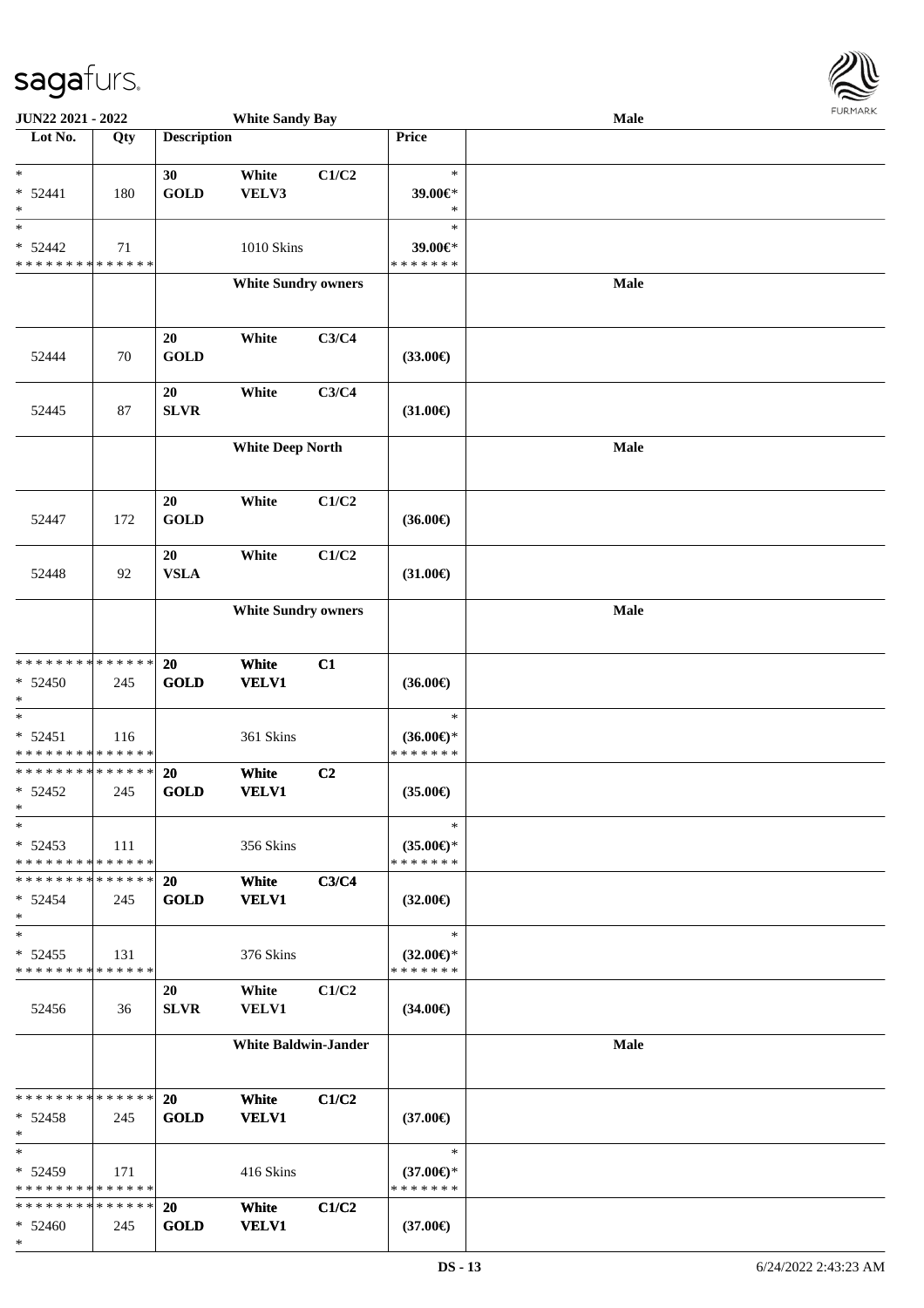\*



| <b>JUN22 2021 - 2022</b>                   |     |                    | <b>White Baldwin-Jander</b> |       |                     | <b>Male</b> |  |
|--------------------------------------------|-----|--------------------|-----------------------------|-------|---------------------|-------------|--|
| Lot No.                                    | Qty | <b>Description</b> |                             |       | Price               |             |  |
|                                            |     |                    |                             |       |                     |             |  |
| $*$                                        |     | 20                 | White                       | C1/C2 | $\ast$              |             |  |
| $* 52461$                                  | 140 | <b>GOLD</b>        | <b>VELV1</b>                |       | $(37.00\epsilon)$ * |             |  |
| * * * * * * * * * * * * * *                |     |                    |                             |       | * * * * * * *       |             |  |
|                                            |     | 20                 | White                       | C1/C2 |                     |             |  |
| 52462                                      | 152 | <b>SLVR</b>        | <b>VELV1</b>                |       | $(35.00\epsilon)$   |             |  |
|                                            |     |                    |                             |       |                     |             |  |
|                                            |     |                    |                             |       |                     |             |  |
|                                            |     | 20                 | White                       | C1/C2 |                     |             |  |
| 52463                                      | 143 | <b>VSLA</b>        | <b>VELV1</b>                |       | $(33.00\epsilon)$   |             |  |
|                                            |     |                    |                             |       |                     |             |  |
| * * * * * * * * * * * * * *                |     | 20                 | White                       | C1/C2 |                     |             |  |
| $* 52464$                                  | 245 | <b>VSLA</b>        | <b>VELV1</b>                |       | $(33.00\epsilon)$   |             |  |
| $\ast$                                     |     |                    |                             |       |                     |             |  |
| $\ast$                                     |     |                    |                             |       | $\ast$              |             |  |
| $* 52465$                                  | 57  |                    | 302 Skins                   |       | $(33.00\epsilon)$ * |             |  |
| * * * * * * * * * * * * * *                |     |                    |                             |       | * * * * * * *       |             |  |
|                                            |     |                    | <b>White Sundry owners</b>  |       |                     | Male        |  |
|                                            |     |                    |                             |       |                     |             |  |
|                                            |     |                    |                             |       |                     |             |  |
|                                            |     |                    |                             |       |                     |             |  |
| * * * * * * * * <mark>* * * * * * *</mark> |     | 20                 | White                       | C1    |                     |             |  |
| $* 52467$                                  | 245 | <b>GOLD</b>        | <b>VELV2</b>                |       | $(36.00\epsilon)$   |             |  |
| $\ast$                                     |     |                    |                             |       |                     |             |  |
| $*$                                        |     |                    |                             |       | $\ast$              |             |  |
| $* 52468$                                  | 220 |                    | $\overline{c}$              |       | $(36.00\epsilon)$ * |             |  |
| $\ast$                                     |     |                    |                             |       | $\ast$              |             |  |
| $*$                                        |     |                    |                             |       | $\ast$              |             |  |
| $* 52469$                                  | 220 |                    | 3                           |       | $(36.00\epsilon)$ * |             |  |
| $\ast$                                     |     |                    |                             |       | $\ast$              |             |  |
| $*$                                        |     |                    |                             |       | $\ast$              |             |  |
|                                            |     |                    |                             |       |                     |             |  |
| $* 52470$                                  | 220 |                    | $\overline{4}$              |       | $(36.00\epsilon)$ * |             |  |
| $\ast$                                     |     |                    |                             |       | $\ast$              |             |  |
| $*$                                        |     |                    |                             |       | $\ast$              |             |  |
| $* 52471$                                  | 220 |                    | $\sqrt{5}$                  |       | $(36.00\epsilon)$ * |             |  |
| *                                          |     |                    |                             |       | $\ast$              |             |  |
| $*$                                        |     |                    |                             |       | $\ast$              |             |  |
| $* 52472$                                  | 166 |                    | 1291 Skins                  |       | $(36.00€)$ *        |             |  |
| * * * * * * * * <mark>* * * * * *</mark>   |     |                    |                             |       | *******             |             |  |
| * * * * * * * * * * * * * * *              |     | <b>20</b>          | White                       | C3/C4 |                     |             |  |
| $* 52473$                                  | 245 | <b>GOLD</b>        | <b>VELV2</b>                |       | 23.00€              |             |  |
| $*$                                        |     |                    |                             |       |                     |             |  |
| $*$                                        |     |                    |                             |       | $\ast$              |             |  |
|                                            |     |                    |                             |       |                     |             |  |
| $* 52474$<br>$\ast$                        | 220 |                    | 2                           |       | 23.00€*<br>$\ast$   |             |  |
| $*$                                        |     |                    |                             |       | $\ast$              |             |  |
|                                            |     |                    |                             |       |                     |             |  |
| $* 52475$                                  | 220 |                    | 3                           |       | 23.00€*             |             |  |
| $*$                                        |     |                    |                             |       | $\ast$              |             |  |
| $*$                                        |     |                    |                             |       | $\ast$              |             |  |
| $* 52476$                                  | 84  |                    | 769 Skins                   |       | 23.00€*             |             |  |
| * * * * * * * * * * * * * *                |     |                    |                             |       | * * * * * * *       |             |  |
| * * * * * * * * <mark>* * * * * *</mark> * |     | <b>20</b>          | White                       | C3/C4 |                     |             |  |
| $* 52477$                                  | 265 | <b>SLVR</b>        | VELV2                       |       | 22.00€              |             |  |
| $\ast$                                     |     |                    |                             |       |                     |             |  |
| $*$                                        |     |                    |                             |       | $\ast$              |             |  |
| $* 52478$                                  | 121 |                    | 386 Skins                   |       | 22.00€*             |             |  |
| * * * * * * * * * * * * * * *              |     |                    |                             |       | * * * * * * *       |             |  |
|                                            |     |                    |                             |       |                     |             |  |
|                                            |     |                    | <b>White Sandy Bay</b>      |       |                     | Male        |  |
|                                            |     |                    |                             |       |                     |             |  |
|                                            |     |                    |                             |       |                     |             |  |
| * * * * * * * * <mark>* * * * * *</mark> * |     | <b>20</b>          | White                       | C1    |                     |             |  |
| $* 52480$                                  | 245 | <b>GOLD</b>        | <b>VELV2</b>                |       | $(35.00\epsilon)$   |             |  |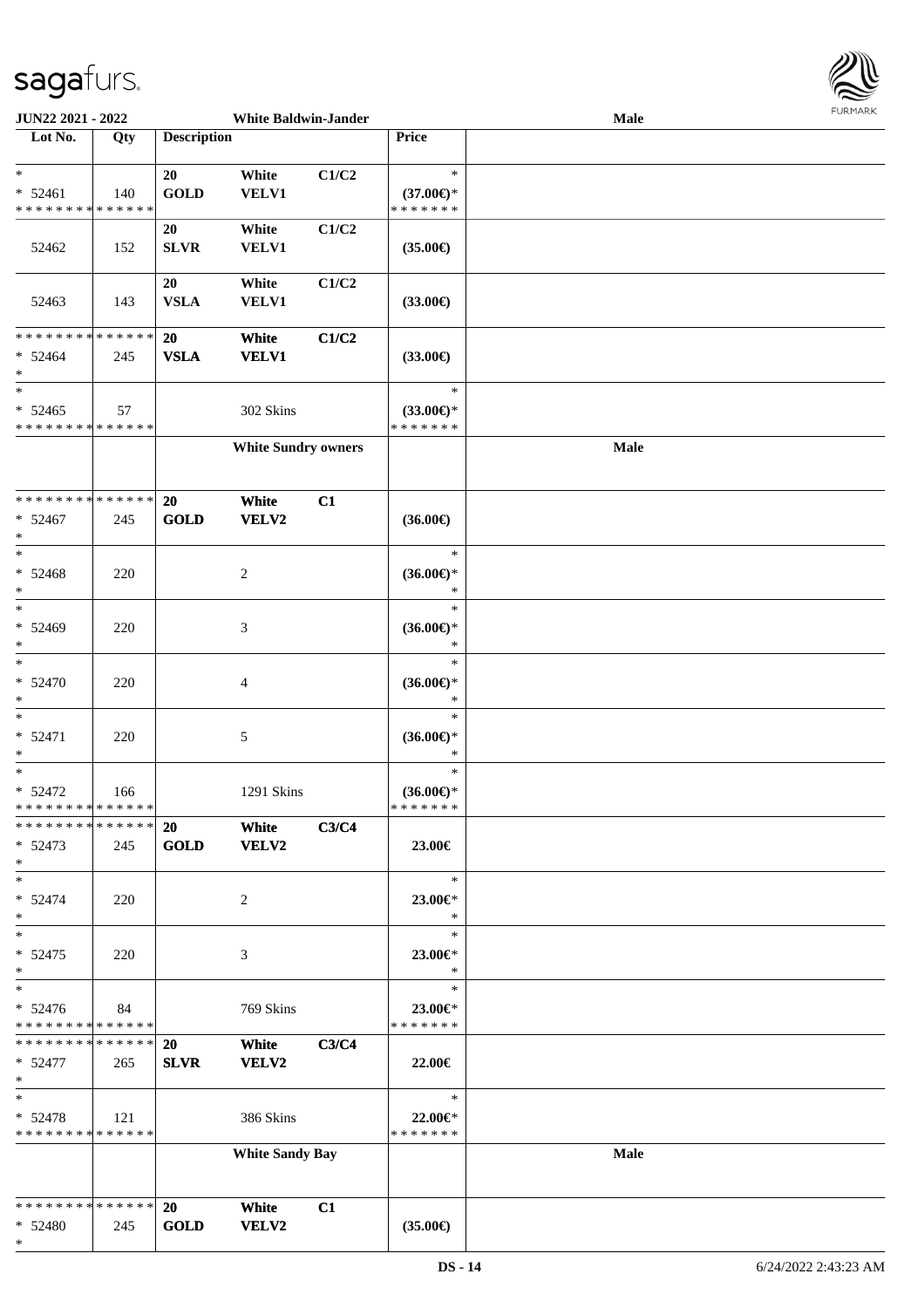| JUN22 2021 - 2022                                                    |     |                          | <b>White Sandy Bay</b>        |                      |                                                | Male | <b>FURMAR</b> |
|----------------------------------------------------------------------|-----|--------------------------|-------------------------------|----------------------|------------------------------------------------|------|---------------|
| Lot No.                                                              | Qty | <b>Description</b>       |                               |                      | <b>Price</b>                                   |      |               |
| $\ast$<br>$* 52481$                                                  | 220 | 20<br>GOLD               | White<br>VELV2                | C1                   | $\ast$<br>$(35.00\epsilon)$ *                  |      |               |
| $\ast$<br>$\ast$<br>$* 52482$                                        | 156 |                          | 621 Skins                     |                      | $\ast$<br>$\ast$<br>$(35.00\epsilon)$ *        |      |               |
| * * * * * * * * * * * * * *                                          |     |                          |                               |                      | * * * * * * *                                  |      |               |
| * * * * * * * * * * * * * * *<br>$* 52483$<br>$\ast$                 | 207 | 20<br><b>GOLD</b>        | White<br><b>VELV2</b>         | C1/C2                | $(35.00\epsilon)$                              |      |               |
| $\ast$<br>$* 52484$                                                  | 59  |                          | 266 Skins                     |                      | $\ast$<br>$(35.00\epsilon)$ *<br>* * * * * * * |      |               |
| * * * * * * * * * * * * * *<br>**************<br>$* 52485$<br>$\ast$ | 245 | <b>20</b><br>GOLD        | White<br>VELV2                | C2                   | $(34.00\epsilon)$                              |      |               |
| $\overline{\phantom{0}}$<br>$* 52486$<br>* * * * * * * * * * * * * * | 33  |                          | 278 Skins                     |                      | $\ast$<br>$(34.00\epsilon)$ *<br>* * * * * * * |      |               |
| 52487                                                                | 148 | 20<br><b>SLVR</b>        | White<br>VELV2                | C1/C2                | $(32.00\epsilon)$                              |      |               |
| * * * * * * * * * * * * * *<br>$* 52488$<br>$\ast$                   | 157 | 20<br><b>SLVR</b>        | White<br>VELV2                | C1/C2                | $(32.00\epsilon)$                              |      |               |
| $\ast$<br>$* 52489$<br>* * * * * * * * * * * * * *                   | 64  |                          | 221 Skins                     |                      | $\ast$<br>$(32.00\epsilon)$ *<br>* * * * * * * |      |               |
| 52490                                                                | 194 | 20<br><b>VSLA</b>        | White<br>VELV2                | C1/C2                | $(31.00\epsilon)$                              |      |               |
| 52491                                                                | 120 | 20<br><b>VSLA</b>        | White<br>VELV2                | C1/C2<br><b>OPEN</b> | $(28.00\epsilon)$                              |      |               |
|                                                                      |     |                          | <b>White Walt Brown Group</b> |                      |                                                | Male |               |
| * * * * * * * * * * * * * *<br>$* 52493$<br>$\ast$                   | 245 | 20<br>GOLD               | White<br>VELV2                | C1                   | $(35.00\epsilon)$                              |      |               |
| $\ast$<br>* 52494<br>$\ast$                                          | 220 |                          | 2                             |                      | $\ast$<br>$(35.00\epsilon)$ *<br>$\ast$        |      |               |
| $\ast$<br>$* 52495$<br>$\ast$                                        | 220 |                          | 3                             |                      | $\ast$<br>$(35.00\epsilon)$ *<br>$\ast$        |      |               |
| $\ast$<br>* 52496<br>$*$                                             | 220 |                          | 4                             |                      | $\ast$<br>$(35.00\epsilon)$ *<br>$\ast$        |      |               |
| $\ast$<br>* 52497<br>* * * * * * * * * * * * * *                     | 195 |                          | 1100 Skins                    |                      | $\ast$<br>$(35.00\epsilon)$ *<br>* * * * * * * |      |               |
| * * * * * * * * * * * * * * *<br>$* 52498$<br>$*$                    | 245 | <b>20</b><br><b>GOLD</b> | White<br><b>VELV2</b>         | C1/C2                | $(35.00\epsilon)$                              |      |               |
| $\overline{\phantom{1}}$<br>$* 52499$<br>$\ast$                      | 220 |                          | 2                             |                      | $\ast$<br>$(35.00\epsilon)$ *<br>$\ast$        |      |               |
| $\ast$<br>$* 52500$<br>$*$                                           | 166 |                          | 3                             |                      | $\ast$<br>$(35.00\epsilon)$ *<br>$\ast$        |      |               |

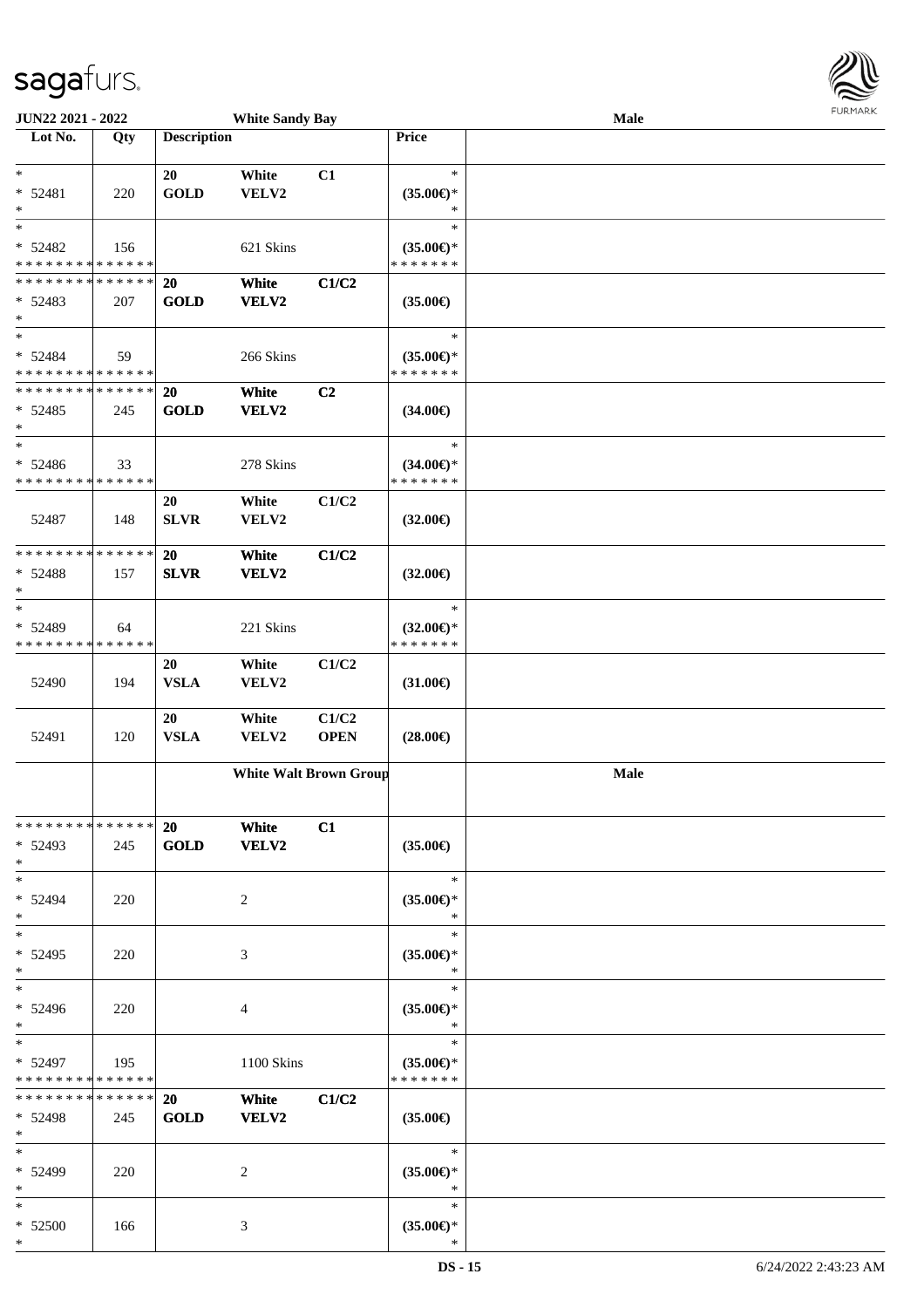

| <b>JUN22 2021 - 2022</b>                   |     |                    | <b>White Walt Brown Group</b> |                |                     | Male        | <b>LOKI-INKV</b> |
|--------------------------------------------|-----|--------------------|-------------------------------|----------------|---------------------|-------------|------------------|
| Lot No.                                    | Qty | <b>Description</b> |                               |                | Price               |             |                  |
| $*$                                        |     | 20                 | White                         | C1/C2          | $\ast$              |             |                  |
| $* 52501$                                  | 144 | <b>GOLD</b>        | VELV2                         |                | $(35.00\epsilon)$ * |             |                  |
| * * * * * * * * * * * * * *                |     |                    |                               |                | * * * * * * *       |             |                  |
| * * * * * * * * * * * * * *                |     | 20                 | White                         | C <sub>2</sub> |                     |             |                  |
| * 52502                                    | 245 | <b>GOLD</b>        | VELV2                         |                | $(34.00\epsilon)$   |             |                  |
| $\ast$                                     |     |                    |                               |                |                     |             |                  |
| $\ast$                                     |     |                    |                               |                | $\ast$              |             |                  |
| $* 52503$                                  | 153 |                    | 398 Skins                     |                | $(34.00€)$ *        |             |                  |
| * * * * * * * * <mark>* * * * * * *</mark> |     |                    | White                         | C1/C2          | * * * * * * *       |             |                  |
| 52504                                      | 131 | 20<br><b>SLVR</b>  | VELV2                         |                | 31.00€              |             |                  |
|                                            |     |                    |                               |                |                     |             |                  |
| * * * * * * * * * * * * * *                |     | 20                 | White                         | C1/C2          |                     |             |                  |
| $*52505$                                   | 245 | <b>VSLA</b>        | VELV2                         |                | $(31.00\epsilon)$   |             |                  |
| $\ast$                                     |     |                    |                               |                |                     |             |                  |
| $*$                                        |     |                    |                               |                | $\ast$              |             |                  |
| $* 52506$                                  | 88  |                    | 333 Skins                     |                | $(31.00\epsilon)$ * |             |                  |
| * * * * * * * * * * * * * *                |     |                    |                               |                | * * * * * * *       |             |                  |
|                                            |     |                    | <b>White Sundry owners</b>    |                |                     | Male        |                  |
|                                            |     |                    |                               |                |                     |             |                  |
|                                            |     | 20                 | White                         | C3/C4          |                     |             |                  |
| 52508                                      | 112 | <b>GOLD</b>        | VELV3                         |                | $(32.00\epsilon)$   |             |                  |
|                                            |     |                    |                               |                |                     |             |                  |
|                                            |     |                    | <b>White Sandy Bay</b>        |                |                     | <b>Male</b> |                  |
|                                            |     |                    |                               |                |                     |             |                  |
|                                            |     |                    |                               |                |                     |             |                  |
|                                            |     | 20                 | White                         | C1/C2          |                     |             |                  |
| 52510                                      | 191 | <b>GOLD</b>        | VELV3                         |                | 33.00€              |             |                  |
| * * * * * * * * <mark>* * * * * * *</mark> |     | 20                 | White                         | C1/C2          |                     |             |                  |
| $* 52511$                                  | 245 | <b>GOLD</b>        | VELV3                         |                | 33.00€              |             |                  |
| $\ast$                                     |     |                    |                               |                |                     |             |                  |
| $*$                                        |     |                    |                               |                | $\ast$              |             |                  |
| $* 52512$                                  | 87  |                    | 332 Skins                     |                | 33.00€*             |             |                  |
| * * * * * * * * <mark>* * * * * * *</mark> |     |                    |                               |                | * * * * * * *       |             |                  |
|                                            |     |                    | <b>White Deep North</b>       |                |                     | Male        |                  |
|                                            |     |                    |                               |                |                     |             |                  |
|                                            |     | $\bf{0}$           | White                         | C1/C2          |                     |             |                  |
| 52514                                      | 112 | <b>GOLD</b>        |                               |                | $(31.00\epsilon)$   |             |                  |
|                                            |     |                    |                               |                |                     |             |                  |
|                                            |     | $\bf{0}$           | White                         | C1/C2          |                     |             |                  |
| 52515                                      | 116 | ${\bf VSLA}$       |                               |                | $(26.50\epsilon)$   |             |                  |
|                                            |     |                    |                               |                |                     |             |                  |
|                                            |     |                    | <b>White Sundry owners</b>    |                |                     | Male        |                  |
|                                            |     |                    |                               |                |                     |             |                  |
|                                            |     | $\bf{0}$           | White                         | C1/C2          |                     |             |                  |
| 52517                                      | 82  | <b>GOLD</b>        | VELV1                         |                | $(31.00\epsilon)$   |             |                  |
|                                            |     |                    |                               |                |                     |             |                  |
|                                            |     | $\bf{0}$           | White                         | C3/C4          |                     |             |                  |
| 52518                                      | 231 | <b>GOLD</b>        | <b>VELV1</b>                  |                | $(28.00\epsilon)$   |             |                  |
|                                            |     |                    |                               |                |                     |             |                  |
|                                            |     | $\bf{0}$           | White                         | C3/C4          |                     |             |                  |
| 52519                                      | 105 | ${\bf SLVR}$       | VELV1                         |                | $(26.50\epsilon)$   |             |                  |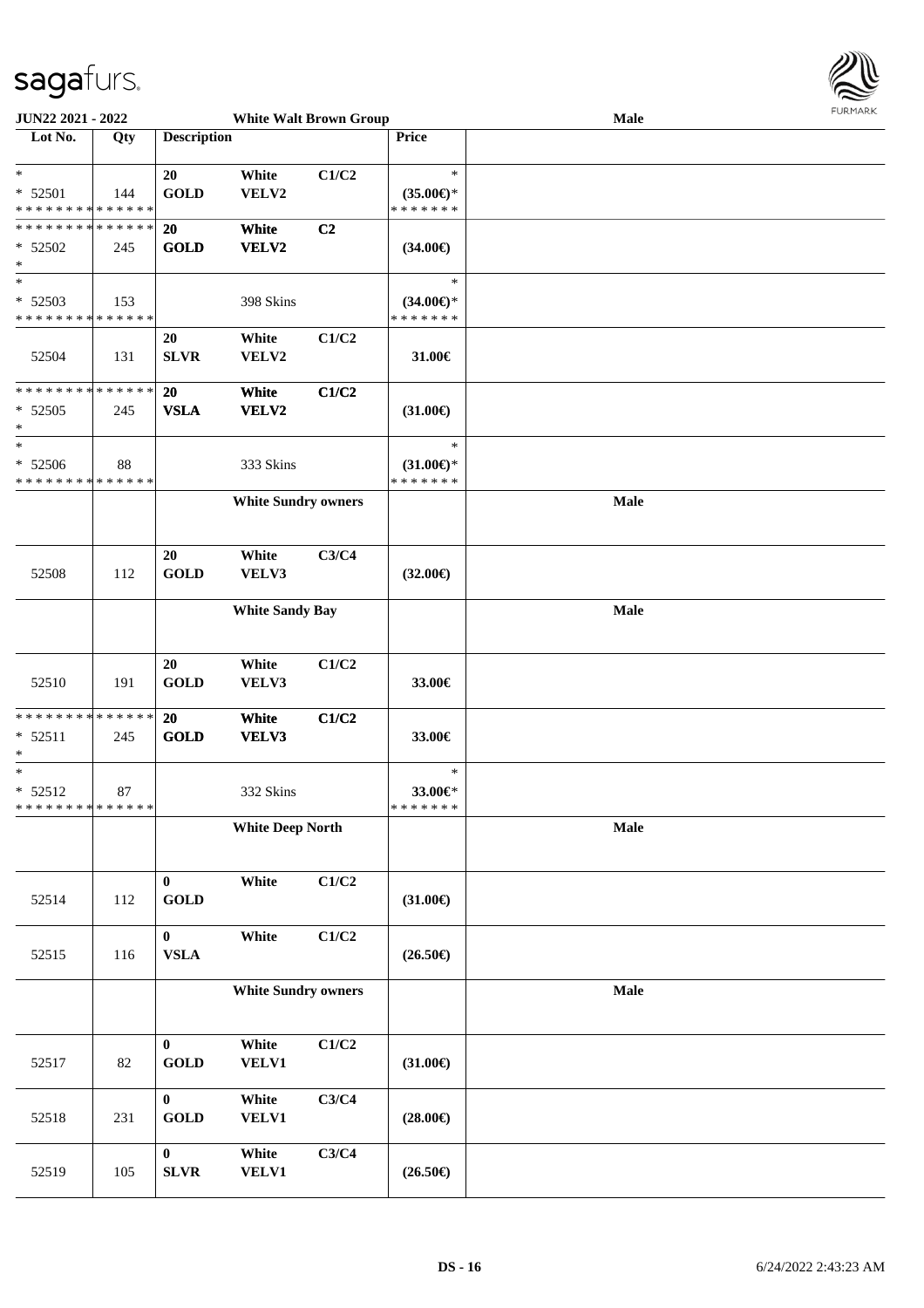

| JUN22 2021 - 2022                                               |     |                              | <b>White Baldwin-Jander</b> |                               |                                                | Male        | <b>LOKINKV</b> |
|-----------------------------------------------------------------|-----|------------------------------|-----------------------------|-------------------------------|------------------------------------------------|-------------|----------------|
| Lot No.                                                         | Qty | <b>Description</b>           |                             |                               | Price                                          |             |                |
| 52521                                                           | 64  | $\mathbf{0}$<br><b>GOLD</b>  | White<br><b>VELV1</b>       | C1/C2                         | $(31.00\epsilon)$                              |             |                |
| ******** <mark>******</mark><br>$* 52522$<br>$*$                | 265 | $\mathbf{0}$<br><b>GOLD</b>  | White<br><b>VELV1</b>       | C1/C2                         | $(31.00\epsilon)$                              |             |                |
| $\ast$<br>* 52523<br>* * * * * * * * <mark>* * * * * * *</mark> | 41  |                              | 306 Skins                   |                               | $\ast$<br>$(31.00\epsilon)$ *<br>* * * * * * * |             |                |
| 52524                                                           | 68  | $\bf{0}$<br><b>VSLA</b>      | White<br><b>VELV1</b>       | C1/C2                         | $(26.50\epsilon)$                              |             |                |
|                                                                 |     |                              | <b>White Sundry owners</b>  |                               |                                                | Male        |                |
| 52526                                                           | 231 | $\bf{0}$<br><b>GOLD</b>      | White<br>VELV2              | C3/C4                         | $(26.50\epsilon)$                              |             |                |
|                                                                 |     |                              | <b>White Sandy Bay</b>      |                               |                                                | Male        |                |
| 52528                                                           | 165 | $\mathbf{0}$<br><b>GOLD</b>  | White<br>VELV2              | C1/C2                         | $(31.00\epsilon)$                              |             |                |
| ******** <mark>******</mark><br>$* 52529$<br>$\ast$             | 265 | $\mathbf{0}$<br>GOLD         | White<br><b>VELV2</b>       | C1/C2                         | $(31.00\epsilon)$                              |             |                |
| $*$<br>* 52530<br>* * * * * * * * * * * * * *                   | 68  |                              | 333 Skins                   |                               | $\ast$<br>$(31.00\epsilon)$ *<br>* * * * * * * |             |                |
| 52531                                                           | 173 | $\bf{0}$<br><b>SLVR</b>      | White<br>VELV2              | C1/C2                         | (30.00)                                        |             |                |
| 52532                                                           | 119 | $\bf{0}$<br><b>VSLA</b>      | White<br>VELV2              | C1/C2                         | 26.50€                                         |             |                |
| 52534                                                           | 57  | $\bf{0}$<br><b>VSLA</b>      | White<br>VELV2              | C1/C2<br><b>OPEN</b>          | $(24.00\epsilon)$                              |             |                |
|                                                                 |     |                              |                             | <b>White Walt Brown Group</b> |                                                | <b>Male</b> |                |
| 52536                                                           | 201 | $\bf{0}$<br>GOLD             | White<br>VELV2              | C1/C2                         | $(32.00\epsilon)$                              |             |                |
|                                                                 |     |                              | <b>White Baldwin-Jander</b> |                               |                                                | <b>Male</b> |                |
| 52538                                                           | 118 | $\mathbf{1}$<br><b>SLVR</b>  | White<br><b>VELV1</b>       | C1/C2                         | $(24.50\epsilon)$                              |             |                |
| 52539                                                           | 78  | $\mathbf{1}$<br>${\bf VSLA}$ | White<br><b>VELV1</b>       | C1/C2                         | $21.50\in$                                     |             |                |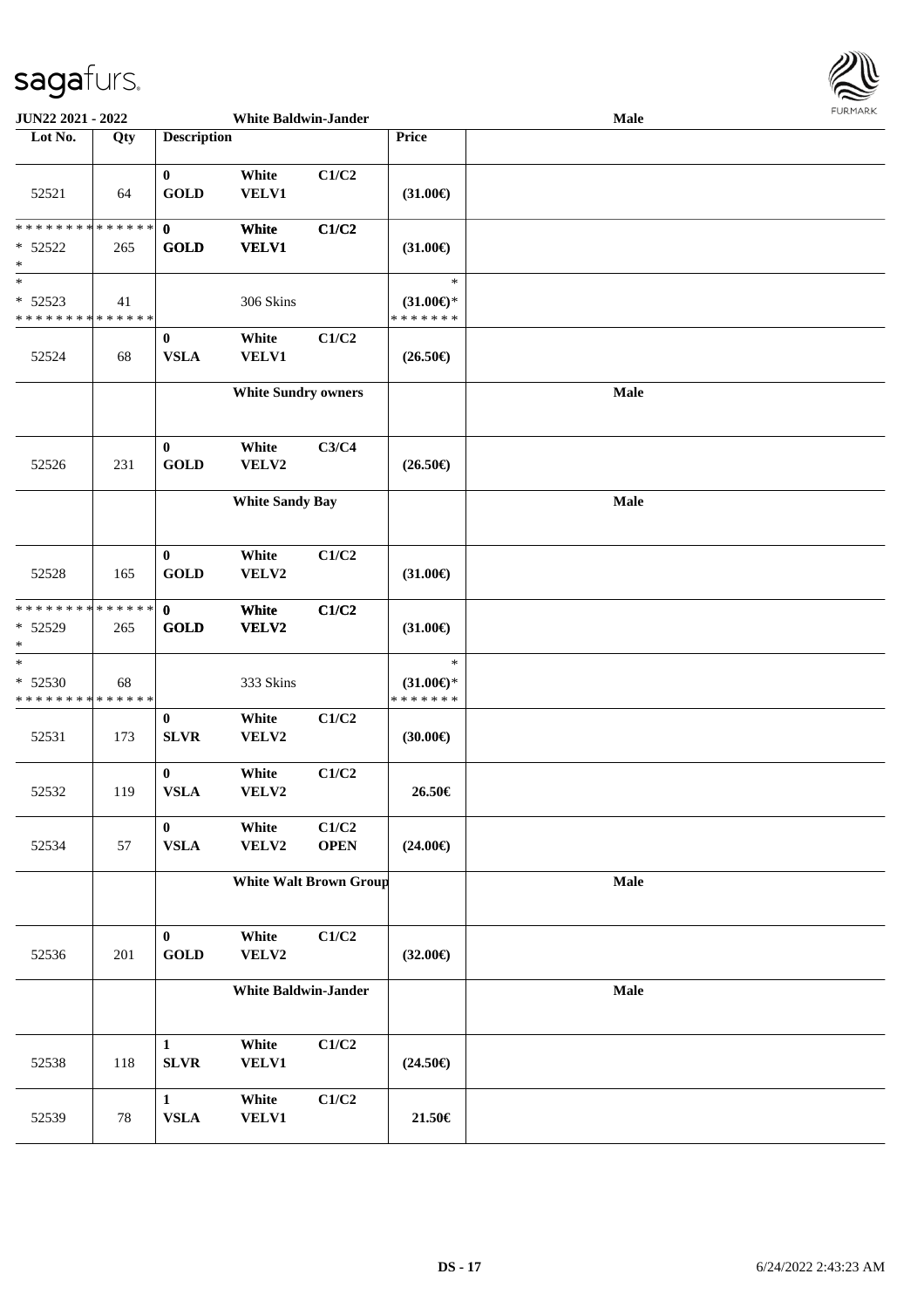

**JUN22 2021 - 2022 White Sandy Bay Male**

| JUIN <i>aa A</i> UAL - AUAA |     |                    | <b>WHILE SAIRLY DAY</b> |       |                   | waic |
|-----------------------------|-----|--------------------|-------------------------|-------|-------------------|------|
| Lot No.                     | Qty | <b>Description</b> |                         |       | <b>Price</b>      |      |
| 52541                       | 64  | 0/1<br><b>SLVR</b> | White<br><b>VELV2</b>   | C1/C2 | $(24.50\epsilon)$ |      |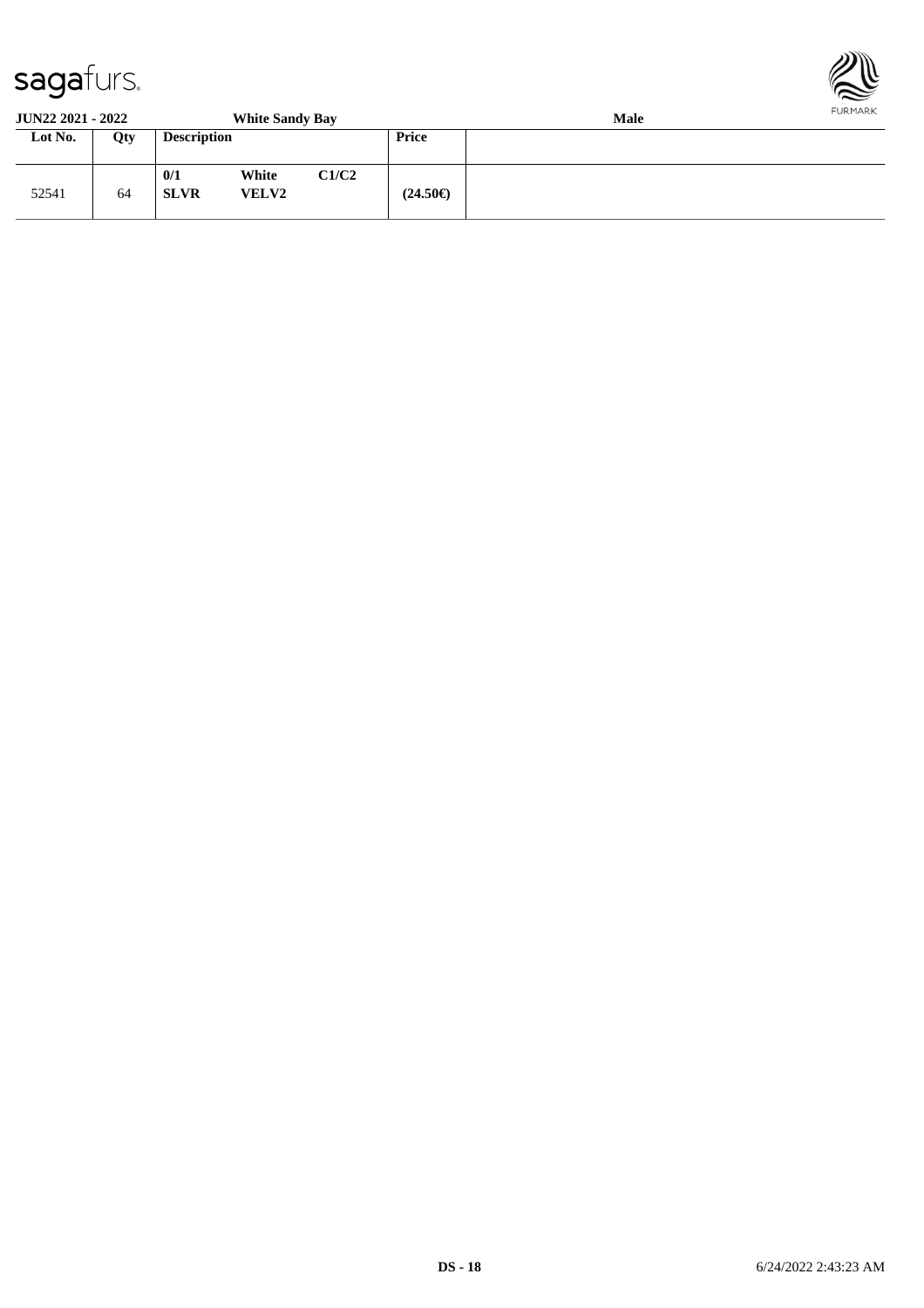

| JUN22 2021 - 2022                                    |        |                            | <b>White Sundry owners</b>  |                               |                                                | Female |
|------------------------------------------------------|--------|----------------------------|-----------------------------|-------------------------------|------------------------------------------------|--------|
| Lot No.                                              | Qty    | <b>Description</b>         |                             |                               | Price                                          |        |
| 62201                                                | $70\,$ | 20<br><b>SLVR</b>          | White<br>VELV2              | C1/C2                         | $(29.00\epsilon)$                              |        |
|                                                      |        |                            | <b>White Sandy Bay</b>      |                               |                                                | Female |
| 62203                                                | 79     | 20<br><b>GOLD</b>          | White<br>VELV2              | C1/C2                         | $(31.00\epsilon)$                              |        |
| 62204                                                | 191    | 20<br><b>GOLD</b>          | White<br>VELV2              | C1/C2                         | $(31.00\epsilon)$                              |        |
|                                                      |        |                            |                             | <b>White Walt Brown Group</b> |                                                | Female |
| 62206                                                | 154    | 20<br><b>GOLD</b>          | White<br>VELV2              | C1/C2                         | $(32.00\epsilon)$                              |        |
| * * * * * * * * * * * * * *<br>$* 62207$<br>$\ast$   | 157    | 20<br><b>GOLD</b>          | White<br>VELV2              | C1/C2                         | $(32.00\epsilon)$                              |        |
| $\ast$<br>$* 62208$<br>* * * * * * * * * * * * * *   | 64     |                            | 221 Skins                   |                               | $\ast$<br>$(32.00\epsilon)$ *<br>* * * * * * * |        |
| 62209                                                | 66     | 20<br><b>SLVR</b>          | White<br>VELV2              | C1/C2                         | $(30.00\epsilon)$                              |        |
| 62210                                                | 60     | 20<br><b>VSLA</b>          | White<br>VELV2              | C1/C2                         | $(29.00\epsilon)$                              |        |
|                                                      |        |                            | <b>White Sandy Bay</b>      |                               |                                                | Female |
| 62212                                                | $80\,$ | 20<br><b>GOLD</b>          | White<br>VELV3              | C1/C2                         | $(31.00\epsilon)$                              |        |
|                                                      |        |                            | <b>White Baldwin-Jander</b> |                               |                                                | Female |
| * * * * * * * * * * * * * * *<br>$* 62214$<br>$\ast$ | 179    | $\mathbf 0$<br><b>SLVR</b> | White<br><b>VELV1</b>       | C1/C2                         | $(28.00\epsilon)$                              |        |
| $\ast$<br>$* 62215$<br>* * * * * * * * * * * * * *   | 86     |                            | 265 Skins                   |                               | $\ast$<br>$(28.00\epsilon)$ *<br>* * * * * * * |        |
| 62216                                                | 148    | $\bf{0}$<br><b>VSLA</b>    | White<br>VELV1              | C1/C2                         | $(24.50\epsilon)$                              |        |
|                                                      |        |                            | <b>White Sundry owners</b>  |                               |                                                | Female |
| 62218                                                | 14     | $\bf{0}$<br><b>SLVR</b>    | White<br>VELV2              | C1/C2                         | $(27.00\epsilon)$                              |        |
|                                                      |        |                            | <b>White Sandy Bay</b>      |                               |                                                | Female |
| * * * * * * * * * * * * * * *<br>$* 62220$<br>$\ast$ | 400    | $\mathbf 0$<br><b>GOLD</b> | White<br>VELV2              | C1/C2                         | (30.00)                                        |        |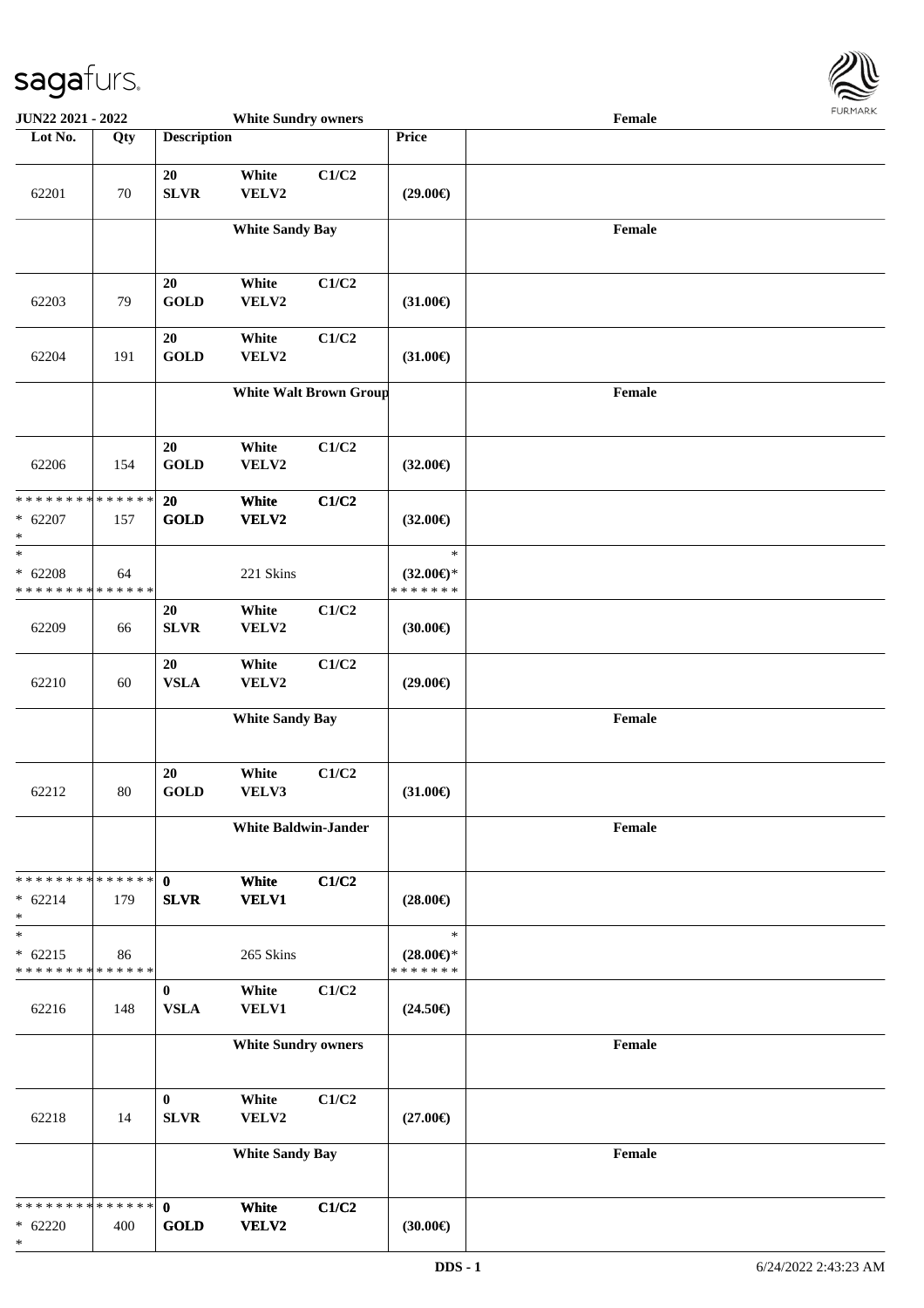

| JUN22 2021 - 2022             |     |                    | <b>White Sandy Bay</b>        |                |                         | Female |  |
|-------------------------------|-----|--------------------|-------------------------------|----------------|-------------------------|--------|--|
| Lot No.                       | Qty | <b>Description</b> |                               |                | Price                   |        |  |
|                               |     |                    |                               |                |                         |        |  |
| $*$                           |     | $\bf{0}$           | White                         | C1/C2          | $\ast$                  |        |  |
| $* 62221$                     | 286 | <b>GOLD</b>        | VELV2                         |                | $(30.00€)$ *            |        |  |
| $\ast$                        |     |                    |                               |                | ∗                       |        |  |
| $\ast$                        |     |                    |                               |                | $\ast$                  |        |  |
| $* 62222$                     | 212 |                    | 898 Skins                     |                | $(30.00\epsilon)$ *     |        |  |
| * * * * * * * * * * * * * *   |     |                    |                               |                | * * * * * * *           |        |  |
|                               |     | $\bf{0}$           | White                         | C1/C2          |                         |        |  |
| 62223                         | 254 | <b>SLVR</b>        | VELV2                         |                | $(28.00\epsilon)$       |        |  |
|                               |     |                    |                               |                |                         |        |  |
|                               |     | $\bf{0}$           | White                         | C1/C2          |                         |        |  |
| 62224                         | 320 | <b>VSLA</b>        | VELV2                         |                | $(26.00\epsilon)$       |        |  |
|                               |     |                    |                               |                |                         |        |  |
|                               |     |                    | <b>White Walt Brown Group</b> |                |                         | Female |  |
|                               |     |                    |                               |                |                         |        |  |
|                               |     |                    |                               |                |                         |        |  |
| * * * * * * * * * * * * * * * |     | $\mathbf 0$        | White                         | C1             |                         |        |  |
| $* 62226$                     | 425 | <b>GOLD</b>        | VELV2                         |                | $(31.00\epsilon)$       |        |  |
| $*$                           |     |                    |                               |                |                         |        |  |
| $\ast$                        |     |                    |                               |                | $\ast$                  |        |  |
| $* 62227$                     | 400 |                    | 2                             |                | $(31.00€)$ *            |        |  |
| $\ast$                        |     |                    |                               |                | $\ast$                  |        |  |
| $\ast$                        |     |                    |                               |                | $\ast$                  |        |  |
| $* 62228$                     | 342 |                    | 1167 Skins                    |                | $(31.00\epsilon)$ *     |        |  |
| * * * * * * * * * * * * * *   |     |                    |                               |                | * * * * * * *           |        |  |
| * * * * * * * * * * * * * * * |     | $\mathbf 0$        | White                         | C1             |                         |        |  |
| $* 62229$                     | 425 | <b>GOLD</b>        | VELV2                         |                | $(31.00\epsilon)$       |        |  |
| $*$                           |     |                    |                               |                |                         |        |  |
| $_{*}^{-}$                    |     |                    |                               |                | $\ast$                  |        |  |
| $* 62230$                     | 400 |                    | $\overline{c}$                |                | $(31.00\epsilon)$ *     |        |  |
| $*$                           |     |                    |                               |                | $\ast$                  |        |  |
| $*$                           |     |                    |                               |                | $\ast$                  |        |  |
| $* 62231$                     | 358 |                    | $\ensuremath{\mathfrak{Z}}$   |                | $(31.00\epsilon)$ *     |        |  |
| $*$                           |     |                    |                               |                | $\ast$                  |        |  |
| $\ast$                        |     |                    |                               |                | $\ast$                  |        |  |
| $* 62232$                     | 191 |                    | 1374 Skins                    |                | $(31.00\epsilon)$ *     |        |  |
| * * * * * * * * * * * * * *   |     |                    |                               |                | * * * * * * *           |        |  |
| * * * * * * * * * * * * * * * |     | $\mathbf{0}$       | White                         | C <sub>2</sub> |                         |        |  |
| $* 62233$                     | 235 | <b>GOLD</b>        | VELV2                         |                | $(30.00\epsilon)$       |        |  |
| $*$                           |     |                    |                               |                |                         |        |  |
| $*$                           |     |                    |                               |                | $\ast$                  |        |  |
| $* 62234$                     | 54  |                    | 289 Skins                     |                | $(30.00€)$ <sup>*</sup> |        |  |
| * * * * * * * * * * * * * *   |     |                    |                               |                | * * * * * * *           |        |  |
|                               |     | $\bf{0}$           | White                         | C1/C2          |                         |        |  |
| 62235                         | 375 | <b>SLVR</b>        | <b>VELV2</b>                  |                | $(29.00\epsilon)$       |        |  |
|                               |     |                    |                               |                |                         |        |  |
| * * * * * * * * * * * * * * * |     | $\mathbf{0}$       | White                         | C1/C2          |                         |        |  |
| $* 62236$                     | 168 | <b>SLVR</b>        | VELV2                         |                | $(29.00\epsilon)$       |        |  |
| $*$                           |     |                    |                               |                |                         |        |  |
| $*$                           |     |                    |                               |                | $\ast$                  |        |  |
| $* 62237$                     | 101 |                    | 269 Skins                     |                | $(29.00\epsilon)$ *     |        |  |
| * * * * * * * * * * * * * *   |     |                    |                               |                | * * * * * * *           |        |  |
| * * * * * * * * * * * * * * * |     | $\mathbf{0}$       | White                         | C1/C2          |                         |        |  |
| $* 62238$                     | 425 | <b>VSLA</b>        | VELV2                         |                | $(27.00\epsilon)$       |        |  |
| $*$                           |     |                    |                               |                |                         |        |  |
| $*$                           |     |                    |                               |                | $\ast$                  |        |  |
| $* 62239$                     | 39  |                    | 464 Skins                     |                | $(27.00\epsilon)$ *     |        |  |
| * * * * * * * * * * * * * *   |     |                    |                               |                | * * * * * * *           |        |  |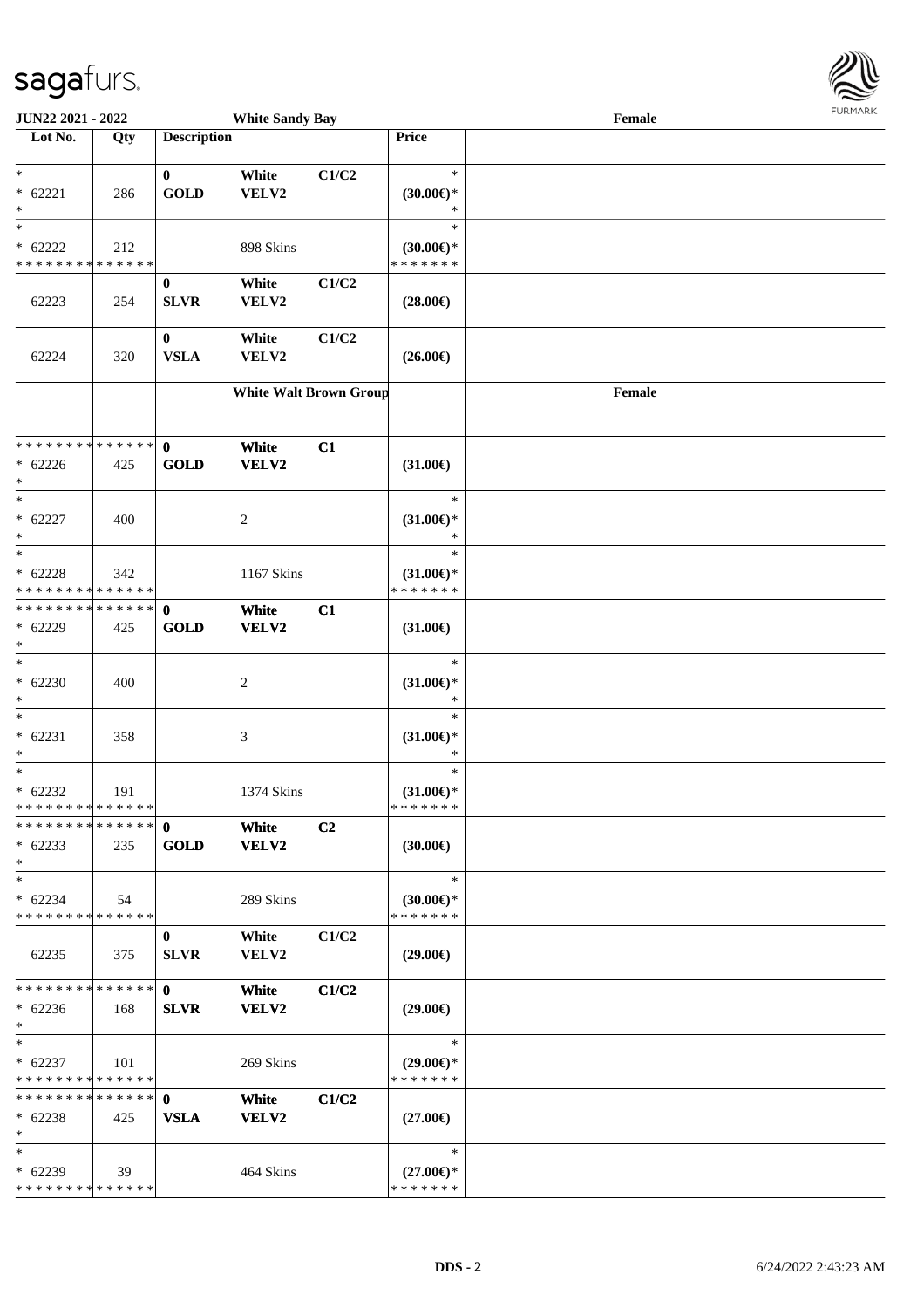

| JUN22 2021 - 2022                                              |     |                             | <b>White Sundry owners</b>  |       |                                                   | Female                                      | <b>FURPIARA</b> |
|----------------------------------------------------------------|-----|-----------------------------|-----------------------------|-------|---------------------------------------------------|---------------------------------------------|-----------------|
| Lot No.                                                        | Qty | <b>Description</b>          |                             |       | Price                                             |                                             |                 |
| **************<br>$* 62241$<br>$\ast$                          | 420 | $\mathbf{0}$<br><b>GOLD</b> | White<br>VELV3              | C1    | $(29.00\epsilon)$                                 |                                             |                 |
| $\ast$<br>$* 62242$<br>* * * * * * * * * * * * * *             | 170 |                             | 590 Skins                   |       | $\ast$<br>$(29.00\epsilon)$ *<br>* * * * * * *    |                                             |                 |
|                                                                |     |                             | <b>White Sandy Bay</b>      |       |                                                   | Female                                      |                 |
| 62244                                                          | 235 | $\bf{0}$<br><b>GOLD</b>     | White<br>VELV3              | C1/C2 | $(29.00\epsilon)$                                 |                                             |                 |
| **************<br>$* 62245$<br>$\ast$                          | 425 | $\mathbf{0}$<br><b>GOLD</b> | White<br>VELV3              | C1/C2 | $(29.00\epsilon)$                                 |                                             |                 |
| $\overline{\phantom{0}}$<br>$* 62246$<br>$\ast$<br>$\ast$      | 78  |                             | $\boldsymbol{2}$            |       | $\ast$<br>$(29.00\epsilon)$ *<br>$\ast$<br>$\ast$ |                                             |                 |
| $* 62247$<br>* * * * * * * * * * * * * *                       | 38  |                             | 541 Skins                   |       | $(29.00\epsilon)$ *<br>* * * * * * *              |                                             |                 |
|                                                                |     |                             | <b>White Deep North</b>     |       |                                                   | Female                                      |                 |
| * * * * * * * * * * * * * * *<br>$* 62249$<br>$\ast$           | 432 | $\mathbf 1$<br><b>GOLD</b>  | White                       | C1/C2 | $(25.50\epsilon)$                                 |                                             |                 |
| $\ast$<br>$* 62250$<br>* * * * * * * * * * * * * *             | 80  |                             | 512 Skins                   |       | $\ast$<br>$(25.50\epsilon)$ *<br>* * * * * * *    |                                             |                 |
| * * * * * * * * * * * * * * *<br>$* 62251$<br>$\ast$           | 128 | $\mathbf{1}$<br><b>VSLA</b> | White                       | C1/C2 | $(22.00\epsilon)$                                 |                                             |                 |
| $\overline{\ast}$<br>$* 62252$<br>******** <mark>******</mark> | 59  |                             | 187 Skins                   |       | $\ast$<br>$(22.00\epsilon)$ *<br>* * * * * * *    |                                             |                 |
|                                                                |     |                             | <b>White Sundry owners</b>  |       |                                                   | Female                                      |                 |
| 62254                                                          | 200 | $\mathbf{1}$<br><b>GOLD</b> | White<br><b>VELV1</b>       | C1    | $(25.50\epsilon)$                                 |                                             |                 |
|                                                                |     |                             | <b>White Baldwin-Jander</b> |       |                                                   | $\ensuremath{\textnormal{\textbf{Female}}}$ |                 |
| * * * * * * * * * * * * * *<br>$* 62256$<br>$\ast$             | 271 | 1<br><b>SLVR</b>            | White<br><b>VELV1</b>       | C1/C2 | $(24.50\epsilon)$                                 |                                             |                 |
| $\ast$<br>$* 62257$<br>* * * * * * * * * * * * * *             | 164 |                             | 435 Skins                   |       | $\ast$<br>$(24.50\epsilon)$ *<br>* * * * * * *    |                                             |                 |
| 62258                                                          | 352 | 1<br><b>VSLA</b>            | White<br><b>VELV1</b>       | C1/C2 | $(22.00\epsilon)$                                 |                                             |                 |
|                                                                |     |                             | <b>White Sundry owners</b>  |       |                                                   | Female                                      |                 |
| * * * * * * * * * * * * * *<br>$* 62260$<br>$\ast$             | 465 | $\mathbf{1}$<br><b>GOLD</b> | White<br>VELV2              | C1    | $(25.50\epsilon)$                                 |                                             |                 |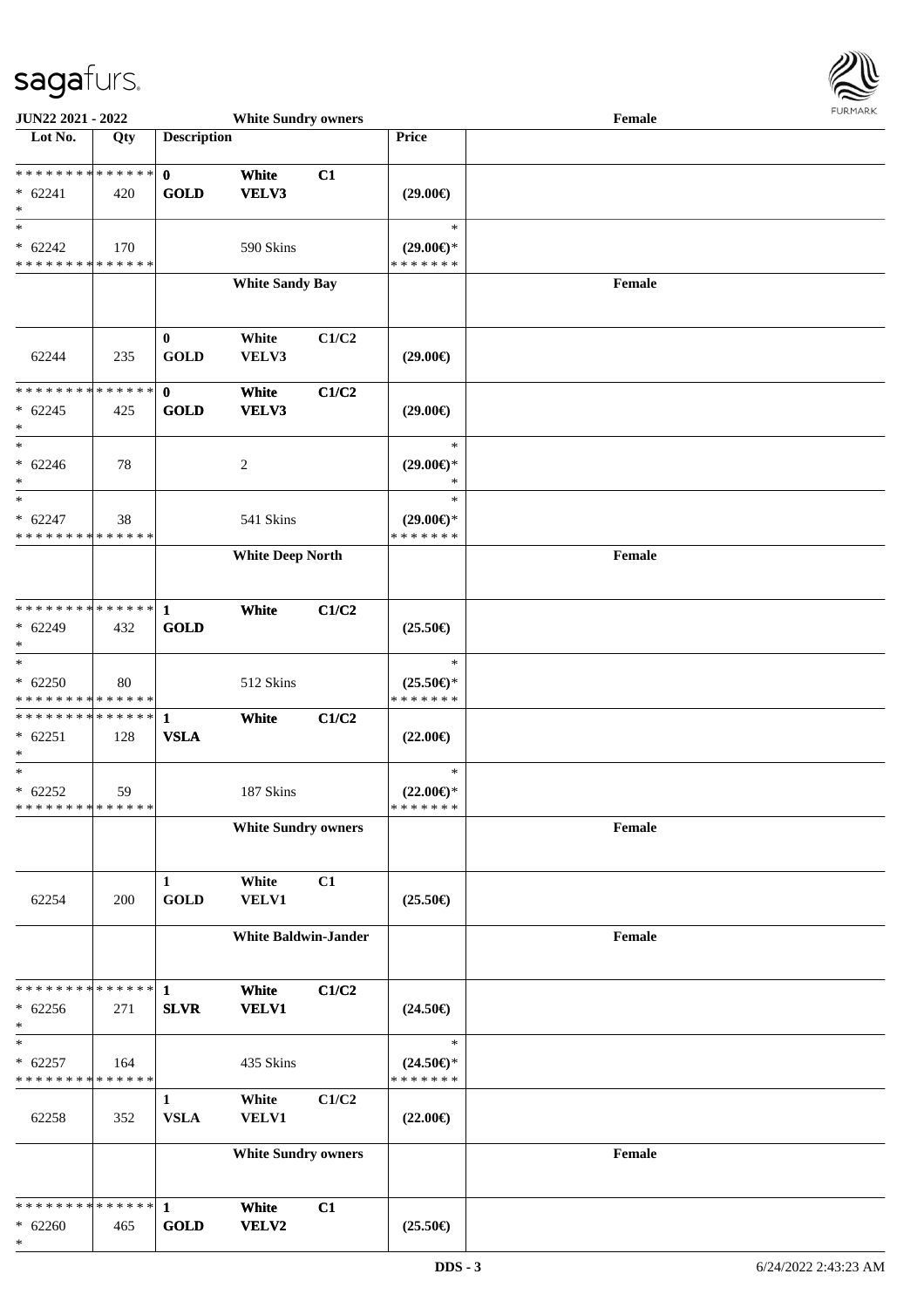

| JUN22 2021 - 2022                        |             |                    | <b>White Sundry owners</b> |                |                          | Female |  |
|------------------------------------------|-------------|--------------------|----------------------------|----------------|--------------------------|--------|--|
| Lot No.                                  | Qty         | <b>Description</b> |                            |                | Price                    |        |  |
|                                          |             |                    |                            |                |                          |        |  |
| $*$                                      |             | $\mathbf{1}$       | White                      | C1             | $\ast$                   |        |  |
| $* 62261$                                | 440         | <b>GOLD</b>        | VELV2                      |                | $(25.50\epsilon)$ *      |        |  |
| $*$                                      |             |                    |                            |                | *                        |        |  |
| $\overline{\ast}$                        |             |                    |                            |                | $\ast$                   |        |  |
| $* 62262$                                | 50          |                    | 955 Skins                  |                | $(25.50\epsilon)$ *      |        |  |
| * * * * * * * * * * * * * *              |             |                    |                            |                | * * * * * * *            |        |  |
|                                          |             |                    | White                      | C1             |                          |        |  |
| $* 62263$                                | 460         | <b>GOLD</b>        | <b>VELV2</b>               |                | $(25.50\epsilon)$        |        |  |
| $*$                                      |             |                    |                            |                |                          |        |  |
| $*$                                      |             |                    |                            |                | $\ast$                   |        |  |
| $* 62264$                                | 440         |                    | $\overline{c}$             |                | $(25.50\epsilon)$ *      |        |  |
| $*$                                      |             |                    |                            |                | $\ast$                   |        |  |
| $*$                                      |             |                    |                            |                | $\ast$                   |        |  |
| $* 62265$                                | 440         |                    | 3                          |                | $(25.50\epsilon)$ *      |        |  |
| $\ast$                                   |             |                    |                            |                | $\ast$                   |        |  |
| $\ast$                                   |             |                    |                            |                | $\ast$                   |        |  |
| $* 62266$                                | 440         |                    | 4                          |                | $(25.50\epsilon)$ *      |        |  |
| $*$                                      |             |                    |                            |                | $\ast$                   |        |  |
| $\ast$                                   |             |                    |                            |                | $\ast$                   |        |  |
| $* 62267$                                | 440         |                    | 5                          |                | $(25.50\epsilon)$ *      |        |  |
| $*$                                      |             |                    |                            |                | $\ast$                   |        |  |
| $\ast$                                   |             |                    |                            |                | $\ast$                   |        |  |
| $* 62268$                                | 140         |                    | 2360 Skins                 |                | $(25.50\epsilon)$ *      |        |  |
| * * * * * * * * * * * * * *              |             |                    |                            |                | * * * * * * *            |        |  |
|                                          |             |                    | <b>White Sandy Bay</b>     |                |                          | Female |  |
|                                          |             |                    |                            |                |                          |        |  |
|                                          |             |                    |                            |                |                          |        |  |
| * * * * * * * * * * * * * * *            |             | $\mathbf{1}$       | White                      | C1             |                          |        |  |
| $* 62270$                                | 465         | GOLD               | VELV2                      |                | $26.50\in$               |        |  |
| $*$                                      |             |                    |                            |                |                          |        |  |
| $*$                                      |             |                    |                            |                | $\ast$                   |        |  |
| $* 62271$                                | 440         |                    | $\overline{c}$             |                | 26.50€*                  |        |  |
| $*$                                      |             |                    |                            |                | $\ast$                   |        |  |
| $*$                                      |             |                    |                            |                | $\ast$                   |        |  |
| $* 62272$                                | 440         |                    | 3                          |                | 26.50€*                  |        |  |
| $*$                                      |             |                    |                            |                | $\ast$                   |        |  |
| $*$                                      |             |                    |                            |                | $\ast$                   |        |  |
| $* 62273$                                | 440         |                    | 4                          |                | 26.50€*                  |        |  |
| $*$                                      |             |                    |                            |                | ∗                        |        |  |
| $*$                                      |             |                    |                            |                | $\ast$                   |        |  |
| $* 62274$                                | 426         |                    | 5                          |                | 26.50€*                  |        |  |
| $*$<br>$*$                               |             |                    |                            |                | $\ast$<br>$\ast$         |        |  |
|                                          |             |                    |                            |                |                          |        |  |
| $* 62275$<br>* * * * * * * * * * * * * * | 364         |                    | 2575 Skins                 |                | 26.50€*<br>* * * * * * * |        |  |
| * * * * * * * * * * * * * * *            |             | $\mathbf{1}$       |                            | C <sub>2</sub> |                          |        |  |
|                                          |             |                    | White                      |                |                          |        |  |
| $* 62276$<br>$*$                         | 465         | <b>GOLD</b>        | <b>VELV2</b>               |                | 25.50€                   |        |  |
| $*$                                      |             |                    |                            |                | $\ast$                   |        |  |
| $* 62277$                                | 440         |                    |                            |                | 25.50€*                  |        |  |
| $*$                                      |             |                    | 2                          |                | $\ast$                   |        |  |
| $*$                                      |             |                    |                            |                | $\ast$                   |        |  |
| $* 62278$                                | 55          |                    | 960 Skins                  |                | $(25.50\epsilon)$ *      |        |  |
| * * * * * * * * * * * * * * *            |             |                    |                            |                | * * * * * * *            |        |  |
| ************** 1                         |             |                    | White                      | C <sub>2</sub> |                          |        |  |
| $* 62279$                                | 222         | <b>GOLD</b>        | <b>VELV2</b>               |                | 25.50€                   |        |  |
| $*$                                      |             |                    |                            |                |                          |        |  |
| $*$                                      |             |                    |                            |                | $\ast$                   |        |  |
| $* 62280$                                | $\vert$ 177 |                    | 399 Skins                  |                | 25.50€*                  |        |  |
| * * * * * * * * * * * * * *              |             |                    |                            |                | * * * * * * *            |        |  |
|                                          |             |                    |                            |                |                          |        |  |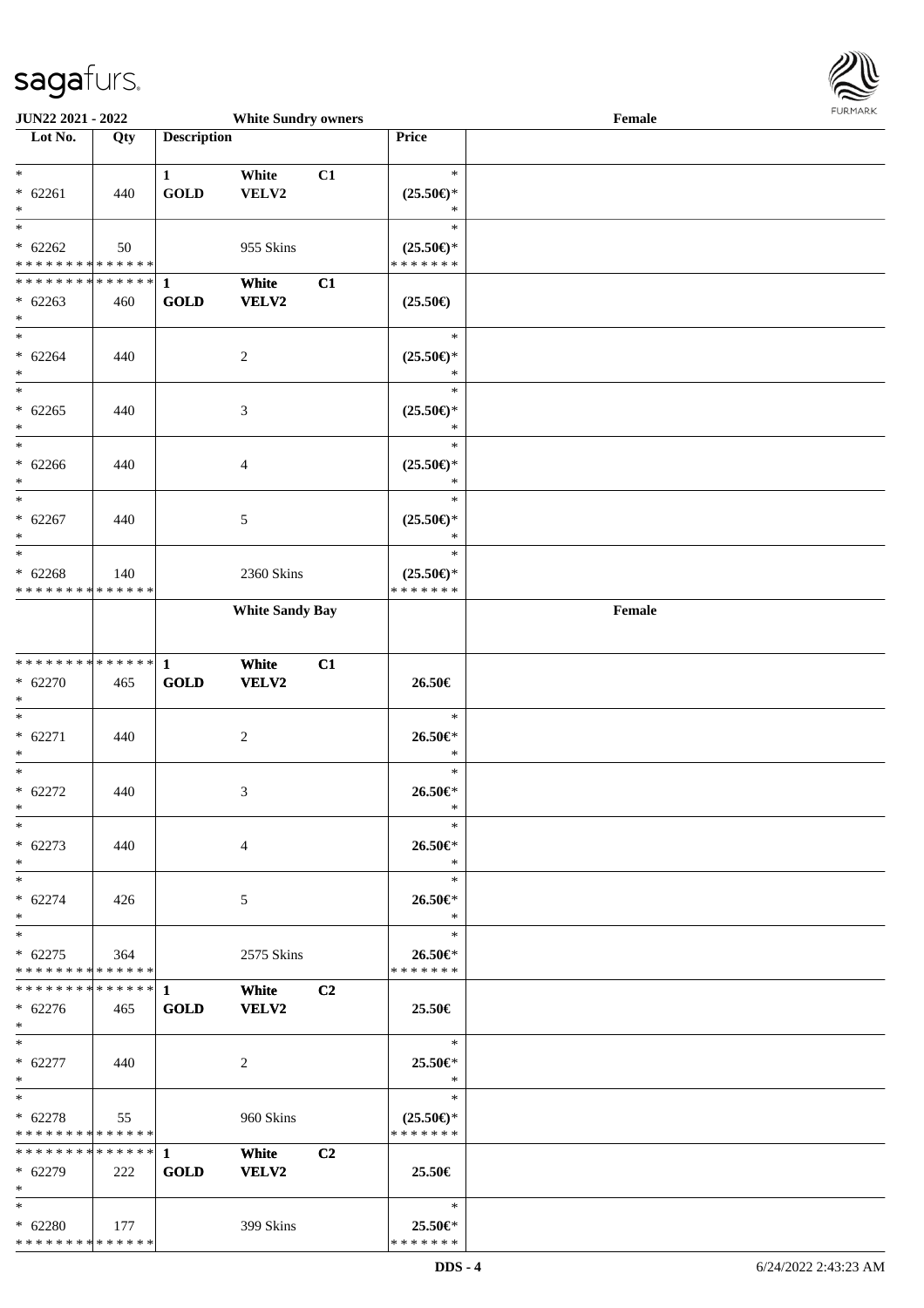

| JUN22 2021 - 2022                        |             |                    | <b>White Sandy Bay</b>        |       |                                      | Female |  |
|------------------------------------------|-------------|--------------------|-------------------------------|-------|--------------------------------------|--------|--|
| Lot No.                                  | Qty         | <b>Description</b> |                               |       | Price                                |        |  |
|                                          |             |                    |                               |       |                                      |        |  |
| ******** <mark>******</mark>             |             | $\mathbf{1}$       | White                         | C1/C2 |                                      |        |  |
| $* 62281$                                | 485         | <b>SLVR</b>        | VELV2                         |       | $(24.00\epsilon)$                    |        |  |
| $\ast$                                   |             |                    |                               |       |                                      |        |  |
| $*$                                      |             |                    |                               |       | $\ast$                               |        |  |
| $* 62282$                                | 460         |                    | 2                             |       | $(24.00\epsilon)$ *                  |        |  |
| $\ast$                                   |             |                    |                               |       | ∗                                    |        |  |
| $\overline{\ast}$                        |             |                    |                               |       | $\ast$                               |        |  |
| $* 62283$                                | 117         |                    | 1062 Skins                    |       | $(24.00\epsilon)$ *                  |        |  |
| * * * * * * * * * * * * * *              |             |                    |                               |       | * * * * * * *                        |        |  |
| * * * * * * * * * * * * * *              |             | $\mathbf{1}$       | White                         | C1/C2 |                                      |        |  |
| $* 62284$                                | 426         | <b>SLVR</b>        | <b>VELV2</b>                  |       | $(24.00\epsilon)$                    |        |  |
| $*$<br>$\ast$                            |             |                    |                               |       | $\ast$                               |        |  |
|                                          |             |                    |                               |       |                                      |        |  |
| $* 62285$<br>* * * * * * * * * * * * * * | 443         |                    | 869 Skins                     |       | $(24.00\epsilon)$ *<br>* * * * * * * |        |  |
| * * * * * * * * * * * * * *              |             |                    |                               |       |                                      |        |  |
|                                          |             | 1<br><b>VSLA</b>   | White                         | C1/C2 |                                      |        |  |
| $* 62286$<br>$*$                         | 465         |                    | <b>VELV2</b>                  |       | $(22.00\epsilon)$                    |        |  |
| $\ast$                                   |             |                    |                               |       | $\ast$                               |        |  |
| $* 62287$                                | 280         |                    | 745 Skins                     |       | $(22.00\epsilon)$ *                  |        |  |
| * * * * * * * * * * * * * *              |             |                    |                               |       | * * * * * * *                        |        |  |
|                                          |             |                    | <b>White Walt Brown Group</b> |       |                                      | Female |  |
|                                          |             |                    |                               |       |                                      |        |  |
|                                          |             |                    |                               |       |                                      |        |  |
| * * * * * * * * * * * * * * *            |             | 1                  | White                         | C1    |                                      |        |  |
| * 62289                                  | 465         | <b>GOLD</b>        | VELV2                         |       | $(27.00\epsilon)$                    |        |  |
| $\ast$                                   |             |                    |                               |       |                                      |        |  |
| $\ast$                                   |             |                    |                               |       | $\ast$                               |        |  |
| $* 62290$                                | 440         |                    | 2                             |       | $(27.00\epsilon)$ *                  |        |  |
| $\ast$                                   |             |                    |                               |       | $\ast$                               |        |  |
| $\ast$                                   |             |                    |                               |       | $\ast$                               |        |  |
| $* 62291$                                | 440         |                    | $\mathfrak{Z}$                |       | $(27.00\epsilon)$ *                  |        |  |
| $\ast$                                   |             |                    |                               |       | $\ast$                               |        |  |
| $*$                                      |             |                    |                               |       | $\ast$                               |        |  |
| $* 62292$                                | 440         |                    | 4                             |       | $(27.00\epsilon)$ *                  |        |  |
| $*$                                      |             |                    |                               |       | $\ast$                               |        |  |
| $\ast$                                   |             |                    |                               |       | $\ast$                               |        |  |
| $* 62293$                                | 440         |                    | 5                             |       | $(27.00\epsilon)$ *                  |        |  |
| $*$                                      |             |                    |                               |       | $\ast$                               |        |  |
| $*$                                      |             |                    |                               |       | $\ast$                               |        |  |
| $* 62294$                                | 466         |                    | 2691 Skins                    |       | $(27.00\epsilon)$ *                  |        |  |
| * * * * * * * * * * * * * *              |             |                    |                               |       | * * * * * * *                        |        |  |
| * * * * * * * *                          | * * * * * * | 1                  | White                         | C1    |                                      |        |  |
| $* 62295$                                | 440         | <b>GOLD</b>        | VELV2                         |       | $(27.00\in)$                         |        |  |
| $*$                                      |             |                    |                               |       |                                      |        |  |
| $\ast$                                   |             |                    |                               |       | $\ast$                               |        |  |
| $* 62296$                                | 440         |                    | 2                             |       | $(27.00\epsilon)$ *                  |        |  |
| $*$                                      |             |                    |                               |       | $\ast$                               |        |  |
| $*$ $*$                                  |             |                    |                               |       | $\ast$                               |        |  |
| $* 62297$                                | 305         |                    | 3                             |       | $(27.00\epsilon)$ *                  |        |  |
| $*$                                      |             |                    |                               |       | $\ast$                               |        |  |
| $*$                                      |             |                    |                               |       | $\ast$                               |        |  |
| $* 62298$                                | 190         |                    | 1375 Skins                    |       | $(27.00\epsilon)$ *                  |        |  |
| * * * * * * * * * * * * * *              |             |                    |                               |       | * * * * * * *                        |        |  |
| ******** <mark>******</mark>             |             | $\mathbf{1}$       | White                         | C2    |                                      |        |  |
| * 62299                                  | 465         | <b>GOLD</b>        | <b>VELV2</b>                  |       | $(26.50\epsilon)$                    |        |  |
| $*$                                      |             |                    |                               |       |                                      |        |  |
| $*$                                      |             |                    |                               |       | $\ast$                               |        |  |
| $* 62300$<br>$*$                         | 440         |                    | 2                             |       | $(26.50\epsilon)$ *<br>$\ast$        |        |  |
|                                          |             |                    |                               |       |                                      |        |  |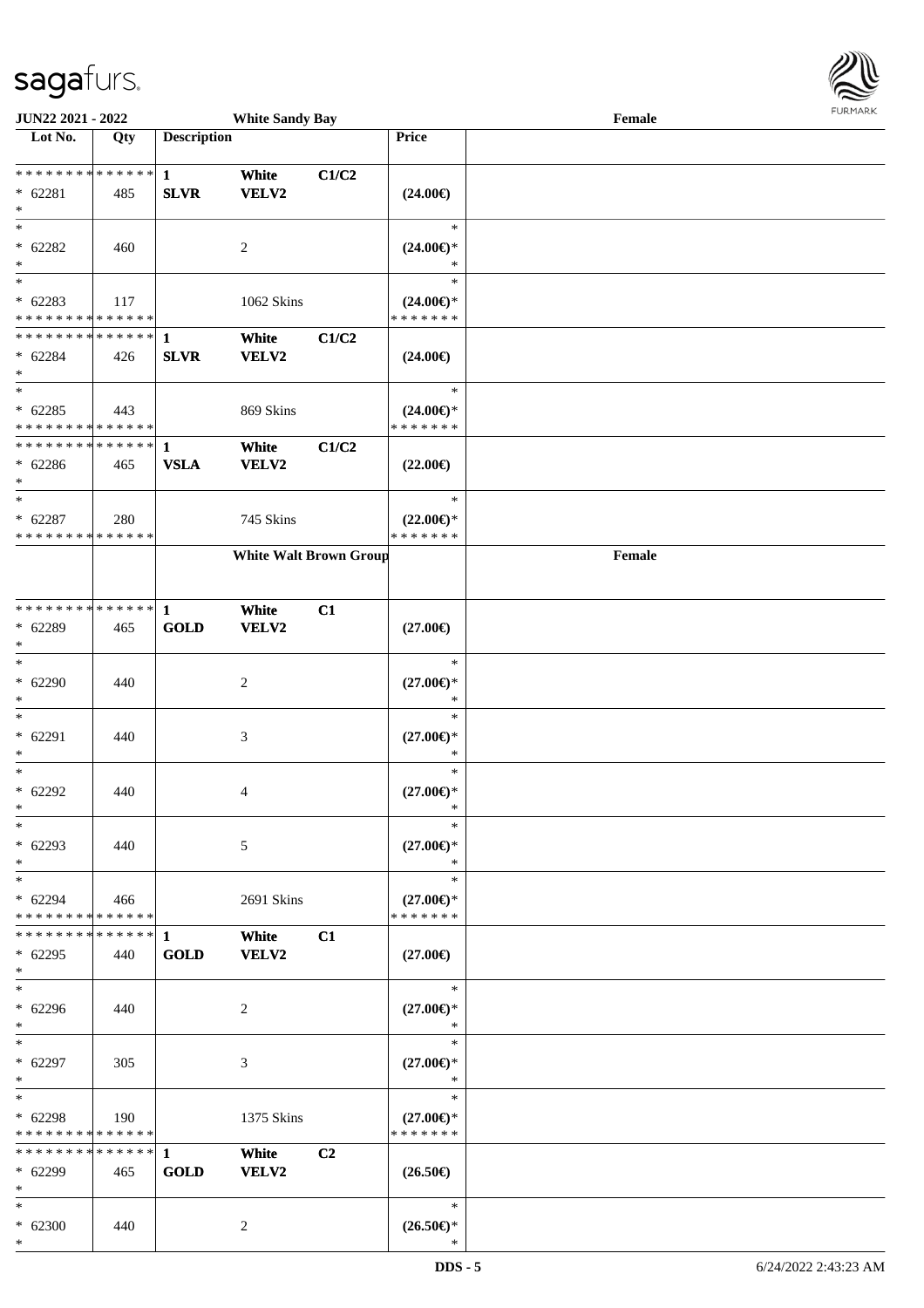

| <b>JUN22 2021 - 2022</b>                   |     |                    | <b>White Walt Brown Group</b> |                |                     | Female | <b>FURPIARA</b> |
|--------------------------------------------|-----|--------------------|-------------------------------|----------------|---------------------|--------|-----------------|
| Lot No.                                    | Qty | <b>Description</b> |                               |                | <b>Price</b>        |        |                 |
|                                            |     |                    |                               |                |                     |        |                 |
| $\ast$                                     |     | 1                  | White                         | C <sub>2</sub> | $\ast$              |        |                 |
| $* 62301$                                  | 218 | <b>GOLD</b>        | VELV2                         |                | $(26.50\epsilon)$ * |        |                 |
| * * * * * * * * <mark>* * * * * *</mark>   |     |                    |                               |                | * * * * * * *       |        |                 |
|                                            |     |                    | White                         | C2             |                     |        |                 |
| $* 62302$                                  | 465 | <b>GOLD</b>        | VELV2                         |                | $(26.50\epsilon)$   |        |                 |
| $\ast$                                     |     |                    |                               |                |                     |        |                 |
| $\ast$                                     |     |                    |                               |                | $\ast$              |        |                 |
| $* 62303$                                  | 222 |                    | 2                             |                | $(26.50\epsilon)$ * |        |                 |
| $\ast$                                     |     |                    |                               |                | ∗                   |        |                 |
| $\overline{\ast}$                          |     |                    |                               |                | $\ast$              |        |                 |
| $* 62304$                                  | 150 |                    | 837 Skins                     |                | $(26.50\epsilon)$ * |        |                 |
| * * * * * * * * * * * * * * *              |     |                    |                               |                | * * * * * * *       |        |                 |
|                                            |     |                    | White                         | C1/C2          |                     |        |                 |
| $* 62305$                                  | 485 | <b>SLVR</b>        | VELV2                         |                | $(25.50\epsilon)$   |        |                 |
| $\ast$                                     |     |                    |                               |                |                     |        |                 |
| $\ddot{x}$                                 |     |                    |                               |                | $\ast$              |        |                 |
| $* 62306$                                  | 261 |                    | 746 Skins                     |                | $(25.50\epsilon)$ * |        |                 |
| * * * * * * * * <mark>* * * * * * *</mark> |     |                    |                               |                | * * * * * * *       |        |                 |
|                                            |     |                    | White                         | C1/C2          |                     |        |                 |
| $* 62307$                                  | 216 | <b>SLVR</b>        | <b>VELV2</b>                  |                | $(25.50\epsilon)$   |        |                 |
| $\ast$                                     |     |                    |                               |                |                     |        |                 |
| $\ast$                                     |     |                    |                               |                | $\ast$              |        |                 |
| $* 62308$                                  | 394 |                    | 610 Skins                     |                | $(25.50\epsilon)$ * |        |                 |
| * * * * * * * * <mark>* * * * * * *</mark> |     |                    |                               |                | * * * * * * *       |        |                 |
|                                            |     |                    | White                         | C1/C2          |                     |        |                 |
| $* 62309$                                  | 465 | <b>VSLA</b>        | <b>VELV2</b>                  |                | $(23.00\epsilon)$   |        |                 |
| $\ast$                                     |     |                    |                               |                |                     |        |                 |
| $\ast$                                     |     |                    |                               |                | $\ast$              |        |                 |
| $* 62310$                                  | 420 |                    | 885 Skins                     |                | $(23.00\epsilon)$ * |        |                 |
| * * * * * * * * <mark>* * * * * *</mark>   |     |                    |                               |                | * * * * * * *       |        |                 |
|                                            |     |                    | White                         | C1/C2          |                     |        |                 |
| $* 62311$                                  | 442 | <b>VSLA</b>        | VELV2                         |                | $(23.00\epsilon)$   |        |                 |
| $\ast$                                     |     |                    |                               |                |                     |        |                 |
| $*$                                        |     |                    |                               |                | $\ast$              |        |                 |
| $* 62312$                                  | 334 |                    | 776 Skins                     |                | $(23.00\epsilon)$ * |        |                 |
| * * * * * * * * * * * * * * <mark>*</mark> |     |                    |                               |                | * * * * * * *       |        |                 |
|                                            |     |                    | <b>White Sundry owners</b>    |                |                     | Female |                 |
|                                            |     |                    |                               |                |                     |        |                 |
|                                            |     |                    |                               |                |                     |        |                 |
|                                            |     | $\mathbf{1}$       | White                         | C1/C2          |                     |        |                 |
| 62314                                      | 49  | ${\bf SLVR}$       | VELV3                         |                | $(24.00\epsilon)$   |        |                 |
|                                            |     |                    |                               |                |                     |        |                 |
|                                            |     |                    | <b>White Sandy Bay</b>        |                |                     | Female |                 |
|                                            |     |                    |                               |                |                     |        |                 |
|                                            |     |                    |                               |                |                     |        |                 |
|                                            |     | $\mathbf{1}$       | White                         | C1/C2          |                     |        |                 |
| 62316                                      | 440 | <b>GOLD</b>        | VELV3                         |                | $(25.50\epsilon)$   |        |                 |
|                                            |     |                    |                               |                |                     |        |                 |
| * * * * * * * * * * * * * * <mark>*</mark> |     | $\mathbf{1}$       | White                         | C1/C2          |                     |        |                 |
| $* 62317$                                  | 465 | <b>GOLD</b>        | VELV3                         |                | $(25.50\epsilon)$   |        |                 |
| $\ast$<br>$\ast$                           |     |                    |                               |                | $\ast$              |        |                 |
|                                            |     |                    |                               |                |                     |        |                 |
| $* 62318$                                  | 365 |                    | $\overline{c}$                |                | $(25.50\epsilon)$ * |        |                 |
| $\ast$<br>$\ast$                           |     |                    |                               |                | $\ast$<br>$\ast$    |        |                 |
|                                            |     |                    |                               |                |                     |        |                 |
| $* 62319$                                  | 134 |                    | 964 Skins                     |                | $(25.50\epsilon)$ * |        |                 |
| * * * * * * * * * * * * * * *              |     |                    |                               |                | * * * * * * *       |        |                 |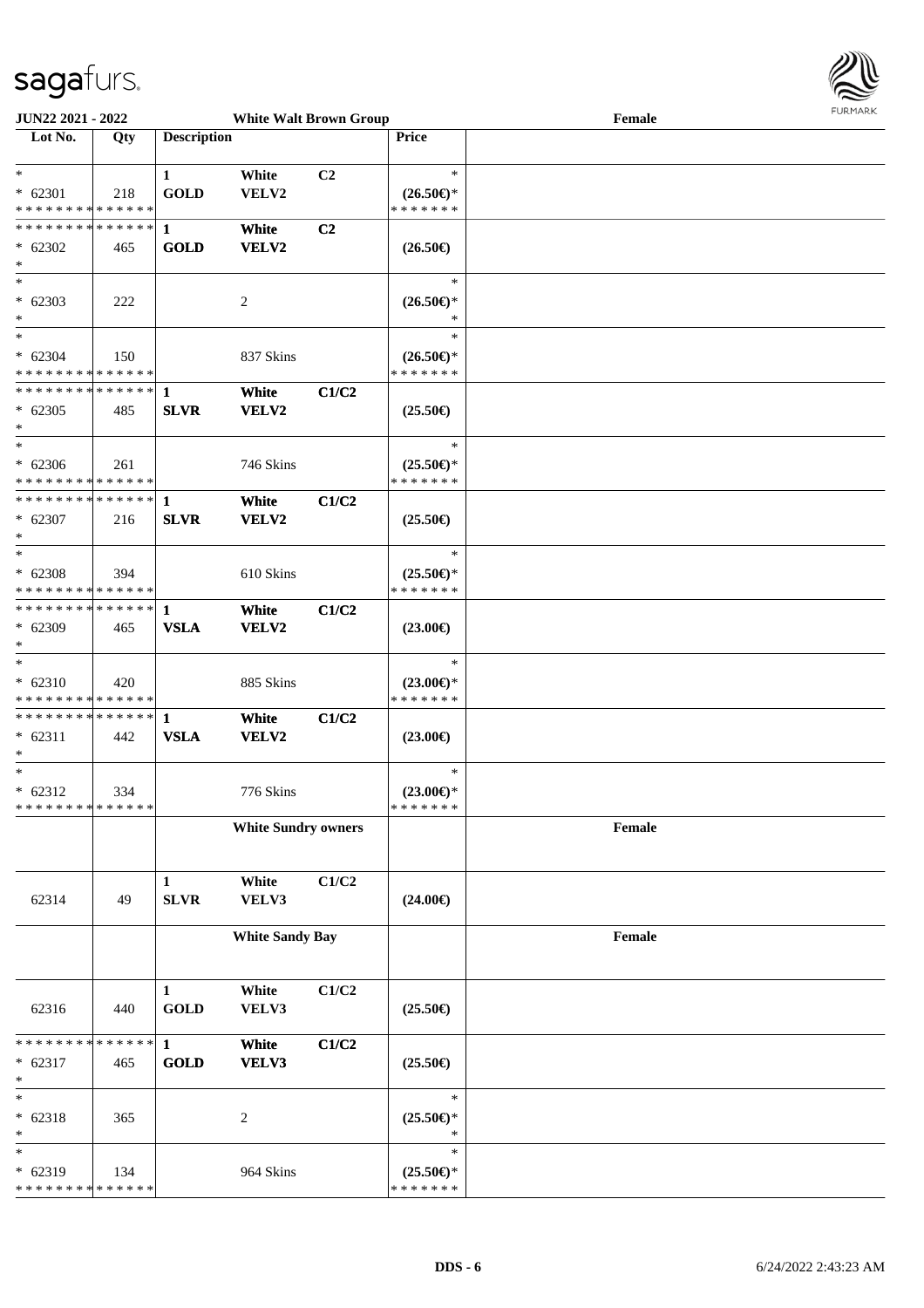62340 298

**2 White C1/C2**

**SLVR VELV2 (21.50€)**

**JUN22 2021 - 2022 White Deep North Female**

| Lot No.                                            | Qty | <b>Description</b>              |                             |                | Price                                          |        |
|----------------------------------------------------|-----|---------------------------------|-----------------------------|----------------|------------------------------------------------|--------|
| 62321                                              | 280 | $\overline{2}$<br><b>GOLD</b>   | White                       | C1/C2          | $(22.00\epsilon)$                              |        |
| 62322                                              | 103 | $\boldsymbol{2}$<br><b>VSLA</b> | White                       | C1/C2          | $(18.50\epsilon)$                              |        |
|                                                    |     |                                 | <b>White Baldwin-Jander</b> |                |                                                | Female |
| **************<br>$* 62324$<br>$\ast$              | 465 | $\mathbf{2}$<br><b>GOLD</b>     | White<br><b>VELV1</b>       | C1/C2          | $(23.00\epsilon)$                              |        |
| $\ast$<br>$* 62325$<br>$\ast$<br>$_{\ast}^{-}$     | 248 |                                 | 2                           |                | $\ast$<br>$(23.00\epsilon)$ *<br>$\ast$        |        |
| $* 62326$<br>* * * * * * * * * * * * * *           | 185 |                                 | 898 Skins                   |                | $\ast$<br>$(23.00\epsilon)$ *<br>* * * * * * * |        |
| **************<br>$* 62327$<br>$\ast$              | 119 | $\mathbf{2}$<br><b>SLVR</b>     | White<br><b>VELV1</b>       | C1/C2          | $(21.50\epsilon)$                              |        |
| $\ast$<br>$* 62328$<br>* * * * * * * * * * * * * * | 50  |                                 | 169 Skins                   |                | $\ast$<br>$(21.50\epsilon)$ *<br>* * * * * * * |        |
| 62329                                              | 184 | $\overline{2}$<br><b>VSLA</b>   | White<br>VELV1              | C1/C2          | $(20.00\epsilon)$                              |        |
| **************<br>$* 62330$<br>$\ast$              | 210 | $\mathbf{2}$<br><b>VSLA</b>     | White<br><b>VELV1</b>       | C1/C2          | $(20.00\epsilon)$                              |        |
| $\ast$<br>$* 62331$<br>* * * * * * * * * * * * * * | 78  |                                 | 288 Skins                   |                | $\ast$<br>$(20.00\epsilon)$ *<br>* * * * * * * |        |
|                                                    |     |                                 | <b>White Sandy Bay</b>      |                |                                                | Female |
| ************** 2<br>$* 62333$<br>$\ast$            | 465 | GOLD                            | White C1<br><b>VELV2</b>    |                | $(23.00\epsilon)$                              |        |
| $\ast$<br>$* 62334$<br>* * * * * * * * * * * * * * | 417 |                                 | 882 Skins                   |                | $\ast$<br>$(23.00\epsilon)$ *<br>* * * * * * * |        |
| * * * * * * * * * * * * * *<br>$* 62335$<br>$*$    | 465 | $\mathbf{2}$<br><b>GOLD</b>     | White<br><b>VELV2</b>       | C1/C2          | $(23.00\epsilon)$                              |        |
| $\overline{\ast}$<br>$* 62336$<br>$\ast$           | 440 |                                 | $\overline{2}$              |                | $\ast$<br>$(23.00\epsilon)$ *<br>$\ast$        |        |
| $\ast$<br>$* 62337$<br>$\ast$                      | 351 |                                 | 3                           |                | $\ast$<br>$(23.00\epsilon)$ *<br>$\ast$        |        |
| $\ast$<br>$* 62338$<br>* * * * * * * * * * * * * * | 324 |                                 | 1580 Skins                  |                | $\ast$<br>$(23.00\epsilon)$ *<br>* * * * * * * |        |
| 62339                                              | 476 | $\overline{2}$<br>GOLD          | White<br>VELV2              | C <sub>2</sub> | $(22.00\epsilon)$                              |        |

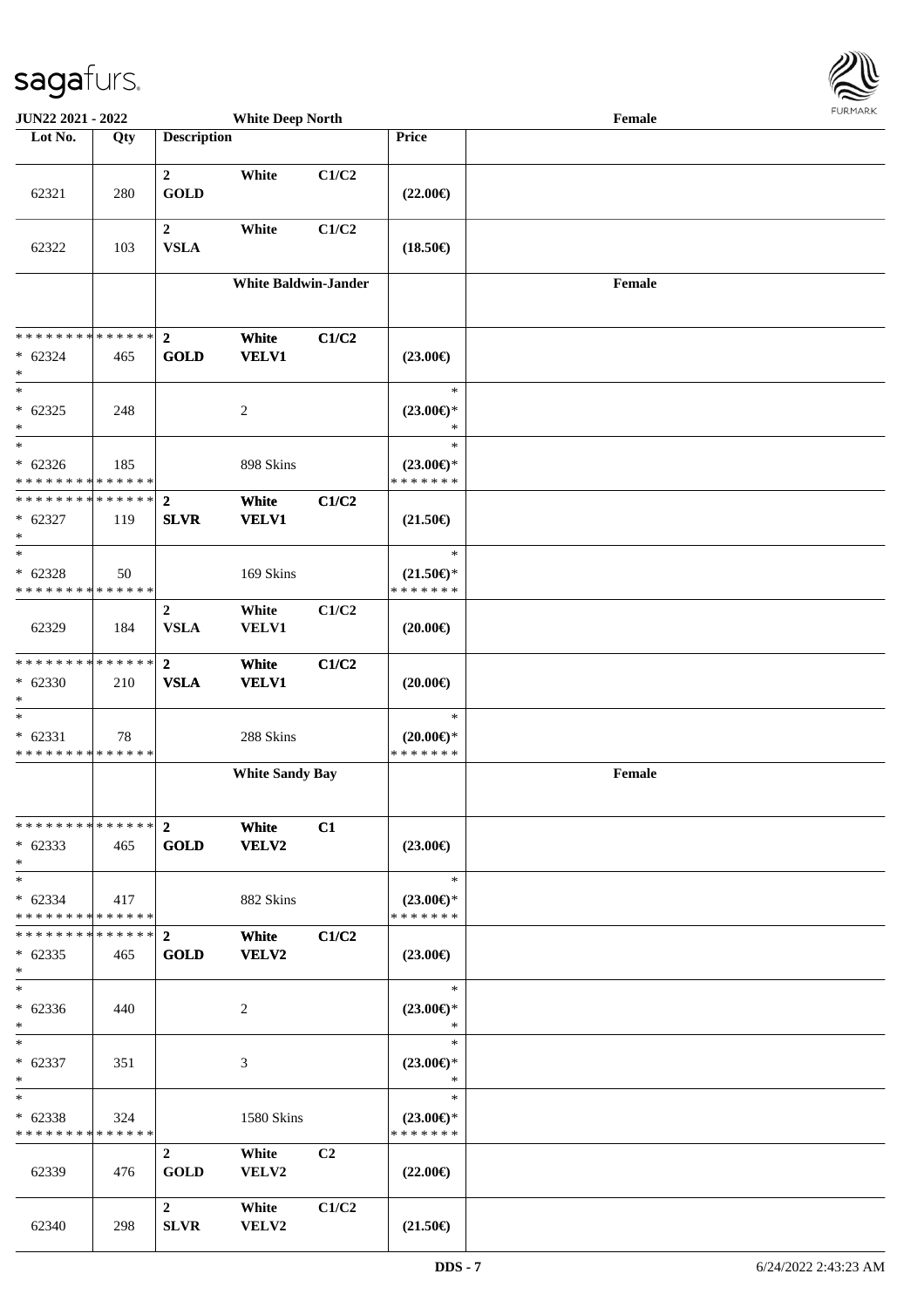

| JUN22 2021 - 2022                                                 |     |                                 | <b>White Sandy Bay</b>        |       |                                                   | Female | <b>LOKINKV</b> |
|-------------------------------------------------------------------|-----|---------------------------------|-------------------------------|-------|---------------------------------------------------|--------|----------------|
| $\overline{\text{Lot No.}}$                                       | Qty | <b>Description</b>              |                               |       | Price                                             |        |                |
| * * * * * * * * * * * * * * *<br>$* 62341$<br>$\ast$              | 152 | $\mathbf{2}$<br><b>SLVR</b>     | White<br>VELV2                | C1/C2 | $(21.50\epsilon)$                                 |        |                |
| $\ast$<br>$* 62342$<br>* * * * * * * * * * * * * *                | 349 |                                 | 501 Skins                     |       | $\ast$<br>$(21.50\epsilon)$ *<br>* * * * * * *    |        |                |
| 62343                                                             | 379 | $\overline{2}$<br><b>VSLA</b>   | White<br>VELV2                | C1/C2 | $(20.00\epsilon)$                                 |        |                |
| * * * * * * * * * * * * * *<br>$* 62344$<br>$\ast$                | 220 | $\overline{2}$<br><b>VSLA</b>   | White<br><b>VELV2</b>         | C1/C2 | $(20.00\epsilon)$                                 |        |                |
| $\overline{\ast}$<br>$* 62345$<br>* * * * * * * * * * * * * *     | 156 |                                 | 376 Skins                     |       | $\ast$<br>$(20.00\varepsilon)$ *<br>* * * * * * * |        |                |
|                                                                   |     |                                 | <b>White Walt Brown Group</b> |       |                                                   | Female |                |
| * * * * * * * * * * * * * *<br>$* 62347$<br>$\ast$                | 465 | $\mathbf{2}$<br><b>GOLD</b>     | White<br>VELV2                | C1/C2 | $(24.00\epsilon)$                                 |        |                |
| $\ast$<br>$* 62348$<br>$\ast$                                     | 440 |                                 | 2                             |       | $\ast$<br>$(24.00\epsilon)$ *<br>$\ast$           |        |                |
| $\ast$<br>$* 62349$<br>* * * * * * * * * * * * * *                | 351 |                                 | 1256 Skins                    |       | $\ast$<br>$(24.00\epsilon)$ *<br>* * * * * * *    |        |                |
| **************<br>$* 62350$<br>$\ast$                             | 465 | $\overline{2}$<br><b>GOLD</b>   | White<br><b>VELV2</b>         | C1/C2 | $(24.00\epsilon)$                                 |        |                |
| $\ast$<br>$* 62351$<br>$\ast$                                     | 440 |                                 | 2                             |       | $\ast$<br>$(24.00\epsilon)$ *<br>$\ast$           |        |                |
| $\ast$<br>$* 62352$<br>$\star$                                    | 183 |                                 | 3                             |       | $\ast$<br>$(24.00\epsilon)$ *<br>$\rightarrow$    |        |                |
| $\ast$<br>$* 62353$<br>* * * * * * * * * * * * * *                | 183 |                                 | 1271 Skins                    |       | $\ast$<br>$(24.00\epsilon)$ *<br>* * * * * * *    |        |                |
| 62354                                                             | 133 | $\overline{2}$<br>SLVR          | White<br>VELV2                | C1/C2 | $(22.00\epsilon)$                                 |        |                |
| 62355                                                             | 375 | $\overline{2}$<br><b>VSLA</b>   | White<br>VELV2                | C1/C2 | $(19.50\epsilon)$                                 |        |                |
| * * * * * * * * * * * * * *<br>$* 62356$<br>$\ast$                | 155 | $\mathbf{2}$<br><b>VSLA</b>     | White<br>VELV2                | C1/C2 | $(19.50\epsilon)$                                 |        |                |
| $\ast$<br>$* 62357$<br>* * * * * * * * <mark>* * * * * * *</mark> | 160 |                                 | 315 Skins                     |       | $\ast$<br>$(19.50\epsilon)$ *<br>* * * * * * *    |        |                |
|                                                                   |     |                                 | <b>White Sundry owners</b>    |       |                                                   | Female |                |
| 62359                                                             | 102 | $\boldsymbol{2}$<br><b>GOLD</b> | White<br>VELV3                | C1/C2 | $(22.00\epsilon)$                                 |        |                |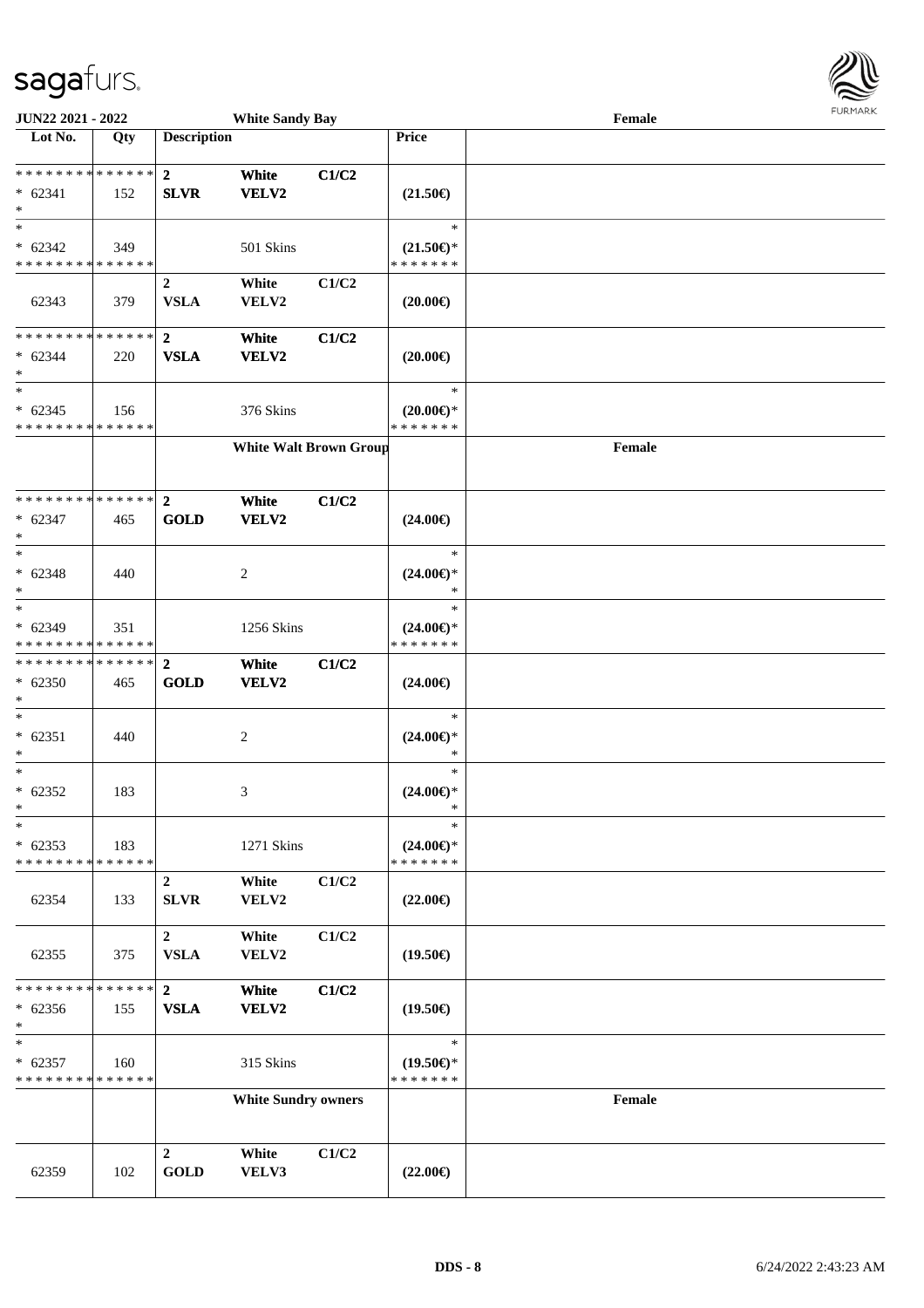

| <b>JUN22 2021 - 2022</b>                                          |     |                               | <b>White Sandy Bay</b>      |       |                                                | י איריי יציע<br>$\ensuremath{\textnormal{\textbf{Female}}}$ |  |  |  |  |
|-------------------------------------------------------------------|-----|-------------------------------|-----------------------------|-------|------------------------------------------------|-------------------------------------------------------------|--|--|--|--|
| Lot No.                                                           | Qty | <b>Description</b>            |                             |       | Price                                          |                                                             |  |  |  |  |
| 62361                                                             | 114 | $\overline{2}$<br><b>GOLD</b> | White<br>VELV3              | C1/C2 | $(23.00\epsilon)$                              |                                                             |  |  |  |  |
| 62362                                                             | 256 | $\overline{2}$<br><b>GOLD</b> | White<br>VELV3              | C1/C2 | $(23.00\epsilon)$                              |                                                             |  |  |  |  |
|                                                                   |     |                               | <b>White Deep North</b>     |       |                                                | Female                                                      |  |  |  |  |
| 62364                                                             | 97  | $\mathbf{3}$<br><b>VSLA</b>   | White                       | C1/C2 | $(15.50\epsilon)$                              |                                                             |  |  |  |  |
|                                                                   |     |                               | <b>White Sundry owners</b>  |       |                                                | Female                                                      |  |  |  |  |
| 62366                                                             | 19  | $\mathbf{3}$<br><b>GOLD</b>   | White<br><b>VELV1</b>       | C1/C2 | $(18.50\epsilon)$                              |                                                             |  |  |  |  |
|                                                                   |     |                               | <b>White Baldwin-Jander</b> |       |                                                | Female                                                      |  |  |  |  |
| 62368                                                             | 197 | $\mathbf{3}$<br><b>GOLD</b>   | White<br><b>VELV1</b>       | C1/C2 | $(19.50\epsilon)$                              |                                                             |  |  |  |  |
| 62369                                                             | 123 | $\mathbf{3}$<br><b>VSLA</b>   | White<br><b>VELV1</b>       | C1/C2 | $(15.50\epsilon)$                              |                                                             |  |  |  |  |
|                                                                   |     |                               | <b>White Sandy Bay</b>      |       |                                                | Female                                                      |  |  |  |  |
| * * * * * * * * <mark>* * * * * * *</mark><br>$* 62371$<br>$\ast$ | 281 | $\mathbf{3}$<br><b>GOLD</b>   | White<br>VELV2              | C1/C2 | $(19.50\epsilon)$                              |                                                             |  |  |  |  |
| $\overline{\ast}$<br>$* 62372$<br>* * * * * * * * * * * * * * *   | 98  |                               | 379 Skins                   |       | $\ast$<br>$(19.50\epsilon)$ *<br>* * * * * * * |                                                             |  |  |  |  |
| 62373                                                             | 132 | $\mathbf{3}$<br><b>VSLA</b>   | White<br>VELV2              | C1/C2 | $(15.50\epsilon)$                              |                                                             |  |  |  |  |
| * * * * * * * * <mark>* * * * * *</mark><br>$* 62374$<br>$\ast$   | 317 | 3 <sup>1</sup><br><b>VSLA</b> | White<br><b>VELV2</b>       | C1/C2 | $(15.50\epsilon)$                              |                                                             |  |  |  |  |
| $\ast$<br>$* 62375$<br>* * * * * * * * <mark>* * * * * * *</mark> | 54  |                               | 371 Skins                   |       | $\ast$<br>$(15.50\epsilon)$ *<br>* * * * * * * |                                                             |  |  |  |  |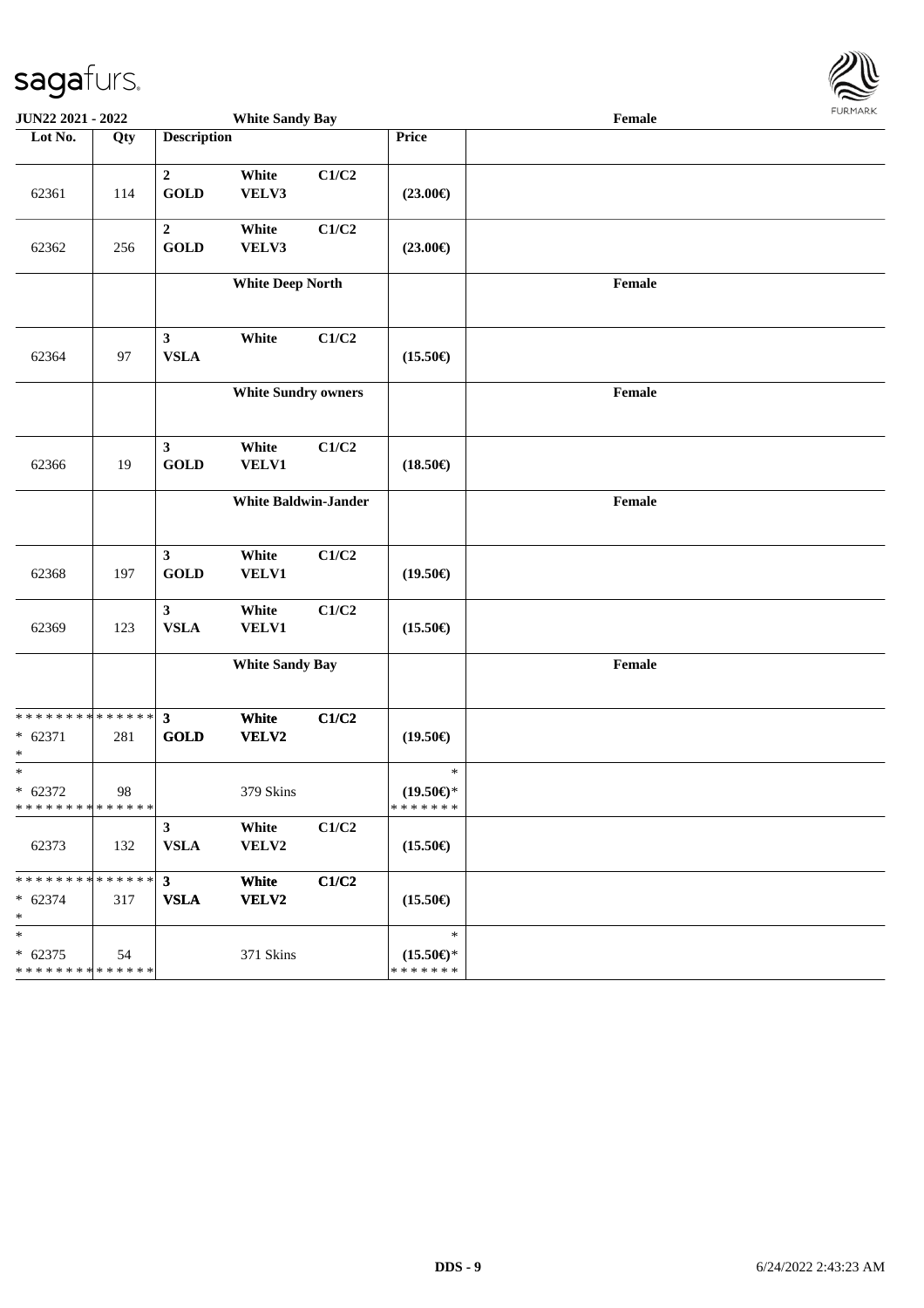

| <b>JUN22 2021 - 2022</b>              |     |                    | White     |                |                              | Male |  |  |  |
|---------------------------------------|-----|--------------------|-----------|----------------|------------------------------|------|--|--|--|
| Lot No.                               | Qty | <b>Description</b> |           |                | Price                        |      |  |  |  |
| 323001                                | 176 | 60<br><b>SAGA</b>  | White     | C1             | 54.00€                       |      |  |  |  |
| **************<br>$*323002$<br>$\ast$ | 145 | 60<br><b>SAGA</b>  | White     | C <sub>2</sub> | 49.00€                       |      |  |  |  |
| $\ast$<br>$*323003$<br>************** | 39  |                    | 184 Skins |                | $\ast$<br>49.00€*<br>******* |      |  |  |  |
| 323004                                | 86  | 60<br><b>SAGA</b>  | White     | C3             | 48.00€                       |      |  |  |  |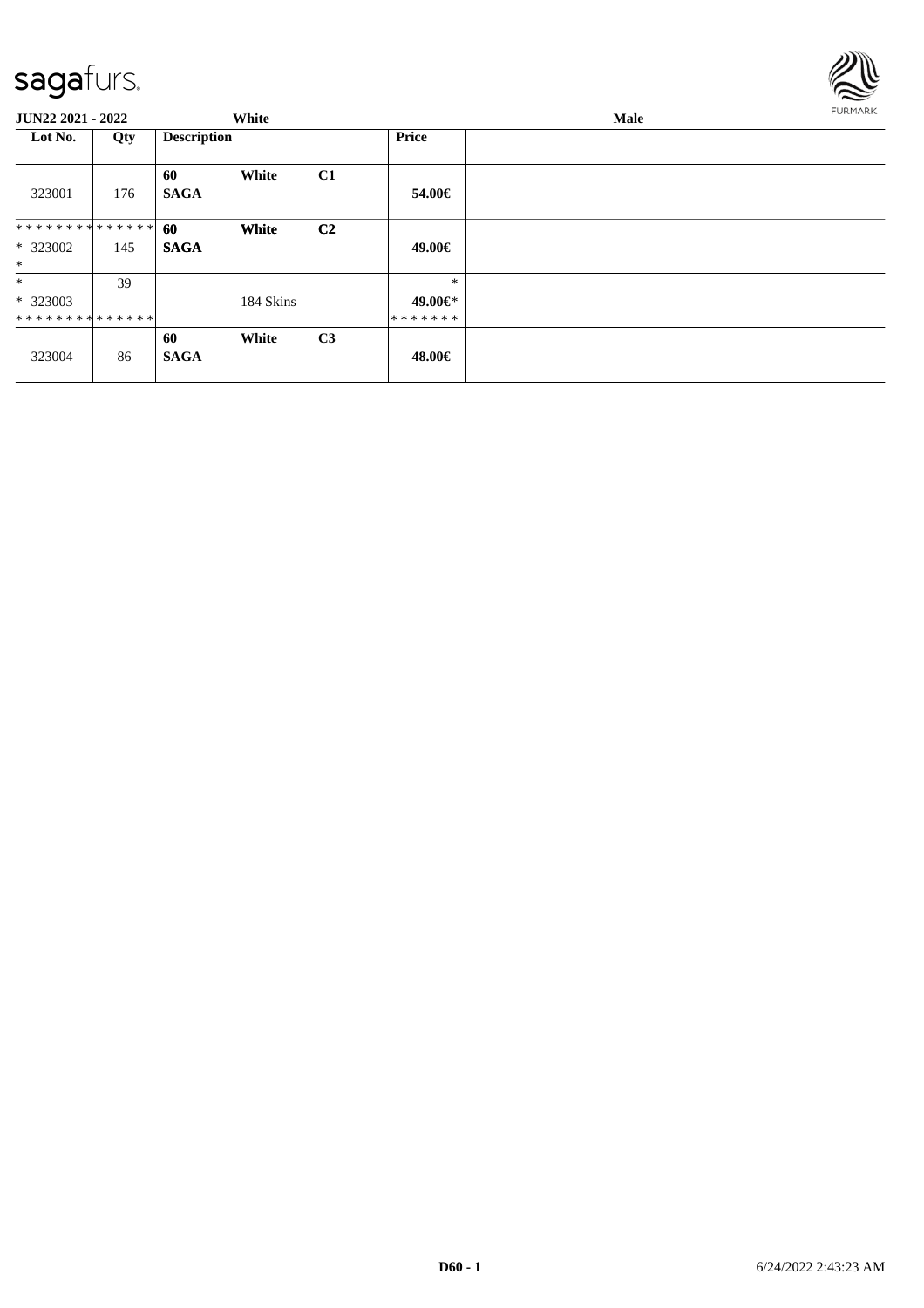\*

| <b>JUN22 2021 - 2022</b>      |             |                        | White           |                |                     | <b>Male</b> |  |
|-------------------------------|-------------|------------------------|-----------------|----------------|---------------------|-------------|--|
| Lot No.                       | Qty         | <b>Description</b>     |                 |                | <b>Price</b>        |             |  |
|                               |             |                        |                 |                |                     |             |  |
|                               |             | 50                     | White           | C1             |                     |             |  |
| 323061                        | 149         | SI                     |                 |                | $(47.00\epsilon)$   |             |  |
|                               |             |                        |                 |                |                     |             |  |
|                               |             | 50                     | White           | C1/C2          |                     |             |  |
| 323062                        | 205         | SI                     |                 |                | $(46.00\epsilon)$   |             |  |
|                               |             |                        |                 |                |                     |             |  |
| * * * * * * * *               | * * * * * * | 50                     | White           | C <sub>2</sub> |                     |             |  |
| * 323063                      | 205         | SI                     |                 |                | $(46.00\epsilon)$   |             |  |
| $\ast$                        |             |                        |                 |                |                     |             |  |
| $*$                           | 40          |                        |                 |                | $\ast$              |             |  |
| * 323064                      |             |                        | 245 Skins       |                | $(46.00\epsilon)$ * |             |  |
| * * * * * * * * * * * * * *   |             |                        |                 |                | * * * * * * *       |             |  |
|                               |             | 50                     | White           | C <sub>3</sub> |                     |             |  |
| 323065                        | 147         | SI                     |                 |                | $(44.00\epsilon)$   |             |  |
|                               |             |                        |                 |                |                     |             |  |
|                               |             | 60/50                  | White           | C <sub>2</sub> |                     |             |  |
| 323066                        | 191         | $\mathbf{I}\mathbf{B}$ | WB <sub>2</sub> |                | 40.00€              |             |  |
|                               |             |                        |                 |                |                     |             |  |
| * * * * * * * * * * * * * *   |             | 50                     | White           | C1             |                     |             |  |
| * 323067                      | 185         | <b>SAGA</b>            |                 |                | $(48.00\epsilon)$   |             |  |
| $\ast$                        |             |                        |                 |                |                     |             |  |
| $*$                           |             |                        |                 |                | $\ast$              |             |  |
| * 323068                      | 160         |                        | 2               |                | $(48.00\epsilon)$ * |             |  |
| $\ast$                        |             |                        |                 |                | $\ast$              |             |  |
| $\ast$                        | 91          |                        |                 |                | $\ast$              |             |  |
| * 323069                      |             |                        | 436 Skins       |                | $(48.00\epsilon)$ * |             |  |
| * * * * * * * * * * * * * *   |             |                        |                 |                | * * * * * * *       |             |  |
| * * * * * * * * * * * * * *   |             | 50                     | White           | C <sub>2</sub> |                     |             |  |
| * 323070                      | 185         | <b>SAGA</b>            |                 |                | $(48.00\epsilon)$   |             |  |
| $*$                           |             |                        |                 |                |                     |             |  |
| $*$                           |             |                        |                 |                | $\ast$              |             |  |
| * 323071                      | 160         |                        | $\overline{c}$  |                | $(48.00\epsilon)$ * |             |  |
| $\ast$                        |             |                        |                 |                | $\ast$              |             |  |
| $*$                           |             |                        |                 |                | $\ast$              |             |  |
| * 323072                      | 175         |                        | 3               |                | $(48.00\epsilon)$ * |             |  |
| $*$                           |             |                        |                 |                | $\ast$              |             |  |
| $\ast$                        | 68          |                        |                 |                | $\ast$              |             |  |
| * 323073                      |             |                        | 588 Skins       |                | $(48.00€)$ *        |             |  |
| * * * * * * * * * * * * * *   |             |                        |                 |                | * * * * * * *       |             |  |
| * * * * * * * * * * * * * * * |             | 50                     | White           | C3             |                     |             |  |
| * 323074                      | 185         | SR/S                   |                 |                | $(46.00\epsilon)$   |             |  |
| *                             |             |                        |                 |                |                     |             |  |
| $*$                           | 106         |                        |                 |                | $\ast$              |             |  |
| * 323075                      |             |                        | 291 Skins       |                | $(46.00\epsilon)$ * |             |  |
| * * * * * * * * * * * * * *   |             |                        |                 |                | * * * * * * *       |             |  |
| * * * * * * * * * * * * * * * |             | 60/50                  | White           | C <sub>2</sub> |                     |             |  |
| * 323076                      | 185         | IA                     | WB1             |                | 44.00€              |             |  |
| $*$                           |             |                        |                 |                |                     |             |  |
| $*$ $-$                       | 83          |                        |                 |                | $\ast$              |             |  |
| * 323077                      |             |                        | 268 Skins       |                | 43.00€*             |             |  |
| * * * * * * * * * * * * * *   |             |                        |                 |                | * * * * * * *       |             |  |
| * * * * * * * * * * * * * * * |             | 60/50                  | White           | C <sub>2</sub> |                     |             |  |
| * 323078                      | 185         | IA                     | <b>CHIP</b>     |                | 43.00€              |             |  |
| $\ast$                        |             |                        |                 |                |                     |             |  |
| $*$                           | 94          |                        |                 |                | $\ast$              |             |  |
| * 323079                      |             |                        | 279 Skins       |                | 43.00€*             |             |  |
| * * * * * * * * * * * * * *   |             |                        |                 |                | * * * * * * *       |             |  |
| * * * * * * * * * * * * * *   |             | 50                     | White           | C1/C2          |                     |             |  |
| * 323080                      | 185         | <b>SROY</b>            |                 |                | 50.00€              |             |  |
|                               |             |                        |                 |                |                     |             |  |

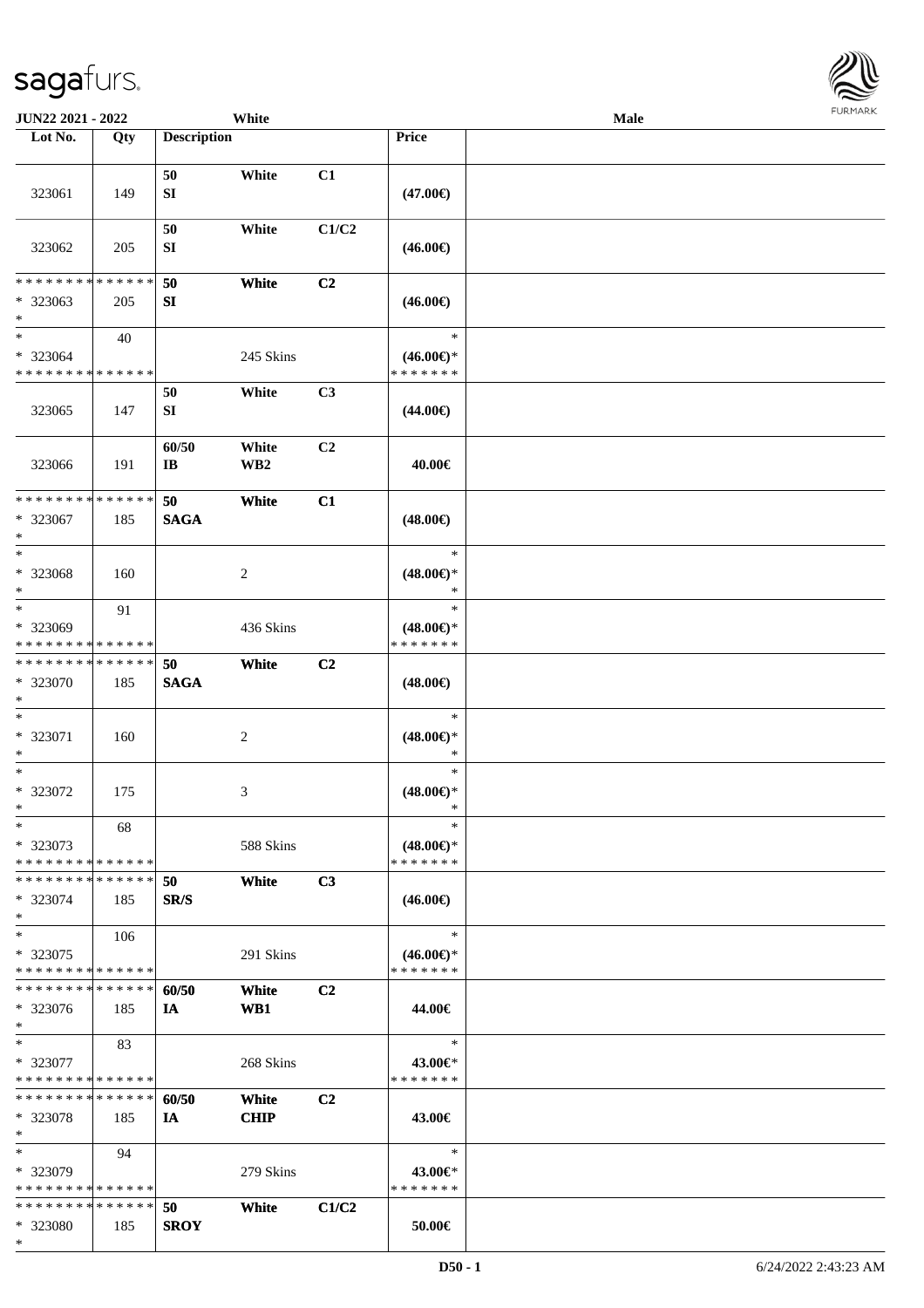

| <b>JUN22 2021 - 2022</b><br>White |     |                    |       |       | Male          |  |  |
|-----------------------------------|-----|--------------------|-------|-------|---------------|--|--|
| Lot No.                           | Qty | <b>Description</b> |       |       | Price         |  |  |
| $\ast$                            | 43  | 50                 | White | C1/C2 | ∗             |  |  |
| $*323081$                         |     | <b>SROY</b>        |       |       | $50.00 \in$ * |  |  |
| **************                    |     |                    |       |       | *******       |  |  |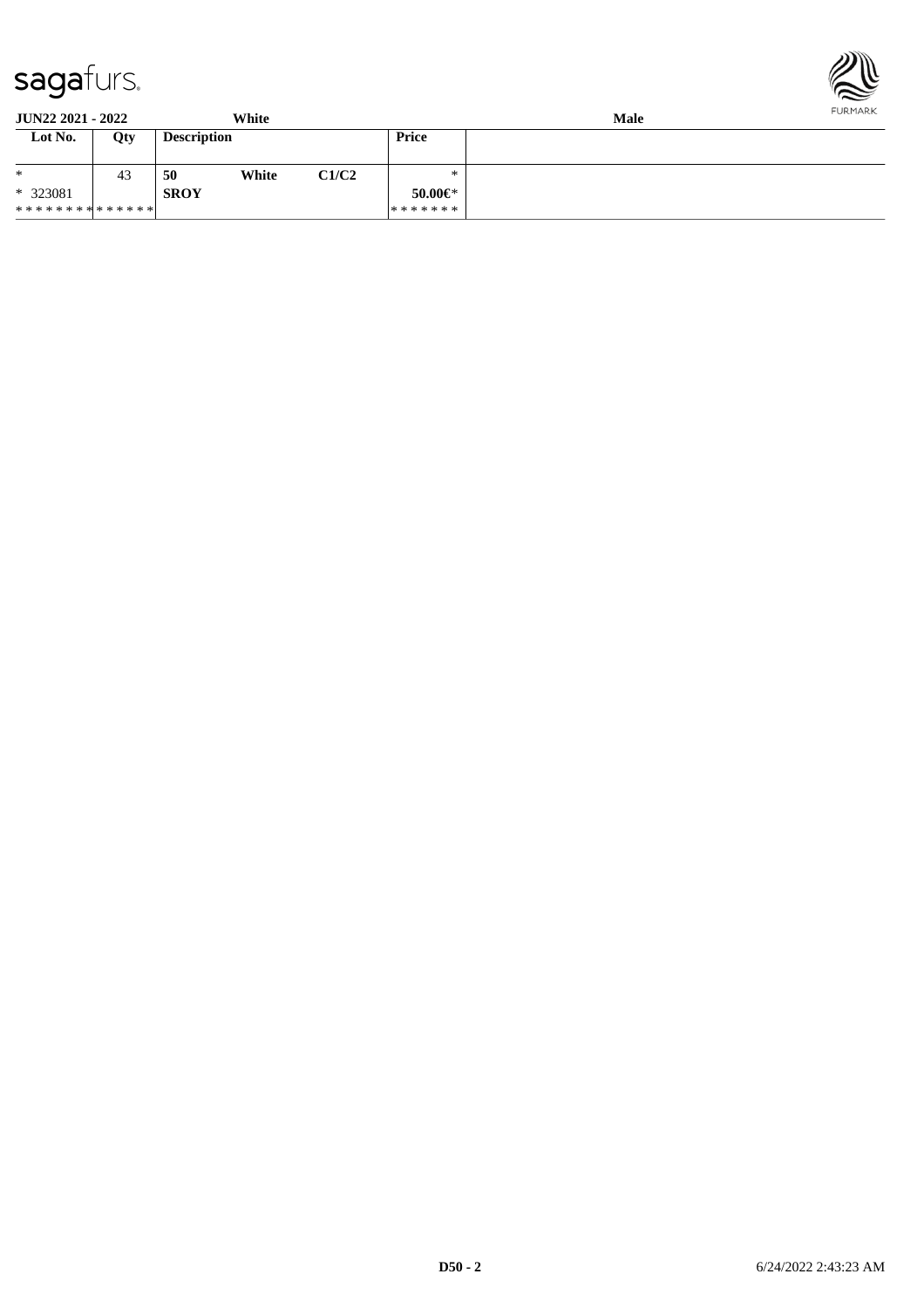

| <b>JUN22 2021 - 2022</b>                         |     | White                     |                                                | Male   |  |
|--------------------------------------------------|-----|---------------------------|------------------------------------------------|--------|--|
| Lot No.                                          | Qty | <b>Description</b>        | Price                                          |        |  |
|                                                  |     |                           |                                                |        |  |
| ******** <mark>******</mark><br>* 323141<br>$*$  | 225 | White<br>40<br>SI         | C1<br>$(42.00\epsilon)$                        |        |  |
| $* 323142$<br>$\ast$                             | 200 | $\overline{2}$            | $\ast$<br>$(42.00\epsilon)$ *<br>$\ast$        |        |  |
| $\overline{\phantom{0}}$<br>* 323143<br>$*$      | 200 | $\mathfrak{Z}$            | $\ast$<br>$(42.00\epsilon)$ *<br>$\ast$        |        |  |
| $*$<br>* 323144<br>$*$                           | 200 | $\overline{4}$            | $\ast$<br>$(42.00\epsilon)$ *<br>$\ast$        |        |  |
| $\overline{\phantom{0}}$<br>$* 323145$<br>$*$    | 200 | $\mathfrak{S}$            | $\ast$<br>$(42.00\epsilon)$ *<br>$\ast$        |        |  |
| $*$<br>* 323146<br>* * * * * * * * * * * * * *   | 153 | 1178 Skins                | $\ast$<br>$(42.00\epsilon)$ *<br>* * * * * * * |        |  |
| * * * * * * * * * * * * * *<br>* 323147<br>$*$   | 200 | White<br>40<br>${\bf SI}$ | C1<br>$(42.00\epsilon)$                        |        |  |
| $\overline{\phantom{0}}$<br>* 323148<br>$*$      | 200 | $\sqrt{2}$                | $\ast$<br>$(42.00\epsilon)$ *<br>$\ast$        |        |  |
| $\overline{\ast}$<br>* 323149<br>$*$             | 200 | $\mathfrak{Z}$            | $\ast$<br>$(42.00\epsilon)$ *<br>$\ast$        |        |  |
| $*$<br>$* 323150$<br>* * * * * * * * * * * * * * | 90  | 690 Skins                 | $\ast$<br>42.00€*<br>* * * * * * *             |        |  |
| * * * * * * * * * * * * * *<br>* 323151<br>$*$   | 225 | 40<br>White<br>SI         | C2<br>41.00€                                   |        |  |
| $*$<br>$* 323152$<br>$*$                         | 200 | $\overline{c}$            | $\ast$<br>41.00€*                              | $\ast$ |  |
| $\ast$<br>* 323153<br>$*$                        | 200 | $\mathfrak{Z}$            | $\ast$<br>$(41.00\epsilon)$ *<br>$\ast$        |        |  |
| $*$<br>* 323154<br>$*$                           | 200 | $\overline{4}$            | $\ast$<br>$(41.00\epsilon)$ *<br>$\ast$        |        |  |
| $*$<br>* 323155<br>$*$                           | 200 | $5\overline{)}$           | $\ast$<br>$(41.00 \in )^*$<br>$\ast$           |        |  |
| $*$<br>* 323156<br>$*$ $-$                       | 200 | 6                         | $\ast$<br>$(41.00\epsilon)$ *<br>$\ast$        |        |  |
| $*$<br>* 323157<br>$*$ $-$                       | 200 | 7                         | $\ast$<br>$(41.00\epsilon)$ *<br>$\ast$        |        |  |
| $*$<br>* 323158<br>$*$                           | 200 | 8                         | $\ast$<br>$(41.00\epsilon)$ *<br>$\ast$        |        |  |
| $*$<br>* 323159<br>$*$                           | 200 | 9                         | $\ast$<br>$(41.00\epsilon)$ *<br>$\ast$        |        |  |
| $*$<br>* 323160<br>$*$                           | 220 | $10\,$                    | $\ast$<br>$(41.00\epsilon)$ *<br>$\ast$        |        |  |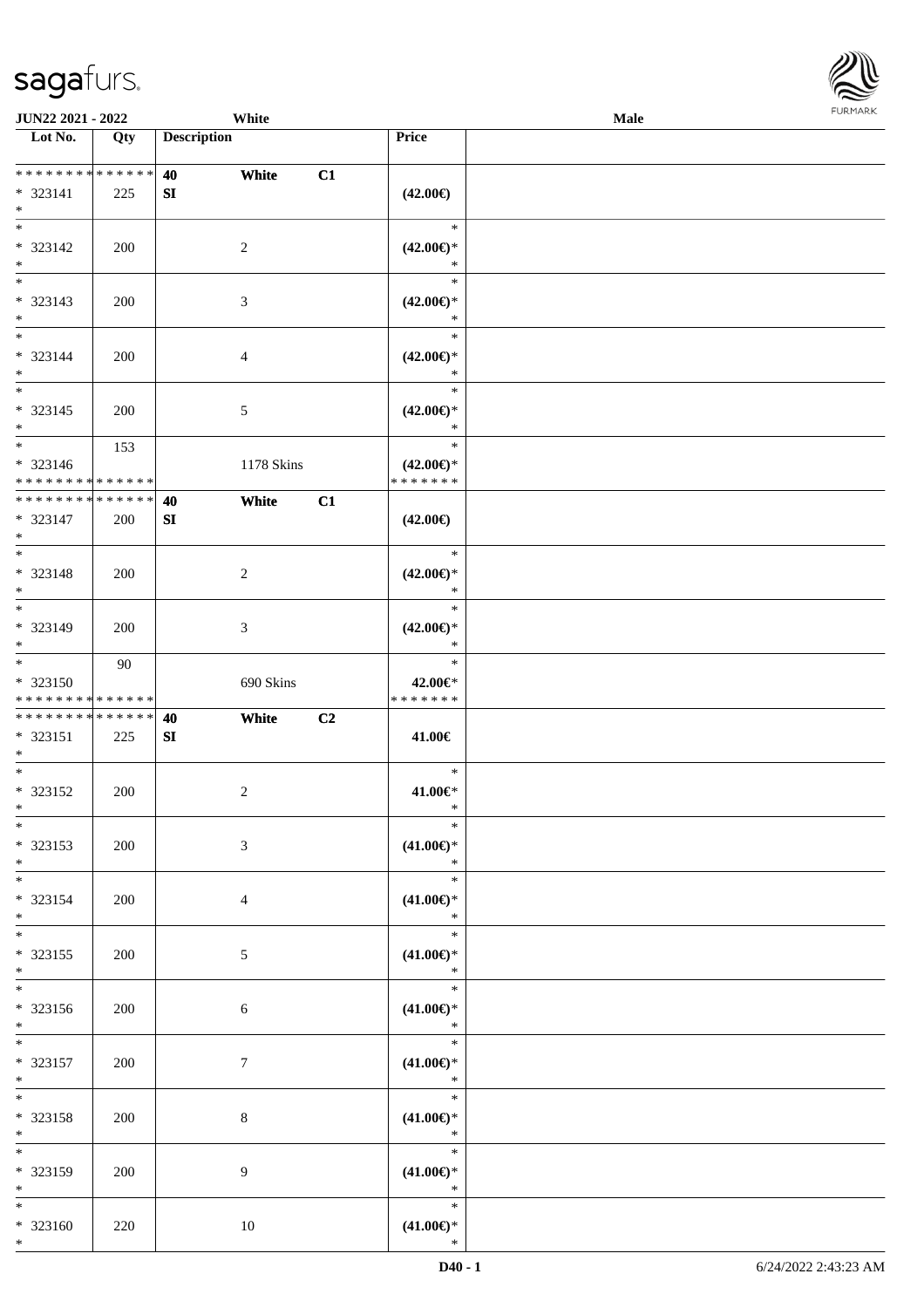

| JUN22 2021 - 2022             |     |                    | White           |                |                                      | Male |  |
|-------------------------------|-----|--------------------|-----------------|----------------|--------------------------------------|------|--|
| Lot No.                       | Qty | <b>Description</b> |                 |                | Price                                |      |  |
|                               |     |                    |                 |                |                                      |      |  |
| $*$                           | 216 | 40                 | White           | C2             | $\ast$                               |      |  |
| * 323161                      |     | SI                 |                 |                | $(41.00\epsilon)$ *                  |      |  |
| * * * * * * * * * * * * * *   |     |                    |                 |                | * * * * * * *                        |      |  |
| * * * * * * * * * * * * * *   |     | 40                 | White           | C <sub>2</sub> |                                      |      |  |
| * 323162                      | 225 | SI                 |                 |                | 41.00€                               |      |  |
| $\ast$                        |     |                    |                 |                |                                      |      |  |
| $\overline{\phantom{0}}$      |     |                    |                 |                | $\ast$                               |      |  |
| * 323163                      | 200 |                    | $\overline{c}$  |                | $(41.00\epsilon)$ *                  |      |  |
| $*$                           |     |                    |                 |                | *                                    |      |  |
| $*$                           |     |                    |                 |                | $\ast$                               |      |  |
|                               |     |                    |                 |                |                                      |      |  |
| * 323164                      | 200 |                    | 3               |                | $(41.00\epsilon)$ *<br>$\ast$        |      |  |
| $*$<br>$*$                    |     |                    |                 |                | $\ast$                               |      |  |
|                               | 175 |                    |                 |                |                                      |      |  |
| $* 323165$                    |     |                    | 800 Skins       |                | $(41.00\epsilon)$ *                  |      |  |
| * * * * * * * * * * * * * *   |     |                    |                 |                | * * * * * * *                        |      |  |
| * * * * * * * * * * * * * *   |     | 40                 | White           | C3             |                                      |      |  |
| * 323166                      | 225 | SI                 |                 |                | (39.00)                              |      |  |
| $*$                           |     |                    |                 |                |                                      |      |  |
| $*$                           |     |                    |                 |                | $\ast$                               |      |  |
| $* 323167$                    | 200 |                    | $\overline{c}$  |                | $(39.00\epsilon)$ *                  |      |  |
| $*$                           |     |                    |                 |                | $\ast$                               |      |  |
| $*$                           |     |                    |                 |                | $\ast$                               |      |  |
| * 323168                      | 200 |                    | 3               |                | $(39.00\epsilon)$ *                  |      |  |
| $\ast$                        |     |                    |                 |                | ∗                                    |      |  |
| $*$                           |     |                    |                 |                | $\ast$                               |      |  |
| * 323169                      | 200 |                    | 4               |                | $(39.00\epsilon)$ *                  |      |  |
| $*$                           |     |                    |                 |                | *                                    |      |  |
| $\ast$                        |     |                    |                 |                | $\ast$                               |      |  |
| $* 323170$                    | 200 |                    | 5               |                | $(39.00\epsilon)$ *                  |      |  |
| $*$                           |     |                    |                 |                | $\ast$                               |      |  |
| $*$                           | 117 |                    |                 |                | $\ast$                               |      |  |
| * 323171                      |     |                    |                 |                |                                      |      |  |
| * * * * * * * * * * * * * *   |     |                    | 1142 Skins      |                | $(39.00\epsilon)$ *<br>* * * * * * * |      |  |
| * * * * * * * * * * * * * *   |     |                    |                 |                |                                      |      |  |
|                               |     | 50/40              | White           | C1/C2          |                                      |      |  |
| * 323172                      | 225 | SI                 | <b>LNAP</b>     |                | 40.00€                               |      |  |
| $*$                           |     |                    |                 |                |                                      |      |  |
| $*$                           | 205 |                    |                 |                | $\ast$                               |      |  |
| $*323173$                     |     |                    | 430 Skins       |                | 40.00€*                              |      |  |
| * * * * * * * * * * * * * *   |     |                    |                 |                | * * * * * * *                        |      |  |
|                               |     | 50/40              | White           | C3             |                                      |      |  |
| 323174                        | 161 | SI                 | <b>LNAP</b>     |                | 38.00€                               |      |  |
|                               |     |                    |                 |                |                                      |      |  |
| * * * * * * * * * * * * * * * |     | 40                 | White           | C <sub>2</sub> |                                      |      |  |
| $*323175$                     | 225 | $\mathbf{I}$       | WB <sub>2</sub> |                | 32.00€                               |      |  |
| $*$                           |     |                    |                 |                |                                      |      |  |
| $*$                           | 187 |                    |                 |                | $\ast$                               |      |  |
| * 323176                      |     |                    | 412 Skins       |                | 32.00€*                              |      |  |
| * * * * * * * * * * * * * *   |     |                    |                 |                | * * * * * * *                        |      |  |
|                               |     | 40                 | White           | C2             |                                      |      |  |
| 323177                        | 253 | IB                 | <b>CHIP</b>     |                | 35.00€                               |      |  |
|                               |     |                    |                 |                |                                      |      |  |
| * * * * * * * * * * * * * * * |     | 40                 | White           | C2             |                                      |      |  |
| * 323178                      | 225 | П                  |                 |                | $32.00 \in$                          |      |  |
| $*$                           |     |                    |                 |                |                                      |      |  |
| $*$                           |     |                    |                 |                | $\ast$                               |      |  |
| * 323179                      | 200 |                    | 2               |                | 35.00 $\in$ *                        |      |  |
| $*$                           |     |                    |                 |                | $\ast$                               |      |  |
| $*$                           |     |                    |                 |                | $\ast$                               |      |  |
| * 323180                      |     |                    |                 |                |                                      |      |  |
| $*$                           | 220 |                    | 3               |                | 32.00€*<br>$\ast$                    |      |  |
|                               |     |                    |                 |                |                                      |      |  |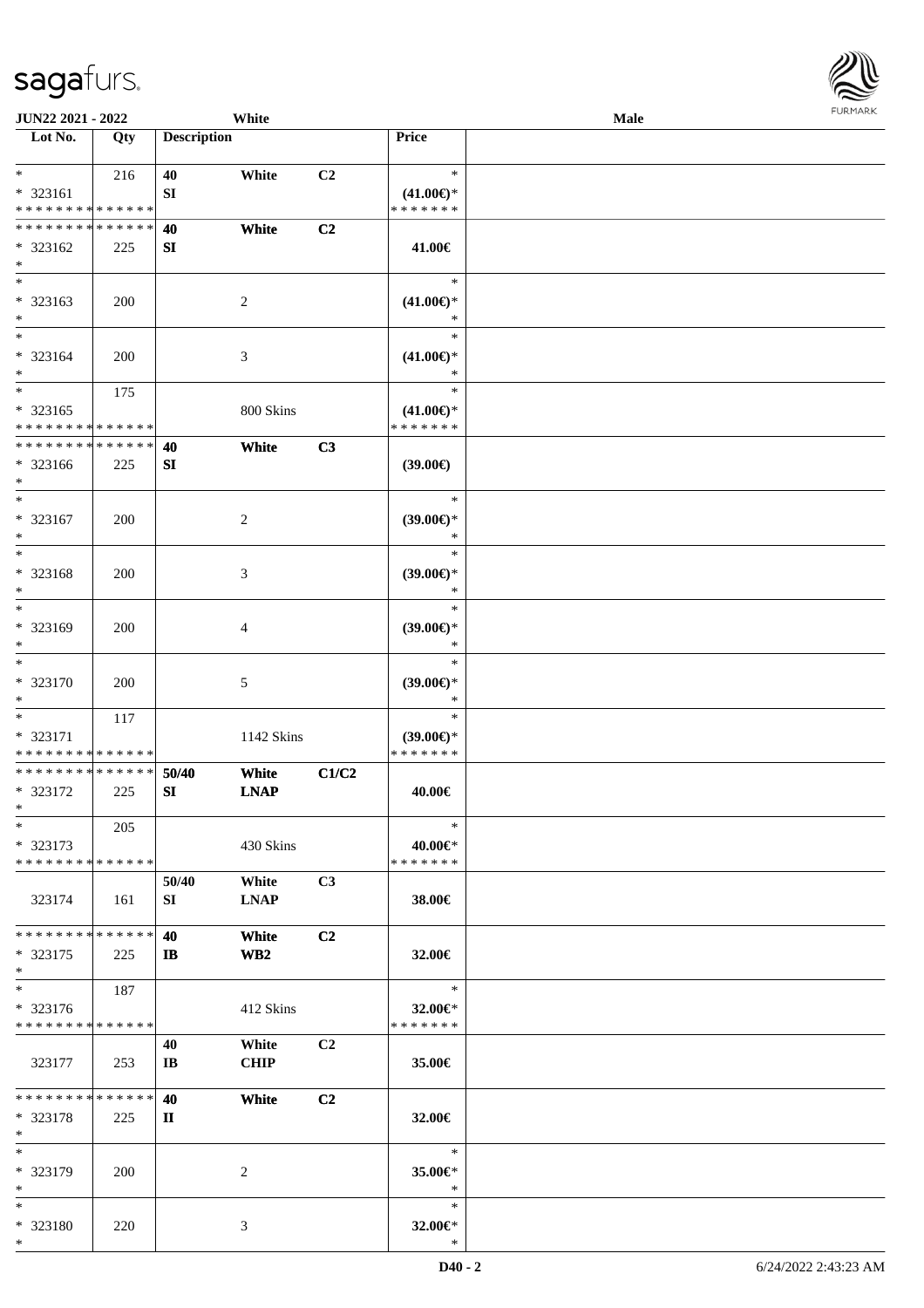| JUN22 2021 - 2022                                                          |     |                       | White          |    |                                                | <b>Male</b> | <b>FURMAR</b> |
|----------------------------------------------------------------------------|-----|-----------------------|----------------|----|------------------------------------------------|-------------|---------------|
| Lot No.                                                                    | Qty | <b>Description</b>    |                |    | Price                                          |             |               |
| $\ast$<br>* 323181<br>* * * * * * * * * * * * * *                          | 94  | 40<br>$\mathbf{I}$    | White          | C2 | $\ast$<br>35.00€*<br>* * * * * * *             |             |               |
| ******** <mark>******</mark><br>* 323182<br>$*$                            | 205 | 40<br>$\mathbf{SAGA}$ | White          | C1 | $(43.00\epsilon)$                              |             |               |
| $\ast$<br>* 323183<br>$*$                                                  | 180 |                       | $\sqrt{2}$     |    | $\ast$<br>43.00€*<br>$\ast$                    |             |               |
| $*$<br>* 323184<br>$*$                                                     | 180 |                       | 3              |    | $\ast$<br>43.00€*<br>$\ast$                    |             |               |
| $*$<br>* 323185<br>$\ast$                                                  | 180 |                       | $\overline{4}$ |    | $\ast$<br>43.00€*<br>$\ast$                    |             |               |
| $\overline{\phantom{0}}$<br>* 323186<br>$\ast$<br>$\overline{\phantom{0}}$ | 180 |                       | $\sqrt{5}$     |    | $\ast$<br>43.00€*<br>$\ast$                    |             |               |
| * 323187<br>$\ast$                                                         | 180 |                       | $\sqrt{6}$     |    | $\ast$<br>42.00€*<br>$\ast$                    |             |               |
| $*$<br>* 323188<br>* * * * * * * * * * * * * *                             | 83  |                       | 1188 Skins     |    | $\ast$<br>42.00€*<br>* * * * * * *             |             |               |
| ******** <mark>******</mark><br>* 323189<br>$*$                            | 205 | 40<br><b>SAGA</b>     | White          | C2 | $(43.00\epsilon)$                              |             |               |
| $*$<br>* 323190<br>$\ast$                                                  | 180 |                       | $\sqrt{2}$     |    | $\ast$<br>$(43.00\epsilon)$ *<br>$\ast$        |             |               |
| $*$<br>* 323191<br>$\ast$                                                  | 180 |                       | $\mathfrak{Z}$ |    | $\ast$<br>$(43.00\epsilon)$ *<br>$\ast$        |             |               |
| $*$<br>* 323192                                                            | 180 |                       | $\overline{4}$ |    | $\ast$<br>$(43.00\epsilon)$ *                  |             |               |
| $\ast$<br>* 323193<br>$*$                                                  | 180 |                       | $\sqrt{5}$     |    | $\ast$<br>$(43.00\epsilon)$ *<br>$\ast$        |             |               |
| $*$<br>* 323194<br>$*$                                                     | 180 |                       | 6              |    | $\ast$<br>$(43.00\epsilon)$ *<br>$\ast$        |             |               |
| $\ast$<br>* 323195<br>$*$<br>$\overline{\phantom{a}^*}$                    | 180 |                       | $\tau$         |    | $\ast$<br>$(43.00\epsilon)$ *<br>$\ast$        |             |               |
| * 323196<br>$*$                                                            | 180 |                       | 8              |    | $\ast$<br>$(43.00\epsilon)$ *<br>$\ast$        |             |               |
| $*$<br>* 323197<br>$*$                                                     | 180 |                       | 9              |    | $\ast$<br>$(43.00\epsilon)$ *<br>$\ast$        |             |               |
| $*$<br>* 323198<br>$*$<br>$\overline{\ast}$                                | 180 |                       | 10             |    | $\ast$<br>43.00€*<br>$\mathbb{R}^n$            |             |               |
| * 323199<br>$*$                                                            | 180 |                       | 11             |    | $\ast$<br>42.00€*<br>$\mathbb{R}^2$            |             |               |
| $*$ $*$<br>$*323200$<br>**************                                     | 159 |                       | 2164 Skins     |    | $\ast$<br>$(43.00\epsilon)$ *<br>* * * * * * * |             |               |

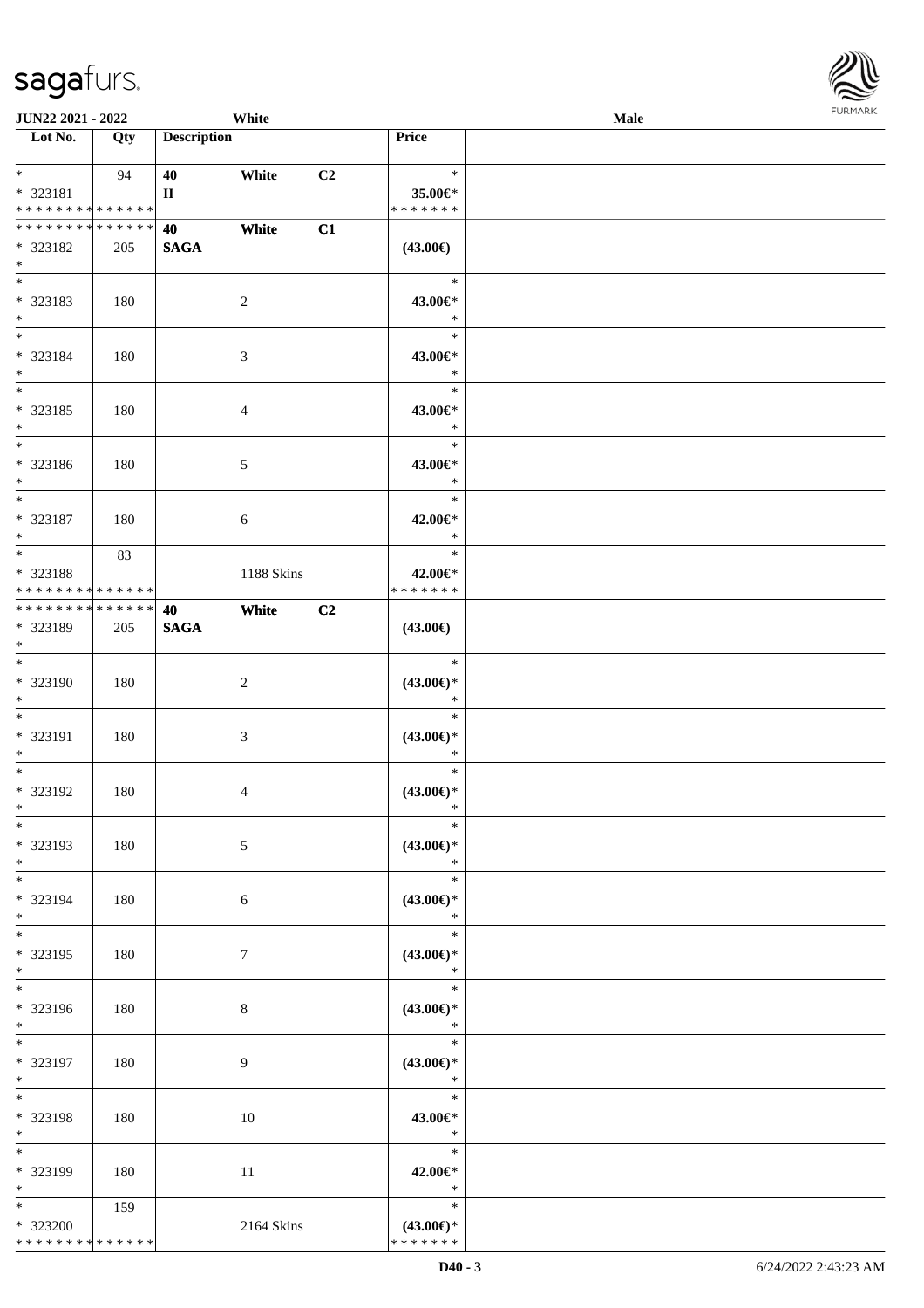\*



| <b>JUN22 2021 - 2022</b>                                           |     |                                                  | White                |                |                                                | <b>Male</b> |  |
|--------------------------------------------------------------------|-----|--------------------------------------------------|----------------------|----------------|------------------------------------------------|-------------|--|
| Lot No.                                                            | Qty | <b>Description</b>                               |                      |                | Price                                          |             |  |
| * * * * * * * * <mark>* * * * * *</mark><br>* 323201<br>$*$        | 205 | <b>40</b> and the set of $\theta$<br><b>SAGA</b> | White                | C <sub>2</sub> | $(43.00\epsilon)$                              |             |  |
| $\overline{\ast}$<br>* 323202<br>$\ast$                            | 180 |                                                  | 2                    |                | $\ast$<br>$(43.00\epsilon)$ *<br>$\ast$        |             |  |
| $*$<br>* 323203<br>$\ast$                                          | 180 |                                                  | 3                    |                | $\ast$<br>$(43.00\epsilon)$ *<br>$\ast$        |             |  |
| $\ddot{x}$<br>* 323204<br>$*$                                      | 180 |                                                  | $\overline{4}$       |                | $\ast$<br>$(43.00\epsilon)$ *<br>$\ast$        |             |  |
| $*$<br>* 323205<br>$\ast$                                          | 180 |                                                  | $\sqrt{5}$           |                | $\ast$<br>$(43.00\epsilon)$ *<br>$\ast$        |             |  |
| $\ast$<br>* 323206<br>$\ddot{x}$                                   | 180 |                                                  | 6                    |                | $\ast$<br>$(43.00\epsilon)$ *<br>$\ast$        |             |  |
| $\overline{\ast}$<br>* 323207<br>$*$                               | 180 |                                                  | $7\phantom{.0}$      |                | $\ast$<br>$(43.00\epsilon)$ *<br>$\ast$        |             |  |
| $\overline{\ast}$<br>* 323208<br>$\ast$                            | 180 |                                                  | $8\,$                |                | $\ast$<br>43.00€*<br>$\ast$                    |             |  |
| $*$<br>* 323209<br>$\ast$                                          | 180 |                                                  | 9                    |                | $\ast$<br>$(43.00\epsilon)$ *<br>$\ast$        |             |  |
| $*$<br>$* 323210$<br>$*$                                           | 180 |                                                  | 10                   |                | $\ast$<br>$(43.00\epsilon)$ *<br>$\ast$        |             |  |
| $\ast$<br>* 323211<br>* * * * * * * * <mark>* * * * * * *</mark>   | 88  |                                                  | 1913 Skins           |                | $\ast$<br>43.00€*<br>* * * * * * *             |             |  |
| * * * * * * * * <mark>* * * * * * *</mark><br>* 323212<br>$*$ $-$  | 205 | 40<br><b>SAGA</b>                                | White                | C3             | $(41.00\epsilon)$                              |             |  |
| $\ast$<br>* 323213<br>$\ast$                                       | 180 |                                                  | 2                    |                | $\ast$<br>$(41.00\epsilon)$ *<br>$\ast$        |             |  |
| $*$<br>* 323214<br>$\ast$                                          | 180 |                                                  | 3                    |                | $\ast$<br>$(41.00\epsilon)$ *<br>$\ast$        |             |  |
| $\ast$<br>* 323215<br>$\ast$                                       | 180 |                                                  | $\overline{4}$       |                | $\ast$<br>$(41.00\epsilon)$ *<br>$\ast$        |             |  |
| $\ddot{x}$<br>* 323216<br>* * * * * * * * <mark>* * * * * *</mark> | 176 |                                                  | 921 Skins            |                | $\ast$<br>$(41.00\epsilon)$ *<br>* * * * * * * |             |  |
| * * * * * * * * <mark>* * * * * *</mark> *<br>* 323217<br>$*$ $-$  | 205 | 50/40<br><b>SAGA</b>                             | White<br><b>LNAP</b> | C1/C2          | 42.00€                                         |             |  |
| $*$ and $*$<br>$* 323218$<br>* * * * * * * * * * * * * * *         | 57  |                                                  | 262 Skins            |                | $\ast$<br>42.00€*<br>* * * * * * *             |             |  |
| 323219                                                             | 97  | 50/40<br><b>SAGA</b>                             | White<br><b>LNAP</b> | C <sub>3</sub> | 41.00€                                         |             |  |
| * * * * * * * * <mark>* * * * * *</mark> *<br>* 323220             | 205 | 40<br><b>IA</b>                                  | White<br>WB1         | C2             | 37.00€                                         |             |  |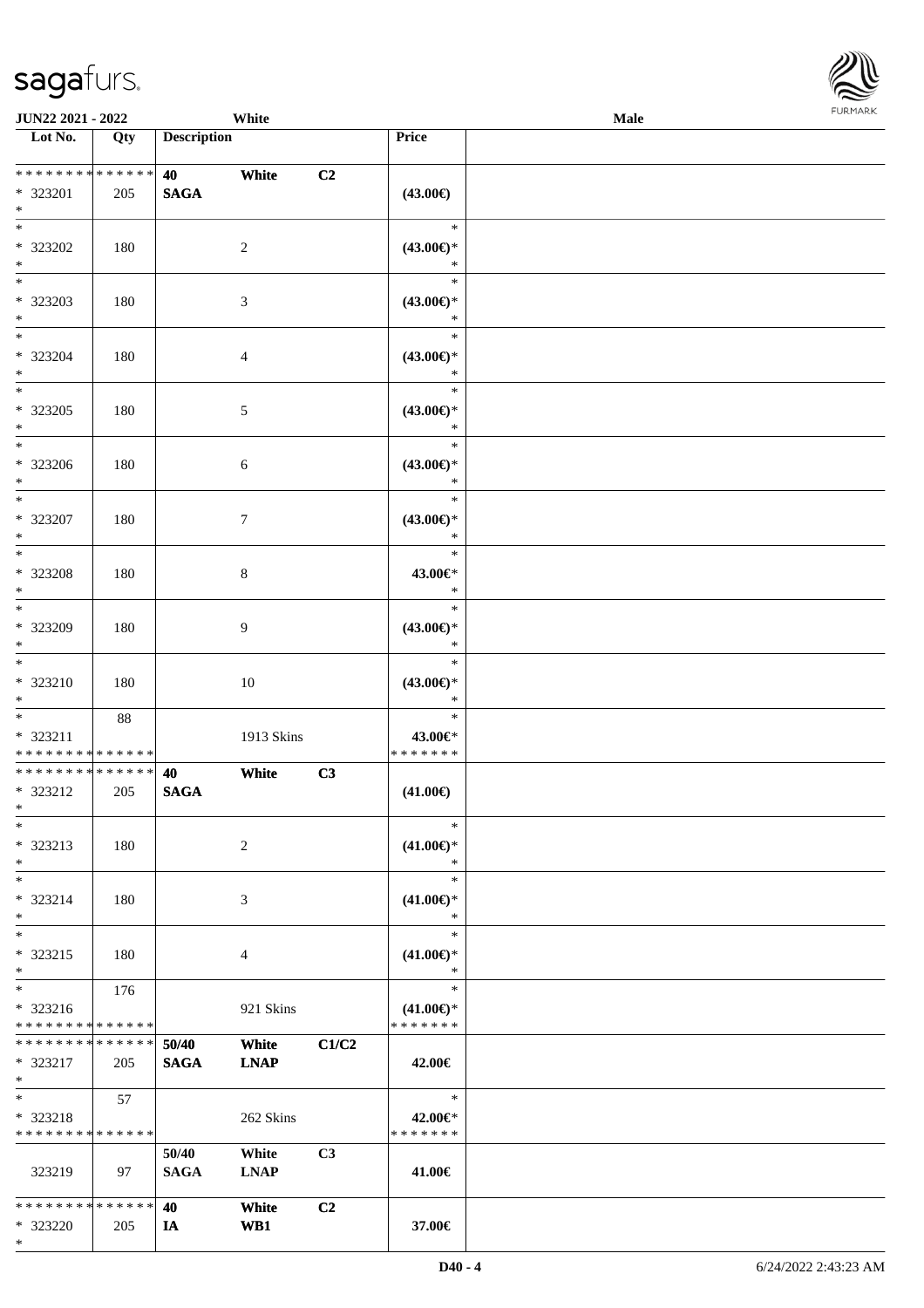| JUN22 2021 - 2022                                          |     |                    | White                |                |                                                | <b>Male</b> | FURMARK |
|------------------------------------------------------------|-----|--------------------|----------------------|----------------|------------------------------------------------|-------------|---------|
| Lot No.                                                    | Qty | <b>Description</b> |                      |                | Price                                          |             |         |
| $*$ $*$<br>* 323221                                        | 190 | 40<br>IA           | White<br>WB1         | C <sub>2</sub> | $\ast$<br>38.00€*                              |             |         |
| * * * * * * * * * * * * * *<br>* * * * * * * * * * * * * * |     | 40                 | White                | C2             | * * * * * * *                                  |             |         |
| * 323222<br>$*$<br>$\ast$                                  | 205 | IA                 | WB <sub>2</sub>      |                | $(33.00\epsilon)$<br>$\ast$                    |             |         |
| * 323223<br>$*$                                            | 180 |                    | 2                    |                | $(33.00\epsilon)$ *<br>$\ast$                  |             |         |
| $*$<br>* 323224<br>* * * * * * * * * * * * * *             | 36  |                    | 421 Skins            |                | $\ast$<br>33.00€*<br>* * * * * * *             |             |         |
| * * * * * * * * * * * * * * *<br>* 323225<br>$*$           | 205 | 40<br>IA           | White<br><b>CHIP</b> | C <sub>2</sub> | 37.00€                                         |             |         |
| $*$<br>$* 323226$<br>$*$                                   | 180 |                    | 2                    |                | $\ast$<br>37.00€*<br>$\ast$                    |             |         |
| $*$<br>* 323227<br>* * * * * * * * * * * * * *             | 47  |                    | 432 Skins            |                | $\ast$<br>37.00€*<br>* * * * * * *             |             |         |
| 323228                                                     | 220 | 40<br><b>SROY</b>  | White                | C1             | 45.00€                                         |             |         |
| * * * * * * * * * * * * * *<br>* 323229<br>$*$             | 205 | 40<br><b>SROY</b>  | White                | C2             | $(44.00\epsilon)$                              |             |         |
| $*$<br>* 323230<br>$*$                                     | 180 |                    | 2                    |                | $\ast$<br>$(44.00\epsilon)$ *<br>$\ast$        |             |         |
| $*$<br>* 323231<br>* * * * * * * * * * * * * *             | 153 |                    | 538 Skins            |                | $\ast$<br>$(44.00\epsilon)$ *<br>* * * * * * * |             |         |
| 323232                                                     | 115 | 40<br><b>SROY</b>  | White                | C <sub>3</sub> | $(43.00\epsilon)$                              |             |         |

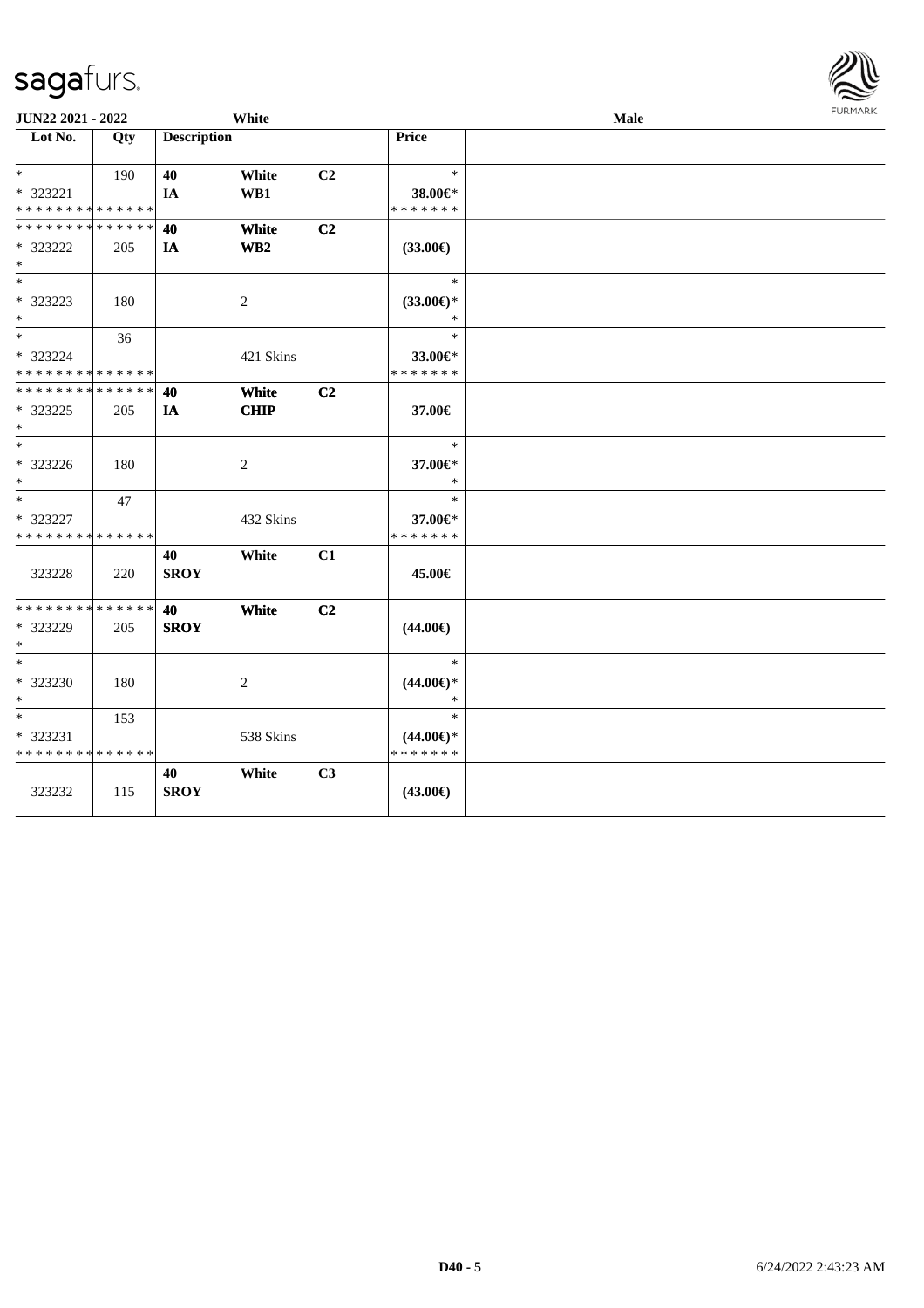

| <b>JUN22 2021 - 2022</b>                                                    |     |                    | White          |                |                               | Male |  |
|-----------------------------------------------------------------------------|-----|--------------------|----------------|----------------|-------------------------------|------|--|
| Lot No.                                                                     | Qty | <b>Description</b> |                |                | Price                         |      |  |
|                                                                             |     |                    |                |                |                               |      |  |
| ******** <mark>******</mark>                                                |     | 30                 | White          | C1             |                               |      |  |
| * 323281                                                                    | 245 | SI                 |                |                | $(39.00\epsilon)$             |      |  |
| $*$                                                                         |     |                    |                |                |                               |      |  |
| $*$                                                                         |     |                    |                |                | $\ast$                        |      |  |
| * 323282                                                                    | 220 |                    | 2              |                | $(39.00\epsilon)$ *           |      |  |
| $*$                                                                         |     |                    |                |                | ∗                             |      |  |
|                                                                             |     |                    |                |                | $\ast$                        |      |  |
| * 323283                                                                    | 220 |                    | 3              |                | $(39.00\epsilon)$ *           |      |  |
| $*$                                                                         |     |                    |                |                | $\ast$                        |      |  |
| $*$                                                                         |     |                    |                |                | $\ast$                        |      |  |
| * 323284                                                                    | 220 |                    | 4              |                | $(39.00\epsilon)$ *           |      |  |
| $*$                                                                         |     |                    |                |                | $\ast$                        |      |  |
| $*$                                                                         | 53  |                    |                |                | $\ast$                        |      |  |
| * 323285                                                                    |     |                    | 958 Skins      |                | 39.00€*                       |      |  |
| * * * * * * * * * * * * * *                                                 |     |                    |                |                | * * * * * * *                 |      |  |
| * * * * * * * * <mark>* * * * * * *</mark>                                  |     | 30                 | White          | C1             |                               |      |  |
| * 323286                                                                    | 245 | SI                 |                |                | (39.00)                       |      |  |
| $*$                                                                         |     |                    |                |                |                               |      |  |
| $*$                                                                         |     |                    |                |                | $\ast$                        |      |  |
| * 323287                                                                    | 220 |                    | 2              |                | $(39.00\epsilon)$ *           |      |  |
| $*$                                                                         |     |                    |                |                | $\ast$<br>$\ast$              |      |  |
|                                                                             | 173 |                    |                |                |                               |      |  |
| * 323288                                                                    |     |                    | 638 Skins      |                | $(39.00€)$ *<br>* * * * * * * |      |  |
| * * * * * * * * <mark>* * * * * * *</mark><br>* * * * * * * * * * * * * * * |     |                    |                |                |                               |      |  |
|                                                                             |     | 30                 | White          | C1/C2          |                               |      |  |
| * 323289<br>$*$                                                             | 245 | SI                 |                |                | $(38.00\in)$                  |      |  |
| $*$                                                                         | 192 |                    |                |                | $\ast$                        |      |  |
| * 323290                                                                    |     |                    | 437 Skins      |                | $(38.00\epsilon)$ *           |      |  |
| * * * * * * * * * * * * * *                                                 |     |                    |                |                | * * * * * * *                 |      |  |
| * * * * * * * * * * * * * * *                                               |     | 30                 | White          | C <sub>2</sub> |                               |      |  |
| * 323291                                                                    | 245 | SI                 |                |                | $(38.00\epsilon)$             |      |  |
| $*$                                                                         |     |                    |                |                |                               |      |  |
| $*$                                                                         |     |                    |                |                | $\ast$                        |      |  |
| * 323292                                                                    | 220 |                    | $\overline{c}$ |                | $(38.00\epsilon)$ *           |      |  |
| $*$                                                                         |     |                    |                |                | $\ast$                        |      |  |
| $*$                                                                         |     |                    |                |                | $\ast$                        |      |  |
| * 323293                                                                    | 220 |                    | 3              |                | $(38.00\epsilon)$ *           |      |  |
| $*$                                                                         |     |                    |                |                | $\ast$                        |      |  |
| $*$                                                                         |     |                    |                |                | $\ast$                        |      |  |
| * 323294                                                                    | 220 |                    | 4              |                | $(38.00\epsilon)$ *           |      |  |
| $*$                                                                         |     |                    |                |                | $\ast$                        |      |  |
| $*$                                                                         |     |                    |                |                | $\ast$                        |      |  |
| * 323295                                                                    | 220 |                    | 5              |                | $(38.00\epsilon)$ *           |      |  |
| $*$                                                                         |     |                    |                |                | $\ast$                        |      |  |
| $*$                                                                         |     |                    |                |                | $\ast$                        |      |  |
| * 323296                                                                    | 220 |                    | 6              |                | $(38.00\epsilon)$ *           |      |  |
| $*$                                                                         |     |                    |                |                | $\ast$                        |      |  |
| $*$                                                                         |     |                    |                |                | $\equiv$<br>$\ast$            |      |  |
| * 323297                                                                    | 220 |                    | 7              |                | $(38.00\epsilon)$ *           |      |  |
| $*$                                                                         |     |                    |                |                | $\ast$                        |      |  |
| $*$                                                                         |     |                    |                |                | $\ast$                        |      |  |
| * 323298                                                                    | 220 |                    | 8              |                | $(38.00\epsilon)$ *           |      |  |
| $*$                                                                         |     |                    |                |                | $\ast$                        |      |  |
| $*$                                                                         |     |                    |                |                | $\ast$                        |      |  |
| * 323299                                                                    | 220 |                    | 9              |                | $(38.00\epsilon)$ *           |      |  |
| $*$                                                                         |     |                    |                |                | $\ast$                        |      |  |
| $*$                                                                         |     |                    |                |                | $\ast$                        |      |  |
| * 323300                                                                    | 220 |                    | 10             |                | $(38.00\epsilon)$ *           |      |  |
| $*$                                                                         |     |                    |                |                | $\ast$                        |      |  |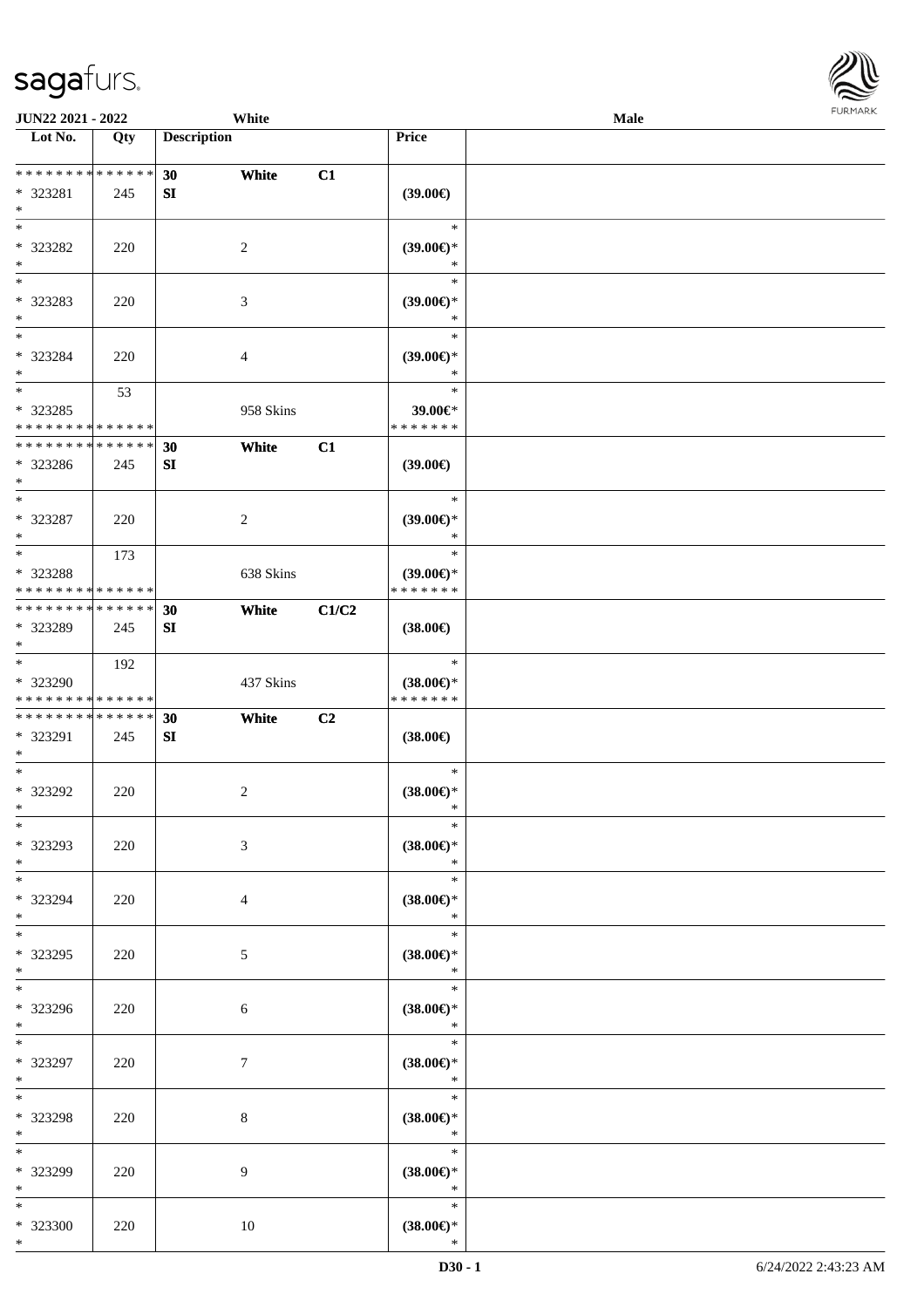| <b>JUN22 2021 - 2022</b>                   |     |                    | White          |                |                               | Male |  |
|--------------------------------------------|-----|--------------------|----------------|----------------|-------------------------------|------|--|
| Lot No.                                    | Qty | <b>Description</b> |                |                | Price                         |      |  |
|                                            |     |                    |                |                |                               |      |  |
| $*$                                        |     | 30                 | White          | C <sub>2</sub> | $\ast$                        |      |  |
| * 323301                                   | 220 | SI                 |                |                | $(38.00\epsilon)$ *           |      |  |
| $\ast$                                     |     |                    |                |                | $\ast$                        |      |  |
|                                            |     |                    |                |                | $\ast$                        |      |  |
| * 323302                                   | 220 |                    | 12             |                | $(38.00\epsilon)$ *           |      |  |
| $*$                                        |     |                    |                |                | $\ast$                        |      |  |
|                                            | 41  |                    |                |                | $\ast$                        |      |  |
| * 323303                                   |     |                    | 2706 Skins     |                | $(38.00\epsilon)$ *           |      |  |
| * * * * * * * * * * * * * *                |     |                    |                |                | * * * * * * *                 |      |  |
| * * * * * * * * <mark>* * * * * * *</mark> |     | 30                 | White          | C2             |                               |      |  |
| * 323304                                   | 245 | SI                 |                |                | $(38.00\epsilon)$             |      |  |
| $*$                                        |     |                    |                |                |                               |      |  |
| $*$                                        |     |                    |                |                | $\ast$                        |      |  |
| * 323305                                   | 220 |                    | $\sqrt{2}$     |                | $(38.00\epsilon)$ *           |      |  |
| $*$<br>$\overline{\phantom{0}}$            |     |                    |                |                | $\ast$                        |      |  |
|                                            |     |                    |                |                | $\ast$                        |      |  |
| * 323306                                   | 220 |                    | $\mathfrak{Z}$ |                | $(38.00\epsilon)$ *           |      |  |
| $*$<br>$*$                                 |     |                    |                |                | $\ast$<br>$\ast$              |      |  |
|                                            |     |                    |                |                |                               |      |  |
| * 323307<br>$*$                            | 220 |                    | $\overline{4}$ |                | $(38.00\epsilon)$ *<br>$\ast$ |      |  |
|                                            |     |                    |                |                | $\ast$                        |      |  |
|                                            |     |                    |                |                |                               |      |  |
| * 323308<br>$*$                            | 220 |                    | 5              |                | $(38.00\epsilon)$ *<br>$\ast$ |      |  |
| $\overline{\phantom{0}}$                   |     |                    |                |                | $\ast$                        |      |  |
| * 323309                                   |     |                    |                |                |                               |      |  |
| $*$                                        | 220 |                    | 6              |                | $(38.00\epsilon)$ *<br>$\ast$ |      |  |
| $*$                                        |     |                    |                |                | $\ast$                        |      |  |
| * 323310                                   | 220 |                    | 7              |                | $(38.00\epsilon)$ *           |      |  |
| $*$                                        |     |                    |                |                | $\ast$                        |      |  |
| $*$                                        |     |                    |                |                | $\ast$                        |      |  |
| * 323311                                   | 220 |                    | $\,8\,$        |                | $(38.00\epsilon)$ *           |      |  |
| $\ast$                                     |     |                    |                |                | $\ast$                        |      |  |
| $*$                                        |     |                    |                |                | $\ast$                        |      |  |
| * 323312                                   | 220 |                    | 9              |                | $(38.00\epsilon)$ *           |      |  |
| $*$                                        |     |                    |                |                | $\ast$                        |      |  |
| $*$                                        |     |                    |                |                | $\ast$                        |      |  |
| * 323313                                   | 220 |                    | 10             |                | $(38.00\epsilon)$ *           |      |  |
| $*$                                        |     |                    |                |                | $\ast$                        |      |  |
| $*$                                        |     |                    |                |                | $\ast$                        |      |  |
| * 323314                                   | 220 |                    | 11             |                | $(38.00\epsilon)$ *           |      |  |
| $\ast$                                     |     |                    |                |                | $\ast$                        |      |  |
| $*$                                        |     |                    |                |                | $\ast$                        |      |  |
| * 323315                                   | 220 |                    | 12             |                | 38.00€*                       |      |  |
| $*$                                        |     |                    |                |                | $\ast$                        |      |  |
| $*$                                        | 144 |                    |                |                | $\ast$                        |      |  |
| * 323316                                   |     |                    | 2809 Skins     |                | 38.00€*                       |      |  |
| * * * * * * * * * * * * * *                |     |                    |                |                | * * * * * * *                 |      |  |
| * * * * * * * * <mark>* * * * * *</mark>   |     | 30                 | White          | C3             |                               |      |  |
| * 323317                                   | 245 | SI                 |                |                | $(37.00\epsilon)$             |      |  |
| $*$ $-$                                    |     |                    |                |                |                               |      |  |
| $*$                                        |     |                    |                |                | $\ast$                        |      |  |
| * 323318                                   | 220 |                    | 2              |                | $(37.00\epsilon)$ *           |      |  |
| $*$                                        |     |                    |                |                | $\ast$<br>$\ast$              |      |  |
| $*$                                        |     |                    |                |                |                               |      |  |
| * 323319<br>$*$ $-$                        | 220 |                    | 3              |                | $(37.00\epsilon)$ *<br>$\ast$ |      |  |
| $*$                                        |     |                    |                |                | $\ast$                        |      |  |
| * 323320                                   | 220 |                    | $\overline{4}$ |                | $(37.00\epsilon)$ *           |      |  |
| $*$                                        |     |                    |                |                | $\ast$                        |      |  |
|                                            |     |                    |                |                |                               |      |  |

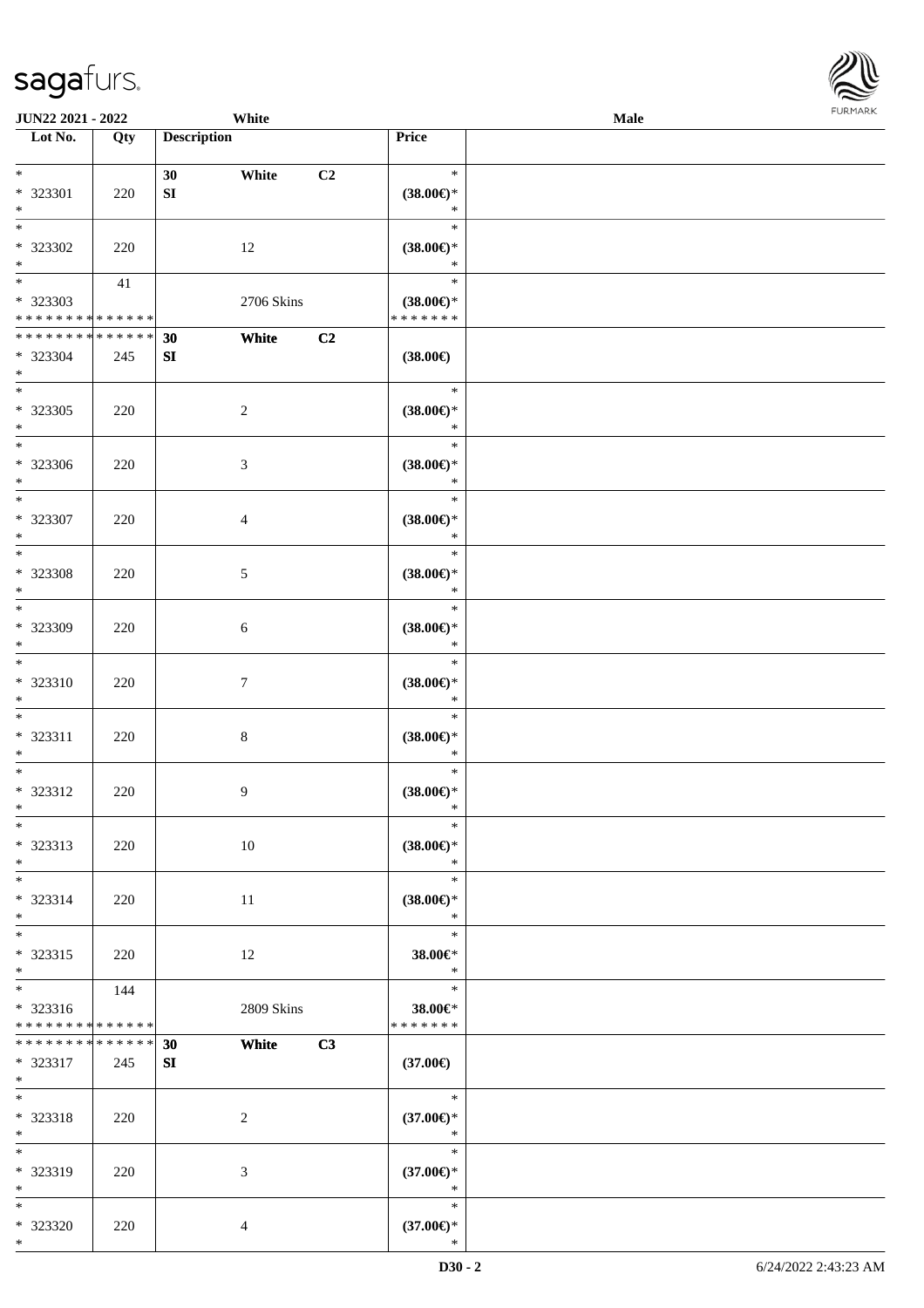| JUN22 2021 - 2022                                  |            |                    | White                    |                |                                                | Male |  |
|----------------------------------------------------|------------|--------------------|--------------------------|----------------|------------------------------------------------|------|--|
| Lot No.                                            | Qty        | <b>Description</b> |                          |                | <b>Price</b>                                   |      |  |
| $*$<br>* 323321<br>* * * * * * * * * * * * * *     | 44         | 30<br>SI           | White                    | C3             | $\ast$<br>$(37.00€)$ *<br>* * * * * * *        |      |  |
| 323322                                             | 269        | 30<br>SI           | White                    | C3             | $(37.00\epsilon)$                              |      |  |
| * * * * * * * * * * * * * *<br>* 323323<br>$*$     | 245        | 30<br>SI           | White<br><b>LNAP</b>     | C1/C2          | $(35.00\epsilon)$                              |      |  |
| $\ast$<br>$* 323324$<br>$*$                        | 220        |                    | $\overline{c}$           |                | $\ast$<br>$(35.00\epsilon)$ *<br>$\ast$        |      |  |
| $*$<br>* 323325<br>* * * * * * * * * * * * * *     | 233        |                    | 698 Skins                |                | $\ast$<br>$(35.00\epsilon)$ *<br>* * * * * * * |      |  |
| 323326                                             | 219        | 30<br>SI           | White<br><b>LNAP</b>     | C1/C2          | 34.00€                                         |      |  |
| 323327                                             | 228        | 30<br>SI           | White<br><b>LNAP</b>     | C3             | $(33.00\epsilon)$                              |      |  |
| * * * * * * * * * * * * * *<br>* 323328<br>$*$     | 245        | 30<br>$\mathbf{I}$ | White<br>WB <sub>2</sub> | C <sub>2</sub> | (30.00)                                        |      |  |
| $*$<br>* 323329<br>$*$                             | 220        |                    | $\boldsymbol{2}$         |                | $\ast$<br>$(30.00\epsilon)$ *<br>$\ast$        |      |  |
| $*$<br>* 323330<br>* * * * * * * * * * * * * *     | 204        |                    | 669 Skins                |                | $\ast$<br>$(30.00\epsilon)$ *<br>* * * * * * * |      |  |
| * * * * * * * * * * * * * *<br>* 323331<br>$*$     | 245        | 30<br>$\mathbf{I}$ | White<br><b>CHIP</b>     | C2             | $(32.00\epsilon)$                              |      |  |
| $*$<br>* 323332<br>* * * * * * * * * * * * * *     | 121        |                    | 366 Skins                |                | $\ast$<br>$(32.00\epsilon)$ *<br>* * * * * * * |      |  |
| * * * * * * * * * * * * * *<br>* 323333<br>$*$     | 245        | 30<br>$\mathbf{I}$ | White                    | C <sub>2</sub> | (30.00)                                        |      |  |
| $*$<br>* 323334<br>$*$                             | 220        |                    | 2                        |                | $\ast$<br>$(30.00 \in )^*$<br>$\ast$           |      |  |
| $*$<br>* 323335<br>$*$                             | 220        |                    | 3                        |                | $\ast$<br>$(30.00\epsilon)$ *<br>$\ast$        |      |  |
| $*$ $*$<br>* 323336<br>* * * * * * * * * * * * * * | 104        |                    | 789 Skins                |                | $\ast$<br>$(30.00\epsilon)$ *<br>* * * * * * * |      |  |
| * * * * * * * * * * * * * * *<br>* 323337<br>$*$   | 225        | 30<br><b>SAGA</b>  | White                    | C1             | $(41.00\epsilon)$                              |      |  |
| $*$<br>* 323338<br>$*$                             | <b>200</b> |                    | $\overline{c}$           |                | $\ast$<br>$(41.00\epsilon)$ *<br>$\ast$        |      |  |
| $*$<br>* 323339<br>$*$                             | 200        |                    | 3                        |                | $\ast$<br>$(41.00\epsilon)$ *<br>$\ast$        |      |  |
| $*$<br>* 323340<br>$*$                             | 200        |                    | $\overline{4}$           |                | $\ast$<br>$(41.00\epsilon)$ *<br>$\ast$        |      |  |

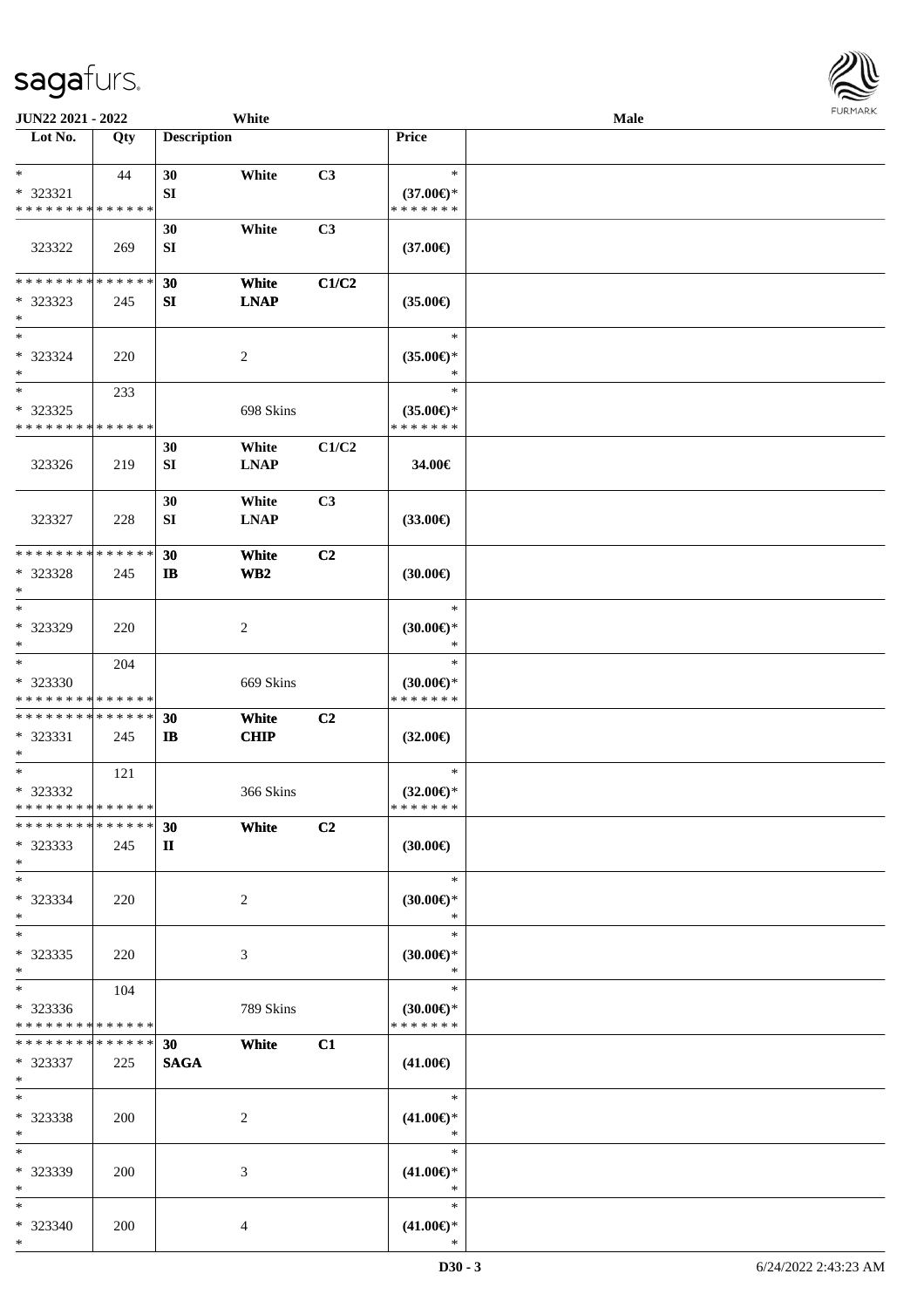| JUN22 2021 - 2022                                                     |     |                                | White            |    |                                                      | Male | <b>FURMARK</b> |
|-----------------------------------------------------------------------|-----|--------------------------------|------------------|----|------------------------------------------------------|------|----------------|
| Lot No.                                                               | Qty | <b>Description</b>             |                  |    | Price                                                |      |                |
| $*$<br>* 323341<br>$\ast$                                             | 200 | 30 <sup>1</sup><br><b>SAGA</b> | White            | C1 | $\ast$<br>$(41.00\epsilon)$ *<br>$\ast$              |      |                |
| $_{\ast}^{-}$<br>$* 323342$<br>$*$<br>$_{\ast}^{-}$                   | 200 |                                | 6                |    | $\ast$<br>$(41.00\epsilon)$ *<br>$\ast$              |      |                |
| * 323343<br>$*$                                                       | 200 |                                | $\boldsymbol{7}$ |    | $\ast$<br>$(41.00\epsilon)$ *<br>$\ast$              |      |                |
| $*$ and $*$<br>* 323344<br>* * * * * * * * <mark>* * * * * * *</mark> | 209 |                                | 1634 Skins       |    | $\ast$<br>$(41.00\epsilon)$ *<br>* * * * * * *       |      |                |
| **************<br>* 323345<br>$*$                                     | 200 | 30<br><b>SAGA</b>              | White            | C1 | $(41.00\epsilon)$                                    |      |                |
| $*$<br>* 323346<br>$\ast$<br>$*$                                      | 200 |                                | $\overline{c}$   |    | $\ast$<br>$(41.00\epsilon)$ *<br>$\ast$<br>$\ast$    |      |                |
| * 323347<br>$\ast$<br>$\overline{\phantom{0}}$                        | 200 |                                | $\mathfrak{Z}$   |    | $(41.00\epsilon)$ *<br>$\ast$<br>$\ast$              |      |                |
| * 323348<br>* * * * * * * * * * * * * *                               | 57  |                                | 657 Skins        |    | $(41.00\epsilon)$ *<br>* * * * * * *                 |      |                |
| **************<br>* 323349<br>$\ast$<br>$*$                           | 225 | 30<br><b>SAGA</b>              | White            | C2 | 40.00€<br>$\ast$                                     |      |                |
| $*323350$<br>$\ast$<br>$\overline{\phantom{0}}$                       | 200 |                                | $\overline{2}$   |    | $40.00 \in$ *<br>$\ast$<br>$\ast$                    |      |                |
| $* 323351$<br>$\ast$<br>$\overline{\phantom{a}^*}$                    | 200 |                                | 3                |    | 40.00€*<br>$\ast$<br>$\ast$                          |      |                |
| * 323352<br>$*$<br>$\ast$                                             | 200 |                                | $\overline{4}$   |    | 40.00€*<br>$\ast$                                    |      |                |
| * 323353<br>$\ast$<br>$\overline{\phantom{0}}$                        | 200 |                                | $5\,$            |    | $(40.00\epsilon)$ *<br>$\ast$<br>$\ast$              |      |                |
| * 323354<br>$*$<br>$\overline{\phantom{0}}$                           | 200 |                                | $\sqrt{6}$       |    | $(40.00\epsilon)$ *<br>$\ast$<br>$\ast$              |      |                |
| $*323355$<br>$*$<br>$\overline{\phantom{0}}$                          | 200 |                                | $\boldsymbol{7}$ |    | $(40.00\epsilon)$ *<br>$\ast$<br>$\ast$              |      |                |
| $*323356$<br>$*$<br>$\overline{\phantom{0}}$                          | 200 |                                | $8\,$            |    | $(40.00\epsilon)$ *<br>$\ast$<br>$\ast$              |      |                |
| * 323357<br>$*$<br>$\overline{\phantom{0}}$                           | 200 |                                | 9                |    | $(40.00\epsilon)$ *<br>$\ast$                        |      |                |
| $*323358$<br>$\ast$<br>$\overline{\phantom{a}^*}$                     | 200 |                                | 10               |    | $\ast$<br>$(40.00\varepsilon)$ *<br>$\ast$<br>$\ast$ |      |                |
| * 323359<br>$\ast$<br>$\ast$                                          | 200 |                                | 11               |    | $(40.00\epsilon)$ *<br>$\ast$                        |      |                |
| $*323360$<br>$*$                                                      | 200 |                                | 12               |    | $\ast$<br>$(40.00\epsilon)$ *<br>$\ast$              |      |                |

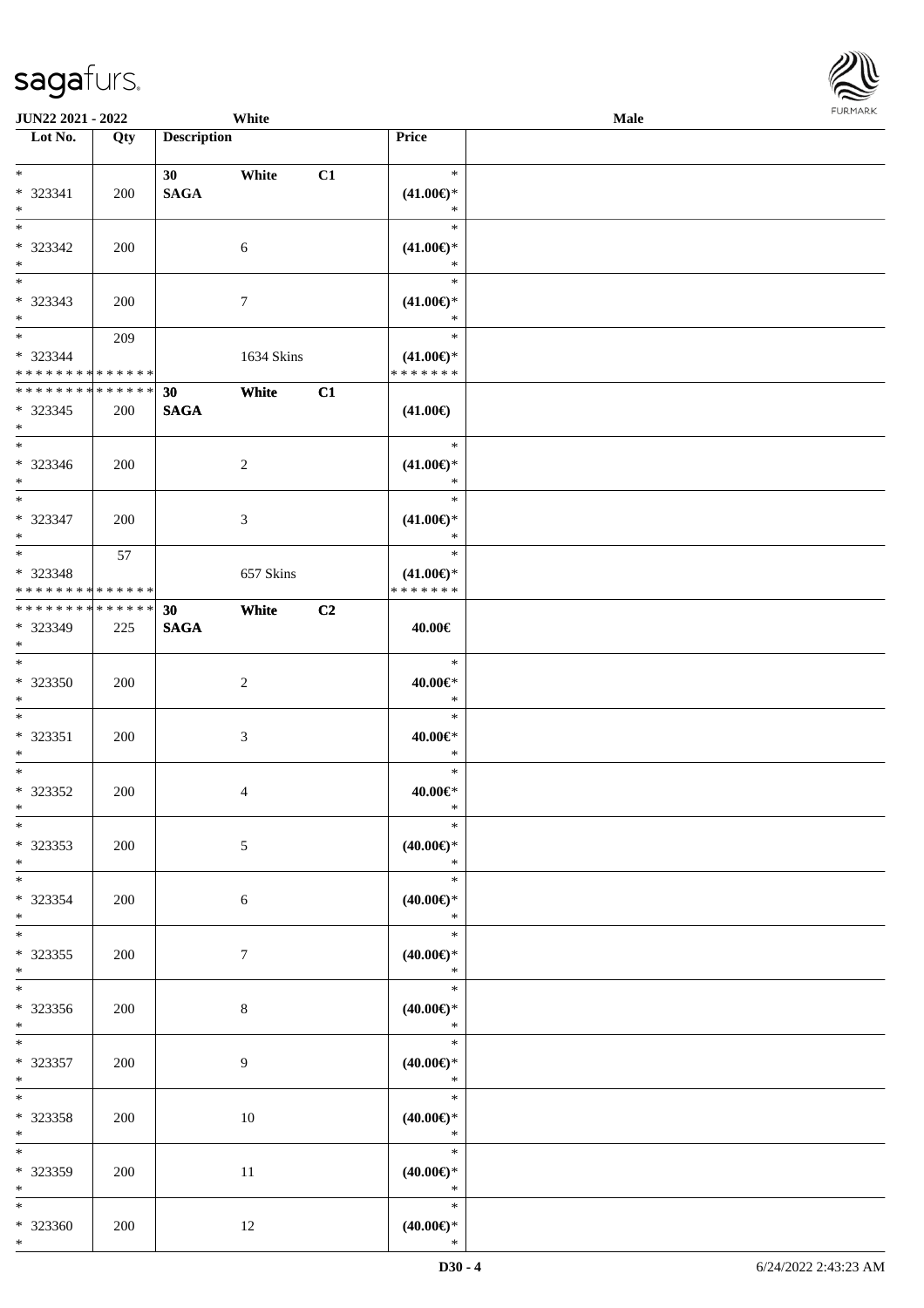| <b>JUN22 2021 - 2022</b>                   |     |                    | White            |                               | Male | 1.91111111 |
|--------------------------------------------|-----|--------------------|------------------|-------------------------------|------|------------|
| Lot No.                                    | Qty | <b>Description</b> |                  | Price                         |      |            |
|                                            |     |                    |                  |                               |      |            |
| $*$                                        |     | 30                 | White<br>C2      | $\ast$                        |      |            |
| * 323361<br>$*$                            | 200 | <b>SAGA</b>        |                  | $(40.00\epsilon)$ *<br>$\ast$ |      |            |
| $\overline{\ast}$                          |     |                    |                  | $\ast$                        |      |            |
| * 323362                                   | 200 |                    | 14               | $(40.00\epsilon)$ *           |      |            |
| $*$                                        |     |                    |                  | $\ast$                        |      |            |
| $*$                                        |     |                    |                  | $\ast$                        |      |            |
| * 323363                                   | 200 |                    | 15               | $(40.00\epsilon)$ *           |      |            |
| $*$                                        |     |                    |                  | $\ast$                        |      |            |
|                                            | 109 |                    |                  | $\ast$                        |      |            |
| * 323364                                   |     |                    | 3134 Skins       | $(40.00\epsilon)$ *           |      |            |
| * * * * * * * * * * * * * *                |     |                    |                  | * * * * * * *                 |      |            |
| * * * * * * * * <mark>* * * * * * *</mark> |     |                    | <b>IDENTICAL</b> |                               |      |            |
| * 323365                                   | 225 |                    |                  | $(40.00\epsilon)$             |      |            |
| $*$<br>$*$                                 |     |                    |                  | $\ast$                        |      |            |
| * 323366                                   | 200 |                    | $\sqrt{2}$       | $(40.00\epsilon)$ *           |      |            |
| $*$                                        |     |                    |                  | $\ast$                        |      |            |
| $\overline{\ast}$                          |     |                    |                  | $\ast$                        |      |            |
| * 323367                                   | 200 |                    | 3                | $(40.00\epsilon)$ *           |      |            |
| $*$                                        |     |                    |                  | $\ast$                        |      |            |
| $*$                                        |     |                    |                  | $\ast$                        |      |            |
| * 323368                                   | 200 |                    | $\overline{4}$   | $(40.00\epsilon)$ *           |      |            |
| $*$                                        |     |                    |                  | $\ast$                        |      |            |
| $*$                                        |     |                    |                  | $\ast$                        |      |            |
| * 323369                                   | 200 |                    | 5                | $(40.00\epsilon)$ *           |      |            |
| $\ast$                                     |     |                    |                  | $\ast$<br>$\ast$              |      |            |
| * 323370                                   | 200 |                    |                  | $(40.00\epsilon)$ *           |      |            |
| $\ast$                                     |     |                    | 6                | $\ast$                        |      |            |
| $\ast$                                     |     |                    |                  | $\ast$                        |      |            |
| * 323371                                   | 200 |                    | 7                | $(40.00\epsilon)$ *           |      |            |
| $*$                                        |     |                    |                  | $\ast$                        |      |            |
| $*$                                        | 160 |                    |                  | $\ast$                        |      |            |
| * 323372                                   |     |                    | 1585 Skins       | $(40.00\epsilon)$ *           |      |            |
| * * * * * * * * * * * * * * *              |     |                    |                  | * * * * * * *                 |      |            |
| * * * * * * * * <mark>* * * * * *</mark>   |     | 30                 | White<br>C2      |                               |      |            |
| $*323373$<br>$*$                           | 225 | <b>SAGA</b>        |                  | $(40.00\epsilon)$             |      |            |
| $*$                                        |     |                    |                  | $\ast$                        |      |            |
| * 323374                                   | 205 |                    | 2                | $(40.00\epsilon)$ *           |      |            |
| $*$                                        |     |                    |                  | $\ast$                        |      |            |
| $*$                                        |     |                    |                  | $\ast$                        |      |            |
| * 323375                                   | 200 |                    | 3                | $(40.00\epsilon)$ *           |      |            |
| $\ast$                                     |     |                    |                  | $\ast$                        |      |            |
| $*$                                        |     |                    |                  | $\ast$                        |      |            |
| * 323376                                   | 200 |                    | 4                | $(40.00\epsilon)$ *           |      |            |
| $*$<br>$*$                                 |     |                    |                  | $\ast$<br>$\ast$              |      |            |
| * 323377                                   | 200 |                    | 5                | $(40.00\epsilon)$ *           |      |            |
| $*$                                        |     |                    |                  | $\ast$                        |      |            |
| $*$                                        |     |                    |                  | $\ast$                        |      |            |
| * 323378                                   | 200 |                    | 6                | $(40.00\epsilon)$ *           |      |            |
| $*$                                        |     |                    |                  | $\ast$                        |      |            |
| $*$                                        |     |                    |                  | $\ast$                        |      |            |
| * 323379                                   | 200 |                    | 7                | $(40.00\epsilon)$ *           |      |            |
| $*$                                        |     |                    |                  | $\ast$                        |      |            |
| $*$                                        |     |                    |                  | $\ast$                        |      |            |
| * 323380                                   | 200 |                    | $\bf 8$          | $(40.00\epsilon)$ *           |      |            |
| $*$                                        |     |                    |                  | $\ast$                        |      |            |

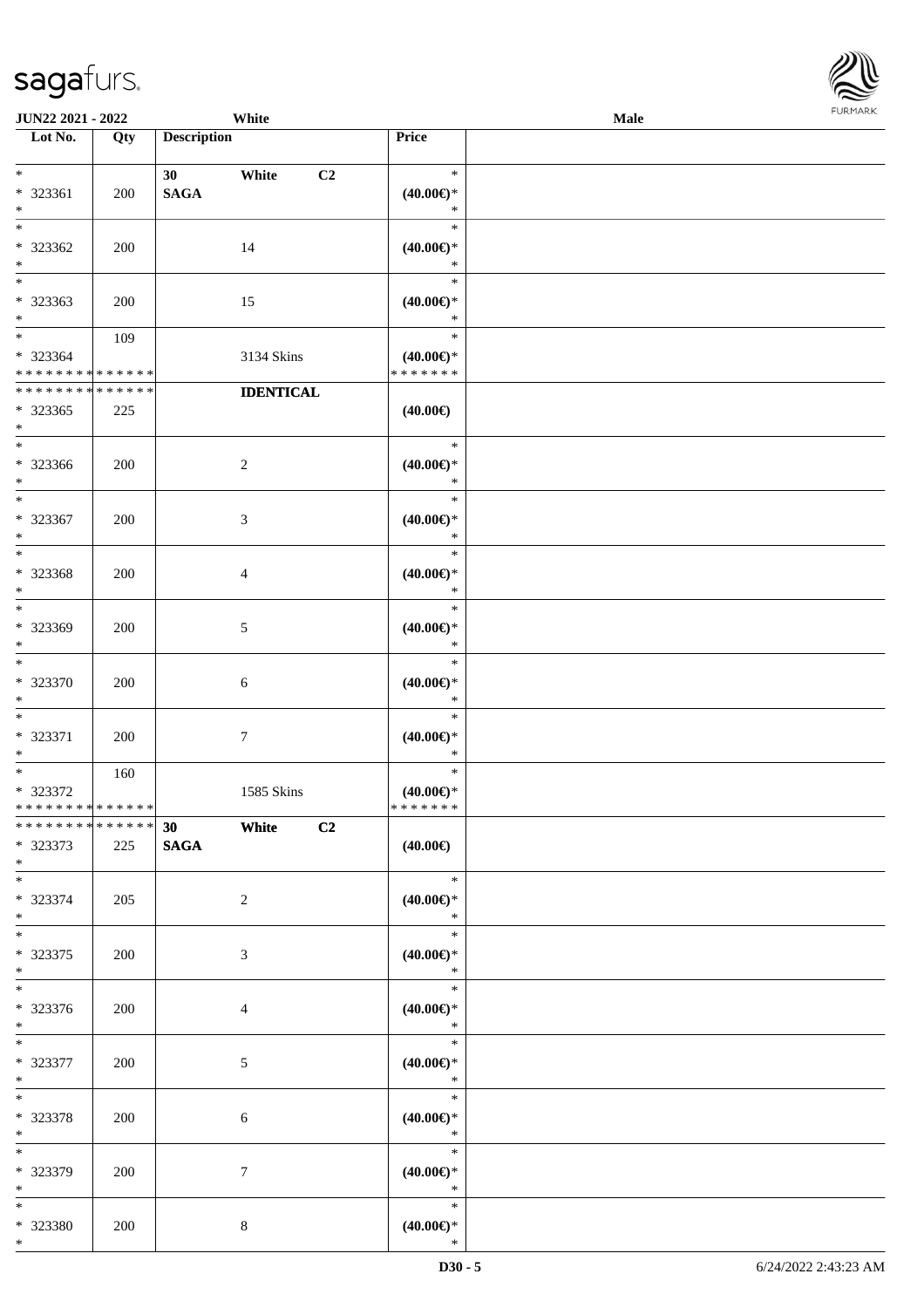|                                         | White<br>JUN22 2021 - 2022 |                    |                |    |                                      | Male | <b>FURMAI</b> |  |
|-----------------------------------------|----------------------------|--------------------|----------------|----|--------------------------------------|------|---------------|--|
| $\overline{\text{Lot No.}}$             | Qty                        | <b>Description</b> |                |    | Price                                |      |               |  |
| $\ast$                                  |                            |                    | 30 White       | C2 | $\ast$                               |      |               |  |
| * 323381                                | 200                        | <b>SAGA</b>        |                |    | $(40.00\epsilon)$ *                  |      |               |  |
| $\ast$<br>$\overline{\phantom{a}^*}$    |                            |                    |                |    | $\ast$                               |      |               |  |
| * 323382                                | 200                        |                    | 10             |    | $\ast$<br>$(40.00\epsilon)$ *        |      |               |  |
| $\ast$                                  |                            |                    |                |    | $\ast$                               |      |               |  |
| $\overline{\phantom{a}^*}$              |                            |                    |                |    | $\ast$                               |      |               |  |
| * 323383<br>$\ast$                      | 200                        |                    | $11\,$         |    | $(40.00\epsilon)$ *<br>$\ast$        |      |               |  |
| $\overline{\ast}$                       |                            |                    |                |    | $\ast$                               |      |               |  |
| * 323384                                | 200                        |                    | 12             |    | $(40.00\epsilon)$ *                  |      |               |  |
| $\ast$<br>$\ast$                        |                            |                    |                |    | $\ast$<br>$\ast$                     |      |               |  |
| * 323385                                | 200                        |                    | 13             |    | $(40.00\epsilon)$ *                  |      |               |  |
| $\ast$                                  |                            |                    |                |    | $\ast$                               |      |               |  |
| $\ast$                                  |                            |                    |                |    | $\ast$                               |      |               |  |
| * 323386<br>$*$                         | 200                        |                    | 14             |    | $(40.00\epsilon)$ *<br>$\ast$        |      |               |  |
| $\ast$                                  |                            |                    |                |    | $\ast$                               |      |               |  |
| * 323387                                | 200                        |                    | 15             |    | $(40.00\epsilon)$ *                  |      |               |  |
| $\ast$<br>$\ast$                        |                            |                    |                |    | $\ast$<br>$\ast$                     |      |               |  |
| * 323388                                | 200                        |                    | 16             |    | $(40.00\epsilon)$ *                  |      |               |  |
| $\ast$<br>$\overline{\phantom{0}}$      |                            |                    |                |    | $\ast$                               |      |               |  |
| * 323389                                | 200                        |                    | 17             |    | $\ast$<br>$(40.00\epsilon)$ *        |      |               |  |
| $\ast$                                  |                            |                    |                |    | $\ast$                               |      |               |  |
| $\overline{\phantom{a}^*}$              |                            |                    |                |    | $\ast$                               |      |               |  |
| * 323390<br>$\ast$                      | 200                        |                    | 18             |    | $(40.00\epsilon)$ *<br>$\ast$        |      |               |  |
| $\overline{\phantom{a}^*}$              |                            |                    |                |    | $\ast$                               |      |               |  |
| * 323391                                | 200                        |                    | 19             |    | $(40.00\epsilon)$ *                  |      |               |  |
| $\ast$<br>$_{\ast}^{-}$                 |                            |                    |                |    | $\ast$<br>$\ast$                     |      |               |  |
| * 323392                                | 200                        |                    | 20             |    | $(40.00\epsilon)$ *                  |      |               |  |
| $\ast$                                  |                            |                    |                |    | $\ast$                               |      |               |  |
| $\ast$                                  | 188                        |                    |                |    | $\ast$                               |      |               |  |
| * 323393<br>* * * * * * * * * * * * * * |                            |                    | 4218 Skins     |    | $(40.00\epsilon)$ *<br>* * * * * * * |      |               |  |
| **************                          |                            | 30                 | White          | C3 |                                      |      |               |  |
| * 323394                                | 225                        | <b>SAGA</b>        |                |    | $(38.00\epsilon)$                    |      |               |  |
| $\ast$<br>$\ast$                        |                            |                    |                |    | $\ast$                               |      |               |  |
| * 323395                                | 200                        |                    | $\sqrt{2}$     |    | $(38.00 \in )$ *                     |      |               |  |
| $\ast$<br>$\overline{\phantom{a}^*}$    |                            |                    |                |    | $\ast$                               |      |               |  |
| * 323396                                | 200                        |                    | $\sqrt{3}$     |    | $\ast$<br>$(38.00\epsilon)$ *        |      |               |  |
| $\ast$                                  |                            |                    |                |    | $\ast$                               |      |               |  |
| $\overline{\phantom{a}}$                |                            |                    |                |    | $\ast$                               |      |               |  |
| * 323397<br>$\ast$                      | 200                        |                    | $\overline{4}$ |    | $(38.00\epsilon)$ *<br>$\ast$        |      |               |  |
| $\ast$                                  |                            |                    |                |    | $\ast$                               |      |               |  |
| * 323398                                | 200                        |                    | 5              |    | $(38.00\epsilon)$ *                  |      |               |  |
| $\ast$<br>$\ast$                        |                            |                    |                |    | $\ast$<br>$\ast$                     |      |               |  |
| * 323399                                | 200                        |                    | $\sqrt{6}$     |    | $(38.00\epsilon)$ *                  |      |               |  |
| $\ast$                                  |                            |                    |                |    | $\ast$                               |      |               |  |
| $\ast$                                  |                            |                    |                |    | $\ast$                               |      |               |  |
| * 323400<br>$*$                         | 200                        |                    | $\tau$         |    | $(38.00\epsilon)$ *<br>$\ast$        |      |               |  |

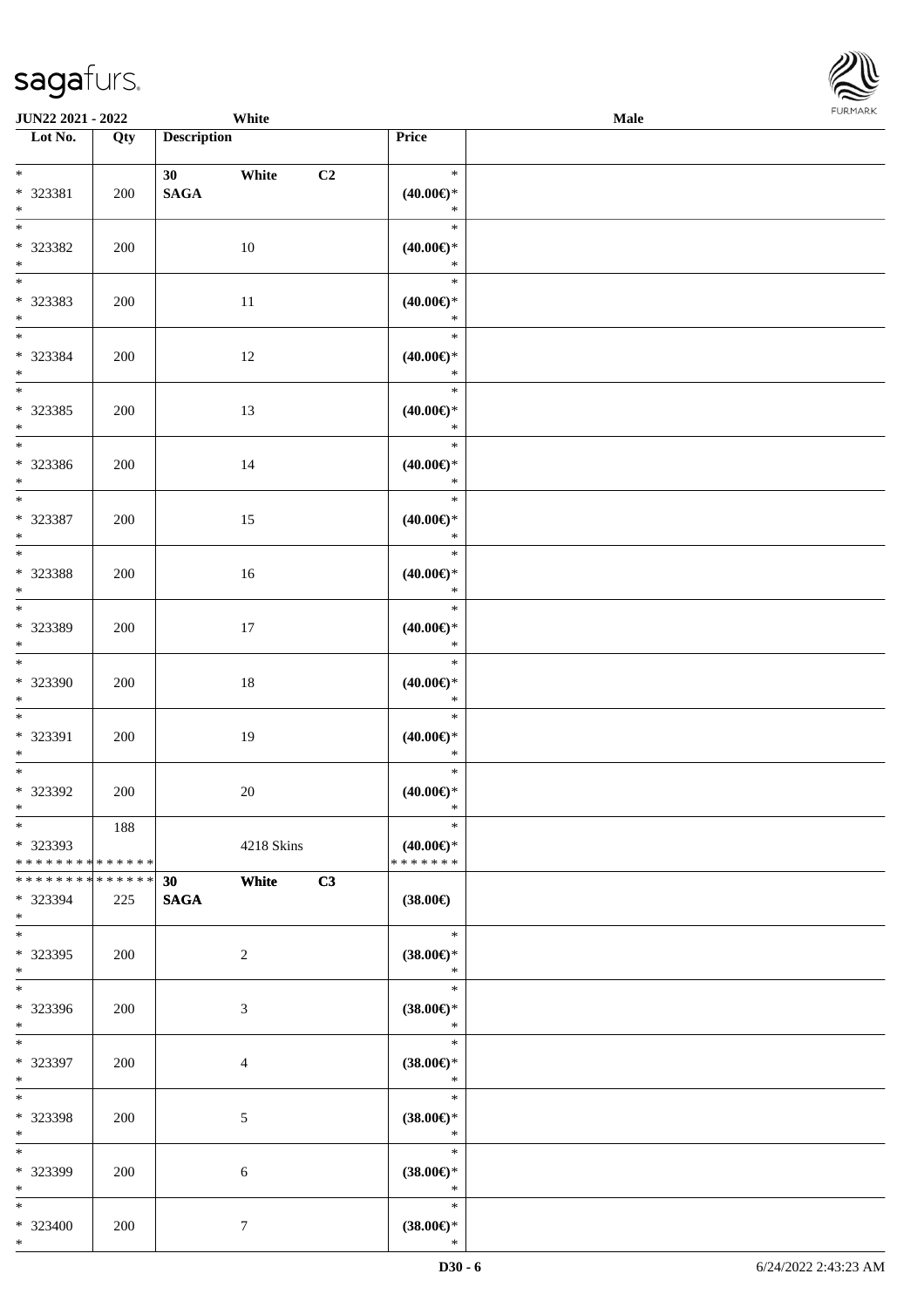| <b>JUN22 2021 - 2022</b>                   |             |                    | White       |                |                     | Male |  |
|--------------------------------------------|-------------|--------------------|-------------|----------------|---------------------|------|--|
| Lot No.                                    | Qty         | <b>Description</b> |             |                | Price               |      |  |
|                                            |             |                    |             |                |                     |      |  |
| $\ast$                                     |             | 30 <sub>1</sub>    | White       | C3             | $\ast$              |      |  |
| * 323401                                   | 200         | <b>SAGA</b>        |             |                | $(38.00\epsilon)$ * |      |  |
| $\ast$                                     |             |                    |             |                | $\ast$              |      |  |
| $*$                                        |             |                    |             |                | $\ast$              |      |  |
| * 323402                                   | 200         |                    | 9           |                | $(38.00\epsilon)$ * |      |  |
| $\ast$                                     |             |                    |             |                | $\ast$              |      |  |
|                                            |             |                    |             |                | $\ast$              |      |  |
| * 323403                                   | 200         |                    | 10          |                | $(38.00\epsilon)$ * |      |  |
| $\ast$                                     |             |                    |             |                | $\ast$              |      |  |
| $\ddot{x}$                                 | 111         |                    |             |                | $\ast$              |      |  |
| * 323404                                   |             |                    | 2136 Skins  |                | $(38.00\epsilon)$ * |      |  |
| * * * * * * * * * * * * * *                |             |                    |             |                | * * * * * * *       |      |  |
| * * * * * * * * * * * * * *                |             | 30                 | White       | C1/C2          |                     |      |  |
| * 323405                                   | 225         | <b>SAGA</b>        | <b>LNAP</b> |                | $(37.00\epsilon)$   |      |  |
| $\ast$                                     |             |                    |             |                |                     |      |  |
| $\ast$                                     |             |                    |             |                | $\ast$              |      |  |
| * 323406                                   | 200         |                    | 2           |                | $(37.00\epsilon)$ * |      |  |
| $\ast$                                     |             |                    |             |                | $\ast$              |      |  |
| $\ast$                                     |             |                    |             |                | $\ast$              |      |  |
|                                            |             |                    |             |                |                     |      |  |
| * 323407                                   | 200         |                    | 3           |                | 37.00€*<br>$\ast$   |      |  |
| $\ast$                                     |             |                    |             |                | $\ast$              |      |  |
|                                            | 99          |                    |             |                |                     |      |  |
| * 323408                                   |             |                    | 724 Skins   |                | $(37.00€)$ *        |      |  |
| * * * * * * * * <mark>* * * * * *</mark>   |             |                    |             |                | * * * * * * *       |      |  |
| * * * * * * * * * * * * * * *              |             | 30                 | White       | C3             |                     |      |  |
| * 323409                                   | 225         | <b>SAGA</b>        | <b>LNAP</b> |                | $(35.00\epsilon)$   |      |  |
| $\ast$                                     |             |                    |             |                |                     |      |  |
| $\ast$                                     | 33          |                    |             |                | $\ast$              |      |  |
| $* 323410$                                 |             |                    | 258 Skins   |                | $(35.00\epsilon)$ * |      |  |
| * * * * * * * * <mark>* * * * * * *</mark> |             |                    |             |                | * * * * * * *       |      |  |
| * * * * * * * * <mark>* * * * * *</mark>   |             | 30                 | White       | C <sub>2</sub> |                     |      |  |
| $* 323411$                                 | 225         | IA                 | WB1         |                | $(34.00\epsilon)$   |      |  |
| $\ast$                                     |             |                    |             |                |                     |      |  |
| $\ast$                                     |             |                    |             |                | $\ast$              |      |  |
| * 323412                                   | 200         |                    | 2           |                | $(34.00\epsilon)$ * |      |  |
| $\ast$                                     |             |                    |             |                | $\ast$              |      |  |
| $*$                                        |             |                    |             |                | $\ast$              |      |  |
| * 323413                                   | 200         |                    | 3           |                | $(34.00\epsilon)$ * |      |  |
| $*$                                        |             |                    |             |                | $\ast$              |      |  |
| $*$ $-$                                    | 179         |                    |             |                | $\ast$              |      |  |
| $* 323414$                                 |             |                    | 804 Skins   |                | 34.00€*             |      |  |
| * * * * * * * * <mark>* * * * * * *</mark> |             |                    |             |                | * * * * * * *       |      |  |
| * * * * * * * *                            | * * * * * * | 30                 | White       | C <sub>2</sub> |                     |      |  |
| $* 323415$                                 | 225         | IA                 | WB1         |                | $(34.00\epsilon)$   |      |  |
| $\ddot{x}$                                 |             |                    |             |                |                     |      |  |
| $\ddot{x}$                                 |             |                    |             |                | $*$                 |      |  |
| $* 323416$                                 | 200         |                    | 2           |                | $(34.00\epsilon)$ * |      |  |
| $*$                                        |             |                    |             |                | $\ast$              |      |  |
| $*$ $*$                                    |             |                    |             |                | $\ast$              |      |  |
| * 323417                                   | 200         |                    | 3           |                | $(34.00\epsilon)$ * |      |  |
| $*$                                        |             |                    |             |                | $\ast$              |      |  |
| $\ddot{x}$                                 |             |                    |             |                | $\ast$              |      |  |
| * 323418                                   | 200         |                    |             |                | $(34.00\epsilon)$ * |      |  |
| $\ast$                                     |             |                    | 4           |                | $\ast$              |      |  |
| $\overline{\phantom{0}}$                   |             |                    |             |                | $\ast$              |      |  |
|                                            |             |                    |             |                |                     |      |  |
| * 323419                                   | 200         |                    | 5           |                | $(34.00\epsilon)$ * |      |  |
| $*$                                        |             |                    |             |                | $\ast$              |      |  |
| $*$                                        |             |                    |             |                | $\ast$              |      |  |
| * 323420                                   | 210         |                    | 6           |                | $(34.00\epsilon)$ * |      |  |
| $\ast$                                     |             |                    |             |                | $\ast$              |      |  |

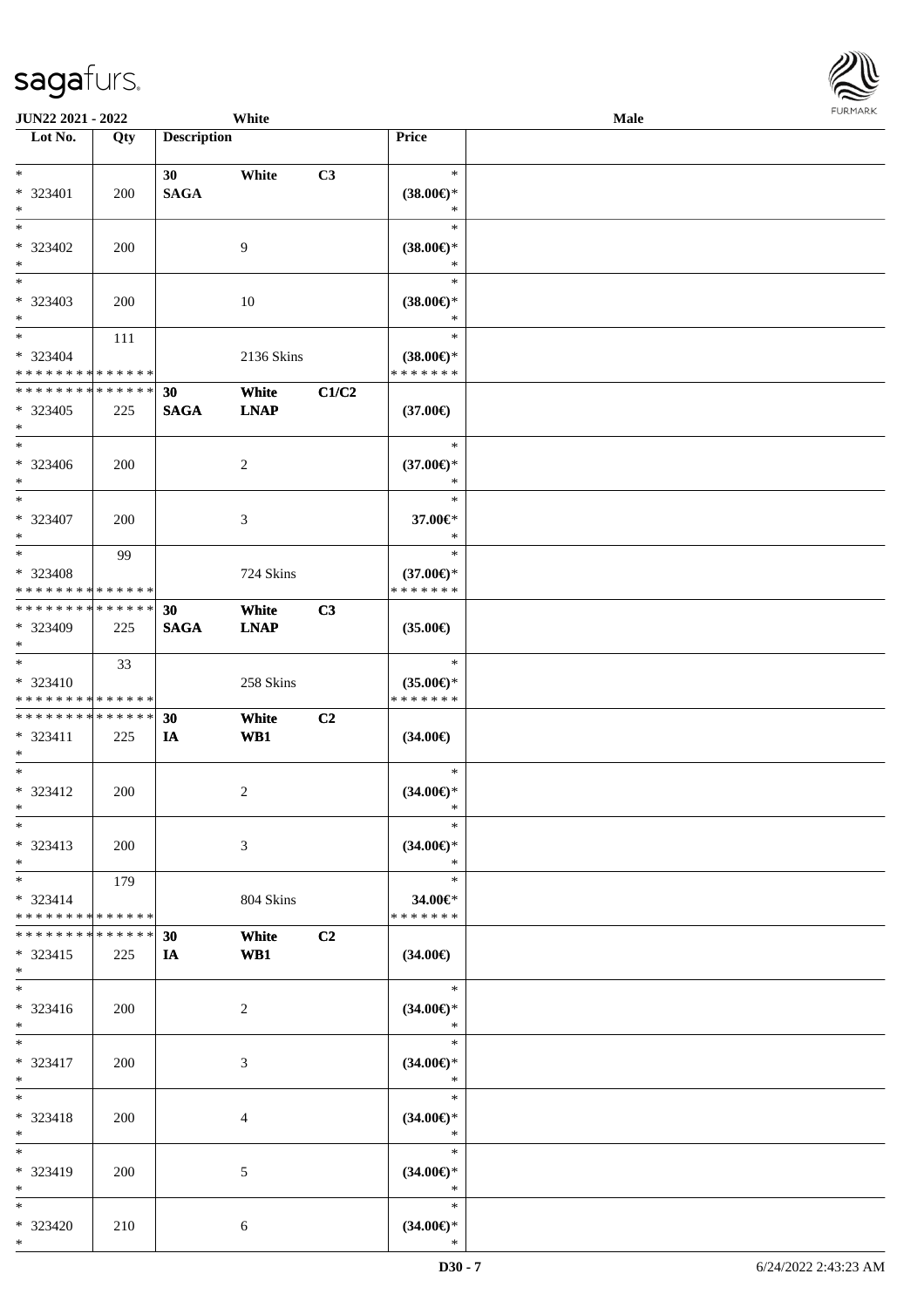\*

| <b>JUN22 2021 - 2022</b>                                   |     |                    | White           |                |                                      | Male |  |
|------------------------------------------------------------|-----|--------------------|-----------------|----------------|--------------------------------------|------|--|
| Lot No.                                                    | Qty | <b>Description</b> |                 |                | Price                                |      |  |
|                                                            |     |                    |                 |                |                                      |      |  |
| $*$                                                        | 53  | 30                 | White           | C2             | $\ast$                               |      |  |
| * 323421                                                   |     | IA                 | WB1             |                | $(34.00€)$ *<br>* * * * * * *        |      |  |
| * * * * * * * * * * * * * *<br>* * * * * * * * * * * * * * |     |                    |                 |                |                                      |      |  |
|                                                            |     | 30                 | White           | C <sub>2</sub> |                                      |      |  |
| * 323422                                                   | 225 | IA                 | WB <sub>2</sub> |                | $(31.00\epsilon)$                    |      |  |
| $\ast$                                                     |     |                    |                 |                | $\ast$                               |      |  |
|                                                            |     |                    |                 |                |                                      |      |  |
| * 323423<br>$*$                                            | 220 |                    | 2               |                | $(31.00\epsilon)$ *<br>*             |      |  |
| $*$                                                        |     |                    |                 |                | $\ast$                               |      |  |
| * 323424                                                   | 95  |                    |                 |                |                                      |      |  |
| * * * * * * * * * * * * * *                                |     |                    | 540 Skins       |                | $(31.00\epsilon)$ *<br>* * * * * * * |      |  |
| * * * * * * * * * * * * * *                                |     | 30                 | White           | C <sub>2</sub> |                                      |      |  |
| * 323425                                                   | 225 | IA                 | <b>CHIP</b>     |                | $(34.00\epsilon)$                    |      |  |
| $\ast$                                                     |     |                    |                 |                |                                      |      |  |
| $*$                                                        |     |                    |                 |                | $\ast$                               |      |  |
| $* 323426$                                                 | 200 |                    | 2               |                | $(34.00\epsilon)$ *                  |      |  |
| $*$                                                        |     |                    |                 |                | $\ast$                               |      |  |
| $*$                                                        |     |                    |                 |                | $\ast$                               |      |  |
| * 323427                                                   | 200 |                    | 3               |                | $(34.00\epsilon)$ *                  |      |  |
| $*$                                                        |     |                    |                 |                | $\ast$                               |      |  |
| $*$                                                        |     |                    |                 |                | $\ast$                               |      |  |
| * 323428                                                   | 200 |                    | 4               |                | $(34.00\epsilon)$ *                  |      |  |
| $*$                                                        |     |                    |                 |                | $\ast$                               |      |  |
| $\overline{\ast}$                                          | 132 |                    |                 |                | $\ast$                               |      |  |
| * 323429                                                   |     |                    | 957 Skins       |                | $(34.00\epsilon)$ *                  |      |  |
| * * * * * * * * * * * * * *                                |     |                    |                 |                | * * * * * * *                        |      |  |
| * * * * * * * * <mark>* * * * * * *</mark>                 |     | 30                 | White           | C1             |                                      |      |  |
| * 323430                                                   | 205 | <b>SROY</b>        |                 |                | 43.00€                               |      |  |
| $\ast$                                                     |     |                    |                 |                |                                      |      |  |
| $*$                                                        |     |                    |                 |                | $\ast$                               |      |  |
| * 323431                                                   | 180 |                    | $\overline{c}$  |                | 43.00€*                              |      |  |
| $\ast$                                                     |     |                    |                 |                | $\ast$                               |      |  |
| $*$                                                        |     |                    |                 |                | $\ast$                               |      |  |
| * 323432                                                   | 180 |                    | 3               |                | 43.00€*                              |      |  |
| $*$                                                        |     |                    |                 |                | $\ast$                               |      |  |
| $*$                                                        | 134 |                    |                 |                | $\ast$                               |      |  |
| $* 323433$                                                 |     |                    | 699 Skins       |                | 43.00€*                              |      |  |
| * * * * * * * * <mark>* * * * * *</mark> *                 |     |                    |                 |                | * * * * * * *                        |      |  |
| * * * * * * * * * * * * * * *                              |     | 30                 | White           | C1             |                                      |      |  |
| * 323434                                                   | 205 | <b>SROY</b>        |                 |                | 43.00€                               |      |  |
| $\ast$<br>$*$                                              |     |                    |                 |                | $\ast$                               |      |  |
|                                                            |     |                    |                 |                |                                      |      |  |
| $* 323435$<br>$*$                                          | 180 |                    | 2               |                | 43.00€*<br>$\ast$                    |      |  |
| $*$                                                        |     |                    |                 |                | $\ast$                               |      |  |
| $* 323436$                                                 | 180 |                    | 3               |                | 43.00€*                              |      |  |
| $*$                                                        |     |                    |                 |                | $\ast$                               |      |  |
| $*$ $-$                                                    |     |                    |                 |                | $\ast$                               |      |  |
| * 323437                                                   | 180 |                    | 4               |                | 43.00€*                              |      |  |
| $*$ $-$                                                    |     |                    |                 |                | $\ast$                               |      |  |
| $*$ and $*$                                                | 122 |                    |                 |                | $\ast$                               |      |  |
| $* 323438$                                                 |     |                    | 867 Skins       |                | 43.00€*                              |      |  |
| * * * * * * * * * * * * * *                                |     |                    |                 |                | * * * * * * *                        |      |  |
| * * * * * * * * <mark>* * * * * *</mark>                   |     | 30                 | White           | C2             |                                      |      |  |
| $* 323439$                                                 | 205 | <b>SROY</b>        |                 |                | $(42.00\epsilon)$                    |      |  |
| $*$                                                        |     |                    |                 |                |                                      |      |  |
| $*$                                                        |     |                    |                 |                | $\ast$                               |      |  |
| * 323440                                                   | 180 |                    | 2               |                | $(42.00\epsilon)$ *                  |      |  |
| $*$                                                        |     |                    |                 |                | $\ast$                               |      |  |

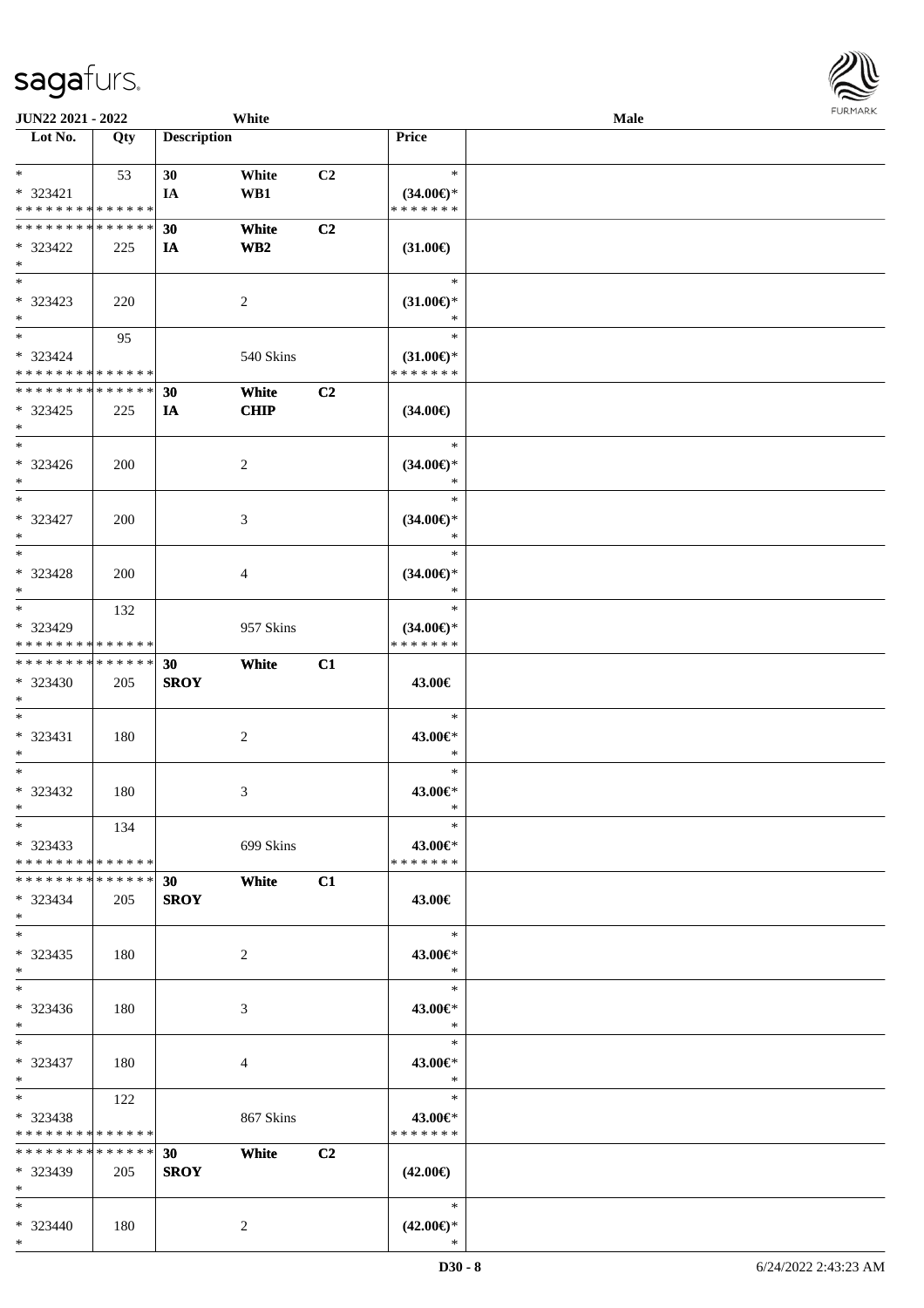

| <b>JUN22 2021 - 2022</b>                         |     | White                      |                                                   | Male |  |
|--------------------------------------------------|-----|----------------------------|---------------------------------------------------|------|--|
| Lot No.                                          | Qty | <b>Description</b>         | Price                                             |      |  |
| $*$<br>$* 323441$                                | 180 | 30<br>White<br><b>SROY</b> | $\ast$<br>C2<br>$(42.00\epsilon)$ *               |      |  |
| $*$<br>* 323442                                  | 180 | $\overline{4}$             | $\ast$<br>$\ast$<br>$(42.00\epsilon)$ *           |      |  |
| $*$<br>$* 323443$<br>$*$                         | 180 | 5                          | $\ast$<br>$\ast$<br>$(42.00\epsilon)$ *<br>$\ast$ |      |  |
| $*$<br>* 323444<br>$*$                           | 180 | 6                          | $\ast$<br>$(42.00\epsilon)$ *<br>$\ast$           |      |  |
| $* 323445$<br>$*$                                | 180 | $7\phantom{.0}$            | $\ast$<br>$(42.00\epsilon)$ *<br>$\ast$           |      |  |
| $* 323446$<br>$*$                                | 180 | 8                          | $\ast$<br>$(42.00\epsilon)$ *<br>$\ast$           |      |  |
| * 323447<br>$*$                                  | 180 | 9                          | $\ast$<br>$(42.00\epsilon)$ *<br>$\ast$           |      |  |
| * 323448<br>$*$                                  | 180 | 10                         | $\ast$<br>$(42.00\epsilon)$ *<br>$\ast$           |      |  |
| $\overline{\ast}$<br>* 323449<br>$*$             | 180 | 11                         | $\ast$<br>$(42.00\epsilon)$ *<br>$\ast$           |      |  |
| $*$<br>$* 323450$<br>* * * * * * * * * * * * * * | 168 | 2173 Skins                 | $\ast$<br>$(42.00\epsilon)$ *<br>* * * * * * *    |      |  |
| * * * * * * * * * * * * * *<br>* 323451<br>$*$   | 205 | 30<br>White<br><b>SROY</b> | C2<br>42.00€                                      |      |  |
| $*$<br>* 323452<br>$*$ $*$                       | 180 | $\overline{c}$             | $\ast$<br>42.00€*<br>$\ast$                       |      |  |
| $*$<br>$* 323453$<br>$*$                         | 180 | 3                          | $\ast$<br>42.00€*<br>$\ast$                       |      |  |
| $*$<br>* 323454<br>$*$<br>$*$                    | 180 | $\overline{4}$             | $\ast$<br>42.00€*<br>$\ast$                       |      |  |
| $* 323455$<br>$*$                                | 180 | 5                          | $\ast$<br>$(42.00\epsilon)$ *<br>$\ast$<br>$\ast$ |      |  |
| $* 323456$<br>$*$<br>$*$ and $*$                 | 180 | 6                          | $(42.00\epsilon)$ *<br>$\mathbb{R}^2$             |      |  |
| * 323457<br>$*$ $-$<br>$*$ $*$                   | 180 | $\tau$                     | $\ast$<br>$(42.00\epsilon)$ *<br>$\ast$<br>$\ast$ |      |  |
| * 323458<br>$*$<br>$*$                           | 180 | 8                          | $(42.00\epsilon)$ *<br>$\ast$<br>$\ast$           |      |  |
| * 323459<br>$*$                                  | 180 | 9                          | $(42.00\epsilon)$ *<br>$\ast$                     |      |  |
| $*$<br>* 323460<br>$*$                           | 180 | 10                         | $\ast$<br>$(42.00\epsilon)$ *<br>$\ast$           |      |  |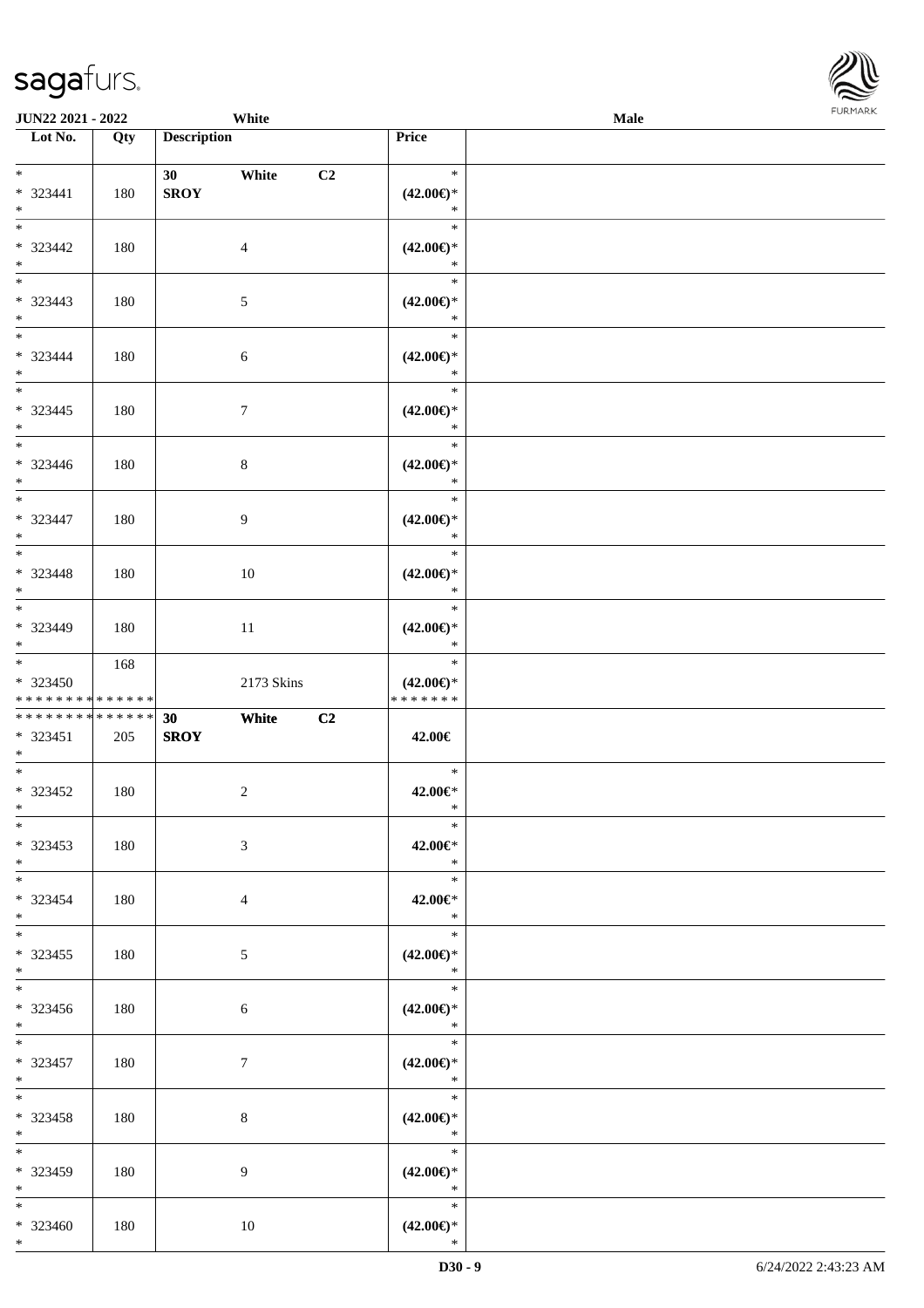

| JUN22 2021 - 2022                                  |     |                    | White      |                |                                          | <b>Male</b> | <b>FURMARK</b> |
|----------------------------------------------------|-----|--------------------|------------|----------------|------------------------------------------|-------------|----------------|
| Lot No.                                            | Qty | <b>Description</b> |            |                | Price                                    |             |                |
| $*$                                                |     | 30                 | White      | C <sub>2</sub> | $\ast$                                   |             |                |
| * 323461<br>$*$                                    | 180 | <b>SROY</b>        |            |                | $(42.00\epsilon)$ *<br>∗                 |             |                |
| $*$                                                |     |                    |            |                | $\ast$                                   |             |                |
| * 323462<br>$*$                                    | 180 |                    | 12         |                | $(42.00\epsilon)$ *<br>∗                 |             |                |
| $*$                                                |     |                    |            |                | $\ast$                                   |             |                |
| * 323463<br>$*$                                    | 180 |                    | 13         |                | $(42.00\epsilon)$ *<br>∗                 |             |                |
| $*$<br>$* 323464$<br>$*$                           | 180 |                    | 14         |                | $\ast$<br>$(42.00\epsilon)$ *<br>∗       |             |                |
| $*$                                                | 110 |                    |            |                | $\ast$                                   |             |                |
| $* 323465$<br>* * * * * * * * * * * * * *          |     |                    | 2655 Skins |                | $(42.00\epsilon)$ *<br>*******           |             |                |
| * * * * * * * * * * * * * *                        |     | 30                 | White      | C3             |                                          |             |                |
| $* 323466$<br>$*$                                  | 205 | <b>SROY</b>        |            |                | $(40.00\epsilon)$                        |             |                |
| $*$<br>$* 323467$<br>* * * * * * * * * * * * * * * | 197 |                    | 402 Skins  |                | $\ast$<br>$(40.00\epsilon)$ *<br>******* |             |                |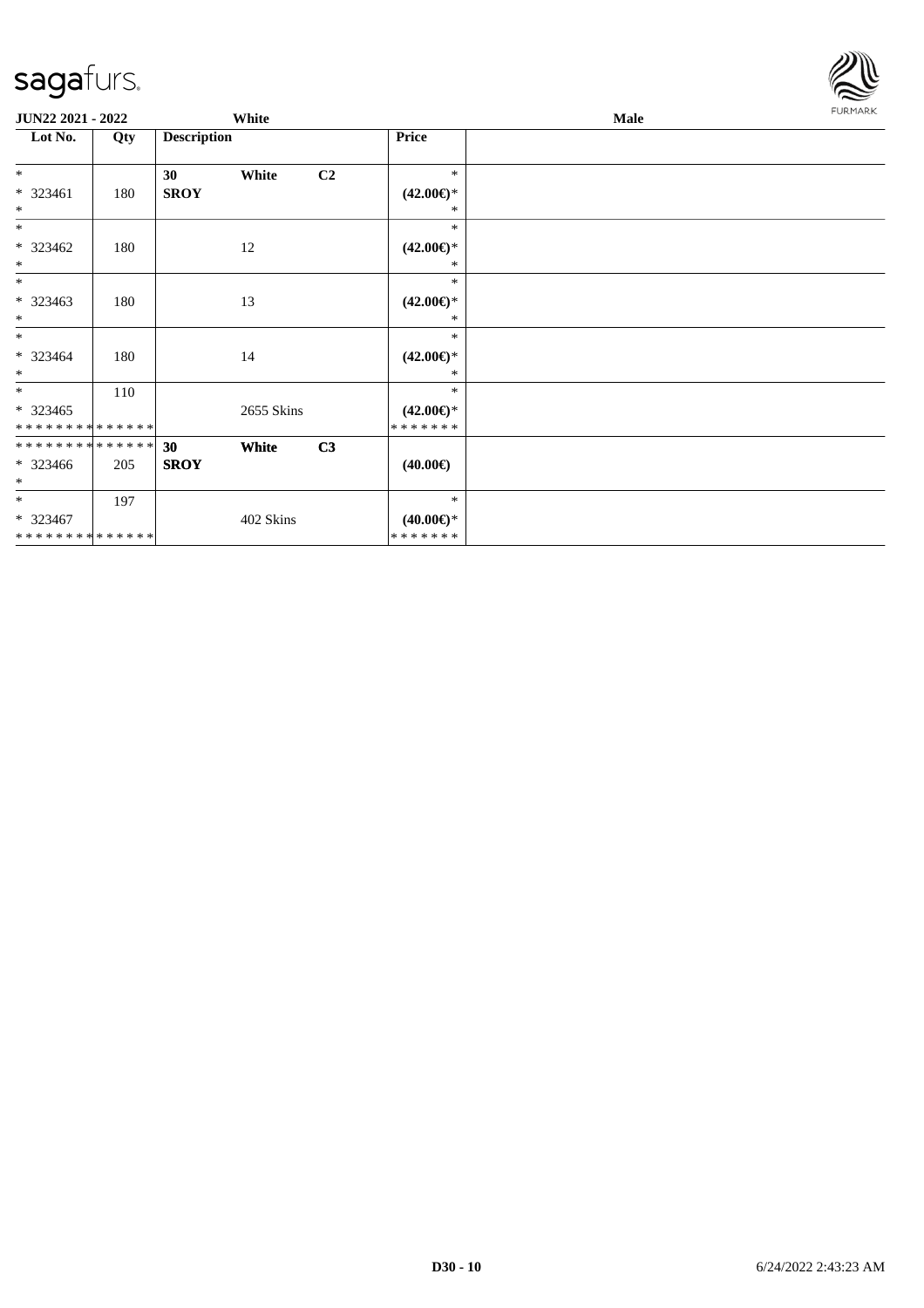| Lot No.                      | Qty | <b>Description</b> | <b>Price</b>                  |  |
|------------------------------|-----|--------------------|-------------------------------|--|
|                              |     |                    |                               |  |
| * * * * * * * * * * * * * *  |     | 20<br>White        | C1                            |  |
| * 323521                     | 285 | SI                 | 33.00€                        |  |
| $*$                          |     |                    |                               |  |
| $*$                          | 163 |                    | $\ast$                        |  |
| * 323522                     |     | 448 Skins          | 33.00€*                       |  |
| * * * * * * * * * * * * * *  |     |                    | * * * * * * *                 |  |
| ******** <mark>******</mark> |     | White<br>20        | C2                            |  |
| * 323523                     | 285 | SI                 | $(32.00\epsilon)$             |  |
| $*$                          |     |                    |                               |  |
| $*$                          |     |                    | $\ast$                        |  |
| * 323524                     | 260 | $\overline{c}$     | $(32.00\epsilon)$ *           |  |
| $*$                          |     |                    | $\ast$                        |  |
|                              |     |                    | $\ast$                        |  |
| * 323525                     | 260 | 3                  | $(32.00\epsilon)$ *           |  |
| $*$<br>$*$                   |     |                    | $\ast$<br>$\ast$              |  |
|                              |     |                    |                               |  |
| * 323526<br>$*$              | 260 | $\overline{4}$     | $(32.00\epsilon)$ *<br>$\ast$ |  |
| $\overline{\ast}$            |     |                    | $\ast$                        |  |
| * 323527                     | 260 | $5\,$              | $(32.00\epsilon)$ *           |  |
| $*$                          |     |                    | $\ast$                        |  |
| $\overline{\phantom{0}}$     |     |                    | $\ast$                        |  |
| * 323528                     | 260 | 6                  | $(32.00\epsilon)$ *           |  |
| $*$                          |     |                    | $\ast$                        |  |
| $*$                          |     |                    | $\ast$                        |  |
| * 323529                     | 260 | $\tau$             | $(32.00\epsilon)$ *           |  |
| $*$                          |     |                    | $\ast$                        |  |
| $*$                          | 86  |                    | $\ast$                        |  |
| * 323530                     |     | 1931 Skins         | $(32.00\epsilon)$ *           |  |
| * * * * * * * * * * * * * *  |     |                    | * * * * * * *                 |  |
| * * * * * * * * * * * * * *  |     | <b>20</b><br>White | C2                            |  |
| * 323531                     | 285 | SI                 | $(32.00\epsilon)$             |  |
| $*$                          |     |                    |                               |  |
| $*$                          |     |                    | $\ast$                        |  |
| $* 323532$<br>$*$            | 260 | $\overline{c}$     | $(32.00\epsilon)$ *<br>$\ast$ |  |
| $*$                          |     |                    | $\ast$                        |  |
| * 323533                     | 260 | 3                  | $(32.00\epsilon)$ *           |  |
| $*$                          |     |                    | $\ast$                        |  |
| $*$                          |     |                    | $\ast$                        |  |
| * 323534                     | 260 | 4                  | $(32.00\epsilon)$ *           |  |
| $*$                          |     |                    | $\ast$                        |  |
| $*$                          |     |                    | $\ast$                        |  |
| * 323535                     | 280 | 5                  | $(32.00\epsilon)$ *           |  |
| $*$                          |     |                    | $\ast$                        |  |
| $*$                          | 283 |                    | $\ast$                        |  |
| * 323536                     |     | 1628 Skins         | $(32.00\epsilon)$ *           |  |
| * * * * * * * * * * * * * *  |     |                    | * * * * * * *                 |  |
| * * * * * * * * * * * * * *  |     | <b>20</b><br>White | C3                            |  |
| * 323537                     | 285 | SI                 | $31.00 \in$                   |  |
| $*$<br>$*$                   |     |                    | $\ast$                        |  |
| * 323538                     |     |                    | $31.00 \in$                   |  |
| $*$                          | 260 | $\overline{c}$     | $\ast$                        |  |
| $*$                          |     |                    | $\ast$                        |  |
| * 323539                     | 260 | 3                  | $31.00 \in$ *                 |  |
| $*$                          |     |                    | $\ast$                        |  |
| $*$                          | 44  |                    | $\ast$                        |  |
| $* 323540$                   |     | 849 Skins          | $31.00 \in$                   |  |
| * * * * * * * * * * * * * *  |     |                    | * * * * * * *                 |  |

**JUN22 2021 - 2022 White Male**

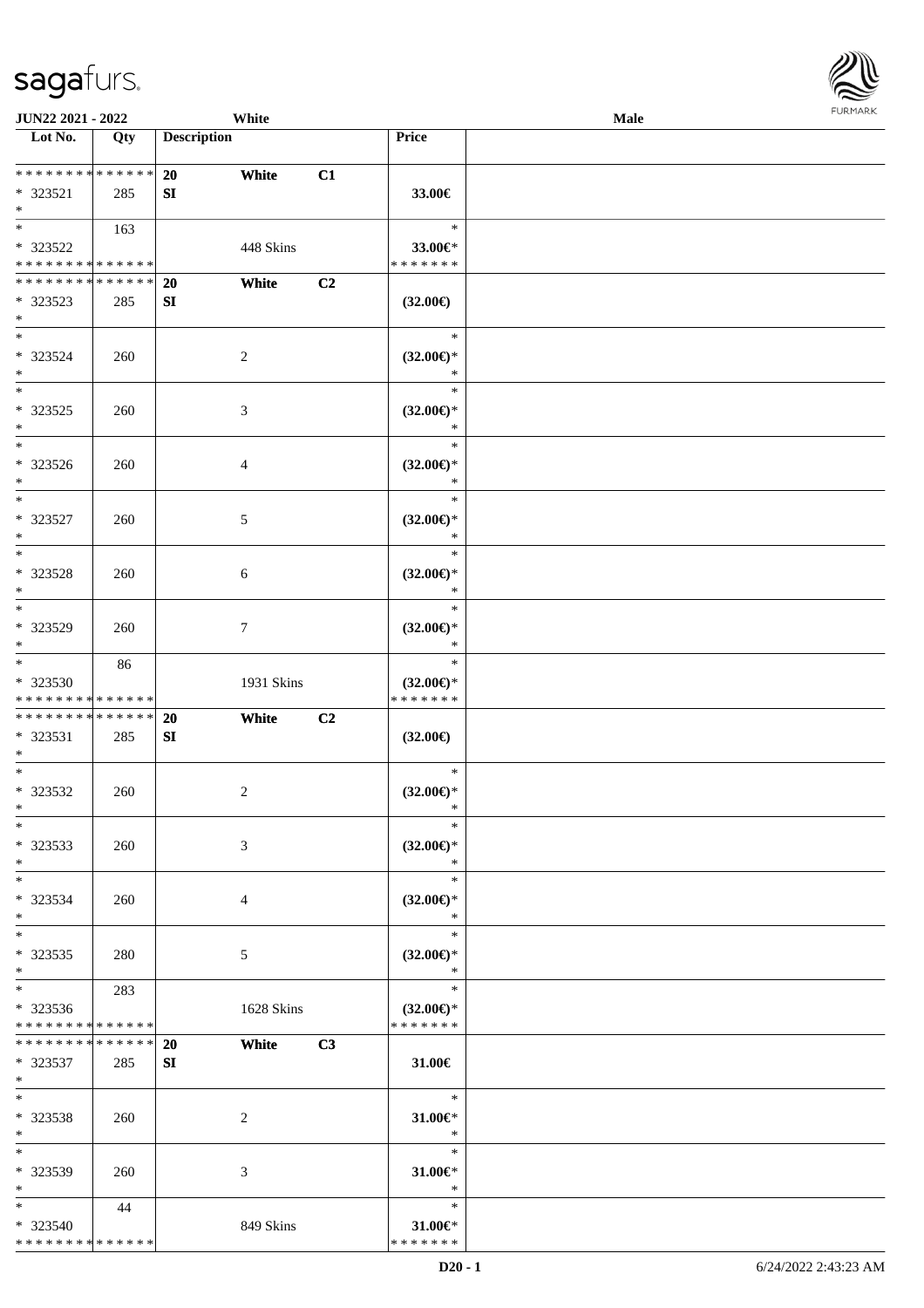| <b>JUN22 2021 - 2022</b>                   |       |                        | White           |                |                                      | Male | <b>FURPIARA</b> |
|--------------------------------------------|-------|------------------------|-----------------|----------------|--------------------------------------|------|-----------------|
| Lot No.                                    | Qty   | <b>Description</b>     |                 |                | Price                                |      |                 |
|                                            |       |                        |                 |                |                                      |      |                 |
| * * * * * * * * * * * * * * *              |       | 20                     | White           | C1/C2          |                                      |      |                 |
| * 323541<br>$*$                            | 285   | SI                     | <b>LNAP</b>     |                | 29.50€                               |      |                 |
| $*$                                        | 245   |                        |                 |                | $\ast$                               |      |                 |
| * 323542                                   |       |                        | 530 Skins       |                | 29.00€*                              |      |                 |
| * * * * * * * * * * * * * *                |       |                        |                 |                | * * * * * * *                        |      |                 |
|                                            |       | 20                     | White           | C <sub>3</sub> |                                      |      |                 |
| 323543                                     | 180   | SI                     | <b>LNAP</b>     |                | 27.00€                               |      |                 |
|                                            |       |                        |                 |                |                                      |      |                 |
| * * * * * * * * * * * * * * *              |       | 20                     | White           | C2             |                                      |      |                 |
| * 323544                                   | 285   | IB                     | WB <sub>2</sub> |                | 24.00€                               |      |                 |
| $*$                                        |       |                        |                 |                |                                      |      |                 |
| $\overline{\phantom{0}}$                   |       |                        |                 |                | $\ast$                               |      |                 |
| * 323545                                   | 260   |                        | 2               |                | $(24.00\epsilon)$ *                  |      |                 |
| $*$<br>$*$                                 |       |                        |                 |                | *<br>$\ast$                          |      |                 |
| * 323546                                   | 91    |                        |                 |                |                                      |      |                 |
| * * * * * * * * * * * * * *                |       |                        | 636 Skins       |                | 24.00€*<br>* * * * * * *             |      |                 |
|                                            |       | 20                     | White           | C <sub>2</sub> |                                      |      |                 |
| 323547                                     | 156   | $\mathbf{I}\mathbf{B}$ | WB1             | <b>LNAP</b>    | 23.00€                               |      |                 |
|                                            |       |                        |                 |                |                                      |      |                 |
|                                            |       | 20                     | White           | C <sub>2</sub> |                                      |      |                 |
| 323548                                     | 150   | IB                     | WB <sub>2</sub> | <b>LNAP</b>    | $(21.50\epsilon)$                    |      |                 |
|                                            |       |                        |                 |                |                                      |      |                 |
| * * * * * * * * * * * * * *                |       | 20                     | White           | C2             |                                      |      |                 |
| * 323549                                   | 285   | $\mathbf{I}$           | <b>CHIP</b>     |                | 25.50€                               |      |                 |
| $\ast$                                     |       |                        |                 |                |                                      |      |                 |
| $*$                                        | 272   |                        |                 |                | $\ast$                               |      |                 |
| * 323550<br>* * * * * * * * * * * * * *    |       |                        | 557 Skins       |                | $(25.50\epsilon)$ *<br>* * * * * * * |      |                 |
| * * * * * * * * * * * * * *                |       | <b>20</b>              | White           | C <sub>2</sub> |                                      |      |                 |
| * 323551                                   | 285   | П                      |                 |                | 23.00€                               |      |                 |
| $*$                                        |       |                        |                 |                |                                      |      |                 |
| $*$                                        |       |                        |                 |                | $\ast$                               |      |                 |
| * 323552                                   | 260   |                        | 2               |                | 23.00€*                              |      |                 |
| $*$ $-$                                    |       |                        |                 |                | $\sim$                               |      |                 |
| $*$                                        |       |                        |                 |                | $\ast$                               |      |                 |
| $*323553$                                  | 260   |                        | 3               |                | 23.00€*                              |      |                 |
| $*$<br>$*$ $-$                             | 270   |                        |                 |                | $\ast$<br>$\ast$                     |      |                 |
| * 323554                                   |       |                        | 1075 Skins      |                | 22.50€*                              |      |                 |
| * * * * * * * * <mark>* * * * * * *</mark> |       |                        |                 |                | * * * * * * *                        |      |                 |
|                                            |       | 20                     | White           | C <sub>2</sub> |                                      |      |                 |
| 323555                                     | - 111 | $\mathbf{I}$           |                 |                | 22.50€                               |      |                 |
|                                            |       |                        |                 |                |                                      |      |                 |
| * * * * * * * * * * * * * * *              |       | 20                     | White           | C1             |                                      |      |                 |
| $*323556$                                  | 265   | <b>SAGA</b>            |                 |                | 35.00€                               |      |                 |
| $\ast$<br>$*$                              |       |                        |                 |                |                                      |      |                 |
|                                            |       |                        |                 |                | $\ast$                               |      |                 |
| $* 323557$<br>$*$                          | 240   |                        | 2               |                | 35.00€*<br>$\ast$                    |      |                 |
| $*$                                        |       |                        |                 |                | $\ast$                               |      |                 |
| * 323558                                   | 240   |                        | 3               |                | $(35.00\epsilon)$ *                  |      |                 |
| $*$                                        |       |                        |                 |                | $*$                                  |      |                 |
| $*$                                        |       |                        |                 |                | $\ast$                               |      |                 |
| * 323559                                   | 240   |                        | 4               |                | $(35.00\epsilon)$ *                  |      |                 |
| $\ast$                                     |       |                        |                 |                | $\ast$                               |      |                 |
| $*$                                        |       |                        |                 |                | $\ast$                               |      |                 |
| * 323560                                   | 240   |                        | 5               |                | $(35.00\epsilon)$ *<br>$\ast$        |      |                 |
| $\ast$                                     |       |                        |                 |                |                                      |      |                 |

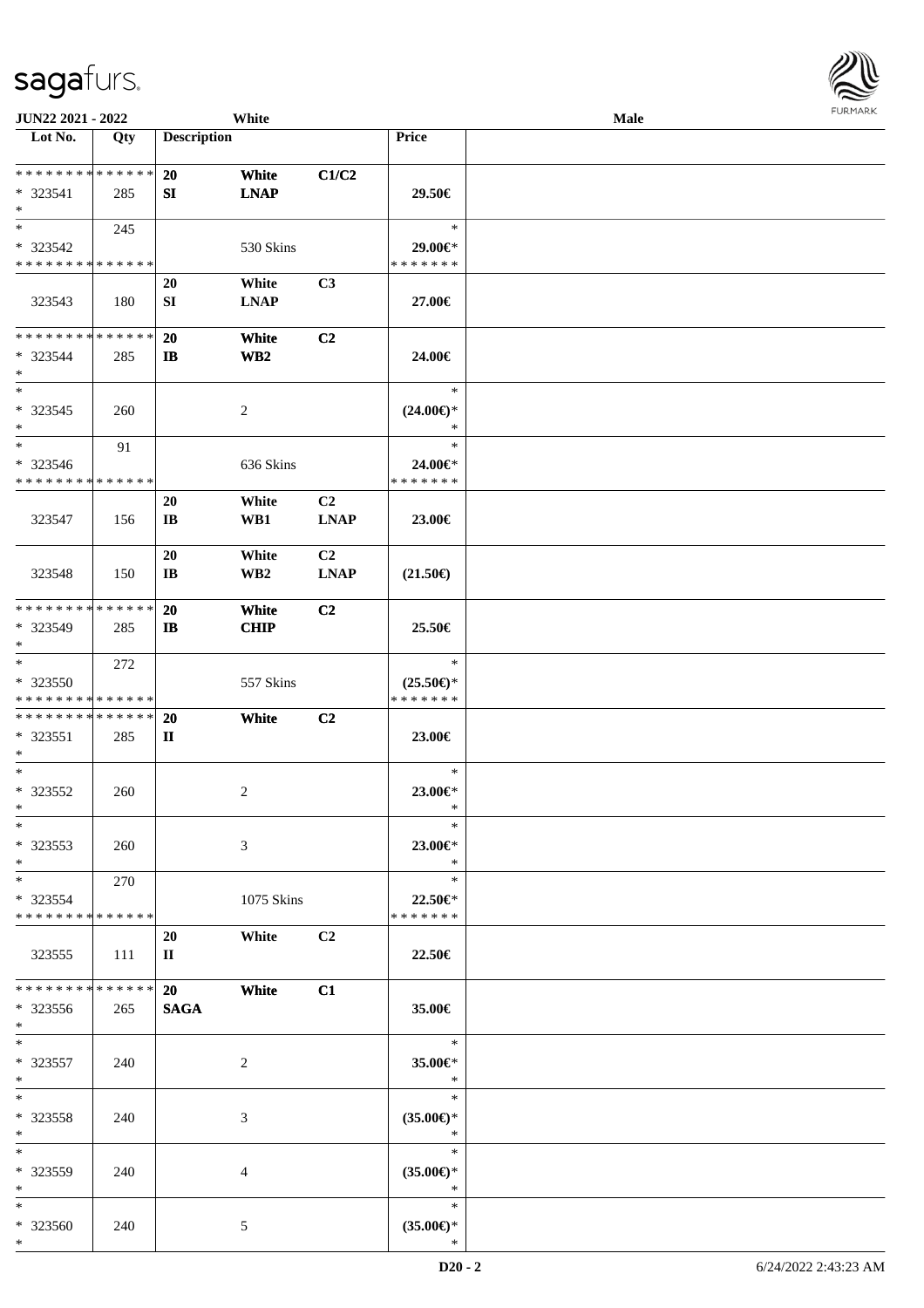

| JUN22 2021 - 2022                                  |     |                              | White          |    |                                                | Male | <b>FURMARK</b> |
|----------------------------------------------------|-----|------------------------------|----------------|----|------------------------------------------------|------|----------------|
| $\overline{\phantom{1}}$ Lot No.                   | Qty | <b>Description</b>           |                |    | Price                                          |      |                |
| $*$ $*$<br>* 323561<br>* * * * * * * * * * * * * * | 44  | 20<br><b>SAGA</b>            | White          | C1 | $\ast$<br>$(35.00\epsilon)$ *<br>* * * * * * * |      |                |
| * * * * * * * * * * * * * *<br>* 323562<br>$*$     | 265 | <b>20</b><br>$\mathbf{SAGA}$ | White          | C1 | $(35.00\in)$                                   |      |                |
| $\overline{\phantom{a}^*}$<br>* 323563<br>$*$      | 240 |                              | $\sqrt{2}$     |    | $\ast$<br>$(35.00\epsilon)$ *<br>$\ast$        |      |                |
| $*$<br>* 323564<br>$*$                             | 240 |                              | $\mathfrak{Z}$ |    | $\ast$<br>$(35.00\epsilon)$ *<br>$\ast$        |      |                |
| $\ast$<br>$*323565$<br>$*$                         | 240 |                              | $\overline{4}$ |    | $\ast$<br>$(35.00\epsilon)$ *<br>$\ast$        |      |                |
| $\overline{\phantom{0}}$<br>* 323566<br>$*$        | 240 |                              | $\mathfrak{S}$ |    | $\ast$<br>$(35.00\epsilon)$ *<br>$\ast$        |      |                |
| $*$<br>* 323567<br>$\ast$                          | 240 |                              | 6              |    | $\ast$<br>$(35.00\epsilon)$ *<br>$\ast$        |      |                |
| $\ast$<br>* 323568<br>$\ast$                       | 240 |                              | $\tau$         |    | $\ast$<br>$(35.00\epsilon)$ *<br>$\ast$        |      |                |
| $\overline{\phantom{0}}$<br>* 323569<br>$\ast$     | 240 |                              | $\,8\,$        |    | $\ast$<br>$(35.00\epsilon)$ *<br>$\ast$        |      |                |
| $\ast$<br>$* 323570$<br>$\ast$                     | 240 |                              | 9              |    | $\ast$<br>$(35.00\epsilon)$ *<br>$\ast$        |      |                |
| $*$<br>* 323571<br>******** <mark>******</mark>    | 270 |                              | 2455 Skins     |    | $\ast$<br>$(35.00\epsilon)$ *<br>* * * * * * * |      |                |
| ******** <mark>******</mark><br>* 323572<br>$\ast$ | 265 | 20<br><b>SAGA</b>            | White          | C2 | $(34.00\epsilon)$                              |      |                |
| $\ast$<br>$* 323573$<br>$\ast$                     | 240 |                              | $\overline{c}$ |    | $\ast$<br>34.00€*<br>$\ast$                    |      |                |
| $\ast$<br>* 323574<br>$*$                          | 240 |                              | $\mathfrak{Z}$ |    | $\ast$<br>$(34.00\epsilon)$ *<br>$\ast$        |      |                |
| $\overline{\phantom{0}}$<br>$* 323575$<br>$*$      | 240 |                              | $\overline{4}$ |    | $\ast$<br>$(34.00\epsilon)$ *<br>$\ast$        |      |                |
| $\overline{\phantom{a}^*}$<br>* 323576<br>$\ast$   | 240 |                              | $\sqrt{5}$     |    | $\ast$<br>$(34.00\in)\!\!^*$<br>$\ast$         |      |                |
| $\ast$<br>$* 323577$<br>$\ast$                     | 240 |                              | 6              |    | $\ast$<br>$(34.00\epsilon)$ *<br>$\ast$        |      |                |
| $\overline{\phantom{0}}$<br>* 323578<br>$*$        | 240 |                              | $\tau$         |    | $\ast$<br>$(34.00\epsilon)$ *<br>$\ast$        |      |                |
| $\overline{\phantom{a}^*}$<br>* 323579<br>$\ast$   | 240 |                              | 8              |    | $\ast$<br>$(34.00\epsilon)$ *<br>$\ast$        |      |                |
| $*$<br>* 323580<br>$*$                             | 240 |                              | 9              |    | $\ast$<br>$(34.00\epsilon)$ *<br>$\ast$        |      |                |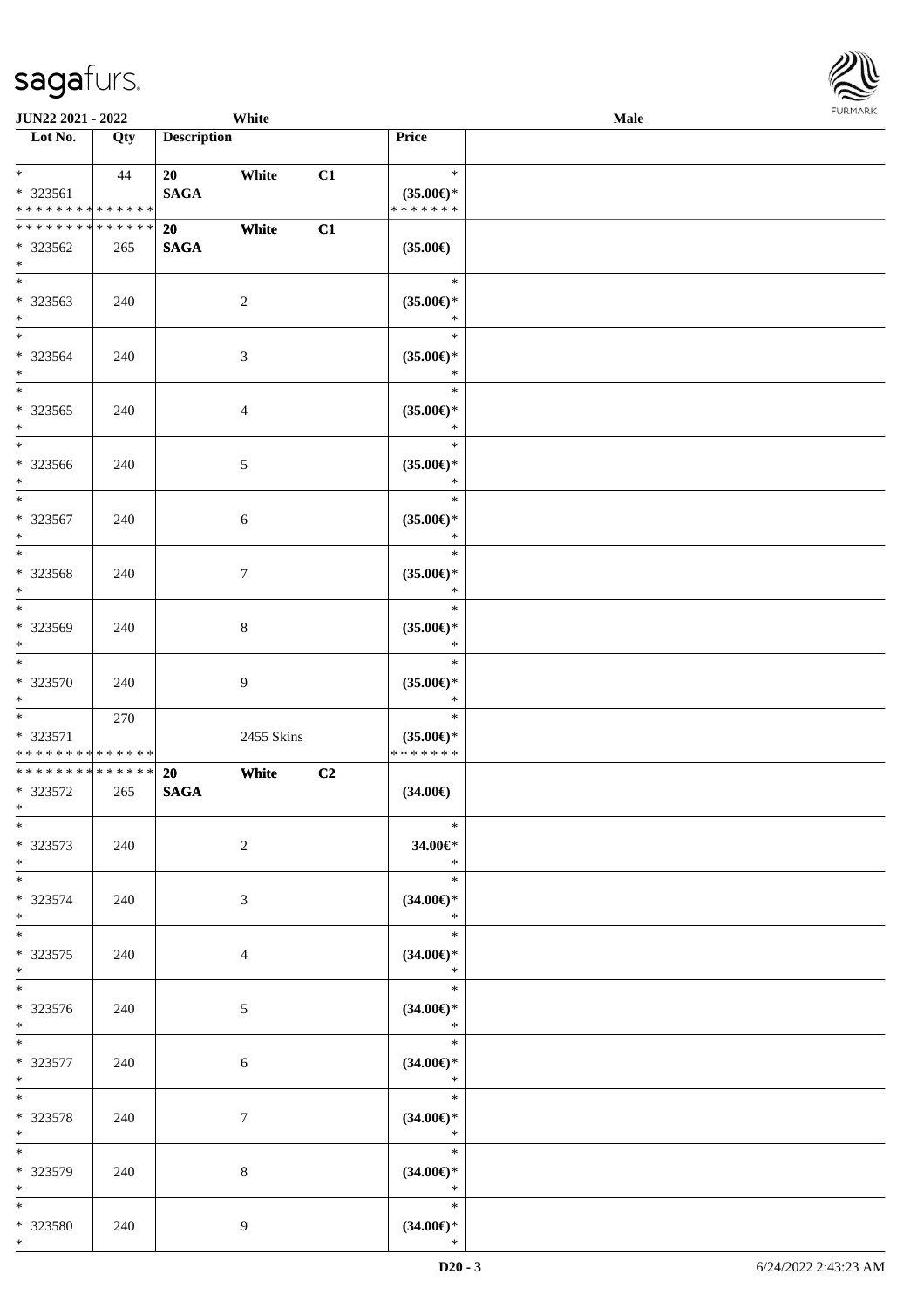| JUN22 2021 - 2022                       |     |                    | White            |                                      | Male | <b>FURMAR</b> |
|-----------------------------------------|-----|--------------------|------------------|--------------------------------------|------|---------------|
| $\overline{\phantom{1}}$ Lot No.        | Qty | <b>Description</b> |                  | Price                                |      |               |
| $*$ $*$                                 |     | 20                 | White<br>C2      | $\ast$                               |      |               |
| * 323581                                | 240 | <b>SAGA</b>        |                  | $(34.00\epsilon)$ *                  |      |               |
| $\ast$                                  |     |                    |                  | $*$                                  |      |               |
| $\ast$                                  |     |                    |                  | $\ast$                               |      |               |
| * 323582                                | 240 |                    | 11               | $(34.00\epsilon)$ *                  |      |               |
| $\ast$                                  |     |                    |                  | $\ast$                               |      |               |
| $\overline{\phantom{0}}$                |     |                    |                  | $\ast$                               |      |               |
| * 323583                                | 240 |                    | 12               | $(34.00\epsilon)$ *                  |      |               |
| $\ast$                                  |     |                    |                  | $\ast$                               |      |               |
| $\overline{\phantom{a}^*}$              |     |                    |                  | $\ast$                               |      |               |
| * 323584                                | 240 |                    | 13               | $(34.00\epsilon)$ *                  |      |               |
| $*$<br>$\overline{\phantom{a}^*}$       |     |                    |                  | $\ast$                               |      |               |
|                                         |     |                    |                  | $\ast$                               |      |               |
| $*323585$                               | 240 |                    | 14               | $(34.00\epsilon)$ *                  |      |               |
| $*$<br>$*$                              |     |                    |                  | $\ast$<br>$\ast$                     |      |               |
|                                         | 84  |                    |                  |                                      |      |               |
| * 323586<br>* * * * * * * * * * * * * * |     |                    | 3469 Skins       | $(34.00\epsilon)$ *<br>* * * * * * * |      |               |
| **************                          |     |                    | <b>IDENTICAL</b> |                                      |      |               |
| $* 323587$                              | 265 |                    |                  | $(34.00\epsilon)$                    |      |               |
| $*$                                     |     |                    |                  |                                      |      |               |
| $*$                                     |     |                    |                  | $\ast$                               |      |               |
| * 323588                                | 240 |                    | $\overline{c}$   | $(34.00\epsilon)$ *                  |      |               |
| $\ast$                                  |     |                    |                  | $\ast$                               |      |               |
| $*$                                     |     |                    |                  | $\ast$                               |      |               |
| * 323589                                | 240 |                    | 3                | $(34.00\epsilon)$ *                  |      |               |
| $\ast$                                  |     |                    |                  | $\ast$                               |      |               |
| $\overline{\phantom{a}^*}$              |     |                    |                  | $\ast$                               |      |               |
| * 323590                                | 240 |                    | $\overline{4}$   | $(34.00\epsilon)$ *                  |      |               |
| $\ast$                                  |     |                    |                  | $\ast$                               |      |               |
| $\frac{1}{*}$                           |     |                    |                  | $\ast$                               |      |               |
| * 323591                                | 240 |                    | 5                | $(34.00\epsilon)$ *                  |      |               |
| $\ast$<br>$*$                           |     |                    |                  | $\ast$                               |      |               |
|                                         |     |                    |                  | $\ast$                               |      |               |
| * 323592                                | 240 |                    | $6\phantom{.}6$  | $(34.00\epsilon)$ *                  |      |               |
| $\ast$<br>$\overline{\phantom{1}}$      |     |                    |                  | $\ast$<br>$\ast$                     |      |               |
| * 323593                                | 240 |                    |                  |                                      |      |               |
| $\ast$                                  |     |                    | 7                | $(34.00\epsilon)$ *<br>$\ast$        |      |               |
| $\ast$                                  |     |                    |                  | $\ast$                               |      |               |
| * 323594                                | 240 |                    | $\,8$            | $(34.00\epsilon)$ *                  |      |               |
| $\ast$                                  |     |                    |                  | $\ast$                               |      |               |
| $\ast$                                  | 91  |                    |                  | $\ast$                               |      |               |
| * 323595                                |     |                    | 2036 Skins       | $(34.00\epsilon)$ *                  |      |               |
| * * * * * * * * * * * * * *             |     |                    |                  | * * * * * * *                        |      |               |
| * * * * * * * * * * * * * *             |     | 20                 | White<br>C2      |                                      |      |               |
| * 323596                                | 265 | <b>SAGA</b>        |                  | $(34.00\epsilon)$                    |      |               |
| $\ast$                                  |     |                    |                  |                                      |      |               |
| $\ast$                                  |     |                    |                  | $\ast$                               |      |               |
| * 323597                                | 247 |                    | $\overline{2}$   | $(34.00\epsilon)$ *                  |      |               |
| $\ast$<br>$\ast$                        |     |                    |                  | $\ast$                               |      |               |
|                                         |     |                    |                  | $\ast$                               |      |               |
| * 323598                                | 240 |                    | 3                | $(34.00\epsilon)$ *<br>$\ast$        |      |               |
| $\ast$<br>$\overline{\phantom{1}}$      |     |                    |                  | $\ast$                               |      |               |
|                                         |     |                    |                  |                                      |      |               |
| * 323599<br>$\ast$                      | 240 |                    | 4                | $(34.00\epsilon)$ *<br>$\ast$        |      |               |
| $\ast$                                  |     |                    |                  | $\ast$                               |      |               |
| $* 323600$                              | 240 |                    | 5                | $(34.00\epsilon)$ *                  |      |               |
| $\ast$                                  |     |                    |                  | $\ast$                               |      |               |
|                                         |     |                    |                  |                                      |      |               |

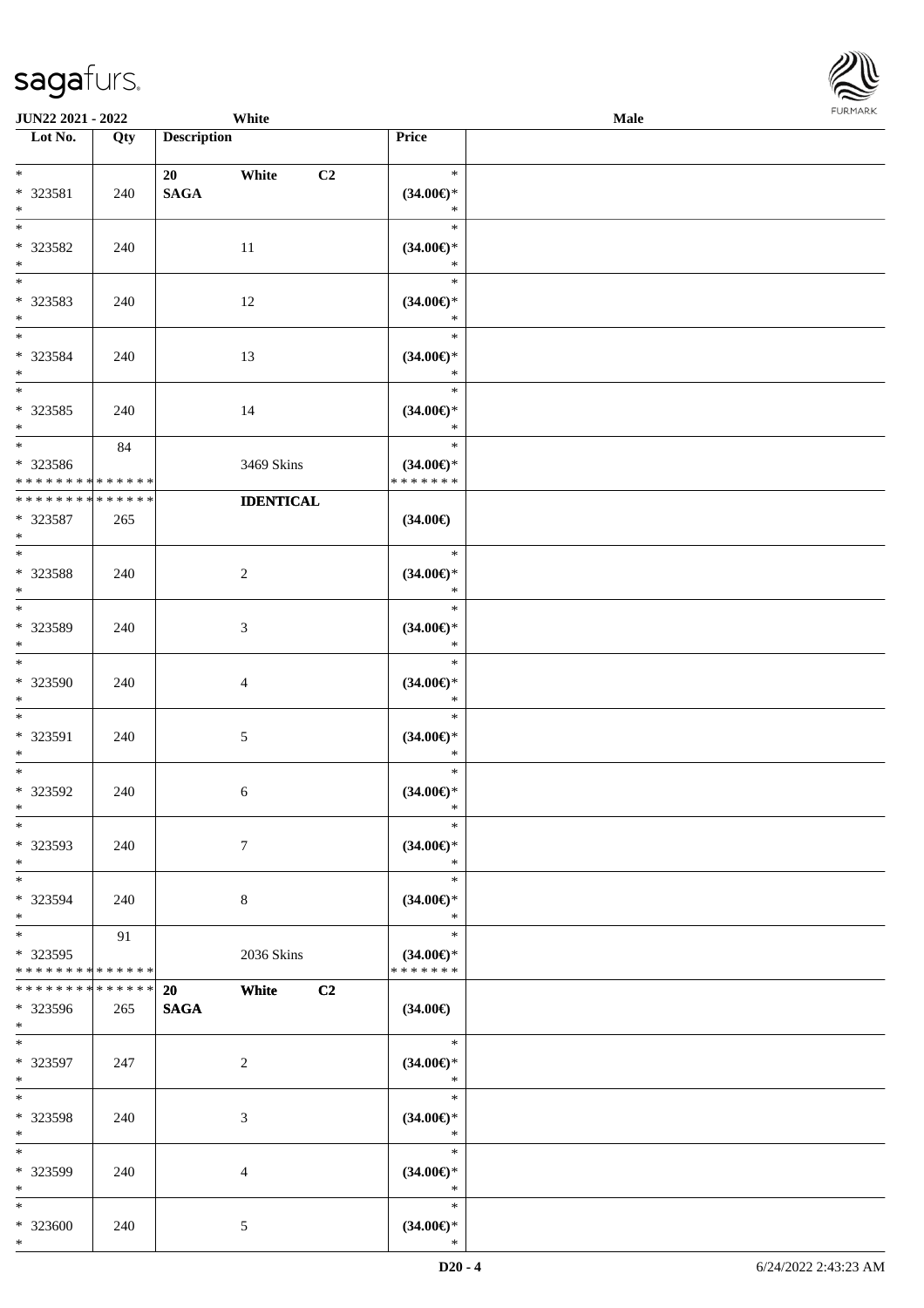\*

**Lot No. Qty Description** 

| $\ast$<br>* 323601<br>$\ast$                    | 240 | 20<br><b>SAGA</b> | C <sub>2</sub><br>White | $\ast$<br>$(34.00\epsilon)$ *<br>$\ast$        |  |
|-------------------------------------------------|-----|-------------------|-------------------------|------------------------------------------------|--|
| $*$<br>* 323602<br>$\ast$                       | 240 | $\tau$            |                         | $\ast$<br>$(34.00\epsilon)$ *<br>$\ast$        |  |
| $\overline{\phantom{a}^*}$<br>$*323603$<br>$*$  | 240 | $8\,$             |                         | $\ast$<br>$(34.00\epsilon)$ *<br>$\ast$        |  |
| $\overline{\ast}$<br>$* 323604$<br>$*$          | 240 | 9                 |                         | $\ast$<br>$(34.00\epsilon)$ *<br>$\ast$        |  |
| $\ast$<br>$*323605$<br>$*$                      | 240 | 10                |                         | $\ast$<br>$(34.00\epsilon)$ *<br>$\ast$        |  |
| $\overline{\ast}$<br>* 323606<br>************** | 240 |                   | 2672 Skins              | $\ast$<br>$(34.00\epsilon)$ *<br>* * * * * * * |  |
| ******** <mark>******</mark><br>* 323607<br>$*$ | 265 |                   | <b>IDENTICAL</b>        | $(34.00\epsilon)$                              |  |
| $*$<br>* 323608<br>$\ast$                       | 240 | $\overline{c}$    |                         | $\ast$<br>$(34.00\epsilon)$ *<br>$\ast$        |  |
| $*$<br>* 323609<br>$*$                          | 240 | 3                 |                         | $\ast$<br>$(34.00\epsilon)$ *<br>$\ast$        |  |
| $\overline{\ast}$<br>$* 323610$<br>$*$          | 240 | $\overline{4}$    |                         | $\ast$<br>$(34.00\epsilon)$ *<br>$\ast$        |  |
| $*$<br>* 323611<br>$*$                          | 240 | $\mathfrak{S}$    |                         | $\ast$<br>$(34.00\epsilon)$ *<br>$\ast$        |  |
| $*$<br>$* 323612$<br>$*$                        | 240 | 6                 |                         | $\ast$<br>$(34.00\epsilon)$ *<br>$\ast$        |  |
| $*$<br>* 323613<br>$*$                          | 240 | $\tau$            |                         | $\ast$<br>$(34.00\epsilon)$ *<br>$\ast$        |  |
| $*$<br>* 323614<br>$\ast$                       | 240 | $8\,$             |                         | $\ast$<br>$(34.00\epsilon)$ *<br>$\ast$        |  |
| $\ast$<br>* 323615<br>$*$                       | 240 | 9                 |                         | $\ast$<br>$(34.00\epsilon)$ *<br>*             |  |
| $\overline{\phantom{1}}$<br>* 323616<br>$*$     | 240 | $10\,$            |                         | $\ast$<br>$(34.00\epsilon)$ *<br>$\ast$        |  |
| $*$<br>* 323617<br>* * * * * * * * * * * * * *  | 237 |                   | 2662 Skins              | $\ast$<br>$(34.00\epsilon)$ *<br>* * * * * * * |  |
| * * * * * * * * * * * * * *<br>* 323618<br>$*$  | 265 | 20<br><b>SAGA</b> | C3<br>White             | 32.00€                                         |  |
| $\ast$<br>* 323619<br>$*$                       | 240 | $\boldsymbol{2}$  |                         | $\ast$<br>32.00€*<br>$\ast$                    |  |
| $*$<br>* 323620<br>$*$                          | 240 | 3                 |                         | $\ast$<br>32.00€*<br>$\ast$                    |  |

**JUN22 2021 - 2022 White Male Male Male Male Male Male Male Male Male Male Male Male Male Male Male Male Male Male Male Male Male Male Male Male Male Male Male Male** 

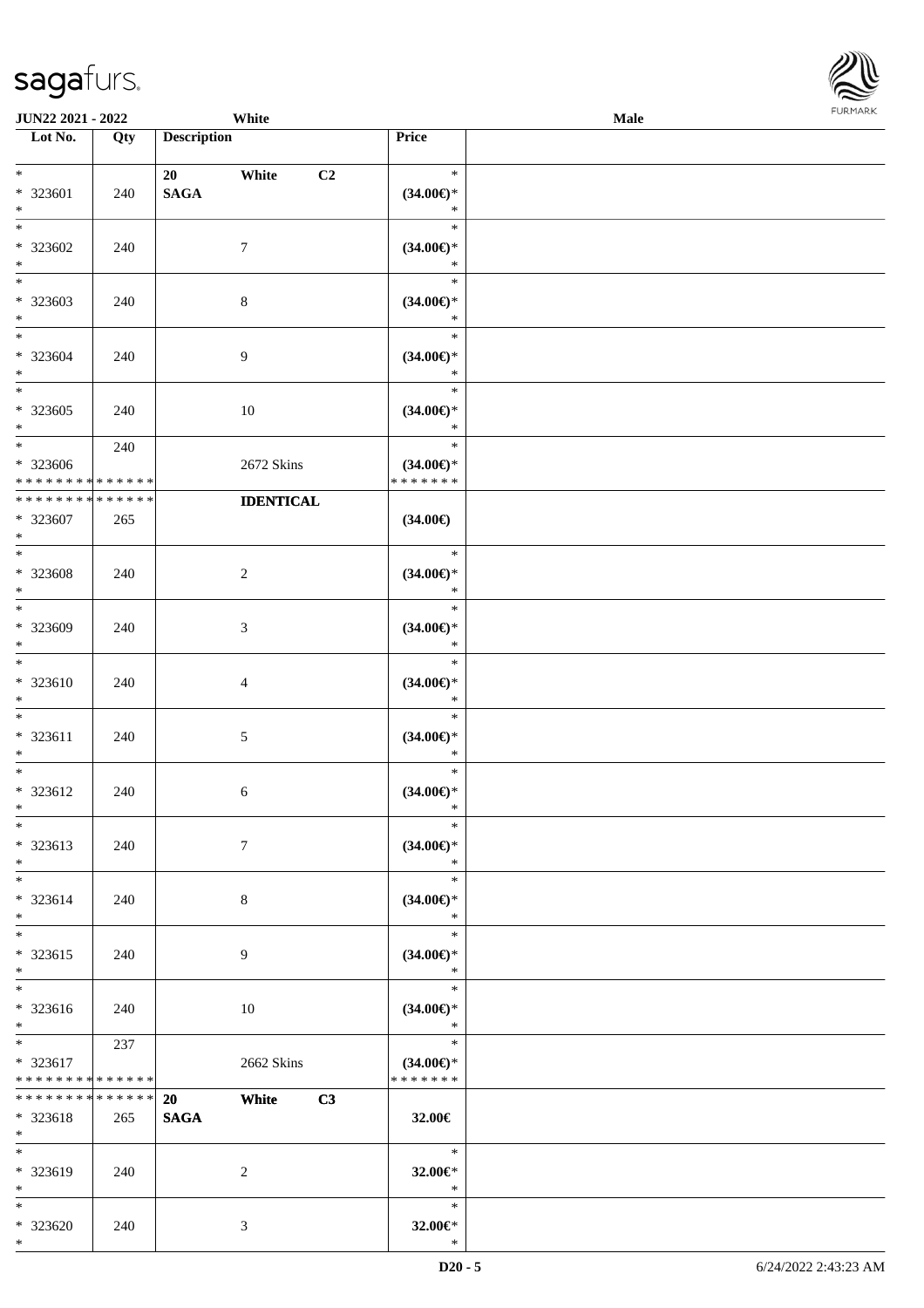\*

| <b>JUN22 2021 - 2022</b>                                             |                    |                          | White                |                |                                                | Male |  |
|----------------------------------------------------------------------|--------------------|--------------------------|----------------------|----------------|------------------------------------------------|------|--|
| Lot No.                                                              | Qty                | <b>Description</b>       |                      |                | Price                                          |      |  |
| $*$<br>* 323621                                                      | 240                | <b>SAGA</b>              | White                | C3             | $\ast$<br>32.00€*                              |      |  |
| $*$<br>$\ast$<br>* 323622                                            | 240                |                          | 5                    |                | $\ast$<br>$\ast$<br>32.00€*                    |      |  |
| $\ast$<br>$*$<br>* 323623<br>$\ast$                                  | 260                |                          | 6                    |                | $\ast$<br>$\ast$<br>32.00€*<br>$\ast$          |      |  |
| $\ddot{x}$<br>* 323624<br>* * * * * * * * <mark>* * * * * * *</mark> | 54                 |                          | 1539 Skins           |                | $\ast$<br>32.00€*<br>* * * * * * *             |      |  |
| * * * * * * * *<br>* 323625<br>$\ast$                                | * * * * * *<br>265 | 20<br><b>SAGA</b>        | White                | C3             | $(32.00\epsilon)$                              |      |  |
| $\ast$<br>* 323626<br>$\ddot{x}$                                     | 240                |                          | 2                    |                | $\ast$<br>$(32.00\epsilon)$ *<br>$\ast$        |      |  |
| $*$<br>* 323627<br>$*$                                               | 240                |                          | 3                    |                | $\ast$<br>$(32.00\epsilon)$ *<br>$\ast$        |      |  |
| $\overline{\mathbf{r}^*}$<br>* 323628<br>$\ast$                      | 240                |                          | 4                    |                | $\ast$<br>$(32.00\epsilon)$ *<br>$\ast$        |      |  |
| $*$<br>* 323629<br>$\ast$                                            | 240                |                          | 5                    |                | $\ast$<br>$(32.00\epsilon)$ *<br>$\ast$        |      |  |
| $\ddot{x}$<br>* 323630<br>$*$                                        | 240                |                          | 6                    |                | $\ast$<br>$(32.00\epsilon)$ *<br>$\ast$        |      |  |
| $*$<br>* 323631<br>$\ast$                                            | 240                |                          | $\tau$               |                | $\ast$<br>$(32.00\epsilon)$ *<br>$\ast$        |      |  |
| $*$<br>* 323632<br>$\ast$                                            | 240                |                          | 8                    |                | $\ast$<br>$(32.00\epsilon)$ *<br>$\ast$        |      |  |
| $\ast$<br>* 323633<br>$\ast$                                         | 240                |                          | 9                    |                | $\ast$<br>$(32.00\epsilon)$ *<br>$\ast$        |      |  |
| $*$ $-$<br>* 323634<br>* * * * * * * * <mark>* * * * * *</mark>      | 188                |                          | 2373 Skins           |                | $\ast$<br>$(32.00\epsilon)$ *<br>* * * * * * * |      |  |
| * * * * * * * *<br>* 323635<br>$\ast$                                | ******<br>265      | <b>20</b><br><b>SAGA</b> | White<br><b>LNAP</b> | C1/C2          | 31.00€                                         |      |  |
| $\ast$<br>* 323636<br>$\ast$                                         | 240                |                          | 2                    |                | $\ast$<br>31.00€*<br>$\ast$                    |      |  |
| $\ddot{x}$<br>* 323637<br>$\ast$                                     | 240                |                          | 3                    |                | $\ast$<br>31.00€*<br>$\ast$                    |      |  |
| $*$ $-$<br>* 323638<br>* * * * * * * *                               | 173<br>* * * * * * |                          | 918 Skins            |                | $\ast$<br>$31.00 \in$<br>* * * * * * *         |      |  |
| 323639                                                               | 219                | 20<br><b>SAGA</b>        | White<br><b>LNAP</b> | C3             | $(30.00\epsilon)$                              |      |  |
| * * * * * * * * <mark>* * * * * *</mark><br>* 323640                 | 265                | <b>20</b><br>IA          | White<br>WB1         | C <sub>2</sub> | 27.00€                                         |      |  |

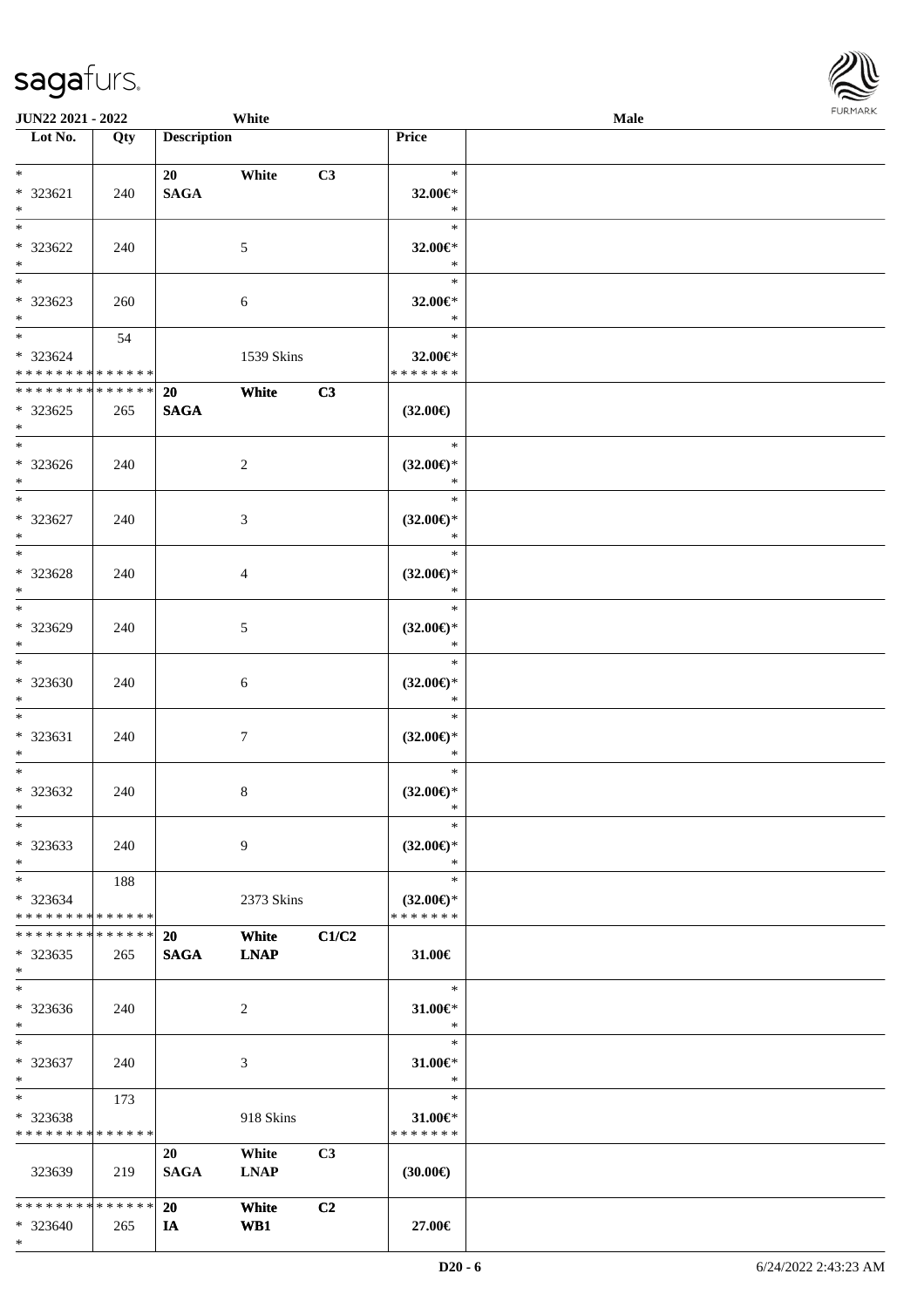| JUN22 2021 - 2022                                             |                    |                    | White                |                |                                                    | <b>Male</b> |  |
|---------------------------------------------------------------|--------------------|--------------------|----------------------|----------------|----------------------------------------------------|-------------|--|
| Lot No.                                                       | Qty                | <b>Description</b> |                      |                | Price                                              |             |  |
| $*$<br>* 323641<br>* * * * * * * * <mark>* * * * * * *</mark> | 262                | 20<br>IA           | White<br>WB1         | C <sub>2</sub> | $\ast$<br>27.00€*<br>* * * * * * *                 |             |  |
| * * * * * * * * * * * * * *<br>* 323642<br>$*$                | 265                | <b>20</b><br>IA    | White<br>WB2         | C <sub>2</sub> | $(24.50\epsilon)$                                  |             |  |
| $*$<br>* 323643<br>* * * * * * * * * * * * * *                | 221                |                    | 486 Skins            |                | $\ast$<br>$(24.50\epsilon)$ *<br>* * * * * * *     |             |  |
| * * * * * * * * * * * * * *<br>* 323644<br>$*$                | 265                | 20<br>IA           | White<br><b>CHIP</b> | C2             | 27.00€                                             |             |  |
| $*$<br>* 323645<br>$*$                                        | 240                |                    | 2                    |                | $\ast$<br>$(27.00\epsilon)$ *<br>$\ast$            |             |  |
| $\ast$<br>$* 323646$<br>$*$                                   | 240                |                    | 3                    |                | $\ast$<br>$(27.00\epsilon)$ *<br>$\ast$            |             |  |
| $*$<br>* 323647<br>$*$                                        | 240                |                    | 4                    |                | $\ast$<br>$(27.00\epsilon)$ *<br>$\ast$            |             |  |
| $*$<br>* 323648<br>* * * * * * * * * * * * * *                | 164                |                    | 1149 Skins           |                | $\ast$<br>$(27.00\epsilon)$ *<br>* * * * * * *     |             |  |
| 323649                                                        | 257                | 20<br><b>SROY</b>  | White                | C1             | $(37.00\epsilon)$                                  |             |  |
| * * * * * * * * * * * * * *<br>* 323650<br>$*$                | 245                | 20<br><b>SROY</b>  | White                | C1             | $(37.00\epsilon)$                                  |             |  |
| $*$<br>$* 323651$<br>* * * * * * * * * * * * * *              | 220                |                    | 465 Skins            |                | $\ast$<br>$(37.00\epsilon)$ *<br>* * * * * * *     |             |  |
| * * * * * * * * * * * * * * *<br>$*323652$<br>$*$ $-$         | 245                | 20<br><b>SROY</b>  | White                | C <sub>2</sub> | 36.00€                                             |             |  |
| $\ast$<br>* 323653<br>$*$                                     | 220                |                    | 2                    |                | $\ast$<br>$(36.00\epsilon)$ *<br>$\ast$            |             |  |
| $\ast$<br>* 323654<br>$*$                                     | 220                |                    | 3                    |                | $\ast$<br>$(36.00\epsilon)$ *<br>$\ast$            |             |  |
| $\ast$<br>* 323655<br>$*$                                     | 220                |                    | 4                    |                | $\ast$<br>$(36.00\epsilon)$ *<br>$\ast$            |             |  |
| $*$<br>* 323656<br>$*$                                        | 220                |                    | 5                    |                | $\ast$<br>$(36.00\epsilon)$ *<br>$\ast$            |             |  |
| $*$<br>* 323657<br>$*$                                        | 220                |                    | 6                    |                | $\ast$<br>$(36.00\mathnormal{\infty})^*$<br>$\ast$ |             |  |
| $*$ $*$<br>* 323658<br>* * * * * * * * * * * * * *            | 187                |                    | 1532 Skins           |                | $\ast$<br>$(36.00\epsilon)$ *<br>* * * * * * *     |             |  |
| * * * * * * * *<br>* 323659<br>$*$                            | * * * * * *<br>245 | 20<br><b>SROY</b>  | White                | C2             | $(36.00\epsilon)$                                  |             |  |
| $*$<br>* 323660<br>$*$                                        | 220                |                    | 2                    |                | $\ast$<br>$(36.00\epsilon)$ *<br>$\ast$            |             |  |

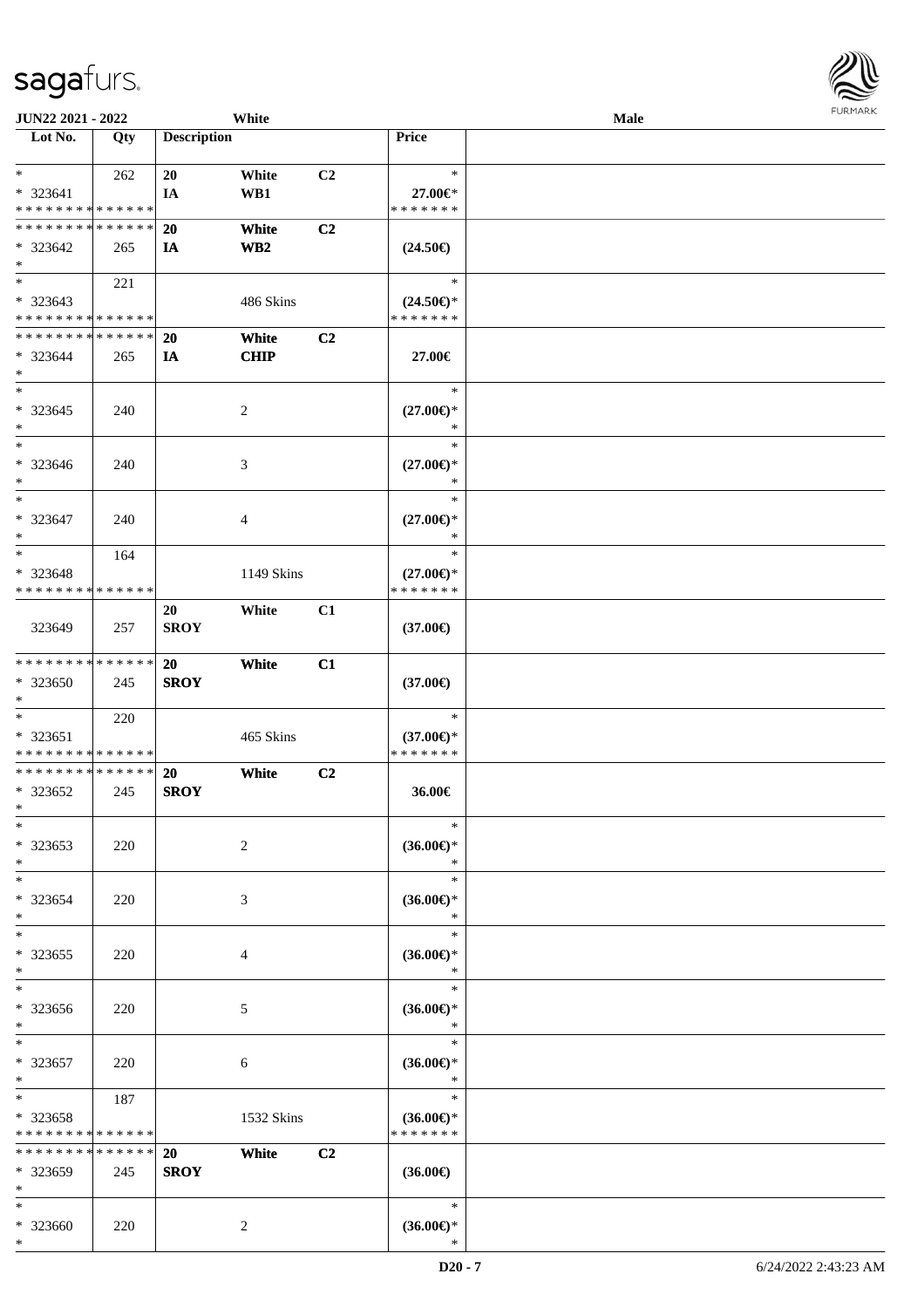

| JUN22 2021 - 2022 |     |                    | White        |                |                     | Male |  |  |
|-------------------|-----|--------------------|--------------|----------------|---------------------|------|--|--|
| Lot No.           | Qty | <b>Description</b> |              |                | Price               |      |  |  |
| $\ast$            |     | 20                 | White        | C <sub>2</sub> | $\ast$              |      |  |  |
| $* 323661$        | 220 | <b>SROY</b>        |              |                | $(36.00\epsilon)$ * |      |  |  |
| $\ast$            |     |                    |              |                | *                   |      |  |  |
| $\ast$            |     |                    |              |                | $\ast$              |      |  |  |
| $* 323662$        | 220 |                    | 4            |                | $(36.00\epsilon)$ * |      |  |  |
| $\ast$            |     |                    |              |                | *                   |      |  |  |
| $\ast$            | 147 |                    |              |                | *                   |      |  |  |
| * 323663          |     |                    | 1052 Skins   |                | $(36.00\epsilon)$ * |      |  |  |
| **************    |     |                    |              |                | * * * * * * *       |      |  |  |
| **************    |     | <b>20</b>          | <b>White</b> | C <sub>3</sub> |                     |      |  |  |
| $* 323664$        | 245 | <b>SROY</b>        |              |                | $(34.00\epsilon)$   |      |  |  |
| $\ast$            |     |                    |              |                |                     |      |  |  |
| $\ast$            | 127 |                    |              |                | $\ast$              |      |  |  |
| $*323665$         |     |                    | 372 Skins    |                | $(34.00\epsilon)$ * |      |  |  |
| **************    |     |                    |              |                | * * * * * * *       |      |  |  |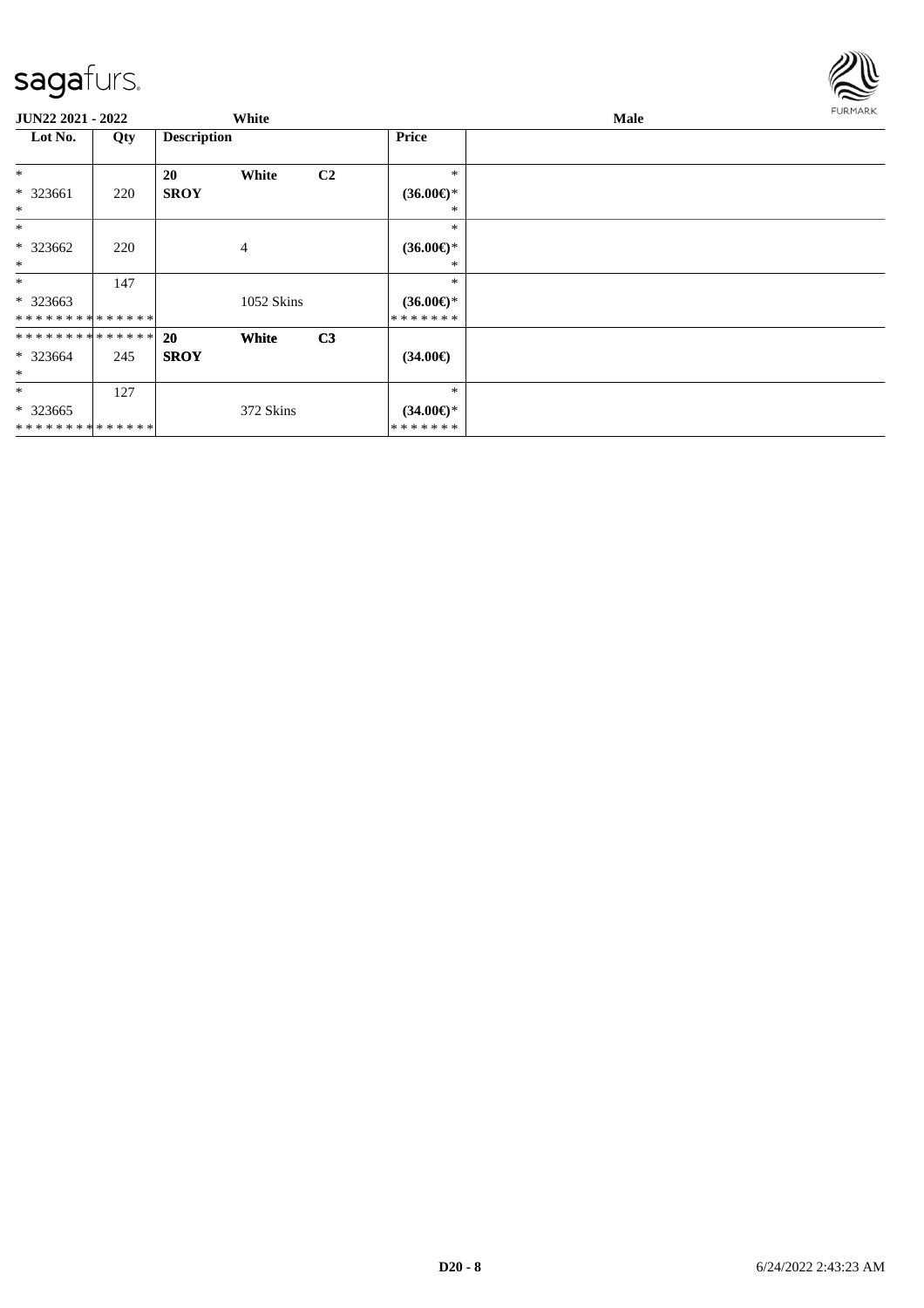|                                      | JUN22 2021 - 2022<br>White |                       |                |                                      | <b>Male</b> | <b>FURMAR</b> |
|--------------------------------------|----------------------------|-----------------------|----------------|--------------------------------------|-------------|---------------|
| $\overline{\phantom{1}}$ Lot No.     | Qty                        | <b>Description</b>    |                | Price                                |             |               |
|                                      |                            |                       |                |                                      |             |               |
| **************                       |                            | $\mathbf{0}$<br>White | C1             |                                      |             |               |
| * 323721<br>$\ast$                   | 305                        | SI                    |                | $(28.00\epsilon)$                    |             |               |
| $\ast$                               |                            |                       |                | $\ast$                               |             |               |
| * 323722                             | 280                        | $\sqrt{2}$            |                | $(28.00\epsilon)$ *                  |             |               |
| $\ast$                               |                            |                       |                | $\ast$                               |             |               |
| $\overline{\phantom{a}}$             |                            |                       |                | $\ast$                               |             |               |
| * 323723                             | 280                        | $\mathfrak{Z}$        |                | $(28.00\epsilon)$ *                  |             |               |
| $\ast$<br>$\ast$                     |                            |                       |                | $\ast$<br>$\ast$                     |             |               |
| * 323724                             | 280                        | $\overline{4}$        |                | $(28.00\epsilon)$ *                  |             |               |
| $\ast$                               |                            |                       |                | $\ast$                               |             |               |
| $\ast$                               | 108                        |                       |                | $\ast$                               |             |               |
| * 323725                             |                            | 1253 Skins            |                | $(28.00\epsilon)$ *                  |             |               |
| **************                       |                            |                       |                | * * * * * * *                        |             |               |
| **************                       |                            | White<br>$\mathbf{0}$ | C <sub>2</sub> |                                      |             |               |
| * 323726<br>$\ast$                   | 305                        | SI                    |                | $(27.00\epsilon)$                    |             |               |
| $*$                                  |                            |                       |                | $\ast$                               |             |               |
| * 323727                             | 280                        | $\sqrt{2}$            |                | $(27.00\epsilon)$ *                  |             |               |
| $\ast$                               |                            |                       |                | $\ast$                               |             |               |
| $\overline{\phantom{a}^*}$           |                            |                       |                | $\ast$                               |             |               |
| * 323728                             | 280                        | $\mathfrak{Z}$        |                | $(27.00\epsilon)$ *                  |             |               |
| $\ast$<br>$\overline{\phantom{a}^*}$ |                            |                       |                | $\ast$<br>$\ast$                     |             |               |
| * 323729                             | 280                        | $\overline{4}$        |                | $(27.00\epsilon)$ *                  |             |               |
| $\ast$                               |                            |                       |                | $\ast$                               |             |               |
| $\overline{\phantom{1}}$             |                            |                       |                | $\ast$                               |             |               |
| * 323730                             | 280                        | $\sqrt{5}$            |                | $(27.00\epsilon)$ *                  |             |               |
| $\ast$                               |                            |                       |                | $\ast$                               |             |               |
| $\ast$                               |                            |                       |                | $\ast$                               |             |               |
| * 323731<br>$\ast$                   | 280                        | $6\phantom{.}6$       |                | $(27.00\epsilon)$ *<br>$\ast$        |             |               |
| $\ast$                               |                            |                       |                | $\ast$                               |             |               |
| * 323732                             | 280                        | $7\phantom{.0}$       |                | $(27.00\epsilon)$ *                  |             |               |
| $\ast$                               |                            |                       |                | ∗                                    |             |               |
| $\ast$                               |                            |                       |                | $\ast$                               |             |               |
| * 323733                             | 280                        | $8\,$                 |                | $(27.00\epsilon)$ *                  |             |               |
| $\ast$<br>$\ast$                     |                            |                       |                | $\ast$<br>$\ast$                     |             |               |
| * 323734                             | 280                        | 9                     |                | $(27.00\epsilon)$ *                  |             |               |
| $\ast$                               |                            |                       |                | $\ast$                               |             |               |
| $\overline{\phantom{a}^*}$           |                            |                       |                | $\ast$                               |             |               |
| $*323735$                            | 300                        | 10                    |                | $(27.00\epsilon)$ *                  |             |               |
| $\ast$<br>$\ast$                     |                            |                       |                | $\ast$<br>$\ast$                     |             |               |
| * 323736                             | 150                        |                       |                |                                      |             |               |
| ******** <mark>******</mark>         |                            | 2995 Skins            |                | $(27.00\epsilon)$ *<br>* * * * * * * |             |               |
| **************                       |                            | White<br>$\mathbf{0}$ | C3             |                                      |             |               |
| * 323737                             | 305                        | SI                    |                | $(25.50\epsilon)$                    |             |               |
| $\ast$                               |                            |                       |                |                                      |             |               |
| $\ast$                               |                            |                       |                | $\ast$                               |             |               |
| * 323738<br>$\ast$                   | 280                        | $\overline{2}$        |                | $(25.50\epsilon)$ *<br>$\ast$        |             |               |
| $\ast$                               |                            |                       |                | $\ast$                               |             |               |
| * 323739                             | 280                        | $\mathfrak{Z}$        |                | $(25.50\epsilon)$ *                  |             |               |
| $\ast$                               |                            |                       |                | $\ast$                               |             |               |
| $\ast$                               | 87                         |                       |                | $\ast$                               |             |               |
| * 323740                             |                            | 952 Skins             |                | $(25.50\epsilon)$ *                  |             |               |
| **************                       |                            |                       |                | * * * * * * *                        |             |               |

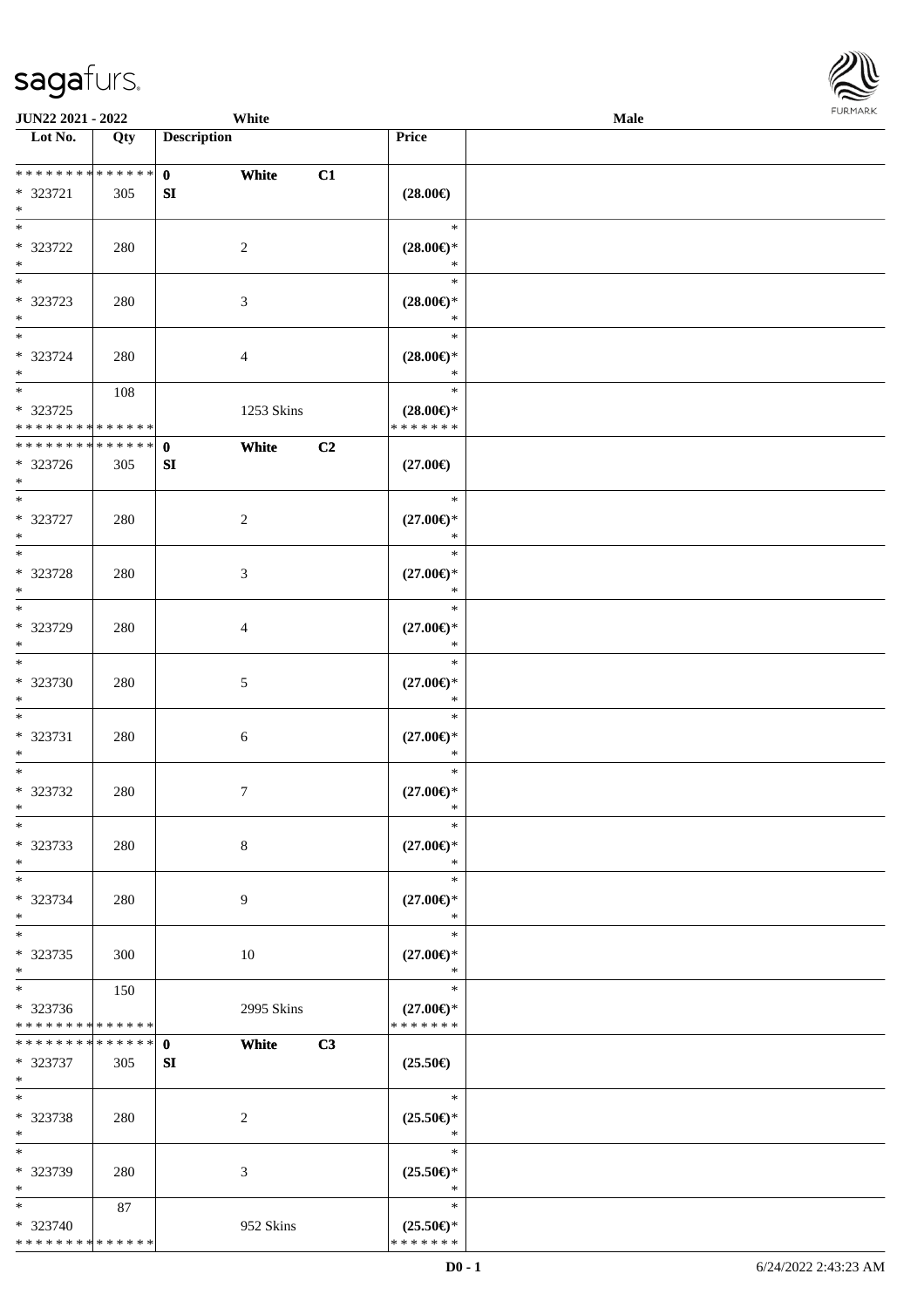| JUN22 2021 - 2022                                                   |     |                                    | White                    |                   |                                                | <b>Male</b> |  |
|---------------------------------------------------------------------|-----|------------------------------------|--------------------------|-------------------|------------------------------------------------|-------------|--|
| Lot No.                                                             | Qty | <b>Description</b>                 |                          |                   | Price                                          |             |  |
| * * * * * * * * * * * * * * *<br>* 323741<br>$*$                    | 305 | $\mathbf{0}$<br>SI                 | White<br><b>LNAP</b>     | C1/C2             | 24.50€                                         |             |  |
| $*$<br>* 323742<br>$*$<br>$\overline{\phantom{0}}$                  | 280 |                                    | $\overline{2}$           |                   | $\ast$<br>24.50€*<br>$\ast$                    |             |  |
| $* 323743$<br>$*$                                                   | 280 |                                    | 3                        |                   | $\ast$<br>24.50€*<br>$\ast$                    |             |  |
| $\overline{\ast}$<br>* 323744<br>$*$                                | 280 |                                    | 4                        |                   | $\ast$<br>24.50€*<br>$\ast$                    |             |  |
| $\overline{\phantom{0}}$<br>* 323745<br>* * * * * * * * * * * * * * | 211 |                                    | 1356 Skins               |                   | $\ast$<br>24.50€*<br>* * * * * * *             |             |  |
| 323746                                                              | 310 | $\bf{0}$<br>SI                     | White<br><b>LNAP</b>     | C3                | $(23.00\epsilon)$                              |             |  |
| 323747                                                              | 142 | $\bf{0}$<br>SI                     | White<br><b>LNAP</b>     | C3                | $(23.00\epsilon)$                              |             |  |
| * * * * * * * * * * * * * * *<br>* 323748<br>$*$                    | 305 | $\mathbf{0}$<br>$\mathbf{I}$       | White<br>WB <sub>2</sub> | C2                | $(21.50\epsilon)$                              |             |  |
| $*$<br>* 323749<br>* * * * * * * * * * * * * *                      | 164 |                                    | 469 Skins                |                   | $\ast$<br>$(21.50\epsilon)$ *<br>* * * * * * * |             |  |
| 323750                                                              | 114 | $\bf{0}$<br>$\mathbf{I}\mathbf{B}$ | White<br>WB <sub>2</sub> | C2<br><b>LNAP</b> | 18.50€                                         |             |  |
| * * * * * * * * * * * * * * *<br>* 323751<br>$*$                    | 305 | $\mathbf{0}$<br>IB                 | White<br>CHIP            | C2                | $(23.50\epsilon)$                              |             |  |
| $*$<br>$* 323752$<br>* * * * * * * * * * * * * *                    | 207 |                                    | 512 Skins                |                   | $\ast$<br>$(23.50\epsilon)$ *<br>* * * * * * * |             |  |
| * * * * * * * * * * * * * * *<br>* 323753<br>$*$                    | 305 | $\mathbf{0}$<br>П                  | White                    | C2                | $(20.50\epsilon)$                              |             |  |
| $*$<br>* 323754<br>$*$                                              | 280 |                                    | 2                        |                   | $\ast$<br>$(20.50 \in )^*$<br>$\ast$           |             |  |
| $*$<br>* 323755<br>* * * * * * * * * * * * * *                      | 63  |                                    | 648 Skins                |                   | $\ast$<br>$20.50 \in$ *<br>* * * * * * *       |             |  |
| * * * * * * * * * * * * * * *<br>* 323756<br>$*$                    | 285 | $\mathbf{0}$<br><b>SAGA</b>        | White                    | C1                | $(30.00\epsilon)$                              |             |  |
| $*$<br>$* 323757$<br>$*$                                            | 260 |                                    | $\sqrt{2}$               |                   | $\ast$<br>$(30.00\epsilon)$ *<br>$\ast$        |             |  |
| $*$<br>$* 323758$<br>$*$                                            | 260 |                                    | 3                        |                   | $\ast$<br>$(30.00\epsilon)$ *<br>$\ast$        |             |  |
| $*$<br>* 323759<br>$*$                                              | 260 |                                    | 4                        |                   | $\ast$<br>$(30.00€)$ *<br>$\ast$               |             |  |
| $*$ $*$<br>* 323760<br>* * * * * * * * * * * * * *                  | 102 |                                    | 1167 Skins               |                   | $\ast$<br>$(30.00€)$ *<br>* * * * * * *        |             |  |

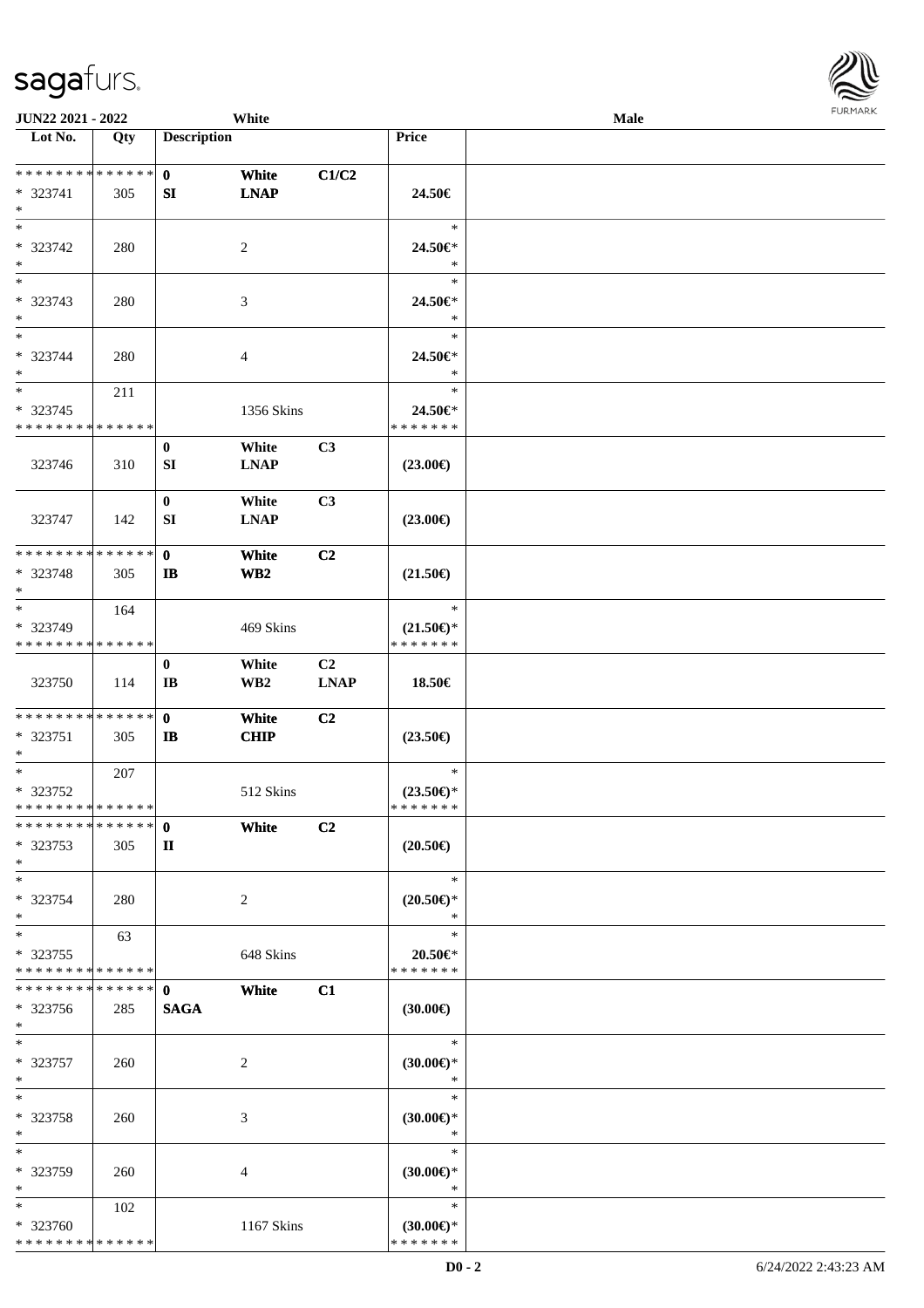| JUN22 2021 - 2022                                                       |            | White                                |                                                   | <b>FURMARK</b><br>Male |  |  |  |
|-------------------------------------------------------------------------|------------|--------------------------------------|---------------------------------------------------|------------------------|--|--|--|
| Lot No.                                                                 | Qty        | <b>Description</b>                   | Price                                             |                        |  |  |  |
| **************<br>* 323761<br>$*$                                       | 285        | $\mathbf{0}$<br>White<br><b>SAGA</b> | C2<br>29.00€                                      |                        |  |  |  |
| $\overline{\phantom{a}^*}$<br>* 323762<br>$*$                           | 260        | $\sqrt{2}$                           | $\ast$<br>29.00€*<br>$\ast$                       |                        |  |  |  |
| $_{\ast}^{-}$<br>* 323763<br>$*$                                        | 260        | 3                                    | $\ast$<br>29.00€*<br>$\ast$                       |                        |  |  |  |
| $*$<br>* 323764<br>$*$<br>$\overline{\phantom{0}}$                      | 260        | 4                                    | $\ast$<br>$(29.00\epsilon)$ *<br>$\ast$           |                        |  |  |  |
| * 323765<br>$*$<br>$\overline{\phantom{0}}$                             | 260        | 5                                    | $\ast$<br>$(29.00\epsilon)$ *<br>$\ast$           |                        |  |  |  |
| * 323766<br>$\ast$                                                      | 260        | $\sqrt{6}$                           | $\ast$<br>$(29.00\epsilon)$ *<br>$\ast$           |                        |  |  |  |
| $*$<br>* 323767<br>$\ast$<br>$\overline{\phantom{0}}$                   | 260        | $\tau$                               | $\ast$<br>$(29.00\epsilon)$ *<br>$\ast$<br>$\ast$ |                        |  |  |  |
| * 323768<br>$\ast$<br>$\overline{\phantom{a}^*}$                        | 260        | $\,8\,$                              | $(29.00\epsilon)$ *<br>$\ast$<br>$\ast$           |                        |  |  |  |
| * 323769<br>$\ast$<br>$*$                                               | 260        | $\overline{9}$                       | $(29.00\epsilon)$ *<br>$\ast$<br>$\ast$           |                        |  |  |  |
| * 323770<br>$\ast$<br>$\overline{\phantom{a}^*}$                        | 260        | 10                                   | $(29.00\epsilon)$ *<br>$\ast$<br>$\ast$           |                        |  |  |  |
| * 323771<br>$\ast$<br>$\overline{\phantom{a}^*}$                        | 260        | 11                                   | $(29.00\epsilon)$ *<br>$\ast$<br>$\ast$           |                        |  |  |  |
| $* 323772$<br>$\ast$<br>$\ast$                                          | 260        | 12                                   | $(29.00\epsilon)$ *<br>$\ast$<br>$\ast$           |                        |  |  |  |
| * 323773<br>$\ast$<br>$\overline{\phantom{a}^*}$                        | 260        | 13                                   | $(29.00\epsilon)$ *<br>$\ast$<br>$\ast$           |                        |  |  |  |
| * 323774<br>$\ast$<br>$\overline{\phantom{a}^*}$                        | 260        | 14                                   | $(29.00\epsilon)$ *<br>$\ast$<br>$\ast$           |                        |  |  |  |
| * 323775<br>$\ast$<br>$\ast$                                            | 260<br>164 | 15                                   | $(29.00\epsilon)$ *<br>$\ast$<br>$\ast$           |                        |  |  |  |
| * 323776<br>* * * * * * * * * * * * * *<br>******** <mark>******</mark> |            | 4089 Skins<br>White<br>$\mathbf{0}$  | $(29.00\epsilon)$ *<br>* * * * * * *<br>C3        |                        |  |  |  |
| * 323777<br>$\ast$<br>$\ast$                                            | 285        | <b>SAGA</b>                          | $(27.00\epsilon)$<br>$\ast$                       |                        |  |  |  |
| * 323778<br>$\ast$<br>$\ast$                                            | 260        | $\boldsymbol{2}$                     | $(27.00\epsilon)$ *<br>$\ast$<br>$\ast$           |                        |  |  |  |
| * 323779<br>$\ast$<br>$\ast$                                            | 260<br>281 | 3                                    | $(27.00\epsilon)$ *<br>$\ast$<br>$\ast$           |                        |  |  |  |
| * 323780<br>* * * * * * * * * * * * * *                                 |            | 1086 Skins                           | $(27.00\epsilon)$ *<br>* * * * * * *              |                        |  |  |  |

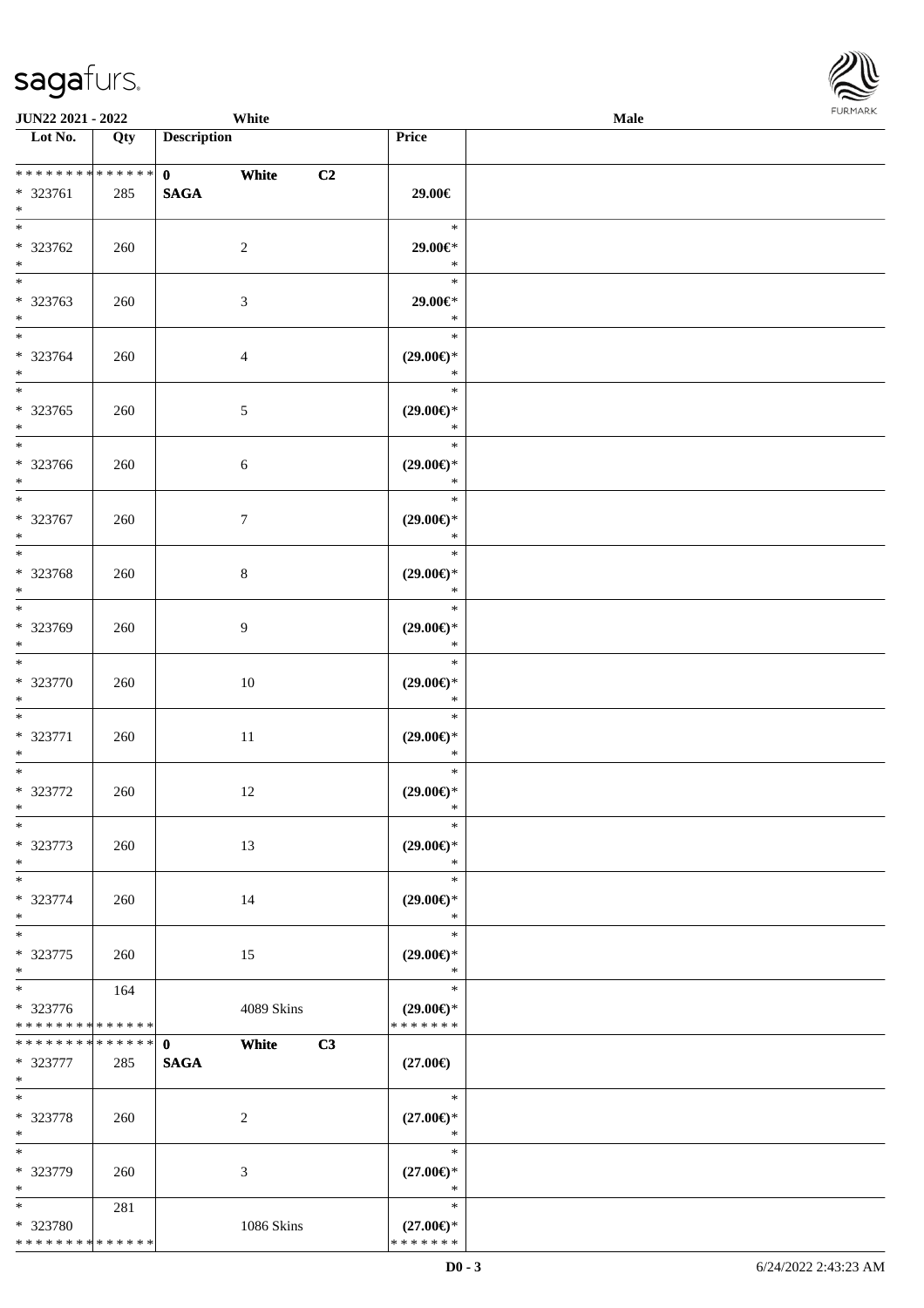| JUN22 2021 - 2022                                                   |                    |                             | White                                      |       |                                                | Male | <b>FURPIARR</b> |
|---------------------------------------------------------------------|--------------------|-----------------------------|--------------------------------------------|-------|------------------------------------------------|------|-----------------|
| Lot No.                                                             | Qty                | <b>Description</b>          |                                            |       | <b>Price</b>                                   |      |                 |
| * * * * * * * * <mark>* * * * * * *</mark>                          |                    | $\mathbf{0}$                | White                                      | C1/C2 |                                                |      |                 |
| * 323781<br>$*$                                                     | 285                | <b>SAGA</b>                 | $\mathbf{L}\mathbf{N}\mathbf{A}\mathbf{P}$ |       | 26.50€                                         |      |                 |
| $\ast$<br>* 323782                                                  | 260                |                             | 2                                          |       | $\ast$<br>$26.50 \in$                          |      |                 |
| $\ast$<br>$_{*}^{-}$                                                |                    |                             |                                            |       | $\ast$<br>$\ast$                               |      |                 |
| * 323783<br>$\ast$                                                  | 260                |                             | $\mathfrak{Z}$                             |       | $26.50 \in$<br>$\ast$                          |      |                 |
| $\ast$                                                              | 230                |                             |                                            |       | $\ast$                                         |      |                 |
| * 323784<br>* * * * * * * *                                         | * * * * * *        |                             | 1035 Skins                                 |       | 26.50€*<br>* * * * * * *                       |      |                 |
| 323785                                                              | 142                | $\bf{0}$<br><b>SAGA</b>     | White<br><b>LNAP</b>                       | C3    | $(24.50\epsilon)$                              |      |                 |
| * * * * * * * *                                                     | * * * * * *        | $\mathbf{0}$                | White                                      | C2    |                                                |      |                 |
| * 323786<br>$*$                                                     | 285                | IA                          | WB2                                        |       | $(22.00\epsilon)$                              |      |                 |
| $* 323787$                                                          | 284                |                             | 569 Skins                                  |       | $\ast$<br>$(22.00\epsilon)$ *                  |      |                 |
| * * * * * * * *                                                     | * * * * * *        |                             |                                            |       | * * * * * * *                                  |      |                 |
| * * * * * * * *<br>* 323788<br>$*$                                  | * * * * * *<br>285 | $\mathbf{0}$<br>IA          | White<br><b>CHIP</b>                       | C2    | 24.00€                                         |      |                 |
| $\ast$<br>* 323789<br>$\ast$                                        | 260                |                             | $\sqrt{2}$                                 |       | $\ast$<br>24.00€*<br>$\ast$                    |      |                 |
| $\overline{\phantom{0}}$<br>* 323790<br>* * * * * * * * * * * * * * | 124                |                             | 669 Skins                                  |       | $\ast$<br>24.00€*<br>* * * * * * *             |      |                 |
| * * * * * * * * * * * * * *<br>* 323791<br>$\ast$                   | 265                | $\mathbf{0}$<br><b>SROY</b> | White                                      | C1/C2 | $(31.00\epsilon)$                              |      |                 |
| $\ast$<br>$* 323792$<br>$*$                                         | 240                |                             | 2                                          |       | $\ast$<br>$(31.00\epsilon)$ *<br>$\ast$        |      |                 |
| $*$<br>* 323793<br>* * * * * * * * * * * * * *                      | 102                |                             | 607 Skins                                  |       | $\ast$<br>$(31.00\epsilon)$ *<br>* * * * * * * |      |                 |
| 323794                                                              | 167                | $\bf{0}$<br><b>SROY</b>     | White                                      | C3    | $(29.00\epsilon)$                              |      |                 |

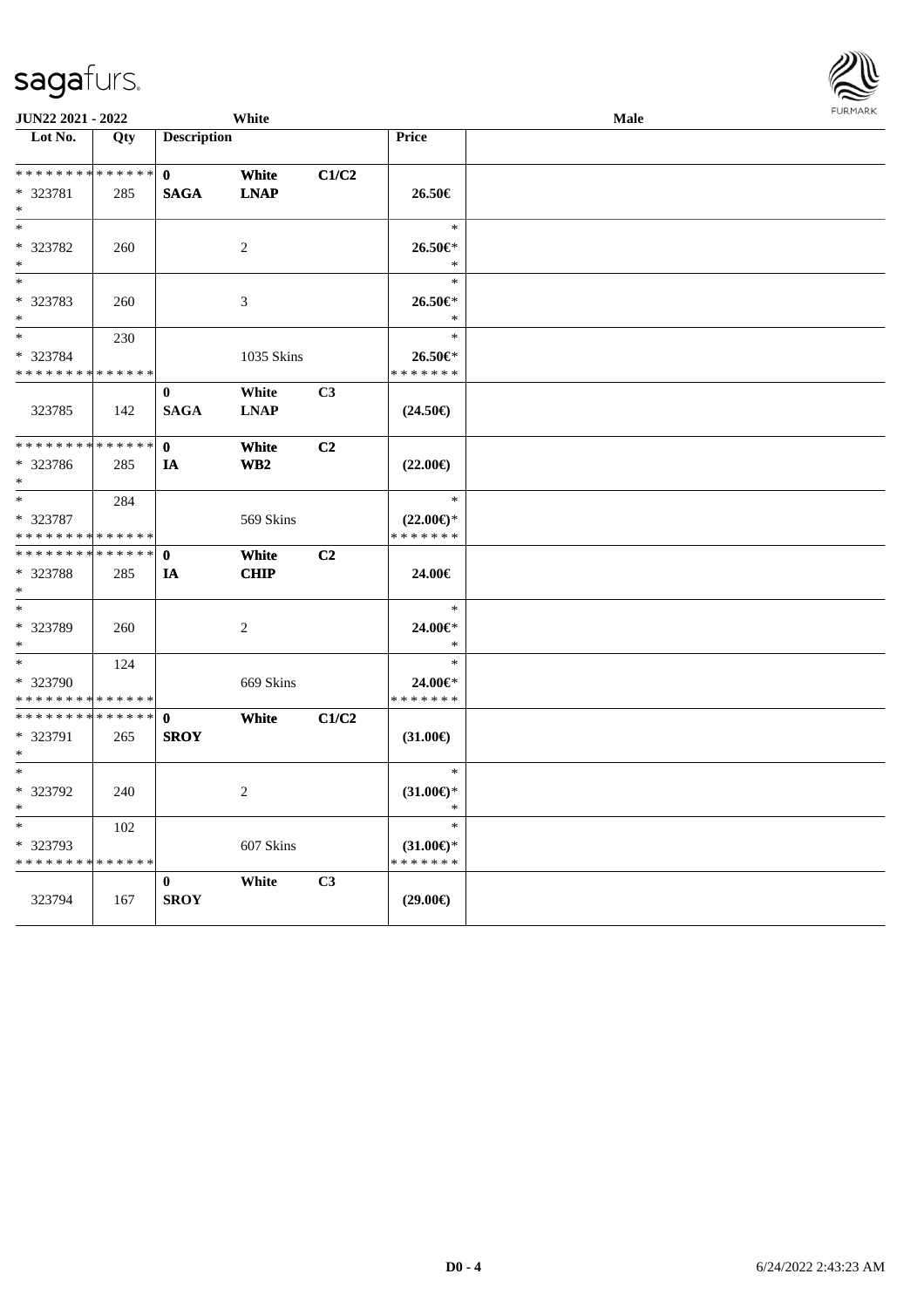

| <b>JUN22 2021 - 2022</b>                                      |     | White                                 |                                                                  | Male |
|---------------------------------------------------------------|-----|---------------------------------------|------------------------------------------------------------------|------|
| Lot No.                                                       | Qty | <b>Description</b>                    | Price                                                            |      |
| * * * * * * * * * * * * * * *<br>* 323841<br>$\ast$           | 365 | $\mathbf{1}$<br>White<br>SI           | C2<br>$(23.00\epsilon)$                                          |      |
| $*$<br>* 323842<br>$*$                                        | 340 | 2                                     | $\ast$<br>$(23.00\epsilon)$ *<br>$\ast$                          |      |
| * 323843<br>$*$                                               | 340 | $\mathfrak{Z}$                        | $\ast$<br>$(23.00\epsilon)$ *<br>$\ast$                          |      |
| $\overline{\phantom{0}}$<br>* 323844<br>$*$                   | 340 | $\overline{4}$                        | $\ast$<br>$(23.00\epsilon)$ *<br>$\ast$                          |      |
| $*$<br>* 323845<br>$\ast$<br>$\overline{\phantom{0}}$         | 340 | $\mathfrak{S}$                        | $\ast$<br>$(23.00\epsilon)$ *<br>$\ast$                          |      |
| * 323846<br>$*$<br>$\overline{\ast}$                          | 340 | 6                                     | $\ast$<br>$(23.00\epsilon)$ *<br>$\ast$                          |      |
| * 323847<br>$*$                                               | 340 | $\tau$                                | $\ast$<br>$(23.00\epsilon)$ *<br>$\ast$                          |      |
| $*$ $-$<br>* 323848<br>$\ast$                                 | 340 | 8                                     | $\ast$<br>$(23.00\epsilon)$ *<br>$\ast$                          |      |
| * 323849<br>* * * * * * * * * * * * * *                       | 143 | 2888 Skins                            | $\ast$<br>$(23.00\epsilon)$ *<br>* * * * * * *                   |      |
| * * * * * * * * * * * * * * <mark>*</mark><br>* 323850<br>$*$ | 365 | White<br>$\mathbf{1}$<br>$\mathbf{I}$ | C2<br>$(18.00\epsilon)$                                          |      |
| $*$<br>* 323851<br>* * * * * * * * <mark>* * * * * *</mark>   | 300 | 665 Skins                             | $\ast$<br>$(18.00\epsilon)$ *<br>* * * * * * *                   |      |
| * 323852<br>$*$ $\qquad$                                      | 345 | White<br><b>SAGA</b>                  | C2<br>24.50€                                                     |      |
| $*$<br>$* 323853$<br>$*$                                      | 320 | 2                                     | $\ast$<br>24.50€*<br>$\ast$                                      |      |
| $*$<br>$* 323854$<br>$*$                                      | 320 | 3                                     | $\ast$<br>$(24.50\epsilon)$ *<br>$\ast$                          |      |
| $*$ $-$<br>* 323855<br>$*$<br>$*$                             | 320 | $\overline{4}$                        | $*$<br>$(24.50\epsilon)$ *<br>$\ast$<br>$\overline{\phantom{0}}$ |      |
| * 323856<br>$*$                                               | 320 | 5 <sup>5</sup>                        | $(24.50\epsilon)$ *<br>$\overline{\mathbf{r}}$                   |      |
| $*$<br>* 323857<br>$*$                                        | 320 | 6                                     | $(24.50\epsilon)$ *<br>$\ast$                                    |      |
| $*$ $-$<br>* 323858<br>$*$                                    | 320 | $\tau$                                | $\overline{\phantom{a}}$<br>$(24.50\epsilon)$ *<br>$\ast$        |      |
| $*$<br>$* 323859$<br>$*$                                      | 320 | 8                                     | $\ast$<br>$(24.50\epsilon)$ *<br>$\ast$                          |      |
| $*$<br>* 323860<br>$*$                                        | 320 | 9                                     | $\ast$<br>$(24.50\epsilon)$ *<br>$\ast$                          |      |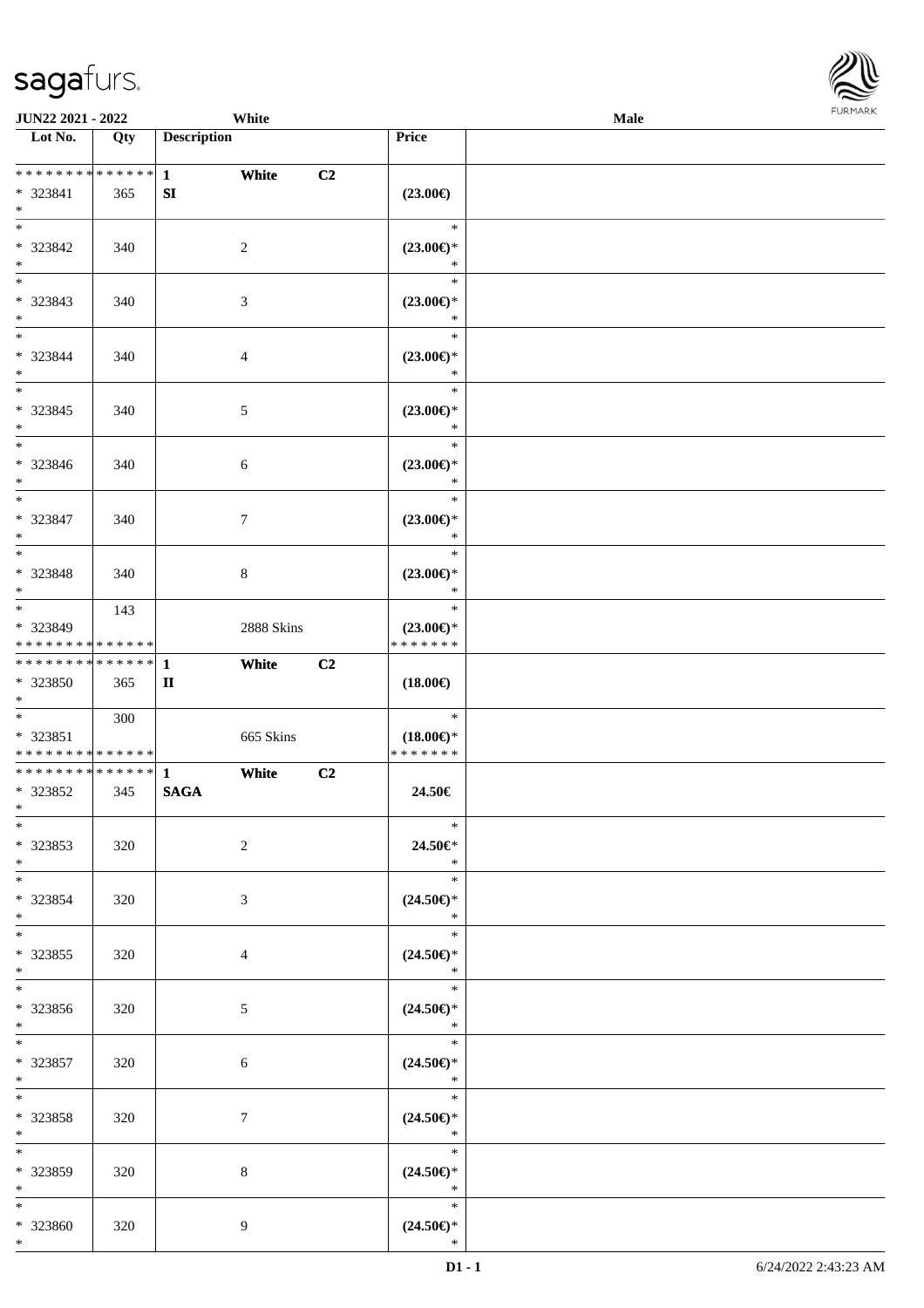

| <b>JUN22 2021 - 2022</b> |                           | White       |            |                | Male                      |  |  |  |
|--------------------------|---------------------------|-------------|------------|----------------|---------------------------|--|--|--|
| Lot No.                  | <b>Description</b><br>Qty |             | Price      |                |                           |  |  |  |
| $\ast$                   |                           |             | White      | C <sub>2</sub> | $*$                       |  |  |  |
| * 323861                 | 320                       | <b>SAGA</b> |            |                | $(24.50 \in \mathcal{F})$ |  |  |  |
| $\ast$                   |                           |             |            |                | ∗                         |  |  |  |
| $\ast$                   | 223                       |             |            |                | ∗                         |  |  |  |
| $*323862$                |                           |             | 3448 Skins |                | $(24.50\epsilon)$ *       |  |  |  |
| **************           |                           |             |            |                | * * * * * * *             |  |  |  |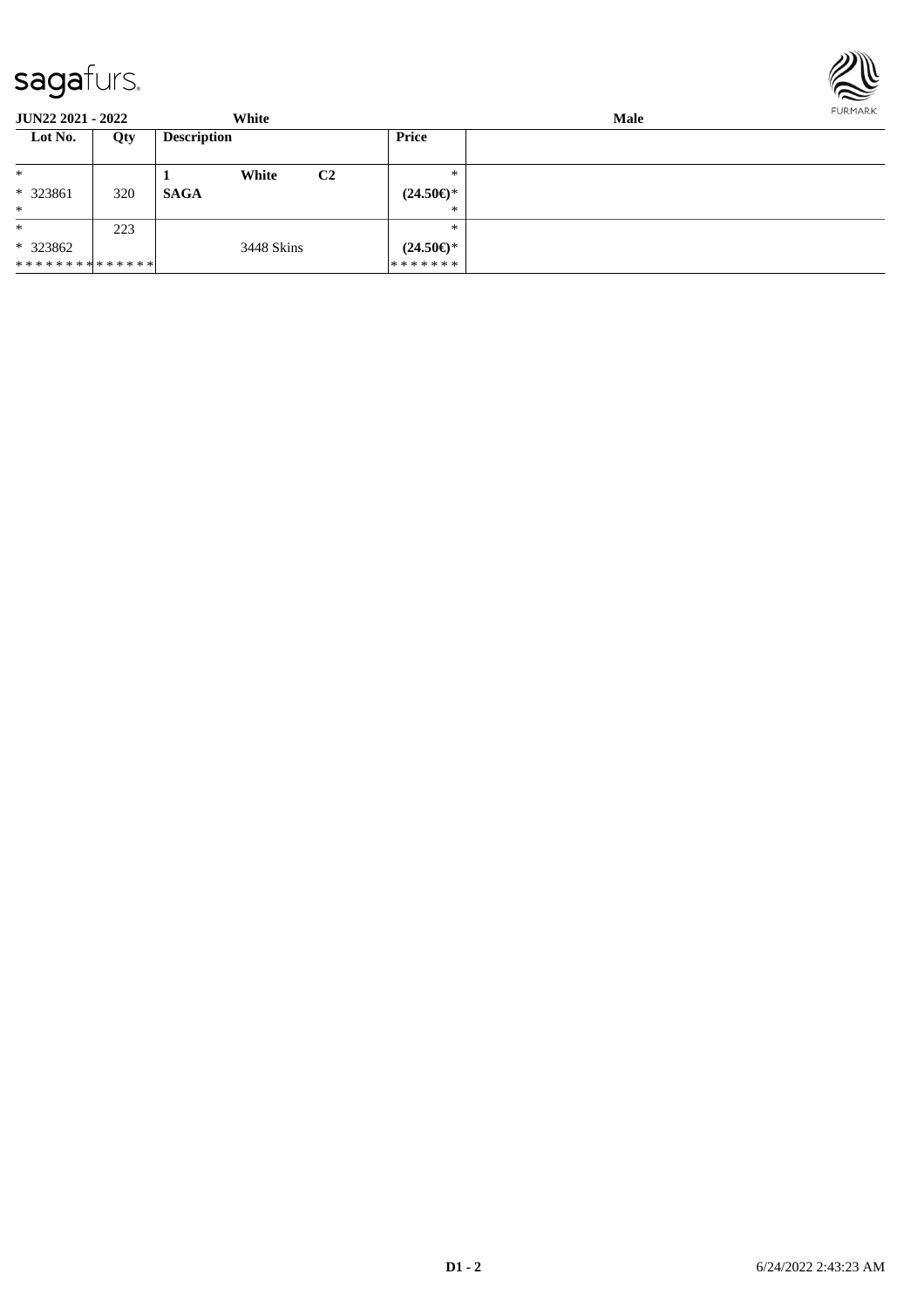

| JUN22 2021 - 2022             |     |                    | White      |                |                                      | Male | <b>FURMARK</b> |
|-------------------------------|-----|--------------------|------------|----------------|--------------------------------------|------|----------------|
| Lot No.                       | Qty | <b>Description</b> |            |                | Price                                |      |                |
| ************** <mark>2</mark> |     |                    | White      | C <sub>2</sub> |                                      |      |                |
| * 323921<br>$*$               | 365 | <b>SI</b>          |            |                | $(18.50\epsilon)$                    |      |                |
| $*$                           |     |                    |            |                | $\ast$                               |      |                |
| * 323922<br>$*$               | 340 |                    | 2          |                | $(18.50\epsilon)$ *<br>$*$           |      |                |
| $*$                           | 340 |                    |            |                | $\ast$                               |      |                |
| * 323923<br>**************    |     |                    | 1045 Skins |                | $(18.50\epsilon)$ *<br>* * * * * * * |      |                |
| ************** 2              |     |                    | White      | C <sub>2</sub> |                                      |      |                |
| * 323924<br>$*$               | 345 | <b>SAGA</b>        |            |                | $(20.50\epsilon)$                    |      |                |
| $\ast$                        |     |                    |            |                | $\ast$                               |      |                |
| * 323925<br>$*$               | 320 |                    | 2          |                | $(20.50\epsilon)$ *<br>$*$           |      |                |
| $*$                           |     |                    |            |                | $\ast$                               |      |                |
| * 323926<br>$\ast$            | 320 |                    | 3          |                | $(20.50\epsilon)$ *<br>*             |      |                |
| $*$                           | 316 |                    |            |                | $\ast$                               |      |                |
| * 323927<br>**************    |     |                    | 1301 Skins |                | $(20.50\epsilon)$ *<br>* * * * * * * |      |                |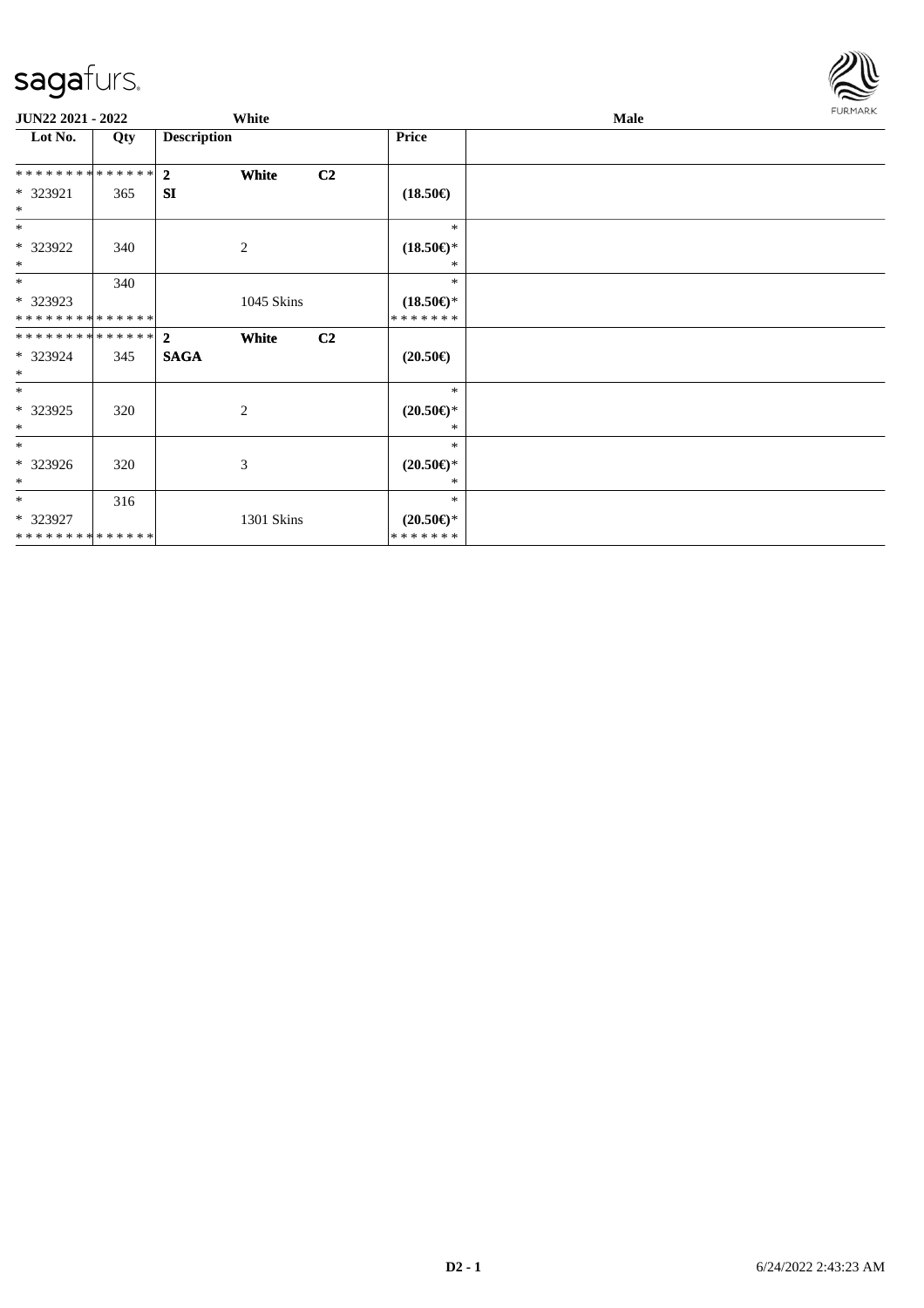

| JUN22 2021 - 2022                                            |     |                    | <b>White Velvet</b>   |                |                                    | <b>Male</b> | 1.91117177 |
|--------------------------------------------------------------|-----|--------------------|-----------------------|----------------|------------------------------------|-------------|------------|
| Lot No.                                                      | Qty | <b>Description</b> |                       |                | Price                              |             |            |
| 323981                                                       | 158 | 60<br>SI           | White<br>VELV1        | C1             | 50.00€                             |             |            |
| * * * * * * * * * * * * * *                                  |     | 60                 | White                 | C <sub>2</sub> |                                    |             |            |
| * 323982<br>$\ast$                                           | 176 | SI                 | <b>VELV1</b>          |                | 50.00€                             |             |            |
| $*$<br>* 323983<br>* * * * * * * * * * * * * *               | 32  |                    | 208 Skins             |                | $\ast$<br>50.00€*<br>* * * * * * * |             |            |
| * * * * * * * * * * * * * *<br>* 323984<br>$\ast$            | 165 | 60<br><b>SAGA</b>  | White<br><b>VELV1</b> | C1             | 54.00€                             |             |            |
| $\overline{\ast}$<br>* 323985<br>* * * * * * * * * * * * * * | 75  |                    | 240 Skins             |                | $\ast$<br>53.00€*<br>* * * * * * * |             |            |
| * * * * * * * * * * * * * *<br>* 323986<br>$\ast$            | 165 | 60<br><b>SAGA</b>  | White<br><b>VELV1</b> | C2             | 53.00€                             |             |            |
| $\ast$<br>* 323987<br>* * * * * * * * * * * * * *            | 128 |                    | 293 Skins             |                | $\ast$<br>53.00€*<br>* * * * * * * |             |            |
| 323988                                                       | 121 | 60<br><b>SAGA</b>  | White<br><b>VELV1</b> | C3             | 51.00€                             |             |            |
| **************<br>* 323989<br>$\ast$                         | 175 | 60<br><b>SAGA</b>  | White<br>VELV2        | C1             | 59.00€                             |             |            |
| $\ast$<br>* 323990<br>* * * * * * * * * * * * * *            | 63  |                    | 238 Skins             |                | $\ast$<br>59.00€*<br>* * * * * * * |             |            |
| **************<br>* 323991<br>$*$                            | 165 | 60<br><b>SAGA</b>  | White<br><b>VELV2</b> | C <sub>2</sub> | 59.00€                             |             |            |
| $*$<br>* 323992<br>* * * * * * * * * * * * * *               | 91  |                    | 256 Skins             |                | $\ast$<br>59.00€*<br>* * * * * * * |             |            |
| 323993                                                       | 86  | 60<br><b>SAGA</b>  | White<br>VELV2        | C <sub>3</sub> | 56.00€                             |             |            |
| 323994                                                       | 138 | 60<br><b>SROY</b>  | White<br><b>VELV1</b> | C1             | 55.00€                             |             |            |
| * * * * * * * * * * * * * *<br>* 323995<br>$\ast$            | 165 | 60<br><b>SROY</b>  | White<br><b>VELV1</b> | C2             | 55.00€                             |             |            |
| $\ast$<br>* 323996<br>* * * * * * * * * * * * * *            | 115 |                    | 280 Skins             |                | $\ast$<br>55.00€*<br>* * * * * * * |             |            |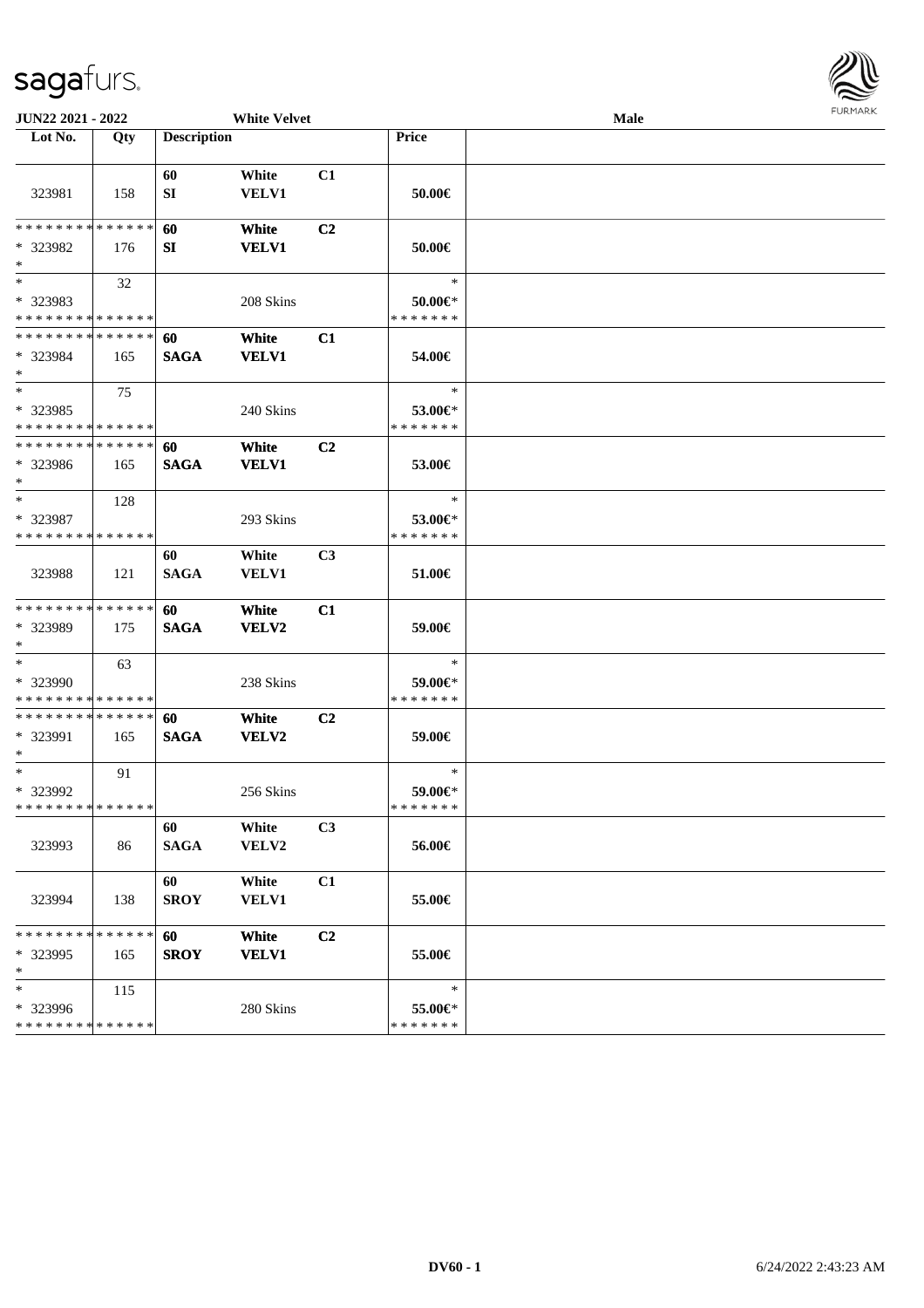

| JUN22 2021 - 2022             |     |                       | <b>White Velvet</b> |                |               | Male |  |
|-------------------------------|-----|-----------------------|---------------------|----------------|---------------|------|--|
| Lot No.                       | Qty | <b>Description</b>    |                     |                | Price         |      |  |
|                               |     |                       |                     |                |               |      |  |
| **************                |     | 50                    | White               | C1             |               |      |  |
| $* 324041$                    | 205 | SI                    | <b>VELV1</b>        |                | 47.00€        |      |  |
| $\ast$                        |     |                       |                     |                |               |      |  |
| $*$                           | 102 |                       |                     |                | $\ast$        |      |  |
|                               |     |                       |                     |                |               |      |  |
| $* 324042$                    |     |                       | 307 Skins           |                | 47.00€*       |      |  |
| * * * * * * * * * * * * * *   |     |                       |                     |                | * * * * * * * |      |  |
| * * * * * * * * * * * * * *   |     | 50                    | White               | C <sub>2</sub> |               |      |  |
| $* 324043$                    | 205 | SI                    | <b>VELV1</b>        |                | 46.00€        |      |  |
| $\ast$                        |     |                       |                     |                |               |      |  |
| $\ast$                        |     |                       |                     |                | $\ast$        |      |  |
| $* 324044$                    | 180 |                       | $\sqrt{2}$          |                | 46.00€*       |      |  |
| $\ast$                        |     |                       |                     |                | $\ast$        |      |  |
| $\ast$                        |     |                       |                     |                | $\ast$        |      |  |
| $* 324045$                    | 160 |                       | $\mathfrak{Z}$      |                | 46.00€*       |      |  |
| $\ast$                        |     |                       |                     |                | $\ast$        |      |  |
| $\ast$                        |     |                       |                     |                | $\ast$        |      |  |
|                               | 36  |                       |                     |                |               |      |  |
| $* 324046$                    |     |                       | 581 Skins           |                | 46.00€*       |      |  |
| * * * * * * * * * * * * * *   |     |                       |                     |                | * * * * * * * |      |  |
|                               |     | 50                    | White               | C3             |               |      |  |
| 324047                        | 207 | SI                    | <b>VELV1</b>        |                | 46.00€        |      |  |
|                               |     |                       |                     |                |               |      |  |
|                               |     | 50                    | White               | C1             |               |      |  |
| 324048                        | 85  | SI                    | <b>VELV2</b>        |                | 48.00€        |      |  |
|                               |     |                       |                     |                |               |      |  |
|                               |     |                       |                     |                |               |      |  |
| * * * * * * * * * * * * * *   |     | 50                    | White               | C <sub>2</sub> |               |      |  |
| * 324049                      | 225 | SI                    | VELV2               |                | 46.00€        |      |  |
| $\ast$                        |     |                       |                     |                |               |      |  |
| $\ast$                        | 81  |                       |                     |                | $\ast$        |      |  |
| * 324050                      |     |                       | 306 Skins           |                | 46.00€*       |      |  |
| * * * * * * * * * * * * * *   |     |                       |                     |                | * * * * * * * |      |  |
|                               |     | 50                    | White               | C3             |               |      |  |
| 324051                        | 105 | ${\bf SI}$            | VELV2               |                | 44.00€        |      |  |
|                               |     |                       |                     |                |               |      |  |
| **************                |     |                       |                     |                |               |      |  |
|                               |     | 60/50                 | White               | C2             |               |      |  |
| * 324052                      | 205 | $\mathbf{I}$ <b>B</b> | <b>VELV1</b>        | WB2            | 41.00€        |      |  |
| $*$                           |     |                       |                     |                |               |      |  |
| $*$                           | 183 |                       |                     |                | $\ast$        |      |  |
| $*324053$                     |     |                       | 388 Skins           |                | 41.00€*       |      |  |
| * * * * * * * * * * * * * *   |     |                       |                     |                | * * * * * * * |      |  |
| * * * * * * * * * * * * * * * |     | 60/50                 | White               | C <sub>2</sub> |               |      |  |
| $* 324054$                    | 205 | $\mathbf{I}$          | <b>VELV1</b>        | <b>CHIP</b>    | 43.00€        |      |  |
| $*$                           |     |                       |                     |                |               |      |  |
| $*$                           |     |                       |                     |                | $\ast$        |      |  |
|                               | 45  |                       |                     |                |               |      |  |
| $*324055$                     |     |                       | 250 Skins           |                | 43.00€*       |      |  |
| * * * * * * * * * * * * * *   |     |                       |                     |                | * * * * * * * |      |  |
| * * * * * * * * * * * * * *   |     | 50                    | White               | C1             |               |      |  |
| $* 324056$                    | 185 | <b>SAGA</b>           | <b>VELV1</b>        |                | 48.00€        |      |  |
| $*$                           |     |                       |                     |                |               |      |  |
| $*$                           |     |                       |                     |                | $\ast$        |      |  |
| $* 324057$                    | 160 |                       | 2                   |                | 48.00€*       |      |  |
| $*$                           |     |                       |                     |                | $\ast$        |      |  |
| $\ast$                        |     |                       |                     |                | $\ast$        |      |  |
|                               |     |                       |                     |                |               |      |  |
| * 324058                      | 160 |                       | 3                   |                | 48.00€*       |      |  |
| $*$                           |     |                       |                     |                | $\ast$        |      |  |
| $\ast$                        |     |                       |                     |                | $\ast$        |      |  |
| * 324059                      | 160 |                       | 4                   |                | 48.00€*       |      |  |
| $*$                           |     |                       |                     |                | $\ast$        |      |  |
| $*$                           | 174 |                       |                     |                | $\ast$        |      |  |
| $* 324060$                    |     |                       | 839 Skins           |                | 48.00€*       |      |  |
| * * * * * * * * * * * * * *   |     |                       |                     |                | * * * * * * * |      |  |
|                               |     |                       |                     |                |               |      |  |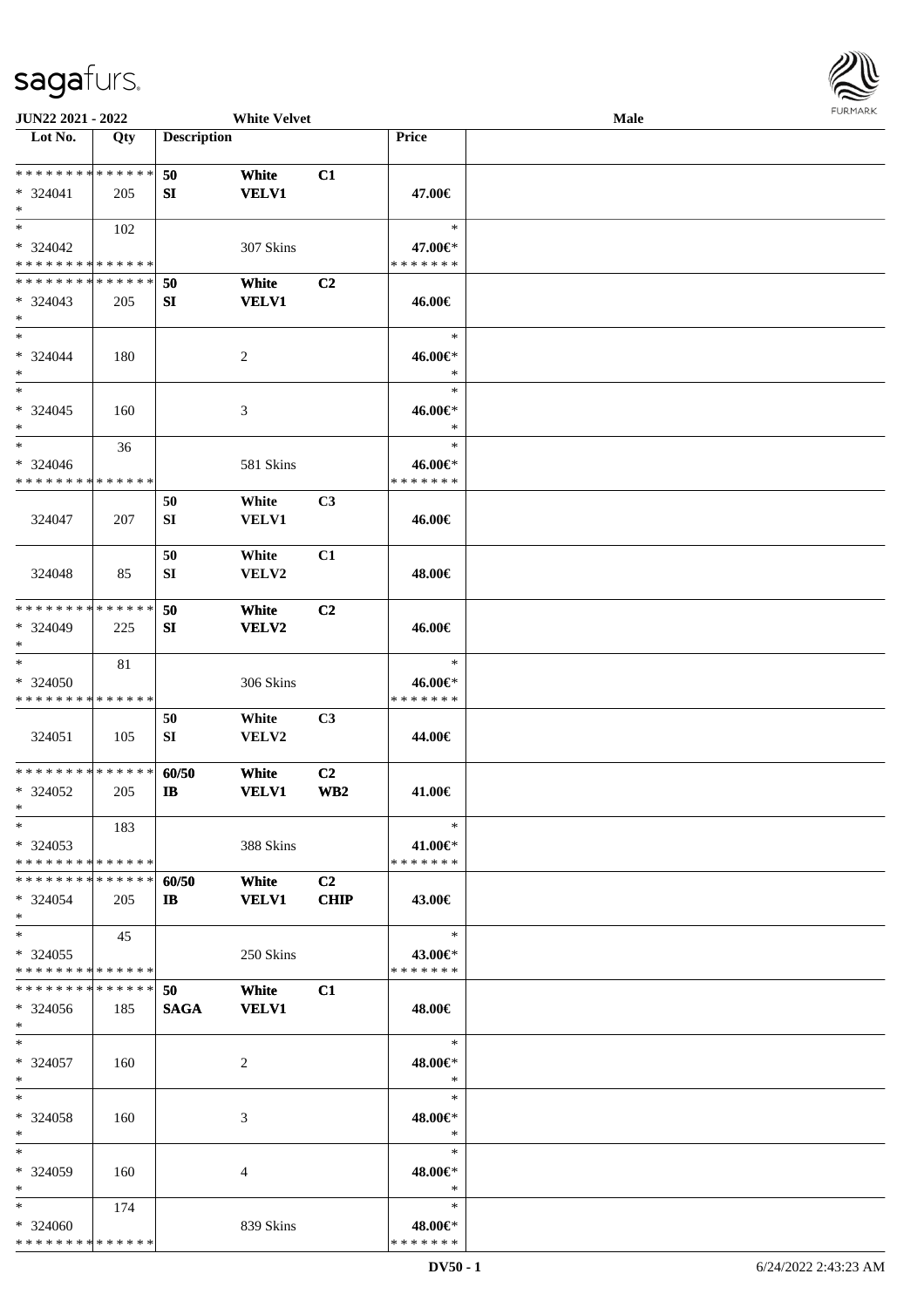\*



| <b>JUN22 2021 - 2022</b>                                          |     |                    | <b>White Velvet</b>   |                |                                    | Male |  |
|-------------------------------------------------------------------|-----|--------------------|-----------------------|----------------|------------------------------------|------|--|
| Lot No.                                                           | Qty | <b>Description</b> |                       |                | Price                              |      |  |
| * * * * * * * * * * * * * * *<br>* 324061<br>$\ast$               | 185 | 50<br><b>SAGA</b>  | White<br><b>VELV1</b> | C <sub>2</sub> | 47.00€                             |      |  |
| * 324062<br>$*$                                                   | 160 |                    | 2                     |                | $\ast$<br>47.00€*<br>$\ast$        |      |  |
| * 324063<br>$\ast$                                                | 160 |                    | 3                     |                | $\ast$<br>47.00€*<br>$\ast$        |      |  |
| $*$<br>* 324064<br>$*$                                            | 160 |                    | $\overline{4}$        |                | $\ast$<br>47.00€*<br>$\ast$        |      |  |
| $\ddot{x}$<br>$* 324065$<br>$\ast$                                | 160 |                    | 5                     |                | $\ast$<br>47.00€*<br>$\ast$        |      |  |
| $\ast$<br>* 324066<br>$\ast$                                      | 160 |                    | 6                     |                | $\ast$<br>47.00€*<br>$\ast$        |      |  |
| $\overline{\ast}$<br>$* 324067$<br>$\ast$                         | 160 |                    | $\tau$                |                | $\ast$<br>47.00€*<br>$\ast$        |      |  |
| $\ast$<br>* 324068<br>$*$                                         | 160 |                    | 8                     |                | $\ast$<br>47.00€*<br>$\ast$        |      |  |
| $*$<br>* 324069<br>* * * * * * * * * * * * * * *                  | 109 |                    | 1414 Skins            |                | $\ast$<br>47.00€*<br>* * * * * * * |      |  |
| * * * * * * * * <mark>* * * * * * *</mark><br>* 324070<br>$\ast$  | 185 | 50<br><b>SAGA</b>  | White<br><b>VELV1</b> | C3             | 47.00€                             |      |  |
| $\ddot{x}$<br>* 324071<br>$\ast$                                  | 170 |                    | 2                     |                | $\ast$<br>47.00€*<br>$\ast$        |      |  |
| $*$ $-$<br>* 324072<br>* * * * * * * * <mark>* * * * * * *</mark> | 35  |                    | 390 Skins             |                | $\ast$<br>47.00€*<br>*******       |      |  |
| * * * * * * * * * * * * * * *<br>* 324073<br>$*$                  | 185 | 50 White           | SAGA VELV2            | C1             | 57.00€                             |      |  |
| $*$ $-$<br>* 324074<br>* * * * * * * * <mark>* * * * * * *</mark> | 88  |                    | 273 Skins             |                | $\ast$<br>57.00€*<br>* * * * * * * |      |  |
| * * * * * * * * * * * * * * <mark>*</mark><br>* 324075<br>$*$     | 185 | 50<br><b>SAGA</b>  | White<br><b>VELV2</b> | C <sub>2</sub> | 57.00€                             |      |  |
| $\ast$<br>* 324076<br>$*$                                         | 160 |                    | 2                     |                | $\ast$<br>57.00€*<br>$\ast$        |      |  |
| $*$ $*$<br>* 324077<br>$*$                                        | 160 |                    | 3                     |                | $\ast$<br>57.00€*<br>$\ast$        |      |  |
| $*$ $-$<br>* 324078<br>$*$                                        | 160 |                    | $\overline{4}$        |                | $\ast$<br>57.00€*<br>$\ast$        |      |  |
| $*$ $\qquad$<br>* 324079<br>* * * * * * * * * * * * * * *         | 91  |                    | 756 Skins             |                | $\ast$<br>57.00€*<br>* * * * * * * |      |  |
| * * * * * * * * <mark>* * * * * * *</mark><br>* 324080            | 185 | 50<br><b>SAGA</b>  | White<br><b>VELV2</b> | C3             | 56.00€                             |      |  |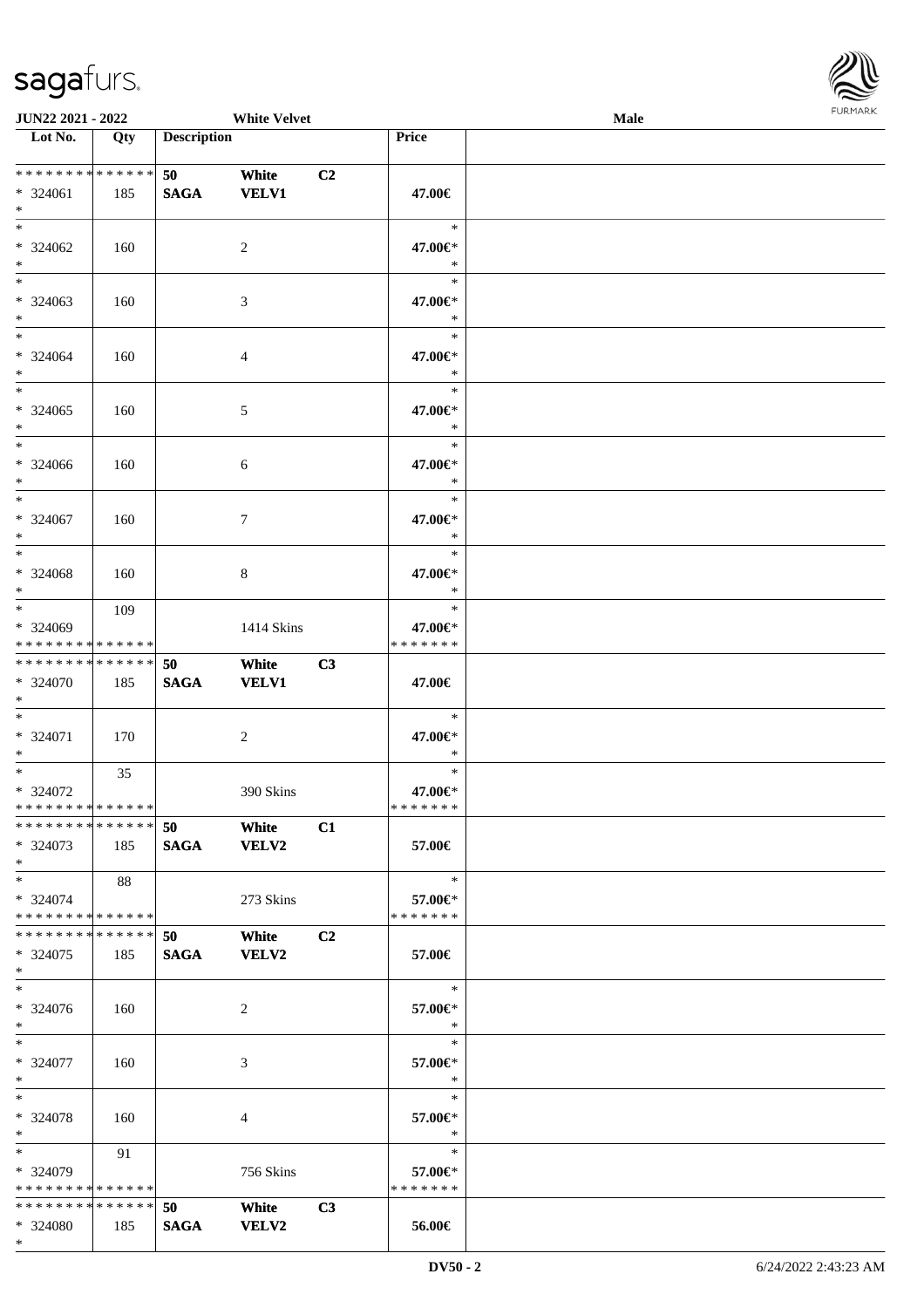| <b>JUN22 2021 - 2022</b>      |     |                    | <b>White Velvet</b> |                 |               | Male |  |
|-------------------------------|-----|--------------------|---------------------|-----------------|---------------|------|--|
| Lot No.                       | Qty | <b>Description</b> |                     |                 | Price         |      |  |
|                               |     |                    |                     |                 |               |      |  |
| $*$                           | 151 | 50                 | White               | C3              | $\ast$        |      |  |
| * 324081                      |     | <b>SAGA</b>        | VELV2               |                 | 56.00€*       |      |  |
| * * * * * * * * * * * * * *   |     |                    |                     |                 | * * * * * * * |      |  |
| * * * * * * * * * * * * * *   |     | 60/50              | White               | C2              |               |      |  |
| * 324082                      | 185 | IA                 | <b>VELV1</b>        | WB1             | 47.00€        |      |  |
| $*$                           |     |                    |                     |                 |               |      |  |
| $*$                           |     |                    |                     |                 |               |      |  |
|                               |     |                    |                     |                 | $\ast$        |      |  |
| * 324083                      | 160 |                    | 2                   |                 | 47.00€*       |      |  |
| $*$                           |     |                    |                     |                 | $\ast$        |      |  |
| $*$                           | 92  |                    |                     |                 | $\ast$        |      |  |
| * 324084                      |     |                    | 437 Skins           |                 | 47.00€*       |      |  |
| * * * * * * * * * * * * * *   |     |                    |                     |                 | * * * * * * * |      |  |
| * * * * * * * * * * * * * *   |     | 60/50              | White               | C <sub>2</sub>  |               |      |  |
| * 324085                      | 185 | IA                 | <b>VELV2</b>        | WB1             | 55.00€        |      |  |
| $\ast$                        |     |                    |                     |                 |               |      |  |
| $*$                           | 93  |                    |                     |                 | $\ast$        |      |  |
| $* 324086$                    |     |                    | 278 Skins           |                 | 55.00€*       |      |  |
| * * * * * * * * * * * * * *   |     |                    |                     |                 | * * * * * * * |      |  |
|                               |     |                    |                     |                 |               |      |  |
| * * * * * * * * * * * * * *   |     | 60/50              | White               | C <sub>2</sub>  |               |      |  |
| $* 324087$                    | 185 | IA                 | <b>VELV1</b>        | WB <sub>2</sub> | 41.00€        |      |  |
| $*$                           |     |                    |                     |                 |               |      |  |
| $*$                           |     |                    |                     |                 | $\ast$        |      |  |
| $* 324088$                    | 160 |                    | 2                   |                 | 42.00€*       |      |  |
| $\ast$                        |     |                    |                     |                 | $\ast$        |      |  |
| $*$                           |     |                    |                     |                 | $\ast$        |      |  |
| * 324089                      | 160 |                    | 3                   |                 | 42.00€*       |      |  |
| $*$                           |     |                    |                     |                 | $\ast$        |      |  |
| $*$                           |     |                    |                     |                 | $\ast$        |      |  |
|                               | 130 |                    |                     |                 |               |      |  |
| * 324090                      |     |                    | 635 Skins           |                 | 41.00€*       |      |  |
| * * * * * * * * * * * * * *   |     |                    |                     |                 | * * * * * * * |      |  |
| * * * * * * * * * * * * * *   |     | 60/50              | White               | C2              |               |      |  |
| * 324091                      | 185 | IA                 | <b>VELV1</b>        | <b>CHIP</b>     | 47.00€        |      |  |
| $*$                           |     |                    |                     |                 |               |      |  |
| $*$                           |     |                    |                     |                 | $\ast$        |      |  |
| $* 324092$                    | 160 |                    | 2                   |                 | 47.00€*       |      |  |
| $*$                           |     |                    |                     |                 | $\ast$        |      |  |
| $*$                           |     |                    |                     |                 | $\ast$        |      |  |
| * 324093                      | 160 |                    | 3                   |                 | 47.00€*       |      |  |
| $*$                           |     |                    |                     |                 | $\ast$        |      |  |
| $*$                           | 146 |                    |                     |                 | $\ast$        |      |  |
|                               |     |                    |                     |                 |               |      |  |
| * 324094                      |     |                    | 651 Skins           |                 | 47.00€*       |      |  |
| * * * * * * * * * * * * * *   |     |                    |                     |                 | * * * * * * * |      |  |
| * * * * * * * * * * * * * *   |     | 60/50              | White               | C <sub>2</sub>  |               |      |  |
| * 324095                      | 185 | IA                 | <b>VELV2</b>        | <b>CHIP</b>     | 52.00€        |      |  |
| $*$                           |     |                    |                     |                 |               |      |  |
| $*$                           | 167 |                    |                     |                 | $\ast$        |      |  |
| $*324096$                     |     |                    | 352 Skins           |                 | 52.00€*       |      |  |
| * * * * * * * * * * * * * *   |     |                    |                     |                 | * * * * * * * |      |  |
| * * * * * * * * * * * * * * * |     | 50                 | White               | C1              |               |      |  |
| * 324097                      | 185 | <b>SROY</b>        | <b>VELV1</b>        |                 | 51.00€        |      |  |
| $*$                           |     |                    |                     |                 |               |      |  |
| $*$                           |     |                    |                     |                 | $\ast$        |      |  |
|                               |     |                    |                     |                 |               |      |  |
| * 324098                      | 160 |                    | 2                   |                 | 51.00€*       |      |  |
| $*$                           |     |                    |                     |                 | $\ast$        |      |  |
| $*$                           |     |                    |                     |                 | $\ast$        |      |  |
| * 324099                      | 160 |                    | 3                   |                 | 52.00€*       |      |  |
| $*$                           |     |                    |                     |                 | $\ast$        |      |  |
| $*$                           | 173 |                    |                     |                 | $\ast$        |      |  |
| $* 324100$                    |     |                    | 678 Skins           |                 | 52.00€*       |      |  |
| * * * * * * * * * * * * * *   |     |                    |                     |                 | * * * * * * * |      |  |
|                               |     |                    |                     |                 |               |      |  |

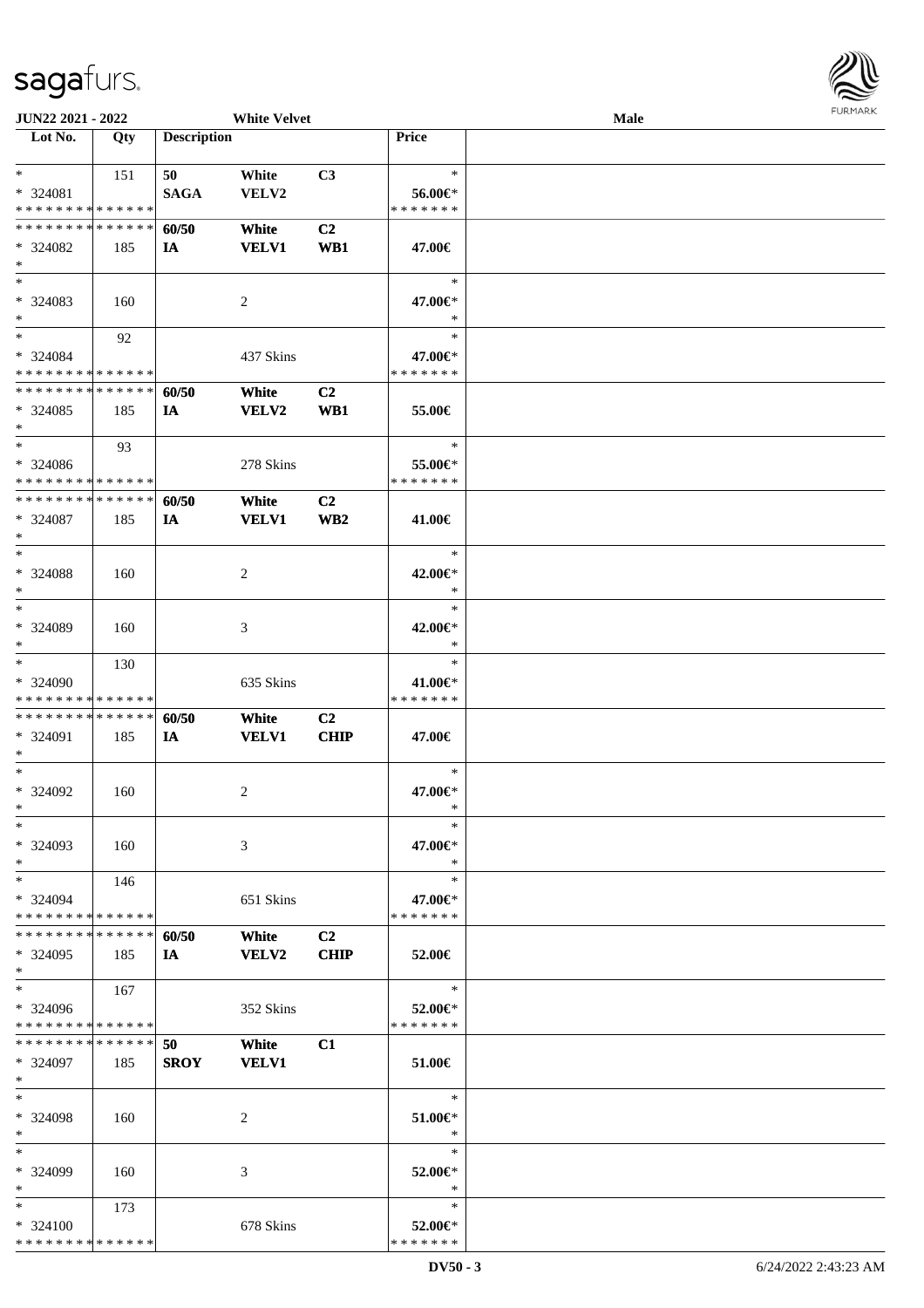

| <b>JUN22 2021 - 2022</b>                   |     |                    | <b>White Velvet</b> |                |               | <b>FURPIARA</b> |  |
|--------------------------------------------|-----|--------------------|---------------------|----------------|---------------|-----------------|--|
| Lot No.                                    | Qty | <b>Description</b> |                     |                | Price         |                 |  |
|                                            |     |                    |                     |                |               |                 |  |
| * * * * * * * * <mark>* * * * * * *</mark> |     | 50                 | White               | C <sub>2</sub> |               |                 |  |
| * 324101                                   | 185 | <b>SROY</b>        | <b>VELV1</b>        |                | 50.00€        |                 |  |
| $\ast$                                     |     |                    |                     |                |               |                 |  |
| $*$                                        |     |                    |                     |                | $\ast$        |                 |  |
| * 324102                                   | 160 |                    | 2                   |                | 50.00€*       |                 |  |
| $*$                                        |     |                    |                     |                | $\ast$        |                 |  |
| $*$                                        |     |                    |                     |                | $\ast$        |                 |  |
| * 324103                                   | 160 |                    | 3                   |                | 50.00€*       |                 |  |
| $*$                                        |     |                    |                     |                | $\ast$        |                 |  |
| $*$                                        |     |                    |                     |                | $\ast$        |                 |  |
| * 324104                                   | 160 |                    | 4                   |                | 50.00€*       |                 |  |
| $*$                                        |     |                    |                     |                | $\ast$        |                 |  |
|                                            | 175 |                    |                     |                | $\ast$        |                 |  |
| * 324105                                   |     |                    | 840 Skins           |                | 50.00€*       |                 |  |
| * * * * * * * * * * * * * *                |     |                    |                     |                | * * * * * * * |                 |  |
| * * * * * * * * * * * * * *                |     | 50                 | White               | C <sub>3</sub> |               |                 |  |
| $* 324106$                                 | 185 | <b>SROY</b>        | <b>VELV1</b>        |                | 49.00€        |                 |  |
| $*$                                        |     |                    |                     |                |               |                 |  |
| $*$                                        | 69  |                    |                     |                | $\ast$        |                 |  |
| * 324107                                   |     |                    | 254 Skins           |                | 49.00€*       |                 |  |
| * * * * * * * * * * * * * *                |     |                    |                     |                | * * * * * * * |                 |  |
| * * * * * * * * * * * * * *                |     | 50                 | White               | C1             |               |                 |  |
| * 324108                                   | 175 | <b>SROY</b>        | VELV2               |                | 59.00€        |                 |  |
| $*$                                        |     |                    |                     |                |               |                 |  |
| $*$                                        | 42  |                    |                     |                | $\ast$        |                 |  |
| * 324109                                   |     |                    | 217 Skins           |                | 59.00€*       |                 |  |
| * * * * * * * * <mark>* * * * * *</mark>   |     |                    |                     |                | * * * * * * * |                 |  |
| * * * * * * * * * * * * * * *              |     | 50                 | White               | C2             |               |                 |  |
| $* 324110$                                 | 185 | <b>SROY</b>        | <b>VELV2</b>        |                | 57.00€        |                 |  |
| $\ast$                                     |     |                    |                     |                |               |                 |  |
| $*$                                        |     |                    |                     |                | $\ast$        |                 |  |
| $* 324111$                                 | 180 |                    | 2                   |                | 57.00€*       |                 |  |
| $*$                                        |     |                    |                     |                | $\ast$        |                 |  |
| $*$                                        | 65  |                    |                     |                | $\ast$        |                 |  |
| $* 324112$                                 |     |                    | 430 Skins           |                | 57.00€*       |                 |  |
| * * * * * * * * <mark>* * * * * *</mark>   |     |                    |                     |                | * * * * * * * |                 |  |
| * * * * * * * * * * * * * * *              |     | 50                 | White               | C3             |               |                 |  |
| $* 324113$                                 | 175 | <b>SROY</b>        | VELV2               |                | 57.00€        |                 |  |
| $\ast$                                     |     |                    |                     |                |               |                 |  |
| $\ast$                                     | 34  |                    |                     |                | $\ast$        |                 |  |
| $* 324114$                                 |     |                    | 209 Skins           |                | 57.00€*       |                 |  |
| * * * * * * * * <mark>* * * * * * *</mark> |     |                    |                     |                | * * * * * * * |                 |  |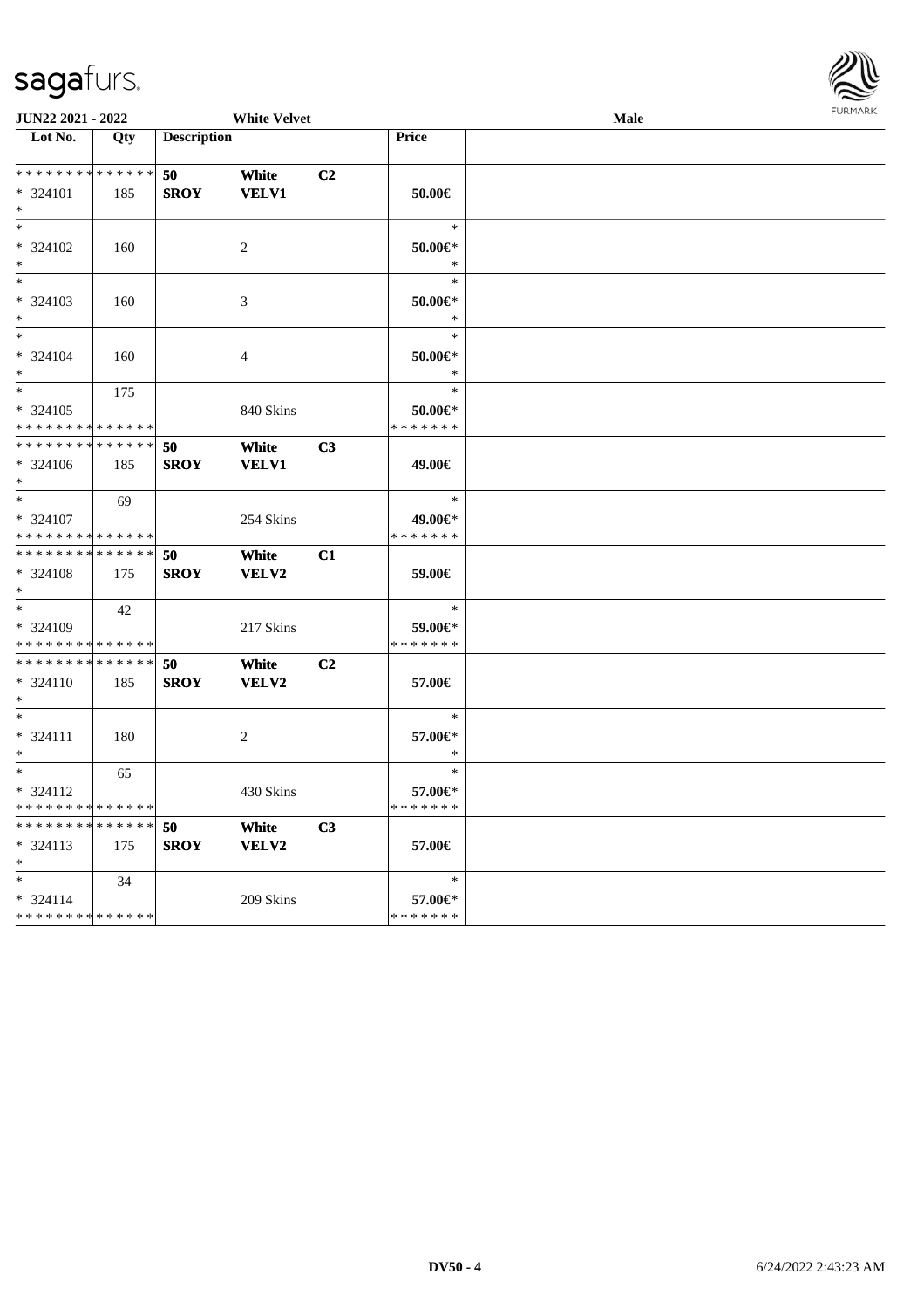

| JUN22 2021 - 2022                                                  |     | <b>White Velvet</b>               |                                                | Male |  |
|--------------------------------------------------------------------|-----|-----------------------------------|------------------------------------------------|------|--|
| Lot No.                                                            | Qty | <b>Description</b>                | Price                                          |      |  |
| * * * * * * * * * * * * * *<br>* 324161<br>$*$                     | 225 | 40<br>White<br><b>VELV1</b><br>SI | C1<br>42.00€                                   |      |  |
| $*$<br>* 324162<br>$\ast$                                          | 200 | $\overline{c}$                    | $\ast$<br>$(42.00\epsilon)$ *<br>$\ast$        |      |  |
| $\overline{\phantom{0}}$<br>$* 324163$<br>$*$                      | 200 | $\mathfrak{Z}$                    | $\ast$<br>$(42.00\epsilon)$ *<br>$\ast$        |      |  |
| $\overline{\ast}$<br>$* 324164$<br>$*$<br>$\overline{\phantom{0}}$ | 200 | $\overline{4}$                    | $\ast$<br>$(42.00\epsilon)$ *<br>$\ast$        |      |  |
| $* 324165$<br>$*$                                                  | 200 | $5\,$                             | $\ast$<br>$(42.00\epsilon)$ *<br>$\ast$        |      |  |
| $\overline{\ast}$<br>$* 324166$<br>$\ast$                          | 200 | $6\,$                             | $\ast$<br>$(42.00\epsilon)$ *<br>$\ast$        |      |  |
| $\ast$<br>$* 324167$<br>$*$                                        | 200 | $7\phantom{.0}$                   | $\ast$<br>$(42.00\epsilon)$ *<br>$\ast$        |      |  |
| $*$<br>* 324168<br>* * * * * * * * * * * * * *                     | 84  | 1509 Skins                        | $\ast$<br>$(42.00\epsilon)$ *<br>* * * * * * * |      |  |
| * * * * * * * * * * * * * *<br>* 324169<br>$*$                     | 225 | 40<br>White<br><b>VELV1</b><br>SI | C2<br>$(41.00\epsilon)$                        |      |  |
| $\overline{\phantom{0}}$<br>$* 324170$<br>$*$                      | 200 | $\sqrt{2}$                        | $\ast$<br>$(41.00\epsilon)$ *<br>$\ast$        |      |  |
| $*$<br>* 324171<br>$*$                                             | 200 | $\mathfrak{Z}$                    | $\ast$<br>$(41.00\epsilon)$ *<br>$\ast$        |      |  |
| $*$<br>* 324172<br>$*$                                             | 200 | $\overline{4}$                    | $\ast$<br>$(41.00\epsilon)$ *<br>$\ast$        |      |  |
| $*$<br>* 324173<br>$*$                                             | 200 | $\mathfrak{S}$                    | $\ast$<br>$(41.00\epsilon)$ *<br>$\ast$        |      |  |
| $*$<br>* 324174<br>$*$                                             | 200 | 6                                 | $\ast$<br>$(41.00\epsilon)$ *<br>$\ast$        |      |  |
| $*$<br>$* 324175$<br>$*$<br>$\overline{\phantom{0}}$               | 200 | $\tau$                            | $\ast$<br>$(41.00\epsilon)$ *<br>$\ast$        |      |  |
| * 324176<br>$*$                                                    | 200 | $\,8\,$                           | $\ast$<br>$(41.00\epsilon)$ *<br>$\ast$        |      |  |
| $*$<br>* 324177<br>$*$                                             | 200 | 9                                 | $\ast$<br>$(41.00\epsilon)$ *<br>$\ast$        |      |  |
| $*$<br>* 324178<br>$*$                                             | 200 | 10                                | $\ast$<br>$(41.00\epsilon)$ *<br>$\ast$        |      |  |
| $\ast$<br>* 324179<br>$*$                                          | 200 | 11                                | $\ast$<br>$(41.00\epsilon)$ *<br>$\ast$        |      |  |
| $*$<br>* 324180<br>$*$                                             | 200 | 12                                | $\ast$<br>$(41.00\epsilon)$ *<br>$\ast$        |      |  |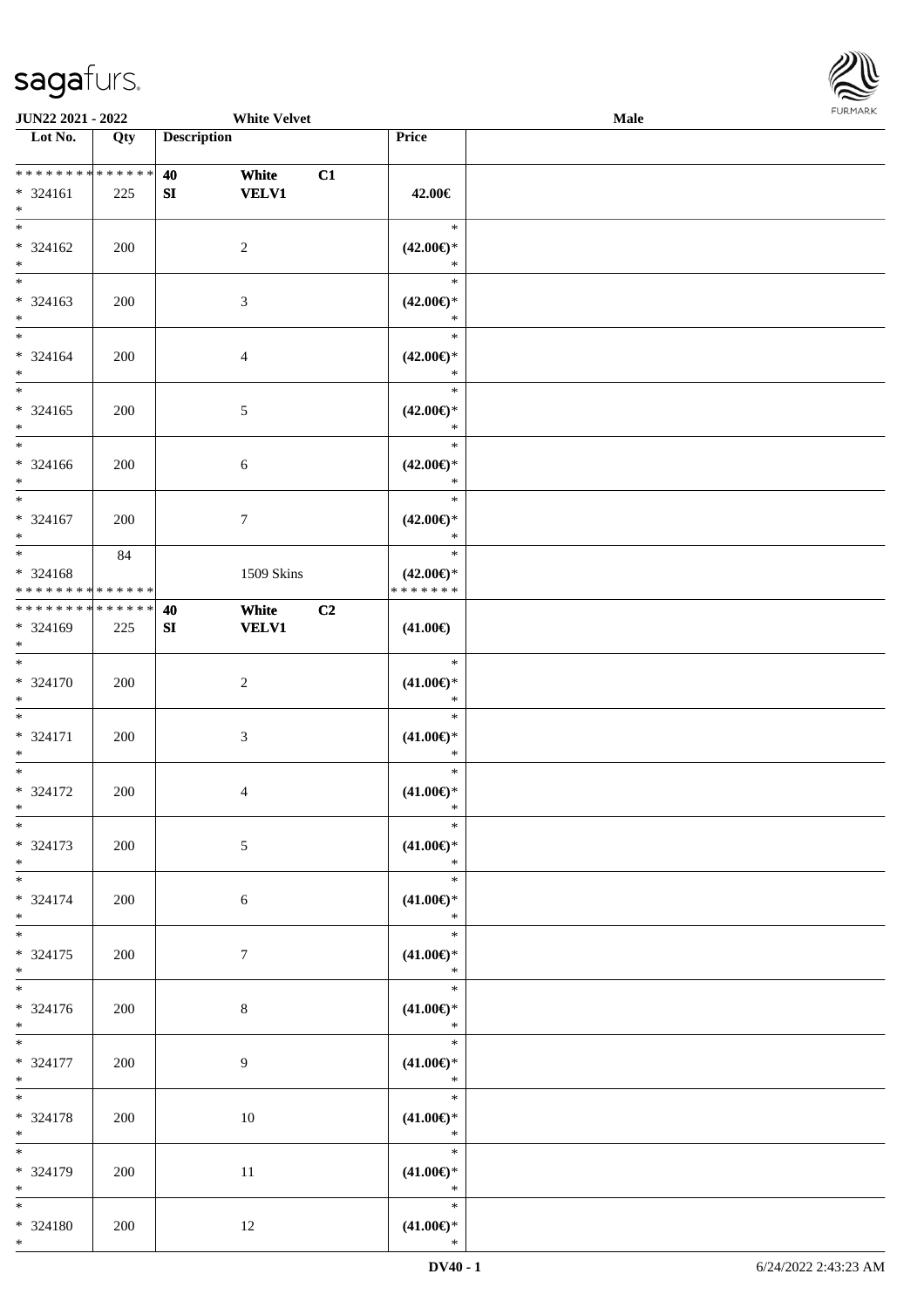

| JUN22 2021 - 2022             |            |                    | <b>White Velvet</b> |    |                               | Male |  |
|-------------------------------|------------|--------------------|---------------------|----|-------------------------------|------|--|
| Lot No.                       | Qty        | <b>Description</b> |                     |    | Price                         |      |  |
|                               |            |                    |                     |    |                               |      |  |
| $\ast$                        |            | 40                 | White               | C2 | $\ast$                        |      |  |
| * 324181                      | 200        | ${\bf SI}$         | <b>VELV1</b>        |    | $(41.00\epsilon)$ *           |      |  |
| $\ast$                        |            |                    |                     |    | $\ast$                        |      |  |
| $\overline{\ast}$             |            |                    |                     |    | $\ast$                        |      |  |
| * 324182                      | 200        |                    | 14                  |    | $(41.00\epsilon)$ *           |      |  |
| $\ast$                        |            |                    |                     |    | $\ast$                        |      |  |
| $\overline{\phantom{0}}$      |            |                    |                     |    | $\ast$                        |      |  |
| * 324183                      | 200        |                    | 15                  |    | $(41.00\epsilon)$ *           |      |  |
| $\ast$                        |            |                    |                     |    | $\ast$                        |      |  |
| $\overline{\phantom{a}^*}$    |            |                    |                     |    | $\ast$                        |      |  |
| * 324184                      | 200        |                    | 16                  |    | $(41.00\epsilon)$ *           |      |  |
| $\ast$                        |            |                    |                     |    | $\ast$                        |      |  |
| $\overline{\phantom{a}^*}$    | 73         |                    |                     |    | $\ast$                        |      |  |
| $* 324185$                    |            |                    | 3298 Skins          |    | $(41.00\epsilon)$ *           |      |  |
| * * * * * * * * * * * * * *   |            |                    |                     |    | * * * * * * *                 |      |  |
| ******** <mark>*****</mark> * |            | 40                 | White               | C3 |                               |      |  |
| * 324186                      | 225        | SI                 | <b>VELV1</b>        |    | (39.00)                       |      |  |
| $*$                           |            |                    |                     |    |                               |      |  |
| $\overline{\ast}$             |            |                    |                     |    | $\ast$                        |      |  |
| * 324187                      | 200        |                    | $\boldsymbol{2}$    |    | $(39.00\epsilon)$ *           |      |  |
| $\ast$                        |            |                    |                     |    | $\ast$                        |      |  |
| $\ast$                        |            |                    |                     |    | $\ast$                        |      |  |
| * 324188                      | 200        |                    | $\mathfrak{Z}$      |    | $(39.00\epsilon)$ *           |      |  |
| $\ast$                        |            |                    |                     |    | $\ast$                        |      |  |
| $\overline{\phantom{a}^*}$    |            |                    |                     |    | $\ast$                        |      |  |
| * 324189                      | 200        |                    | 4                   |    | $(39.00\epsilon)$ *           |      |  |
| $\ast$                        |            |                    |                     |    | $\ast$                        |      |  |
| $\overline{\phantom{a}^*}$    |            |                    |                     |    | $\ast$                        |      |  |
| * 324190                      | 200        |                    | $\sqrt{5}$          |    | $(39.00\epsilon)$ *           |      |  |
| $\ast$                        |            |                    |                     |    | $\ast$                        |      |  |
| $\ast$                        |            |                    |                     |    | $\ast$                        |      |  |
| $* 324191$                    | 200        |                    |                     |    |                               |      |  |
| $\ast$                        |            |                    | $\sqrt{6}$          |    | $(39.00\epsilon)$ *<br>$\ast$ |      |  |
| $\ast$                        | 132        |                    |                     |    | $\ast$                        |      |  |
| $* 324192$                    |            |                    | 1357 Skins          |    | $(39.00\epsilon)$ *           |      |  |
| **************                |            |                    |                     |    | * * * * * * *                 |      |  |
| * * * * * * * * * * * * * *   |            | 40                 | White               | C1 |                               |      |  |
| * 324193                      | 245        | SI                 | <b>VELV2</b>        |    | 44.00€                        |      |  |
| $*$                           |            |                    |                     |    |                               |      |  |
| $*$ $*$                       | 212        |                    |                     |    | $\ast$                        |      |  |
| $* 324194$                    |            |                    |                     |    | 44.00€*                       |      |  |
| * * * * * * * * * * * * * *   |            |                    | 457 Skins           |    | * * * * * * *                 |      |  |
| * * * * * * * * * * * * * *   |            | 40                 | White               | C2 |                               |      |  |
| * 324195                      |            | SI                 | <b>VELV2</b>        |    |                               |      |  |
| $*$                           | 225        |                    |                     |    | 43.00€                        |      |  |
| $*$                           |            |                    |                     |    | $\ast$                        |      |  |
| * 324196                      |            |                    |                     |    |                               |      |  |
| $*$                           | 200        |                    | 2                   |    | 43.00€*<br>$\ast$             |      |  |
| $*$                           |            |                    |                     |    | $\ast$                        |      |  |
| * 324197                      |            |                    |                     |    |                               |      |  |
| $*$                           | 200        |                    | 3                   |    | 42.00€*<br>$\ast$             |      |  |
| $\ast$                        |            |                    |                     |    | $\ast$                        |      |  |
|                               |            |                    |                     |    |                               |      |  |
| * 324198<br>$*$               | <b>200</b> |                    | 4                   |    | 43.00€*<br>$\ast$             |      |  |
| $*$                           |            |                    |                     |    | $\ast$                        |      |  |
|                               |            |                    |                     |    |                               |      |  |
| * 324199                      | 200        |                    | 5                   |    | 42.00€*                       |      |  |
| $*$                           |            |                    |                     |    | $\ast$                        |      |  |
| $*$                           | 101        |                    |                     |    | $\ast$                        |      |  |
| * 324200                      |            |                    | 1126 Skins          |    | 42.00€*                       |      |  |
| * * * * * * * * * * * * * *   |            |                    |                     |    | * * * * * * *                 |      |  |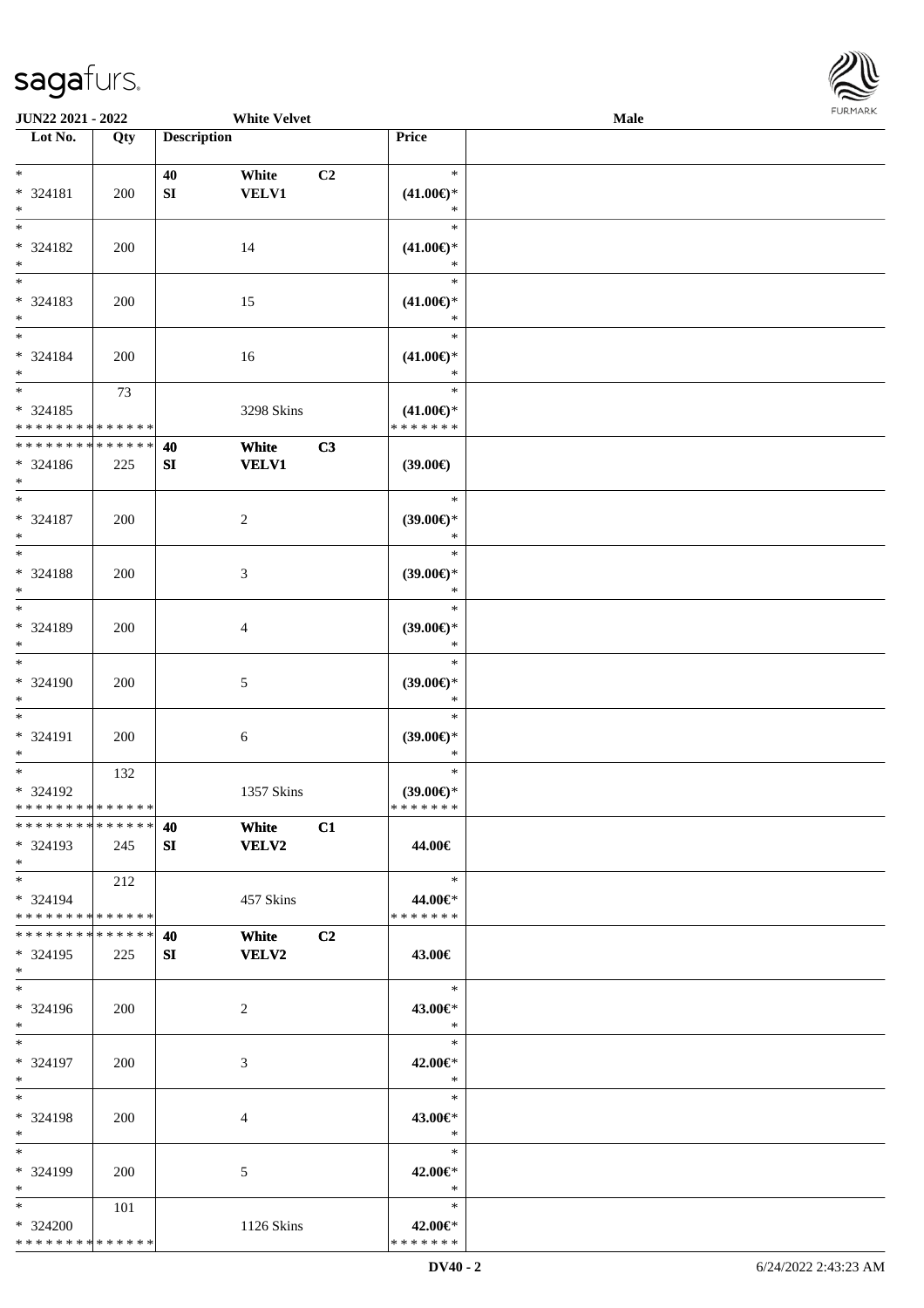

| <b>JUN22 2021 - 2022</b>     |     |                        | <b>White Velvet</b> |                 |                                    | <b>Male</b> |  |
|------------------------------|-----|------------------------|---------------------|-----------------|------------------------------------|-------------|--|
| Lot No.                      | Qty | <b>Description</b>     |                     |                 | Price                              |             |  |
|                              |     |                        |                     |                 |                                    |             |  |
| ******** <mark>******</mark> |     | 40                     | White               | C3              |                                    |             |  |
|                              |     |                        |                     |                 |                                    |             |  |
| $* 324201$                   | 225 | SI                     | <b>VELV2</b>        |                 | 42.00€                             |             |  |
| $*$                          |     |                        |                     |                 |                                    |             |  |
| $*$                          |     |                        |                     |                 | $\ast$                             |             |  |
| $* 324202$                   | 200 |                        | $\overline{2}$      |                 | 43.00€*                            |             |  |
| $\ast$                       |     |                        |                     |                 | $\ast$                             |             |  |
| $\overline{\ast}$            |     |                        |                     |                 | $\ast$                             |             |  |
| * 324203                     |     |                        |                     |                 |                                    |             |  |
|                              | 200 |                        | 3                   |                 | 43.00€*                            |             |  |
| $*$                          |     |                        |                     |                 | $\ast$                             |             |  |
| $*$                          | 37  |                        |                     |                 | $\ast$                             |             |  |
| * 324204                     |     |                        | 662 Skins           |                 | 42.00€*                            |             |  |
| * * * * * * * * * * * * * *  |     |                        |                     |                 | * * * * * * *                      |             |  |
| * * * * * * * * * * * * * *  |     | 40                     | White               | C <sub>2</sub>  |                                    |             |  |
| $*324205$                    | 225 | $\mathbf{I}$           | <b>VELV1</b>        | WB1             | 37.00€                             |             |  |
| $\ast$                       |     |                        |                     |                 |                                    |             |  |
| $*$                          |     |                        |                     |                 | $\ast$                             |             |  |
|                              |     |                        |                     |                 |                                    |             |  |
| $* 324206$                   | 200 |                        | $\overline{2}$      |                 | 37.00€*                            |             |  |
| $*$                          |     |                        |                     |                 | $\ast$                             |             |  |
| $*$                          | 36  |                        |                     |                 | $\ast$                             |             |  |
| * 324207                     |     |                        | 461 Skins           |                 | 37.00€*                            |             |  |
| * * * * * * * * * * * * * *  |     |                        |                     |                 | * * * * * * *                      |             |  |
|                              |     | 40                     | White               | C <sub>2</sub>  |                                    |             |  |
|                              |     |                        |                     |                 |                                    |             |  |
| 324208                       | 208 | $\mathbf{I}\mathbf{B}$ | <b>VELV1</b>        | WB <sub>2</sub> | 34.00€                             |             |  |
|                              |     |                        |                     |                 |                                    |             |  |
| * * * * * * * * * * * * * *  |     | 40                     | White               | C2              |                                    |             |  |
| * 324209                     | 225 | $\mathbf{I}$           | <b>VELV1</b>        | <b>CHIP</b>     | 36.00€                             |             |  |
| $*$                          |     |                        |                     |                 |                                    |             |  |
| $*$                          |     |                        |                     |                 | $\ast$                             |             |  |
| $* 324210$                   | 220 |                        | 2                   |                 | 36.00€*                            |             |  |
|                              |     |                        |                     |                 | $\ast$                             |             |  |
| $*$                          |     |                        |                     |                 |                                    |             |  |
| $*$                          | 89  |                        |                     |                 | $\ast$                             |             |  |
| * 324211                     |     |                        | 534 Skins           |                 | 36.00€*                            |             |  |
| * * * * * * * * * * * * * *  |     |                        |                     |                 | * * * * * * *                      |             |  |
| * * * * * * * * * * * * * *  |     | 40                     | White               | C1              |                                    |             |  |
| * 324212                     | 205 | <b>SAGA</b>            | <b>VELV1</b>        |                 | 43.00€                             |             |  |
| $*$                          |     |                        |                     |                 |                                    |             |  |
| $*$                          |     |                        |                     |                 | $\ast$                             |             |  |
|                              |     |                        |                     |                 |                                    |             |  |
| * 324213                     | 180 |                        | $\overline{2}$      |                 | 43.00€*                            |             |  |
| $*$                          |     |                        |                     |                 | $\ast$                             |             |  |
| $*$                          |     |                        |                     |                 | $\ast$                             |             |  |
| * 324214                     | 180 |                        | 3                   |                 | 43.00€*                            |             |  |
| $*$                          |     |                        |                     |                 | $\ast$                             |             |  |
| $*$                          |     |                        |                     |                 | $\ast$                             |             |  |
| $* 324215$                   | 180 |                        | 4                   |                 | 43.00€*                            |             |  |
| $*$                          |     |                        |                     |                 | $\rightarrow$                      |             |  |
| $*$                          |     |                        |                     |                 | $\ast$                             |             |  |
|                              |     |                        |                     |                 |                                    |             |  |
| $* 324216$                   | 180 |                        | 5                   |                 | 43.00€*                            |             |  |
| $*$ $*$                      |     |                        |                     |                 | $\mathbb{R}^2$                     |             |  |
| $*$ $*$                      |     |                        |                     |                 | $\overline{\phantom{0}}$<br>$\ast$ |             |  |
| * 324217                     | 180 |                        | 6                   |                 | 43.00€*                            |             |  |
| $*$ $*$                      |     |                        |                     |                 | $\ast$                             |             |  |
| $*$ $*$                      |     |                        |                     |                 | $\ast$                             |             |  |
|                              |     |                        |                     |                 |                                    |             |  |
| * 324218                     | 180 |                        | 7                   |                 | 43.00€*                            |             |  |
| $*$ $-$                      |     |                        |                     |                 | $\ast$                             |             |  |
| $*$ $*$                      |     |                        |                     |                 | $\ast$                             |             |  |
| * 324219                     | 180 |                        | 8                   |                 | 43.00€*                            |             |  |
| $*$ $*$                      |     |                        |                     |                 | $\ast$                             |             |  |
| $\ast$                       | 58  |                        |                     |                 | $\ast$                             |             |  |
| * 324220                     |     |                        | 1523 Skins          |                 | 43.00€*                            |             |  |
| * * * * * * * * * * * * * *  |     |                        |                     |                 | * * * * * * *                      |             |  |
|                              |     |                        |                     |                 |                                    |             |  |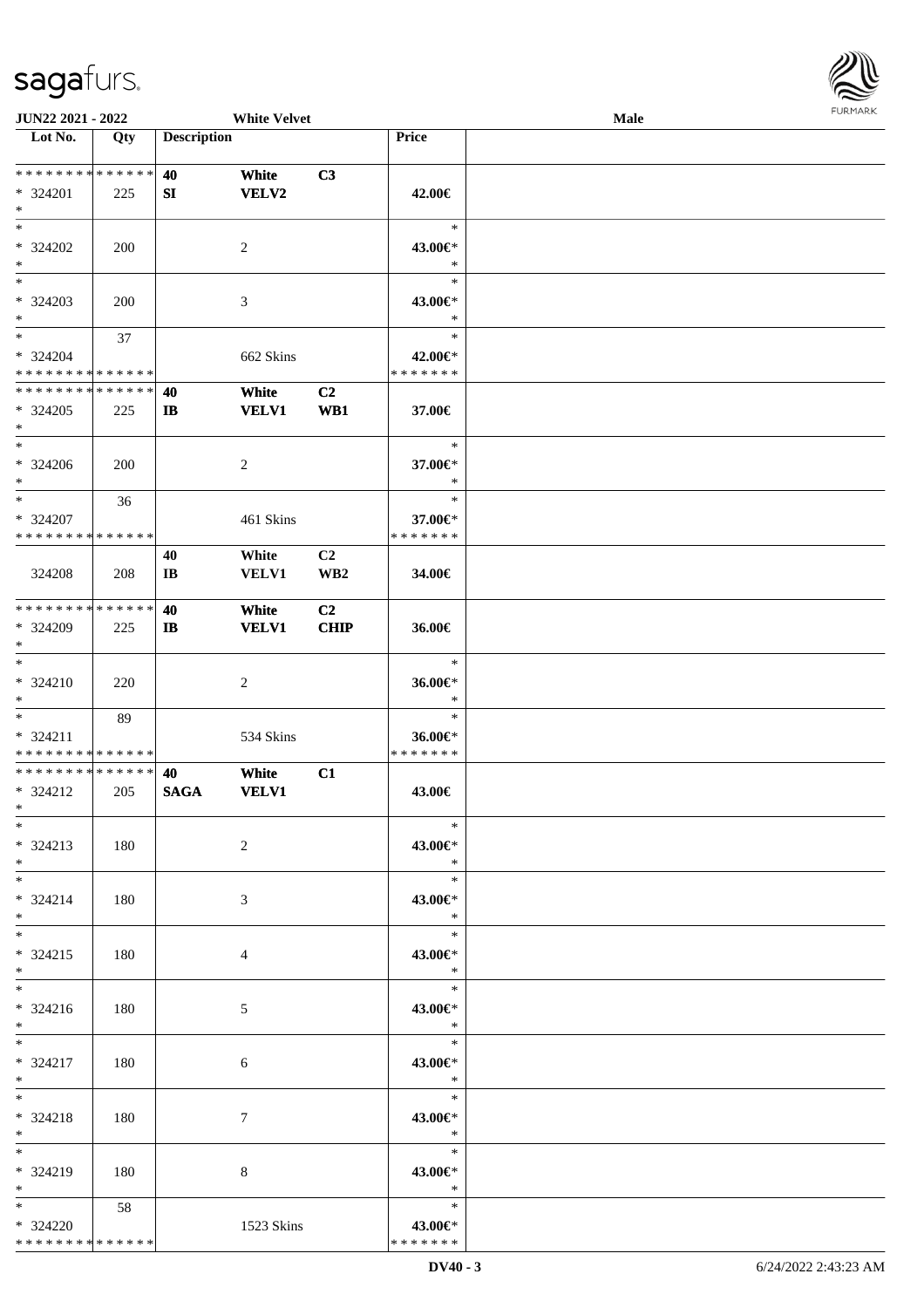\*



| <b>JUN22 2021 - 2022</b>                                 |     | <b>White Velvet</b>                                                       |                  |                                       | Male |  |
|----------------------------------------------------------|-----|---------------------------------------------------------------------------|------------------|---------------------------------------|------|--|
| Lot No.                                                  | Qty | <b>Description</b>                                                        |                  | Price                                 |      |  |
| ******** <mark>******</mark><br>$* 324221$<br>$*$        | 205 | <b>40</b> and the set of $\theta$<br>White<br><b>VELV1</b><br><b>SAGA</b> | C <sub>2</sub>   | 43.00€                                |      |  |
| * 324222<br>$*$                                          | 180 | 2                                                                         |                  | $\ast$<br>43.00€*<br>$\ast$           |      |  |
| $\overline{\ast}$<br>* 324223<br>$*$                     | 180 | 3                                                                         |                  | $\ast$<br>43.00€*<br>$\ast$           |      |  |
| $*$<br>* 324224<br>$*$                                   | 180 | $\overline{4}$                                                            |                  | $\ast$<br>43.00€*<br>$\ast$           |      |  |
| $* 324225$<br>$*$                                        | 180 | 5                                                                         |                  | $\ast$<br>43.00€*<br>$\ast$           |      |  |
| $\overline{\mathbf{r}^*}$<br>$* 324226$<br>$*$           | 180 | 6                                                                         |                  | $\ast$<br>43.00€*<br>$\ast$           |      |  |
| * 324227<br>$*$                                          | 180 | $\tau$                                                                    |                  | $\ast$<br>43.00€*<br>$\ast$           |      |  |
| * 324228<br>$*$                                          | 180 | 8                                                                         |                  | $\ast$<br>43.00€*<br>$\ast$           |      |  |
| * 324229<br>$*$                                          | 180 | $\overline{9}$                                                            |                  | $\ast$<br>43.00€*<br>$\ast$           |      |  |
| $*$<br>$* 324230$<br>$*$                                 | 180 | 10                                                                        |                  | $\ast$<br>43.00€*<br>$\ast$           |      |  |
| $*$ $-$<br>* 324231<br>$*$                               | 180 | 11                                                                        |                  | $\ast$<br>43.00€*<br>$\ast$           |      |  |
| $*$ $-$<br>* 324232<br>$*$ $*$                           | 180 | 12                                                                        |                  | $\ast$<br>43.00€*<br>$\ast$           |      |  |
| $*$<br>$* 324233$<br>$*$                                 | 180 | 13                                                                        |                  | $\ast$<br>43.00€*<br>$\ast$           |      |  |
| $*$<br>* 324234<br>$*$                                   | 180 | 14                                                                        |                  | $\ast$<br>43.00€*<br>$\ast$           |      |  |
| $*$ $-$<br>$* 324235$<br>$*$                             | 180 | 15                                                                        |                  | $\ast$<br>43.00€*<br>$\rightarrow$    |      |  |
| $* 324236$<br>$*$                                        | 180 | 16                                                                        |                  | $\ast$<br>43.00€*<br>$\ast$<br>$\Box$ |      |  |
| $*$ and $*$<br>* 324237<br>$*$ $\qquad$                  | 180 | 17                                                                        |                  | $\ast$<br>43.00€*<br>$\ast$           |      |  |
| * 324238<br>* * * * * * * * * * * * * *                  | 205 | 3290 Skins                                                                |                  | $\ast$<br>43.00€*<br>* * * * * * *    |      |  |
| * * * * * * * * * * * * * *<br>$* 324239$<br>$*$ and $*$ | 205 |                                                                           | <b>IDENTICAL</b> | 43.00€                                |      |  |
| $*$ $*$<br>$* 324240$                                    | 180 | 2                                                                         |                  | $\ast$<br>43.00€*                     |      |  |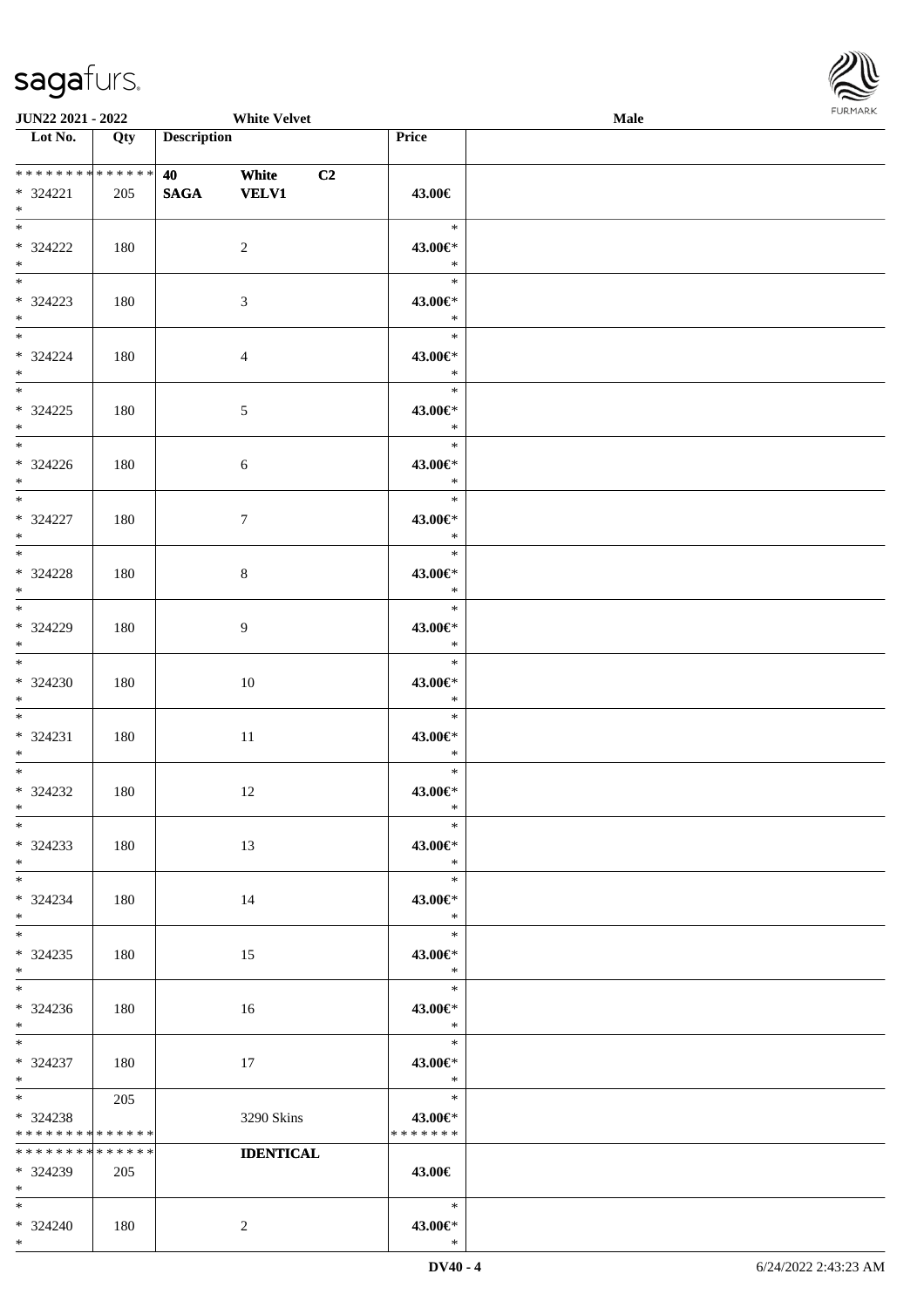

| JUN22 2021 - 2022                                    |           |                         | <b>White Velvet</b> |    |                                                      | Male |  |
|------------------------------------------------------|-----------|-------------------------|---------------------|----|------------------------------------------------------|------|--|
| Lot No.                                              | Qty       | <b>Description</b>      |                     |    | Price                                                |      |  |
| $\ast$<br>* 324241<br>$*$                            | 180       | 40 White<br><b>SAGA</b> | <b>VELV1</b>        | C2 | $\ast$<br>43.00€*<br>$\ast$                          |      |  |
| $\overline{\phantom{0}}$<br>* 324242<br>$\ast$       | 180       |                         | $\overline{4}$      |    | $\ast$<br>43.00€*<br>$\ast$                          |      |  |
| $* 324243$<br>$*$                                    | 180       |                         | $\mathfrak{S}$      |    | $\ast$<br>43.00€*<br>$\ast$                          |      |  |
| $* 324244$<br>$*$<br>$\overline{\phantom{0}}$        | 180       |                         | $\sqrt{6}$          |    | $\ast$<br>43.00€*<br>$\ast$<br>$\ast$                |      |  |
| $* 324245$<br>$*$<br>$\overline{\phantom{0}}$        | 180       |                         | $\tau$              |    | 43.00€*<br>$\ast$<br>$\ast$                          |      |  |
| $* 324246$<br>$*$<br>$\overline{\ast}$               | 180       |                         | $8\,$               |    | 43.00€*<br>$\ast$<br>$\ast$                          |      |  |
| * 324247<br>$*$                                      | 180       |                         | 9                   |    | 43.00€*<br>$\ast$<br>$\ast$                          |      |  |
| $* 324248$<br>$*$                                    | 180       |                         | 10                  |    | 43.00€*<br>$\ast$<br>$\ast$                          |      |  |
| * 324249<br>$*$                                      | 180<br>79 |                         | 11                  |    | 43.00€*<br>$\ast$<br>$\ast$                          |      |  |
| * 324250<br>* * * * * * * * * * * * * *              |           |                         | 2084 Skins          |    | 43.00€*<br>* * * * * * *                             |      |  |
| **************                                       |           | 40                      | White               | C3 |                                                      |      |  |
| $* 324251$<br>$*$ $*$                                | 205       | <b>SAGA</b>             | <b>VELV1</b>        |    | 42.00€                                               |      |  |
| $*$<br>$*324252$<br>$*$ $*$                          | 180       |                         | $\sqrt{2}$          |    | $\ast$<br>42.00€*<br>$\ast$                          |      |  |
| $*$<br>$*324253$<br>$*$                              | 180       |                         | 3                   |    | $\ast$<br>42.00€*<br>$\ast$                          |      |  |
| $*$<br>$* 324254$<br>$*$<br>$\overline{\phantom{0}}$ | 180       |                         | 4                   |    | $\ast$<br>42.00€*<br>$\ast$                          |      |  |
| $*324255$<br>$*$<br>$*$                              | 180       |                         | 5                   |    | $\ast$<br>42.00€*<br>$\mathbb{R}^2$                  |      |  |
| $*324256$<br>$*$ $*$                                 | 180       |                         | 6                   |    | $*$<br>42.00€*<br>$\ast$<br>$\overline{\phantom{a}}$ |      |  |
| $*$<br>$* 324257$<br>$*$ $-$                         | 180       |                         | $\tau$              |    | 42.00€*<br>$\ast$                                    |      |  |
| $*$<br>$*324258$<br>$*$ $-$<br>$*$                   | 180       |                         | 8                   |    | $\ast$<br>43.00€*<br>$\ast$<br>$\ast$                |      |  |
| * 324259<br>$*$ $-$                                  | 190       |                         | 9                   |    | 43.00€*<br>$\ast$                                    |      |  |
| $*$ and $*$<br>$* 324260$<br>**************          | 194       |                         | 1849 Skins          |    | $\ast$<br>42.00€*<br>* * * * * * *                   |      |  |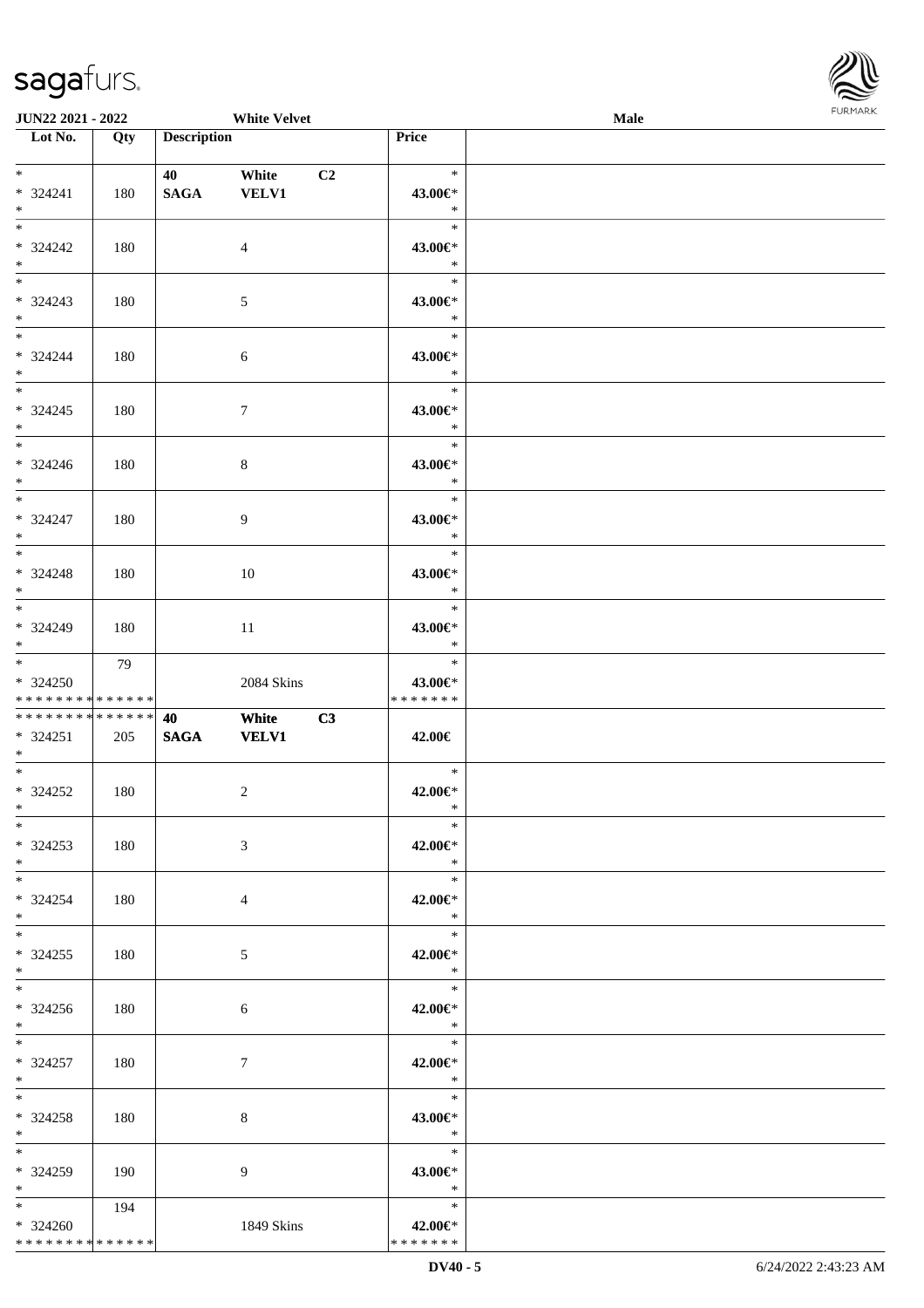\*



| <b>JUN22 2021 - 2022</b>                                                             |     |                                                  | <b>White Velvet</b>          |    |                                        | Male |  |
|--------------------------------------------------------------------------------------|-----|--------------------------------------------------|------------------------------|----|----------------------------------------|------|--|
| Lot No.                                                                              | Qty | <b>Description</b>                               |                              |    | Price                                  |      |  |
| ******** <mark>******</mark><br>$* 324261$<br>$*$                                    | 205 | <b>40</b> and the set of $\theta$<br><b>SAGA</b> | White<br><b>VELV2</b>        | C1 | 53.00€                                 |      |  |
| $*$<br>* 324262<br>$*$                                                               | 180 |                                                  | 2                            |    | $\ast$<br>53.00€*<br>$\ast$            |      |  |
| * 324263<br>$*$                                                                      | 180 |                                                  | 3                            |    | $\ast$<br>53.00€*<br>$\ast$            |      |  |
| $*$<br>* 324264<br>$*$                                                               | 180 |                                                  | $\overline{4}$               |    | $\ast$<br>53.00€*<br>$\ast$            |      |  |
| $*$<br>$* 324265$<br>$*$                                                             | 180 |                                                  | $\mathfrak{S}$               |    | $\ast$<br>53.00€*<br>$\ast$            |      |  |
| $* 324266$<br>******** <mark>******</mark>                                           | 188 |                                                  | 1113 Skins                   |    | $\ast$<br>53.00€*<br>* * * * * * *     |      |  |
| * * * * * * * * <mark>* * * * * * *</mark><br>* 324267<br>$*$                        | 205 | 40<br><b>SAGA</b>                                | White<br><b>VELV2</b>        | C2 | 53.00€                                 |      |  |
| $*$<br>$* 324268$<br>$*$                                                             | 180 |                                                  | 2                            |    | $\ast$<br>53.00€*<br>$\ast$            |      |  |
| * 324269<br>$*$                                                                      | 180 |                                                  | 3                            |    | $\ast$<br>53.00€*<br>$\ast$            |      |  |
| $*$<br>* 324270<br>$*$                                                               | 180 |                                                  | $\overline{4}$               |    | $\ast$<br>$53.00 \text{E}^*$<br>$\ast$ |      |  |
| $*$ $-$<br>* 324271<br>$*$                                                           | 180 |                                                  | $\mathfrak{S}$               |    | $\ast$<br>53.00€*<br>$\ast$            |      |  |
| $*$ $-$<br>* 324272<br>$*$ $-$                                                       | 180 |                                                  | 6                            |    | $\ast$<br>53.00€*<br>$\ast$            |      |  |
| $*$<br>* 324273<br>$*$                                                               | 180 |                                                  | $7\phantom{.0}$              |    | $\ast$<br>53.00€*<br>$\ast$            |      |  |
| $*$<br>* 324274<br>$*$                                                               | 180 |                                                  | 8                            |    | $\ast$<br>53.00€*<br>$\ast$            |      |  |
| $*$ $-$<br>* 324275<br>$*$                                                           | 180 |                                                  | 9                            |    | $\ast$<br>53.00€*<br>$\rightarrow$     |      |  |
| $*$<br>$* 324276$<br>$*$                                                             | 180 |                                                  | 10                           |    | $\ast$<br>53.00€*<br>$\ast$            |      |  |
| $*$ $*$<br>* 324277<br>$*$                                                           | 180 |                                                  | 11                           |    | $\ast$<br>53.00€*<br>$\ast$            |      |  |
| $*$ $\overline{\phantom{a}}$<br>* 324278<br>* * * * * * * * <mark>* * * * * *</mark> | 184 |                                                  | 2189 Skins                   |    | $\ast$<br>53.00€*<br>* * * * * * *     |      |  |
| * * * * * * * * * * * * * * *<br>* 324279<br>$*$ $-$                                 | 205 | <b>40</b> and the set of $\theta$<br><b>SAGA</b> | <b>White</b><br><b>VELV2</b> | C3 | 52.00€                                 |      |  |
| $*$<br>* 324280                                                                      | 180 |                                                  | 2                            |    | $\ast$<br>52.00€*                      |      |  |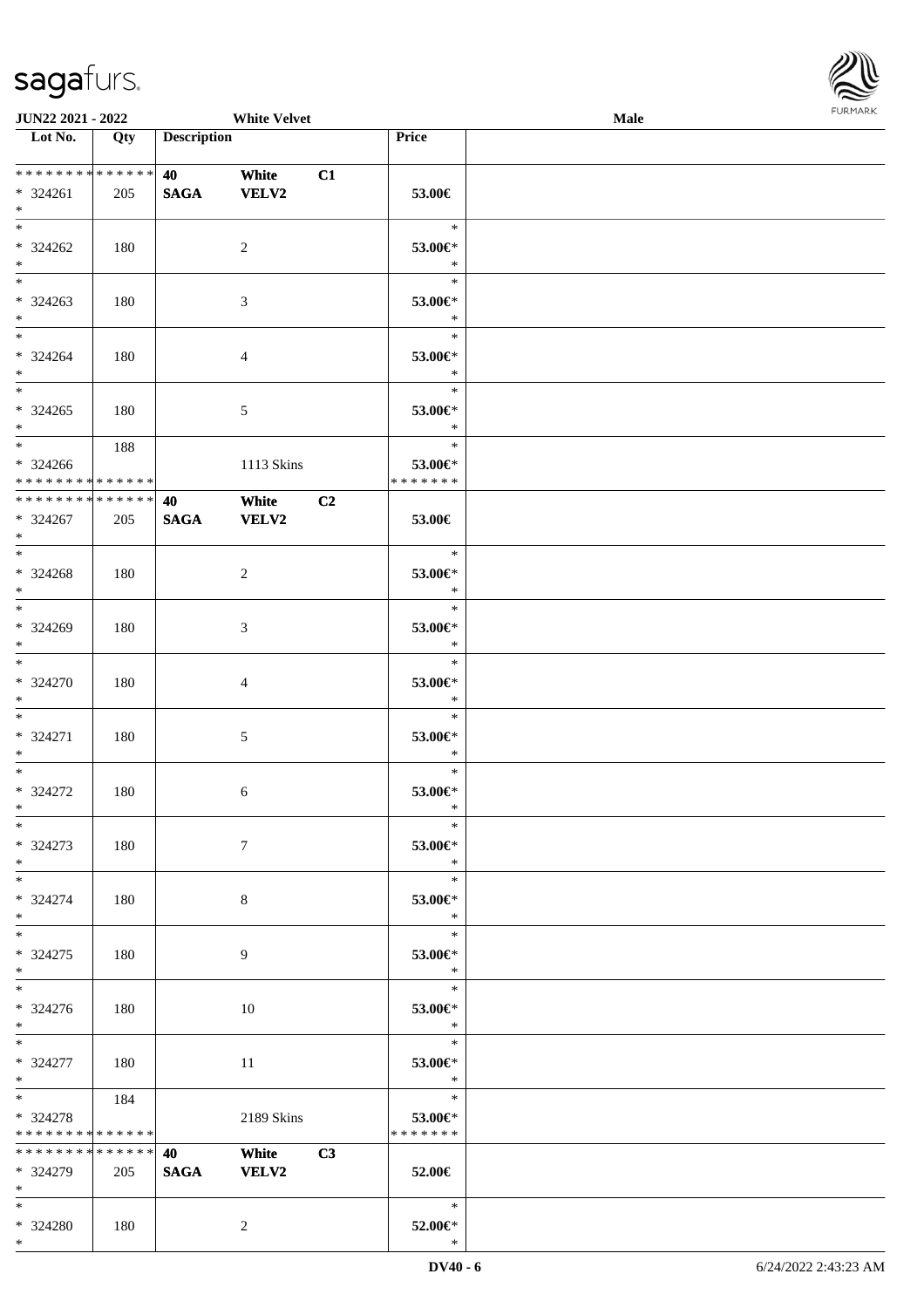

| JUN22 2021 - 2022                    |     |                    | <b>White Velvet</b> |                 |                          | Male |  |
|--------------------------------------|-----|--------------------|---------------------|-----------------|--------------------------|------|--|
| $\overline{\phantom{1}}$ Lot No.     | Qty | <b>Description</b> |                     |                 | Price                    |      |  |
|                                      |     |                    |                     |                 |                          |      |  |
| $\ast$                               |     | 40                 | White               | C3              | $\ast$                   |      |  |
| * 324281                             | 180 | <b>SAGA</b>        | VELV2               |                 | 52.00€*                  |      |  |
| $\ast$                               |     |                    |                     |                 | $\ast$                   |      |  |
| $\overline{\ast}$                    |     |                    |                     |                 | $\ast$                   |      |  |
|                                      |     |                    |                     |                 |                          |      |  |
| * 324282                             | 180 |                    | $\overline{4}$      |                 | 52.00€*                  |      |  |
| $\ast$                               |     |                    |                     |                 | $\ast$                   |      |  |
| $\overline{\phantom{a}^*}$           | 190 |                    |                     |                 | $\ast$                   |      |  |
| * 324283                             |     |                    | 935 Skins           |                 | 52.00€*                  |      |  |
| * * * * * * * * * * * * * *          |     |                    |                     |                 | * * * * * * *            |      |  |
| **************                       |     | 40                 | White               | C2              |                          |      |  |
| * 324284                             | 205 | IA                 | <b>VELV1</b>        | WB1             | 42.00€                   |      |  |
| $\ast$                               |     |                    |                     |                 |                          |      |  |
| $\overline{\phantom{0}}$             |     |                    |                     |                 | $\ast$                   |      |  |
| $*324285$                            |     |                    |                     |                 |                          |      |  |
|                                      | 180 |                    | $\sqrt{2}$          |                 | 42.00€*                  |      |  |
| $\ast$<br>$\overline{\phantom{a}^*}$ |     |                    |                     |                 | $\ast$                   |      |  |
|                                      |     |                    |                     |                 | $\ast$                   |      |  |
| $* 324286$                           | 180 |                    | 3                   |                 | 42.00€*                  |      |  |
| $\ast$                               |     |                    |                     |                 | $\ast$                   |      |  |
| $\ast$                               |     |                    |                     |                 | $\ast$                   |      |  |
| * 324287                             | 180 |                    | 4                   |                 | 42.00€*                  |      |  |
| $\ast$                               |     |                    |                     |                 | $\ast$                   |      |  |
| $\ast$                               |     |                    |                     |                 | $\ast$                   |      |  |
|                                      |     |                    |                     |                 |                          |      |  |
| $* 324288$                           | 180 |                    | 5                   |                 | 42.00€*                  |      |  |
| $\ast$<br>$\overline{\phantom{a}^*}$ |     |                    |                     |                 | $\ast$                   |      |  |
|                                      |     |                    |                     |                 | $\ast$                   |      |  |
| * 324289                             | 180 |                    | 6                   |                 | 42.00€*                  |      |  |
| $\ast$                               |     |                    |                     |                 | $\ast$                   |      |  |
| $\ast$                               |     |                    |                     |                 | $\ast$                   |      |  |
| * 324290                             | 180 |                    | $\tau$              |                 | 42.00€*                  |      |  |
| $*$                                  |     |                    |                     |                 | $\ast$                   |      |  |
| $*$                                  | 197 |                    |                     |                 | $\ast$                   |      |  |
| * 324291                             |     |                    |                     |                 |                          |      |  |
|                                      |     |                    | 1482 Skins          |                 | 42.00€*<br>* * * * * * * |      |  |
| * * * * * * * * * * * * * *          |     |                    |                     |                 |                          |      |  |
| ******** <mark>******</mark>         |     | 40                 | White               | C2              |                          |      |  |
| * 324292                             | 205 | IA                 | VELV2               | WB1             | 50.00€                   |      |  |
| $\ast$                               |     |                    |                     |                 |                          |      |  |
| $*$                                  |     |                    |                     |                 | $\ast$                   |      |  |
| * 324293                             | 180 |                    | 2                   |                 | $50.00 \in$              |      |  |
| $*$                                  |     |                    |                     |                 | $\ast$                   |      |  |
| $*$                                  | 170 |                    |                     |                 | $\ast$                   |      |  |
| * 324294                             |     |                    | 555 Skins           |                 | 50.00€*                  |      |  |
| * * * * * * * * * * * * * *          |     |                    |                     |                 | * * * * * * *            |      |  |
| * * * * * * * * * * * * * * *        |     |                    |                     |                 |                          |      |  |
|                                      |     | 40                 | White               | C2              |                          |      |  |
| * 324295                             | 205 | IA                 | <b>VELV1</b>        | WB2             | 38.00€                   |      |  |
| $*$                                  |     |                    |                     |                 |                          |      |  |
| $\ast$                               |     |                    |                     |                 | $\ast$                   |      |  |
| * 324296                             | 180 |                    | 2                   |                 | 38.00€*                  |      |  |
| $*$                                  |     |                    |                     |                 | $\ast$                   |      |  |
| $*$                                  |     |                    |                     |                 | $\ast$                   |      |  |
| * 324297                             | 180 |                    | 3                   |                 | 38.00€*                  |      |  |
| $*$                                  |     |                    |                     |                 | $\ast$                   |      |  |
| $*$                                  |     |                    |                     |                 | $\ast$                   |      |  |
|                                      | 26  |                    |                     |                 |                          |      |  |
| * 324298                             |     |                    | 591 Skins           |                 | 38.00€*                  |      |  |
| * * * * * * * * * * * * * *          |     |                    |                     |                 | * * * * * * *            |      |  |
| * * * * * * * * * * * * * *          |     | 40                 | White               | C <sub>2</sub>  |                          |      |  |
| * 324299                             | 205 | IA                 | <b>VELV2</b>        | WB <sub>2</sub> | 41.00€                   |      |  |
| $*$                                  |     |                    |                     |                 |                          |      |  |
| $*$                                  | 41  |                    |                     |                 | $\ast$                   |      |  |
| * 324300                             |     |                    | 246 Skins           |                 | 40.00€*                  |      |  |
| * * * * * * * * * * * * * *          |     |                    |                     |                 | * * * * * * *            |      |  |
|                                      |     |                    |                     |                 |                          |      |  |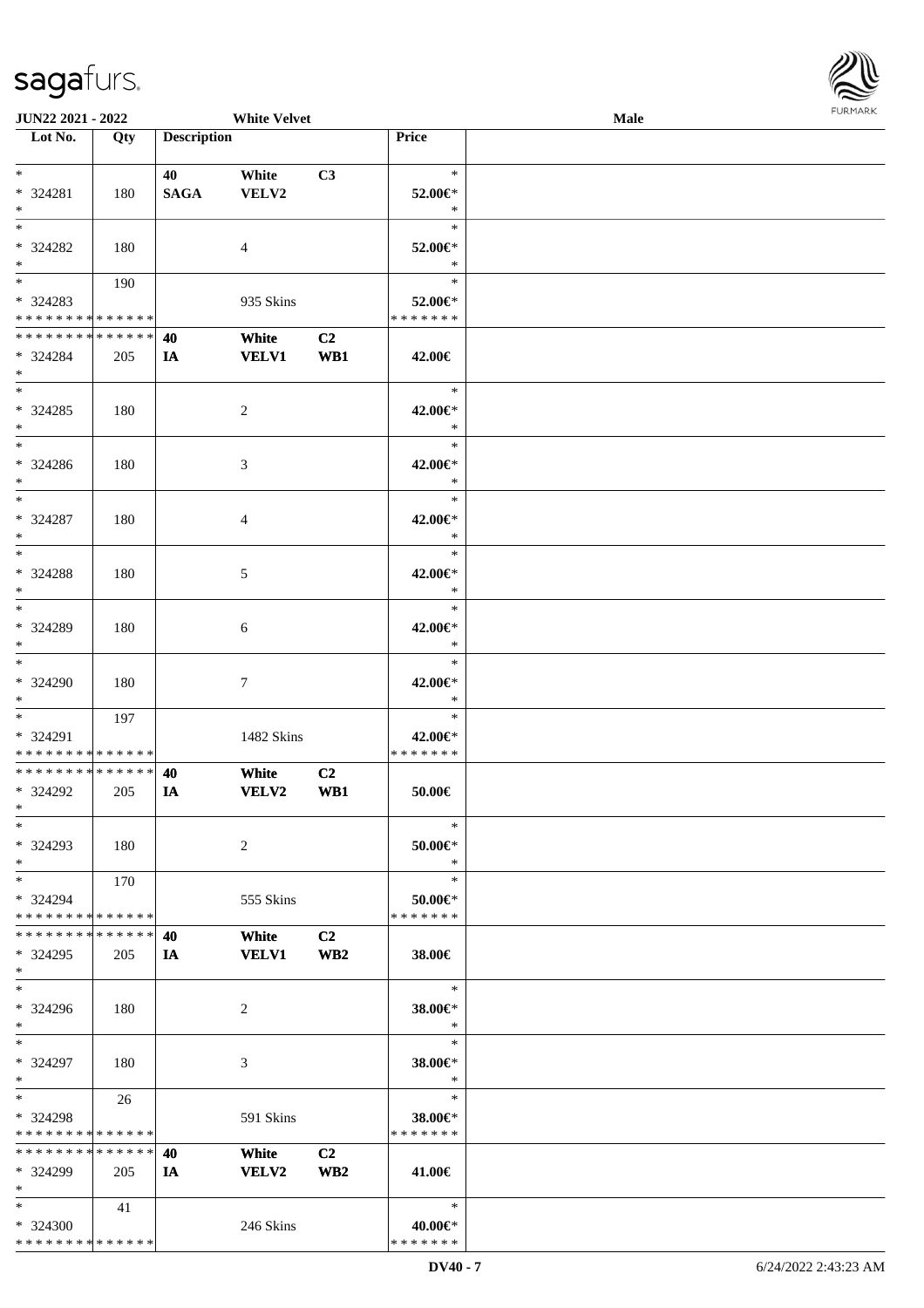\* \* \* \* \* \* \* \* \* \* \* \* \* \*



| <b>JUN22 2021 - 2022</b>                                               |     |                    | <b>White Velvet</b>   |                               |                                    | Male |  |
|------------------------------------------------------------------------|-----|--------------------|-----------------------|-------------------------------|------------------------------------|------|--|
| Lot No.                                                                | Qty | <b>Description</b> |                       |                               | <b>Price</b>                       |      |  |
| * * * * * * * * <mark>* * * * * *</mark><br>* 324301<br>$*$            | 205 | 40<br>IA           | White<br><b>VELV1</b> | C <sub>2</sub><br><b>CHIP</b> | 42.00€                             |      |  |
| $\overline{\ast}$<br>* 324302<br>$*$                                   | 180 |                    | 2                     |                               | $\ast$<br>42.00€*<br>$\ast$        |      |  |
| $*$<br>* 324303<br>$\ast$                                              | 180 |                    | $\mathfrak{Z}$        |                               | $\ast$<br>42.00€*<br>$\ast$        |      |  |
| $*$<br>* 324304<br>$*$                                                 | 180 |                    | $\overline{4}$        |                               | $\ast$<br>42.00€*<br>$\ast$        |      |  |
| $*$<br>* 324305<br>$\ast$                                              | 180 |                    | $\mathfrak{S}$        |                               | $\ast$<br>42.00€*<br>$\ast$        |      |  |
| $\ast$<br>* 324306<br>$\ddot{x}$                                       | 180 |                    | $\sqrt{6}$            |                               | $\ast$<br>43.00€*<br>$\ast$        |      |  |
| $\overline{\ast}$<br>* 324307<br>$*$                                   | 180 |                    | $\tau$                |                               | $\ast$<br>43.00€*<br>$\ast$        |      |  |
| $*$<br>* 324308<br>$\ast$                                              | 180 |                    | 8                     |                               | $\ast$<br>43.00€*<br>$\ast$        |      |  |
| $*$<br>* 324309<br>$\ast$                                              | 180 |                    | $\overline{9}$        |                               | $\ast$<br>43.00€*<br>$\ast$        |      |  |
| $\ddot{x}$<br>$* 324310$<br>$*$                                        | 180 |                    | 10                    |                               | $\ast$<br>42.00€*<br>$\ast$        |      |  |
| $\ast$<br>* 324311<br>* * * * * * * * <mark>* * * * * * *</mark>       | 170 |                    | 1995 Skins            |                               | $\ast$<br>42.00€*<br>* * * * * * * |      |  |
| * * * * * * * * <mark>* * * * * *</mark><br>* 324312<br>$*$ and $*$    | 205 | 40<br>IA           | White<br>VELV2        | C <sub>2</sub><br><b>CHIP</b> | 49.00€                             |      |  |
| $\ast$<br>* 324313<br>$*$                                              | 180 |                    | 2                     |                               | $\ast$<br>49.00€*<br>$\ast$        |      |  |
| $*$ $-$<br>$* 324314$<br>$*$                                           | 180 |                    | 3                     |                               | $\ast$<br>49.00€*<br>$\ast$        |      |  |
| $\ddot{x}$<br>$* 324315$<br>* * * * * * * * <mark>* * * * * * *</mark> | 201 |                    | 766 Skins             |                               | $\ast$<br>49.00€*<br>* * * * * * * |      |  |
| * * * * * * * * <mark>* * * * * * *</mark><br>$* 324316$<br>$*$ $-$    | 205 | 40<br><b>SROY</b>  | White<br><b>VELV1</b> | C1                            | 47.00€                             |      |  |
| $*$ $-$<br>* 324317<br>$*$                                             | 180 |                    | 2                     |                               | $\ast$<br>47.00€*<br>$\ast$        |      |  |
| $*$ $-$<br>* 324318<br>$\ast$                                          | 180 |                    | 3                     |                               | $\ast$<br>47.00€*<br>$\ast$        |      |  |
| $*$<br>* 324319<br>$*$                                                 | 180 |                    | $\overline{4}$        |                               | $\ast$<br>47.00€*<br>$\ast$        |      |  |
| $*$<br>* 324320                                                        | 45  |                    | 790 Skins             |                               | $\ast$<br>47.00€*                  |      |  |

\* \* \* \* \* \* \*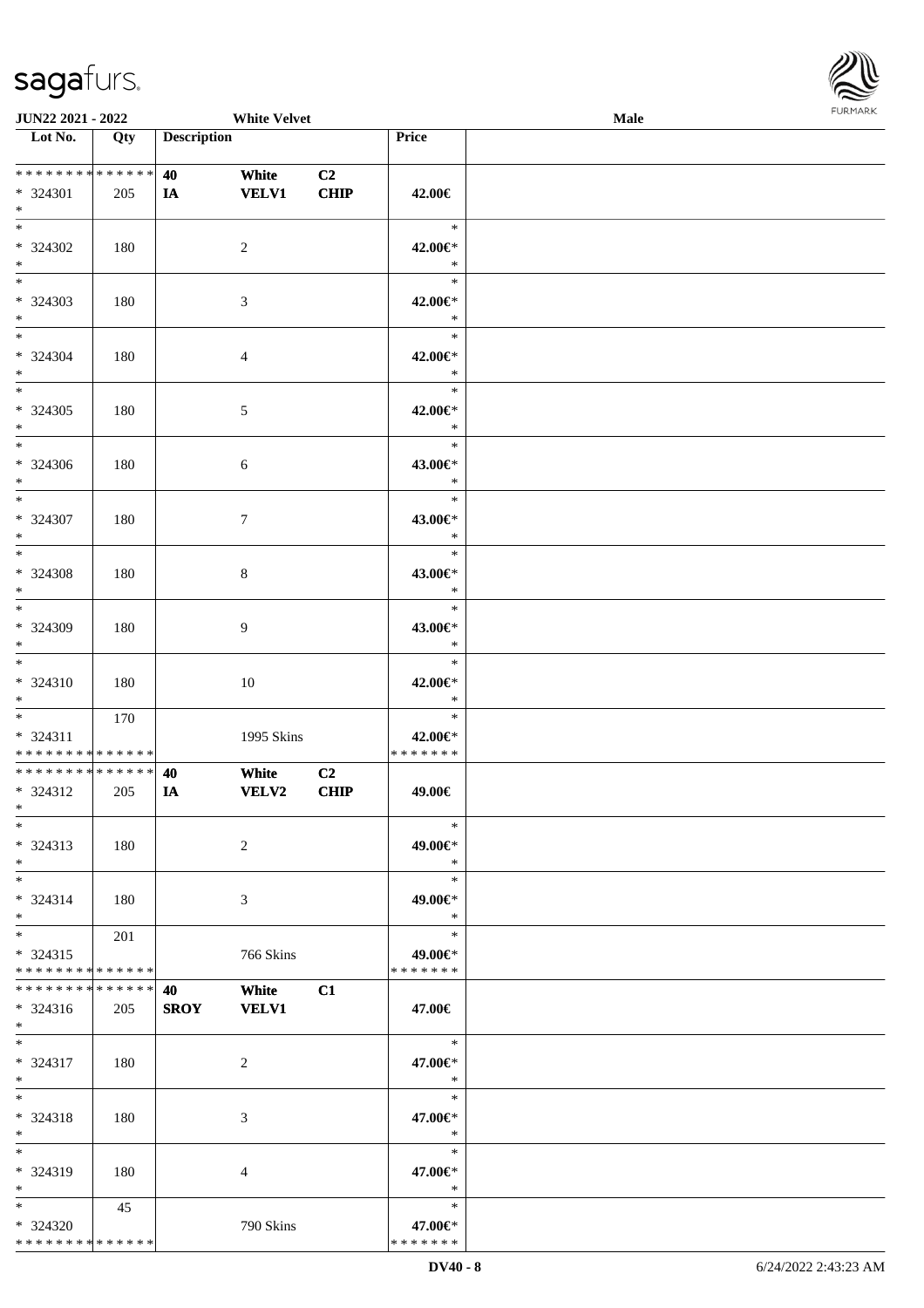

| <b>JUN22 2021 - 2022</b>                                              |     |                                                  | <b>White Velvet</b>          |                |                                      | Male |  |
|-----------------------------------------------------------------------|-----|--------------------------------------------------|------------------------------|----------------|--------------------------------------|------|--|
| Lot No.                                                               | Qty | <b>Description</b>                               |                              |                | Price                                |      |  |
| **************<br>$* 324321$<br>$*$                                   | 205 | <b>40</b> and the set of $\theta$<br><b>SROY</b> | White<br><b>VELV1</b>        | C <sub>2</sub> | 46.00€                               |      |  |
| $*$<br>* 324322<br>$*$                                                | 180 |                                                  | 2                            |                | $\ast$<br>47.00€*<br>$\ast$          |      |  |
| $\overline{\ast}$<br>* 324323<br>$*$                                  | 180 |                                                  | 3                            |                | $\ast$<br>46.00€*<br>$\ast$          |      |  |
| $*$<br>* 324324<br>$*$                                                | 180 |                                                  | $\overline{4}$               |                | $\ast$<br>46.00€*<br>$\ast$          |      |  |
| $*$<br>* 324325<br>$*$                                                | 180 |                                                  | 5                            |                | $\ast$<br>46.00€*<br>$\ast$          |      |  |
| $\ddot{x}$<br>* 324326<br>$\ast$                                      | 180 |                                                  | 6                            |                | $\ast$<br>46.00€*<br>$\ast$          |      |  |
| $*$<br>* 324327<br>$*$                                                | 180 |                                                  | $7\phantom{.0}$              |                | $\ast$<br>46.00€*<br>$\ast$          |      |  |
| $\overline{\ast}$<br>* 324328<br>$\ast$                               | 180 |                                                  | 8                            |                | $\ast$<br>46.00€*<br>$\ast$          |      |  |
| $*$<br>* 324329<br>$\ast$                                             | 180 |                                                  | 9                            |                | $\ast$<br>46.00€*<br>$\ast$          |      |  |
| $\overline{\mathbf{r}}$<br>* 324330<br>$*$                            | 180 |                                                  | 10                           |                | $\ast$<br>46.00€*<br>$\rightarrow$   |      |  |
| $\ddot{x}$<br>$* 324331$<br>$*$                                       | 180 |                                                  | 11                           |                | $\ast$<br>46.00€*<br>$\ast$          |      |  |
| $*$ $-$<br>* 324332<br>* * * * * * * * <mark>* * * * * * *</mark>     | 182 |                                                  | 2187 Skins                   |                | $\ast$<br>46.00€*<br>*******         |      |  |
| * * * * * * * * <mark>* * * * * * *</mark><br>$*324333$<br>$*$        | 205 | <b>40</b> and the set of $\theta$                | White<br>SROY VELV1          | C3             | $(46.00\epsilon)$                    |      |  |
| $*$ $-$<br>* 324334<br>$\ast$                                         | 200 |                                                  | 2                            |                | $*$<br>$(46.00\epsilon)$ *<br>$\ast$ |      |  |
| $\ddot{x}$<br>* 324335<br>$\ast$                                      | 200 |                                                  | 3                            |                | $\ast$<br>45.00€*<br>$\ast$          |      |  |
| $*$ $-$<br>* 324336<br>* * * * * * * * <mark>* * * * * *</mark> *     | 74  |                                                  | 679 Skins                    |                | $\ast$<br>45.00€*<br>* * * * * * *   |      |  |
| * * * * * * * * <mark>* * * * * *</mark> *<br>* 324337<br>$*$         | 205 | <b>40</b><br><b>SROY</b>                         | <b>White</b><br><b>VELV2</b> | C1             | 55.00€                               |      |  |
| $*$ $-$<br>* 324338<br>$\ast$                                         | 200 |                                                  | 2                            |                | $\ast$<br>55.00€*<br>$\ast$          |      |  |
| $*$ and $*$<br>* 324339<br>* * * * * * * * <mark>* * * * * *</mark> * | 188 |                                                  | 593 Skins                    |                | $\ast$<br>55.00€*<br>* * * * * * *   |      |  |
| * * * * * * * * * * * * * * <mark>*</mark><br>$* 324340$              | 205 | <b>40</b> and the set of $\theta$<br><b>SROY</b> | <b>White</b><br><b>VELV2</b> | C2             | 55.00€                               |      |  |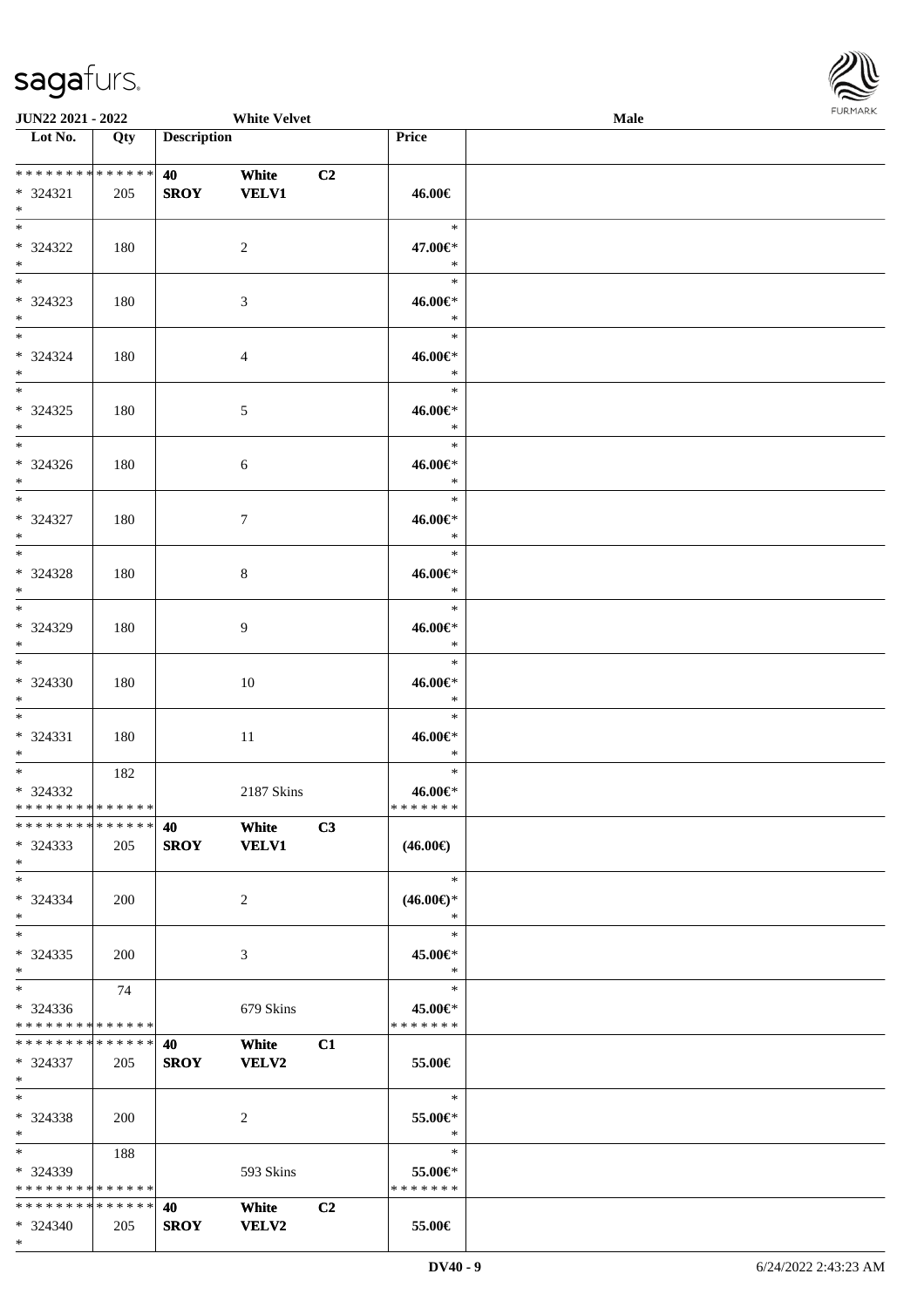| sayarurs.                                              |     |                    |                     |                |                              |      | $\approx$      |
|--------------------------------------------------------|-----|--------------------|---------------------|----------------|------------------------------|------|----------------|
| JUN22 2021 - 2022                                      |     |                    | <b>White Velvet</b> |                |                              | Male | <b>FURMARK</b> |
| $\overline{\text{Lot No.}}$                            | Qty | <b>Description</b> |                     |                | Price                        |      |                |
| $*$<br>* 324341<br>$\ast$                              | 180 | 40<br><b>SROY</b>  | White<br>VELV2      | C <sub>2</sub> | $\ast$<br>55.00€*<br>$\ast$  |      |                |
| $\ast$<br>* 324342<br>$*$                              | 180 |                    | $\mathfrak{Z}$      |                | $\ast$<br>55.00€*<br>$\ast$  |      |                |
| $\ast$<br>* 324343<br>$\ast$                           | 180 |                    | 4                   |                | $\ast$<br>55.00€*<br>$\ast$  |      |                |
| $\overline{\phantom{0}}$<br>* 324344<br>************** | 179 |                    | 924 Skins           |                | $\ast$<br>55.00€*<br>******* |      |                |
| * * * * * * * * * * * * * *<br>$*324345$<br>$\ast$     | 205 | 40<br><b>SROY</b>  | White<br>VELV2      | C3             | 54.00€                       |      |                |
| $\ast$<br>* 324346<br>$\ast$                           | 180 |                    | 2                   |                | $\ast$<br>54.00€*<br>$\ast$  |      |                |
| $\ast$<br>* 324347<br>**************                   | 56  |                    | 441 Skins           |                | $\ast$<br>54.00€*<br>******* |      |                |
| 324348                                                 | 101 | 40<br>${\bf LUMI}$ | White<br>VELV1      | C1             | 51.00€                       |      |                |
| 324349                                                 | 225 | 40<br>${\bf LUMI}$ | White<br>VELV1      | C2             | $51.00 \in$                  |      |                |

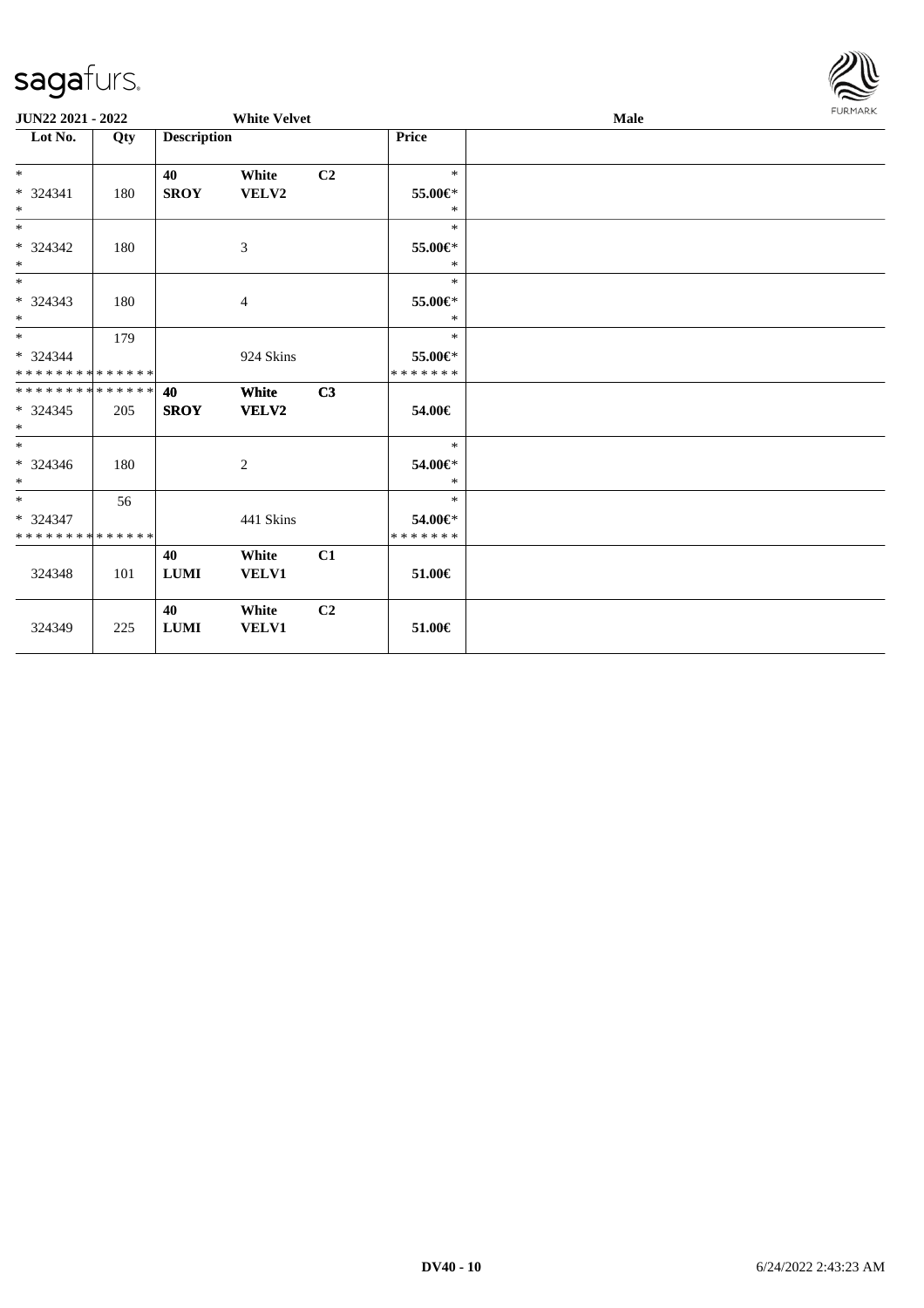

| <b>JUN22 2021 - 2022</b>                                   |                   |                    | <b>White Velvet</b> |    |                               | <b>Male</b> |  |
|------------------------------------------------------------|-------------------|--------------------|---------------------|----|-------------------------------|-------------|--|
| Lot No.                                                    | $\overline{Q}$ ty | <b>Description</b> |                     |    | Price                         |             |  |
|                                                            |                   |                    |                     |    |                               |             |  |
| ******** <mark>******</mark>                               |                   | 30                 | White               | C1 |                               |             |  |
| * 324401                                                   | 245               | SI                 | <b>VELV1</b>        |    | 39.00€                        |             |  |
| $*$                                                        |                   |                    |                     |    |                               |             |  |
| $*$                                                        |                   |                    |                     |    | $\ast$                        |             |  |
| $* 324402$                                                 | 220               |                    | $\overline{2}$      |    | 39.00€*                       |             |  |
| $*$                                                        |                   |                    |                     |    | $\ast$                        |             |  |
|                                                            |                   |                    |                     |    | $\ast$                        |             |  |
| $* 324403$                                                 | 220               |                    | $\mathfrak{Z}$      |    | 39.00€*                       |             |  |
| $*$                                                        |                   |                    |                     |    | $\ast$                        |             |  |
| $*$                                                        |                   |                    |                     |    | $\ast$                        |             |  |
| $* 324404$                                                 | 220               |                    | $\overline{4}$      |    | 39.00€*                       |             |  |
| $*$                                                        |                   |                    |                     |    | $\ast$                        |             |  |
| $*$                                                        |                   |                    |                     |    | $\ast$                        |             |  |
| $*324405$                                                  | 220               |                    | $\mathfrak{S}$      |    | 39.00€*                       |             |  |
| $*$<br>$*$                                                 |                   |                    |                     |    | $\ast$                        |             |  |
|                                                            | 107               |                    |                     |    | $\ast$                        |             |  |
| $* 324406$                                                 |                   |                    | 1232 Skins          |    | 39.00€*                       |             |  |
| * * * * * * * * * * * * * *<br>* * * * * * * * * * * * * * |                   |                    |                     |    | * * * * * * *                 |             |  |
|                                                            |                   | 30                 | White               | C2 |                               |             |  |
| $* 324407$<br>$*$                                          | 245               | SI                 | <b>VELV1</b>        |    | $(38.00\epsilon)$             |             |  |
| $*$                                                        |                   |                    |                     |    | $\ast$                        |             |  |
|                                                            |                   |                    |                     |    |                               |             |  |
| * 324408<br>$*$                                            | 220               |                    | $\overline{c}$      |    | $(38.00\epsilon)$ *<br>$\ast$ |             |  |
|                                                            |                   |                    |                     |    | $\ast$                        |             |  |
| $* 324409$                                                 | 220               |                    | 3                   |    | $(38.00\epsilon)$ *           |             |  |
| $*$                                                        |                   |                    |                     |    | $\ast$                        |             |  |
|                                                            |                   |                    |                     |    | $\ast$                        |             |  |
| $* 324410$                                                 | 220               |                    | $\overline{4}$      |    | $(38.00\epsilon)$ *           |             |  |
| $*$                                                        |                   |                    |                     |    | $\ast$                        |             |  |
| $*$                                                        |                   |                    |                     |    | $\ast$                        |             |  |
| $* 324411$                                                 | 220               |                    | $\mathfrak{S}$      |    | $(38.00\epsilon)$ *           |             |  |
| $*$                                                        |                   |                    |                     |    | $\ast$                        |             |  |
| $*$                                                        |                   |                    |                     |    | $\ast$                        |             |  |
| $* 324412$                                                 | 220               |                    | $\sqrt{6}$          |    | $(38.00\epsilon)$ *           |             |  |
| $*$ $*$                                                    |                   |                    |                     |    | $*$                           |             |  |
| $*$                                                        |                   |                    |                     |    | $\ast$                        |             |  |
| $* 324413$                                                 | 220               |                    | $\tau$              |    | $(38.00\epsilon)$ *           |             |  |
| $*$                                                        |                   |                    |                     |    | $\ast$                        |             |  |
| $*$                                                        |                   |                    |                     |    | $\ast$                        |             |  |
| $* 324414$                                                 | 220               |                    | 8                   |    | $(38.00\epsilon)$ *           |             |  |
| $*$ $-$                                                    |                   |                    |                     |    | $\ast$                        |             |  |
| $*$                                                        |                   |                    |                     |    | $\ast$                        |             |  |
| $* 324415$                                                 | 220               |                    | 9                   |    | $(38.00\epsilon)$ *           |             |  |
| $*$                                                        |                   |                    |                     |    | $\ast$                        |             |  |
|                                                            |                   |                    |                     |    | $\ast$                        |             |  |
| $* 324416$                                                 | 220               |                    | 10                  |    | $(38.00\epsilon)$ *           |             |  |
| $*$ $-$<br>$*$                                             |                   |                    |                     |    | $\ast$<br>$\ast$              |             |  |
|                                                            |                   |                    |                     |    |                               |             |  |
| $* 324417$<br>$*$ $*$                                      | 220               |                    | 11                  |    | $(38.00\epsilon)$ *<br>$\ast$ |             |  |
| $*$                                                        |                   |                    |                     |    | $\ast$                        |             |  |
| $* 324418$                                                 |                   |                    | 12                  |    | $(38.00\epsilon)$ *           |             |  |
| $*$                                                        | 220               |                    |                     |    | $\ast$                        |             |  |
| $*$                                                        |                   |                    |                     |    | $\ast$                        |             |  |
| * 324419                                                   | 220               |                    | 13                  |    | $(38.00\epsilon)$ *           |             |  |
| $*$                                                        |                   |                    |                     |    | $\ast$                        |             |  |
| $*$                                                        |                   |                    |                     |    | $\ast$                        |             |  |
| $* 324420$                                                 | 220               |                    | 14                  |    | $(38.00\epsilon)$ *           |             |  |
| $*$                                                        |                   |                    |                     |    | $\ast$                        |             |  |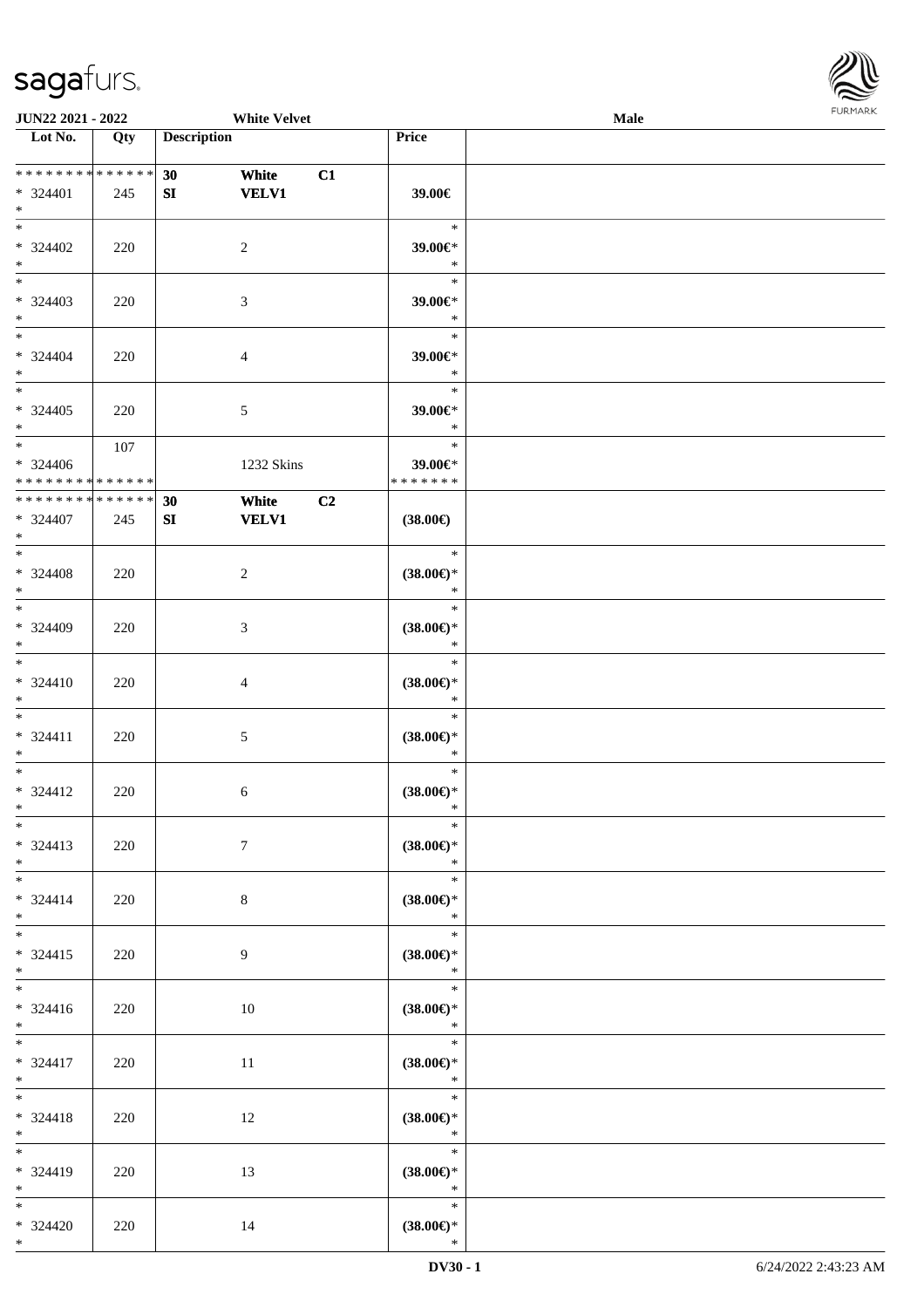

| <b>JUN22 2021 - 2022</b>      |     |                    | <b>White Velvet</b> |                |                               | Male |  |
|-------------------------------|-----|--------------------|---------------------|----------------|-------------------------------|------|--|
| Lot No.                       | Qty | <b>Description</b> |                     |                | Price                         |      |  |
|                               |     |                    |                     |                |                               |      |  |
| $*$                           |     | 30                 | White               | C <sub>2</sub> | $\ast$                        |      |  |
| * 324421                      | 220 | ${\bf SI}$         | <b>VELV1</b>        |                | $(38.00\epsilon)$ *           |      |  |
| $*$                           |     |                    |                     |                | $\ast$                        |      |  |
| $\overline{\ast}$             |     |                    |                     |                | $\ast$                        |      |  |
| * 324422                      | 220 |                    | 16                  |                | $(38.00\epsilon)$ *           |      |  |
| $\ast$                        |     |                    |                     |                | $\ast$                        |      |  |
| $\overline{\phantom{0}}$      |     |                    |                     |                | $\ast$                        |      |  |
| * 324423                      | 220 |                    | 17                  |                | $(38.00\epsilon)$ *           |      |  |
| $*$                           |     |                    |                     |                | $\ast$                        |      |  |
| $*$                           |     |                    |                     |                | $\ast$                        |      |  |
|                               |     |                    |                     |                |                               |      |  |
| $* 324424$<br>$*$             | 220 |                    | 18                  |                | $(38.00\epsilon)$ *<br>$\ast$ |      |  |
| $*$                           |     |                    |                     |                | $\ast$                        |      |  |
|                               | 104 |                    |                     |                |                               |      |  |
| $* 324425$                    |     |                    | 4089 Skins          |                | $(38.00\epsilon)$ *           |      |  |
| * * * * * * * * * * * * * *   |     |                    |                     |                | * * * * * * *                 |      |  |
| * * * * * * * * * * * * * *   |     | 30                 | White               | C3             |                               |      |  |
| $*324426$                     | 245 | ${\bf S}{\bf I}$   | <b>VELV1</b>        |                | $(37.00\epsilon)$             |      |  |
| $*$                           |     |                    |                     |                |                               |      |  |
| $*$                           |     |                    |                     |                | $\ast$                        |      |  |
| * 324427                      | 220 |                    | $\overline{c}$      |                | $(37.00\epsilon)$ *           |      |  |
| $*$                           |     |                    |                     |                | $\ast$                        |      |  |
| $*$                           |     |                    |                     |                | $\ast$                        |      |  |
| * 324428                      | 220 |                    | 3                   |                | $(37.00\epsilon)$ *           |      |  |
| $*$                           |     |                    |                     |                | $\ast$                        |      |  |
| $*$                           |     |                    |                     |                | $\ast$                        |      |  |
| $* 324429$                    | 220 |                    | 4                   |                | $(37.00\epsilon)$ *           |      |  |
| $*$                           |     |                    |                     |                | $\ast$                        |      |  |
| $\overline{\phantom{0}}$      |     |                    |                     |                | $\ast$                        |      |  |
| $* 324430$                    |     |                    |                     |                |                               |      |  |
| $*$                           | 220 |                    | 5                   |                | $(37.00\epsilon)$ *<br>$\ast$ |      |  |
| $*$                           |     |                    |                     |                | $\ast$                        |      |  |
|                               |     |                    |                     |                |                               |      |  |
| * 324431                      | 220 |                    | 6                   |                | $(37.00\epsilon)$ *           |      |  |
| $*$                           |     |                    |                     |                | $\ast$                        |      |  |
| $*$                           | 138 |                    |                     |                | $\ast$                        |      |  |
| $*324432$                     |     |                    | 1483 Skins          |                | $(37.00\epsilon)$ *           |      |  |
| * * * * * * * * * * * * * * * |     |                    |                     |                | *******                       |      |  |
| * * * * * * * * * * * * * * * |     | 30                 | <b>White</b>        | C1             |                               |      |  |
| $* 324433$                    | 245 | SI                 | <b>VELV2</b>        |                | 40.00€                        |      |  |
| $*$                           |     |                    |                     |                |                               |      |  |
| $*$                           |     |                    |                     |                | $\ast$                        |      |  |
| * 324434                      | 220 |                    | $\overline{2}$      |                | 40.00€*                       |      |  |
| $*$                           |     |                    |                     |                | $\ast$                        |      |  |
| $*$ $*$                       | 161 |                    |                     |                | $\ast$                        |      |  |
| $*324435$                     |     |                    | 626 Skins           |                | 40.00€*                       |      |  |
| * * * * * * * * * * * * * * * |     |                    |                     |                | * * * * * * *                 |      |  |
| * * * * * * * * * * * * * * * |     | 30                 | White               | C <sub>2</sub> |                               |      |  |
| $*324436$                     | 245 | SI                 | <b>VELV2</b>        |                | 39.00€                        |      |  |
| $*$ $-$                       |     |                    |                     |                |                               |      |  |
| $*$                           |     |                    |                     |                | $\ast$                        |      |  |
| $* 324437$                    | 220 |                    | 2                   |                | 39.00€*                       |      |  |
| $*$ $*$                       |     |                    |                     |                | $\ast$                        |      |  |
| $*$                           |     |                    |                     |                | $\ast$                        |      |  |
|                               |     |                    |                     |                |                               |      |  |
| $* 324438$                    | 220 |                    | 3                   |                | 38.00€*<br>$*$                |      |  |
| $*$                           |     |                    |                     |                |                               |      |  |
| $*$                           |     |                    |                     |                | $\ast$                        |      |  |
| * 324439                      | 220 |                    | 4                   |                | 38.00€*                       |      |  |
| $*$                           |     |                    |                     |                | $\ast$                        |      |  |
| $*$                           |     |                    |                     |                | $\ast$                        |      |  |
| * 324440                      | 220 |                    | 5                   |                | 38.00€*                       |      |  |
| $*$                           |     |                    |                     |                | $\ast$                        |      |  |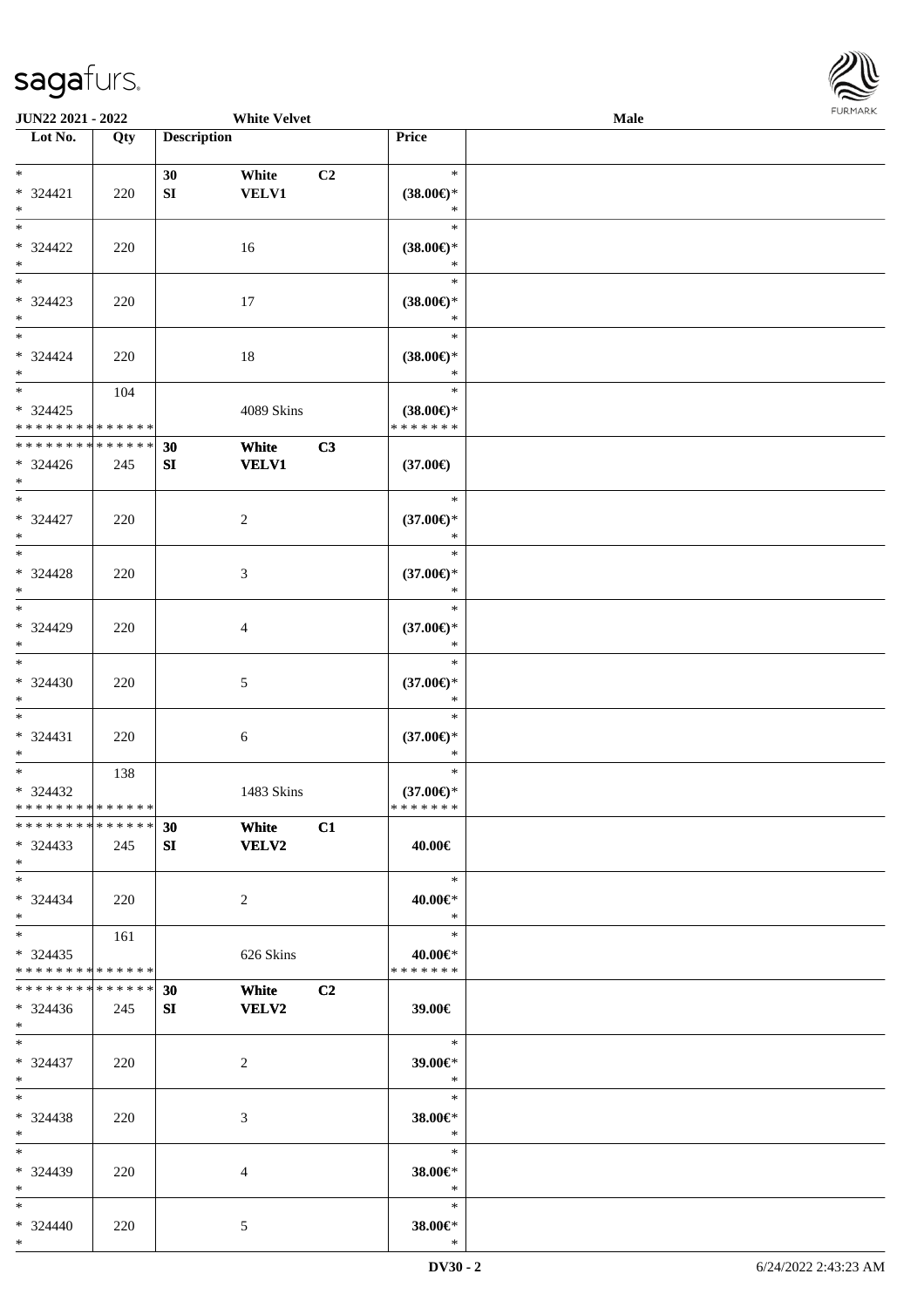

| <b>JUN22 2021 - 2022</b>      |     |                    | <b>White Velvet</b> |                 |                     | <b>Male</b> |  |
|-------------------------------|-----|--------------------|---------------------|-----------------|---------------------|-------------|--|
| Lot No.                       | Qty | <b>Description</b> |                     |                 | <b>Price</b>        |             |  |
|                               |     |                    |                     |                 |                     |             |  |
| $*$                           |     | 30                 | White               | C <sub>2</sub>  | $\ast$              |             |  |
| $* 324441$                    | 220 | SI                 | VELV2               |                 | 38.00€*             |             |  |
| $*$                           |     |                    |                     |                 | $\ast$              |             |  |
| $*$                           |     |                    |                     |                 | $\ast$              |             |  |
|                               |     |                    |                     |                 |                     |             |  |
| $* 324442$                    | 220 |                    | 7                   |                 | 38.00€*             |             |  |
| $\ast$                        |     |                    |                     |                 | $\ast$              |             |  |
| $\overline{\phantom{0}}$      |     |                    |                     |                 | $\ast$              |             |  |
| * 324443                      | 220 |                    | 8                   |                 | 38.00€*             |             |  |
| $*$                           |     |                    |                     |                 | $\ast$              |             |  |
| $*$                           |     |                    |                     |                 | $\ast$              |             |  |
|                               |     |                    |                     |                 |                     |             |  |
| * 324444                      | 220 |                    | 9                   |                 | 38.00€*             |             |  |
| $*$                           |     |                    |                     |                 | $\ast$              |             |  |
| $*$                           | 122 |                    |                     |                 | $\ast$              |             |  |
| $*324445$                     |     |                    | 2127 Skins          |                 | 38.00€*             |             |  |
| * * * * * * * * * * * * * *   |     |                    |                     |                 | * * * * * * *       |             |  |
| * * * * * * * * * * * * * *   |     | 30                 | White               | C3              |                     |             |  |
| $* 324446$                    | 245 | SI                 | VELV2               |                 | 37.00€              |             |  |
| $*$                           |     |                    |                     |                 |                     |             |  |
| $*$                           |     |                    |                     |                 | $\ast$              |             |  |
|                               |     |                    |                     |                 |                     |             |  |
| * 324447                      | 220 |                    | 2                   |                 | 37.00€*             |             |  |
| $*$                           |     |                    |                     |                 | $\ast$              |             |  |
| $*$                           |     |                    |                     |                 | $\ast$              |             |  |
| * 324448                      | 220 |                    | 3                   |                 | 37.00€*             |             |  |
| $*$                           |     |                    |                     |                 | $\ast$              |             |  |
| $*$                           |     |                    |                     |                 | $\ast$              |             |  |
| $* 324449$                    | 220 |                    | 4                   |                 | 37.00€*             |             |  |
| $*$                           |     |                    |                     |                 | $\ast$              |             |  |
| $*$                           |     |                    |                     |                 | $\ast$              |             |  |
|                               | 157 |                    |                     |                 |                     |             |  |
| * 324450                      |     |                    | 1062 Skins          |                 | 37.00€*             |             |  |
| * * * * * * * * * * * * * *   |     |                    |                     |                 | * * * * * * *       |             |  |
| * * * * * * * * * * * * * *   |     | 30                 | White               | C <sub>2</sub>  |                     |             |  |
| * 324451                      | 245 | $\mathbf{I}$       | <b>VELV1</b>        | WB1             | 32.00€              |             |  |
| $*$                           |     |                    |                     |                 |                     |             |  |
| $*$                           | 47  |                    |                     |                 | $\ast$              |             |  |
| $* 324452$                    |     |                    | 292 Skins           |                 | 32.00€*             |             |  |
| ******** <mark>******</mark>  |     |                    |                     |                 | *******             |             |  |
| * * * * * * * * * * * * * * * |     |                    |                     |                 |                     |             |  |
|                               |     | 30                 | White               | C <sub>2</sub>  |                     |             |  |
| $*324453$                     | 245 | $\mathbf{I}$       | <b>VELV1</b>        | WB <sub>2</sub> | $(30.00\epsilon)$   |             |  |
| $*$                           |     |                    |                     |                 |                     |             |  |
| $*$                           | 164 |                    |                     |                 | $\ast$              |             |  |
| $* 324454$                    |     |                    | 409 Skins           |                 | $(30.00\epsilon)$ * |             |  |
| * * * * * * * * * * * * * * * |     |                    |                     |                 | * * * * * * *       |             |  |
| * * * * * * * * * * * * * * * |     | 30                 | White               | C <sub>2</sub>  |                     |             |  |
| $*324455$                     | 245 | IB                 | <b>VELV1</b>        | <b>CHIP</b>     | 32.00€              |             |  |
| $*$                           |     |                    |                     |                 |                     |             |  |
| $*$                           |     |                    |                     |                 |                     |             |  |
|                               |     |                    |                     |                 | $\ast$              |             |  |
| $*324456$                     | 220 |                    | 2                   |                 | 32.00€*             |             |  |
| $*$                           |     |                    |                     |                 | $\ast$              |             |  |
| $*$                           |     |                    |                     |                 | $\ast$              |             |  |
| * 324457                      | 220 |                    | 3                   |                 | 32.00€*             |             |  |
| $*$                           |     |                    |                     |                 | $\ast$              |             |  |
| $*$ $*$                       | 42  |                    |                     |                 | $\ast$              |             |  |
| * 324458                      |     |                    | 727 Skins           |                 | 32.00€*             |             |  |
| * * * * * * * * * * * * * *   |     |                    |                     |                 | * * * * * * *       |             |  |
| * * * * * * * * * * * * * *   |     |                    |                     |                 |                     |             |  |
|                               |     | 30                 | White               | C1              |                     |             |  |
| * 324459                      | 225 | <b>SAGA</b>        | <b>VELV1</b>        |                 | $(41.00\epsilon)$   |             |  |
| $*$                           |     |                    |                     |                 |                     |             |  |
| $*$                           |     |                    |                     |                 | $\ast$              |             |  |
| * 324460                      | 200 |                    | 2                   |                 | 41.00€*             |             |  |
| $*$                           |     |                    |                     |                 | $\ast$              |             |  |
|                               |     |                    |                     |                 |                     |             |  |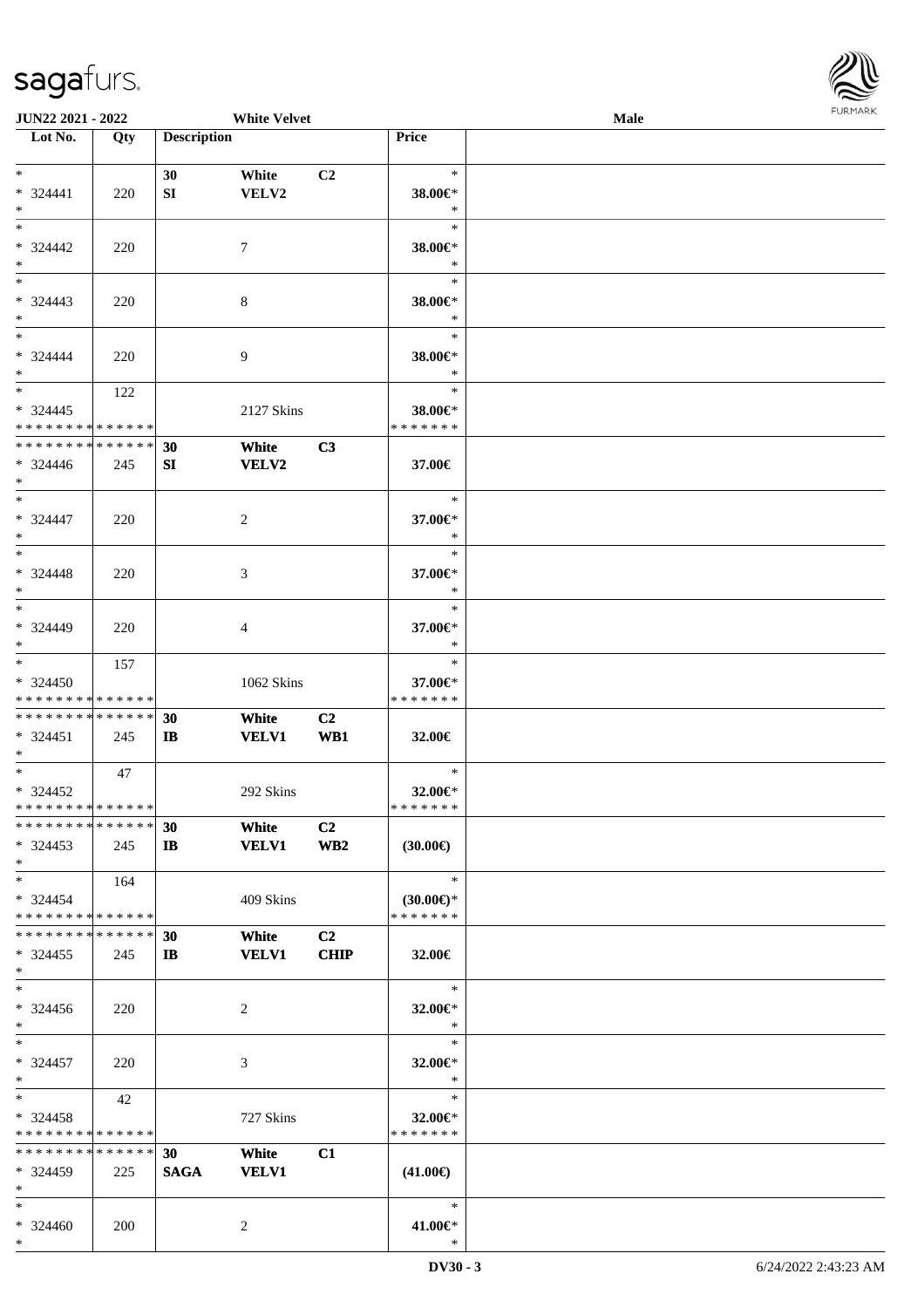

| <b>JUN22 2021 - 2022</b>                                            |     |                    | <b>White Velvet</b>       |    |                                                | Male |  |
|---------------------------------------------------------------------|-----|--------------------|---------------------------|----|------------------------------------------------|------|--|
| Lot No.                                                             | Qty | <b>Description</b> |                           |    | Price                                          |      |  |
| $*$<br>$* 324461$<br>$*$                                            | 200 | 30<br><b>SAGA</b>  | White<br><b>VELV1</b>     | C1 | $\ast$<br>41.00€*<br>$\ast$                    |      |  |
| $*$<br>$* 324462$<br>$*$                                            | 200 |                    | $\overline{4}$            |    | $\ast$<br>41.00€*<br>$\ast$                    |      |  |
| $*$<br>$* 324463$<br>$\ast$                                         | 200 |                    | 5                         |    | $\ast$<br>41.00€*<br>$\ast$                    |      |  |
| $\ddot{x}$<br>* 324464<br>$*$                                       | 200 |                    | 6                         |    | $\ast$<br>41.00€*<br>$\ast$                    |      |  |
| $\overline{\ast}$<br>$* 324465$<br>$\ddot{x}$                       | 200 |                    | $\tau$                    |    | $\ast$<br>41.00€*<br>$\ast$                    |      |  |
| $* 324466$<br>$\ddot{x}$                                            | 200 |                    | 8                         |    | $\ast$<br>41.00€*<br>$\ast$                    |      |  |
| $\overline{\ast}$<br>$* 324467$<br>$*$                              | 200 |                    | 9                         |    | $\ast$<br>$(41.00\epsilon)$ *<br>$\ast$        |      |  |
| $* 324468$<br>$*$                                                   | 200 |                    | 10                        |    | $\ast$<br>$(41.00\epsilon)$ *<br>$\ast$        |      |  |
| $*$<br>* 324469<br>$*$                                              | 200 |                    | 11                        |    | $\ast$<br>$(41.00\epsilon)$ *<br>$\ast$        |      |  |
| $\ast$<br>$* 324470$<br>$*$                                         | 200 |                    | 12                        |    | $\ast$<br>$(41.00\epsilon)$ *<br>$\ast$        |      |  |
| $*$<br>* 324471<br>$*$                                              | 200 |                    | 13                        |    | $\ast$<br>$(41.00\epsilon)$ *<br>$\ast$        |      |  |
| $*$ $*$<br>$* 324472$<br>* * * * * * * * * * * * * * <mark>*</mark> | 222 |                    | 2847 Skins                |    | $\ast$<br>$(41.00\epsilon)$ *<br>* * * * * * * |      |  |
| ******** <mark>******</mark><br>$* 324473$<br>$*$ $-$               | 225 |                    | 30 White C2<br>SAGA VELV1 |    | 40.00€                                         |      |  |
| $*$ $-$<br>$* 324474$<br>$\ast$                                     | 200 |                    | $\overline{2}$            |    | $\ast$<br>40.00€*<br>$*$                       |      |  |
| $\ast$<br>$* 324475$<br>$\ast$                                      | 200 |                    | 3                         |    | $*$<br>40.00€*<br>$\ast$                       |      |  |
| $\ddot{x}$<br>$* 324476$<br>$*$                                     | 200 |                    | $\overline{4}$            |    | $\overline{\phantom{a}}$<br>40.00€*<br>$\ast$  |      |  |
| $\ddot{x}$<br>$* 324477$<br>$*$ $-$                                 | 200 |                    | 5                         |    | $\ast$<br>40.00€*<br>$\ast$                    |      |  |
| $*$ $-$<br>* 324478<br>$*$ $-$                                      | 200 |                    | 6                         |    | $\ast$<br>40.00€*<br>$\ast$                    |      |  |
| $*$<br>* 324479<br>$*$                                              | 200 |                    | $\tau$                    |    | $*$<br>40.00€*<br>$\ast$                       |      |  |
| $\ast$<br>* 324480<br>$\ddot{x}$                                    | 200 |                    | 8                         |    | $\ast$<br>40.00€*<br>$\ast$                    |      |  |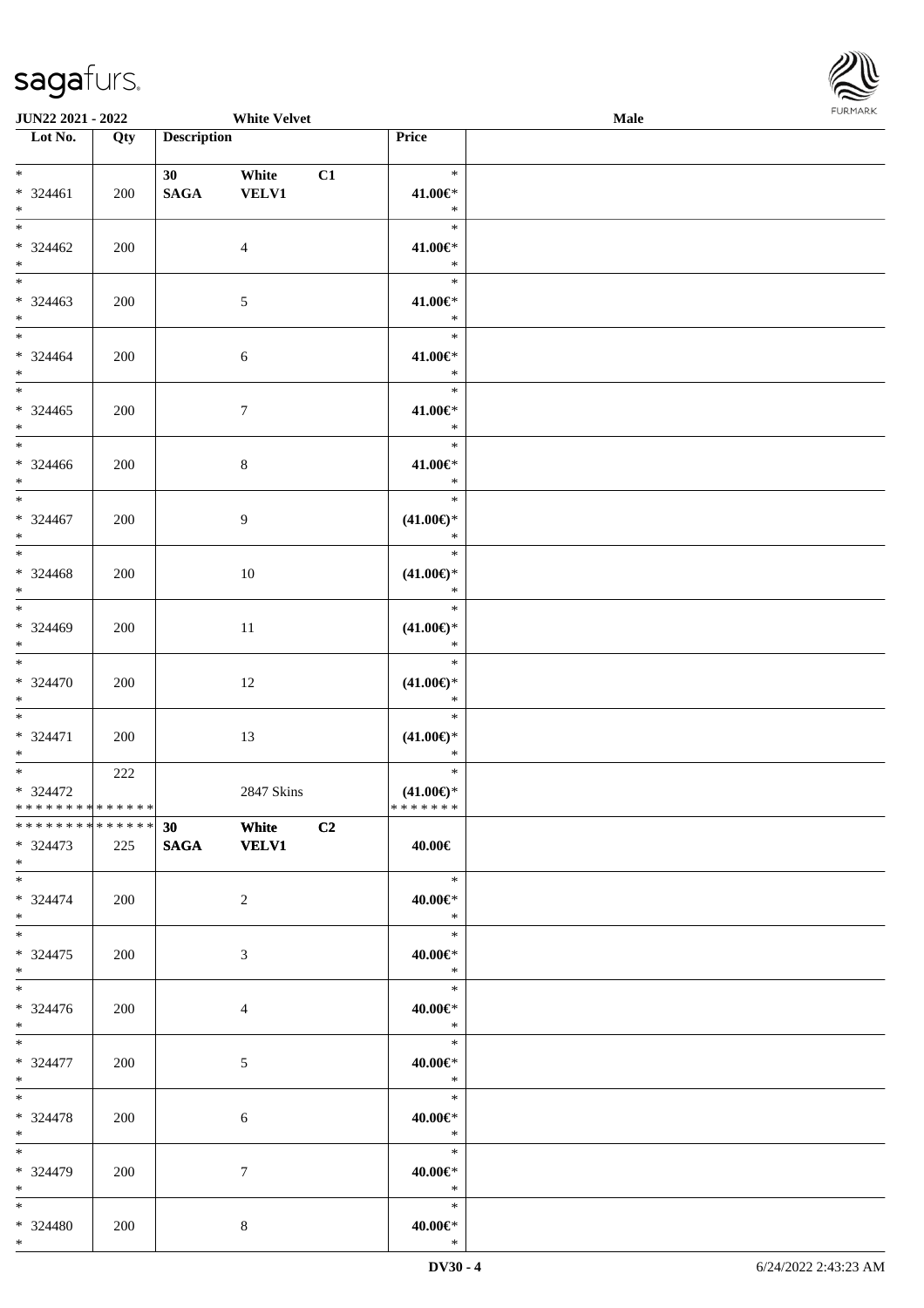

| JUN22 2021 - 2022           |     |                    | <b>White Velvet</b> |                     | Male |  |
|-----------------------------|-----|--------------------|---------------------|---------------------|------|--|
| Lot No.                     | Qty | <b>Description</b> |                     | Price               |      |  |
|                             |     |                    |                     |                     |      |  |
| $*$                         |     | 30                 | C2<br>White         | $\ast$              |      |  |
| * 324481                    | 200 | <b>SAGA</b>        | <b>VELV1</b>        | 40.00€*             |      |  |
| $*$                         |     |                    |                     | $\ast$              |      |  |
| $*$                         |     |                    |                     | $\ast$              |      |  |
| * 324482                    | 200 |                    | 10                  | 40.00€*             |      |  |
| $*$                         |     |                    |                     | $\ast$              |      |  |
| $\overline{\phantom{0}}$    |     |                    |                     | $\ast$              |      |  |
| * 324483                    | 200 |                    | 11                  | $40.00 \in$ *       |      |  |
| $*$                         |     |                    |                     | $\ast$              |      |  |
| $*$                         |     |                    |                     | $\ast$              |      |  |
| * 324484                    | 200 |                    | 12                  | 40.00€*             |      |  |
| $*$                         |     |                    |                     | $\ast$              |      |  |
| $*$                         |     |                    |                     | $\ast$              |      |  |
| $*324485$                   | 200 |                    | 13                  | 40.00€*             |      |  |
| $*$                         |     |                    |                     | $\ast$              |      |  |
| $\overline{\phantom{0}}$    |     |                    |                     | $\ast$              |      |  |
| $* 324486$                  | 200 |                    | 14                  | 40.00€*             |      |  |
| $*$                         |     |                    |                     | $\ast$              |      |  |
| $\ast$                      |     |                    |                     | $\ast$              |      |  |
| $* 324487$                  | 200 |                    | 15                  | $(40.00\epsilon)$ * |      |  |
| $*$                         |     |                    |                     | $\ast$              |      |  |
| $*$                         |     |                    |                     | $\ast$              |      |  |
| * 324488                    | 200 |                    | 16                  | $(40.00\epsilon)$ * |      |  |
| $*$                         |     |                    |                     | $\ast$              |      |  |
| $*$                         | 169 |                    |                     | $\ast$              |      |  |
| * 324489                    |     |                    | 3394 Skins          | $(40.00\epsilon)$ * |      |  |
| * * * * * * * * * * * * * * |     |                    |                     | * * * * * * *       |      |  |
| * * * * * * * * * * * * * * |     |                    | <b>IDENTICAL</b>    |                     |      |  |
| * 324490                    | 225 |                    |                     | $(40.00\epsilon)$   |      |  |
| $*$                         |     |                    |                     |                     |      |  |
| $*$                         |     |                    |                     | $\ast$              |      |  |
| * 324491                    | 200 |                    | $\sqrt{2}$          | $(40.00\epsilon)$ * |      |  |
| $*$                         |     |                    |                     | $\ast$              |      |  |
| $*$                         |     |                    |                     | $\ast$              |      |  |
| $* 324492$                  | 200 |                    | $\mathfrak{Z}$      | $(40.00\epsilon)$ * |      |  |
| $*$                         |     |                    |                     | $\ast$              |      |  |
| $*$                         |     |                    |                     | $\ast$              |      |  |
| $*324493$                   | 200 |                    | $\overline{4}$      | $(40.00\epsilon)$ * |      |  |
| $*$                         |     |                    |                     | $\ast$              |      |  |
| $*$                         |     |                    |                     | $\ast$              |      |  |
| * 324494                    | 200 |                    | 5                   | $(40.00\epsilon)$ * |      |  |
| $*$                         |     |                    |                     | $\ast$              |      |  |
| $*$                         |     |                    |                     | $\ast$              |      |  |
| $*324495$                   | 200 |                    | 6                   | $(40.00\epsilon)$ * |      |  |
| $*$                         |     |                    |                     | $\ast$              |      |  |
|                             |     |                    |                     | $\ast$              |      |  |
| * 324496                    | 200 |                    | $\tau$              | $(40.00\epsilon)$ * |      |  |
| $*$                         |     |                    |                     | $\ast$              |      |  |
| $*$                         |     |                    |                     | $\ast$              |      |  |
| * 324497                    | 200 |                    | $\,8\,$             | $(40.00\epsilon)$ * |      |  |
| $*$ $-$                     |     |                    |                     | $\ast$              |      |  |
| $*$                         |     |                    |                     | $\ast$              |      |  |
| * 324498                    | 200 |                    | 9                   | $(40.00\epsilon)$ * |      |  |
| $*$ $-$                     |     |                    |                     | $\ast$              |      |  |
| $*$                         |     |                    |                     | $\ast$              |      |  |
| * 324499                    | 200 |                    | 10                  | $(40.00\epsilon)$ * |      |  |
| $*$                         |     |                    |                     | $\ast$              |      |  |
| $*$                         |     |                    |                     | $\ast$              |      |  |
| * 324500                    | 200 |                    | 11                  | $(40.00\epsilon)$ * |      |  |
| $*$                         |     |                    |                     | $\ast$              |      |  |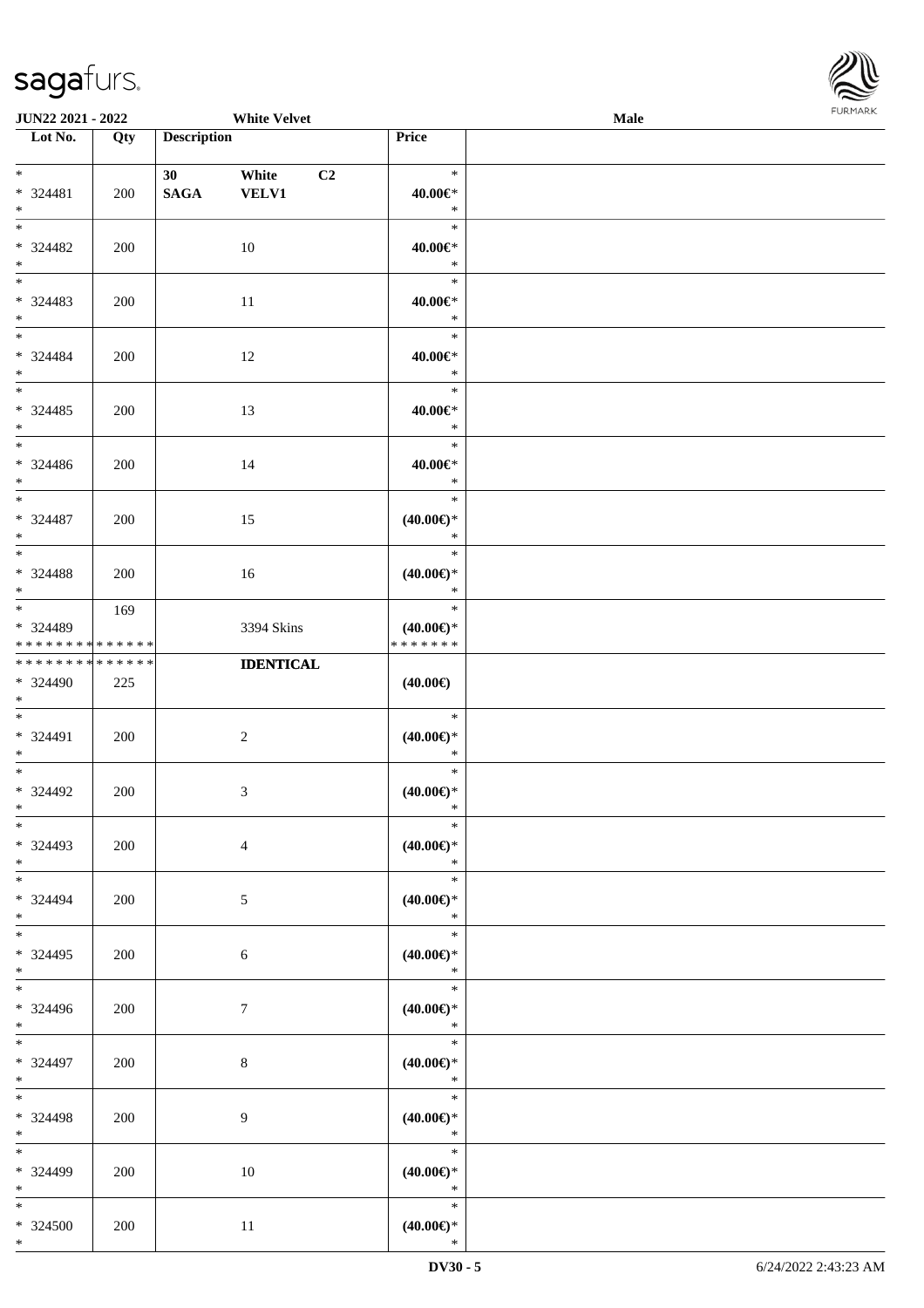

| <b>JUN22 2021 - 2022</b>                               |     |                                | <b>White Velvet</b>              |                                                | Male |  |
|--------------------------------------------------------|-----|--------------------------------|----------------------------------|------------------------------------------------|------|--|
| Lot No.                                                | Qty | <b>Description</b>             |                                  | Price                                          |      |  |
| $*$<br>* 324501<br>$\ast$                              | 200 | 30 <sup>°</sup><br><b>SAGA</b> | C <sub>2</sub><br>White<br>VELV1 | $\ast$<br>$(40.00\epsilon)$ *<br>$\ast$        |      |  |
| $\overline{\ast}$<br>* 324502<br>$\ast$                | 200 |                                | 13                               | $\ast$<br>$(40.00\epsilon)$ *<br>$\ast$        |      |  |
| $\overline{\phantom{0}}$<br>* 324503<br>$*$            | 200 |                                | 14                               | $\ast$<br>$(40.00\epsilon)$ *<br>$\ast$        |      |  |
| $*$<br>* 324504<br>$\ast$<br>$*$                       | 200 |                                | 15                               | $\ast$<br>$(40.00\epsilon)$ *<br>$\ast$        |      |  |
| $*324505$<br>$*$<br>$\overline{\ast}$                  | 200 |                                | 16                               | $\ast$<br>$(40.00\epsilon)$ *<br>$\ast$        |      |  |
| $* 324506$<br>* * * * * * * * * * * * * *              | 199 |                                | 3424 Skins                       | $\ast$<br>$(40.00\epsilon)$ *<br>* * * * * * * |      |  |
| ******** <mark>******</mark><br>* 324507<br>$*$<br>$*$ | 225 |                                | <b>IDENTICAL</b>                 | $(40.00\epsilon)$                              |      |  |
| * 324508<br>$*$<br>$*$                                 | 200 |                                | $\overline{c}$                   | $\ast$<br>40.00€*<br>$\ast$<br>$\ast$          |      |  |
| * 324509<br>$*$<br>$*$                                 | 200 |                                | 3                                | $(40.00\in)^\ast$<br>$\ast$<br>$\ast$          |      |  |
| $* 324510$<br>$*$<br>$*$                               | 200 |                                | $\overline{4}$                   | $(40.00\epsilon)$ *<br>$\ast$<br>$\ast$        |      |  |
| * 324511<br>$*$<br>$*$                                 | 200 |                                | 5                                | $(40.00\epsilon)$ *<br>$\ast$<br>$\ast$        |      |  |
| * 324512<br>$*$<br>$\ast$                              | 200 |                                | 6                                | $(40.00\epsilon)$ *<br>$\ast$<br>$\ast$        |      |  |
| * 324513<br>$*$<br>$*$                                 | 200 |                                | $7\phantom{.0}$                  | $(40.00\epsilon)$ *<br>$\ast$<br>$\ast$        |      |  |
| * 324514<br>$*$<br>$*$                                 | 200 |                                | 8                                | $(40.00\epsilon)$ *<br>$\ast$<br>$\ast$        |      |  |
| $* 324515$<br>$*$<br>$*$                               | 200 |                                | 9                                | $(40.00\in)^\ast$<br>$\mathbb{R}$<br>$\ast$    |      |  |
| * 324516<br>$*$<br>$*$                                 | 200 |                                | 10                               | $(40.00\epsilon)$ *<br>$\ast$<br>$\ast$        |      |  |
| * 324517<br>$*$<br>$*$                                 | 200 |                                | $11\,$                           | $(40.00\epsilon)$ *<br>$\ast$<br>$\ast$        |      |  |
| * 324518<br>$*$<br>$*$                                 | 200 |                                | 12                               | $(40.00\epsilon)$ *<br>$\ast$<br>$\ast$        |      |  |
| * 324519<br>$*$<br>$*$                                 | 200 |                                | 13                               | $(40.00\epsilon)$ *<br>$\ast$<br>$\ast$        |      |  |
| * 324520<br>$*$                                        | 200 |                                | 14                               | $(40.00\epsilon)$ *<br>$\ast$                  |      |  |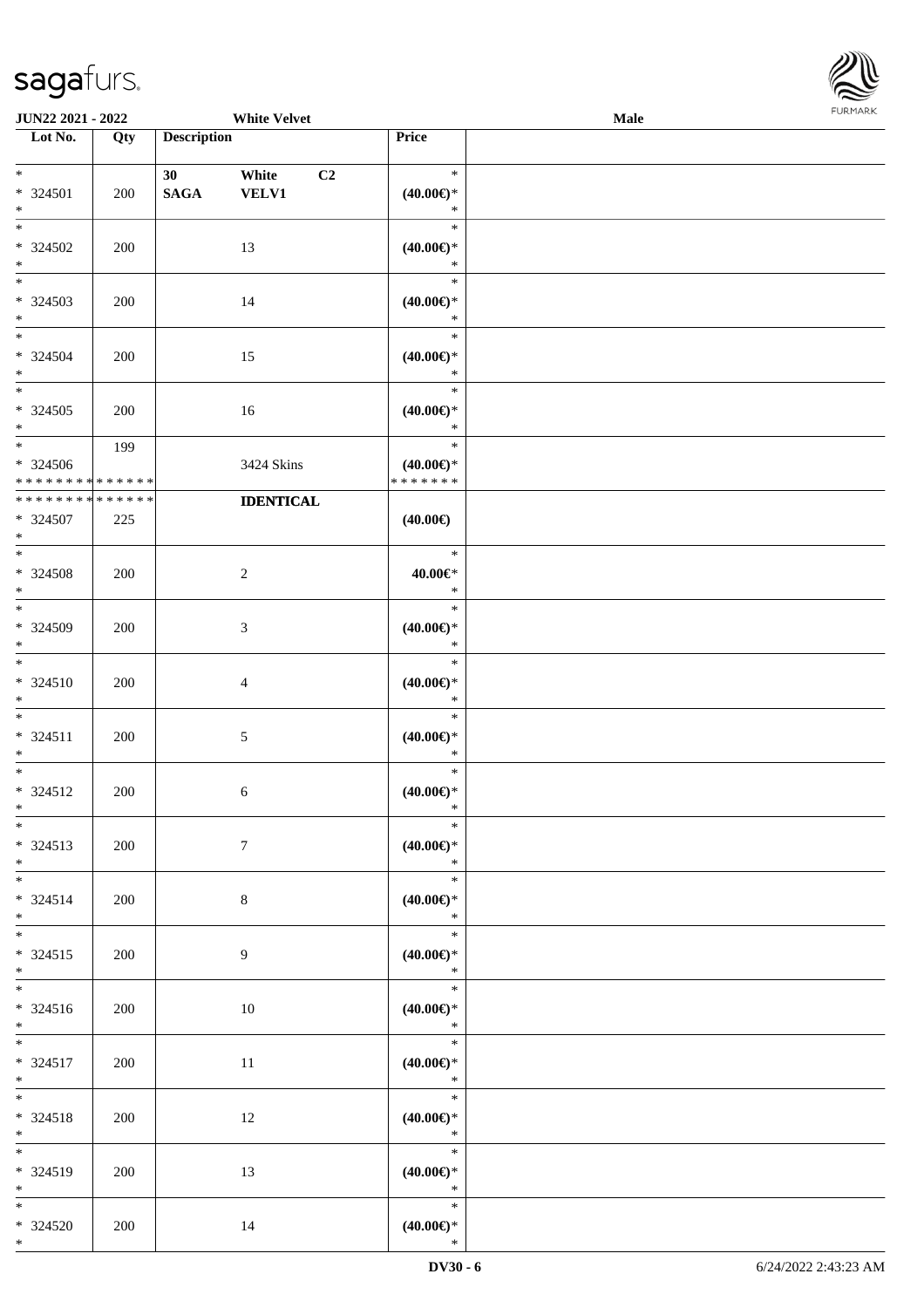

| <b>JUN22 2021 - 2022</b>                             |     |                    | <b>White Velvet</b> |                                      | <b>Male</b> |  |
|------------------------------------------------------|-----|--------------------|---------------------|--------------------------------------|-------------|--|
| Lot No.                                              | Qty | <b>Description</b> |                     | Price                                |             |  |
|                                                      |     |                    |                     |                                      |             |  |
| $*$                                                  |     | 30                 | White<br>C2         | $\ast$                               |             |  |
| $* 324521$                                           | 200 | <b>SAGA</b>        | <b>VELV1</b>        | $(40.00\epsilon)$ *                  |             |  |
| $*$                                                  |     |                    |                     | $\ast$                               |             |  |
| $*$                                                  | 179 |                    |                     | $\ast$                               |             |  |
| * 324522                                             |     |                    | 3204 Skins          | $(40.00\epsilon)$ *                  |             |  |
| * * * * * * * * <mark>* * * * * * *</mark>           |     |                    |                     | * * * * * * *                        |             |  |
| * * * * * * * * * * * * * * *                        |     |                    | <b>IDENTICAL</b>    |                                      |             |  |
| * 324523                                             | 225 |                    |                     | $(40.00\epsilon)$                    |             |  |
| $\ast$                                               |     |                    |                     |                                      |             |  |
| $*$                                                  |     |                    |                     | $\ast$                               |             |  |
| * 324524                                             | 200 |                    | $\overline{2}$      | $(40.00\epsilon)$ *                  |             |  |
| $*$                                                  |     |                    |                     | $\ast$                               |             |  |
| $*$                                                  |     |                    |                     | $\ast$                               |             |  |
| * 324525                                             | 200 |                    | 3                   | $(40.00\epsilon)$ *                  |             |  |
| $\ast$                                               |     |                    |                     | $\ast$                               |             |  |
| $\ast$                                               |     |                    |                     | $\ast$                               |             |  |
| * 324526                                             | 200 |                    | $\overline{4}$      | $(40.00\epsilon)$ *                  |             |  |
| $\ast$<br>$\overline{\ast}$                          |     |                    |                     | $\ast$                               |             |  |
|                                                      |     |                    |                     | $\ast$                               |             |  |
| * 324527                                             | 200 |                    | 5                   | $(40.00\epsilon)$ *                  |             |  |
| $\ast$<br>$*$                                        |     |                    |                     | $\ast$                               |             |  |
|                                                      |     |                    |                     | $\ast$                               |             |  |
| * 324528                                             | 200 |                    | 6                   | $(40.00\epsilon)$ *                  |             |  |
| $\ast$<br>$*$                                        |     |                    |                     | $\ast$<br>$\ast$                     |             |  |
|                                                      |     |                    |                     |                                      |             |  |
| * 324529                                             | 200 |                    | $\tau$              | $(40.00\epsilon)$ *<br>$\ast$        |             |  |
| $\ast$<br>$*$                                        |     |                    |                     | $\ast$                               |             |  |
|                                                      | 141 |                    |                     |                                      |             |  |
| * 324530<br>* * * * * * * * <mark>* * * * * *</mark> |     |                    | 1566 Skins          | $(40.00\epsilon)$ *<br>* * * * * * * |             |  |
| * * * * * * * * <mark>* * * * * * *</mark>           |     | 30                 | White<br>C3         |                                      |             |  |
| $* 324531$                                           | 225 | <b>SAGA</b>        | <b>VELV1</b>        | 38.00€                               |             |  |
| $\ast$                                               |     |                    |                     |                                      |             |  |
| $*$                                                  |     |                    |                     | $\ast$                               |             |  |
| * 324532                                             | 200 |                    | 2                   | 38.00€*                              |             |  |
| $*$ $-$                                              |     |                    |                     | $\ast$                               |             |  |
| $\ast$                                               |     |                    |                     | $\ast$                               |             |  |
| * 324533                                             | 200 |                    | 3                   | 38.00€*                              |             |  |
| $*$                                                  |     |                    |                     | $\ast$                               |             |  |
| $*$ $-$                                              |     |                    |                     | $\ast$                               |             |  |
| * 324534                                             | 200 |                    | $\overline{4}$      | 38.00€*                              |             |  |
| $*$ $-$                                              |     |                    |                     | $\ast$                               |             |  |
| $*$                                                  |     |                    |                     | $\overline{\phantom{a}}$             |             |  |
| $* 324535$                                           | 200 |                    | 5 <sup>5</sup>      | 38.00€*                              |             |  |
| $\ast$                                               |     |                    |                     | $\ast$                               |             |  |
| $*$                                                  |     |                    |                     | $\overline{\phantom{a}}$             |             |  |
| $* 324536$                                           | 200 |                    | 6                   | 38.00€*                              |             |  |
| $*$                                                  |     |                    |                     | $\ast$                               |             |  |
| $\ast$                                               |     |                    |                     | $\overline{\qquad \qquad *}$         |             |  |
| $* 324537$                                           | 200 |                    | $\tau$              | 38.00€*                              |             |  |
| $*$                                                  |     |                    |                     | $\ast$                               |             |  |
| $*$ $*$                                              |     |                    |                     |                                      |             |  |
| * 324538                                             | 200 |                    | $8\phantom{.}$      | 38.00€*                              |             |  |
| $*$ $-$                                              |     |                    |                     | $\ast$                               |             |  |
| $*$                                                  |     |                    |                     | $\ast$                               |             |  |
| $* 324539$                                           | 200 |                    | 9                   | 38.00€*                              |             |  |
| $*$ and $*$                                          |     |                    |                     | $\mathbb{R}$                         |             |  |
| $*$ $-$                                              |     |                    |                     | $\ast$                               |             |  |
| $* 324540$                                           | 200 |                    | 10                  | 38.00€*                              |             |  |
| $\ast$                                               |     |                    |                     | $\ast$                               |             |  |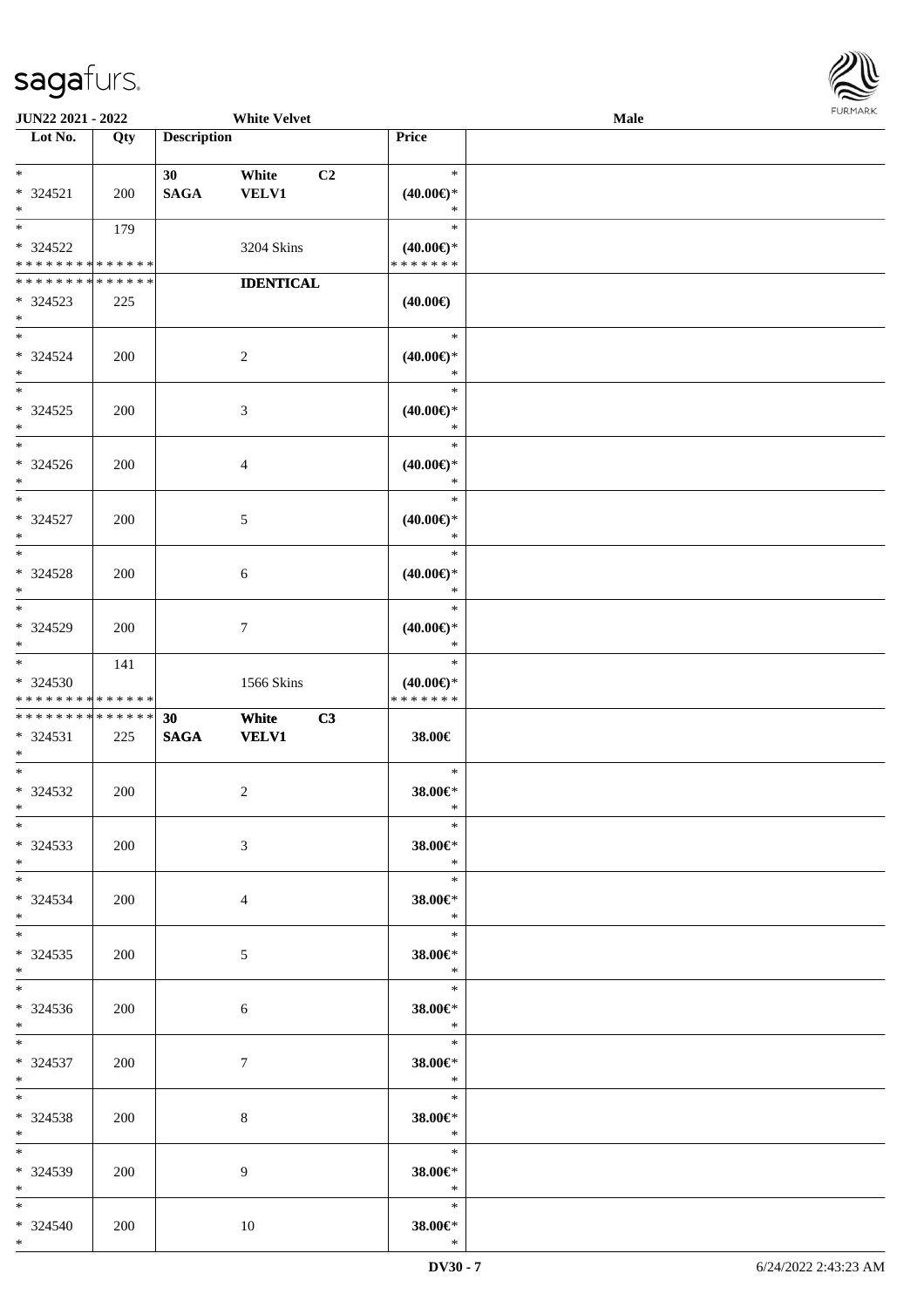

| <b>JUN22 2021 - 2022</b>                                            |     |                    | <b>White Velvet</b>          |    |                                               | <b>Male</b> |  |
|---------------------------------------------------------------------|-----|--------------------|------------------------------|----|-----------------------------------------------|-------------|--|
| Lot No.                                                             | Qty | <b>Description</b> |                              |    | Price                                         |             |  |
| $*$<br>$* 324541$<br>$*$                                            | 200 | 30<br><b>SAGA</b>  | White<br><b>VELV1</b>        | C3 | $\ast$<br>38.00€*<br>$\ast$                   |             |  |
| $*$<br>* 324542<br>$*$                                              | 200 |                    | 12                           |    | $\ast$<br>38.00€*<br>$\ast$                   |             |  |
| $\overline{\ast}$<br>* 324543<br>$\ast$<br>$*$                      | 200 |                    | 13                           |    | $\ast$<br>38.00€*<br>$\ast$<br>$\ast$         |             |  |
| $* 324544$<br>$*$                                                   | 200 |                    | 14                           |    | 38.00€*<br>$\ast$                             |             |  |
| $*$<br>* 324545<br>$\ddot{\ast}$<br>$\overline{\phantom{0}}$        | 200 |                    | 15                           |    | $\ast$<br>38.00€*<br>$\ast$                   |             |  |
| $* 324546$<br>$*$                                                   | 200 |                    | 16                           |    | $\ast$<br>38.00€*<br>$\ast$                   |             |  |
| * 324547<br>$*$                                                     | 200 |                    | 17                           |    | $\ast$<br>38.00€*<br>$\ast$                   |             |  |
| $* 324548$<br>$*$                                                   | 200 |                    | 18                           |    | $\ast$<br>38.00€*<br>$\ast$                   |             |  |
| $*$<br>* 324549<br>* * * * * * * * <mark>* * * * * *</mark>         | 219 |                    | 3844 Skins                   |    | $\ast$<br>38.00€*<br>* * * * * * *            |             |  |
| * * * * * * * * <mark>* * * * * * *</mark><br>* 324550<br>$*$       | 225 | 30<br><b>SAGA</b>  | White<br>VELV2               | C1 | 44.00€                                        |             |  |
| $\ddot{x}$<br>$* 324551$<br>$*$                                     | 200 |                    | $\overline{2}$               |    | $\ast$<br>44.00€*<br>$\ast$                   |             |  |
| $\ast$<br>* 324552<br>$*$ $-$                                       | 200 |                    | 3                            |    | $\ast$<br>44.00€*<br>$\ast$                   |             |  |
| $\ast$<br>$*324553$<br>$*$                                          | 200 |                    | $\overline{4}$               |    | $\ast$<br>44.00€*<br>$*$                      |             |  |
| $*$ $-$<br>$* 324554$<br>$*$                                        | 200 |                    | 5                            |    | $\ast$<br>44.00€*<br>$\ast$                   |             |  |
| $\ddot{x}$<br>$* 324555$<br>$\ddot{x}$                              | 200 |                    | 6                            |    | $\ast$<br>44.00€*<br>$\ast$                   |             |  |
| $*$ $-$<br>* 324556<br>* * * * * * * * <mark>* * * * * *</mark>     | 163 |                    | 1388 Skins                   |    | $\ast$<br>44.00€*<br>*******                  |             |  |
| * * * * * * * * * * * * * * <mark>*</mark><br>$* 324557$<br>$*$ $-$ | 225 | 30<br><b>SAGA</b>  | <b>White</b><br><b>VELV2</b> | C2 | 44.00€                                        |             |  |
| $*$ $-$<br>* 324558<br>$\ast$                                       | 200 |                    | 2                            |    | $\overline{\phantom{a}}$<br>44.00€*<br>$\ast$ |             |  |
| $*$ $-$<br>* 324559<br>$*$ $-$                                      | 200 |                    | 3                            |    | $\ast$<br>43.00€*<br>$\ast$                   |             |  |
| $\ddot{x}$<br>$* 324560$<br>$\ast$                                  | 200 |                    | 4                            |    | $\ast$<br>43.00€*<br>$\ast$                   |             |  |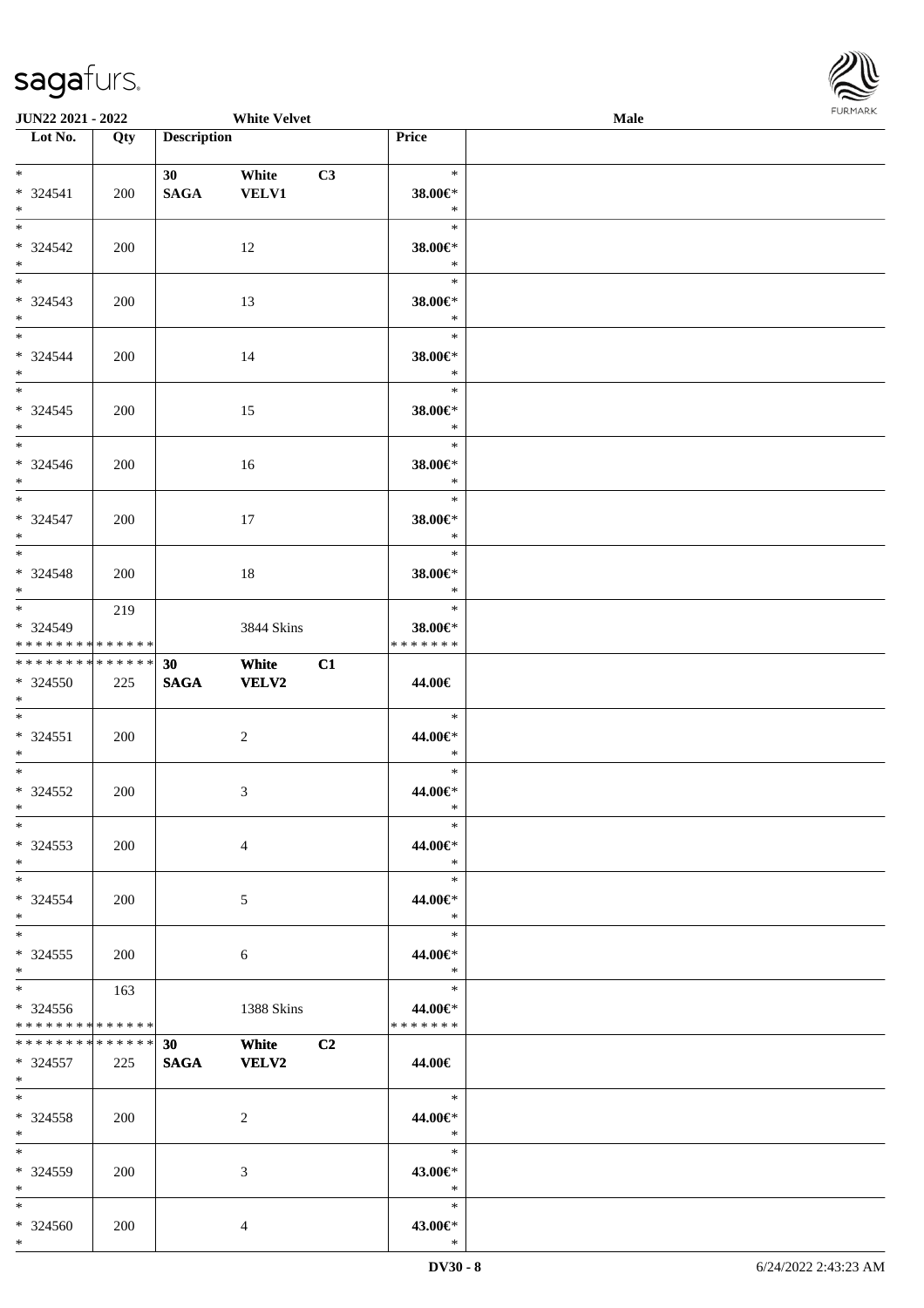

| <b>JUN22 2021 - 2022</b>                                        |     |                    | <b>White Velvet</b>   |                |                              | <b>Male</b> |  |
|-----------------------------------------------------------------|-----|--------------------|-----------------------|----------------|------------------------------|-------------|--|
| Lot No.                                                         | Qty | <b>Description</b> |                       |                | Price                        |             |  |
| $*$<br>* 324561<br>$*$                                          | 200 | 30<br><b>SAGA</b>  | White<br>VELV2        | C <sub>2</sub> | $\ast$<br>43.00€*<br>$\ast$  |             |  |
| $*$<br>* 324562<br>$*$                                          | 200 |                    | 6                     |                | $\ast$<br>43.00€*<br>$\ast$  |             |  |
| $*$<br>* 324563<br>$*$                                          | 200 |                    | $\tau$                |                | $\ast$<br>43.00€*<br>$\ast$  |             |  |
| $\ddot{x}$<br>* 324564<br>$*$                                   | 200 |                    | $\,8\,$               |                | $\ast$<br>43.00€*<br>$\ast$  |             |  |
| $\overline{\ast}$<br>* 324565<br>$*$                            | 200 |                    | $\overline{9}$        |                | $\ast$<br>43.00€*<br>$\ast$  |             |  |
| * 324566<br>$*$                                                 | 200 |                    | 10                    |                | $\ast$<br>43.00€*<br>$\ast$  |             |  |
| $\overline{\ast}$<br>$* 324567$<br>$*$                          | 200 |                    | 11                    |                | $\ast$<br>43.00€*<br>$\ast$  |             |  |
| $\overline{\ast}$<br>* 324568<br>$*$                            | 200 |                    | 12                    |                | $\ast$<br>43.00€*<br>$\ast$  |             |  |
| $*$<br>* 324569<br>$*$                                          | 200 |                    | 13                    |                | $\ast$<br>43.00€*<br>$\ast$  |             |  |
| $\ddot{x}$<br>* 324570<br>$*$                                   | 200 |                    | 14                    |                | $\ast$<br>43.00€*<br>$\ast$  |             |  |
| $*$<br>$* 324571$<br>$*$                                        | 200 |                    | 15                    |                | $\ast$<br>43.00€*<br>$\ast$  |             |  |
| $\ast$<br>* 324572<br>$*$                                       | 200 |                    | 16                    |                | $\ast$<br>43.00€*<br>$\ast$  |             |  |
| $\ast$<br>$* 324573$<br>$*$                                     | 200 |                    | 17                    |                | $\ast$<br>43.00€*<br>$\ast$  |             |  |
| $*$ $-$<br>* 324574<br>* * * * * * * * <mark>* * * * * *</mark> | 166 |                    | 3591 Skins            |                | $\ast$<br>43.00€*<br>******* |             |  |
| * * * * * * * * * * * * * * *<br>* 324575<br>$\ast$             | 225 | 30<br><b>SAGA</b>  | White<br><b>VELV2</b> | C3             | 43.00€                       |             |  |
| $*$<br>* 324576<br>$*$                                          | 200 |                    | 2                     |                | $-$ *<br>43.00€*<br>$\ast$   |             |  |
| $*$<br>* 324577<br>$*$                                          | 200 |                    | 3                     |                | $\ast$<br>43.00€*<br>$*$     |             |  |
| $*$ $-$<br>* 324578<br>$\ast$                                   | 200 |                    | $\overline{4}$        |                | $\ast$<br>43.00€*<br>$*$     |             |  |
| $*$<br>* 324579<br>$*$ $-$                                      | 200 |                    | 5                     |                | $\ast$<br>43.00€*<br>$\ast$  |             |  |
| $\ddot{x}$<br>* 324580<br>$*$                                   | 200 |                    | 6                     |                | $\ast$<br>43.00€*<br>$\ast$  |             |  |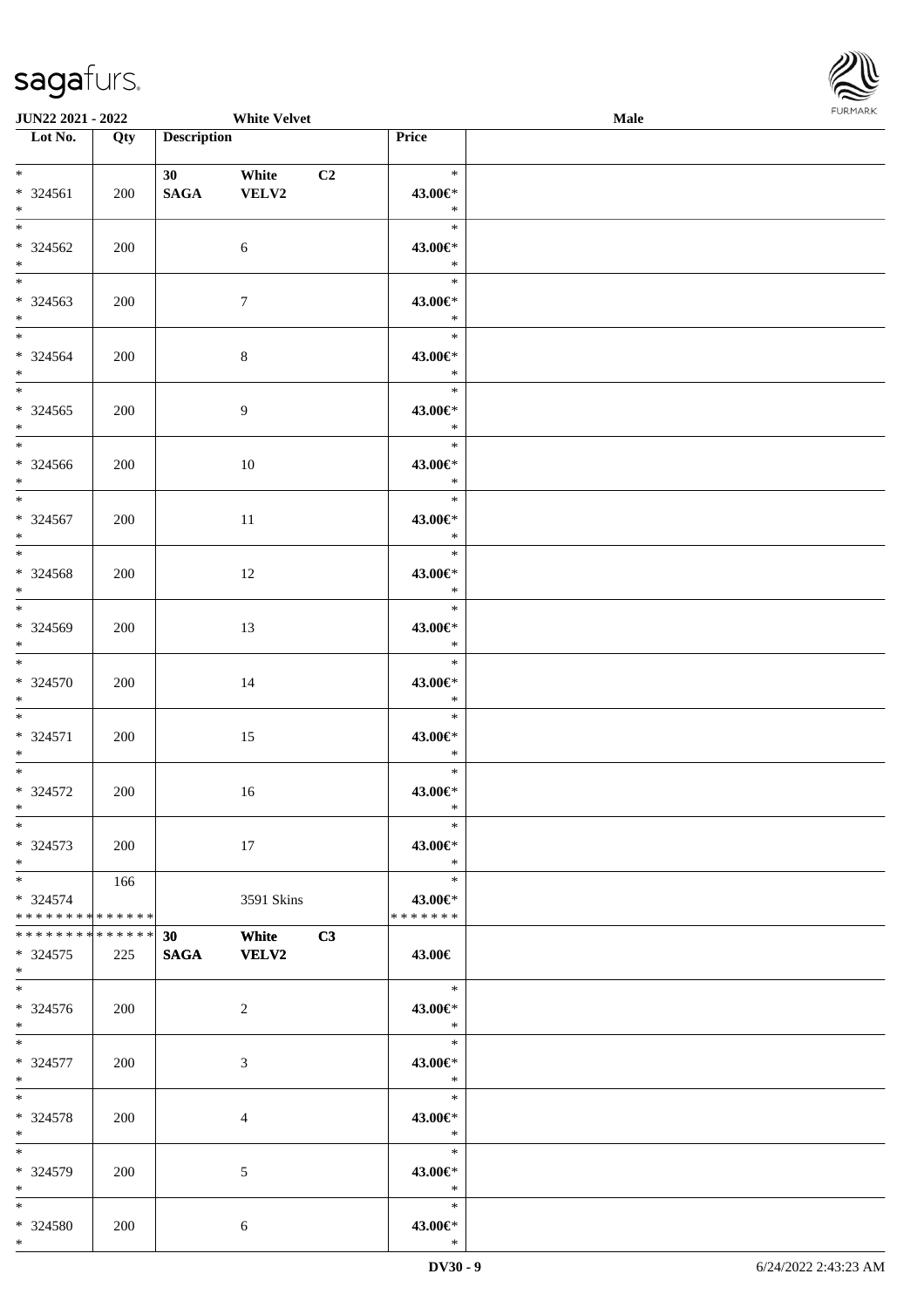| JUN22 2021 - 2022                          |            |                    | <b>White Velvet</b> |                 |                          | <b>Male</b> | $1 \times 1$ |
|--------------------------------------------|------------|--------------------|---------------------|-----------------|--------------------------|-------------|--------------|
| $\overline{\text{Lot No.}}$                | Qty        | <b>Description</b> |                     |                 | Price                    |             |              |
|                                            |            |                    |                     |                 |                          |             |              |
| $*$ $*$                                    | 91         | 30 <sup>1</sup>    | White               | C <sub>3</sub>  | $\ast$                   |             |              |
| * 324581                                   |            | <b>SAGA</b>        | VELV2               |                 | 42.00€*                  |             |              |
| * * * * * * * * <mark>* * * * * * *</mark> |            |                    |                     |                 | * * * * * * *            |             |              |
| * * * * * * * * * * * * * *                |            | 30                 | White               | C <sub>2</sub>  |                          |             |              |
| * 324582                                   | 225        | <b>SAGA</b>        | VELV2               | <b>OPEN</b>     | 38.00€                   |             |              |
| $*$                                        |            |                    |                     |                 |                          |             |              |
| $*$                                        | 108        |                    |                     |                 | $\ast$                   |             |              |
| * 324583                                   |            |                    | 333 Skins           |                 | 38.00€*                  |             |              |
| * * * * * * * * * * * * * *                |            |                    |                     |                 | * * * * * * *            |             |              |
| * * * * * * * * * * * * * * *              |            |                    |                     |                 |                          |             |              |
|                                            |            | 30                 | White               | C <sub>2</sub>  |                          |             |              |
| * 324584                                   | 225        | IA                 | <b>VELV1</b>        | WB1             | 37.00€                   |             |              |
| $*$<br>$*$                                 |            |                    |                     |                 |                          |             |              |
|                                            |            |                    |                     |                 | $\ast$                   |             |              |
| * 324585                                   | 200        |                    | 2                   |                 | 36.00€*                  |             |              |
| $*$                                        |            |                    |                     |                 | $\ast$                   |             |              |
| $*$                                        | 143        |                    |                     |                 | $\ast$                   |             |              |
| * 324586                                   |            |                    | 568 Skins           |                 | 36.00€*                  |             |              |
| * * * * * * * * * * * * * *                |            |                    |                     |                 | * * * * * * *            |             |              |
| * * * * * * * * * * * * * *                |            | 30                 | White               | C2              |                          |             |              |
| * 324587                                   | 245        | IA                 | VELV2               | WB1             | 42.00€                   |             |              |
| $*$                                        |            |                    |                     |                 |                          |             |              |
| $*$                                        |            |                    |                     |                 | $\ast$                   |             |              |
| * 324588                                   | 200        |                    | 2                   |                 | 42.00€*                  |             |              |
| $*$                                        |            |                    |                     |                 | $\ast$                   |             |              |
| $*$                                        |            |                    |                     |                 | $\ast$                   |             |              |
| * 324589                                   | 200        |                    | 3                   |                 | 42.00€*                  |             |              |
| $*$                                        |            |                    |                     |                 | $\ast$                   |             |              |
| $*$                                        | 51         |                    |                     |                 | $\ast$                   |             |              |
|                                            |            |                    |                     |                 |                          |             |              |
| * 324590                                   |            |                    | 696 Skins           |                 | 42.00€*<br>* * * * * * * |             |              |
| * * * * * * * * * * * * * *                |            |                    |                     |                 |                          |             |              |
| * * * * * * * * * * * * * *                |            | 30                 | White               | C <sub>2</sub>  |                          |             |              |
| * 324591                                   | 225        | IA                 | <b>VELV1</b>        | WB <sub>2</sub> | 34.00€                   |             |              |
| $*$                                        |            |                    |                     |                 |                          |             |              |
| $*$                                        |            |                    |                     |                 | $\ast$                   |             |              |
| * 324592                                   | 200        |                    | 2                   |                 | 33.00€*                  |             |              |
| $*$ $-$                                    |            |                    |                     |                 | $\ast$                   |             |              |
| $*$                                        |            |                    |                     |                 | $\ast$                   |             |              |
| * 324593                                   | 200        |                    | 3                   |                 | 33.00€*                  |             |              |
| $*$                                        |            |                    |                     |                 | $\ast$                   |             |              |
| $*$                                        | 134        |                    |                     |                 | $\ast$                   |             |              |
| * 324594                                   |            |                    | 759 Skins           |                 | 33.00€*                  |             |              |
| * * * * * * * * * * * * * *                |            |                    |                     |                 | * * * * * * *            |             |              |
| * * * * * * * * * * * * * * *              |            | 30                 | White               | C <sub>2</sub>  |                          |             |              |
| $*324595$                                  | 225        | IA                 | <b>VELV2</b>        | WB <sub>2</sub> | 35.00€                   |             |              |
| $*$                                        |            |                    |                     |                 |                          |             |              |
| $*$                                        | 183        |                    |                     |                 | $\ast$                   |             |              |
| * 324596                                   |            |                    | 408 Skins           |                 | 35.00€*                  |             |              |
| * * * * * * * * * * * * * *                |            |                    |                     |                 | * * * * * * *            |             |              |
| * * * * * * * * * * * * * *                |            | 30                 | White               | C <sub>2</sub>  |                          |             |              |
| * 324597                                   | 225        | IA                 | <b>VELV1</b>        | <b>CHIP</b>     | 37.00€                   |             |              |
| $*$                                        |            |                    |                     |                 |                          |             |              |
| $*$                                        |            |                    |                     |                 | $\ast$                   |             |              |
| * 324598                                   |            |                    |                     |                 | 36.00€*                  |             |              |
| $*$                                        | 200        |                    | 2                   |                 | $\ast$                   |             |              |
| $*$                                        |            |                    |                     |                 | $\ast$                   |             |              |
|                                            |            |                    |                     |                 |                          |             |              |
| * 324599                                   | <b>200</b> |                    | 3                   |                 | 37.00€*                  |             |              |
| $*$                                        |            |                    |                     |                 | $\ast$                   |             |              |
| $*$                                        |            |                    |                     |                 | $\ast$                   |             |              |
| * 324600                                   | 200        |                    | 4                   |                 | 37.00€*                  |             |              |
| $*$                                        |            |                    |                     |                 | $\ast$                   |             |              |

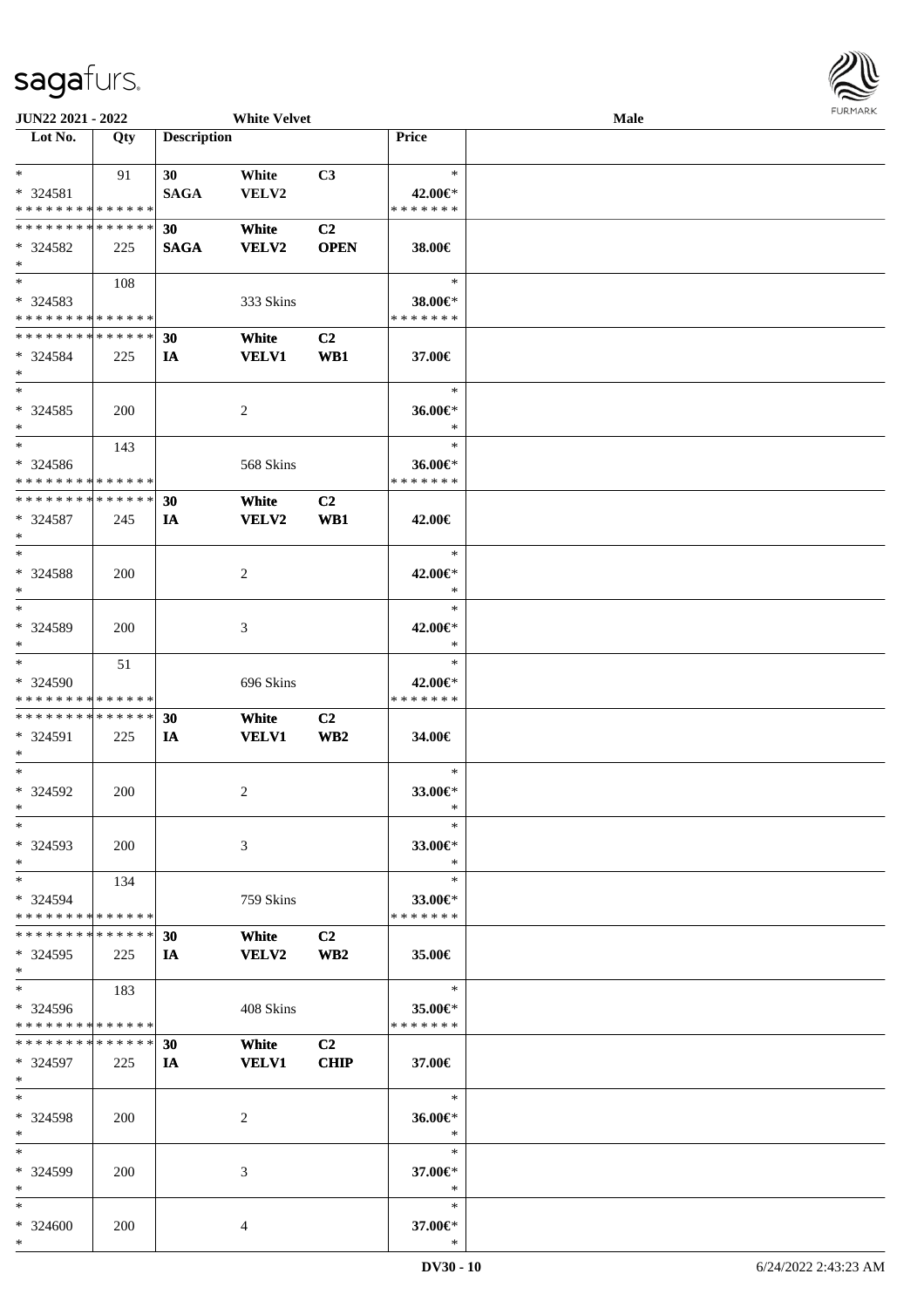

| JUN22 2021 - 2022                                                      |     |                    | <b>White Velvet</b>   |                   |                                      | Male | <b>FURMARK</b> |
|------------------------------------------------------------------------|-----|--------------------|-----------------------|-------------------|--------------------------------------|------|----------------|
| $\overline{\phantom{1}}$ Lot No.                                       | Qty | <b>Description</b> |                       |                   | Price                                |      |                |
| $*$<br>* 324601<br>$\ast$                                              | 200 | 30<br>$I\!\!A$     | White<br><b>VELV1</b> | C2<br><b>CHIP</b> | $\ast$<br>37.00€*<br>$\ast$          |      |                |
| $\ast$<br>$* 324602$<br>$\ast$<br>$\overline{\phantom{a}^*}$           | 200 |                    | 6                     |                   | $\ast$<br>37.00€*<br>$\ast$          |      |                |
| $* 324603$<br>$\ast$                                                   | 200 |                    | $\tau$                |                   | $\ast$<br>37.00€*<br>$\ast$          |      |                |
| $\ast$<br>$* 324604$<br>$\ast$                                         | 200 |                    | $\,8\,$               |                   | $\ast$<br>36.00€*<br>$\ast$          |      |                |
| $\ast$<br>$*324605$<br>$\ast$<br>$\overline{\phantom{a}^*}$            | 200 |                    | $\overline{9}$        |                   | $\ast$<br>36.00€*<br>$\ast$          |      |                |
| * 324606<br>$\ast$                                                     | 220 |                    | $10\,$                |                   | $\ast$<br>36.00€*<br>$\ast$          |      |                |
| $*$<br>* 324607<br>* * * * * * * * <mark>* * * * * * *</mark>          | 207 |                    | 2252 Skins            |                   | $\ast$<br>36.00€*<br>* * * * * * *   |      |                |
| * * * * * * * * * * * * * *<br>* 324608<br>$\ast$<br>$\overline{\ast}$ | 225 | 30<br><b>IA</b>    | White<br><b>VELV2</b> | C2<br>CHIP        | 40.00€                               |      |                |
| * 324609<br>$\ast$                                                     | 200 |                    | $\sqrt{2}$            |                   | $\ast$<br>$39.00 \text{E}$<br>$\ast$ |      |                |
| $\ast$<br>* 324610<br>* * * * * * * * * * * * * *                      | 221 |                    | 646 Skins             |                   | $\ast$<br>39.00€*<br>* * * * * * *   |      |                |
| ******** <mark>******</mark><br>$* 324611$<br>$\ast$                   | 205 | 30<br><b>SROY</b>  | White<br><b>VELV1</b> | C1                | 43.00€                               |      |                |
| $\overline{\phantom{0}}$<br>$* 324612$<br>$\ast$                       | 180 |                    | $\boldsymbol{2}$      |                   | $\ast$<br>43.00€*<br>∗               |      |                |
| $\ast$<br>* 324613<br>$*$                                              | 180 |                    | 3                     |                   | $\ast$<br>43.00€*<br>$\ast$          |      |                |
| $*$<br>$* 324614$<br>$\ast$<br>$\overline{\phantom{0}}$                | 180 |                    | 4                     |                   | $\ast$<br>43.00€*<br>$\ast$          |      |                |
| $* 324615$<br>$\ast$<br>$\overline{\ast}$                              | 180 |                    | $\mathfrak{S}$        |                   | $\ast$<br>43.00€*<br>$\ast$          |      |                |
| * 324616<br>$*$                                                        | 180 |                    | 6                     |                   | $\ast$<br>43.00€*<br>$\ast$          |      |                |
| $*$<br>* 324617<br>$\ast$                                              | 180 |                    | $\boldsymbol{7}$      |                   | $\ast$<br>43.00€*<br>$\ast$          |      |                |
| $\ast$<br>* 324618<br>$*$                                              | 180 |                    | 8                     |                   | $\ast$<br>43.00€*<br>$\ast$          |      |                |
| $\overline{\ast}$<br>* 324619<br>$\ast$                                | 180 |                    | 9                     |                   | $\ast$<br>42.00€*<br>$\ast$          |      |                |
| $*$<br>* 324620<br>******** <mark>******</mark>                        | 206 |                    | 1851 Skins            |                   | $\ast$<br>42.00€*<br>* * * * * * *   |      |                |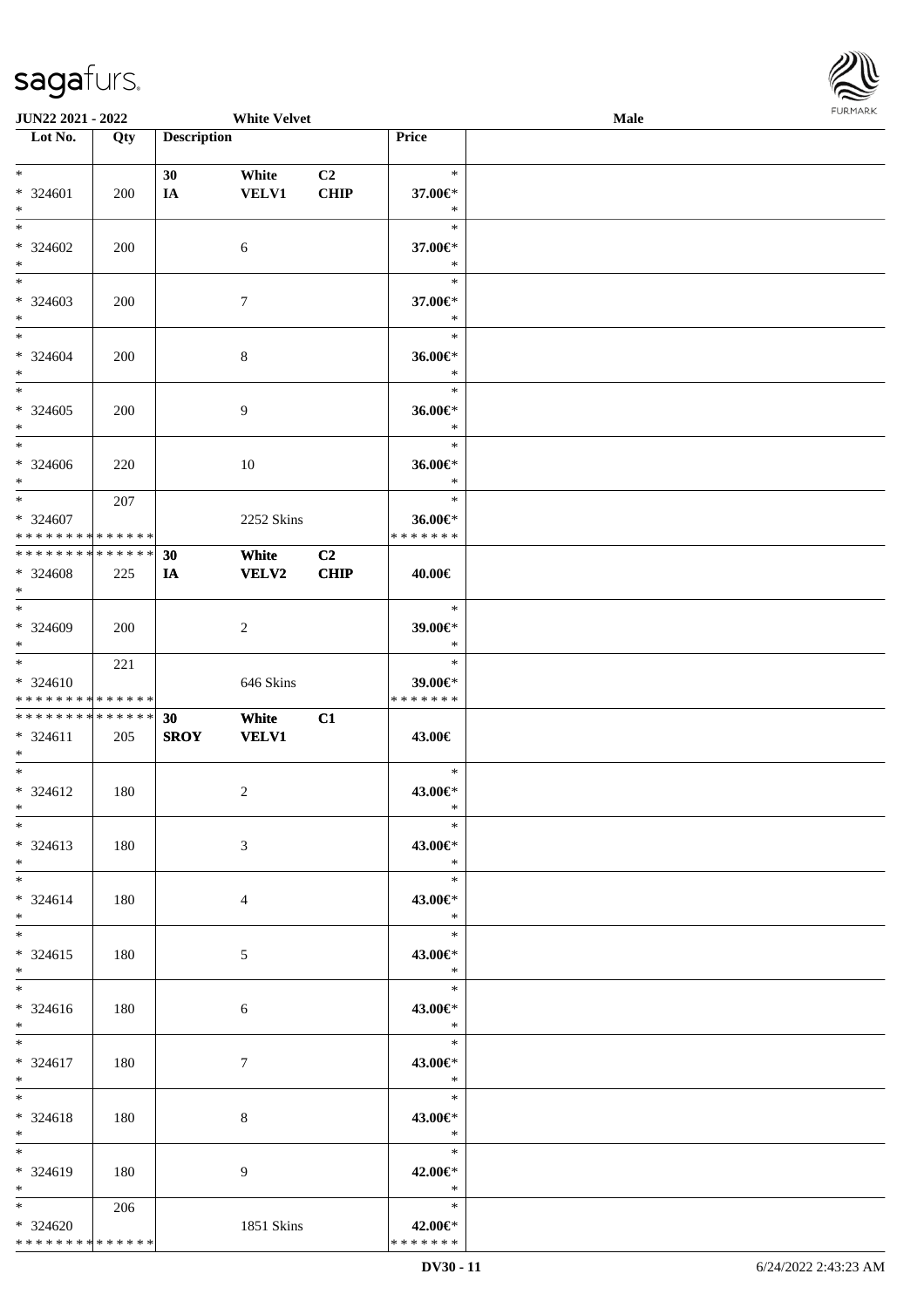

| <b>JUN22 2021 - 2022</b>                                            |     | <b>White Velvet</b>                        |                |                                       | Male |  |
|---------------------------------------------------------------------|-----|--------------------------------------------|----------------|---------------------------------------|------|--|
| Lot No.                                                             | Qty | <b>Description</b>                         |                | Price                                 |      |  |
| $* 324621$<br>$\ddot{x}$                                            | 205 | 30<br>White<br><b>SROY</b><br><b>VELV1</b> | C <sub>2</sub> | 42.00€                                |      |  |
| $*$<br>* 324622<br>$*$                                              | 180 | 2                                          |                | $*$<br>42.00€*<br>$\ast$              |      |  |
| $\overline{\ast}$<br>* 324623<br>$\ast$                             | 180 | 3                                          |                | $\ast$<br>42.00€*<br>$\ast$           |      |  |
| $\ddot{x}$<br>* 324624<br>$*$<br>$\overline{\ast}$                  | 180 | $\overline{4}$                             |                | $\ast$<br>42.00€*<br>$\ast$<br>$\ast$ |      |  |
| $* 324625$<br>$\ddot{x}$<br>$*$                                     | 180 | $\mathfrak{S}$                             |                | 42.00€*<br>$\ast$                     |      |  |
| * 324626<br>$\ast$<br>$\overline{\phantom{0}}$                      | 180 | 6                                          |                | $\ast$<br>42.00€*<br>$\ast$<br>$\ast$ |      |  |
| $* 324627$<br>$*$                                                   | 180 | $7\phantom{.0}$                            |                | 42.00€*<br>$\ast$<br>$\ast$           |      |  |
| $* 324628$<br>$*$<br>$*$                                            | 180 | 8                                          |                | 42.00€*<br>$\ast$<br>$\ast$           |      |  |
| * 324629<br>$*$<br>$*$                                              | 180 | $\overline{9}$                             |                | 42.00€*<br>$\ast$<br>$\ast$           |      |  |
| $* 324630$<br>$*$                                                   | 180 | 10                                         |                | 42.00€*<br>$\ast$<br>$\ast$           |      |  |
| $\ddot{x}$<br>$* 324631$<br>$*$<br>$\ast$                           | 180 | 11                                         |                | 42.00€*<br>$\ast$<br>$\ast$           |      |  |
| $* 324632$<br>$*$ $-$                                               | 180 | 12                                         |                | 42.00€*<br>$\ast$                     |      |  |
| $\ast$<br>* 324633<br>$*$                                           | 180 | 13                                         |                | $\ast$<br>42.00€*<br>$*$              |      |  |
| $*$ $-$<br>$* 324634$<br>$*$                                        | 180 | 14                                         |                | $\ast$<br>42.00€*<br>$\ast$           |      |  |
| $*$ $-$<br>$* 324635$<br>$\ast$                                     | 180 | 15                                         |                | $\ast$<br>42.00€*<br>$*$              |      |  |
| $\ddot{x}$<br>$* 324636$<br>$*$                                     | 180 | 16                                         |                | $\ast$<br>42.00€*<br>$\ast$           |      |  |
| $*$<br>$* 324637$<br>$*$ $-$                                        | 180 | 17                                         |                | $\ast$<br>42.00€*<br>$\ast$           |      |  |
| $* 324638$<br>* * * * * * * * <mark>* * * * * * *</mark>            | 130 | 3215 Skins                                 |                | $\ast$<br>41.00€*<br>* * * * * * *    |      |  |
| * * * * * * * * <mark>* * * * * * *</mark><br>$* 324639$<br>$*$ $-$ | 205 | <b>IDENTICAL</b>                           |                | 42.00€                                |      |  |
| $*$<br>$* 324640$                                                   | 180 | 2                                          |                | $*$<br>42.00€*                        |      |  |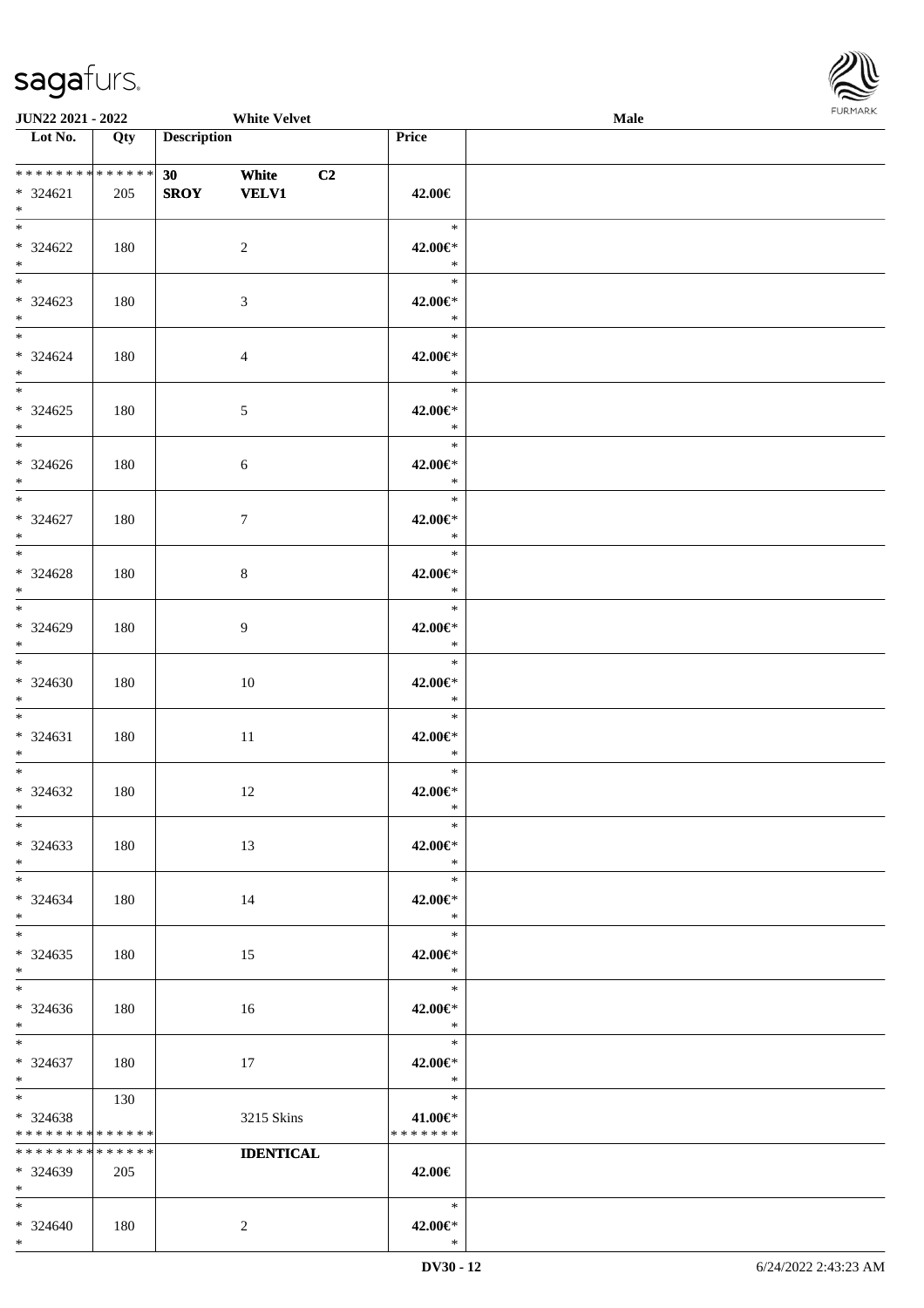

| JUN22 2021 - 2022                                |     |                                | <b>White Velvet</b>   |    |                                       | Male | <b>FURMARK</b> |
|--------------------------------------------------|-----|--------------------------------|-----------------------|----|---------------------------------------|------|----------------|
| $\overline{\phantom{1}}$ Lot No.                 | Qty | <b>Description</b>             |                       |    | Price                                 |      |                |
| $*$ $*$<br>$* 324641$<br>$\ast$                  | 180 | 30 <sub>1</sub><br><b>SROY</b> | White<br><b>VELV1</b> | C2 | $\ast$<br>42.00€*<br>$\ast$           |      |                |
| * 324642<br>$*$                                  | 180 |                                | $\overline{4}$        |    | $\ast$<br>42.00€*<br>$\ast$           |      |                |
| $* 324643$<br>$*$                                | 180 |                                | $\mathfrak{S}$        |    | $\ast$<br>42.00€*<br>$\ast$           |      |                |
| $*$<br>* 324644<br>$*$<br>$*$                    | 180 |                                | $6\,$                 |    | $\ast$<br>42.00€*<br>$\ast$<br>$\ast$ |      |                |
| $* 324645$<br>$*$                                | 180 |                                | $\boldsymbol{7}$      |    | 42.00€*<br>$\star$                    |      |                |
| $* 324646$<br>$*$<br>$*$                         | 180 |                                | $8\,$                 |    | $\ast$<br>42.00€*<br>$\ast$           |      |                |
| * 324647<br>$*$                                  | 180 |                                | $\overline{9}$        |    | $\ast$<br>42.00€*<br>$\ast$           |      |                |
| $* 324648$<br>$*$                                | 180 |                                | 10                    |    | $\ast$<br>42.00€*<br>$\ast$           |      |                |
| $* 324649$<br>$*$<br>$\overline{\ast}$           | 180 |                                | 11                    |    | $\ast$<br>42.00€*<br>$\ast$           |      |                |
| $*324650$<br>$*$                                 | 180 |                                | 12                    |    | $\ast$<br>42.00€*<br>$\ast$           |      |                |
| $*$<br>$* 324651$<br>$*$                         | 180 |                                | 13                    |    | $\ast$<br>42.00€*<br>$\ast$           |      |                |
| $*324652$<br>* * * * * * * * * * * * * *         | 148 |                                | 2513 Skins            |    | $\ast$<br>41.00€*<br>* * * * * * *    |      |                |
| * * * * * * * * * * * * * *<br>$*324653$<br>$*$  | 205 | 30<br><b>SROY</b>              | White<br><b>VELV1</b> | C3 | 40.00€                                |      |                |
| $*$<br>$* 324654$<br>$\ast$                      | 180 |                                | $\boldsymbol{2}$      |    | $\ast$<br>40.00€*<br>$\ast$           |      |                |
| $*$<br>$*324655$<br>$\ast$                       | 180 |                                | $\mathfrak{Z}$        |    | $\ast$<br>40.00€*<br>$\ast$           |      |                |
| $\ast$<br>$*324656$<br>$\ast$                    | 180 |                                | $\overline{4}$        |    | $\ast$<br>40.00€*<br>$\ast$           |      |                |
| $*$<br>$* 324657$<br>$\ast$                      | 180 |                                | $\mathfrak{S}$        |    | $\ast$<br>40.00€*<br>$\ast$           |      |                |
| $\ast$<br>$*324658$<br>$*$                       | 180 |                                | 6                     |    | $\ast$<br>40.00€*<br>$\ast$           |      |                |
| $*$<br>* 324659<br>$\ast$                        | 180 |                                | $\tau$                |    | $\ast$<br>40.00€*<br>$\ast$           |      |                |
| $*$<br>$* 324660$<br>* * * * * * * * * * * * * * | 190 |                                | 1475 Skins            |    | $\ast$<br>40.00€*<br>* * * * * * *    |      |                |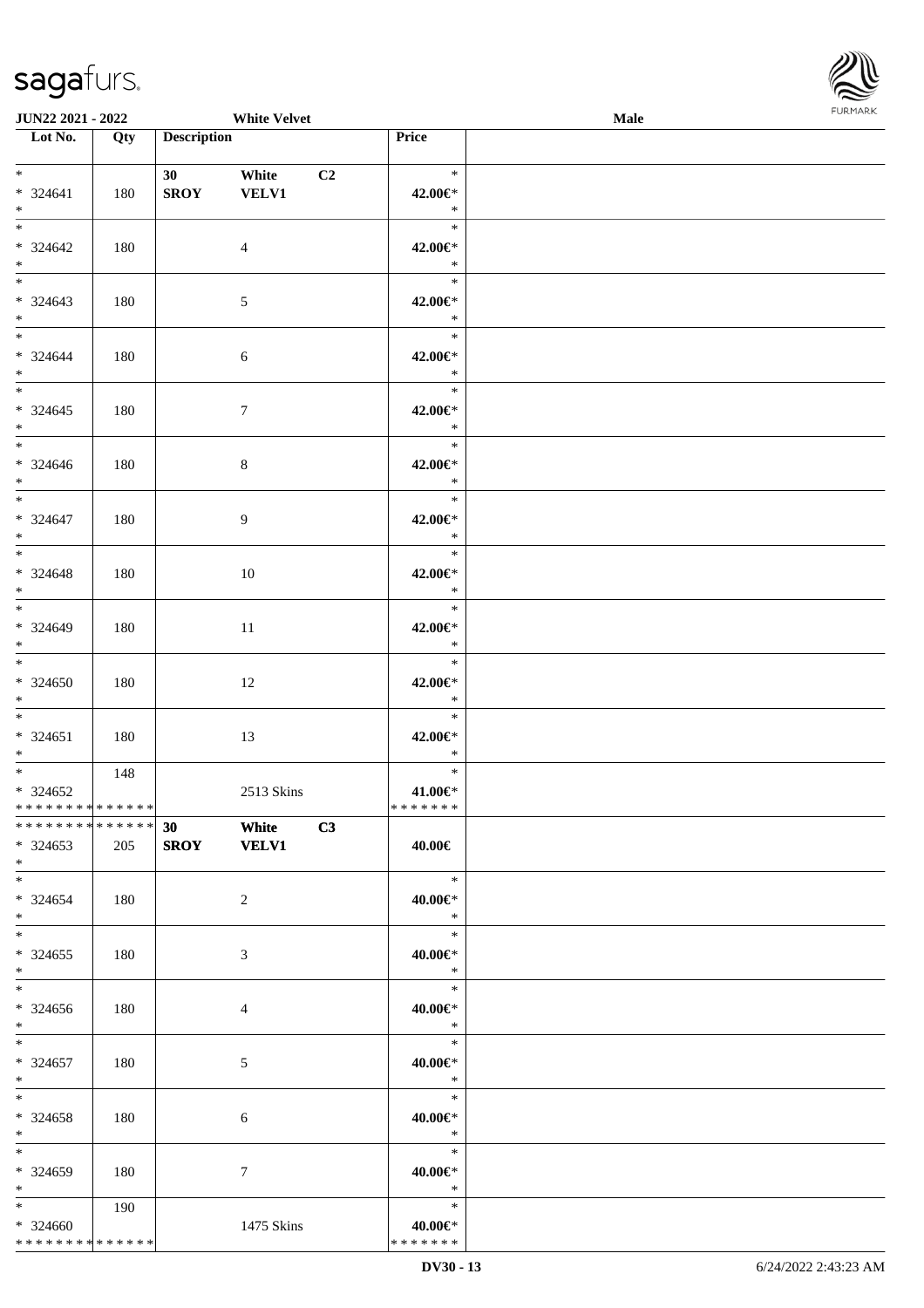

| JUN22 2021 - 2022                                  |     |                    | <b>White Velvet</b>   |                |                                    | Male | <b>FURPIARA</b> |
|----------------------------------------------------|-----|--------------------|-----------------------|----------------|------------------------------------|------|-----------------|
| Lot No.                                            | Qty | <b>Description</b> |                       |                | Price                              |      |                 |
| ******** <mark>******</mark><br>* 324661<br>$*$    | 205 | 30<br><b>SROY</b>  | White<br>VELV2        | C1             | 46.00€                             |      |                 |
| $*$<br>* 324662<br>$*$                             | 200 |                    | 2                     |                | $\ast$<br>46.00€*<br>$\ast$        |      |                 |
| $*$<br>* 324663<br>* * * * * * * * * * * * * * *   | 94  |                    | 499 Skins             |                | $\ast$<br>46.00€*<br>* * * * * * * |      |                 |
| * * * * * * * * * * * * * * *<br>$* 324664$<br>$*$ | 205 | 30<br><b>SROY</b>  | White<br><b>VELV2</b> | C <sub>2</sub> | 46.00€                             |      |                 |
| $* 324665$<br>$*$                                  | 180 |                    | 2                     |                | $\ast$<br>45.00€*<br>$\ast$        |      |                 |
| $*$<br>$* 324666$<br>$*$                           | 180 |                    | 3                     |                | $\ast$<br>45.00€*<br>$\ast$        |      |                 |
| $*$<br>* 324667<br>$*$                             | 180 |                    | 4                     |                | $\ast$<br>45.00€*<br>$\ast$        |      |                 |
| $*$<br>* 324668<br>$*$                             | 180 |                    | 5                     |                | $\ast$<br>45.00€*<br>$\ast$        |      |                 |
| $*$<br>* 324669<br>$*$                             | 180 |                    | 6                     |                | $\ast$<br>45.00€*<br>$\ast$        |      |                 |
| $*$<br>* 324670<br>* * * * * * * * * * * * * *     | 200 |                    | 1305 Skins            |                | $\ast$<br>46.00€*<br>* * * * * * * |      |                 |
| 324671                                             | 301 | 30<br><b>SROY</b>  | White<br>VELV2        | C <sub>3</sub> | 44.00€                             |      |                 |
| 324672                                             | 102 | 30<br>$\bf LUMI$   | White<br><b>VELV1</b> | C1             | 43.00€                             |      |                 |
| 324673                                             | 198 | 30<br>$\bf LUMI$   | White<br><b>VELV1</b> | C <sub>2</sub> | 43.00€                             |      |                 |
| 324674                                             | 94  | 30<br>$\bf LUMI$   | White<br>VELV2        | C1             | 46.00€                             |      |                 |
| 324675                                             | 180 | 30<br>${\bf LUMI}$ | White<br>VELV2        | C <sub>2</sub> | 46.00€                             |      |                 |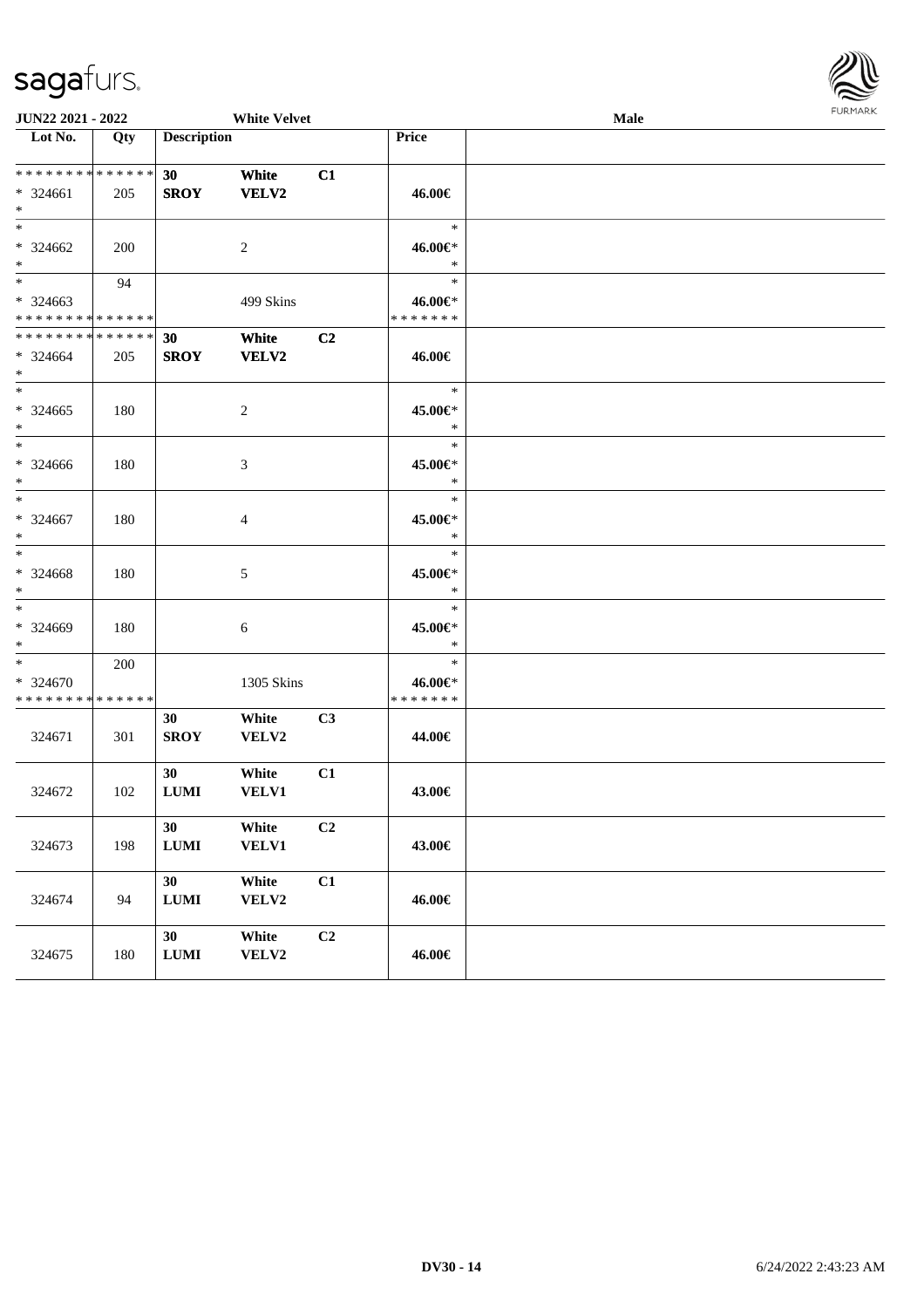

| JUN22 2021 - 2022                                                     |                   |                        | <b>White Velvet</b>   |    |                                                | Male |  |
|-----------------------------------------------------------------------|-------------------|------------------------|-----------------------|----|------------------------------------------------|------|--|
| Lot No.                                                               | $\overline{Q}$ ty | <b>Description</b>     |                       |    | Price                                          |      |  |
| * * * * * * * * * * * * * *<br>* 324721<br>$\ast$                     | 285               | 20<br>${\bf S}{\bf I}$ | White<br><b>VELV1</b> | C1 | $(33.00\epsilon)$                              |      |  |
| $*$<br>* 324722<br>$\ast$                                             | 260               |                        | $\overline{2}$        |    | $\ast$<br>$(33.00\epsilon)$ *<br>$\ast$        |      |  |
| $\overline{\phantom{0}}$<br>$* 324723$<br>* * * * * * * * * * * * * * | 213               |                        | 758 Skins             |    | $\ast$<br>$(33.00\epsilon)$ *<br>* * * * * * * |      |  |
| * * * * * * * * * * * * * *<br>* 324724<br>$*$                        | 285               | 20<br>SI               | White<br><b>VELV1</b> | C2 | $(32.00\epsilon)$                              |      |  |
| $\ast$<br>$* 324725$<br>$\ast$                                        | 260               |                        | $\overline{c}$        |    | $\ast$<br>$(32.00\epsilon)$ *<br>$\ast$        |      |  |
| $\ast$<br>$* 324726$<br>$\ast$                                        | 260               |                        | $\mathfrak{Z}$        |    | $\ast$<br>$(32.00\epsilon)$ *<br>$\ast$        |      |  |
| $\ast$<br>$* 324727$<br>$\ast$                                        | 260               |                        | 4                     |    | $\ast$<br>$(32.00\epsilon)$ *<br>$\ast$        |      |  |
| $*$<br>* 324728<br>$\ast$                                             | 260               |                        | 5                     |    | $\ast$<br>$(32.00\epsilon)$ *<br>$\ast$        |      |  |
| $\ast$<br>* 324729<br>$\ast$                                          | 260               |                        | 6                     |    | $\ast$<br>$(32.00\epsilon)$ *<br>$\ast$        |      |  |
| $\ast$<br>$* 324730$<br>$\ast$                                        | 260               |                        | $\tau$                |    | $\ast$<br>$(32.00\epsilon)$ *<br>$\ast$        |      |  |
| $*$<br>$* 324731$<br>$*$                                              | 260               |                        | $\,8\,$               |    | $\ast$<br>$(32.00\epsilon)$ *<br>$\ast$        |      |  |
| $*$<br>$* 324732$<br>$*$                                              | 260               |                        | 9                     |    | $\ast$<br>$(32.00\epsilon)$ *<br>$\ast$        |      |  |
| $*$<br>* 324733<br>* * * * * * * * * * * * * *                        | 91                |                        | 2456 Skins            |    | $\ast$<br>$(32.00\epsilon)$ *<br>* * * * * * * |      |  |
| * * * * * * * * * * * * * * *<br>* 324734<br>$*$                      | 285               | 20<br>SI               | White<br><b>VELV1</b> | C3 | $(31.00\epsilon)$                              |      |  |
| $*$<br>* 324735<br>$*$                                                | 260               |                        | 2                     |    | $\ast$<br>$(31.00\epsilon)$ *<br>$\ast$        |      |  |
| $\overline{\phantom{0}}$<br>$* 324736$<br>$*$                         | 260               |                        | 3                     |    | $\ast$<br>$(31.00\epsilon)$ *<br>$\ast$        |      |  |
| $*$<br>$* 324737$<br>$*$                                              | 260               |                        | 4                     |    | $\ast$<br>$(31.00\epsilon)$ *<br>$\ast$        |      |  |
| $*$<br>* 324738<br>* * * * * * * * * * * * * *                        | 45                |                        | 1110 Skins            |    | $\ast$<br>$(31.00\epsilon)$ *<br>* * * * * * * |      |  |
| 324739                                                                | 214               | 20<br>SI               | White<br><b>VELV2</b> | C1 | 33.00€                                         |      |  |
| * * * * * * * * * * * * * * *<br>* 324740                             | 285               | 20<br>SI               | White<br><b>VELV2</b> | C2 | $(32.00\epsilon)$                              |      |  |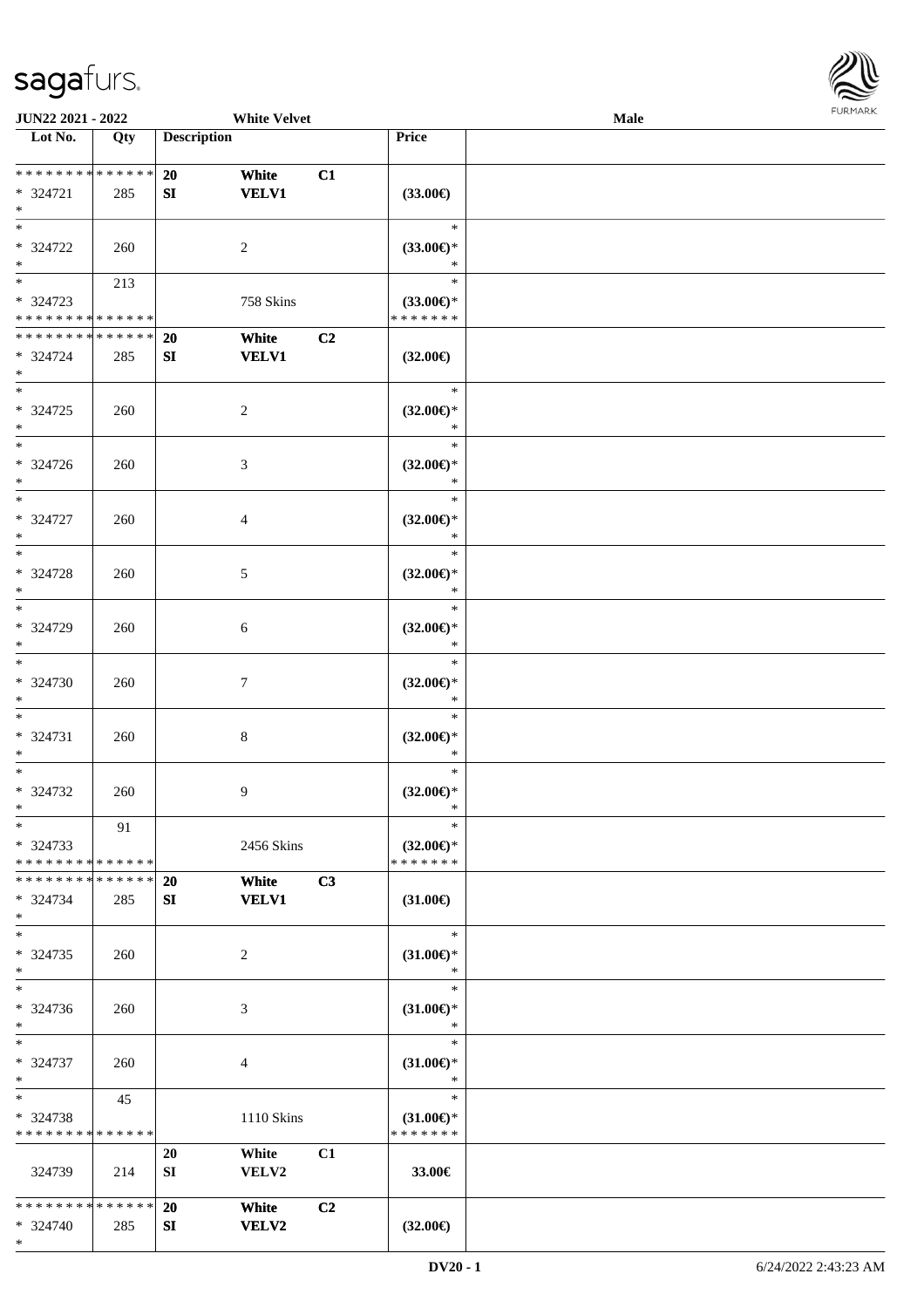

| JUN22 2021 - 2022                          |            |                    | <b>White Velvet</b> |                |                     | Male |  |
|--------------------------------------------|------------|--------------------|---------------------|----------------|---------------------|------|--|
| Lot No.                                    | Qty        | <b>Description</b> |                     |                | Price               |      |  |
|                                            |            |                    |                     |                |                     |      |  |
| $\ast$                                     |            | 20                 | White               | C2             | $\ast$              |      |  |
| * 324741                                   | 260        | ${\bf S}{\bf I}$   | ${\bf VELV2}$       |                | $(32.00\epsilon)$ * |      |  |
| $\ast$                                     |            |                    |                     |                | $\ast$              |      |  |
| $\ast$                                     |            |                    |                     |                | $\ast$              |      |  |
| * 324742                                   | 270        |                    | 3                   |                | 32.00€*             |      |  |
| $\ast$                                     |            |                    |                     |                | $\ast$              |      |  |
| $\overline{\phantom{0}}$                   | 64         |                    |                     |                | $\ast$              |      |  |
| * 324743                                   |            |                    | 879 Skins           |                | $(32.00\epsilon)$ * |      |  |
| * * * * * * * * * * * * * *                |            |                    |                     |                | * * * * * * *       |      |  |
| **************                             |            | 20                 | White               | C3             |                     |      |  |
| $* 324744$                                 | 285        | SI                 | <b>VELV2</b>        |                | 31.00€              |      |  |
| $\ast$                                     |            |                    |                     |                |                     |      |  |
| $\ast$                                     | 183        |                    |                     |                | $\ast$              |      |  |
| $* 324745$                                 |            |                    | 468 Skins           |                | 31.00€*             |      |  |
| * * * * * * * * <mark>* * * * * * *</mark> |            |                    |                     |                | * * * * * * *       |      |  |
| ******** <mark>******</mark>               |            |                    |                     |                |                     |      |  |
|                                            |            | 20                 | White               | C <sub>2</sub> |                     |      |  |
| $* 324746$                                 | 285        | $\bf I\bf B$       | <b>VELV1</b>        | <b>CHIP</b>    | 26.50€              |      |  |
| $*$<br>$\ast$                              |            |                    |                     |                | $\ast$              |      |  |
|                                            | 104        |                    |                     |                |                     |      |  |
| $* 324747$                                 |            |                    | 389 Skins           |                | 27.00€*             |      |  |
| * * * * * * * * * * * * * * *              |            |                    |                     |                | * * * * * * *       |      |  |
| * * * * * * * * * * * * * *                |            | 20                 | White               | C1             |                     |      |  |
| * 324748                                   | 265        | <b>SAGA</b>        | <b>VELV1</b>        |                | 35.00€              |      |  |
| $\ast$                                     |            |                    |                     |                |                     |      |  |
| $\overline{\phantom{a}^*}$                 |            |                    |                     |                | $\ast$              |      |  |
| * 324749                                   | 240        |                    | $\overline{c}$      |                | 35.00€*             |      |  |
| $\ast$                                     |            |                    |                     |                | $\ast$              |      |  |
| $\ast$                                     |            |                    |                     |                | $\ast$              |      |  |
| * 324750                                   | 240        |                    | $\mathfrak{Z}$      |                | 35.00€*             |      |  |
| $\ast$                                     |            |                    |                     |                | $\ast$              |      |  |
| $\ast$                                     |            |                    |                     |                | $\ast$              |      |  |
| $* 324751$                                 | 240        |                    | 4                   |                | 35.00€*             |      |  |
| $\ast$                                     |            |                    |                     |                | $\ast$              |      |  |
| $\ast$                                     |            |                    |                     |                | $\ast$              |      |  |
| $* 324752$                                 | 240        |                    | 5                   |                | 35.00€*             |      |  |
| $*$                                        |            |                    |                     |                | $\ast$              |      |  |
| $*$                                        |            |                    |                     |                | $\ast$              |      |  |
| * 324753                                   | <b>200</b> |                    | 6                   |                | 35.00€*             |      |  |
| $*$                                        |            |                    |                     |                | $\ast$              |      |  |
| $*$                                        | 160        |                    |                     |                | $\ast$              |      |  |
| * 324754                                   |            |                    | 1585 Skins          |                | 35.00€*             |      |  |
| * * * * * * * * * * * * * *                |            |                    |                     |                | * * * * * * *       |      |  |
| * * * * * * * * * * * * * * *              |            | 20                 | White               | C <sub>2</sub> |                     |      |  |
| $*324755$                                  | 265        | <b>SAGA</b>        | <b>VELV1</b>        |                | 34.00€              |      |  |
| $*$                                        |            |                    |                     |                |                     |      |  |
| $\overline{\phantom{a}^*}$                 |            |                    |                     |                | $\ast$              |      |  |
| * 324756                                   | 240        |                    | 2                   |                | 34.00€*             |      |  |
| $*$                                        |            |                    |                     |                | $\ast$              |      |  |
| $*$                                        |            |                    |                     |                | $\ast$              |      |  |
| * 324757                                   | 240        |                    | 3                   |                | 34.00€*             |      |  |
| $*$                                        |            |                    |                     |                | $\ast$              |      |  |
| $\ast$                                     |            |                    |                     |                | $\ast$              |      |  |
|                                            |            |                    |                     |                |                     |      |  |
| * 324758<br>$*$                            | 240        |                    | 4                   |                | 34.00€*<br>$\ast$   |      |  |
| $*$                                        |            |                    |                     |                | $\ast$              |      |  |
|                                            |            |                    |                     |                |                     |      |  |
| * 324759                                   | 240        |                    | 5                   |                | 34.00€*             |      |  |
| $*$                                        |            |                    |                     |                | $\ast$              |      |  |
| $*$                                        |            |                    |                     |                | $\ast$              |      |  |
| * 324760                                   | 240        |                    | 6                   |                | 34.00€*             |      |  |
| $*$                                        |            |                    |                     |                | $\ast$              |      |  |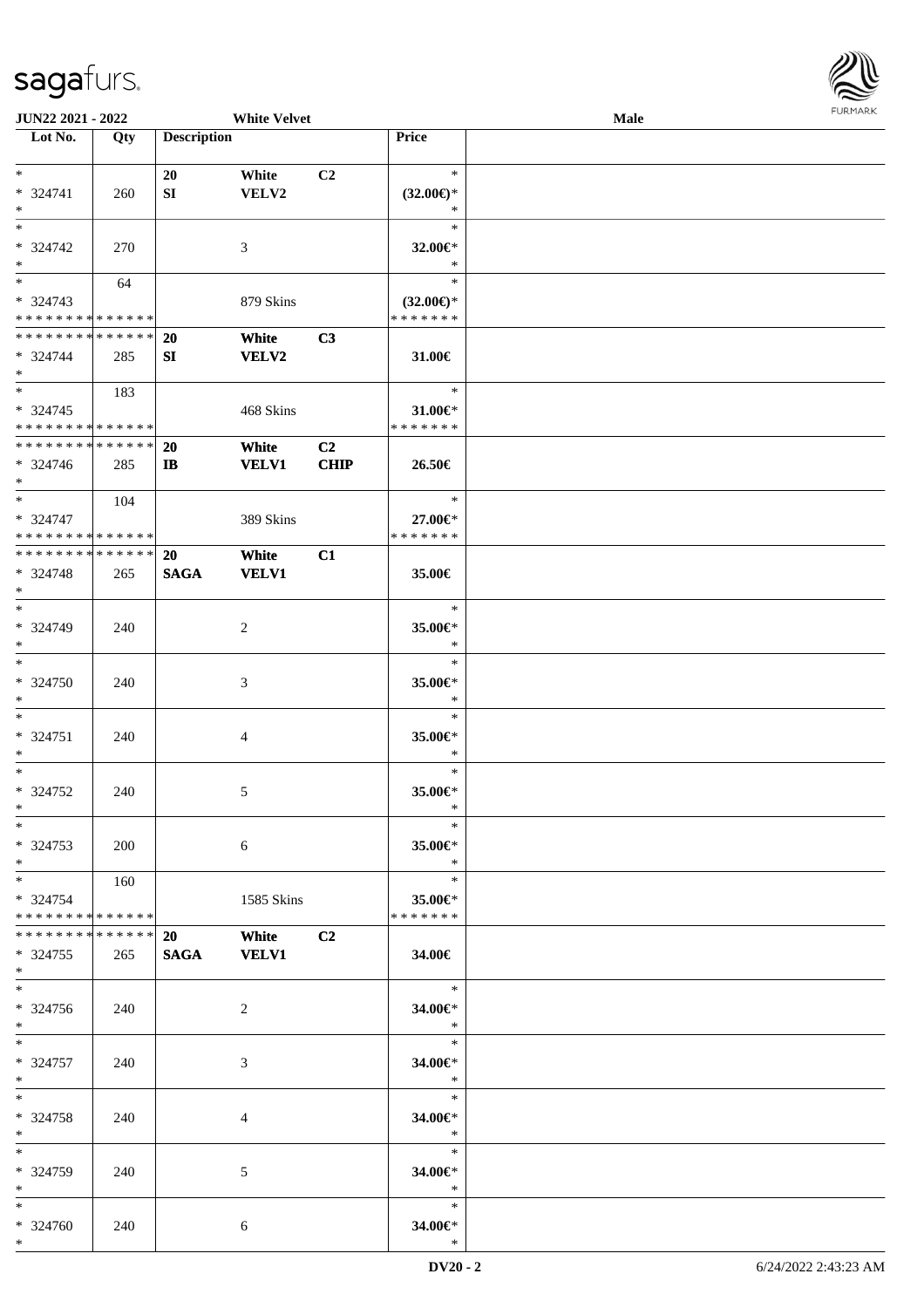

| <b>JUN22 2021 - 2022</b>                                      |     |                    | <b>White Velvet</b>                     |                                                | Male |  |
|---------------------------------------------------------------|-----|--------------------|-----------------------------------------|------------------------------------------------|------|--|
| Lot No.                                                       | Qty | <b>Description</b> |                                         | Price                                          |      |  |
| $*$<br>* 324761<br>$*$                                        | 240 | 20<br><b>SAGA</b>  | White<br>C <sub>2</sub><br><b>VELV1</b> | $\ast$<br>$(34.00\epsilon)$ *<br>$\ast$        |      |  |
| $\overline{\ast}$<br>* 324762<br>$*$                          | 240 |                    | $\,8\,$                                 | $\ast$<br>$(34.00\epsilon)$ *<br>$\ast$        |      |  |
| * 324763<br>$*$                                               | 240 |                    | $\overline{9}$                          | $\ast$<br>$(34.00\epsilon)$ *<br>$\ast$        |      |  |
| $*$<br>* 324764<br>$*$                                        | 240 |                    | 10                                      | $\ast$<br>$(34.00\epsilon)$ *<br>$\ast$        |      |  |
| $*$<br>* 324765<br>$\ast$                                     | 240 |                    | $11\,$                                  | $\ast$<br>$(34.00\epsilon)$ *<br>$\ast$        |      |  |
| $\overline{\phantom{0}}$<br>* 324766<br>$*$                   | 240 |                    | 12                                      | $\ast$<br>$(34.00\epsilon)$ *<br>$\ast$        |      |  |
| $\overline{\ast}$<br>* 324767<br>$*$                          | 240 |                    | 13                                      | $\ast$<br>$(34.00\epsilon)$ *<br>$\ast$        |      |  |
| $*$<br>* 324768<br>* * * * * * * * <mark>* * * * * * *</mark> | 167 |                    | 3312 Skins                              | $\ast$<br>$(34.00\epsilon)$ *<br>* * * * * * * |      |  |
| * * * * * * * * <mark>* * * * * * *</mark><br>* 324769<br>$*$ | 265 |                    | <b>IDENTICAL</b>                        | 34.00€                                         |      |  |
| $*$<br>* 324770<br>$*$                                        | 240 |                    | $\sqrt{2}$                              | $\ast$<br>$(34.00\epsilon)$ *<br>$\ast$        |      |  |
| $*$<br>* 324771<br>$*$                                        | 240 |                    | $\mathfrak{Z}$                          | $\ast$<br>$(34.00\epsilon)$ *<br>$\ast$        |      |  |
| $*$<br>* 324772<br>$*$                                        | 240 |                    | $\overline{4}$                          | $\ast$<br>$(34.00\epsilon)$ *<br>$\ast$        |      |  |
| $*$<br>* 324773<br>$*$                                        | 240 |                    | $\mathfrak{S}$                          | $\ast$<br>$(34.00\epsilon)$ *<br>$*$           |      |  |
| $*$<br>* 324774<br>$*$<br>$*$                                 | 240 |                    | $6\phantom{.}6$                         | $\ast$<br>$(34.00\epsilon)$ *<br>$\ast$        |      |  |
| * 324775<br>$*$                                               | 240 |                    | $\tau$                                  | $\ast$<br>$(34.00\epsilon)$ *<br>$\ast$        |      |  |
| * 324776<br>$*$                                               | 240 |                    | $8\,$                                   | $\ast$<br>$(34.00\epsilon)$ *<br>$\ast$        |      |  |
| $*$<br>* 324777<br>$*$                                        | 240 |                    | 9                                       | $\ast$<br>$(34.00\in)^\ast$<br>$\ast$          |      |  |
| $*$<br>* 324778<br>$*$                                        | 240 |                    | 10                                      | $\ast$<br>$(34.00\epsilon)$ *<br>$\ast$        |      |  |
| $*$<br>* 324779<br>$*$                                        | 240 |                    | 11                                      | $\ast$<br>$(34.00\epsilon)$ *<br>$\ast$        |      |  |
| $*$<br>* 324780<br>$*$                                        | 240 |                    | 12                                      | $\ast$<br>$(34.00\epsilon)$ *<br>$\ast$        |      |  |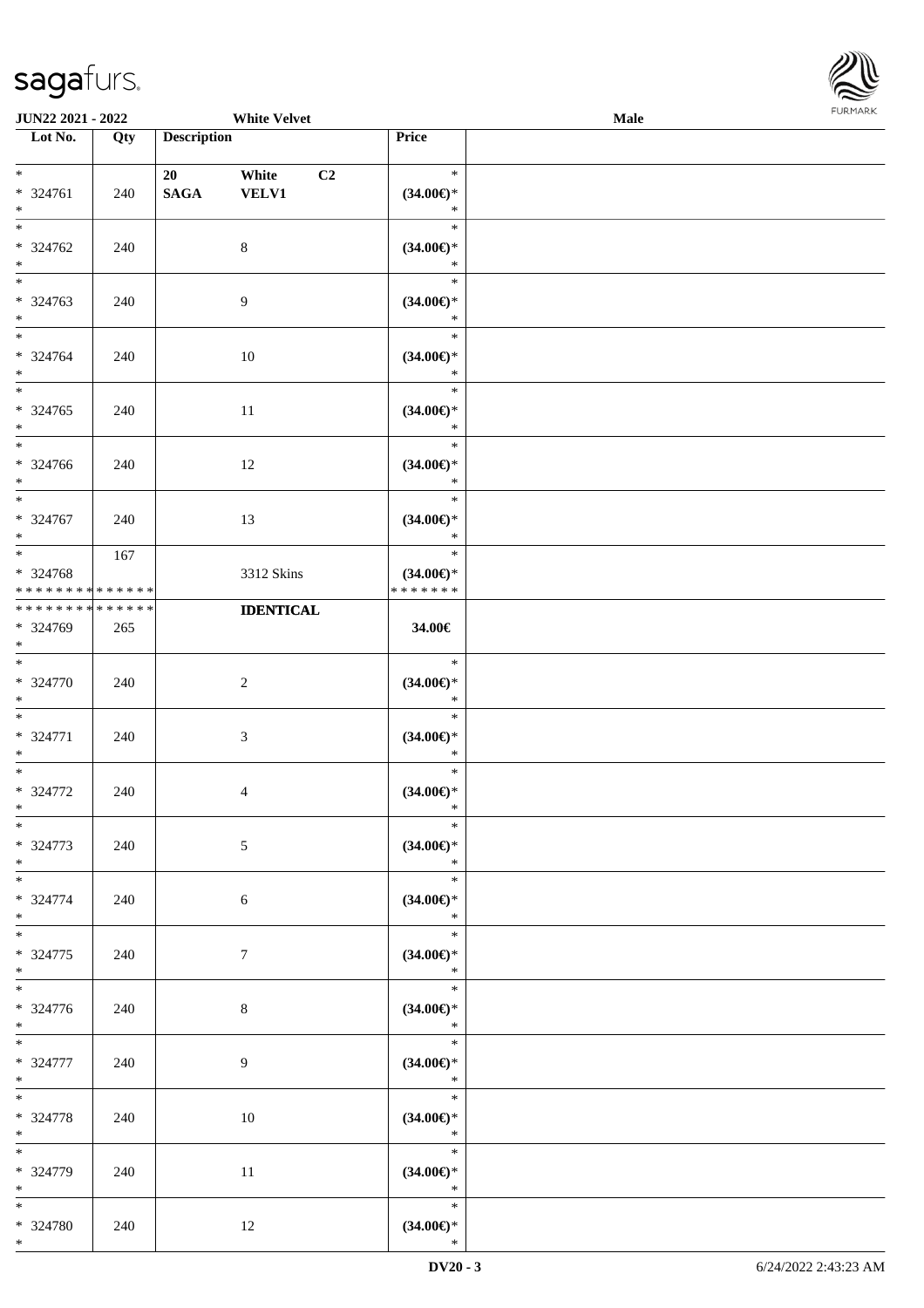

| <b>JUN22 2021 - 2022</b>      |     |                    | <b>White Velvet</b> |                |                     | <b>Male</b> |  |
|-------------------------------|-----|--------------------|---------------------|----------------|---------------------|-------------|--|
| Lot No.                       | Qty | <b>Description</b> |                     |                | Price               |             |  |
|                               |     |                    |                     |                |                     |             |  |
| $*$                           |     | 20                 | White               | C <sub>2</sub> | $\ast$              |             |  |
| * 324781                      | 240 | <b>SAGA</b>        | <b>VELV1</b>        |                | $(34.00\epsilon)$ * |             |  |
| $*$                           |     |                    |                     |                | $\ast$              |             |  |
|                               |     |                    |                     |                | $\ast$              |             |  |
| * 324782                      | 240 |                    | 14                  |                | $(34.00\epsilon)$ * |             |  |
| $*$                           |     |                    |                     |                | $\ast$              |             |  |
|                               |     |                    |                     |                | $\ast$              |             |  |
| * 324783                      | 240 |                    | 15                  |                | $(34.00\epsilon)$ * |             |  |
| $*$                           |     |                    |                     |                | $\ast$              |             |  |
|                               |     |                    |                     |                | $\ast$              |             |  |
| $* 324784$                    | 240 |                    | 16                  |                | $(34.00\epsilon)$ * |             |  |
| $*$                           |     |                    |                     |                | $\ast$              |             |  |
| $\overline{\ast}$             | 203 |                    |                     |                | $\ast$              |             |  |
| $* 324785$                    |     |                    | 4068 Skins          |                | $(34.00\epsilon)$ * |             |  |
| * * * * * * * * * * * * * *   |     |                    |                     |                | * * * * * * *       |             |  |
| * * * * * * * * * * * * * *   |     | <b>20</b>          | White               | C3             |                     |             |  |
| * 324786                      | 265 | <b>SAGA</b>        | <b>VELV1</b>        |                | 32.00€              |             |  |
| $*$                           |     |                    |                     |                |                     |             |  |
|                               |     |                    |                     |                | $\ast$              |             |  |
| * 324787                      | 240 |                    | 2                   |                | 32.00€*             |             |  |
| $*$<br>$\overline{\ast}$      |     |                    |                     |                | $\ast$<br>$\ast$    |             |  |
|                               |     |                    |                     |                |                     |             |  |
| * 324788                      | 240 |                    | 3                   |                | 32.00€*             |             |  |
| $*$<br>$*$                    |     |                    |                     |                | $\ast$<br>$\ast$    |             |  |
|                               |     |                    |                     |                |                     |             |  |
| * 324789<br>$*$               | 240 |                    | 4                   |                | 32.00€*<br>$\ast$   |             |  |
| $\overline{\phantom{0}}$      |     |                    |                     |                | $\ast$              |             |  |
| * 324790                      |     |                    |                     |                |                     |             |  |
| $*$                           | 240 |                    | 5                   |                | 32.00€*<br>$\ast$   |             |  |
| $*$                           |     |                    |                     |                | $\ast$              |             |  |
| * 324791                      |     |                    |                     |                | 32.00€*             |             |  |
| $*$                           | 240 |                    | 6                   |                | $\ast$              |             |  |
| $*$                           |     |                    |                     |                | $\ast$              |             |  |
| $* 324792$                    | 240 |                    | $\tau$              |                | 32.00€*             |             |  |
| $*$                           |     |                    |                     |                | $\ast$              |             |  |
| $*$                           |     |                    |                     |                | $\ast$              |             |  |
| * 324793                      | 240 |                    | 8                   |                | 32.00€*             |             |  |
| $*$                           |     |                    |                     |                | $\ast$              |             |  |
| $*$                           |     |                    |                     |                | $\ast$              |             |  |
| * 324794                      | 155 |                    | 9                   |                | 32.00€*             |             |  |
| $*$                           |     |                    |                     |                | $\ast$              |             |  |
| $*$ $-$                       | 138 |                    |                     |                | $\ast$              |             |  |
| * 324795                      |     |                    | 2238 Skins          |                | 32.00€*             |             |  |
| * * * * * * * * * * * * * *   |     |                    |                     |                | * * * * * * *       |             |  |
| * * * * * * * * * * * * * * * |     | 20                 | White               | C1             |                     |             |  |
| * 324796                      | 265 | <b>SAGA</b>        | VELV2               |                | 37.00€              |             |  |
| $*$                           |     |                    |                     |                |                     |             |  |
| $*$                           |     |                    |                     |                | $\ast$              |             |  |
| * 324797                      | 240 |                    | 2                   |                | 37.00€*             |             |  |
| $*$                           |     |                    |                     |                | $\ast$              |             |  |
| $*$                           |     |                    |                     |                | $\ast$              |             |  |
| * 324798                      | 220 |                    | 3                   |                | 37.00€*             |             |  |
| $*$                           |     |                    |                     |                | $\ast$              |             |  |
| $*$ $*$                       | 50  |                    |                     |                | $\ast$              |             |  |
| * 324799                      |     |                    | 775 Skins           |                | 37.00€*             |             |  |
| * * * * * * * * * * * * * *   |     |                    |                     |                | * * * * * * *       |             |  |
| * * * * * * * * * * * * * * * |     | <b>20</b>          | White               | C2             |                     |             |  |
| * 324800                      | 265 | <b>SAGA</b>        | <b>VELV2</b>        |                | 36.00€              |             |  |
| $*$                           |     |                    |                     |                |                     |             |  |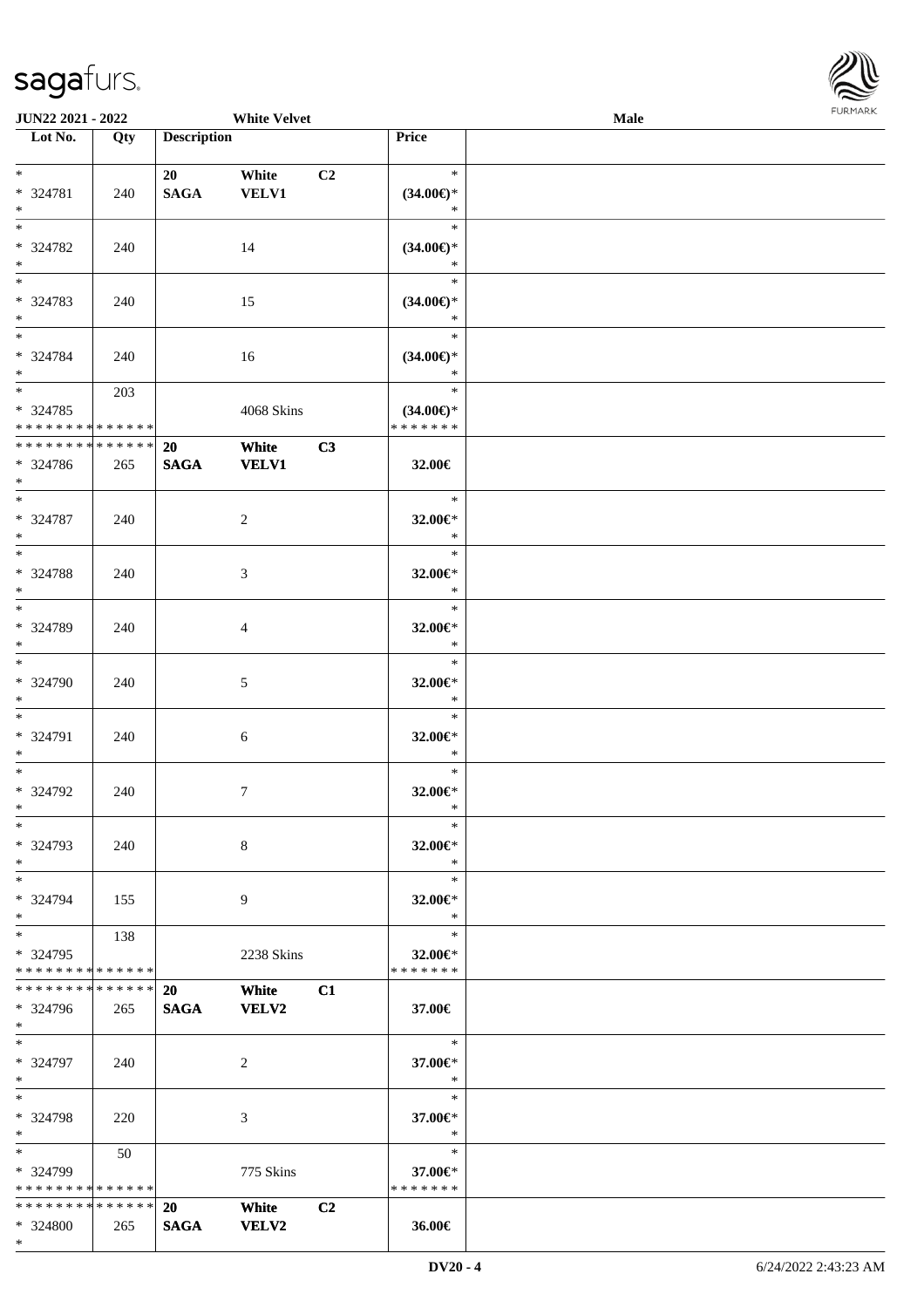

| <b>JUN22 2021 - 2022</b>                                                  |     |                          | <b>White Velvet</b>   |                       |                                          | <b>Male</b> |  |
|---------------------------------------------------------------------------|-----|--------------------------|-----------------------|-----------------------|------------------------------------------|-------------|--|
| Lot No.                                                                   | Qty | <b>Description</b>       |                       |                       | Price                                    |             |  |
| $\ddot{x}$<br>* 324801                                                    | 240 | 20<br><b>SAGA</b>        | White<br>VELV2        | C2                    | $\ast$<br>36.00€*                        |             |  |
| $*$<br>$*$                                                                |     |                          |                       |                       | $\ast$<br>$\ast$                         |             |  |
| * 324802<br>$*$<br>$*$                                                    | 240 |                          | 3                     |                       | 36.00€*<br>$\ast$                        |             |  |
| * 324803<br>$*$                                                           | 240 |                          | $\overline{4}$        |                       | $\ast$<br>36.00€*<br>$\ast$              |             |  |
| $\ast$<br>* 324804<br>$*$                                                 | 240 |                          | 5                     |                       | $\ast$<br>36.00€*<br>$\ast$              |             |  |
| $*$<br>* 324805<br>$\ddot{\ast}$                                          | 240 |                          | $\sqrt{6}$            |                       | $\ast$<br>36.00€*<br>$\ast$              |             |  |
| $*$<br>* 324806<br>$\ddot{x}$                                             | 240 |                          | $\tau$                |                       | $\ast$<br>36.00€*<br>$\ast$              |             |  |
| $*$<br>* 324807<br>$*$                                                    | 240 |                          | 8                     |                       | $\ast$<br>36.00€*<br>$\ast$              |             |  |
| $\overline{\ast}$<br>* 324808<br>* * * * * * * * <mark>* * * * * *</mark> | 239 |                          | 2184 Skins            |                       | $\ast$<br>37.00€*<br>* * * * * * *       |             |  |
| * * * * * * * * * * * * * * <mark>*</mark><br>* 324809<br>$\ast$          | 265 | <b>20</b><br><b>SAGA</b> | White<br><b>VELV2</b> | C3                    | 35.00€                                   |             |  |
| $*$<br>* 324810<br>$*$                                                    | 240 |                          | 2                     |                       | $\ast$<br>35.00€*<br>$\ast$              |             |  |
| $*$ $*$<br>* 324811<br>* * * * * * * * * * * * * * *                      | 215 |                          | 720 Skins             |                       | $\ast$<br>35.00€*<br>*******             |             |  |
| 324812                                                                    | 284 | 20<br>IA                 | White<br><b>VELV1</b> | C <sub>2</sub><br>WB1 | 32.00€                                   |             |  |
| 324813                                                                    | 135 | 20<br>IA.                | White<br><b>VELV2</b> | C2<br>WB1             | 35.00€                                   |             |  |
| * * * * * * * * <mark>* * * * * * *</mark><br>* 324814<br>$\ast$          | 265 | 20<br>$I$ <b>A</b>       | White<br><b>VELV1</b> | C2<br>WB2             | 28.00€                                   |             |  |
| $\ast$<br>$* 324815$<br>$\ddot{\ast}$                                     | 260 |                          | 2                     |                       | $\ast$<br>28.00€*<br>$\bullet$ $\bullet$ |             |  |
| $*$ $-$<br>$* 324816$<br>* * * * * * * * <mark>* * * * * *</mark>         | 106 |                          | 631 Skins             |                       | $\ast$<br>28.00€*<br>* * * * * * *       |             |  |
| * * * * * * * * <mark>* * * * * * *</mark><br>* 324817<br>$*$ $-$         | 265 | 20<br>IA —               | White<br><b>VELV1</b> | C2<br><b>CHIP</b>     | $31.00 \in$                              |             |  |
| $*$ $*$<br>* 324818<br>$*$                                                | 240 |                          | 2                     |                       | $\ast$<br>31.00 $\in$ *<br>$\ast$        |             |  |
| $*$<br>* 324819<br>$*$                                                    | 240 |                          | 3                     |                       | $\ast$<br>31.00 $\in$ *<br>$\ast$        |             |  |
| $\ddot{x}$<br>* 324820<br>$*$                                             | 240 |                          | $\overline{4}$        |                       | $\ast$<br>31.00 $\in$ *<br>$\ast$        |             |  |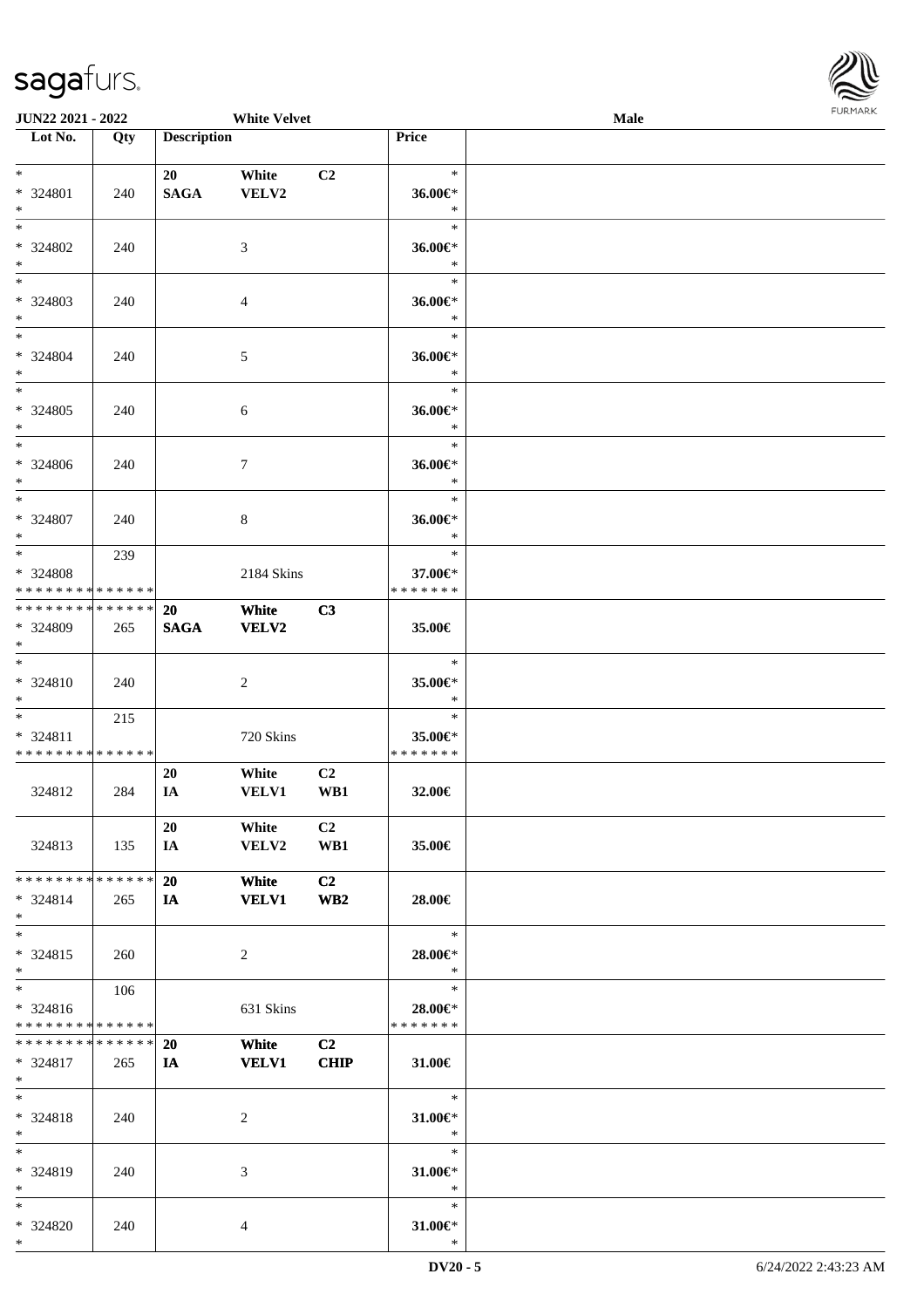

| JUN22 2021 - 2022           |     |                    | <b>White Velvet</b> |                |                          | <b>Male</b> |  |
|-----------------------------|-----|--------------------|---------------------|----------------|--------------------------|-------------|--|
| Lot No.                     | Qty | <b>Description</b> |                     |                | Price                    |             |  |
|                             |     |                    |                     |                |                          |             |  |
| $*$                         |     | 20                 | White               | C2             | $\ast$                   |             |  |
| * 324821                    | 240 | IA                 | <b>VELV1</b>        | <b>CHIP</b>    | 32.00€*                  |             |  |
| $\ast$                      |     |                    |                     |                | $\ast$                   |             |  |
| $\ast$                      |     |                    |                     |                | $\ast$                   |             |  |
| * 324822                    | 260 |                    | 6                   |                | 32.00€*                  |             |  |
| $*$                         |     |                    |                     |                | $\ast$                   |             |  |
| $\overline{\phantom{0}}$    |     |                    |                     |                | $\ast$                   |             |  |
|                             | 90  |                    |                     |                |                          |             |  |
| * 324823                    |     |                    | 1575 Skins          |                | 31.00€*<br>* * * * * * * |             |  |
| * * * * * * * * * * * * * * |     |                    |                     |                |                          |             |  |
| * * * * * * * * * * * * * * |     | <b>20</b>          | White               | C <sub>2</sub> |                          |             |  |
| $* 324824$                  | 265 | IA                 | <b>VELV2</b>        | <b>CHIP</b>    | 33.00€                   |             |  |
| $*$                         |     |                    |                     |                |                          |             |  |
| $*$                         | 212 |                    |                     |                | $\ast$                   |             |  |
| $*324825$                   |     |                    | 477 Skins           |                | 33.00€*                  |             |  |
| * * * * * * * * * * * * * * |     |                    |                     |                | * * * * * * *            |             |  |
| * * * * * * * * * * * * * * |     | 20                 | White               | C1             |                          |             |  |
| * 324826                    | 245 | <b>SROY</b>        | <b>VELV1</b>        |                | 38.00€                   |             |  |
| $*$                         |     |                    |                     |                |                          |             |  |
| $\ast$                      |     |                    |                     |                | $\ast$                   |             |  |
| $* 324827$                  | 230 |                    | $\overline{2}$      |                | 37.00€*                  |             |  |
| $*$                         |     |                    |                     |                | $\ast$                   |             |  |
| $*$                         |     |                    |                     |                | $\ast$                   |             |  |
|                             | 63  |                    |                     |                |                          |             |  |
| * 324828                    |     |                    | 538 Skins           |                | 37.00€*                  |             |  |
| * * * * * * * * * * * * * * |     |                    |                     |                | * * * * * * *            |             |  |
| * * * * * * * * * * * * * * |     | 20                 | White               | C2             |                          |             |  |
| * 324829                    | 245 | <b>SROY</b>        | <b>VELV1</b>        |                | $(36.00\epsilon)$        |             |  |
| $*$                         |     |                    |                     |                |                          |             |  |
| $\ast$                      |     |                    |                     |                | $\ast$                   |             |  |
| * 324830                    | 220 |                    | $\boldsymbol{2}$    |                | 36.00€*                  |             |  |
| $*$                         |     |                    |                     |                | $\ast$                   |             |  |
| $*$                         |     |                    |                     |                | $\ast$                   |             |  |
| * 324831                    | 220 |                    | $\mathfrak{Z}$      |                | 36.00€*                  |             |  |
| $*$                         |     |                    |                     |                | $\ast$                   |             |  |
| $*$                         |     |                    |                     |                | $\ast$                   |             |  |
|                             |     |                    |                     |                |                          |             |  |
| * 324832                    | 220 |                    | 4                   |                | 36.00€*                  |             |  |
| $*$                         |     |                    |                     |                | $\ast$                   |             |  |
| $*$                         |     |                    |                     |                | $\ast$                   |             |  |
| $*324833$                   | 220 |                    | 5                   |                | 36.00€*                  |             |  |
| $*$                         |     |                    |                     |                | $\ast$                   |             |  |
| $*$ $-$                     |     |                    |                     |                | $\ast$                   |             |  |
| * 324834                    | 220 |                    | 6                   |                | 36.00€*                  |             |  |
| $*$                         |     |                    |                     |                | $\ast$                   |             |  |
| $*$ $*$                     |     |                    |                     |                | $*$                      |             |  |
| $*324835$                   | 220 |                    | 7                   |                | 36.00€*                  |             |  |
| $*$ $-$                     |     |                    |                     |                | $\ast$                   |             |  |
| $*$                         |     |                    |                     |                | $\ast$                   |             |  |
|                             |     |                    |                     |                |                          |             |  |
| $* 324836$                  | 220 |                    | 8                   |                | 36.00€*                  |             |  |
| $*$ and $*$                 |     |                    |                     |                | $\ast$                   |             |  |
| $*$ and $*$                 |     |                    |                     |                | $\ast$                   |             |  |
| * 324837                    | 220 |                    | 9                   |                | 36.00€*                  |             |  |
| $*$ and $*$                 |     |                    |                     |                | $\ast$                   |             |  |
| $*$                         |     |                    |                     |                | $\ast$                   |             |  |
| $*324838$                   | 220 |                    | 10                  |                | 36.00€*                  |             |  |
| $*$ $*$                     |     |                    |                     |                | $\ast$                   |             |  |
| $*$                         |     |                    |                     |                | $\ast$                   |             |  |
| * 324839                    | 220 |                    | 11                  |                | 36.00 $\varepsilon$ *    |             |  |
| $*$                         |     |                    |                     |                | $\ast$                   |             |  |
| $*$                         |     |                    |                     |                | $\ast$                   |             |  |
|                             |     |                    |                     |                |                          |             |  |
| * 324840                    | 220 |                    | 12                  |                | 36.00€*                  |             |  |
| $*$                         |     |                    |                     |                | $\ast$                   |             |  |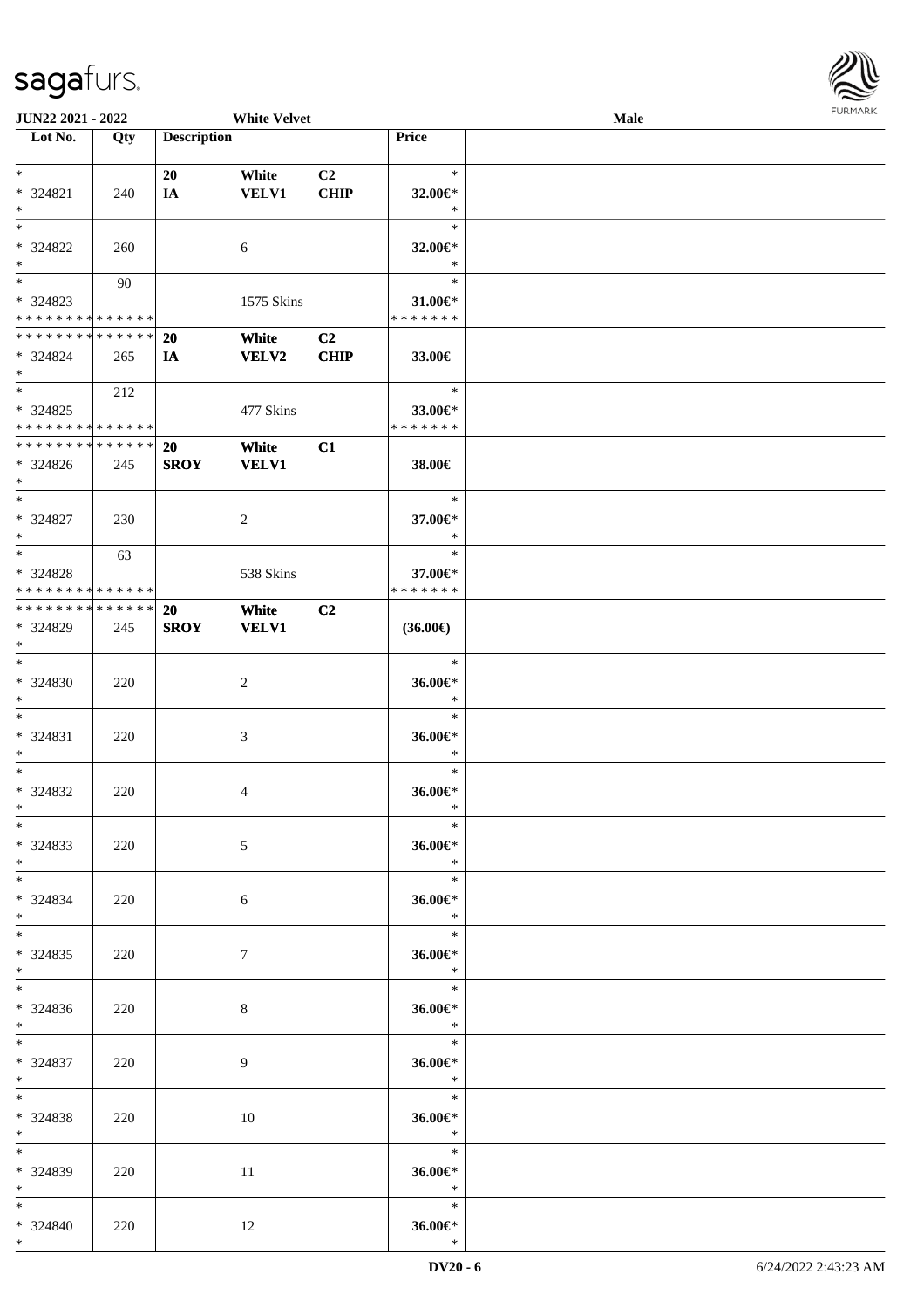

| <b>JUN22 2021 - 2022</b>                                      |     |                          | <b>White Velvet</b>   |                |                                                | Male | <b>FUNITANN</b> |
|---------------------------------------------------------------|-----|--------------------------|-----------------------|----------------|------------------------------------------------|------|-----------------|
| Lot No.                                                       | Qty | <b>Description</b>       |                       |                | Price                                          |      |                 |
| $*$<br>* 324841<br>$*$                                        | 220 | 20<br><b>SROY</b>        | White<br><b>VELV1</b> | C <sub>2</sub> | $\ast$<br>$(36.00\epsilon)$ *<br>$\ast$        |      |                 |
| $*$<br>* 324842<br>$*$                                        | 220 |                          | 14                    |                | $\ast$<br>$(36.00\epsilon)$ *<br>$\ast$        |      |                 |
| $*$<br>* 324843<br>$*$                                        | 220 |                          | 15                    |                | $\ast$<br>$(36.00\epsilon)$ *<br>$\ast$        |      |                 |
| $*$<br>* 324844<br>* * * * * * * * <mark>* * * * * * *</mark> | 203 |                          | 3528 Skins            |                | $\ast$<br>$(36.00\epsilon)$ *<br>* * * * * * * |      |                 |
| * * * * * * * * * * * * * *<br>* 324845<br>$*$                | 245 | <b>20</b><br><b>SROY</b> | White<br><b>VELV1</b> | C3             | 34.00€                                         |      |                 |
| $*$<br>* 324846<br>$*$                                        | 220 |                          | 2                     |                | $\ast$<br>34.00€*<br>$\ast$                    |      |                 |
| $*$<br>* 324847<br>$*$                                        | 200 |                          | 3                     |                | $\ast$<br>34.00€*<br>$\ast$                    |      |                 |
| $*$<br>* 324848<br>* * * * * * * * * * * * * *                | 39  |                          | 704 Skins             |                | $\ast$<br>34.00€*<br>* * * * * * *             |      |                 |
| 324849                                                        | 251 | 20<br><b>SROY</b>        | White<br>VELV2        | C1             | 39.00€                                         |      |                 |
| * * * * * * * * * * * * * * *<br>* 324850<br>$\ast$           | 245 | <b>20</b><br><b>SROY</b> | White<br><b>VELV2</b> | C <sub>2</sub> | 38.00€                                         |      |                 |
| $*$<br>* 324851<br>$*$                                        | 220 |                          | 2                     |                | $\ast$<br>38.00€*<br>$\ast$                    |      |                 |
| $*$<br>* 324852<br>$*$ $-$                                    | 220 |                          | 3                     |                | $\ast$<br>38.00€*<br>$\ast$                    |      |                 |
| $\ast$<br>* 324853<br>$\ast$                                  | 220 |                          | $\overline{4}$        |                | $\ast$<br>38.00€*<br>$\ast$                    |      |                 |
| $\ast$<br>* 324854<br>* * * * * * * * * * * * * *             | 78  |                          | 983 Skins             |                | $\ast$<br>38.00€*<br>* * * * * * *             |      |                 |
| 324855                                                        | 218 | 20<br><b>SROY</b>        | White<br>VELV2        | C3             | 36.00€                                         |      |                 |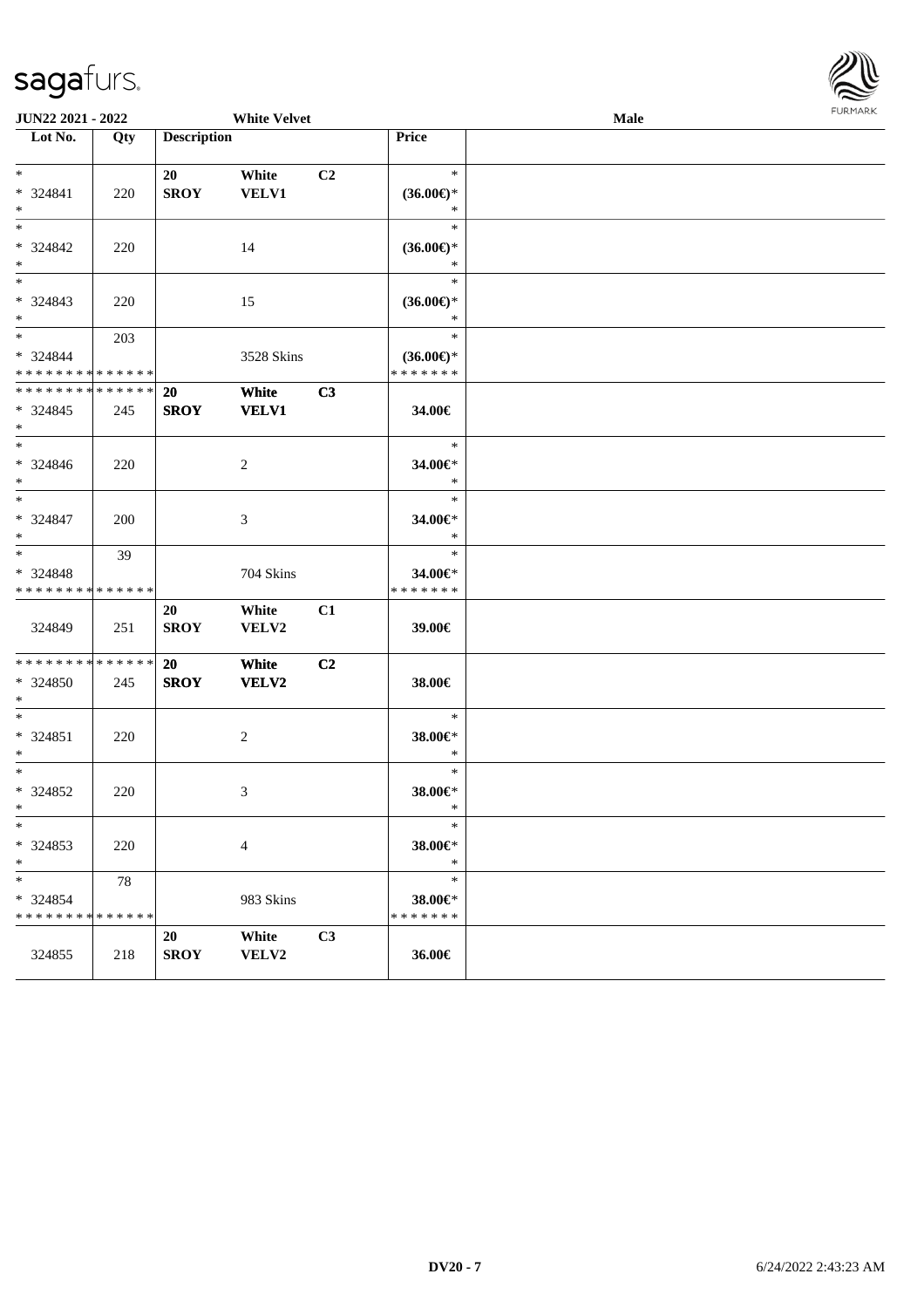

| <b>JUN22 2021 - 2022</b>                         |     |                    | <b>White Velvet</b>   |                |                                                | <b>Male</b> |  |
|--------------------------------------------------|-----|--------------------|-----------------------|----------------|------------------------------------------------|-------------|--|
| Lot No.                                          | Qty | <b>Description</b> |                       |                | Price                                          |             |  |
| ******** <mark>******</mark><br>* 324901<br>$*$  | 305 | $\mathbf{0}$<br>SI | White<br><b>VELV1</b> | C1             | $(28.00\epsilon)$                              |             |  |
| $*$<br>* 324902<br>$*$                           | 280 |                    | 2                     |                | $\ast$<br>$(28.00\epsilon)$ *<br>*             |             |  |
| * 324903<br>* * * * * * * * * * * * * *          | 296 |                    | 881 Skins             |                | $\ast$<br>$(28.00\epsilon)$ *<br>* * * * * * * |             |  |
| * * * * * * * * * * * * * * *<br>* 324904<br>$*$ | 305 | $\mathbf{0}$<br>SI | White<br><b>VELV1</b> | C <sub>2</sub> | $(27.00\epsilon)$                              |             |  |
| $*$<br>* 324905<br>$*$                           | 280 |                    | $\overline{c}$        |                | $\ast$<br>$(27.00\epsilon)$ *<br>$\ast$        |             |  |
| $*$<br>* 324906<br>$*$                           | 280 |                    | 3                     |                | $\ast$<br>$(27.00\epsilon)$ *<br>$\ast$        |             |  |
| $*$<br>* 324907<br>$*$                           | 280 |                    | 4                     |                | $\ast$<br>$(27.00\epsilon)$ *<br>$\ast$        |             |  |
| $*$<br>* 324908<br>$\ast$                        | 280 |                    | 5                     |                | $\ast$<br>$(27.00\epsilon)$ *<br>$\ast$        |             |  |
| $*$<br>* 324909<br>$*$                           | 280 |                    | 6                     |                | $\ast$<br>$(27.00\epsilon)$ *<br>*             |             |  |
| $*$<br>* 324910<br>$*$                           | 280 |                    | 7                     |                | $\ast$<br>$(27.00\epsilon)$ *<br>$\ast$        |             |  |
| $*$<br>* 324911<br>$*$                           | 280 |                    | $\,8\,$               |                | $\ast$<br>$(27.00\epsilon)$ *<br>$\ast$        |             |  |
| $*$<br>* 324912<br>$*$                           | 280 |                    | 9                     |                | $\ast$<br>$(27.00\epsilon)$ *<br>$\ast$        |             |  |
| $\ast$<br>* 324913<br>$*$                        | 280 |                    | 10                    |                | $\ast$<br>$(27.00\epsilon)$ *<br>$\ast$        |             |  |
| $*$<br>* 324914<br>* * * * * * * * * * * * * * * | 198 |                    | 3023 Skins            |                | $\ast$<br>$(27.00\epsilon)$ *<br>* * * * * * * |             |  |
| * * * * * * * * * * * * * * *<br>* 324915<br>$*$ | 305 | $\mathbf{0}$<br>SI | White<br><b>VELV1</b> | C3             | $(25.50\epsilon)$                              |             |  |
| $*$<br>* 324916<br>$*$                           | 280 |                    | 2                     |                | $\ast$<br>$(25.50\epsilon)$ *<br>$\ast$        |             |  |
| $*$<br>* 324917<br>$*$                           | 280 |                    | 3                     |                | $\ast$<br>$(25.50\epsilon)$ *<br>$\ast$        |             |  |
| $*$<br>* 324918<br>* * * * * * * * * * * * * *   | 135 |                    | 1000 Skins            |                | $\ast$<br>$(25.50\epsilon)$ *<br>* * * * * * * |             |  |
| 324919                                           | 228 | $\bf{0}$<br>SI     | White<br><b>VELV2</b> | C1             | $(28.00\epsilon)$                              |             |  |
| * * * * * * * * * * * * * * *<br>* 324920        | 305 | $\mathbf{0}$<br>SI | White<br>VELV2        | C <sub>2</sub> | 27.00€                                         |             |  |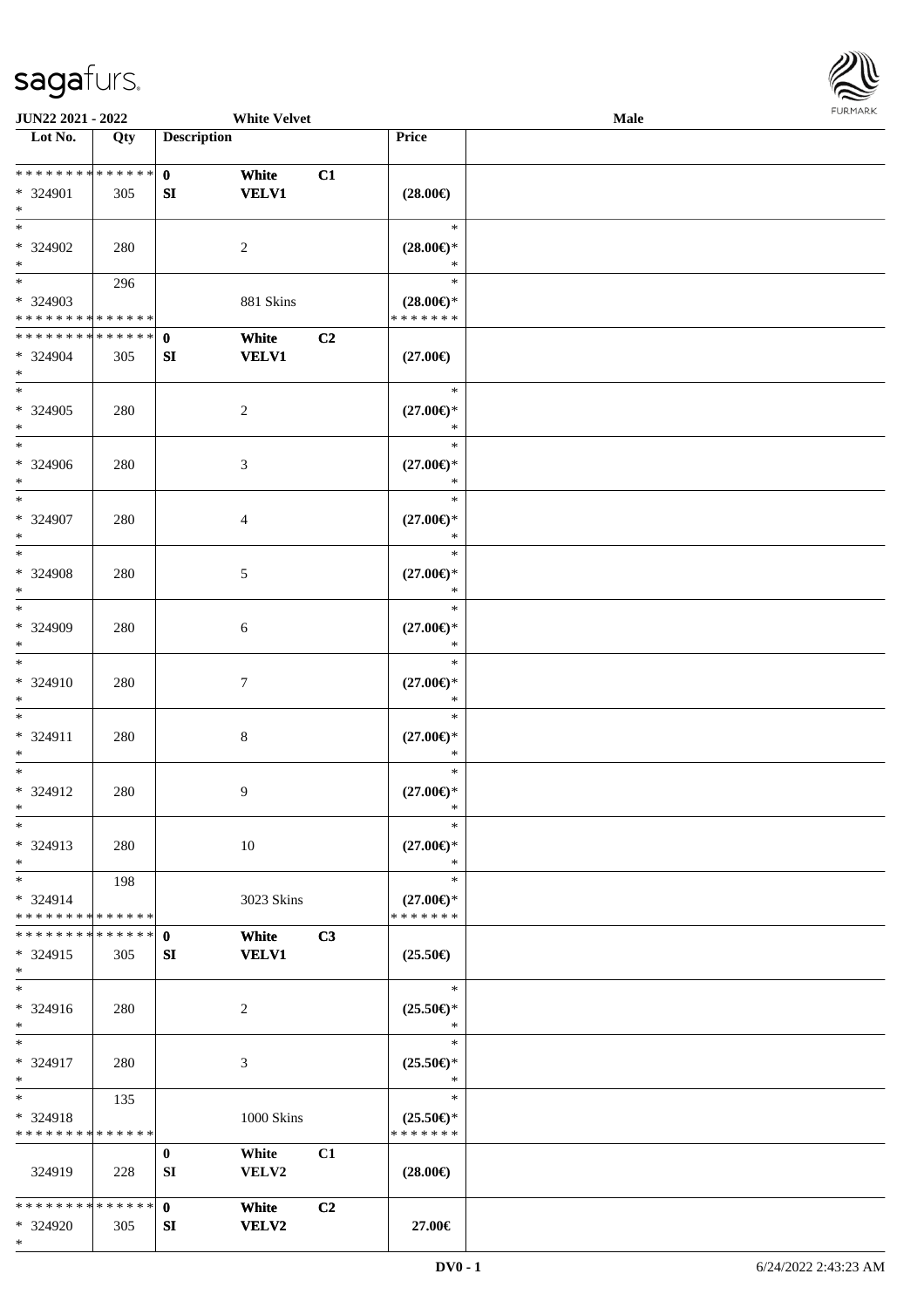

| JUN22 2021 - 2022             |     |                    | <b>White Velvet</b> |                 |                     | Male |  |
|-------------------------------|-----|--------------------|---------------------|-----------------|---------------------|------|--|
| Lot No.                       | Qty | <b>Description</b> |                     |                 | Price               |      |  |
|                               |     |                    |                     |                 |                     |      |  |
| $\ast$                        |     | $\bf{0}$           | White               | C2              | $\ast$              |      |  |
| * 324921                      | 280 | SI                 | VELV2               |                 | $(27.00\epsilon)$ * |      |  |
| $\ast$                        |     |                    |                     |                 | $\ast$              |      |  |
| $\ast$                        | 209 |                    |                     |                 | $\ast$              |      |  |
| * 324922                      |     |                    | 794 Skins           |                 | $(27.00\epsilon)$ * |      |  |
| * * * * * * * * * * * * * *   |     |                    |                     |                 | * * * * * * *       |      |  |
|                               |     | $\bf{0}$           | White               | C <sub>3</sub>  |                     |      |  |
| 324923                        | 327 | SI                 | VELV2               |                 | 25.50€              |      |  |
|                               |     |                    |                     |                 |                     |      |  |
| **************                |     | $\mathbf{0}$       | White               | C <sub>2</sub>  |                     |      |  |
| * 324924                      | 305 | $\mathbf{I}$       | <b>VELV1</b>        | WB <sub>2</sub> | 22.00€              |      |  |
| $\ast$                        |     |                    |                     |                 |                     |      |  |
| $\ast$                        | 69  |                    |                     |                 | $\ast$              |      |  |
| * 324925                      |     |                    | 374 Skins           |                 | 22.00€*             |      |  |
| * * * * * * * * * * * * * *   |     |                    |                     |                 | * * * * * * *       |      |  |
| * * * * * * * * * * * * * *   |     | $\mathbf 0$        | White               | C2              |                     |      |  |
| * 324926                      | 305 | $\mathbf{I}$       | <b>VELV1</b>        | <b>CHIP</b>     | 23.50€              |      |  |
| $\ast$                        |     |                    |                     |                 |                     |      |  |
| $\ast$                        |     |                    |                     |                 | $\ast$              |      |  |
| * 324927                      | 260 |                    | $\overline{c}$      |                 | 23.50€*             |      |  |
| $\ast$                        |     |                    |                     |                 | $\ast$              |      |  |
| $\ast$                        | 50  |                    |                     |                 | $\ast$              |      |  |
| * 324928                      |     |                    |                     |                 | 23.50€*             |      |  |
| * * * * * * * * * * * * * *   |     |                    | 615 Skins           |                 | * * * * * * *       |      |  |
| **************                |     |                    |                     |                 |                     |      |  |
|                               |     | $\mathbf 0$        | White               | C1              |                     |      |  |
| * 324929<br>$\ast$            | 285 | <b>SAGA</b>        | <b>VELV1</b>        |                 | (30.00)             |      |  |
| $\ast$                        |     |                    |                     |                 | $\ast$              |      |  |
|                               |     |                    |                     |                 |                     |      |  |
| * 324930                      | 260 |                    | $\sqrt{2}$          |                 | $(30.00\in)^\ast$   |      |  |
| $\ast$                        |     |                    |                     |                 | $\ast$              |      |  |
| $\ast$                        |     |                    |                     |                 | $\ast$              |      |  |
| * 324931                      | 260 |                    | 3                   |                 | $(30.00\epsilon)$ * |      |  |
| $\ast$                        |     |                    |                     |                 | $\ast$              |      |  |
| $\ast$                        |     |                    |                     |                 | $\ast$              |      |  |
| * 324932                      | 260 |                    | 4                   |                 | $(30.00\epsilon)$ * |      |  |
| $*$                           |     |                    |                     |                 | $\ast$              |      |  |
| $*$                           |     |                    |                     |                 | $\ast$              |      |  |
| * 324933                      | 260 |                    | 5                   |                 | $(30.00\epsilon)$ * |      |  |
| $*$                           |     |                    |                     |                 | $\ast$              |      |  |
| $*$                           |     |                    |                     |                 | $\ast$              |      |  |
| * 324934                      | 260 |                    | 6                   |                 | $(30.00\epsilon)$ * |      |  |
| $*$                           |     |                    |                     |                 | $\ast$              |      |  |
| $\ast$                        | 96  |                    |                     |                 | $\ast$              |      |  |
| * 324935                      |     |                    | 1681 Skins          |                 | $(30.00\epsilon)$ * |      |  |
| * * * * * * * * * * * * * *   |     |                    |                     |                 | * * * * * * *       |      |  |
| * * * * * * * * * * * * * * * |     | $\mathbf{0}$       | White               | C2              |                     |      |  |
| * 324936                      | 285 | <b>SAGA</b>        | <b>VELV1</b>        |                 | 29.00€              |      |  |
| $*$ $*$                       |     |                    |                     |                 |                     |      |  |
| $*$                           |     |                    |                     |                 | $\ast$              |      |  |
| * 324937                      | 260 |                    | $\sqrt{2}$          |                 | 29.00€*             |      |  |
| $*$                           |     |                    |                     |                 | $\ast$              |      |  |
| $\ast$                        |     |                    |                     |                 | $\ast$              |      |  |
| * 324938                      | 260 |                    | 3                   |                 | 29.00€*             |      |  |
| $\ast$                        |     |                    |                     |                 | $\ast$              |      |  |
| $\ast$                        |     |                    |                     |                 | $\ast$              |      |  |
| * 324939                      | 260 |                    | 4                   |                 | 29.00€*             |      |  |
| $*$                           |     |                    |                     |                 | $\ast$              |      |  |
| $*$                           |     |                    |                     |                 | $\ast$              |      |  |
| * 324940                      | 260 |                    | 5                   |                 | $(29.00\epsilon)$ * |      |  |
| $*$                           |     |                    |                     |                 | $\ast$              |      |  |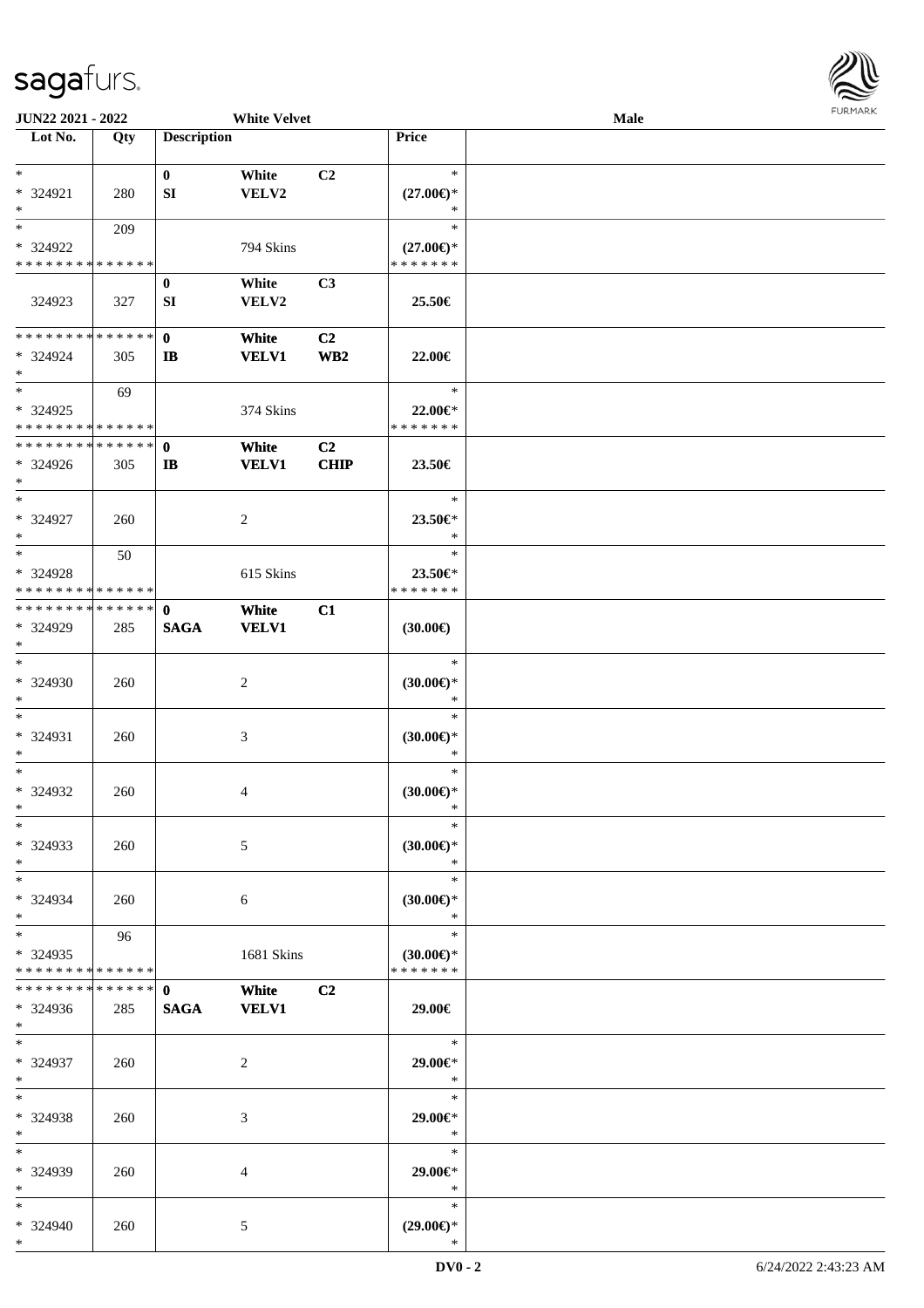

| JUN22 2021 - 2022                                |                    |                             | <b>White Velvet</b>                     |                                                | Male | FURMARK |
|--------------------------------------------------|--------------------|-----------------------------|-----------------------------------------|------------------------------------------------|------|---------|
| $\overline{\phantom{1}}$ Lot No.                 | Qty                | <b>Description</b>          |                                         | Price                                          |      |         |
| $*$<br>* 324941<br>$*$                           | 260                | $\bf{0}$<br>$\mathbf{SAGA}$ | White<br>C <sub>2</sub><br><b>VELV1</b> | $\ast$<br>$(29.00\epsilon)$ *<br>$\ast$        |      |         |
| $\ast$<br>$* 324942$<br>$*$                      | 260                |                             | 7                                       | $\ast$<br>$(29.00\epsilon)$ *<br>$\ast$        |      |         |
| $\overline{\phantom{0}}$<br>* 324943<br>$*$      | 260                |                             | $\,8\,$                                 | $\ast$<br>$(29.00\epsilon)$ *<br>$\ast$        |      |         |
| $*$<br>* 324944<br>$*$                           | 260                |                             | $\boldsymbol{9}$                        | $\ast$<br>$(29.00\epsilon)$ *<br>$\ast$        |      |         |
| $\ast$<br>* 324945<br>$*$                        | 260                |                             | $10\,$                                  | $\ast$<br>$(29.00\epsilon)$ *<br>$\ast$        |      |         |
| $*$<br>* 324946<br>$\ast$<br>$\overline{\ast}$   | 260                |                             | $11\,$                                  | $\ast$<br>$(29.00\epsilon)$ *<br>$\ast$        |      |         |
| * 324947<br>$\ast$<br>$\overline{\phantom{0}}$   | 260                |                             | 12                                      | $\ast$<br>$(29.00\epsilon)$ *<br>$\ast$        |      |         |
| * 324948<br>$*$                                  | 260                |                             | 13                                      | $\ast$<br>$(29.00\epsilon)$ *<br>$\ast$        |      |         |
| $*$<br>* 324949<br>* * * * * * * *               | 124<br>* * * * * * |                             | 3529 Skins                              | $\ast$<br>$(29.00\epsilon)$ *<br>* * * * * * * |      |         |
| * * * * * * * * * * * * * *<br>$* 324950$<br>$*$ | 285                |                             | <b>IDENTICAL</b>                        | $(29.00\epsilon)$                              |      |         |
| $\ast$<br>* 324951<br>$*$                        | 260                |                             | $\boldsymbol{2}$                        | $\ast$<br>$(29.00\epsilon)$ *<br>$\ast$        |      |         |
| $*$<br>* 324952<br>$\ast$                        | 260                |                             | 3                                       | $\ast$<br>$(29.00\epsilon)$ *<br>$\ast$        |      |         |
| $\ast$<br>* 324953<br>$*$<br>$\overline{\ast}$   | 260                |                             | 4                                       | $\ast$<br>$(29.00\epsilon)$ *<br>$\ast$        |      |         |
| * 324954<br>$*$<br>$\overline{\ast}$             | 260                |                             | $\mathfrak{S}$                          | $\ast$<br>$(29.00\epsilon)$ *<br>$\ast$        |      |         |
| $* 324955$<br>$*$<br>$\overline{\ast}$           | 260                |                             | $\sqrt{6}$                              | $\ast$<br>$(29.00\epsilon)$ *<br>$\ast$        |      |         |
| $* 324956$<br>$*$                                | 280                |                             | 7                                       | $\ast$<br>$(29.00\epsilon)$ *<br>$\ast$        |      |         |
| $*$<br>* 324957<br>* * * * * * * * * * * * * *   | 122                |                             | 1987 Skins                              | $\ast$<br>$(29.00\epsilon)$ *<br>* * * * * * * |      |         |
| * * * * * * * *<br>* 324958<br>$*$               | ******<br>285      | $\mathbf{0}$<br><b>SAGA</b> | White<br>C3<br><b>VELV1</b>             | 28.00€                                         |      |         |
| $*$<br>* 324959<br>$*$                           | 260                |                             | $\overline{2}$                          | $\ast$<br>28.00€*<br>$\ast$                    |      |         |
| $*$<br>* 324960                                  | 260                |                             | 3                                       | $\ast$<br>$28.00 \in$ *                        |      |         |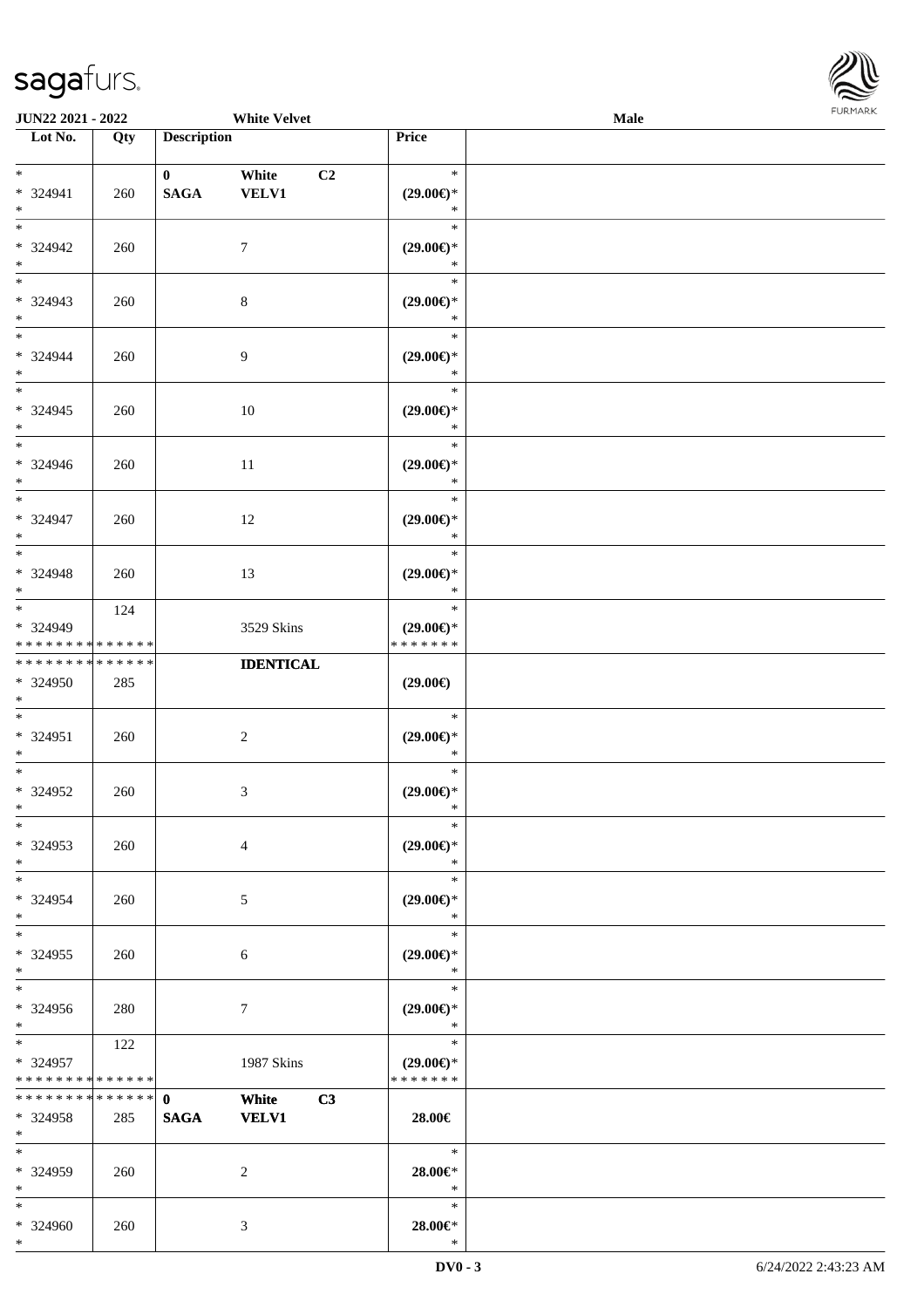| JUN22 2021 - 2022            |     |                    | <b>White Velvet</b> |                 |                       | Male | <b>FURMA</b> |
|------------------------------|-----|--------------------|---------------------|-----------------|-----------------------|------|--------------|
| Lot No.                      | Qty | <b>Description</b> |                     |                 | <b>Price</b>          |      |              |
|                              |     |                    |                     |                 |                       |      |              |
| $\ast$                       |     | $\mathbf{0}$       | White               | C3              | $\ast$                |      |              |
| * 324961<br>$*$              | 260 | <b>SAGA</b>        | <b>VELV1</b>        |                 | 27.50€*<br>$\ast$     |      |              |
| $\ast$                       | 259 |                    |                     |                 | $\ast$                |      |              |
| * 324962                     |     |                    | 1324 Skins          |                 | 27.50€*               |      |              |
| **************               |     |                    |                     |                 | * * * * * * *         |      |              |
| ******** <mark>******</mark> |     | $\mathbf{0}$       | White               | C1              |                       |      |              |
| $*324963$                    | 285 | <b>SAGA</b>        | VELV2               |                 | 31.00€                |      |              |
| $*$                          |     |                    |                     |                 |                       |      |              |
| $\ast$                       |     |                    |                     |                 | $\ast$                |      |              |
| * 324964<br>$\ast$           | 260 |                    | $\sqrt{2}$          |                 | 31.00€*<br>$\ast$     |      |              |
| $*$                          | 62  |                    |                     |                 | $\ast$                |      |              |
| * 324965                     |     |                    | 607 Skins           |                 | $30.00 \in$ *         |      |              |
| * * * * * * * * * * * * * *  |     |                    |                     |                 | * * * * * * *         |      |              |
| ******** <mark>******</mark> |     | $\mathbf{0}$       | White               | C <sub>2</sub>  |                       |      |              |
| $* 324966$                   | 285 | <b>SAGA</b>        | VELV2               |                 | 30.00€                |      |              |
| $\ast$                       |     |                    |                     |                 |                       |      |              |
| $\ast$                       |     |                    |                     |                 | $\ast$                |      |              |
| * 324967                     | 260 |                    | $\overline{c}$      |                 | 30.00 $\varepsilon$ * |      |              |
| $\ast$<br>$\ast$             |     |                    |                     |                 | $\ast$<br>$\ast$      |      |              |
| * 324968                     | 260 |                    | $\mathfrak{Z}$      |                 | 29.50€*               |      |              |
| $\ast$                       |     |                    |                     |                 | $\ast$                |      |              |
| $\ast$                       |     |                    |                     |                 | $\ast$                |      |              |
| * 324969                     | 260 |                    | $\overline{4}$      |                 | 30.00 $\varepsilon$ * |      |              |
| $\ast$                       |     |                    |                     |                 | $\ast$                |      |              |
| $\ast$                       |     |                    |                     |                 | $\ast$                |      |              |
| * 324970                     | 260 |                    | 5                   |                 | 30.00 $\varepsilon$ * |      |              |
| $\ast$<br>$\ast$             |     |                    |                     |                 | $\ast$<br>$\ast$      |      |              |
| * 324971                     | 260 |                    | 6                   |                 | $30.00 \in$ *         |      |              |
| $\ast$                       |     |                    |                     |                 | $\ast$                |      |              |
| $\ast$                       | 67  |                    |                     |                 | $\ast$                |      |              |
| * 324972                     |     |                    | 1652 Skins          |                 | 29.00€*               |      |              |
| **************               |     |                    |                     |                 | * * * * * * *         |      |              |
| ******** <mark>******</mark> |     | $\mathbf{0}$       | White               | C3              |                       |      |              |
| $*324973$                    | 305 | <b>SAGA</b>        | VELV2               |                 | 29.50€                |      |              |
| $*$<br>$\ast$                |     |                    |                     |                 | $\ast$                |      |              |
| * 324974                     | 120 |                    | 425 Skins           |                 | 29.50€*               |      |              |
| * * * * * * * * * * * * * *  |     |                    |                     |                 | * * * * * * *         |      |              |
|                              |     | 20/0               | White               | C <sub>2</sub>  |                       |      |              |
| 324975                       | 145 | <b>SAGA</b>        | VELV2               | <b>OPEN</b>     | 28.00€                |      |              |
|                              |     |                    |                     |                 |                       |      |              |
| * * * * * * * * * * * * * *  |     | $\mathbf{0}$       | White               | C2              |                       |      |              |
| * 324976                     | 285 | IA                 | <b>VELV1</b>        | WB <sub>2</sub> | 25.50€                |      |              |
| $*$<br>$\ast$                |     |                    |                     |                 | $\ast$                |      |              |
| * 324977                     | 260 |                    | $\overline{2}$      |                 | 25.50€*               |      |              |
| $\ast$                       |     |                    |                     |                 | $\ast$                |      |              |
| $\ast$                       | 133 |                    |                     |                 | $\ast$                |      |              |
| * 324978                     |     |                    | 678 Skins           |                 | 25.50€*               |      |              |
| * * * * * * * * * * * * * *  |     |                    |                     |                 | * * * * * * *         |      |              |
| **************               |     | $\mathbf{0}$       | White               | C <sub>2</sub>  |                       |      |              |
| * 324979                     | 285 | IA                 | <b>VELV1</b>        | CHIP            | 26.50€                |      |              |
| $*$<br>$\ast$                |     |                    |                     |                 | $\ast$                |      |              |
| * 324980                     | 260 |                    | $\overline{c}$      |                 | 26.50€*               |      |              |
| $*$                          |     |                    |                     |                 | $\ast$                |      |              |
|                              |     |                    |                     |                 |                       |      |              |

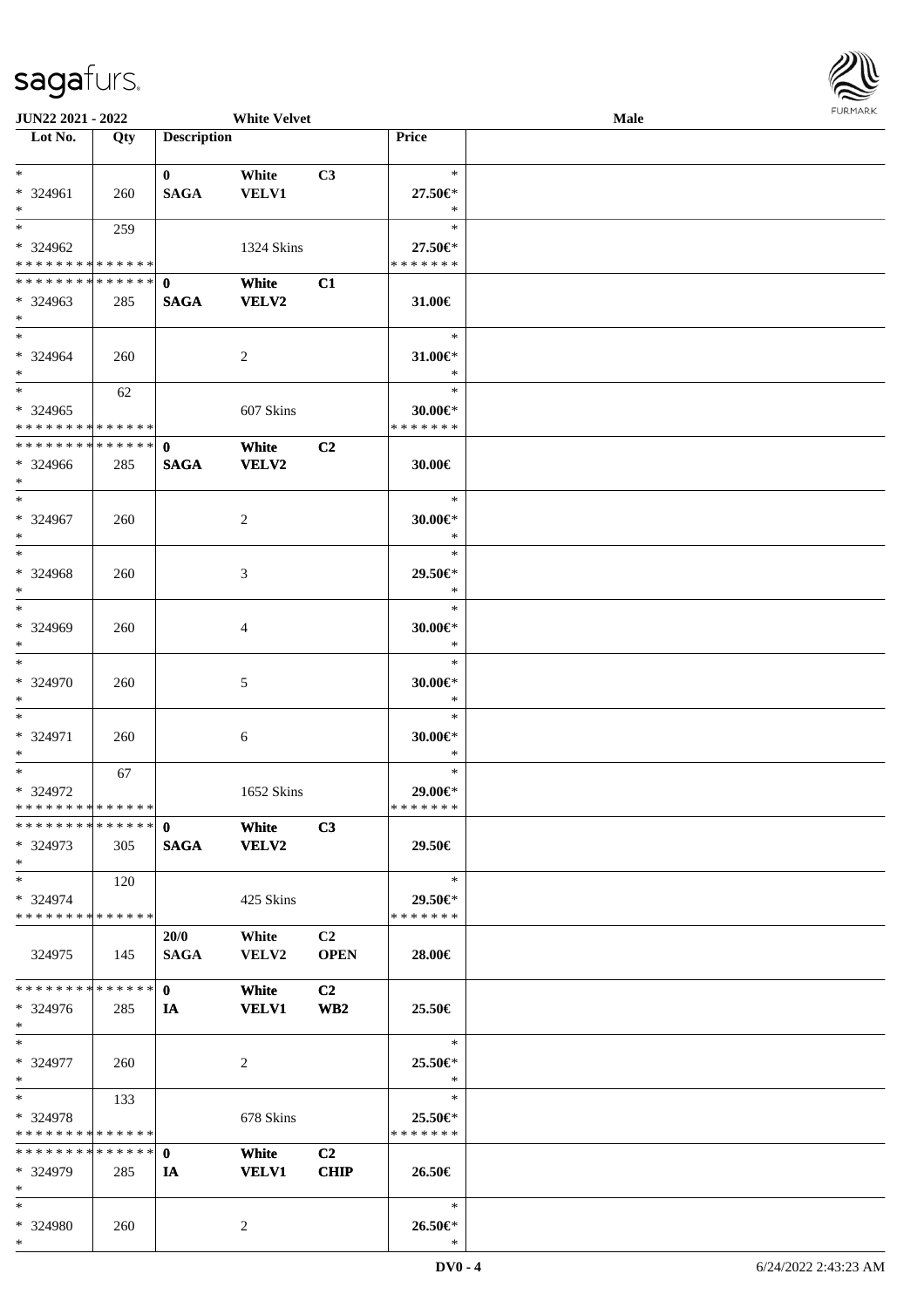| $\checkmark$                            |     |                             |                       |                |                                    |      | $\sim$         |
|-----------------------------------------|-----|-----------------------------|-----------------------|----------------|------------------------------------|------|----------------|
| JUN22 2021 - 2022                       |     |                             | <b>White Velvet</b>   |                |                                    | Male | <b>FURMARK</b> |
| Lot No.                                 | Qty | <b>Description</b>          |                       |                | <b>Price</b>                       |      |                |
| $\ast$                                  |     | $\bf{0}$                    | White                 | C <sub>2</sub> | $\ast$                             |      |                |
| * 324981<br>$\ast$                      | 260 | $I\!\!A$                    | <b>VELV1</b>          | <b>CHIP</b>    | 26.00€*<br>$\ast$                  |      |                |
| $*$                                     | 259 |                             |                       |                | $\ast$                             |      |                |
| * 324982<br>* * * * * * * * * * * * * * |     |                             | 1064 Skins            |                | 26.00€*<br>*******                 |      |                |
| 324983                                  | 145 | $\mathbf{0}$<br><b>SROY</b> | White<br><b>VELV1</b> | C1             | $(31.00\epsilon)$                  |      |                |
| **************                          |     | $\mathbf{0}$                | White                 | C2             |                                    |      |                |
| * 324984<br>$\ast$                      | 265 | <b>SROY</b>                 | <b>VELV1</b>          |                | $(31.00\epsilon)$                  |      |                |
| $\ast$<br>* 324985<br>$\ast$            | 240 |                             | $\overline{c}$        |                | $\ast$<br>$(31.00\epsilon)$ *<br>* |      |                |
| $\ast$<br>$* 324986$                    | 135 |                             | 640 Skins             |                | $\ast$<br>$(31.00\epsilon)$ *      |      |                |
| * * * * * * * * * * * * * *             |     |                             |                       |                | * * * * * * *                      |      |                |
| 324987                                  | 146 | $\bf{0}$<br><b>SROY</b>     | White<br>VELV1        | C3             | $(29.00\epsilon)$                  |      |                |
| 324988                                  | 176 | $\mathbf{0}$<br><b>SROY</b> | White<br>VELV2        | C1/C2          | 31.00€                             |      |                |

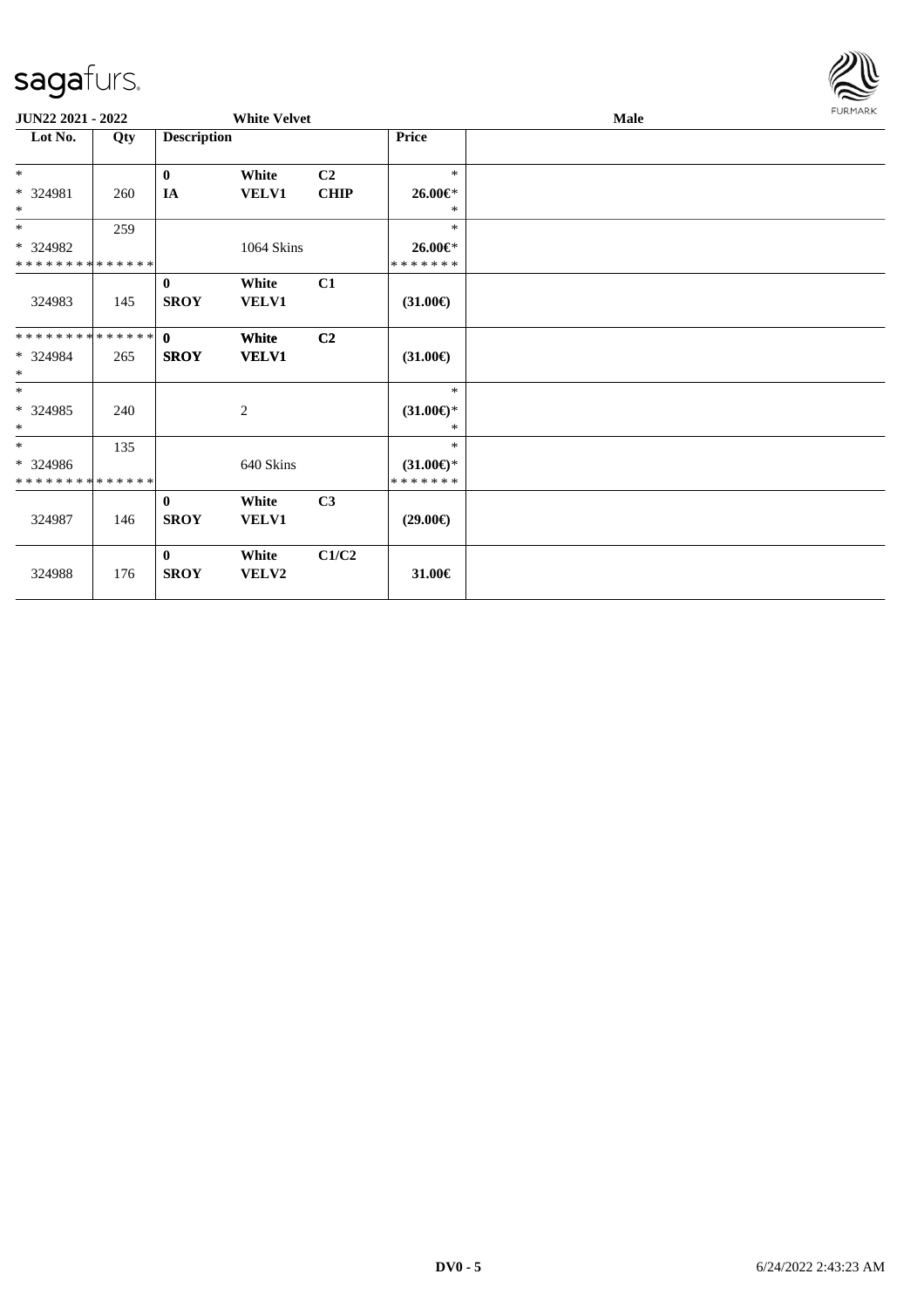| <b>JUN22 2021 - 2022</b>                                           |                   |                                  | White                |                |                                                | Female |  |
|--------------------------------------------------------------------|-------------------|----------------------------------|----------------------|----------------|------------------------------------------------|--------|--|
| Lot No.                                                            | Qty               | <b>Description</b>               |                      |                | Price                                          |        |  |
| 423001                                                             | 134               | 20<br>${\bf S}{\bf I}$           | White                | C1             | $(28.00\epsilon)$                              |        |  |
| 423002                                                             | 299               | $20\,$<br>SI                     | White                | C2             | $(27.00\epsilon)$                              |        |  |
| 423003                                                             | 126               | 20<br>${\bf SI}$                 | White                | C3             | $(25.50\epsilon)$                              |        |  |
| 423004                                                             | 133               | $20\,$<br>$\mathbf{I}\mathbf{B}$ | White<br><b>CHIP</b> | C2             | $(24.00\epsilon)$                              |        |  |
| 423005                                                             | 292               | 20<br><b>SAGA</b>                | White                | C1             | (30.00)                                        |        |  |
| * * * * * * * * <mark>* * * * * * *</mark><br>* 423006<br>$\ast$   | 425               | 20<br><b>SAGA</b>                | White                | C2             | $(29.00\epsilon)$                              |        |  |
| $\ast$<br>* 423007<br>* * * * * * * * <mark>* * * * * * *</mark>   | 217               |                                  | 642 Skins            |                | $\ast$<br>$(29.00\epsilon)$ *<br>* * * * * * * |        |  |
| 423008                                                             | 292               | 20<br><b>SAGA</b>                | White                | C3             | $(27.00\epsilon)$                              |        |  |
| * * * * * * * * <mark>* * * * * * *</mark><br>* 423009<br>$\ast$   | 425               | <b>20</b><br>IA                  | White<br><b>CHIP</b> | C <sub>2</sub> | $(25.50\epsilon)$                              |        |  |
| $\ast$<br>$* 423010$<br>* * * * * * * * <mark>* * * * * * *</mark> | 176               |                                  | 601 Skins            |                | $\ast$<br>$(25.50\epsilon)$ *<br>* * * * * * * |        |  |
| 423011                                                             | 120               | 20<br><b>SROY</b>                | White                | C1             | $(31.00\epsilon)$                              |        |  |
| 423012                                                             | 249               | 20<br><b>SROY</b>                | White                | C1/C2          | $(31.00\epsilon)$                              |        |  |
| * * * * * * * * * * * * * *<br>* 423013<br>$\ast$                  | 395               | 20<br><b>SROY</b>                | White                | C2             | $(31.00\epsilon)$                              |        |  |
| $\ast$<br>$* 423014$<br>* * * * * * * *                            | 55<br>* * * * * * |                                  | 450 Skins            |                | $\ast$<br>$(31.00\epsilon)$ *<br>* * * * * * * |        |  |
| 423015                                                             | 101               | 20<br><b>SROY</b>                | White                | C3             | $(29.00\epsilon)$                              |        |  |

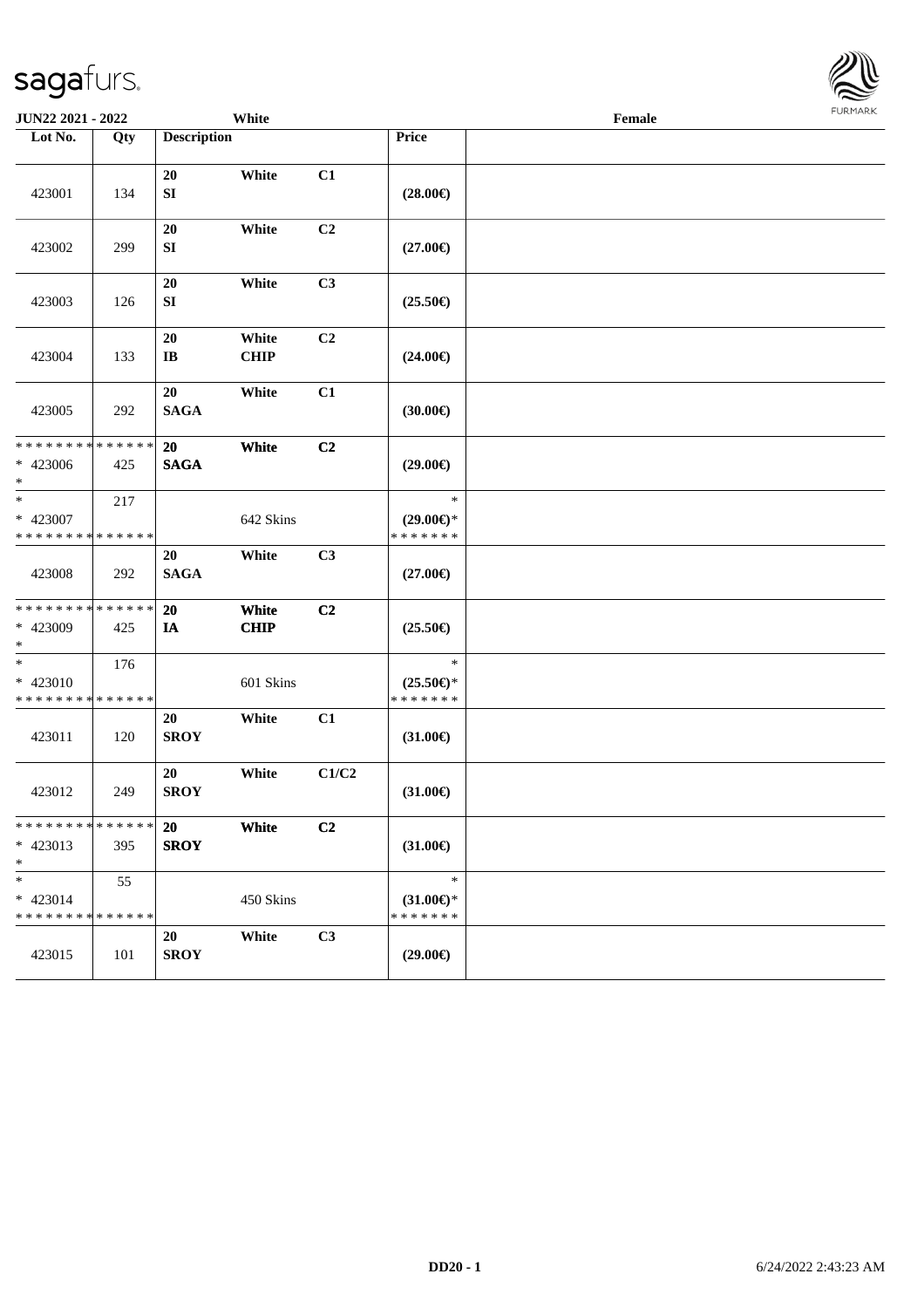

| JUN22 2021 - 2022                                                  |     |                                            | White                |                               |                                                   | Female |  |
|--------------------------------------------------------------------|-----|--------------------------------------------|----------------------|-------------------------------|---------------------------------------------------|--------|--|
| Lot No.                                                            | Qty | <b>Description</b>                         |                      |                               | Price                                             |        |  |
| 423061                                                             | 362 | $\bf{0}$<br>SI                             | White                | C1                            | $(31.00\epsilon)$                                 |        |  |
| * * * * * * * * * * * * * *<br>$* 423062$<br>$\ast$                | 465 | $\mathbf{0}$<br>SI                         | White                | C <sub>2</sub>                | (30.00)                                           |        |  |
| $\overline{\ast}$<br>$* 423063$<br>$\ast$                          | 440 |                                            | $\overline{c}$       |                               | $\ast$<br>$(30.00\epsilon)$ *<br>$\ast$           |        |  |
| $\ast$<br>$* 423064$<br>* * * * * * * * <mark>* * * * * * *</mark> | 135 |                                            | 1040 Skins           |                               | $\ast$<br>$(30.00\varepsilon)$ *<br>* * * * * * * |        |  |
| 423065                                                             | 352 | $\bf{0}$<br>SI                             | White                | C3                            | $(28.00\epsilon)$                                 |        |  |
| * * * * * * * * * * * * * *<br>* 423066<br>$*$                     | 465 | 20/0<br>SI                                 | White<br><b>LNAP</b> | C1/C2                         | 26.50€                                            |        |  |
| $\ast$<br>* 423067<br>* * * * * * * * * * * * * *                  | 340 |                                            | 805 Skins            |                               | $\ast$<br>26.50€*<br>* * * * * * *                |        |  |
| 423068                                                             | 232 | 20/0<br>SI                                 | White<br><b>LNAP</b> | C3                            | 28.00€                                            |        |  |
| 423069                                                             | 442 | $\bf{0}$<br>$\mathbf{I}\mathbf{B}$         | White<br><b>CHIP</b> | C <sub>2</sub>                | $(22.00\epsilon)$                                 |        |  |
| 423070                                                             | 264 | $\bf{0}$<br>$\mathbf{I}\mathbf{B}$         | White<br>CHIP        | C <sub>2</sub><br><b>LNAP</b> | $(19.50\epsilon)$                                 |        |  |
| 423071                                                             | 290 | $\boldsymbol{0}$<br>$\mathbf{I}\mathbf{I}$ | White                | C <sub>2</sub>                | $(19.50\epsilon)$                                 |        |  |
| * * * * * * * * * * * * * *<br>* 423072<br>$*$                     | 445 | $\mathbf{0}$<br><b>SAGA</b>                | White                | C1                            | 33.00€                                            |        |  |
| $*$<br>* 423073<br>* * * * * * * * * * * * * *                     | 147 |                                            | 592 Skins            |                               | $\ast$<br>33.00€*<br>* * * * * * *                |        |  |
| * * * * * * * * * * * * * * *<br>* 423074<br>$*$                   | 445 | $\mathbf{0}$<br><b>SAGA</b>                | White                | C <sub>2</sub>                | 32.00€                                            |        |  |
| $\ast$<br>* 423075<br>$*$                                          | 420 |                                            | 2                    |                               | $\ast$<br>32.00€*<br>$\ast$                       |        |  |
| $\ast$<br>* 423076<br>$*$                                          | 420 |                                            | 3                    |                               | $\ast$<br>32.00€*<br>$\ast$                       |        |  |
| $*$<br>* 423077<br>$*$                                             | 400 |                                            | 4                    |                               | $\ast$<br>$(32.00\epsilon)$ *<br>$\ast$           |        |  |
| $*$<br>* 423078<br>* * * * * * * * * * * * * *                     | 84  |                                            | 1769 Skins           |                               | $\ast$<br>$(32.00\epsilon)$ *<br>* * * * * * *    |        |  |
| **************<br>* 423079<br>$*$                                  | 445 | $\mathbf{0}$<br><b>SAGA</b>                | White                | C3                            | $(30.00\epsilon)$                                 |        |  |
| $*$<br>* 423080<br>* * * * * * * * * * * * * *                     | 143 |                                            | 588 Skins            |                               | $\ast$<br>$(30.00\epsilon)$ *<br>* * * * * * *    |        |  |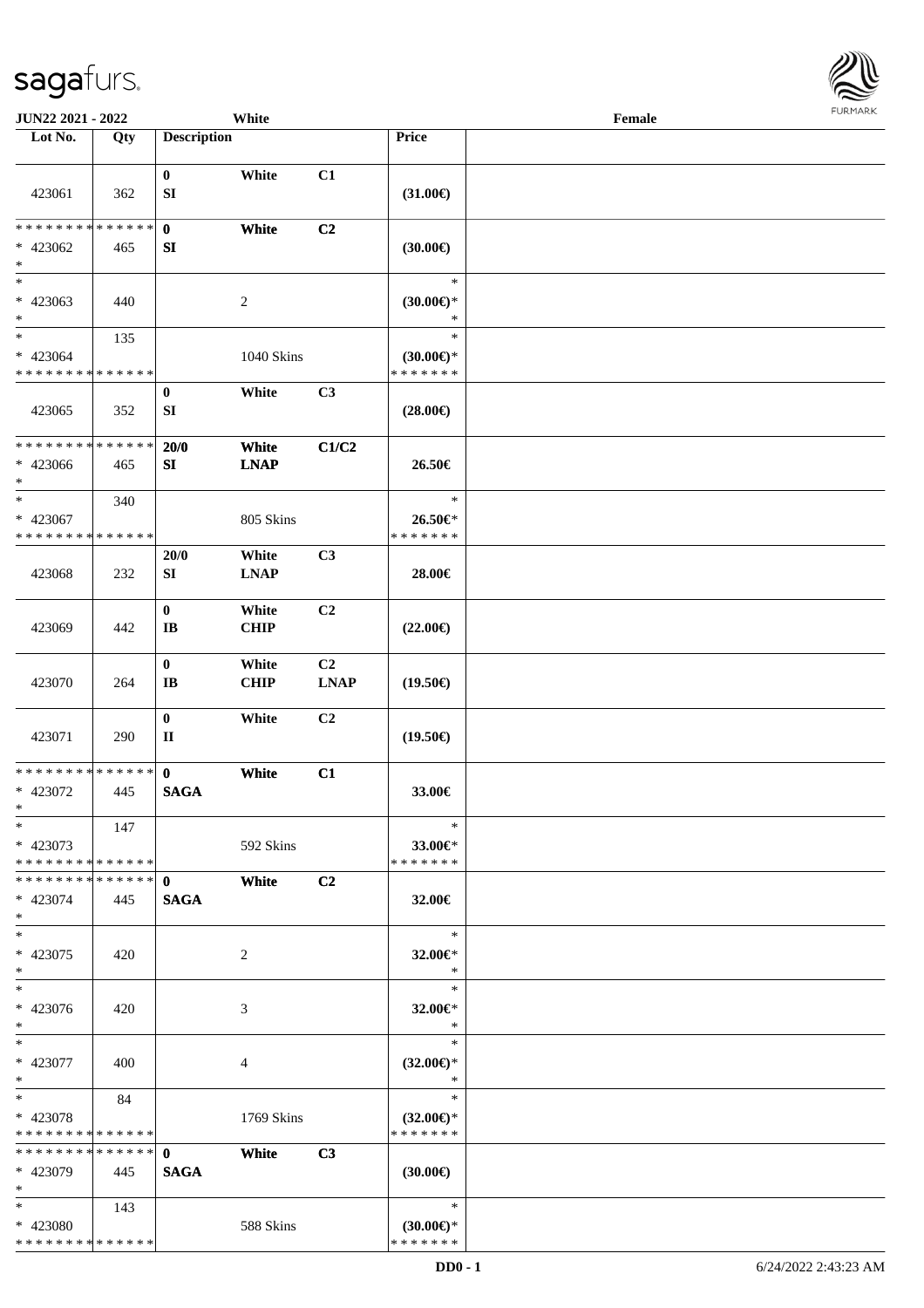| <b>JUN22 2021 - 2022</b>                                           |     |                             | White                |                               |                                                | Female | $1 \times 1$ |
|--------------------------------------------------------------------|-----|-----------------------------|----------------------|-------------------------------|------------------------------------------------|--------|--------------|
| Lot No.                                                            | Qty | <b>Description</b>          |                      |                               | Price                                          |        |              |
| * * * * * * * * * * * * * *<br>* 423081<br>$*$                     | 445 | 20/0<br><b>SAGA</b>         | White<br><b>LNAP</b> | C1/C2                         | 27.00€                                         |        |              |
| $*$<br>* 423082<br>$*$                                             | 420 |                             | 2                    |                               | $\ast$<br>27.00€*<br>$\ast$                    |        |              |
| $*$<br>* 423083<br>$*$                                             | 420 |                             | 3                    |                               | $\ast$<br>27.00€*<br>$\ast$                    |        |              |
| $\overline{\mathbf{r}}$<br>* 423084<br>* * * * * * * * * * * * * * | 217 |                             | 1502 Skins           |                               | $\ast$<br>26.50€*<br>* * * * * * *             |        |              |
| 423085                                                             | 445 | 20/0<br><b>SAGA</b>         | White<br><b>LNAP</b> | C <sub>3</sub>                | $(25.50\epsilon)$                              |        |              |
| * * * * * * * * <mark>* * * * * *</mark><br>* 423086<br>$\ast$     | 445 | $\mathbf{0}$<br>IA          | White<br><b>CHIP</b> | C <sub>2</sub>                | $(24.00\epsilon)$                              |        |              |
| $*$<br>* 423087<br>$*$                                             | 420 |                             | 2                    |                               | $\ast$<br>$(24.00\epsilon)$ *<br>$\ast$        |        |              |
| $*$<br>* 423088<br>$*$                                             | 420 |                             | 3                    |                               | $\ast$<br>$(24.00\epsilon)$ *<br>$\ast$        |        |              |
| $*$<br>* 423089<br>* * * * * * * * * * * * * *                     | 57  |                             | 1342 Skins           |                               | $\ast$<br>$(24.00\epsilon)$ *<br>* * * * * * * |        |              |
| * * * * * * * * * * * * * * *<br>* 423090<br>$*$                   | 445 | $\mathbf 0$<br>IA           | White<br><b>CHIP</b> | C <sub>2</sub><br><b>LNAP</b> | $(21.50\epsilon)$                              |        |              |
| $*$<br>* 423091<br>* * * * * * * * * * * * * *                     | 126 |                             | 571 Skins            |                               | $\ast$<br>$(21.50\epsilon)$ *<br>* * * * * * * |        |              |
| 423092                                                             | 185 | $\bf{0}$<br><b>SROY</b>     | White                | C1                            | $(35.00\epsilon)$                              |        |              |
| * * * * * * * * <mark>* * * * * *</mark><br>* 423093<br>$\ast$     | 425 | $\mathbf{0}$<br><b>SROY</b> | White                | C <sub>2</sub>                | $(34.00\epsilon)$                              |        |              |
| $\ast$<br>* 423094<br>* * * * * * * * * * * * * *                  | 107 |                             | 532 Skins            |                               | $\ast$<br>$(34.00\epsilon)$ *<br>* * * * * * * |        |              |
| 423095                                                             | 117 | $\bf{0}$<br><b>SROY</b>     | White                | C3                            | $(32.00\epsilon)$                              |        |              |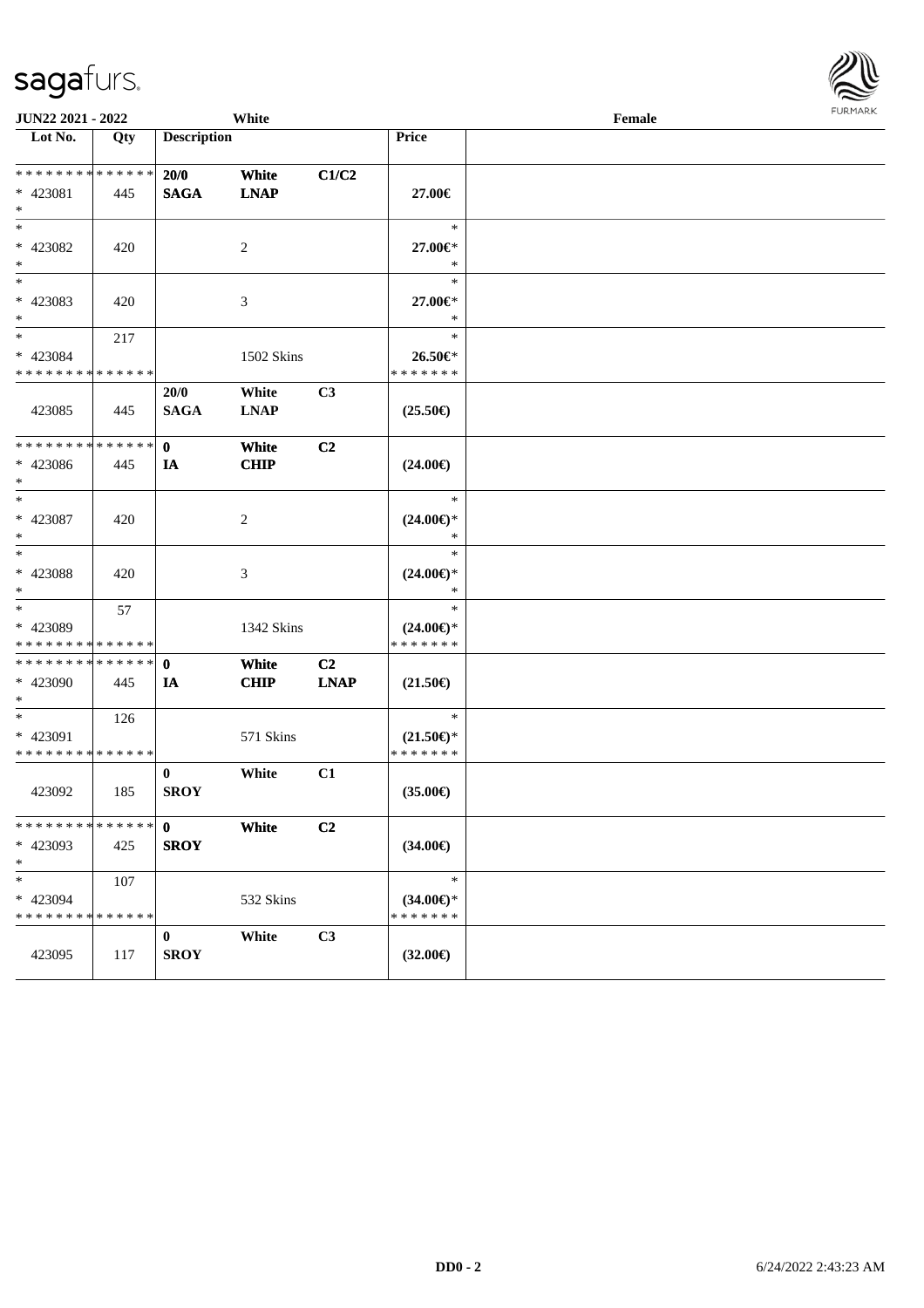| JUN22 2021 - 2022            |     |                             | White                |                |                                      | Female | <b>FURMARI</b> |
|------------------------------|-----|-----------------------------|----------------------|----------------|--------------------------------------|--------|----------------|
| Lot No.                      | Qty | <b>Description</b>          |                      |                | Price                                |        |                |
| 423141                       | 542 | $\mathbf{1}$<br>SI          | White                | C1             | 27.00€                               |        |                |
|                              |     |                             |                      |                |                                      |        |                |
| **************               |     | $\mathbf{1}$                | White                | C <sub>2</sub> |                                      |        |                |
| $* 423142$<br>$\ast$         | 505 | SI                          |                      |                | 22.00€                               |        |                |
| $\ast$                       |     |                             |                      |                | $\ast$                               |        |                |
| $* 423143$                   | 480 |                             | 2                    |                | 22.00 $\in$ *                        |        |                |
| $\ast$                       |     |                             |                      |                | $\ast$                               |        |                |
| $\ast$                       | 464 |                             |                      |                | $\ast$                               |        |                |
| $* 423144$<br>************** |     |                             | 1449 Skins           |                | 22.00€*<br>* * * * * * *             |        |                |
|                              |     | $\mathbf{1}$                | White                | C3             |                                      |        |                |
| 423145                       | 541 | SI                          |                      |                | 24.00€                               |        |                |
| **************               |     | $\mathbf{1}$                | White                | C1/C2          |                                      |        |                |
| $* 423146$                   | 505 | SI                          | <b>LNAP</b>          |                | 24.00€                               |        |                |
| $\ast$<br>$\ast$             |     |                             |                      |                |                                      |        |                |
| $* 423147$                   | 500 |                             | $\overline{c}$       |                | $\ast$<br>24.00€*                    |        |                |
| $\ast$                       |     |                             |                      |                | $\ast$                               |        |                |
| $\ast$                       | 106 |                             |                      |                | $\ast$                               |        |                |
| * 423148                     |     |                             | 1111 Skins           |                | 24.00€*                              |        |                |
| **************               |     |                             |                      |                | * * * * * * *                        |        |                |
| 423149                       | 204 | $\mathbf{1}$<br>SI          | White<br><b>LNAP</b> | C <sub>3</sub> | $22.00 \in$                          |        |                |
| **************               |     | $\mathbf{1}$                | White                | C <sub>2</sub> |                                      |        |                |
| $* 423150$                   | 505 | $\bf IB$                    | <b>CHIP</b>          |                | $(18.50\epsilon)$                    |        |                |
| $\ast$                       |     |                             |                      |                |                                      |        |                |
| $\ast$                       | 171 |                             |                      |                | $\ast$                               |        |                |
| $* 423151$<br>************** |     |                             | 676 Skins            |                | $(18.50\epsilon)$ *<br>* * * * * * * |        |                |
| **************               |     | $\mathbf{1}$                | White                | C <sub>2</sub> |                                      |        |                |
| $* 423152$<br>$\ast$         | 485 | $\mathbf{I}$                | <b>CHIP</b>          | <b>LNAP</b>    | $(16.00\epsilon)$                    |        |                |
| $\ast$                       | 63  |                             |                      |                | $\ast$                               |        |                |
| $* 423153$                   |     |                             | 548 Skins            |                | $(16.00\epsilon)$ *                  |        |                |
| * * * * * * * * * * * * * *  |     | $\mathbf{1}$                | White                | C2             | * * * * * * *                        |        |                |
| 423154                       | 375 | $\mathbf{I}$                |                      |                | $(16.00\epsilon)$                    |        |                |
|                              |     | $\mathbf{1}$                | White                | C <sub>2</sub> |                                      |        |                |
| 423155                       | 290 | $\mathbf{I}$                | <b>LNAP</b>          |                | 13.50€                               |        |                |
| * * * * * * * * * * * * * *  |     |                             |                      |                |                                      |        |                |
| $* 423156$                   | 485 | $\mathbf{1}$<br><b>SAGA</b> | White                | C1             | 29.00€                               |        |                |
| $\ast$                       |     |                             |                      |                |                                      |        |                |
| $\ast$                       |     |                             |                      |                | $\ast$                               |        |                |
| $* 423157$                   | 460 |                             | 2                    |                | $29.00 \text{eV}$                    |        |                |
| $\ast$                       |     |                             |                      |                | $\ast$                               |        |                |
| $\ast$                       |     |                             |                      |                | $\ast$                               |        |                |
| $* 423158$<br>$\ast$         | 460 |                             | 3                    |                | 29.00€*<br>$\ast$                    |        |                |
| $\ast$                       |     |                             |                      |                | $\ast$                               |        |                |
| * 423159                     | 460 |                             | 4                    |                | 29.00€*                              |        |                |
| $\ast$                       |     |                             |                      |                | $\ast$                               |        |                |
| $\ast$                       | 399 |                             |                      |                | $\ast$                               |        |                |
| $* 423160$<br>************** |     |                             | 2264 Skins           |                | 29.00€*<br>* * * * * * *             |        |                |
|                              |     |                             |                      |                |                                      |        |                |

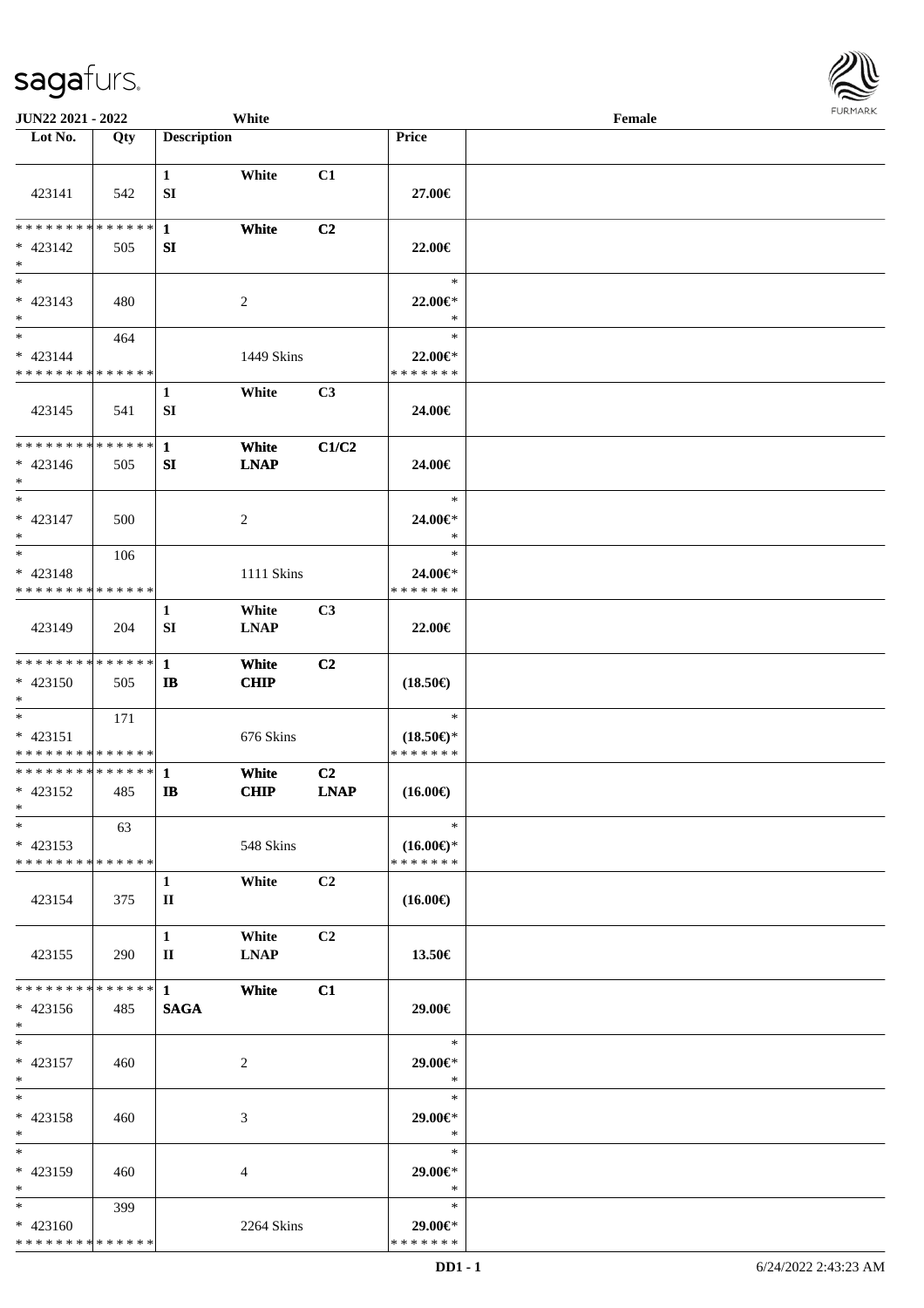

| JUN22 2021 - 2022                                         |     | White                                        |                                        | Female |  |
|-----------------------------------------------------------|-----|----------------------------------------------|----------------------------------------|--------|--|
| Lot No.                                                   | Qty | <b>Description</b>                           | Price                                  |        |  |
| $* 423161$<br>$*$                                         | 485 | *************** 1 White<br>C2<br><b>SAGA</b> | 28.00€                                 |        |  |
| $\overline{\ast}$<br>$* 423162$<br>$\ast$                 | 460 | $\overline{2}$                               | $\ast$<br>28.00€*<br>$\ast$            |        |  |
| $\overline{\phantom{0}}$<br>$* 423163$<br>$*$             | 460 | $\mathfrak{Z}$                               | $\ast$<br>$28.00 \in$ *<br>$\ast$      |        |  |
| $\overline{\phantom{0}}$<br>$* 423164$<br>$*$             | 460 | $\overline{4}$                               | $\ast$<br>$28.00 \in$<br>$\ast$        |        |  |
| $\overline{\ast}$<br>$* 423165$<br>$*$                    | 460 | $\mathfrak{S}$                               | $\ast$<br>28.00€*<br>$\ast$            |        |  |
| $\overline{\ast}$<br>* 423166<br>$*$                      | 460 | $\sqrt{6}$                                   | $\ast$<br>$28.00 \in$<br>$\ast$        |        |  |
| $\overline{\phantom{a}^*}$<br>$* 423167$<br>$*$           | 460 | $\tau$                                       | $\ast$<br>28.00€*<br>$\ast$            |        |  |
| $\ast$<br>* 423168<br>$\ast$                              | 460 | $\,8\,$                                      | $\ast$<br>28.00€*<br>$\ast$            |        |  |
| $\overline{\phantom{a}^*}$<br>* 423169<br>$*$             | 460 | $\overline{9}$                               | $\ast$<br>28.50€*<br>$\ast$            |        |  |
| $\overline{\ast}$<br>$* 423170$<br>$*$                    | 460 | 10                                           | $\ast$<br>$28.50 \text{E}^*$<br>$\ast$ |        |  |
| $*$<br>* 423171<br>* * * * * * * * * * * * * *            | 185 | 4810 Skins                                   | $\ast$<br>28.50€*<br>* * * * * * *     |        |  |
| **************<br>$* 423172$<br>$*$ $*$                   | 485 | <b>IDENTICAL</b>                             | 28.00€                                 |        |  |
| $*$<br>$* 423173$<br>$*$                                  | 460 | 2                                            | $\ast$<br>$28.00 \in$ *<br>$\ast$      |        |  |
| $*$<br>$* 423174$<br>$*$                                  | 460 | 3                                            | $\ast$<br>28.00€*<br>$\ast$            |        |  |
| $*$<br>$* 423175$<br>$*$                                  | 460 | 4                                            | $\ast$<br>28.00€*<br>$\ast$            |        |  |
| $\overline{\phantom{0}}$<br>$* 423176$<br>$*$ $*$         | 460 | 5                                            | $\ast$<br>28.00€*<br>$\ddot{x}$        |        |  |
| $*$<br>$* 423177$<br>$*$ $*$                              | 460 | 6                                            | $\ast$<br>28.00€*<br>$\ast$            |        |  |
| $*$<br>* 423178<br>$*$                                    | 460 | $\tau$                                       | $\ast$<br>29.00€*<br>$\ast$            |        |  |
| $*$<br>* 423179<br>$*$                                    | 460 | 8                                            | $\ast$<br>28.00€*<br>$\star$           |        |  |
| $*$ and $*$<br>$* 423180$<br>******** <mark>******</mark> | 111 | 3816 Skins                                   | $\ast$<br>28.00€*<br>* * * * * * *     |        |  |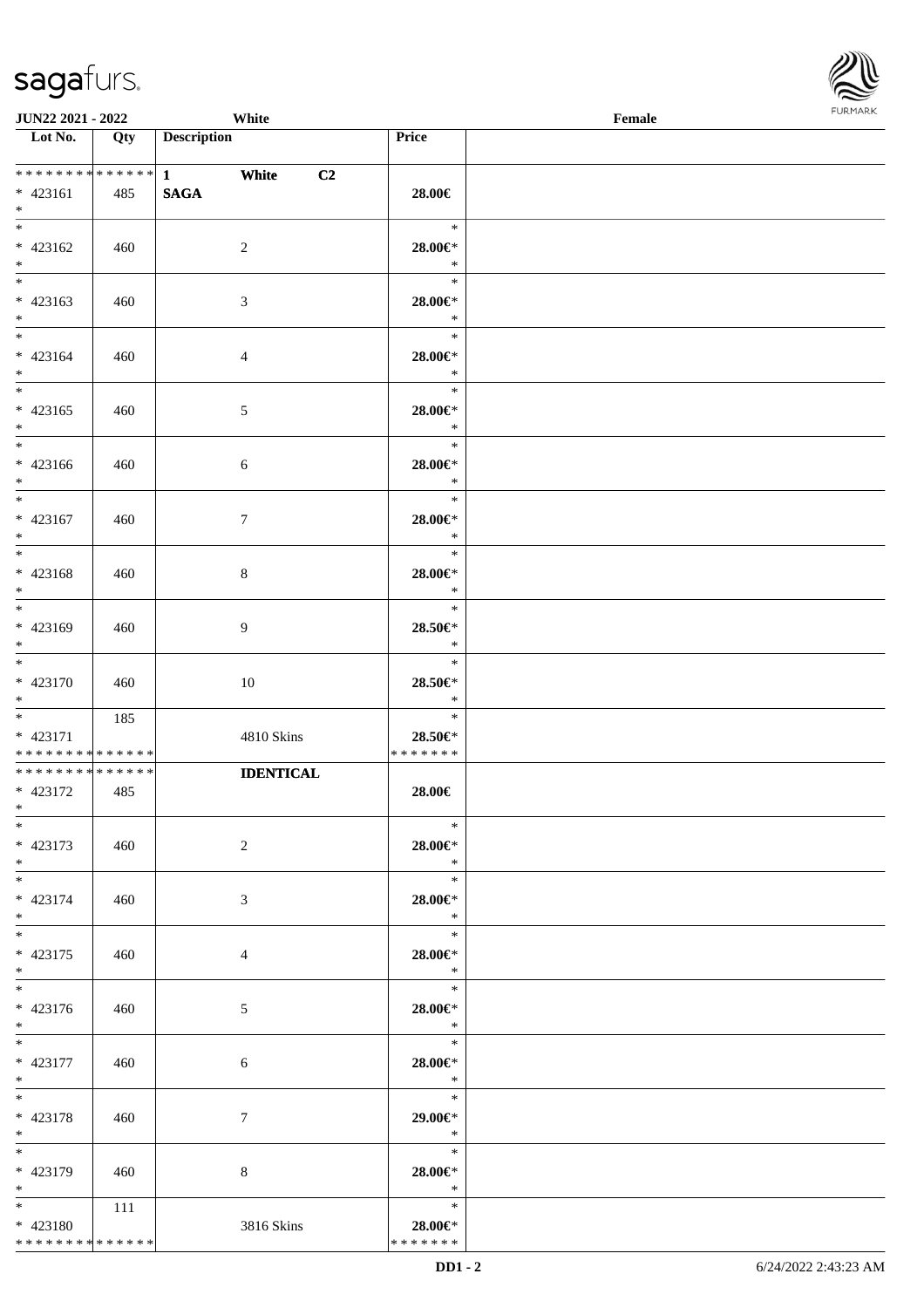| JUN22 2021 - 2022                        |     |                    | White          |                |                               | Female | <b>FURMAR</b> |
|------------------------------------------|-----|--------------------|----------------|----------------|-------------------------------|--------|---------------|
| $\overline{\phantom{1}}$ Lot No.         | Qty | <b>Description</b> |                |                | Price                         |        |               |
|                                          |     |                    |                |                |                               |        |               |
| **************                           |     | $1 \qquad \qquad$  | White          | C3             |                               |        |               |
| $* 423181$<br>$\ast$                     | 485 | <b>SAGA</b>        |                |                | 26.00€                        |        |               |
| $\ast$                                   |     |                    |                |                | $\ast$                        |        |               |
| $* 423182$                               | 460 |                    | $\overline{2}$ |                | 26.00€*                       |        |               |
| $\ast$                                   |     |                    |                |                | $\ast$                        |        |               |
| $\overline{\phantom{a}^*}$               |     |                    |                |                | $\ast$                        |        |               |
| * 423183                                 | 460 |                    | $\mathfrak{Z}$ |                | 26.00€*                       |        |               |
| $*$                                      |     |                    |                |                | $\ast$                        |        |               |
| $*$                                      |     |                    |                |                | $\ast$                        |        |               |
| $* 423184$                               | 460 |                    | $\overline{4}$ |                | 26.00€*                       |        |               |
| $*$                                      |     |                    |                |                | $\ast$                        |        |               |
| $\ast$                                   |     |                    |                |                | $\ast$                        |        |               |
| $* 423185$                               | 460 |                    | $\sqrt{5}$     |                | 26.00€*<br>$\ast$             |        |               |
| $*$<br>$\overline{\phantom{0}}$          |     |                    |                |                | $\ast$                        |        |               |
| $* 423186$                               | 395 |                    | 2720 Skins     |                | 26.00€*                       |        |               |
| ******** <mark>******</mark>             |     |                    |                |                | * * * * * * *                 |        |               |
| ************** 1                         |     |                    | White          | C1/C2          |                               |        |               |
| $* 423187$                               | 485 | <b>SAGA</b>        | <b>LNAP</b>    |                | 25.00€                        |        |               |
| $*$                                      |     |                    |                |                |                               |        |               |
| $*$                                      |     |                    |                |                | $\ast$                        |        |               |
| * 423188                                 | 460 |                    | $\overline{2}$ |                | 25.00€*                       |        |               |
| $*$                                      |     |                    |                |                | $\ast$                        |        |               |
|                                          |     |                    |                |                | $\ast$                        |        |               |
| * 423189                                 | 460 |                    | $\mathfrak{Z}$ |                | 25.00€*                       |        |               |
| $\ast$<br>$\overline{\phantom{a}^*}$     |     |                    |                |                | $\ast$<br>$\ast$              |        |               |
|                                          |     |                    |                |                |                               |        |               |
| * 423190<br>$\ast$                       | 460 |                    | $\overline{4}$ |                | 25.00€*<br>$\ast$             |        |               |
| $*$                                      |     |                    |                |                | $\ast$                        |        |               |
| * 423191                                 | 460 |                    | $5\,$          |                | 25.00€*                       |        |               |
| $\ast$                                   |     |                    |                |                | $\ast$                        |        |               |
| $\overline{\phantom{0}}$                 | 50  |                    |                |                | $\ast$                        |        |               |
| * 423192                                 |     |                    | 2375 Skins     |                | 25.00€*                       |        |               |
| * * * * * * * * * * * * * * *            |     |                    |                |                | * * * * * * *                 |        |               |
| ************** 1                         |     |                    | White          | C3             |                               |        |               |
| $* 423193$                               | 485 | <b>SAGA</b>        | <b>LNAP</b>    |                | 23.00€                        |        |               |
| $*$                                      |     |                    |                |                |                               |        |               |
| $*$                                      | 159 |                    |                |                | $\ast$                        |        |               |
| * 423194<br>******** <mark>******</mark> |     |                    | 644 Skins      |                | 23.00€*<br>* * * * * * *      |        |               |
| **************                           |     | $\mathbf{1}$       | White          | C <sub>2</sub> |                               |        |               |
| $* 423195$                               | 485 | IA                 | <b>CHIP</b>    |                | 20.50€                        |        |               |
| $\ast$                                   |     |                    |                |                |                               |        |               |
| $\overline{\phantom{a}^*}$               |     |                    |                |                | $\ast$                        |        |               |
| $* 423196$                               | 460 |                    | $\overline{2}$ |                | 20.50€*                       |        |               |
| $*$                                      |     |                    |                |                | $\ast$                        |        |               |
| $\ast$                                   |     |                    |                |                | $\ast$                        |        |               |
| $* 423197$                               | 460 |                    | $\mathfrak{Z}$ |                | $20.50 \in$                   |        |               |
| $*$                                      |     |                    |                |                | $\ast$                        |        |               |
| $\ast$                                   |     |                    |                |                | $\ast$                        |        |               |
| * 423198<br>$\ast$                       | 460 |                    | $\overline{4}$ |                | $(20.50\epsilon)$ *<br>$\ast$ |        |               |
| $\ast$                                   |     |                    |                |                | $\ast$                        |        |               |
| * 423199                                 | 460 |                    | $\mathfrak{S}$ |                | $(20.50\epsilon)$ *           |        |               |
| $*$                                      |     |                    |                |                | $\ast$                        |        |               |
| $\ast$                                   |     |                    |                |                | $\ast$                        |        |               |
| * 423200                                 | 460 |                    | 6              |                | $(20.50\epsilon)$ *           |        |               |
| $*$                                      |     |                    |                |                | $\ast$                        |        |               |

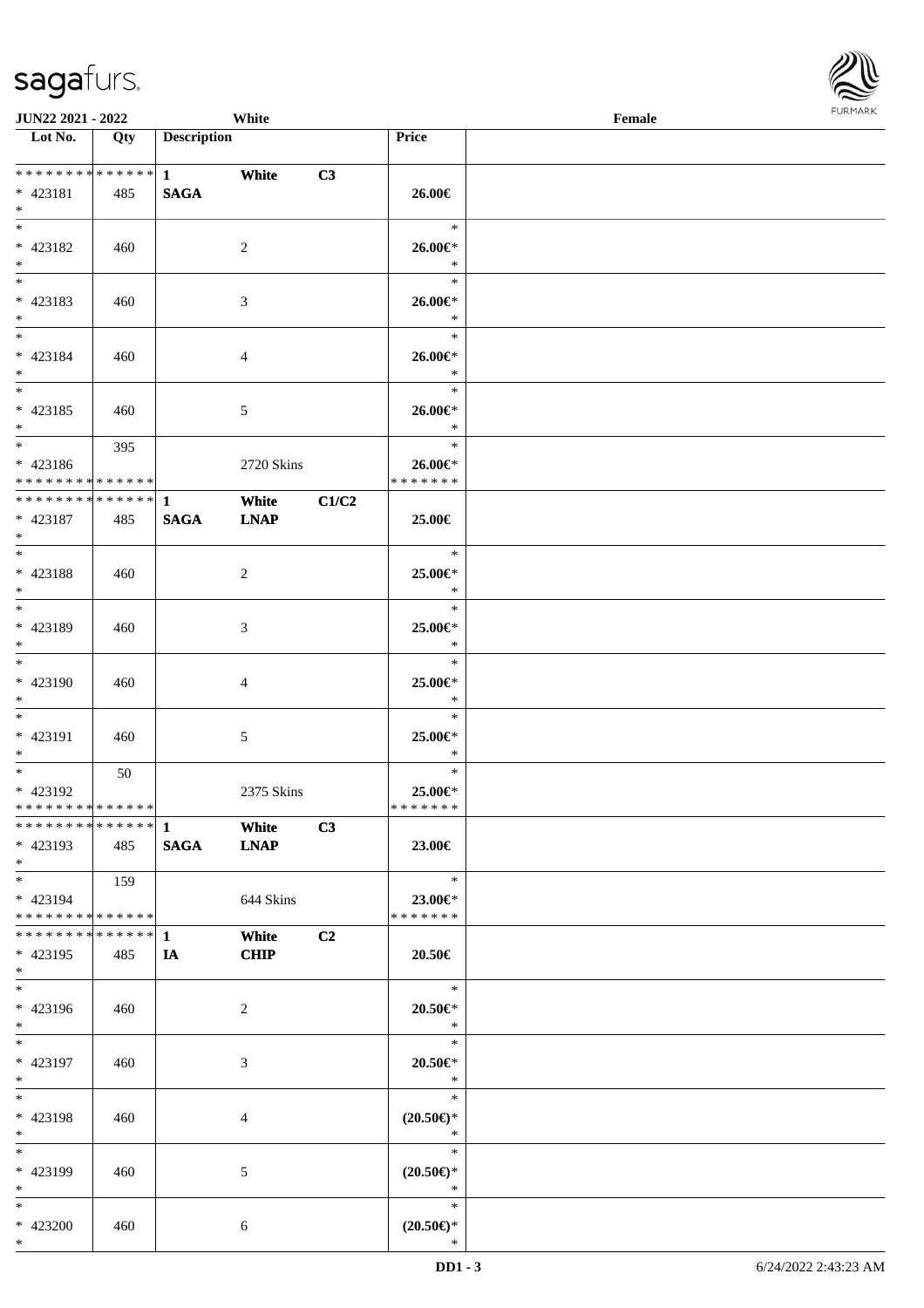| <b>JUN22 2021 - 2022</b>                                      |     |                             | White                |                               |                                                | Female | <b>FUNITANY</b> |
|---------------------------------------------------------------|-----|-----------------------------|----------------------|-------------------------------|------------------------------------------------|--------|-----------------|
| Lot No.                                                       | Qty | <b>Description</b>          |                      |                               | <b>Price</b>                                   |        |                 |
| $*$<br>* 423201<br>$*$                                        | 460 | $\mathbf{1}$<br>IA          | White<br><b>CHIP</b> | C2                            | $\ast$<br>$(20.50\epsilon)$ *<br>$\ast$        |        |                 |
| $*$<br>* 423202<br>$*$                                        | 460 |                             | 8                    |                               | $\ast$<br>$(20.50\epsilon)$ *<br>$\ast$        |        |                 |
| $*$<br>* 423203<br>* * * * * * * * * * * * * *                | 481 |                             | 4186 Skins           |                               | $\ast$<br>$(20.50\epsilon)$ *<br>* * * * * * * |        |                 |
| ******** <mark>******</mark><br>* 423204<br>$*$               | 485 | 1<br>IA                     | White<br><b>CHIP</b> | C <sub>2</sub><br><b>LNAP</b> | 18.00€                                         |        |                 |
| $*$<br>* 423205<br>* * * * * * * * * * * * * *                | 374 |                             | 859 Skins            |                               | $\ast$<br>18.00€*<br>* * * * * * *             |        |                 |
| * * * * * * * * * * * * * * <mark>*</mark><br>* 423206<br>$*$ | 465 | $\mathbf{1}$<br><b>SROY</b> | White                | C1                            | 31.00€                                         |        |                 |
| $*$<br>* 423207<br>* * * * * * * * * * * * * *                | 404 |                             | 869 Skins            |                               | $\ast$<br>31.00€*<br>* * * * * * *             |        |                 |
| * * * * * * * * * * * * * * *<br>* 423208<br>$*$              | 465 | $\mathbf{1}$<br><b>SROY</b> | White                | C <sub>2</sub>                | 30.00€                                         |        |                 |
| $*$<br>* 423209<br>$*$                                        | 440 |                             | 2                    |                               | $\ast$<br>$30.00 \in$ *<br>$\ast$              |        |                 |
| $* 423210$<br>$*$                                             | 440 |                             | 3                    |                               | $\ast$<br>$30.00 \in$ *<br>$\ast$              |        |                 |
| $*$<br>* 423211<br>$*$                                        | 440 |                             | 4                    |                               | $\ast$<br>$30.00 \in$ *<br>$\ast$              |        |                 |
| $*$<br>* 423212<br>$*$ $-$                                    | 440 |                             | 5                    |                               | $\ast$<br>$30.00 \in$ *<br>$\ast$              |        |                 |
| $\ast$<br>* 423213<br>$*$                                     | 460 |                             | $\sqrt{6}$           |                               | $\ast$<br>30.00€*<br>$\ast$                    |        |                 |
| $*$<br>$* 423214$<br>* * * * * * * * * * * * * *              | 169 |                             | 2854 Skins           |                               | $\ast$<br>30.00€*<br>* * * * * * *             |        |                 |
| 423215                                                        | 502 | $\mathbf{1}$<br><b>SROY</b> | White                | C3                            | 26.00€                                         |        |                 |

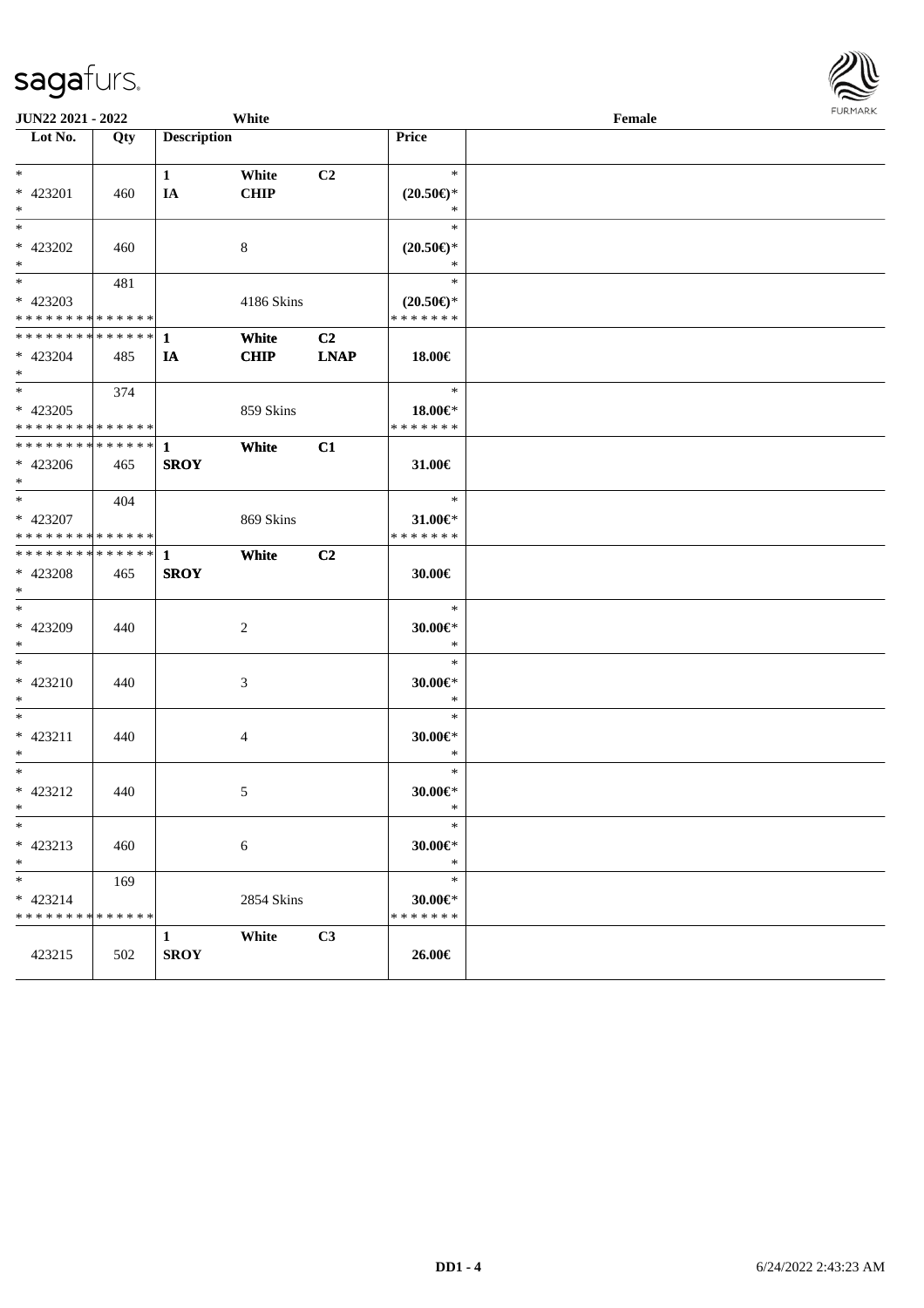

| <b>JUN22 2021 - 2022</b>                                    |     | White                   |                |                                      | Female |  |
|-------------------------------------------------------------|-----|-------------------------|----------------|--------------------------------------|--------|--|
| Lot No.                                                     | Qty | <b>Description</b>      |                | Price                                |        |  |
|                                                             |     |                         |                |                                      |        |  |
| ******** <mark>******</mark>                                |     | 2 <sub>1</sub><br>White | C1             |                                      |        |  |
| * 423261                                                    | 505 | SI                      |                | $(23.00\epsilon)$                    |        |  |
| $*$                                                         |     |                         |                |                                      |        |  |
| $*$                                                         |     |                         |                | $\ast$                               |        |  |
| $* 423262$                                                  | 480 | 2                       |                | $(23.00\epsilon)$ *                  |        |  |
| $\ast$                                                      |     |                         |                | $\ast$                               |        |  |
| $\overline{\phantom{0}}$                                    |     |                         |                | $\ast$                               |        |  |
| $* 423263$                                                  | 480 | 3                       |                | $(23.00\epsilon)$ *                  |        |  |
| $*$                                                         |     |                         |                | $\ast$                               |        |  |
| $*$                                                         | 267 |                         |                | $\ast$                               |        |  |
|                                                             |     |                         |                |                                      |        |  |
| $* 423264$                                                  |     | 1732 Skins              |                | $(23.00\epsilon)$ *<br>* * * * * * * |        |  |
| * * * * * * * * * * * * * *<br>******** <mark>******</mark> |     |                         |                |                                      |        |  |
|                                                             |     | $\overline{2}$<br>White | C <sub>2</sub> |                                      |        |  |
| $* 423265$                                                  | 505 | SI                      |                | 22.00€                               |        |  |
| $*$                                                         |     |                         |                |                                      |        |  |
| $*$                                                         |     |                         |                | $\ast$                               |        |  |
| $* 423266$                                                  | 480 | 2                       |                | 22.00€*                              |        |  |
| $*$                                                         |     |                         |                | $\ast$                               |        |  |
| $\overline{\ast}$                                           |     |                         |                | $\ast$                               |        |  |
| $* 423267$                                                  | 480 | 3                       |                | $(22.00\epsilon)$ *                  |        |  |
| $*$                                                         |     |                         |                | $\ast$                               |        |  |
| $*$                                                         |     |                         |                | $\ast$                               |        |  |
| * 423268                                                    | 480 | 4                       |                | $(22.00\epsilon)$ *                  |        |  |
| $*$                                                         |     |                         |                | $\ast$                               |        |  |
| $*$                                                         |     |                         |                | $\ast$                               |        |  |
| * 423269                                                    | 480 | 5                       |                | $(22.00\epsilon)$ *                  |        |  |
| $*$                                                         |     |                         |                | $\ast$                               |        |  |
| $*$                                                         |     |                         |                | $\ast$                               |        |  |
| $* 423270$                                                  | 480 |                         |                | $(22.00\epsilon)$ *                  |        |  |
| $*$                                                         |     | 6                       |                | $\ast$                               |        |  |
| $*$                                                         |     |                         |                | $\ast$                               |        |  |
|                                                             |     |                         |                |                                      |        |  |
| * 423271                                                    | 480 | 7                       |                | $(22.00\epsilon)$ *                  |        |  |
| $*$                                                         |     |                         |                | $\ast$                               |        |  |
| $*$                                                         | 111 |                         |                | $\ast$                               |        |  |
| * 423272                                                    |     | 3496 Skins              |                | $(22.00\epsilon)$ *                  |        |  |
| ******** <mark>******</mark>                                |     |                         |                | *******                              |        |  |
| ******** <mark>******</mark> 2                              |     | White                   | C3             |                                      |        |  |
| * 423273                                                    | 505 | SI                      |                | 20.00€                               |        |  |
| $*$                                                         |     |                         |                |                                      |        |  |
| $*$ $*$                                                     | 480 |                         |                | $\ast$                               |        |  |
| * 423274                                                    |     | 985 Skins               |                | $20.00 \in$ *                        |        |  |
| * * * * * * * * * * * * * * *                               |     |                         |                | * * * * * * *                        |        |  |
| ************** 2                                            |     | White                   | C1/C2          |                                      |        |  |
| * 423275                                                    | 505 | <b>LNAP</b><br>SI       |                | $20.00 \in$                          |        |  |
| $*$                                                         |     |                         |                |                                      |        |  |
| $*$                                                         |     |                         |                | $\ast$                               |        |  |
| $* 423276$                                                  | 480 | 2                       |                | 20.00€*                              |        |  |
| $*$                                                         |     |                         |                | $\ast$                               |        |  |
| $*$                                                         |     |                         |                | $\ast$                               |        |  |
| $* 423277$                                                  | 480 | 3                       |                | $20.00 \in$ *                        |        |  |
| $*$                                                         |     |                         |                | $\ast$                               |        |  |
| $*$                                                         |     |                         |                | $\ast$                               |        |  |
| $* 423278$                                                  | 480 | 4                       |                | 20.00€*                              |        |  |
| $*$                                                         |     |                         |                | $\ast$                               |        |  |
| $*$                                                         |     |                         |                | $\ast$                               |        |  |
|                                                             |     |                         |                |                                      |        |  |
| * 423279<br>$*$                                             | 480 | 5                       |                | $20.00 \in$ *<br>$\ast$              |        |  |
|                                                             |     |                         |                | $\ast$                               |        |  |
| $*$ $*$                                                     | 278 |                         |                |                                      |        |  |
| * 423280                                                    |     | 2703 Skins              |                | $20.00 \in$ *                        |        |  |
| * * * * * * * * * * * * * *                                 |     |                         |                | * * * * * * *                        |        |  |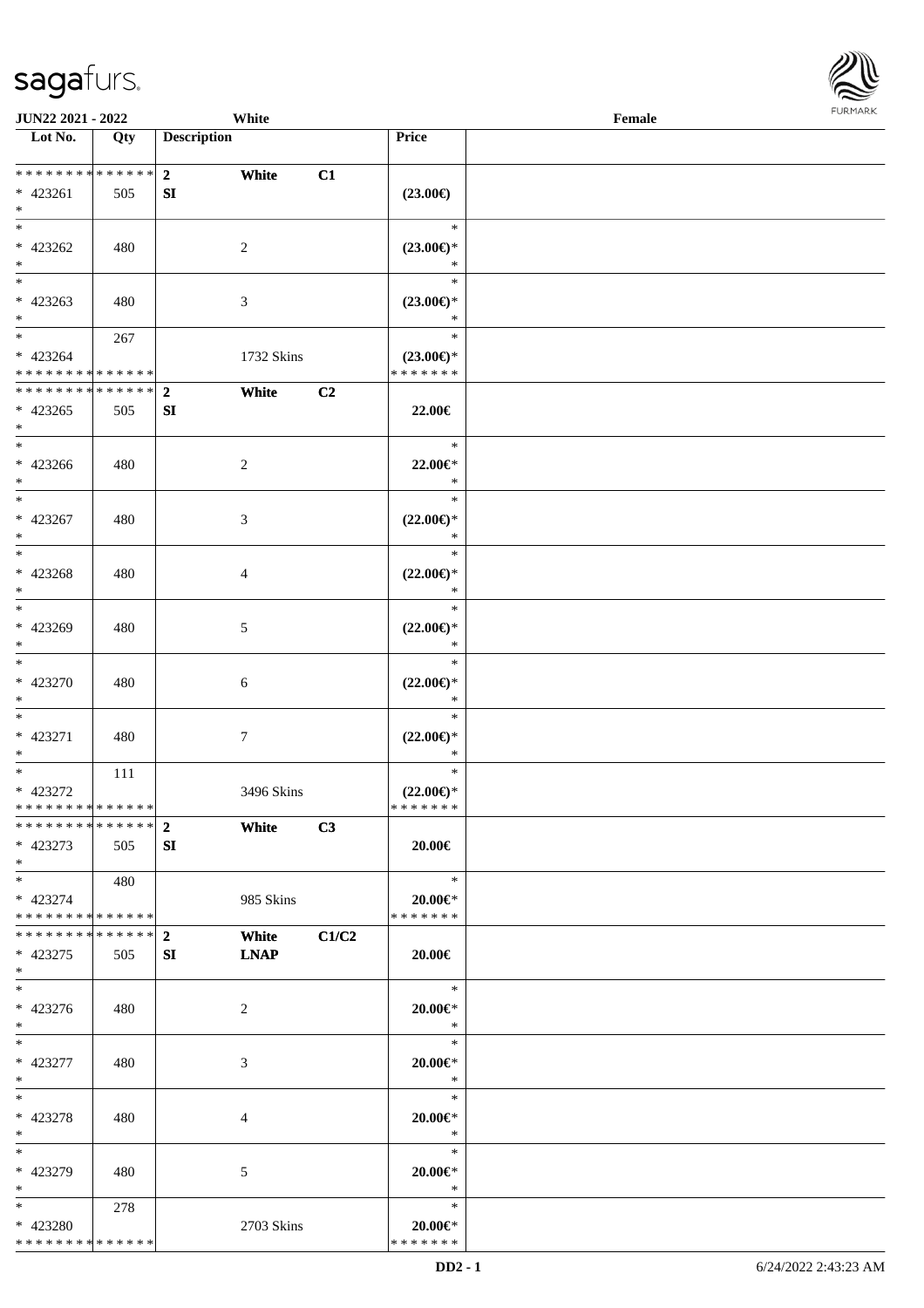| <b>JUN22 2021 - 2022</b>                                             |                 |                                  | White                |                               |                                                | Female |  |
|----------------------------------------------------------------------|-----------------|----------------------------------|----------------------|-------------------------------|------------------------------------------------|--------|--|
| Lot No.                                                              | Qty             | <b>Description</b>               |                      |                               | Price                                          |        |  |
| 423281                                                               | 494             | $\mathbf{2}$<br>SI               | White<br><b>LNAP</b> | C3                            | 18.00€                                         |        |  |
| * * * * * * * * * * * * * * *<br>* 423282<br>$\ast$                  | 505             | $\overline{2}$<br>IB             | White<br><b>CHIP</b> | C <sub>2</sub>                | $(15.50\epsilon)$                              |        |  |
| $\ast$<br>* 423283<br>$\ast$                                         | 480             |                                  | 2                    |                               | $\ast$<br>$(15.50\epsilon)$ *                  |        |  |
| $\ddot{x}$<br>* 423284<br>* * * * * * * * <mark>* * * * * * *</mark> | 196             |                                  | 1181 Skins           |                               | $\ast$<br>$(15.50\epsilon)$ *<br>* * * * * * * |        |  |
| * * * * * * * * * * * * * * *<br>* 423285<br>$\ast$                  | 505             | $\overline{2}$<br>$\mathbf{I}$   | White<br><b>CHIP</b> | C <sub>2</sub><br><b>LNAP</b> | $(14.00\epsilon)$                              |        |  |
| $\ast$<br>* 423286<br>* * * * * * * * <mark>* * * * * *</mark>       | 171             |                                  | 676 Skins            |                               | $\ast$<br>$(14.00\epsilon)$ *<br>* * * * * * * |        |  |
| * * * * * * * * <mark>* * * * * * *</mark><br>* 423287<br>$\ast$     | 505             | $\overline{2}$<br>$\mathbf{I}$   | White                | C2                            | 13.50€                                         |        |  |
| $\ast$<br>* 423288<br>* * * * * * * * <mark>* * * * * * *</mark>     | 330             |                                  | 835 Skins            |                               | $\ast$<br>13.50€*<br>* * * * * * *             |        |  |
| 423289                                                               | 470             | $\boldsymbol{2}$<br>$\mathbf{I}$ | White<br><b>LNAP</b> | C2                            | $(12.00\epsilon)$                              |        |  |
| * * * * * * * * <mark>* * * * * * *</mark><br>* 423290<br>$\ast$     | 485             | $\overline{2}$<br><b>SAGA</b>    | White                | C1                            | $(25.00\epsilon)$                              |        |  |
| $\ast$<br>* 423291<br>$\ast$                                         | 460             |                                  | 2                    |                               | $\ast$<br>$(25.00\epsilon)$ *<br>$\ast$        |        |  |
| $*$<br>* 423292<br>$*$                                               | 460             |                                  | 3                    |                               | $\ast$<br>$(25.00\epsilon)$ *<br>$\ast$        |        |  |
| $\ast$<br>* 423293<br>$*$                                            | 460             |                                  | $\overline{4}$       |                               | $\ast$<br>$(25.00\epsilon)$ *<br>$\ast$        |        |  |
| $*$ $-$<br>* 423294<br>* * * * * * * * <mark>* * * * * *</mark>      | 451             |                                  | 2316 Skins           |                               | $\ast$<br>25.00€*<br>* * * * * * *             |        |  |
| * * * * * * * *<br>* 423295<br>$\ast$                                | ****** 2<br>485 | <b>SAGA</b>                      | White                | C2                            | 25.00€                                         |        |  |
| $\ast$<br>* 423296<br>$*$                                            | 460             |                                  | 2                    |                               | $\ast$<br>24.00€*<br>$\ast$                    |        |  |
| $\ddot{x}$<br>* 423297<br>$*$                                        | 460             |                                  | 3                    |                               | $\ast$<br>24.00€*<br>$\ast$                    |        |  |
| $*$ $-$<br>* 423298<br>$*$                                           | 460             |                                  | 4                    |                               | $\ast$<br>24.00€*<br>$\ast$                    |        |  |
| $*$<br>* 423299<br>$*$ $-$                                           | 460             |                                  | 5                    |                               | $\ast$<br>24.00€*<br>$\ast$                    |        |  |
| $*$<br>* 423300<br>$*$                                               | 460             |                                  | 6                    |                               | $\ast$<br>24.00€*<br>$\ast$                    |        |  |

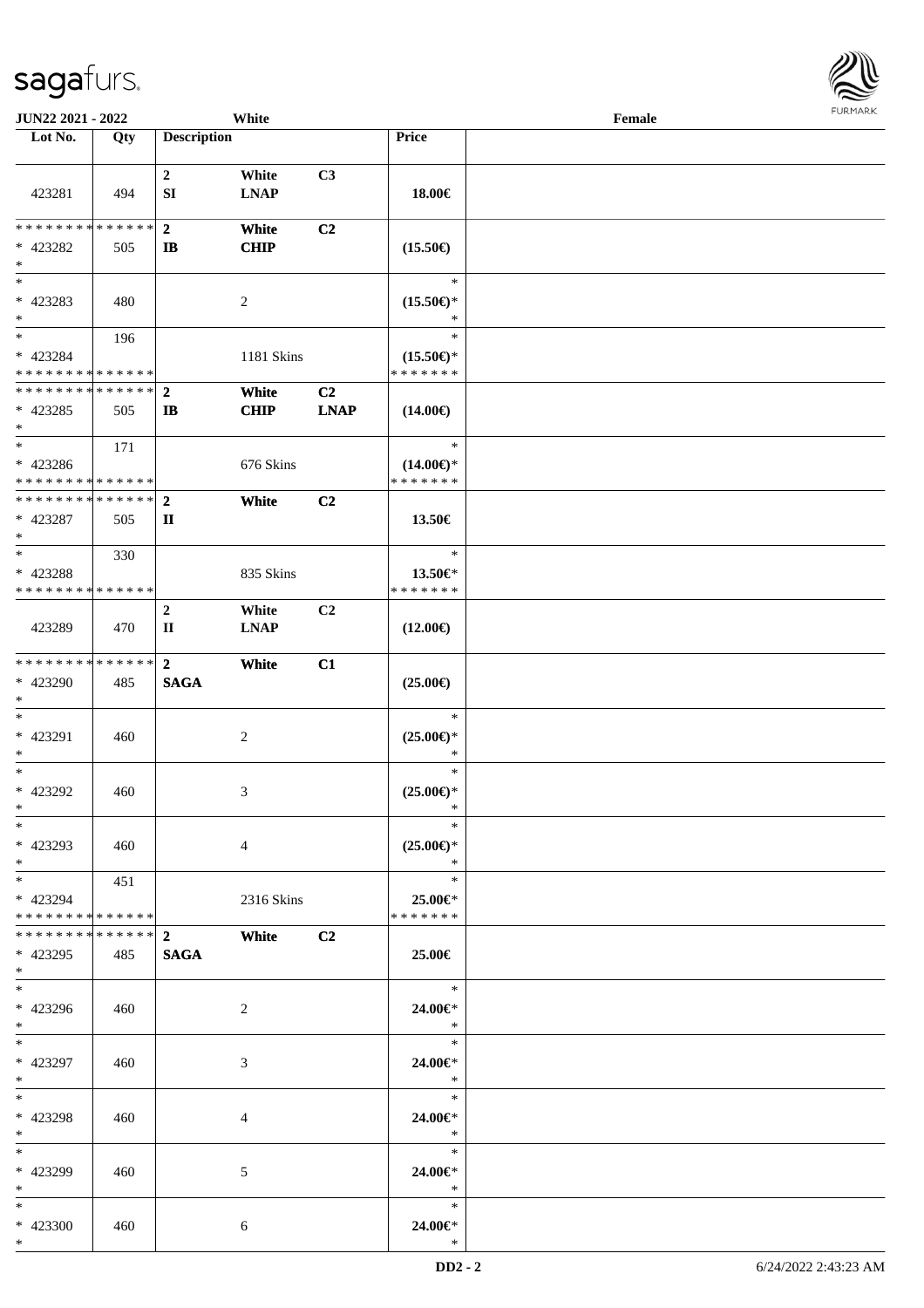| <b>JUN22 2021 - 2022</b>                   |     |                         | White       |                |                                | Female |  |
|--------------------------------------------|-----|-------------------------|-------------|----------------|--------------------------------|--------|--|
| Lot No.                                    | Qty | <b>Description</b>      |             |                | Price                          |        |  |
|                                            |     |                         |             |                |                                |        |  |
| $*$                                        |     | $\overline{\mathbf{2}}$ | White       | C <sub>2</sub> | $\ast$                         |        |  |
| * 423301                                   | 460 | <b>SAGA</b>             |             |                | 24.00€*                        |        |  |
| $*$<br>$\overline{\ast}$                   |     |                         |             |                | $\ast$<br>$\ast$               |        |  |
|                                            |     |                         |             |                |                                |        |  |
| * 423302                                   | 460 |                         | 8           |                | 24.00€*<br>$\ast$              |        |  |
| $*$<br>$\overline{\phantom{0}}$            |     |                         |             |                | $\ast$                         |        |  |
|                                            |     |                         |             |                |                                |        |  |
| * 423303<br>$\ast$                         | 460 |                         | 9           |                | 24.00€*<br>$\ast$              |        |  |
| $*$                                        |     |                         |             |                | $\ast$                         |        |  |
| * 423304                                   |     |                         |             |                | 24.00€*                        |        |  |
| $*$                                        | 460 |                         | 10          |                | $\ast$                         |        |  |
| $\overline{\mathbf{r}}$                    | 490 |                         |             |                | $\ast$                         |        |  |
| * 423305                                   |     |                         | 5115 Skins  |                | 24.00€*                        |        |  |
| * * * * * * * * <mark>* * * * * *</mark> * |     |                         |             |                | * * * * * * *                  |        |  |
| * * * * * * * * <mark>* * * * * * *</mark> |     | $\overline{2}$          | White       | C3             |                                |        |  |
| * 423306                                   | 485 | <b>SAGA</b>             |             |                | 22.00€                         |        |  |
| $\ast$                                     |     |                         |             |                |                                |        |  |
| $\overline{\ast}$                          |     |                         |             |                | $\ast$                         |        |  |
| * 423307                                   | 460 |                         | 2           |                | $22.00 \in$ *                  |        |  |
| $\ddot{x}$                                 |     |                         |             |                | $\ast$                         |        |  |
| $\overline{\ast}$                          | 151 |                         |             |                | $\ast$                         |        |  |
| * 423308                                   |     |                         | 1096 Skins  |                | 22.00€*                        |        |  |
| * * * * * * * * <mark>* * * * * *</mark>   |     |                         |             |                | * * * * * * *                  |        |  |
|                                            |     |                         | White       | C1/C2          |                                |        |  |
| * 423309                                   | 485 | <b>SAGA</b>             | <b>LNAP</b> |                | 22.00€                         |        |  |
| $\ddot{x}$                                 |     |                         |             |                |                                |        |  |
| $\ddot{x}$                                 |     |                         |             |                | $\ast$                         |        |  |
| $* 423310$                                 | 460 |                         | 2           |                | 22.00 $\in$ *                  |        |  |
| $*$                                        |     |                         |             |                | $\ast$                         |        |  |
| $\ddot{x}$                                 |     |                         |             |                | $\ast$                         |        |  |
| * 423311                                   | 460 |                         | 3           |                | $22.00 \in$ *                  |        |  |
| $*$                                        |     |                         |             |                | $\ast$                         |        |  |
| $\ddot{x}$                                 |     |                         |             |                | $\ast$                         |        |  |
| * 423312                                   | 460 |                         | 4           |                | 22.00€*                        |        |  |
| $*$ $-$                                    |     |                         |             |                | $\ast$                         |        |  |
| $\ast$                                     |     |                         |             |                | $\ast$                         |        |  |
| * 423313                                   | 460 |                         | 5           |                | 22.00 $\in$ *                  |        |  |
| $*$                                        |     |                         |             |                | $\ast$                         |        |  |
| $*$ $-$                                    |     |                         |             |                | $\ast$                         |        |  |
| * 423314                                   | 460 |                         | 6           |                | 22.00 $\in$ *                  |        |  |
| $\ast$                                     |     |                         |             |                | $\ast$                         |        |  |
| $\ddot{x}$                                 |     |                         |             |                | $\ast$                         |        |  |
| * 423315                                   | 460 |                         | $\tau$      |                | 22.00€*                        |        |  |
| $*$                                        |     |                         |             |                | $\ast$                         |        |  |
| $\ddot{x}$                                 |     |                         |             |                | $\ast$                         |        |  |
| $* 423316$                                 | 460 |                         | 8           |                | 22.00 $\in$ *                  |        |  |
| $*$                                        |     |                         |             |                | $\ast$                         |        |  |
| $*$ $\qquad$                               | 306 |                         |             |                | $\ast$                         |        |  |
| $* 423317$                                 |     |                         | 4011 Skins  |                | 22.00€*                        |        |  |
| * * * * * * * * <mark>* * * * * *</mark>   |     |                         |             |                | * * * * * * *                  |        |  |
| ******** <mark>******</mark> 2             |     |                         | White       | C3             |                                |        |  |
| $* 423318$<br>$\ast$                       | 485 | <b>SAGA</b>             | <b>LNAP</b> |                | 20.00€                         |        |  |
| $*$ and $*$                                | 467 |                         |             |                | $\ast$                         |        |  |
|                                            |     |                         |             |                |                                |        |  |
| * 423319<br>* * * * * * * * * * * * * * *  |     |                         | 952 Skins   |                | $20.00 \in$ *<br>* * * * * * * |        |  |
|                                            |     |                         | White       | C2             |                                |        |  |
|                                            | 485 |                         | <b>CHIP</b> |                | $(17.50\epsilon)$              |        |  |
| * 423320                                   |     | IA                      |             |                |                                |        |  |

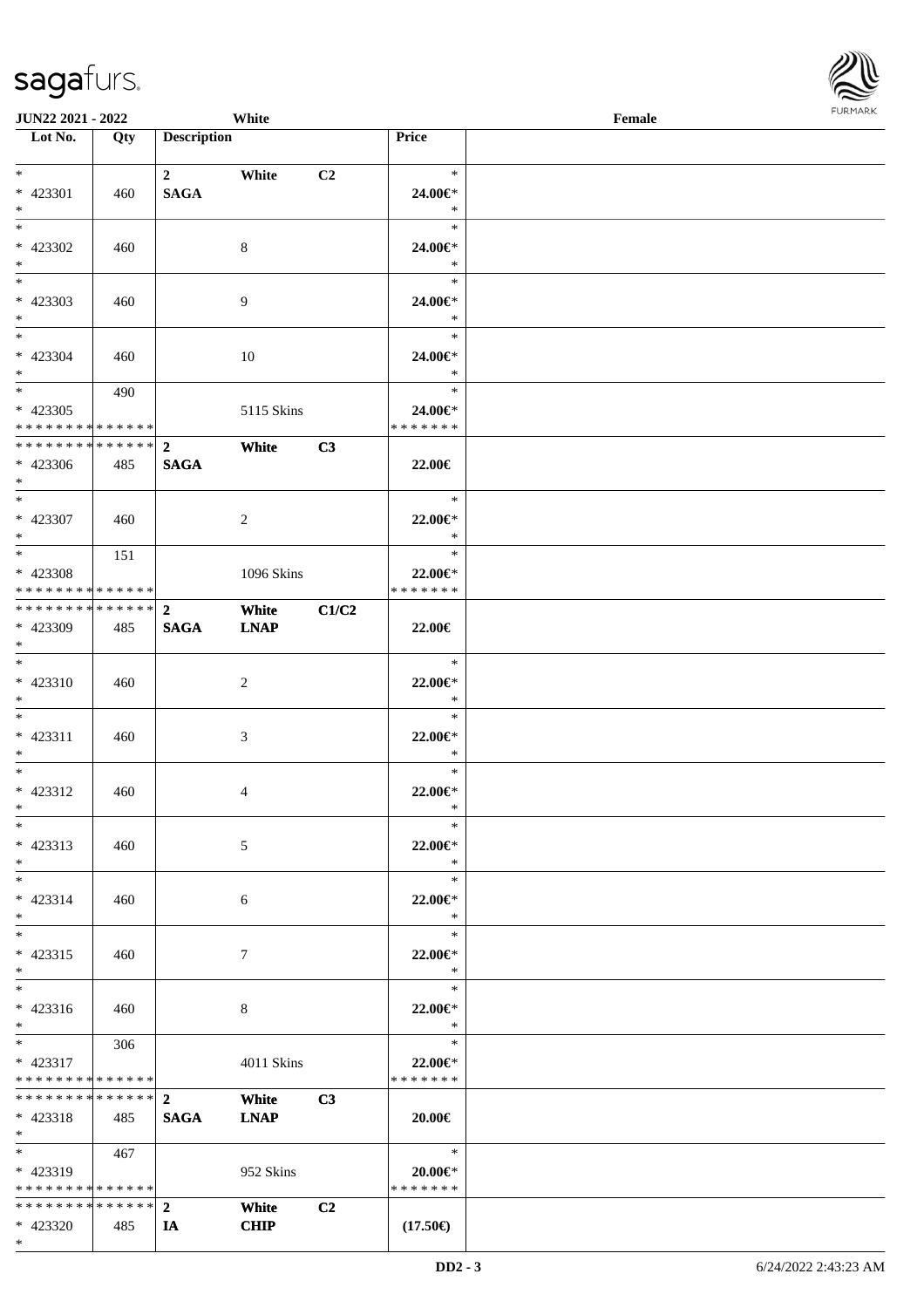| JUN22 2021 - 2022                                |     |                               | White                |                   |                                                | Female |  |
|--------------------------------------------------|-----|-------------------------------|----------------------|-------------------|------------------------------------------------|--------|--|
| Lot No.                                          | Qty | <b>Description</b>            |                      |                   | Price                                          |        |  |
| $*$<br>* 423321<br>$\ast$                        | 460 | $\boldsymbol{2}$<br>IA        | White<br><b>CHIP</b> | C <sub>2</sub>    | $\ast$<br>$(17.50\epsilon)$ *<br>$\ast$        |        |  |
| $*$<br>$* 423322$<br>$\ast$                      | 460 |                               | 3                    |                   | $\ast$<br>$(17.50\epsilon)$ *<br>$\ast$        |        |  |
| $\overline{\phantom{0}}$<br>$* 423323$<br>$*$    | 460 |                               | $\overline{4}$       |                   | $\ast$<br>$(17.50\epsilon)$ *<br>$\ast$        |        |  |
| $*$<br>$* 423324$<br>$*$                         | 460 |                               | $5\,$                |                   | $\ast$<br>$(17.50\epsilon)$ *<br>$\ast$        |        |  |
| $*$<br>$* 423325$<br>$*$                         | 460 |                               | $\sqrt{6}$           |                   | $\ast$<br>$(17.50\epsilon)$ *<br>$\ast$        |        |  |
| $*$<br>$* 423326$<br>* * * * * * * * * * * * * * | 396 |                               | 3181 Skins           |                   | $\ast$<br>$(17.50\epsilon)$ *<br>* * * * * * * |        |  |
| * * * * * * * * * * * * * *<br>* 423327<br>$*$   | 485 | $\overline{2}$<br>IA          | White<br><b>CHIP</b> | C2<br><b>LNAP</b> | 15.50€                                         |        |  |
| $*$<br>* 423328<br>$*$                           | 500 |                               | 2                    |                   | $\ast$<br>15.50€*<br>$\ast$                    |        |  |
| $*$<br>* 423329<br>* * * * * * * * * * * * * *   | 201 |                               | 1186 Skins           |                   | $\ast$<br>15.50€*<br>* * * * * * *             |        |  |
| * * * * * * * * * * * * * *<br>* 423330<br>$*$   | 465 | $\overline{2}$<br><b>SROY</b> | White                | C1                | 27.00€                                         |        |  |
| $*$<br>* 423331<br>* * * * * * * * * * * * * *   | 83  |                               | 548 Skins            |                   | $\ast$<br>27.00€*<br>* * * * * * *             |        |  |
| * * * * * * * * * * * * * *<br>* 423332<br>$*$   | 465 | $\mathbf{2}$<br><b>SROY</b>   | White                | C <sub>2</sub>    | 26.00€                                         |        |  |
| $*$<br>$* 423333$<br>$*$                         | 440 |                               | $\sqrt{2}$           |                   | $\ast$<br>26.00€*<br>$\ast$                    |        |  |
| $*$<br>* 423334<br>$*$                           | 440 |                               | 3                    |                   | $\ast$<br>26.00€*<br>$\ast$                    |        |  |
| $*$<br>$* 423335$<br>* * * * * * * * * * * * * * | 85  |                               | 1430 Skins           |                   | $\ast$<br>28.50€*<br>* * * * * * *             |        |  |
| 423336                                           | 219 | $2^{\circ}$<br><b>SROY</b>    | White                | C3                | $(24.00\epsilon)$                              |        |  |

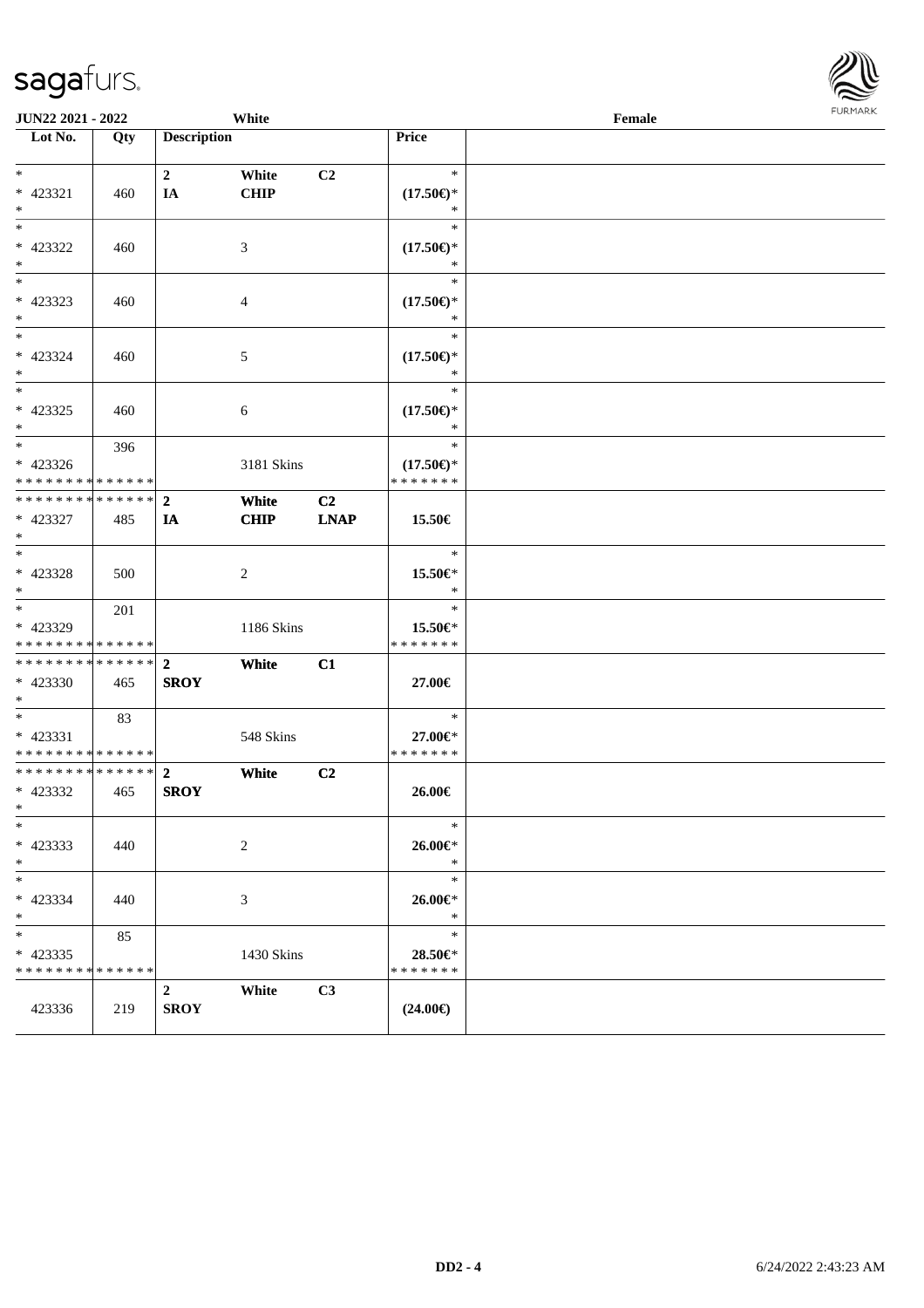

| <b>JUN22 2021 - 2022</b> |     |                    | <b>White Velvet</b>   |                               |        | Female |  |  |
|--------------------------|-----|--------------------|-----------------------|-------------------------------|--------|--------|--|--|
| Lot No.                  | Qty | <b>Description</b> |                       |                               | Price  |        |  |  |
| 423381                   | 111 | 30<br><b>SAGA</b>  | White<br><b>VELV1</b> | C1                            | 31.00€ |        |  |  |
| 423382                   | 200 | 30<br><b>SAGA</b>  | White<br><b>VELV1</b> | C2                            | 30.00€ |        |  |  |
| 423383                   | 203 | 30<br><b>SAGA</b>  | White<br><b>VELV2</b> | C1/C2                         | 31.00€ |        |  |  |
| 423384                   | 355 | 30<br>IA           | White<br><b>VELV1</b> | C <sub>2</sub><br><b>CHIP</b> | 28.50€ |        |  |  |
| 423385                   | 190 | 30<br>$I\!\!A$     | White<br><b>VELV2</b> | C <sub>2</sub><br><b>CHIP</b> | 29.00€ |        |  |  |
| 423386                   | 247 | 30<br><b>SROY</b>  | White<br><b>VELV1</b> | C1/C2                         | 32.00€ |        |  |  |
| 423387                   | 190 | 30<br><b>SROY</b>  | White<br><b>VELV2</b> | C1/C2                         | 32.00€ |        |  |  |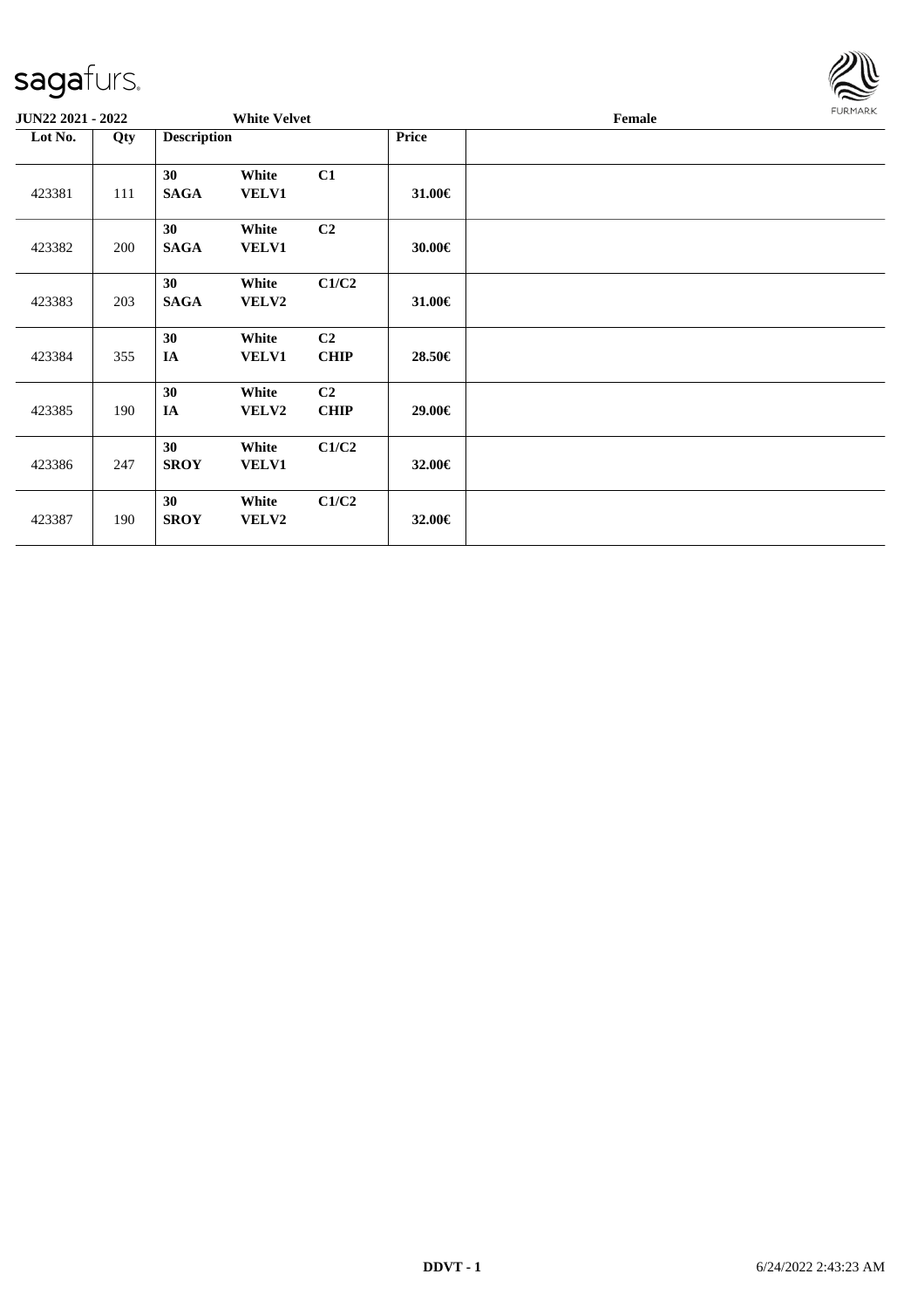\* \* \* \* \* \* \* \* \* \* \* \* \* \*



| JUN22 2021 - 2022                                              |     |                              | <b>White Velvet</b>   |                               |                                    | Female |  |
|----------------------------------------------------------------|-----|------------------------------|-----------------------|-------------------------------|------------------------------------|--------|--|
| Lot No.                                                        | Qty | <b>Description</b>           |                       |                               | Price                              |        |  |
| 423441                                                         | 190 | 30/20<br>SI                  | White<br><b>VELV1</b> | C1                            | $(29.00\epsilon)$                  |        |  |
| * * * * * * * * * * * * * *<br>* 423442<br>$\ast$              | 445 | 30/20<br>SI                  | White<br><b>VELV1</b> | C <sub>2</sub>                | 28.00€                             |        |  |
| $\overline{\ast}$<br>$* 423443$<br>* * * * * * * * * * * * * * | 75  |                              | 520 Skins             |                               | $\ast$<br>28.00€*<br>* * * * * * * |        |  |
| 423444                                                         | 183 | 20<br>${\bf S}{\bf I}$       | White<br><b>VELV1</b> | C <sub>3</sub>                | 25.50€                             |        |  |
| 423445                                                         | 163 | 20<br>SI                     | White<br>VELV2        | C1                            | 28.00€                             |        |  |
| 423446                                                         | 288 | 20<br>SI                     | White<br>VELV2        | C <sub>2</sub>                | 27.00€                             |        |  |
| 423447                                                         | 84  | 20<br>SI                     | White<br>VELV2        | C <sub>3</sub>                | 25.50€                             |        |  |
| 423448                                                         | 336 | 20<br>$\mathbf{I}\mathbf{B}$ | White<br><b>VELV1</b> | C <sub>2</sub><br><b>CHIP</b> | 24.00€                             |        |  |
| * * * * * * * * * * * * * *<br>* 423449<br>$*$                 | 405 | 20<br><b>SAGA</b>            | White<br><b>VELV1</b> | C1                            | 30.00€                             |        |  |
| $\ast$<br>$* 423450$<br>* * * * * * * * * * * * * *            | 76  |                              | 481 Skins             |                               | $\ast$<br>30.00€*<br>* * * * * * * |        |  |
| **************<br>$* 423451$<br>$*$                            | 425 | 20<br><b>SAGA</b>            | White<br><b>VELV1</b> | C2                            | 29.00€                             |        |  |
| $*$<br>$* 423452$<br>$*$                                       | 400 |                              | $\overline{c}$        |                               | $\ast$<br>29.00€*<br>$\ast$        |        |  |
| $\ast$<br>$* 423453$<br>$*$                                    | 400 |                              | 3                     |                               | $\ast$<br>29.00€*<br>$\ast$        |        |  |
| $*$<br>* 423454<br>* * * * * * * * * * * * * *                 | 419 |                              | 1644 Skins            |                               | $\ast$<br>29.00€*<br>* * * * * * * |        |  |
| * * * * * * * * * * * * * * *<br>$* 423455$<br>$*$             | 425 | <b>20</b><br><b>SAGA</b>     | White<br><b>VELV1</b> | C3                            | 27.00€                             |        |  |
| $\ast$<br>* 423456<br>* * * * * * * * * * * * * *              | 251 |                              | 676 Skins             |                               | $\ast$<br>27.00€*<br>* * * * * * * |        |  |
| 423457                                                         | 431 | 20<br><b>SAGA</b>            | White<br><b>VELV2</b> | C1                            | 30.00€                             |        |  |
| ******** <mark>******</mark><br>$* 423458$<br>$*$              | 425 | <b>20</b><br><b>SAGA</b>     | White<br><b>VELV2</b> | C <sub>2</sub>                | 29.00€                             |        |  |
| $*$<br>* 423459<br>$*$                                         | 400 |                              | 2                     |                               | $\ast$<br>29.00€*<br>$\ast$        |        |  |
| $*$<br>* 423460                                                | 81  |                              | 906 Skins             |                               | $\ast$<br>29.00€*                  |        |  |

\* \* \* \* \* \* \*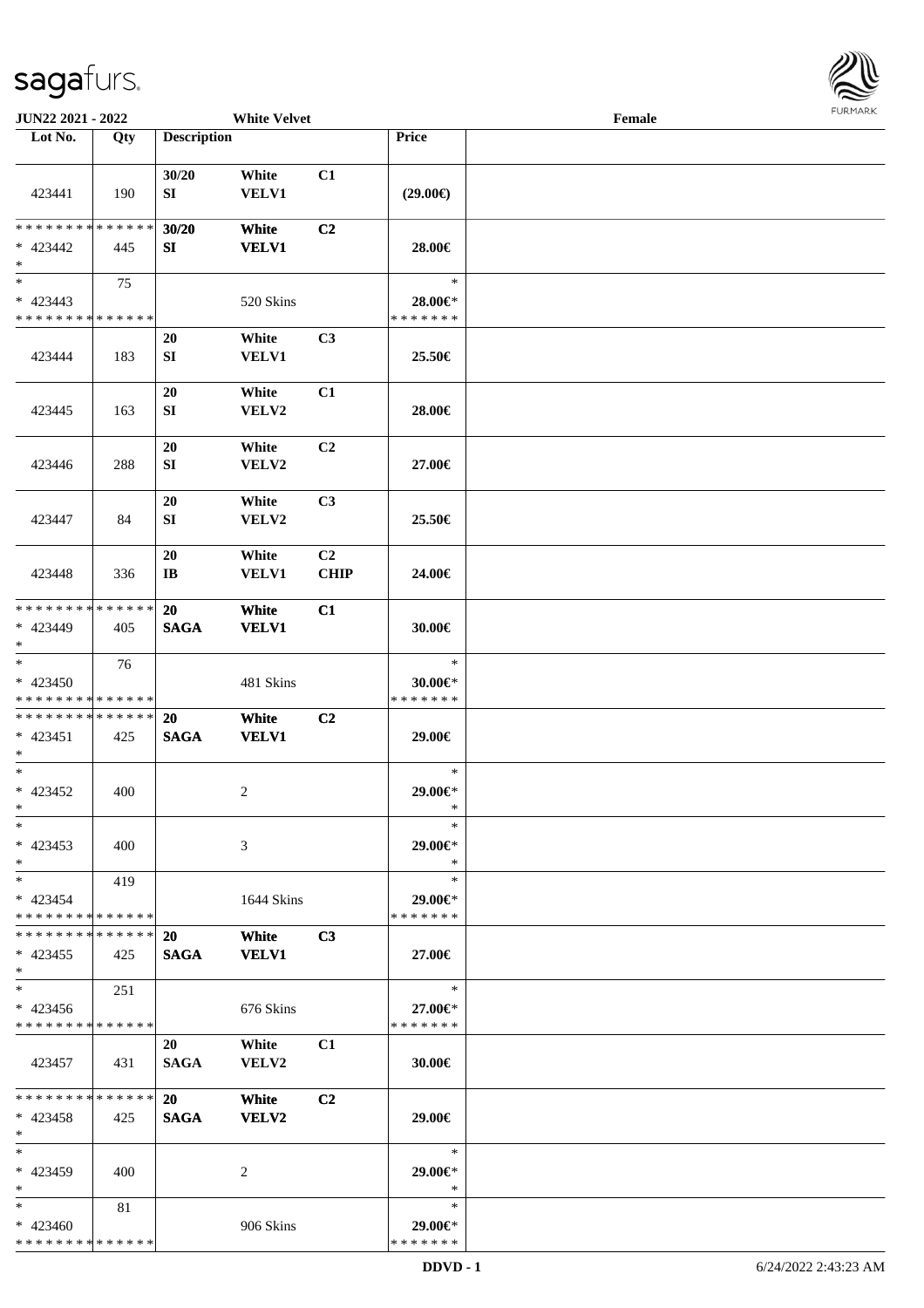

| JUN22 2021 - 2022                                    |     |                          | <b>White Velvet</b>   |                               |                                                | Female |  |
|------------------------------------------------------|-----|--------------------------|-----------------------|-------------------------------|------------------------------------------------|--------|--|
| Lot No.                                              | Qty | <b>Description</b>       |                       |                               | Price                                          |        |  |
| 423461                                               | 413 | 30/20<br><b>SAGA</b>     | White<br>VELV2        | C3                            | 28.00€                                         |        |  |
| 423462                                               | 252 | 20<br><b>SAGA</b>        | White<br>VELV2        | C <sub>2</sub><br><b>OPEN</b> | 25.00€                                         |        |  |
| * * * * * * * * * * * * * *<br>$* 423463$<br>$*$     | 425 | <b>20</b><br>IA          | White<br><b>VELV1</b> | C <sub>2</sub><br><b>CHIP</b> | 26.00€                                         |        |  |
| $*$<br>$* 423464$<br>$*$                             | 400 |                          | 2                     |                               | $\ast$<br>26.00€*<br>$\ast$                    |        |  |
| $*$<br>$* 423465$<br>$*$                             | 400 |                          | 3                     |                               | $\ast$<br>26.00€*<br>$\ast$                    |        |  |
| $*$<br>$* 423466$<br>* * * * * * * * * * * * * *     | 309 |                          | 1534 Skins            |                               | $\ast$<br>26.00€*<br>* * * * * * *             |        |  |
| * * * * * * * * * * * * * *<br>* 423467<br>$*$       | 425 | 20<br>IA                 | White<br>VELV2        | C <sub>2</sub><br><b>CHIP</b> | 27.00€                                         |        |  |
| $*$<br>$* 423468$<br>$\ast$                          | 400 |                          | 2                     |                               | $\ast$<br>27.00€*<br>$\ast$                    |        |  |
| $*$<br>* 423469<br>$*$                               | 400 |                          | 3                     |                               | $\ast$<br>27.00€*<br>*                         |        |  |
| $*$<br>* 423470<br>* * * * * * * * * * * * * *       | 189 |                          | 1414 Skins            |                               | $\ast$<br>27.00€*<br>* * * * * * *             |        |  |
| 423471                                               | 395 | 20<br><b>SROY</b>        | White<br>VELV1        | C1                            | 31.00€                                         |        |  |
| * * * * * * * * * * * * * * *<br>* 423472<br>$*$ $-$ | 405 | <b>20</b><br><b>SROY</b> | White<br><b>VELV1</b> | C2                            | 31.00€                                         |        |  |
| $\ast$<br>* 423473<br>$*$                            | 380 |                          | 2                     |                               | $\ast$<br>$(31.00\epsilon)$ *<br>$\ast$        |        |  |
| $*$<br>$* 423474$<br>$*$                             | 380 |                          | 3                     |                               | $\ast$<br>$(31.00\epsilon)$ *<br>$\ast$        |        |  |
| $*$<br>* 423475<br>* * * * * * * * * * * * * *       | 402 |                          | 1567 Skins            |                               | $\ast$<br>$(31.00\epsilon)$ *<br>* * * * * * * |        |  |
| * * * * * * * * * * * * * * *<br>* 423476<br>$*$     | 395 | <b>20</b><br><b>SROY</b> | White<br><b>VELV1</b> | C3                            | $(29.00\epsilon)$                              |        |  |
| $*$<br>* 423477<br>* * * * * * * * * * * * * *       | 60  |                          | 455 Skins             |                               | $\ast$<br>$(29.00\epsilon)$ *<br>* * * * * * * |        |  |
| 423478                                               | 293 | 20<br><b>SROY</b>        | White<br>VELV2        | C1                            | 31.00€                                         |        |  |
| * * * * * * * * * * * * * * *<br>* 423479<br>$*$     | 405 | <b>20</b><br><b>SROY</b> | White<br>VELV2        | C2                            | 31.00 $\in$                                    |        |  |
| $*$<br>* 423480<br>$\ast$                            | 380 |                          | 2                     |                               | $\ast$<br>31.00€*<br>$\ast$                    |        |  |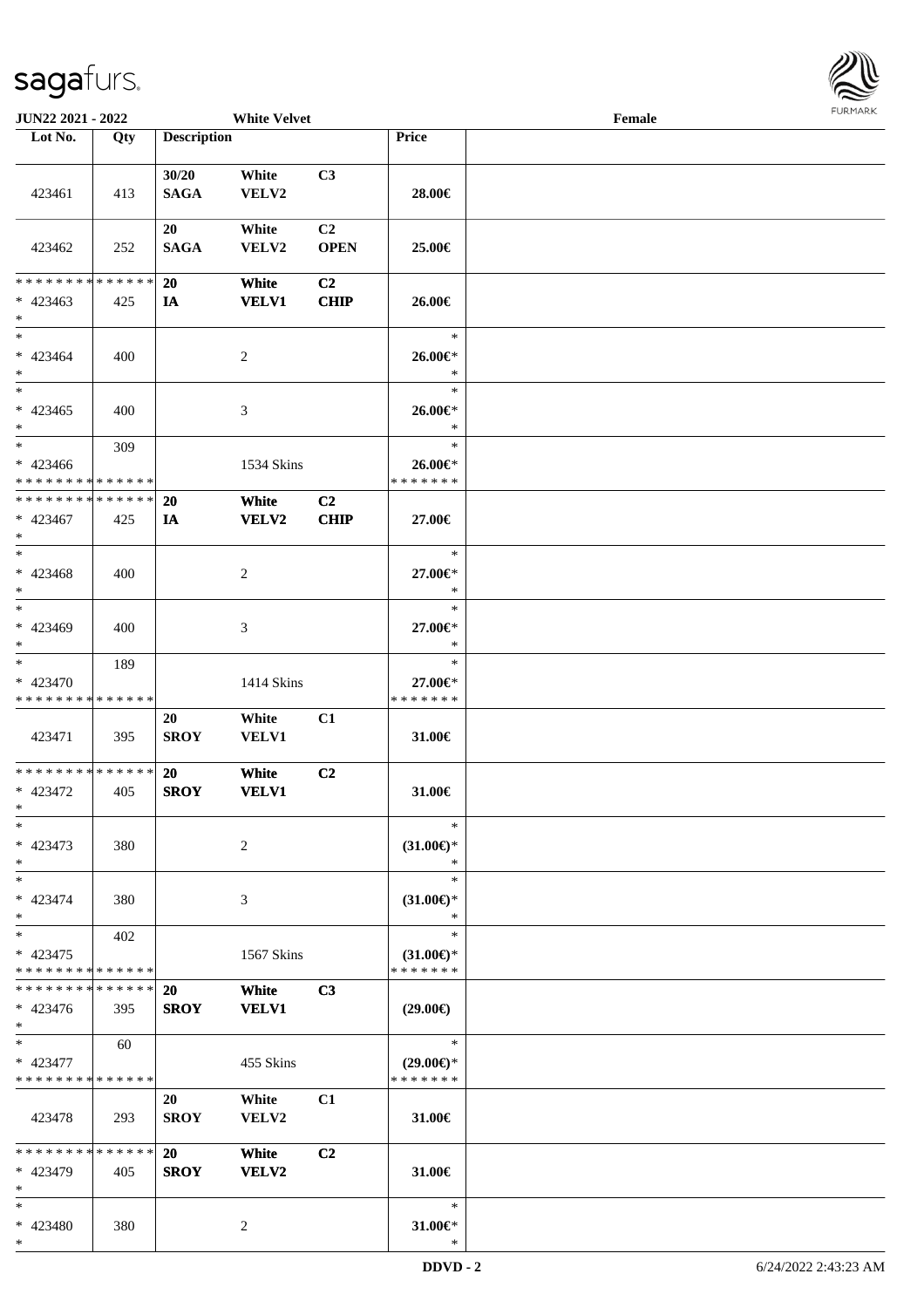

| <b>JUN22 2021 - 2022</b>      |     |                    | <b>White Velvet</b> |                |                       | Female |  |  |  |  |
|-------------------------------|-----|--------------------|---------------------|----------------|-----------------------|--------|--|--|--|--|
| Lot No.                       | Qty | <b>Description</b> |                     |                | Price                 |        |  |  |  |  |
| *                             | 237 | 20                 | White               | C <sub>2</sub> | $*$                   |        |  |  |  |  |
| $* 423481$                    |     | <b>SROY</b>        | <b>VELV2</b>        |                | 31.00 $\varepsilon$ * |        |  |  |  |  |
| * * * * * * * * * * * * * * * |     |                    |                     |                | *******               |        |  |  |  |  |
|                               |     | 30/20              | White               | C <sub>3</sub> |                       |        |  |  |  |  |
| 423482                        | 398 | <b>SROY</b>        | <b>VELV2</b>        |                | 30.00€                |        |  |  |  |  |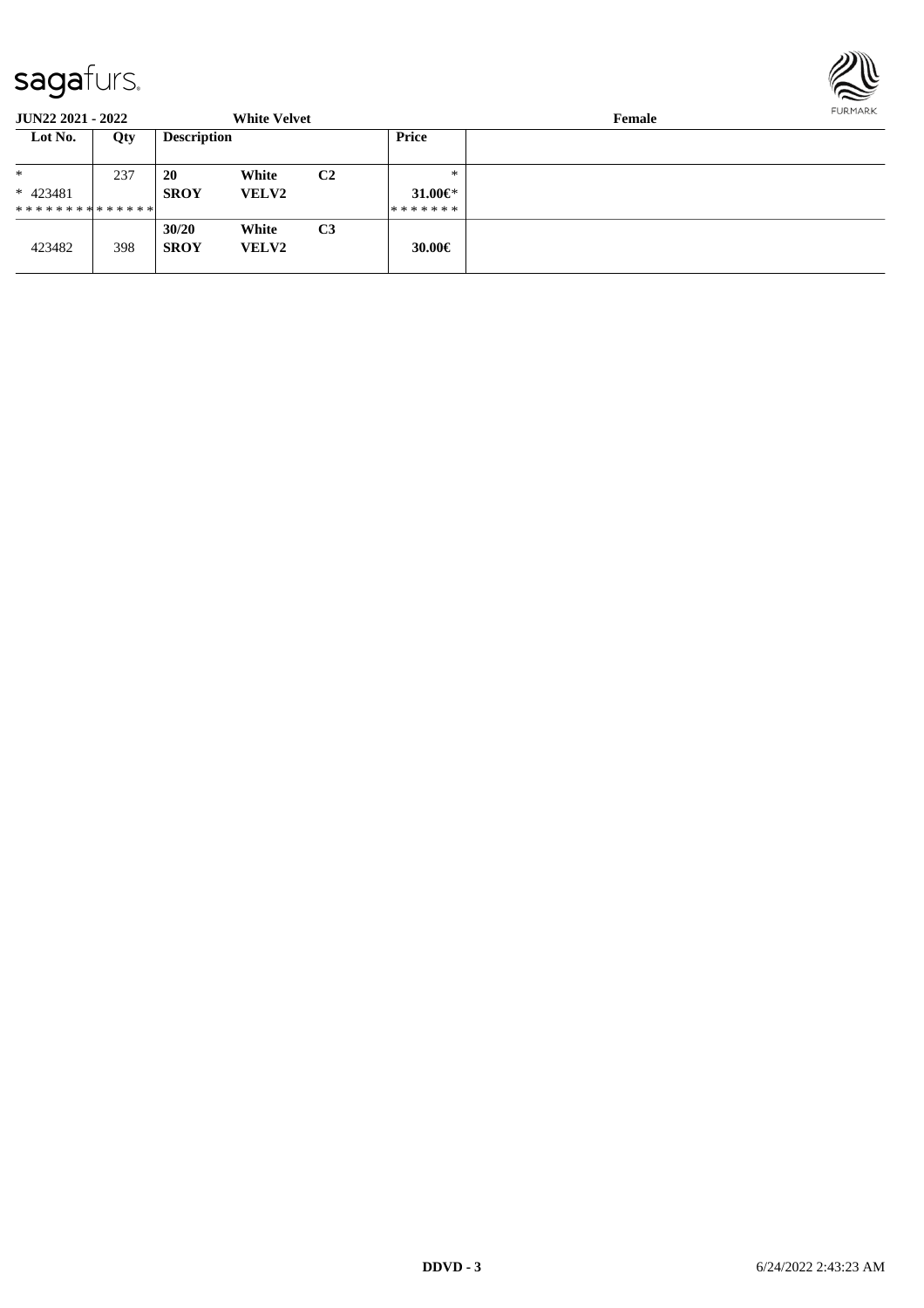

| JUN22 2021 - 2022                          |     |                    | <b>White Velvet</b> |                |                                      | Female |  |
|--------------------------------------------|-----|--------------------|---------------------|----------------|--------------------------------------|--------|--|
| Lot No.                                    | Qty | <b>Description</b> |                     |                | Price                                |        |  |
|                                            |     |                    |                     |                |                                      |        |  |
| ******** <mark>******</mark>               |     | $\mathbf{0}$       | White               | C1             |                                      |        |  |
| $* 423541$                                 | 465 | SI                 | <b>VELV1</b>        |                | $(26.50\epsilon)$                    |        |  |
| $*$                                        |     |                    |                     |                |                                      |        |  |
| $\overline{\ast}$                          | 348 |                    |                     |                | $\ast$                               |        |  |
|                                            |     |                    |                     |                |                                      |        |  |
| * 423542                                   |     |                    | 813 Skins           |                | $(26.50\epsilon)$ *                  |        |  |
| * * * * * * * * <mark>* * * * * * *</mark> |     |                    |                     |                | * * * * * * *                        |        |  |
| **************                             |     | $\mathbf 0$        | White               | C2             |                                      |        |  |
| $* 423543$                                 | 465 | SI                 | <b>VELV1</b>        |                | $(25.50\epsilon)$                    |        |  |
| $\ast$                                     |     |                    |                     |                |                                      |        |  |
| $\ast$                                     |     |                    |                     |                | $\ast$                               |        |  |
| $* 423544$                                 | 440 |                    | $\overline{c}$      |                | $(25.50\epsilon)$ *                  |        |  |
| $\ast$                                     |     |                    |                     |                | $\ast$                               |        |  |
| $\overline{\phantom{0}}$                   |     |                    |                     |                | $\ast$                               |        |  |
| $* 423545$                                 | 440 |                    | 3                   |                | $(25.50\epsilon)$ *                  |        |  |
| $\ast$                                     |     |                    |                     |                | $\ast$                               |        |  |
| $\overline{\phantom{1}}$                   |     |                    |                     |                | $\ast$                               |        |  |
| $* 423546$                                 | 440 |                    | 4                   |                | $(25.50\epsilon)$ *                  |        |  |
| $\ast$                                     |     |                    |                     |                | *                                    |        |  |
| $_{\ast}$                                  |     |                    |                     |                | $\ast$                               |        |  |
|                                            |     |                    |                     |                |                                      |        |  |
| * 423547                                   | 440 |                    | 5                   |                | $(25.50\epsilon)$ *                  |        |  |
| $\ast$                                     |     |                    |                     |                | $\ast$                               |        |  |
| $\ast$                                     |     |                    |                     |                | $\ast$                               |        |  |
| $* 423548$                                 | 440 |                    | 6                   |                | $(25.50\epsilon)$ *                  |        |  |
| $\ast$                                     |     |                    |                     |                | $\ast$                               |        |  |
| $\overline{\ast}$                          | 270 |                    |                     |                | $\ast$                               |        |  |
| * 423549                                   |     |                    | 2935 Skins          |                | $(25.50\epsilon)$ *                  |        |  |
| * * * * * * * * * * * * * *                |     |                    |                     |                | * * * * * * *                        |        |  |
| **************                             |     | $\mathbf{0}$       | White               | C3             |                                      |        |  |
| * 423550                                   | 465 | SI                 | <b>VELV1</b>        |                | $(24.00\epsilon)$                    |        |  |
| $*$                                        |     |                    |                     |                |                                      |        |  |
| $\ast$                                     |     |                    |                     |                | $\ast$                               |        |  |
| $* 423551$                                 | 440 |                    | $\overline{c}$      |                | $(24.00\epsilon)$ *                  |        |  |
| $*$                                        |     |                    |                     |                | *                                    |        |  |
| $\ast$                                     | 56  |                    |                     |                | $\ast$                               |        |  |
| * 423552                                   |     |                    | 961 Skins           |                |                                      |        |  |
| * * * * * * * * * * * * * *                |     |                    |                     |                | $(24.00\epsilon)$ *<br>* * * * * * * |        |  |
|                                            |     |                    |                     |                |                                      |        |  |
|                                            |     | $\bf{0}$           | White               | C1             |                                      |        |  |
| 423553                                     | 281 | SI                 | VELV2               |                | $(26.50\epsilon)$                    |        |  |
|                                            |     |                    |                     |                |                                      |        |  |
| * * * * * * * * * * * * * * *              |     | $\mathbf{0}$       | White               | C <sub>2</sub> |                                      |        |  |
| $* 423554$                                 | 425 | SI                 | <b>VELV2</b>        |                | $(25.50\epsilon)$                    |        |  |
| $*$                                        |     |                    |                     |                |                                      |        |  |
| $\ast$                                     | 77  |                    |                     |                | $\ast$                               |        |  |
| $* 423555$                                 |     |                    | 502 Skins           |                | $(25.50\epsilon)$ *                  |        |  |
| * * * * * * * * * * * * * *                |     |                    |                     |                | * * * * * * *                        |        |  |
|                                            |     | $\bf{0}$           | White               | C <sub>3</sub> |                                      |        |  |
| 423556                                     | 176 | SI                 | VELV2               |                | $(24.00\epsilon)$                    |        |  |
|                                            |     |                    |                     |                |                                      |        |  |
| * * * * * * * * * * * * * * *              |     | $\mathbf{0}$       | White               | C2             |                                      |        |  |
| $* 423557$                                 | 465 | $\mathbf{I}$       | <b>VELV1</b>        | <b>CHIP</b>    | $(22.00\epsilon)$                    |        |  |
| $\ast$                                     |     |                    |                     |                |                                      |        |  |
| $\ast$                                     |     |                    |                     |                | $\ast$                               |        |  |
|                                            |     |                    |                     |                |                                      |        |  |
| * 423558                                   | 440 |                    | 2                   |                | $(22.00\epsilon)$ *                  |        |  |
| $*$                                        |     |                    |                     |                | $\ast$                               |        |  |
| $*$                                        | 335 |                    |                     |                | $\ast$                               |        |  |
| $* 423559$                                 |     |                    | 1240 Skins          |                | $(22.00\epsilon)$ *                  |        |  |
| * * * * * * * * * * * * * *                |     |                    |                     |                | * * * * * * *                        |        |  |
| * * * * * * * * * * * * * * *              |     | $\mathbf{0}$       | White               | C1             |                                      |        |  |
| * 423560                                   | 445 | <b>SAGA</b>        | <b>VELV1</b>        |                | $(28.00\epsilon)$                    |        |  |
| $*$                                        |     |                    |                     |                |                                      |        |  |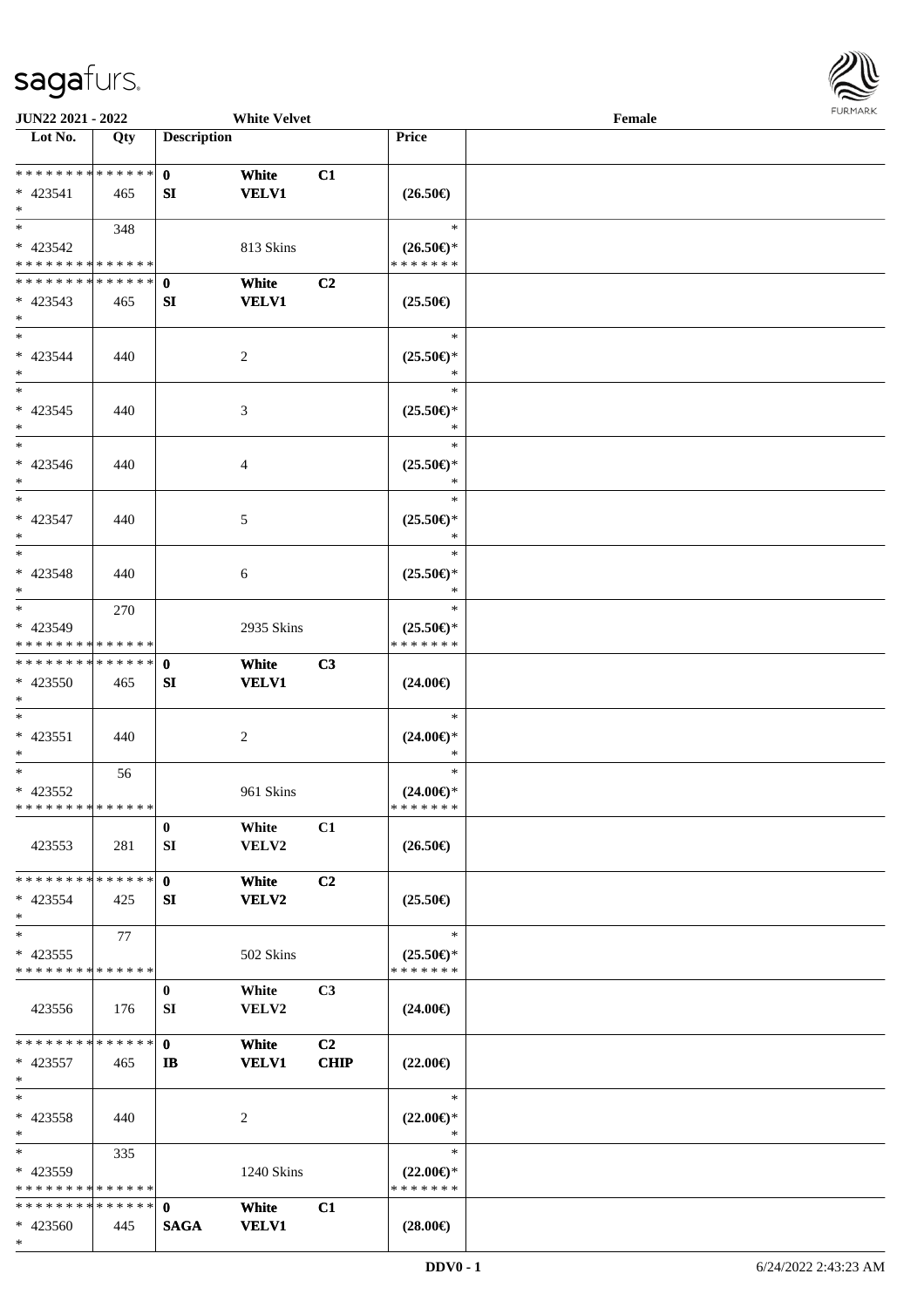

| JUN22 2021 - 2022                                   |     |                            | <b>White Velvet</b>   |                |                                                | Female | FURMARK |
|-----------------------------------------------------|-----|----------------------------|-----------------------|----------------|------------------------------------------------|--------|---------|
| $\overline{\phantom{1}}$ Lot No.                    | Qty | <b>Description</b>         |                       |                | Price                                          |        |         |
| $*$<br>$* 423561$<br>$\ast$                         | 420 | $\bf{0}$<br><b>SAGA</b>    | White<br><b>VELV1</b> | C1             | $\ast$<br>$(28.00\epsilon)$ *<br>$\ast$        |        |         |
| $*$<br>$* 423562$<br>$*$                            | 420 |                            | $\mathfrak{Z}$        |                | $\ast$<br>$(28.00\epsilon)$ *<br>$\ast$        |        |         |
| $\overline{\ast}$<br>* 423563<br>$*$                | 420 |                            | $\overline{4}$        |                | $\ast$<br>$(28.00\epsilon)$ *<br>$\ast$        |        |         |
| $*$<br>$* 423564$<br>$*$                            | 420 |                            | $\sqrt{5}$            |                | $\ast$<br>$(28.00\epsilon)$ *<br>$\ast$        |        |         |
| $\ast$<br>$* 423565$<br>$*$                         | 420 |                            | 6                     |                | $\ast$<br>$(28.00\epsilon)$ *<br>$\ast$        |        |         |
| $*$<br>* 423566<br>* * * * * * * * * * * * * *      | 238 |                            | 2783 Skins            |                | $\ast$<br>$(28.00\epsilon)$ *<br>* * * * * * * |        |         |
| * * * * * * * * * * * * * * *<br>* 423567<br>$\ast$ | 445 | $\mathbf 0$<br><b>SAGA</b> | White<br><b>VELV1</b> | C <sub>2</sub> | $(27.00\epsilon)$                              |        |         |
| $\overline{\phantom{0}}$<br>* 423568<br>$*$         | 420 |                            | $\overline{c}$        |                | $\ast$<br>$(27.00\epsilon)$ *<br>$\ast$        |        |         |
| $*$<br>* 423569<br>$*$                              | 420 |                            | $\mathfrak{Z}$        |                | $\ast$<br>$(27.00\in)\!\!^*$<br>$\ast$         |        |         |
| $*$<br>$* 423570$<br>$*$                            | 420 |                            | $\overline{4}$        |                | $\ast$<br>$(27.00\epsilon)$ *<br>$\ast$        |        |         |
| $\ast$<br>* 423571<br>$\ast$                        | 420 |                            | $5\,$                 |                | $\ast$<br>$(27.00\epsilon)$ *<br>$\ast$        |        |         |
| $*$<br>$* 423572$<br>$\ast$                         | 420 |                            | 6                     |                | $\ast$<br>$(27.00\epsilon)$ *<br>$\ast$        |        |         |
| $\ast$<br>* 423573<br>$*$                           | 420 |                            | $\tau$                |                | $\ast$<br>$(27.00\epsilon)$ *<br>$\ast$        |        |         |
| $*$<br>* 423574<br>$*$                              | 420 |                            | 8                     |                | $\ast$<br>$(27.00\epsilon)$ *<br>$\ast$        |        |         |
| $\overline{\ast}$<br>$* 423575$<br>$*$              | 420 |                            | 9                     |                | $\ast$<br>$(27.00\epsilon)$ *<br>$\ast$        |        |         |
| $\overline{\ast}$<br>* 423576<br>$*$                | 420 |                            | 10                    |                | $\ast$<br>$(27.00\epsilon)$ *<br>$\ast$        |        |         |
| $*$<br>* 423577<br>* * * * * * * * * * * * * *      | 327 |                            | 4552 Skins            |                | $\ast$<br>27.00€*<br>* * * * * * *             |        |         |
| * * * * * * * * * * * * * *<br>* 423578<br>$*$      | 445 |                            | <b>IDENTICAL</b>      |                | 27.00€                                         |        |         |
| $*$<br>* 423579<br>$*$                              | 420 |                            | 2                     |                | $\ast$<br>27.00€*<br>$\ast$                    |        |         |
| $*$<br>* 423580                                     | 420 |                            | 3                     |                | $\ast$<br>27.00€*                              |        |         |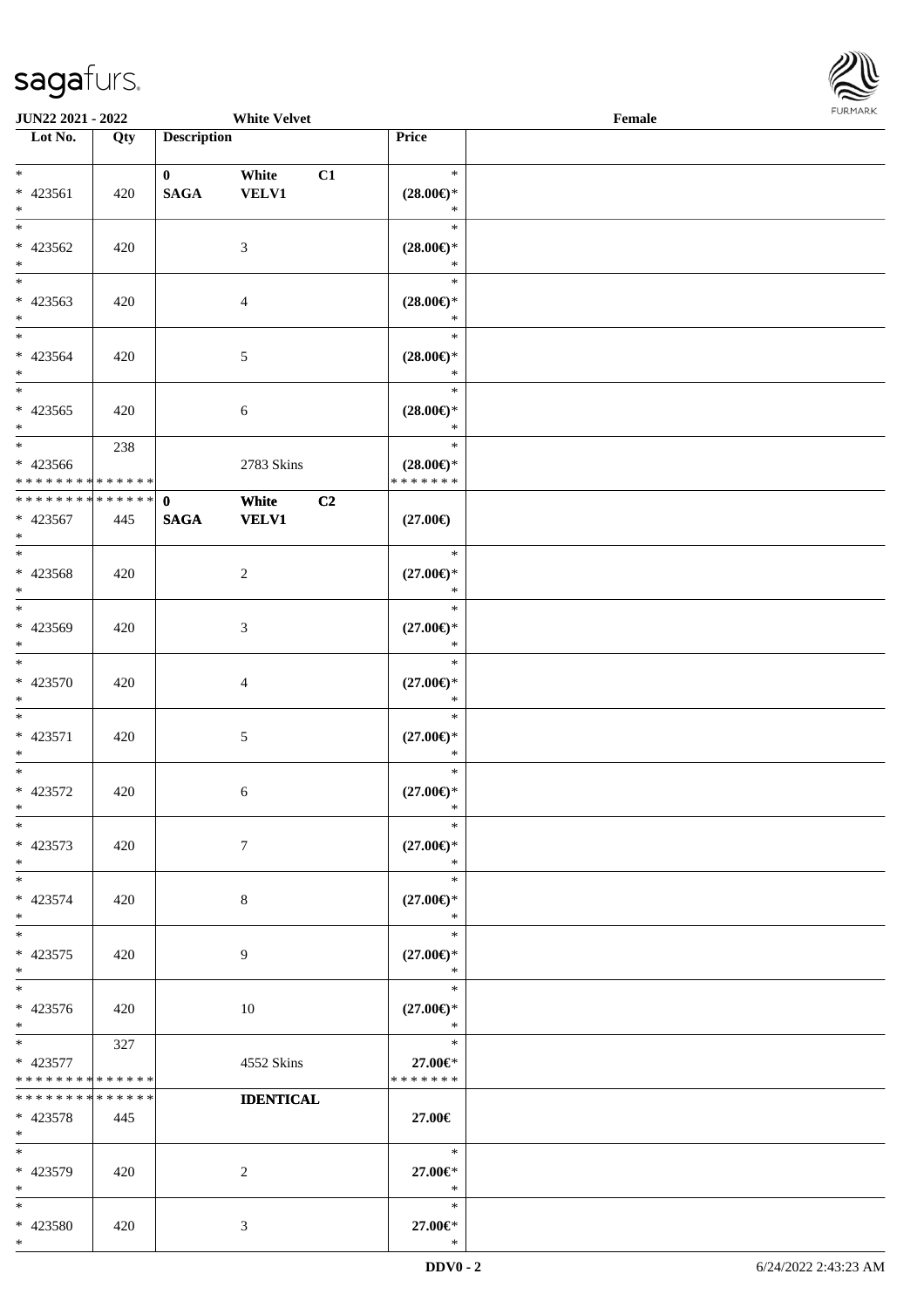

| <b>JUN22 2021 - 2022</b>                                      |     |                             | <b>White Velvet</b>                     |                                                | Female | <b>FURMARK</b> |
|---------------------------------------------------------------|-----|-----------------------------|-----------------------------------------|------------------------------------------------|--------|----------------|
| $\overline{\phantom{1}}$ Lot No.                              | Qty | <b>Description</b>          |                                         | Price                                          |        |                |
| $*$<br>* 423581<br>$*$                                        | 420 | $\mathbf{0}$<br><b>SAGA</b> | White<br>C <sub>2</sub><br><b>VELV1</b> | $\ast$<br>$(27.00\in)^\ast$<br>$\ast$          |        |                |
| * 423582<br>$*$                                               | 420 |                             | 5                                       | $\ast$<br>$(27.00\epsilon)$ *<br>$\ast$        |        |                |
| $*$<br>* 423583<br>$*$                                        | 420 |                             | 6                                       | $\ast$<br>$(27.00\epsilon)$ *<br>$\ast$        |        |                |
| $*$<br>* 423584<br>$*$                                        | 420 |                             | $\tau$                                  | $\ast$<br>$(27.00\epsilon)$ *<br>$\ast$        |        |                |
| $*$<br>* 423585<br>$*$                                        | 420 |                             | 8                                       | $\ast$<br>$(27.00\epsilon)$ *<br>$\ast$        |        |                |
| $*$<br>* 423586<br>$*$                                        | 420 |                             | 9                                       | $\ast$<br>$(27.00\epsilon)$ *<br>$\ast$        |        |                |
| $*$<br>* 423587<br>$*$                                        | 420 |                             | 10                                      | $\ast$<br>$(27.00\epsilon)$ *<br>$\ast$        |        |                |
| * 423588<br>* * * * * * * * * * * * * *                       | 97  |                             | 4322 Skins                              | $\ast$<br>$(27.00\epsilon)$ *<br>* * * * * * * |        |                |
| * * * * * * * * <mark>* * * * * * *</mark><br>* 423589<br>$*$ | 445 | $\mathbf{0}$<br><b>SAGA</b> | White<br>C3<br><b>VELV1</b>             | $(25.50\epsilon)$                              |        |                |
| $*$<br>* 423590<br>$*$                                        | 420 |                             | $\overline{c}$                          | $\ast$<br>$(25.50\epsilon)$ *<br>$\ast$        |        |                |
| $*$<br>* 423591<br>$*$                                        | 420 |                             | 3                                       | $\ast$<br>$(25.50\epsilon)$ *<br>$\ast$        |        |                |
| $*$<br>* 423592<br>$\ast$                                     | 420 |                             | 4                                       | $\ast$<br>$(25.50\epsilon)$ *<br>$\ast$        |        |                |
| $\ast$<br>* 423593<br>$*$                                     | 420 |                             | 5                                       | $\ast$<br>$(25.50\epsilon)$ *<br>$\ast$        |        |                |
| $*$<br>* 423594<br>$*$                                        | 420 |                             | 6                                       | $\ast$<br>$(25.50\epsilon)$ *<br>$\ast$        |        |                |
| $*$<br>* 423595<br>$*$                                        | 420 |                             | $\tau$                                  | $\ast$<br>$(25.50\epsilon)$ *<br>$\ast$        |        |                |
| $*$<br>* 423596<br>* * * * * * * * * * * * * *                | 248 |                             | 3213 Skins                              | $\ast$<br>$(25.50\epsilon)$ *<br>* * * * * * * |        |                |
| * * * * * * * * * * * * * * *<br>* 423597<br>$*$              | 445 | $\mathbf{0}$<br><b>SAGA</b> | White<br>C1<br>VELV2                    | 28.00€                                         |        |                |
| $*$<br>* 423598<br>$*$                                        | 420 |                             | 2                                       | $\ast$<br>28.00€*<br>$\ast$                    |        |                |
| $*$<br>* 423599<br>* * * * * * * * * * * * * *                | 409 |                             | 1274 Skins                              | $\ast$<br>28.00€*<br>* * * * * * *             |        |                |
| * * * * * * * * * * * * * * *<br>* 423600                     | 445 | $\mathbf 0$<br><b>SAGA</b>  | White<br>C <sub>2</sub><br>VELV2        | $(27.00\epsilon)$                              |        |                |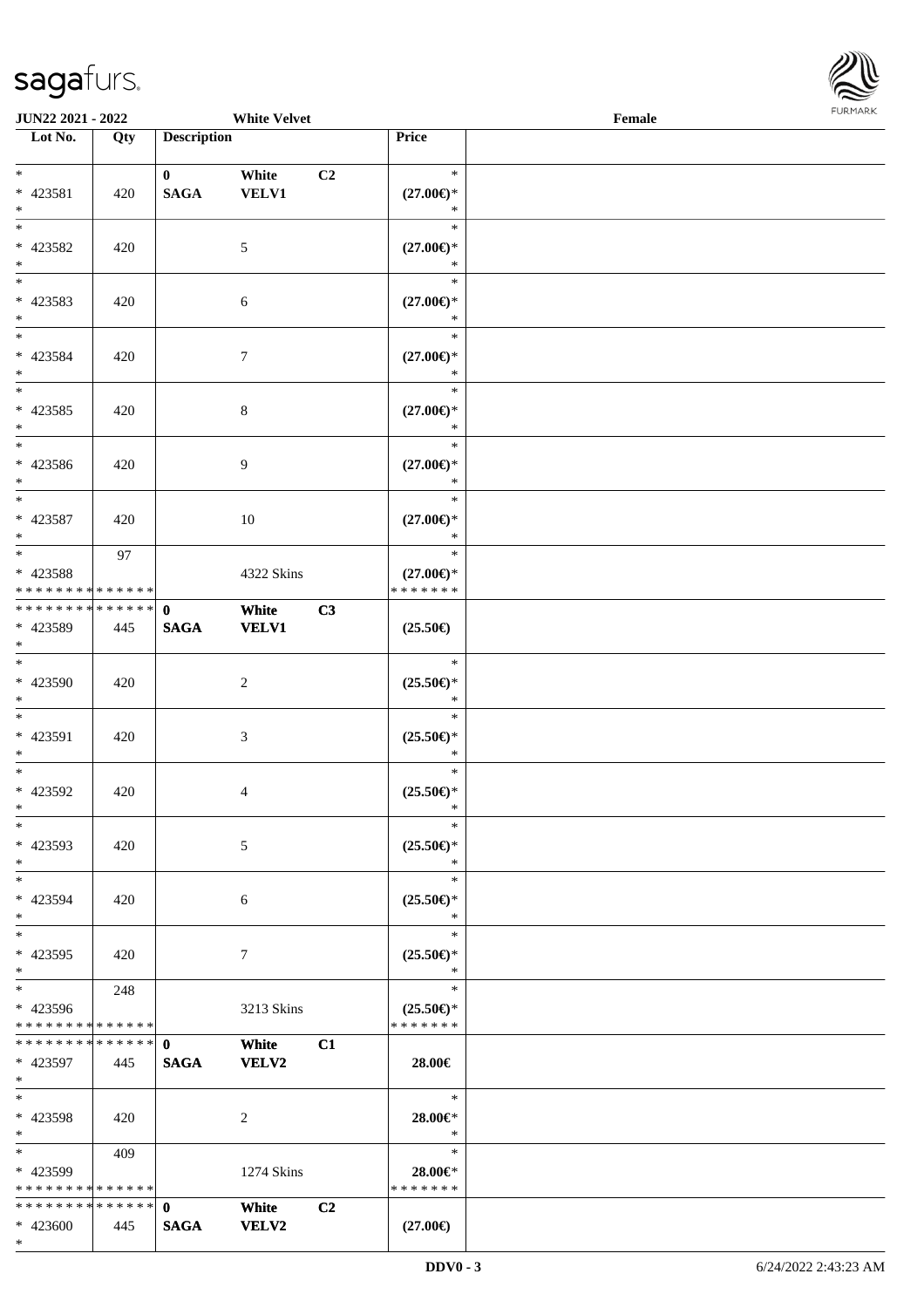

| JUN22 2021 - 2022                           |     |                    | <b>White Velvet</b> |                |                                      | Female | FURMARK |
|---------------------------------------------|-----|--------------------|---------------------|----------------|--------------------------------------|--------|---------|
| $\overline{\phantom{1}}$ Lot No.            | Qty | <b>Description</b> |                     |                | Price                                |        |         |
| $\ast$                                      |     | $\mathbf{0}$       | White               | C2             | $\ast$                               |        |         |
| * 423601                                    | 420 | <b>SAGA</b>        | VELV2               |                | $(27.00\epsilon)$ *                  |        |         |
| $\ast$                                      |     |                    |                     |                | $\ast$                               |        |         |
| $\overline{\phantom{0}}$                    |     |                    |                     |                | $\ast$                               |        |         |
| $* 423602$                                  | 420 |                    | $\mathfrak{Z}$      |                | $(27.00\epsilon)$ *                  |        |         |
| $*$<br>$_{\ast}^{-}$                        |     |                    |                     |                | $\ast$                               |        |         |
| $* 423603$                                  |     |                    |                     |                | $\ast$                               |        |         |
| $*$                                         | 420 |                    | $\overline{4}$      |                | $(27.00\epsilon)$ *<br>$\ast$        |        |         |
| $\ast$                                      |     |                    |                     |                | $\ast$                               |        |         |
| * 423604                                    | 420 |                    | $\sqrt{5}$          |                | $(27.00\epsilon)$ *                  |        |         |
| $*$                                         |     |                    |                     |                | $\ast$                               |        |         |
| $\frac{1}{*}$                               |     |                    |                     |                | $\ast$                               |        |         |
| $* 423605$                                  | 420 |                    | $\sqrt{6}$          |                | $(27.00\epsilon)$ *                  |        |         |
| $*$<br>$\overline{\phantom{a}^*}$           |     |                    |                     |                | $\ast$                               |        |         |
|                                             |     |                    |                     |                | $\ast$                               |        |         |
| * 423606<br>$\ast$                          | 420 |                    | $\tau$              |                | $(27.00\epsilon)$ *<br>$\ast$        |        |         |
| $\ast$                                      |     |                    |                     |                | $\ast$                               |        |         |
| * 423607                                    | 420 |                    | $\,8\,$             |                | $(27.00\epsilon)$ *                  |        |         |
| $\ast$                                      |     |                    |                     |                | $\ast$                               |        |         |
| $\frac{1}{*}$                               |     |                    |                     |                | $\ast$                               |        |         |
| * 423608                                    | 420 |                    | 9                   |                | $(27.00\epsilon)$ *                  |        |         |
| $\ast$                                      |     |                    |                     |                | $\ast$                               |        |         |
| $\overline{\ast}$                           |     |                    |                     |                | $\ast$                               |        |         |
| $* 423609$                                  | 420 |                    | $10\,$              |                | $(27.00\epsilon)$ *                  |        |         |
| $\ast$                                      |     |                    |                     |                | $\ast$                               |        |         |
| $\ast$                                      | 90  |                    |                     |                | $\ast$                               |        |         |
| $* 423610$<br>* * * * * * * * * * * * * * * |     |                    | 4315 Skins          |                | $(27.00\epsilon)$ *<br>* * * * * * * |        |         |
| ******** <mark>******</mark>                |     | $\mathbf{0}$       | White               | C3             |                                      |        |         |
| $* 423611$                                  | 445 | <b>SAGA</b>        | <b>VELV2</b>        |                | 25.50€                               |        |         |
| $*$                                         |     |                    |                     |                |                                      |        |         |
| $\ast$                                      |     |                    |                     |                | $\ast$                               |        |         |
| $* 423612$                                  | 420 |                    | $\sqrt{2}$          |                | 25.50€*                              |        |         |
| $\ast$                                      |     |                    |                     |                | $\ast$                               |        |         |
| $\ast$                                      |     |                    |                     |                | $\ast$                               |        |         |
| * 423613<br>$\ast$                          | 420 |                    | 3                   |                | 25.50€*<br>$\ast$                    |        |         |
| $\overline{\phantom{a}^*}$                  |     |                    |                     |                | $\ast$                               |        |         |
| $* 423614$                                  | 420 |                    | $\overline{4}$      |                | 25.50€*                              |        |         |
| $\ast$                                      |     |                    |                     |                | $\ast$                               |        |         |
| $_{\ast}^{-}$                               |     |                    |                     |                | $\ast$                               |        |         |
| $* 423615$                                  | 420 |                    | $\mathfrak{S}$      |                | 25.00€*                              |        |         |
| $\ast$                                      |     |                    |                     |                | $\ast$                               |        |         |
| $\ast$                                      | 225 |                    |                     |                | $\ast$                               |        |         |
| $* 423616$                                  |     |                    | 2350 Skins          |                | 25.50€*                              |        |         |
| * * * * * * * * * * * * * *                 |     |                    |                     |                | * * * * * * *                        |        |         |
| * * * * * * * * * * * * * *                 |     | $\mathbf{0}$       | White               | C <sub>2</sub> |                                      |        |         |
| $* 423617$<br>$*$                           | 445 | <b>SAGA</b>        | <b>VELV2</b>        | <b>OPEN</b>    | 24.00€                               |        |         |
| $\ast$                                      | 130 |                    |                     |                | $\ast$                               |        |         |
| $* 423618$                                  |     |                    | 575 Skins           |                | 23.50€*                              |        |         |
| * * * * * * * * * * * * * *                 |     |                    |                     |                | * * * * * * *                        |        |         |
| * * * * * * * * * * * * * * *               |     | $\mathbf{0}$       | White               | C2             |                                      |        |         |
| * 423619                                    | 445 | IA                 | <b>VELV1</b>        | CHIP           | $(24.00\epsilon)$                    |        |         |
| $\ast$                                      |     |                    |                     |                |                                      |        |         |
| $\ast$                                      |     |                    |                     |                | $\ast$                               |        |         |
| * 423620                                    | 420 |                    | $\overline{2}$      |                | $(24.00\epsilon)$ *                  |        |         |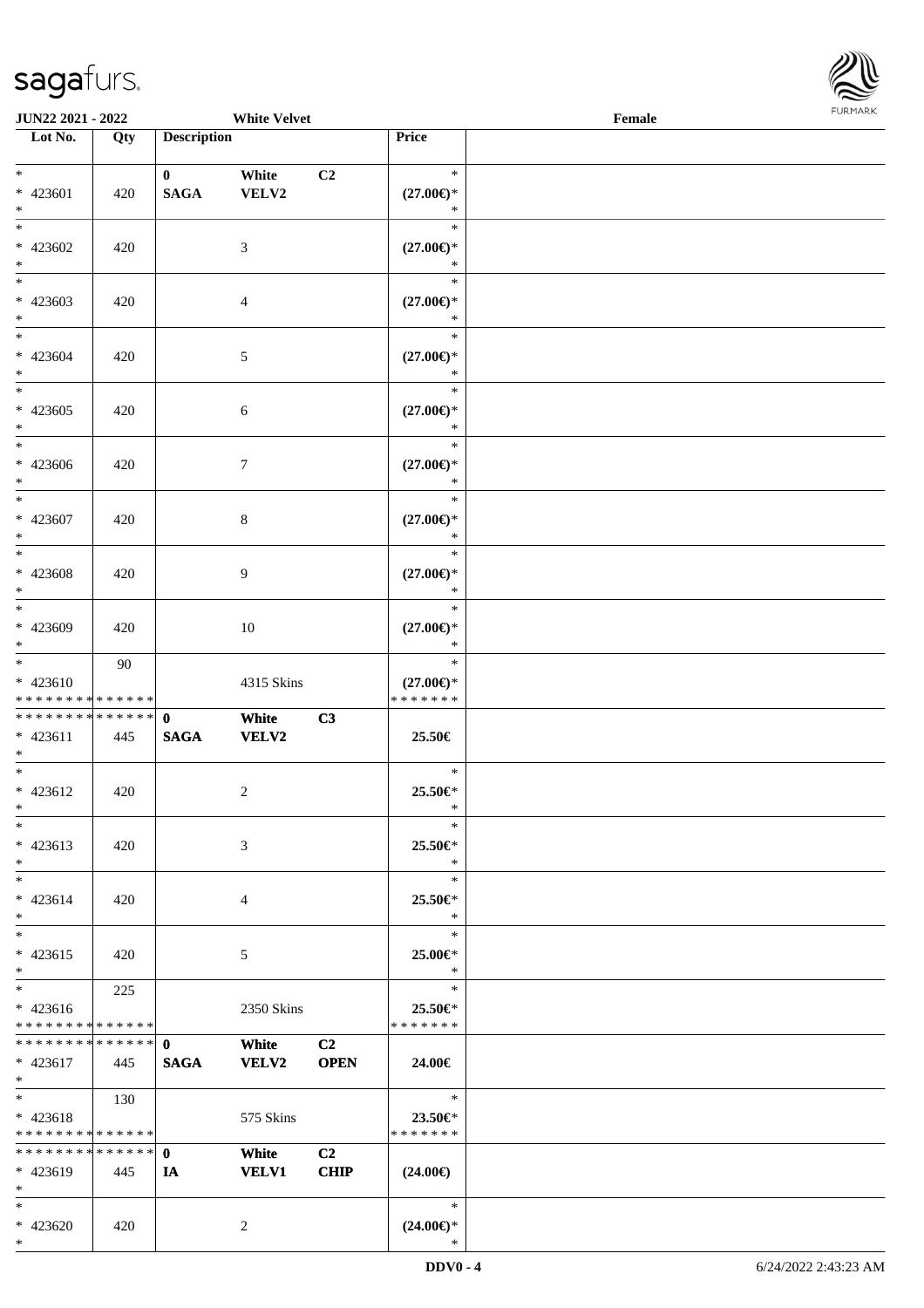\* \* \* \* \* \* \* \* \* \* \* \* \* \*



| <b>JUN22 2021 - 2022</b>                                            |     |                    | <b>White Velvet</b>   |                               |                                                | Female |  |
|---------------------------------------------------------------------|-----|--------------------|-----------------------|-------------------------------|------------------------------------------------|--------|--|
| Lot No.                                                             | Qty | <b>Description</b> |                       |                               | Price                                          |        |  |
| $*$<br>* 423621<br>$*$                                              | 420 | $\mathbf{0}$<br>IA | White<br><b>VELV1</b> | C <sub>2</sub><br><b>CHIP</b> | $\ast$<br>$(24.00\epsilon)$ *<br>$\ast$        |        |  |
| $*$<br>$* 423622$<br>$\ast$                                         | 420 |                    | $\overline{4}$        |                               | $\ast$<br>$(24.00\epsilon)$ *<br>$\ast$        |        |  |
| * 423623<br>$\ast$                                                  | 420 |                    | 5                     |                               | $\ast$<br>$(24.00\epsilon)$ *<br>$\ast$        |        |  |
| $\ddot{x}$<br>* 423624<br>$*$                                       | 420 |                    | $\boldsymbol{6}$      |                               | $\ast$<br>$(24.00\epsilon)$ *<br>$\ast$        |        |  |
| $\overline{\ast}$<br>$* 423625$<br>$\ast$<br>$\overline{\ }$        | 420 |                    | $7\phantom{.0}$       |                               | $\ast$<br>$(24.00\epsilon)$ *<br>$\ast$        |        |  |
| $* 423626$<br>$*$<br>$\overline{\ast}$                              | 420 |                    | 8                     |                               | $\ast$<br>$(24.00\epsilon)$ *<br>$\ast$        |        |  |
| $* 423627$<br>$*$<br>$*$                                            | 420 |                    | 9                     |                               | $\ast$<br>$(24.00\epsilon)$ *<br>$\ast$        |        |  |
| $* 423628$<br>$\ast$<br>$*$                                         | 420 |                    | 10                    |                               | $\ast$<br>$(24.00\epsilon)$ *<br>$\ast$        |        |  |
| * 423629<br>$*$                                                     | 420 |                    | 11                    |                               | $\ast$<br>$(24.00\epsilon)$ *<br>$\ast$        |        |  |
| $*$<br>$* 423630$<br>$*$<br>$\overline{\mathbf{r}}$                 | 420 |                    | 12                    |                               | $\ast$<br>$(24.00\epsilon)$ *<br>$\ast$        |        |  |
| $* 423631$<br>* * * * * * * * <mark>* * * * * * *</mark>            | 96  |                    | 5161 Skins            |                               | $\ast$<br>$(24.00\epsilon)$ *<br>* * * * * * * |        |  |
| * * * * * * * * <mark>* * * * * * *</mark><br>$* 423632$<br>$*$ $-$ | 445 | $\mathbf 0$<br>IA  | White<br><b>VELV2</b> | C2<br><b>CHIP</b>             | 24.00€                                         |        |  |
| $*$<br>* 423633<br>$*$                                              | 420 |                    | 2                     |                               | $\ast$<br>24.00€*<br>$\ast$                    |        |  |
| $*$ $-$<br>* 423634<br>$*$ $-$                                      | 420 |                    | 3                     |                               | $\ast$<br>24.00€*<br>$\ast$                    |        |  |
| $\ast$<br>$* 423635$<br>$*$ $-$                                     | 420 |                    | $\overline{4}$        |                               | $\ast$<br>24.00€*<br>$\ast$                    |        |  |
| $*$ $-$<br>$* 423636$<br>$*$ $\qquad$                               | 420 |                    | $5\overline{)}$       |                               | 24.00€*<br>$\overline{\mathbf{r}}$             |        |  |
| $\ast$<br>$* 423637$<br>$*$ $-$                                     | 420 |                    | 6                     |                               | 24.00€*<br>$\ast$                              |        |  |
| $*$<br>* 423638<br>$*$                                              | 420 |                    | $7\phantom{.0}$       |                               | 24.00€*<br>$\ast$                              |        |  |
| $*$<br>* 423639<br>$*$ $-$                                          | 420 |                    | 8                     |                               | $\ast$<br>24.00€*<br>$\ast$                    |        |  |
| $*$ and $*$<br>$* 423640$                                           | 213 |                    | 3598 Skins            |                               | $\ast$<br>24.00€*                              |        |  |

\* \* \* \* \* \* \*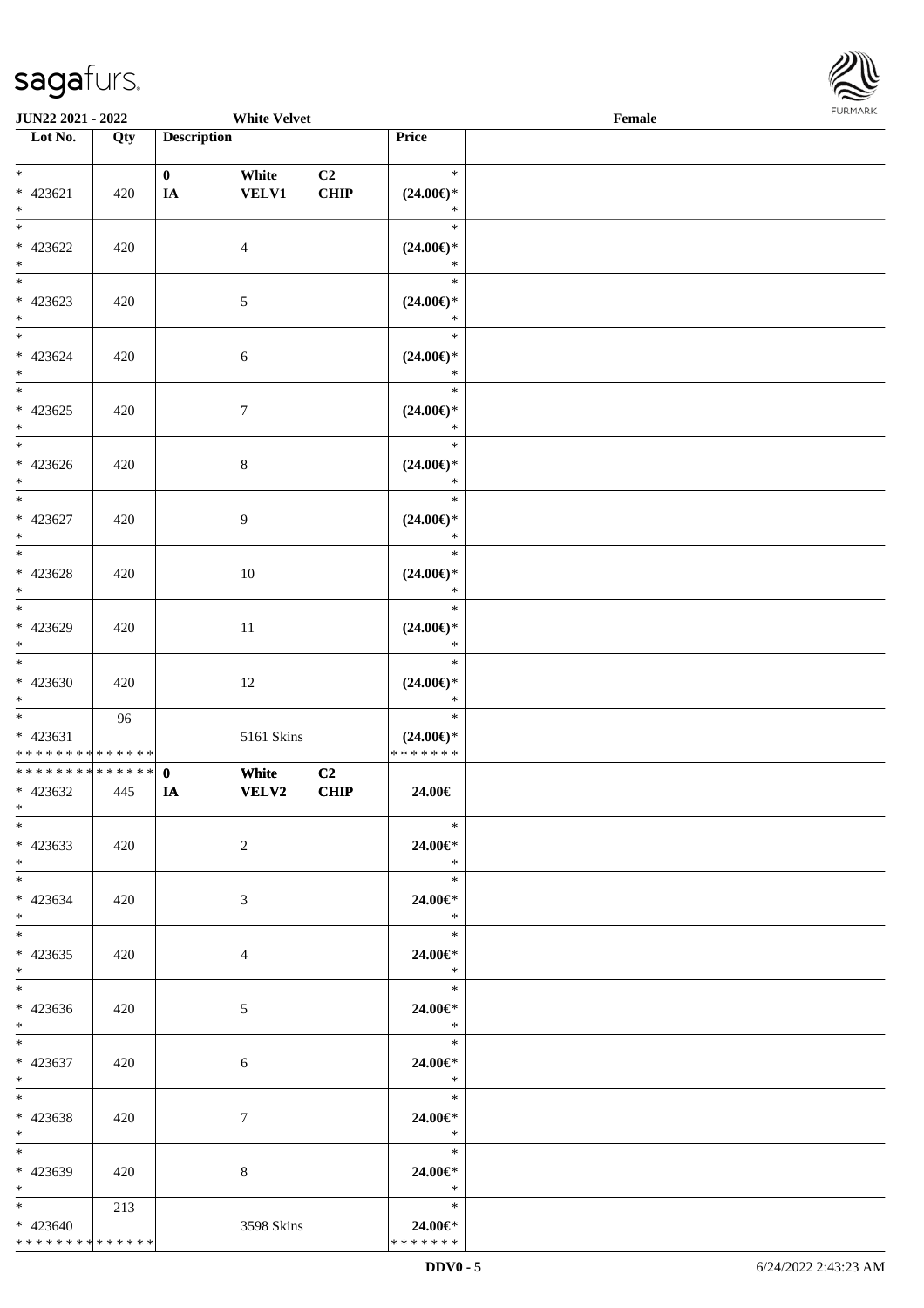

| <b>JUN22 2021 - 2022</b>                                                            |     |                             | <b>White Velvet</b>   |    |                                                | Female |  |
|-------------------------------------------------------------------------------------|-----|-----------------------------|-----------------------|----|------------------------------------------------|--------|--|
| Lot No.                                                                             | Qty | <b>Description</b>          |                       |    | Price                                          |        |  |
| ******** <mark>******</mark><br>$* 423641$<br>$*$                                   | 425 | $\mathbf{0}$<br><b>SROY</b> | White<br><b>VELV1</b> | C1 | 30.00€                                         |        |  |
| $*$<br>$* 423642$<br>$\ast$                                                         | 400 |                             | 2                     |    | $\ast$<br>30.00€*<br>$\ast$                    |        |  |
| $\overline{\mathbf{r}}$<br>$* 423643$<br>* * * * * * * * <mark>* * * * * * *</mark> | 308 |                             | 1133 Skins            |    | $\ast$<br>$30.00 \in$ *<br>* * * * * * *       |        |  |
| * * * * * * * * * * * * * * <mark>*</mark><br>$* 423644$<br>$*$                     | 425 | $\mathbf 0$<br><b>SROY</b>  | White<br><b>VELV1</b> | C2 | 29.00€                                         |        |  |
| $\overline{\ast}$<br>$* 423645$<br>$\ast$                                           | 400 |                             | $\overline{2}$        |    | $\ast$<br>29.00€*<br>$\ast$                    |        |  |
| $\ast$<br>$* 423646$<br>$\ast$                                                      | 400 |                             | 3                     |    | $\ast$<br>29.00€*<br>$\ast$                    |        |  |
| $* 423647$<br>$\ast$                                                                | 400 |                             | $\overline{4}$        |    | $\ast$<br>29.00€*<br>$\ast$                    |        |  |
| $*$<br>$* 423648$<br>$\ast$                                                         | 400 |                             | 5                     |    | $\ast$<br>29.00€*<br>$\ast$                    |        |  |
| $*$<br>* 423649<br>$\ast$                                                           | 400 |                             | 6                     |    | $\ast$<br>29.00€*<br>$\ast$                    |        |  |
| $*$<br>* 423650<br>$*$                                                              | 400 |                             | $\tau$                |    | $\ast$<br>29.00€*<br>$\ast$                    |        |  |
| $*$ $-$<br>$* 423651$<br>* * * * * * * * <mark>* * * * * * *</mark>                 | 354 |                             | 3179 Skins            |    | $\ast$<br>$(29.00\epsilon)$ *<br>* * * * * * * |        |  |
| * * * * * * * * <mark>* * * * * * *</mark><br>* 423652<br>$*$ $-$                   | 425 | $\mathbf{0}$<br><b>SROY</b> | White<br><b>VELV1</b> | C3 | 27.00€                                         |        |  |
| $\ast$<br>$* 423653$<br>* * * * * * * * <mark>* * * * * * *</mark>                  | 405 |                             | 830 Skins             |    | $\ast$<br>$(27.00\epsilon)$ *<br>* * * * * * * |        |  |
| * * * * * * * * * * * * * * <mark>*</mark><br>$* 423654$<br>$\ast$                  | 425 | $\mathbf 0$<br><b>SROY</b>  | White<br>VELV2        | C1 | $(30.00\epsilon)$                              |        |  |
| $*$<br>$* 423655$<br>$*$                                                            | 380 |                             | 2                     |    | $\ast$<br>$(30.00\epsilon)$ *<br>$\ast$        |        |  |
| $\ddot{x}$<br>$* 423656$<br>* * * * * * * * <mark>* * * * * *</mark>                | 71  |                             | 876 Skins             |    | $\ast$<br>$(30.00\epsilon)$ *<br>* * * * * * * |        |  |
| * * * * * * * * * * * * * * <mark>*</mark><br>* 423657<br>$\ast$                    | 425 | $\mathbf{0}$<br><b>SROY</b> | White<br><b>VELV2</b> | C2 | $(29.00\epsilon)$                              |        |  |
| $\ddot{x}$<br>* 423658<br>$\ast$                                                    | 400 |                             | 2                     |    | $\ast$<br>$(29.00\epsilon)$ *<br>$\ast$        |        |  |
| $\ast$<br>* 423659<br>$*$                                                           | 400 |                             | 3                     |    | $\ast$<br>$(29.00\epsilon)$ *<br>$\ast$        |        |  |
| $\ast$<br>* 423660                                                                  | 400 |                             | 4                     |    | $\ast$<br>$(29.00\epsilon)$ *                  |        |  |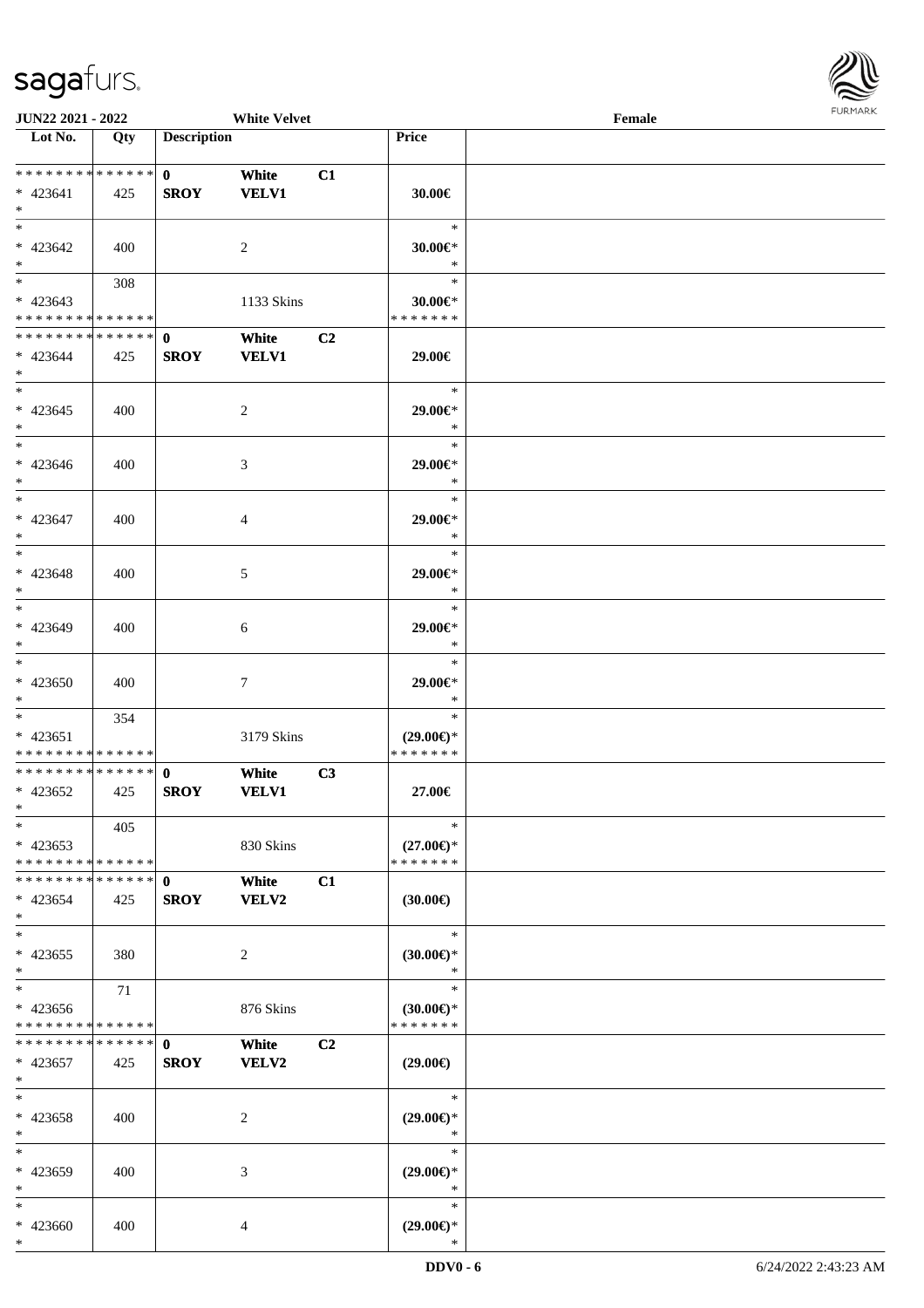

| JUN22 2021 - 2022                         |     |                              | <b>White Velvet</b>   |                |                                      | Female |  |  |  |
|-------------------------------------------|-----|------------------------------|-----------------------|----------------|--------------------------------------|--------|--|--|--|
| Lot No.                                   | Qty | <b>Description</b>           |                       |                | Price                                |        |  |  |  |
| $*$                                       |     | $\mathbf{0}$                 | White                 | C <sub>2</sub> | $\ast$                               |        |  |  |  |
| $* 423661$<br>$\ast$                      | 400 | <b>SROY</b>                  | VELV2                 |                | $(29.00\epsilon)$ *<br>*             |        |  |  |  |
| $*$                                       | 275 |                              |                       |                | $\ast$                               |        |  |  |  |
| $* 423662$<br>* * * * * * * * * * * * * * |     |                              | 2300 Skins            |                | $(29.00\epsilon)$ *<br>* * * * * * * |        |  |  |  |
| * * * * * * * * * * * * * * *             |     | $\theta$                     | <b>White</b>          | C3             |                                      |        |  |  |  |
| $* 423663$<br>$\ast$                      | 425 | <b>SROY</b>                  | <b>VELV2</b>          |                | $(27.00\epsilon)$                    |        |  |  |  |
| $*$                                       | 321 |                              |                       |                | $\ast$                               |        |  |  |  |
| $* 423664$<br>* * * * * * * * * * * * * * |     |                              | 746 Skins             |                | $(27.00\epsilon)$ *<br>* * * * * * * |        |  |  |  |
| 423665                                    | 151 | $\bf{0}$<br>${\bf LUMI}$     | White<br>VELV1        | C1             | $(31.00\epsilon)$                    |        |  |  |  |
| 423666                                    | 192 | $\bf{0}$<br>${\bf LUMI}$     | White<br>VELV1        | C2             | $(30.00\epsilon)$                    |        |  |  |  |
| 423667                                    | 348 | $\bf{0}$<br><b>LUMI</b>      | White<br><b>VELV2</b> | C1             | 31.00€                               |        |  |  |  |
| 423668                                    | 275 | $\mathbf{0}$<br>${\bf LUMI}$ | White<br>VELV2        | C <sub>2</sub> | 30.00€                               |        |  |  |  |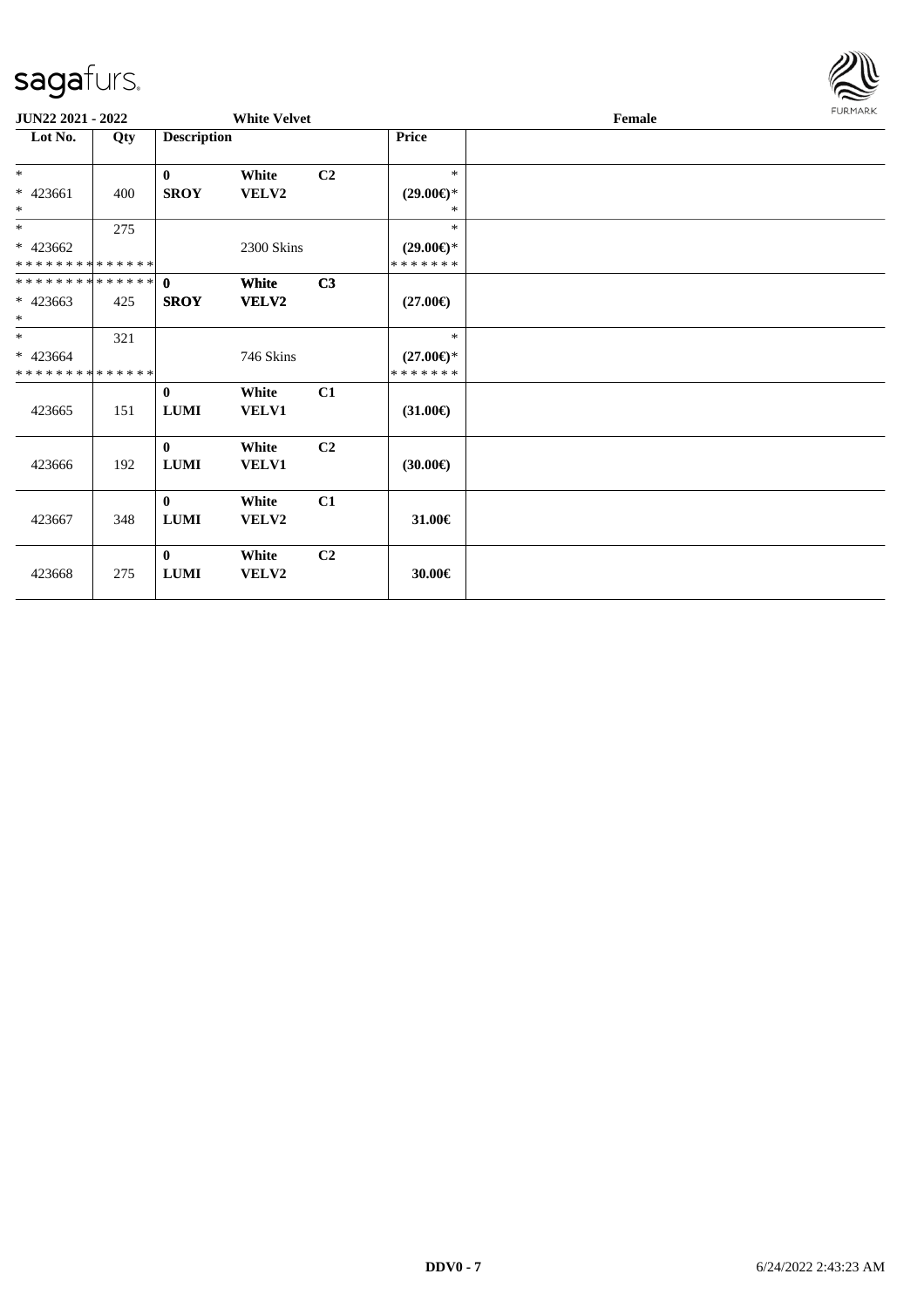

| JUN22 2021 - 2022             |     |                    | <b>White Velvet</b>         |                |                     | Female |  |
|-------------------------------|-----|--------------------|-----------------------------|----------------|---------------------|--------|--|
| Lot No.                       | Qty | <b>Description</b> |                             |                | Price               |        |  |
|                               |     |                    |                             |                |                     |        |  |
| ******** <mark>******</mark>  |     | $\mathbf{1}$       | White                       | C1             |                     |        |  |
| * 423721                      | 505 | SI                 | <b>VELV1</b>                |                | $(23.00\epsilon)$   |        |  |
| $\ast$                        |     |                    |                             |                |                     |        |  |
| $\ast$                        | 344 |                    |                             |                | $\ast$              |        |  |
| * 423722                      |     |                    | 849 Skins                   |                | $(23.00\epsilon)$ * |        |  |
| * * * * * * * * * * * * * *   |     |                    |                             |                | * * * * * * *       |        |  |
| ************** 1              |     |                    | White                       | C <sub>2</sub> |                     |        |  |
| $* 423723$                    | 505 | SI                 | <b>VELV1</b>                |                | $(22.00\epsilon)$   |        |  |
| $\ast$                        |     |                    |                             |                |                     |        |  |
| $\overline{\ }$               |     |                    |                             |                | $\ast$              |        |  |
| * 423724                      | 480 |                    | $\boldsymbol{2}$            |                | $(22.00\epsilon)$ * |        |  |
| $\ast$                        |     |                    |                             |                | $\ast$              |        |  |
| $\overline{\phantom{1}}$      |     |                    |                             |                | $\ast$              |        |  |
| $* 423725$                    | 480 |                    | $\ensuremath{\mathfrak{Z}}$ |                | $(22.00\epsilon)$ * |        |  |
| $\ast$                        |     |                    |                             |                | $\ast$              |        |  |
| $\overline{\phantom{a}^*}$    |     |                    |                             |                | $\ast$              |        |  |
| $* 423726$                    | 480 |                    | 4                           |                | $(22.00\epsilon)$ * |        |  |
| $\ast$                        |     |                    |                             |                | $\ast$              |        |  |
| $\overline{\phantom{a}^*}$    |     |                    |                             |                | $\ast$              |        |  |
| * 423727                      | 480 |                    | 5                           |                | $(22.00\epsilon)$ * |        |  |
| $\ast$                        |     |                    |                             |                | $\ast$              |        |  |
| $\ast$                        | 168 |                    |                             |                | $\ast$              |        |  |
| * 423728                      |     |                    | 2593 Skins                  |                | $(22.00\epsilon)$ * |        |  |
| * * * * * * * * * * * * * *   |     |                    |                             |                | * * * * * * *       |        |  |
| * * * * * * * * * * * * * * * |     | $\mathbf{1}$       | White                       | C3             |                     |        |  |
| * 423729                      | 505 | SI                 | <b>VELV1</b>                |                | $(20.50\epsilon)$   |        |  |
| $\ast$                        |     |                    |                             |                |                     |        |  |
| $\ast$                        |     |                    |                             |                | $\ast$              |        |  |
| * 423730                      | 500 |                    | $\overline{c}$              |                | $(20.50\epsilon)$ * |        |  |
| $\ast$                        |     |                    |                             |                | *                   |        |  |
| $\ast$                        | 87  |                    |                             |                | $\ast$              |        |  |
| $* 423731$                    |     |                    | 1092 Skins                  |                | $(20.50\epsilon)$ * |        |  |
| * * * * * * * * * * * * * *   |     |                    |                             |                | * * * * * * *       |        |  |
|                               |     | $\mathbf{1}$       | White                       | C1             |                     |        |  |
| 423732                        | 391 | SI                 | VELV2                       |                | $(23.00\epsilon)$   |        |  |
|                               |     |                    |                             |                |                     |        |  |
| * * * * * * * * * * * * * * * |     | $\mathbf{1}$       | White                       | C2             |                     |        |  |
| * 423733                      | 505 | SI                 | <b>VELV2</b>                |                | $(22.00\epsilon)$   |        |  |
| $*$                           |     |                    |                             |                |                     |        |  |
| $\ast$                        | 299 |                    |                             |                | $\ast$              |        |  |
| * 423734                      |     |                    | 804 Skins                   |                | $(22.00\epsilon)$ * |        |  |
| * * * * * * * * * * * * * *   |     |                    |                             |                | * * * * * * *       |        |  |
|                               |     | $\mathbf{1}$       | White                       | C3             |                     |        |  |
| 423735                        | 365 | SI                 | <b>VELV2</b>                |                | $(20.50\epsilon)$   |        |  |
|                               |     |                    |                             |                |                     |        |  |
| * * * * * * * * * * * * * *   |     | $\mathbf{1}$       | White                       | C <sub>2</sub> |                     |        |  |
| * 423736                      | 505 | $\mathbf{I}$       | <b>VELV1</b>                | <b>CHIP</b>    | $(18.50\epsilon)$   |        |  |
| $\ast$                        |     |                    |                             |                |                     |        |  |
| $\ast$                        |     |                    |                             |                | $\ast$              |        |  |
| * 423737                      | 480 |                    | $\overline{c}$              |                | $(18.50\epsilon)$ * |        |  |
| $\ast$                        |     |                    |                             |                | $\ast$              |        |  |
| $*$                           | 109 |                    |                             |                | $\ast$              |        |  |
| * 423738                      |     |                    | 1094 Skins                  |                | $(18.50\epsilon)$ * |        |  |
| * * * * * * * * * * * * * *   |     |                    |                             |                | * * * * * * *       |        |  |
| * * * * * * * * * * * * * *   |     | $\mathbf{1}$       | White                       | C1             |                     |        |  |
| * 423739                      | 485 | <b>SAGA</b>        | <b>VELV1</b>                |                | 24.50€              |        |  |
| $*$                           |     |                    |                             |                |                     |        |  |
| $*$                           |     |                    |                             |                | $\ast$              |        |  |
| * 423740                      | 460 |                    | 2                           |                | 24.50€*             |        |  |
| $*$                           |     |                    |                             |                | $\ast$              |        |  |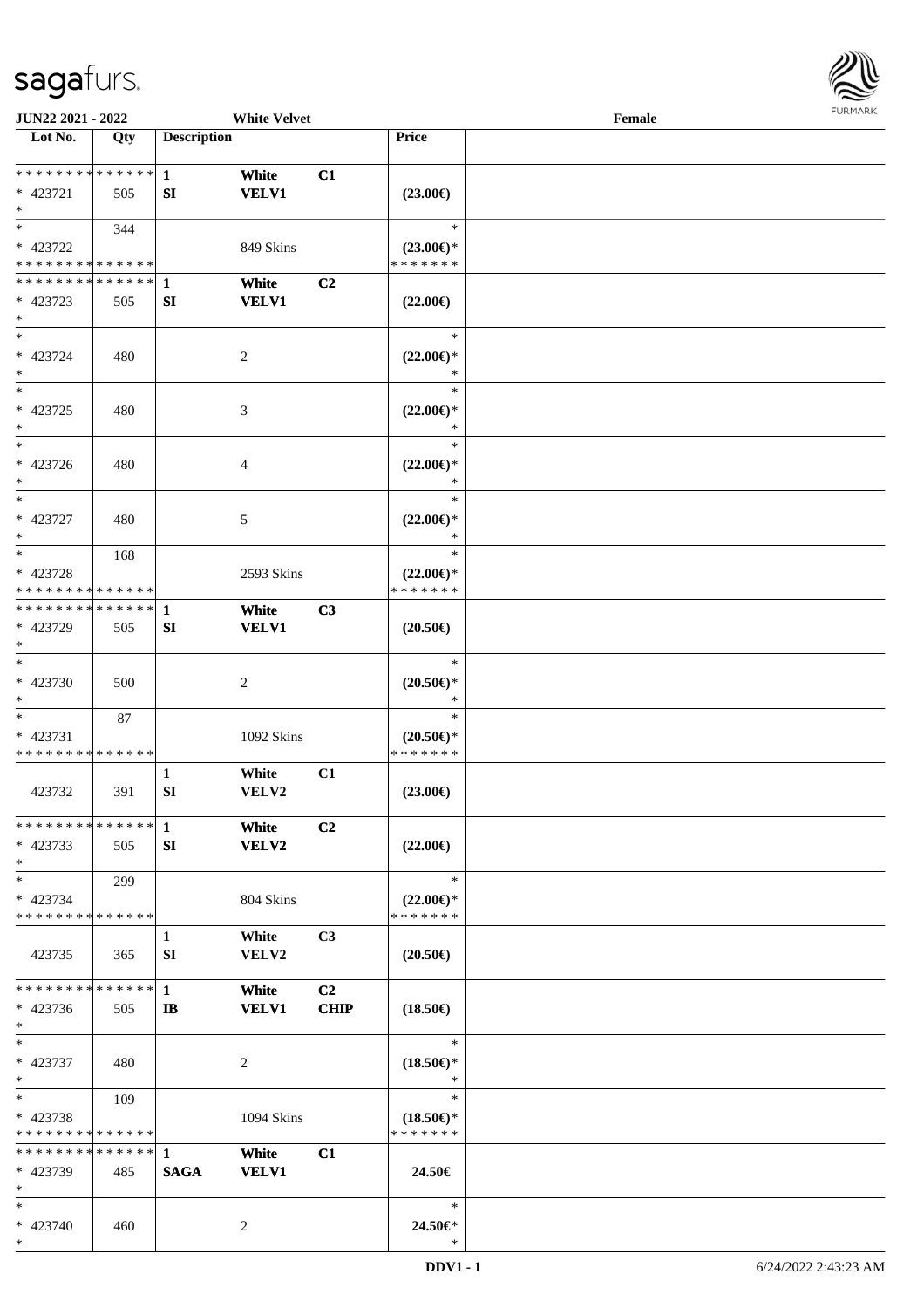

| <b>JUN22 2021 - 2022</b>                   |     |                    | <b>White Velvet</b> |    |                                                    | Female |  |
|--------------------------------------------|-----|--------------------|---------------------|----|----------------------------------------------------|--------|--|
| Lot No.                                    | Qty | <b>Description</b> |                     |    | Price                                              |        |  |
|                                            |     |                    |                     |    |                                                    |        |  |
| $*$                                        |     | $\mathbf{1}$       | White               | C1 | $\ast$                                             |        |  |
| * 423741                                   | 460 | <b>SAGA</b>        | VELV1               |    | 24.50€*                                            |        |  |
| $*$                                        |     |                    |                     |    | $\ast$                                             |        |  |
| $\overline{\ast}$                          |     |                    |                     |    | $\ast$                                             |        |  |
| * 423742                                   | 460 |                    | $\overline{4}$      |    | $(24.50\epsilon)$ *                                |        |  |
| $*$                                        |     |                    |                     |    | $\ast$                                             |        |  |
|                                            |     |                    |                     |    | $\ast$                                             |        |  |
| * 423743                                   | 460 |                    | 5                   |    | $(24.50\epsilon)$ *                                |        |  |
| $*$                                        |     |                    |                     |    | $\ast$                                             |        |  |
| $*$                                        |     |                    |                     |    | $\ast$                                             |        |  |
| * 423744                                   | 460 |                    | 6                   |    | $(24.50\mathnormal{\in}\mathcal{)^{\! \! \times}}$ |        |  |
| $*$                                        |     |                    |                     |    | $\ast$                                             |        |  |
|                                            | 82  |                    |                     |    | $\ast$                                             |        |  |
| $* 423745$                                 |     |                    | 2867 Skins          |    | $(24.50\epsilon)$ *                                |        |  |
| * * * * * * * * * * * * * *                |     |                    |                     |    | * * * * * * *                                      |        |  |
| * * * * * * * * <mark>* * * * * * *</mark> |     | $\mathbf{1}$       | White               | C1 |                                                    |        |  |
| $* 423746$                                 | 460 | <b>SAGA</b>        | <b>VELV1</b>        |    | 24.00€                                             |        |  |
| $*$                                        |     |                    |                     |    |                                                    |        |  |
|                                            |     |                    |                     |    | $\ast$                                             |        |  |
| * 423747                                   | 89  |                    | 2                   |    | 24.00€*                                            |        |  |
| $*$                                        |     |                    |                     |    | $\ast$                                             |        |  |
|                                            | 134 |                    |                     |    | $\ast$                                             |        |  |
| * 423748                                   |     |                    | 683 Skins           |    | 24.00€*                                            |        |  |
| * * * * * * * * * * * * * *                |     |                    |                     |    | * * * * * * *                                      |        |  |
|                                            |     |                    | White               | C2 |                                                    |        |  |
| * 423749                                   | 485 | <b>SAGA</b>        | <b>VELV1</b>        |    | 24.00€                                             |        |  |
| $*$                                        |     |                    |                     |    |                                                    |        |  |
| $*$                                        |     |                    |                     |    | $\ast$                                             |        |  |
| * 423750                                   | 460 |                    | 2                   |    | 24.00€*                                            |        |  |
| $*$<br>$*$                                 |     |                    |                     |    | $\ast$<br>$\ast$                                   |        |  |
|                                            |     |                    |                     |    |                                                    |        |  |
| * 423751                                   | 460 |                    | 3                   |    | 24.00€*<br>$\ast$                                  |        |  |
| $*$<br>$*$                                 |     |                    |                     |    | $\ast$                                             |        |  |
|                                            |     |                    |                     |    | 24.00€*                                            |        |  |
| * 423752<br>$*$ $*$                        | 460 |                    | 4                   |    | $\ast$                                             |        |  |
| $*$                                        |     |                    |                     |    | $\ast$                                             |        |  |
| * 423753                                   | 460 |                    | 5                   |    | 24.00€*                                            |        |  |
| $*$                                        |     |                    |                     |    | $\ast$                                             |        |  |
| $*$                                        |     |                    |                     |    | $\ast$                                             |        |  |
| * 423754                                   | 460 |                    | 6                   |    | 24.00€*                                            |        |  |
| $*$                                        |     |                    |                     |    | $\ast$                                             |        |  |
| $*$                                        |     |                    |                     |    | $\ast$                                             |        |  |
| $* 423755$                                 | 460 |                    | $7\phantom{.0}$     |    | 24.00€*                                            |        |  |
| $*$                                        |     |                    |                     |    | $*$                                                |        |  |
| $*$                                        |     |                    |                     |    | $\ast$                                             |        |  |
| * 423756                                   | 460 |                    | 8                   |    | 24.00€*                                            |        |  |
| $*$                                        |     |                    |                     |    | $\ast$                                             |        |  |
| $*$ $-$                                    |     |                    |                     |    | $\ast$                                             |        |  |
| * 423757                                   | 460 |                    | 9                   |    | $(24.00\epsilon)$ *                                |        |  |
| $*$                                        |     |                    |                     |    | $\ast$                                             |        |  |
| $*$                                        |     |                    |                     |    | $\ast$                                             |        |  |
| * 423758                                   | 460 |                    | 10                  |    | $(24.00\epsilon)$ *                                |        |  |
| $*$                                        |     |                    |                     |    | $\ast$                                             |        |  |
| $*$                                        | 272 |                    |                     |    | $\ast$                                             |        |  |
| * 423759                                   |     |                    | 4897 Skins          |    | 24.00€*                                            |        |  |
| * * * * * * * * * * * * * *                |     |                    |                     |    | * * * * * * *                                      |        |  |
| * * * * * * * * * * * * * *                |     |                    | <b>IDENTICAL</b>    |    |                                                    |        |  |
| $* 423760$                                 | 485 |                    |                     |    | $(24.00\epsilon)$                                  |        |  |
| $*$                                        |     |                    |                     |    |                                                    |        |  |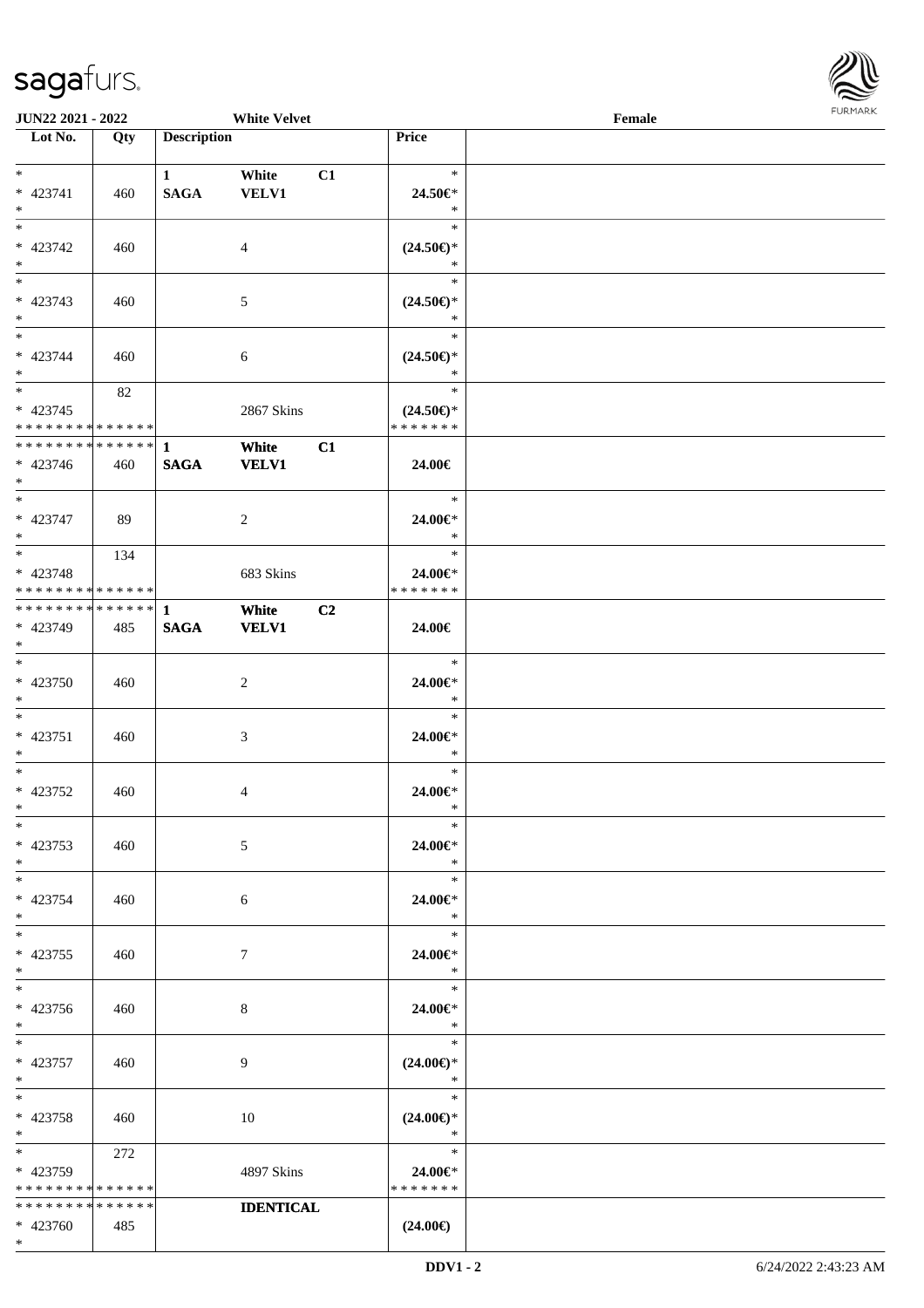

| <b>JUN22 2021 - 2022</b><br><b>White Velvet</b>                             |     |                             |                       |                                                | <b>FURMARK</b><br>$\ensuremath{\textnormal{\textbf{Female}}}$ |  |  |
|-----------------------------------------------------------------------------|-----|-----------------------------|-----------------------|------------------------------------------------|---------------------------------------------------------------|--|--|
| Lot No.                                                                     | Qty | <b>Description</b>          |                       | Price                                          |                                                               |  |  |
| $*$<br>* 423761<br>$*$                                                      | 460 | $\mathbf{1}$<br><b>SAGA</b> | White<br><b>VELV1</b> | $\ast$<br>C2<br>$(24.00\epsilon)$ *<br>$\ast$  |                                                               |  |  |
| * 423762<br>$*$                                                             | 460 |                             | 3                     | $\ast$<br>$(24.00\epsilon)$ *<br>$\ast$        |                                                               |  |  |
| $\overline{\phantom{0}}$<br>* 423763<br>$*$                                 | 460 |                             | 4                     | $\ast$<br>$(24.00\epsilon)$ *<br>$\ast$        |                                                               |  |  |
| $*$<br>* 423764<br>$*$                                                      | 460 |                             | 5                     | $\ast$<br>$(24.00\epsilon)$ *<br>$\ast$        |                                                               |  |  |
| $*$<br>* 423765<br>$*$                                                      | 460 |                             | 6                     | $\ast$<br>$(24.00\epsilon)$ *<br>$\ast$        |                                                               |  |  |
| $\ast$<br>* 423766<br>$*$                                                   | 460 |                             | 7                     | $\ast$<br>$(24.00\epsilon)$ *<br>$\ast$        |                                                               |  |  |
| $*$<br>* 423767<br>$*$                                                      | 460 |                             | 8                     | $\ast$<br>$(24.00\epsilon)$ *<br>$\ast$        |                                                               |  |  |
| $\overline{\ }$<br>* 423768<br>$*$                                          | 460 |                             | 9                     | $\ast$<br>24.00€*<br>$\ast$                    |                                                               |  |  |
| $\overline{\ast}$<br>* 423769<br>$*$                                        | 460 |                             | 10                    | $\ast$<br>24.00€*<br>$\ast$                    |                                                               |  |  |
| $\overline{\ast}$<br>* 423770<br>* * * * * * * * <mark>* * * * * * *</mark> | 370 |                             | 4995 Skins            | $\ast$<br>24.00€*<br>* * * * * * *             |                                                               |  |  |
| * * * * * * * * <mark>* * * * * * *</mark><br>* 423771<br>$*$               | 485 | $\mathbf{1}$<br><b>SAGA</b> | White<br><b>VELV1</b> | C3<br>$(22.00\epsilon)$                        |                                                               |  |  |
| * 423772<br>$\ast$                                                          | 460 |                             | $\overline{c}$        | $\ast$<br>$(22.00\epsilon)$ *<br>$\ast$        |                                                               |  |  |
| $\frac{1}{1}$<br>* 423773<br>$*$                                            | 460 |                             | 3                     | $\ast$<br>$(22.00\epsilon)$ *<br>$\ast$        |                                                               |  |  |
| $\overline{\phantom{0}}$<br>* 423774<br>$\ast$                              | 460 |                             | 4                     | $\ast$<br>$(22.00\epsilon)$ *<br>$\ast$        |                                                               |  |  |
| $\overline{\ast}$<br>* 423775<br>$*$                                        | 460 |                             | $\sqrt{5}$            | $\ast$<br>$(22.00\epsilon)$ *<br>$\ast$        |                                                               |  |  |
| $*$<br>* 423776<br>$*$                                                      | 460 |                             | 6                     | $\ast$<br>$(22.00\epsilon)$ *<br>$\ast$        |                                                               |  |  |
| $*$<br>* 423777<br>$*$                                                      | 480 |                             | $\tau$                | $\ast$<br>$(22.00\epsilon)$ *<br>$\ast$        |                                                               |  |  |
| $*$<br>* 423778<br>* * * * * * * * <mark>* * * * * *</mark>                 | 77  |                             | 3342 Skins            | $\ast$<br>$(22.00\epsilon)$ *<br>* * * * * * * |                                                               |  |  |
| * * * * * * * * <mark>* * * * * * *</mark><br>* 423779<br>$\ast$            | 485 | $\mathbf{1}$<br><b>SAGA</b> | White<br>VELV2        | C1<br>$(24.50\epsilon)$                        |                                                               |  |  |
| $*$<br>* 423780                                                             | 460 |                             | 2                     | $\ast$<br>$(24.50\epsilon)$ *                  |                                                               |  |  |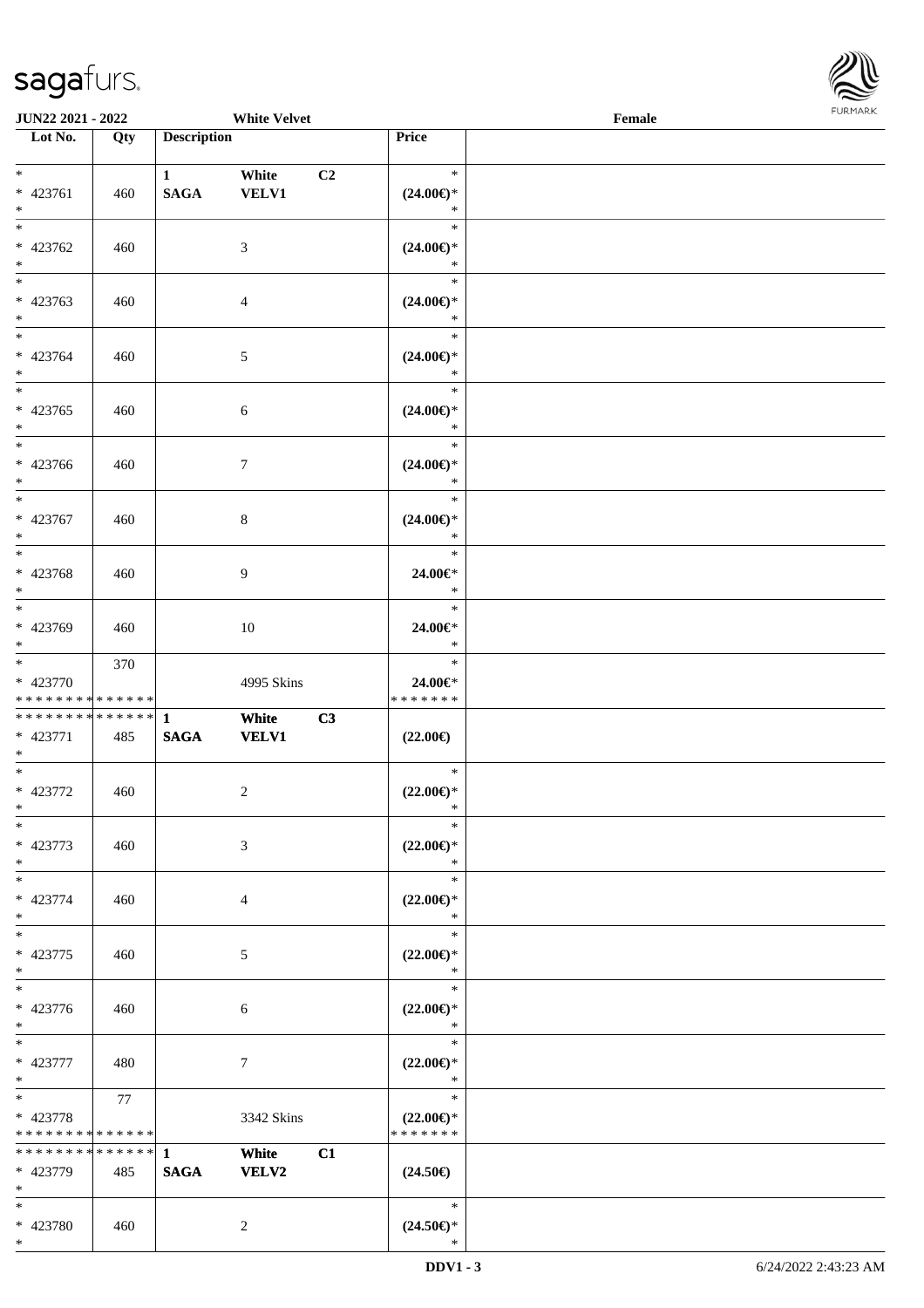

| <b>JUN22 2021 - 2022</b>                   |     |                    | <b>White Velvet</b> |             |                                      | Female |  |
|--------------------------------------------|-----|--------------------|---------------------|-------------|--------------------------------------|--------|--|
| Lot No.                                    | Qty | <b>Description</b> |                     |             | Price                                |        |  |
|                                            |     |                    |                     |             |                                      |        |  |
| $*$                                        |     | $\mathbf{1}$       | White               | C1          | $\ast$                               |        |  |
| * 423781                                   | 460 | <b>SAGA</b>        | VELV2               |             | $(24.50\epsilon)$ *                  |        |  |
| $*$                                        |     |                    |                     |             | $\ast$                               |        |  |
|                                            |     |                    |                     |             | $\ast$                               |        |  |
| * 423782                                   | 460 |                    | $\overline{4}$      |             | $(24.50\epsilon)$ *                  |        |  |
| $*$                                        |     |                    |                     |             | $\ast$                               |        |  |
|                                            | 308 |                    |                     |             | $\ast$                               |        |  |
| * 423783                                   |     |                    | 2173 Skins          |             | $(24.50\epsilon)$ *                  |        |  |
| * * * * * * * * <mark>* * * * * * *</mark> |     |                    |                     |             | * * * * * * *                        |        |  |
| * * * * * * * * <mark>* * * * * * *</mark> |     | $\mathbf{1}$       | White               | C2          |                                      |        |  |
| * 423784                                   |     | <b>SAGA</b>        | VELV2               |             | $(24.00\epsilon)$                    |        |  |
| $*$                                        | 485 |                    |                     |             |                                      |        |  |
|                                            |     |                    |                     |             | $\ast$                               |        |  |
|                                            |     |                    |                     |             |                                      |        |  |
| * 423785                                   | 460 |                    | $\overline{c}$      |             | $(24.00\epsilon)$ *                  |        |  |
| $*$                                        |     |                    |                     |             | $\ast$                               |        |  |
|                                            |     |                    |                     |             | $\ast$                               |        |  |
| * 423786                                   | 460 |                    | 3                   |             | $(24.00\epsilon)$ *                  |        |  |
| $*$                                        |     |                    |                     |             | $\ast$                               |        |  |
|                                            |     |                    |                     |             | $\ast$                               |        |  |
| * 423787                                   | 460 |                    | $\overline{4}$      |             | $(24.00\epsilon)$ *                  |        |  |
| $*$                                        |     |                    |                     |             | $\ast$                               |        |  |
|                                            |     |                    |                     |             | $\ast$                               |        |  |
| * 423788                                   | 460 |                    | 5                   |             | $(24.00\epsilon)$ *                  |        |  |
| $*$                                        |     |                    |                     |             | $\ast$                               |        |  |
| $*$                                        |     |                    |                     |             | $\ast$                               |        |  |
| * 423789                                   | 460 |                    | 6                   |             | $(24.00\epsilon)$ *                  |        |  |
| $*$                                        |     |                    |                     |             | $\ast$                               |        |  |
| $*$                                        |     |                    |                     |             | $\ast$                               |        |  |
| * 423790                                   | 460 |                    | $\tau$              |             | $(24.00\epsilon)$ *                  |        |  |
| $*$                                        |     |                    |                     |             | $\ast$                               |        |  |
| $*$                                        |     |                    |                     |             | $\ast$                               |        |  |
|                                            |     |                    |                     |             |                                      |        |  |
| * 423791                                   | 460 |                    | $\,8\,$             |             | $(24.00\epsilon)$ *<br>$\ast$        |        |  |
| $\ast$<br>$*$                              |     |                    |                     |             | $\ast$                               |        |  |
|                                            |     |                    |                     |             |                                      |        |  |
| * 423792                                   | 460 |                    | 9                   |             | $(24.00\epsilon)$ *                  |        |  |
| $*$ $-$                                    |     |                    |                     |             | $\ast$                               |        |  |
| $\ast$                                     |     |                    |                     |             | $\ast$                               |        |  |
| * 423793                                   | 460 |                    | 10                  |             | $(24.00\epsilon)$ *                  |        |  |
| $*$                                        |     |                    |                     |             | ∗                                    |        |  |
| $*$                                        |     |                    |                     |             | $\ast$                               |        |  |
| * 423794                                   | 460 |                    | 11                  |             | $(24.00\epsilon)$ *                  |        |  |
| $\ast$                                     |     |                    |                     |             | $\ast$                               |        |  |
| $*$                                        | 417 |                    |                     |             | $\ast$                               |        |  |
| * 423795                                   |     |                    | 5502 Skins          |             | $(24.00\epsilon)$ *                  |        |  |
| * * * * * * * * * * * * * *                |     |                    |                     |             | * * * * * * *                        |        |  |
| * * * * * * * * <mark>* * * * * *</mark> * |     | $\mathbf{1}$       | White               | C3          |                                      |        |  |
| * 423796                                   | 485 | <b>SAGA</b>        | VELV2               |             | 22.00€                               |        |  |
| $*$                                        |     |                    |                     |             |                                      |        |  |
| $*$                                        |     |                    |                     |             | $\ast$                               |        |  |
| * 423797                                   | 460 |                    | $\overline{2}$      |             | $(22.00\epsilon)$ *                  |        |  |
| $*$                                        |     |                    |                     |             | $\ast$                               |        |  |
| $*$                                        |     |                    |                     |             | $\ast$                               |        |  |
| * 423798                                   | 460 |                    | 3                   |             | $(22.00\epsilon)$ *                  |        |  |
| $*$                                        |     |                    |                     |             | $\ast$                               |        |  |
| $*$                                        | 478 |                    |                     |             | $\ast$                               |        |  |
| * 423799                                   |     |                    | 1883 Skins          |             |                                      |        |  |
| * * * * * * * * * * * * * *                |     |                    |                     |             | $(22.00\epsilon)$ *<br>* * * * * * * |        |  |
|                                            |     |                    |                     |             |                                      |        |  |
|                                            |     | $\mathbf{1}$       | White               | C2          |                                      |        |  |
| 423800                                     | 419 | <b>SAGA</b>        | VELV2               | <b>OPEN</b> | $(21.00\epsilon)$                    |        |  |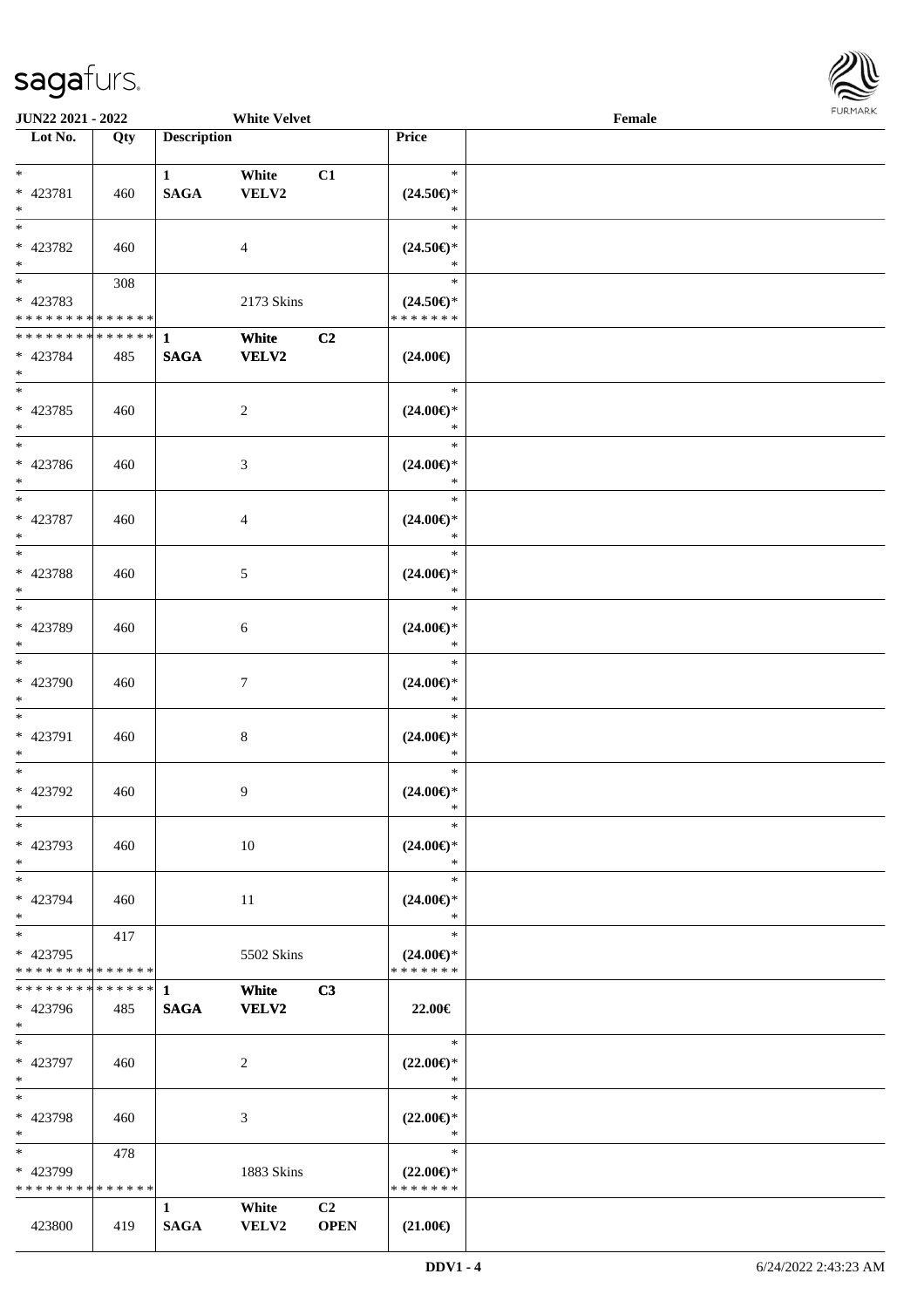

| JUN22 2021 - 2022                               |     |                    | <b>White Velvet</b>         |            |                                                    | FURMARK<br>Female |  |  |
|-------------------------------------------------|-----|--------------------|-----------------------------|------------|----------------------------------------------------|-------------------|--|--|
| $\overline{\phantom{1}}$ Lot No.                | Qty | <b>Description</b> |                             |            | Price                                              |                   |  |  |
| ******** <mark>******</mark><br>* 423801<br>$*$ | 485 | $\mathbf{1}$<br>IA | White<br><b>VELV1</b>       | C2<br>CHIP | $(20.50\epsilon)$                                  |                   |  |  |
| $*$<br>$* 423802$<br>$*$                        | 460 |                    | $\sqrt{2}$                  |            | $\ast$<br>$(20.50\epsilon)$ *<br>$\ast$            |                   |  |  |
| * 423803<br>$*$                                 | 460 |                    | $\mathfrak{Z}$              |            | $\ast$<br>$(20.50\epsilon)$ *<br>$\ast$            |                   |  |  |
| $*$<br>* 423804<br>$*$                          | 460 |                    | $\overline{4}$              |            | $\ast$<br>$(20.50\epsilon)$ *<br>$\ast$            |                   |  |  |
| $\overline{\ast}$<br>$* 423805$<br>$*$          | 460 |                    | $\mathfrak{S}$              |            | $\ast$<br>$(20.50 \in )^*$<br>$\ast$               |                   |  |  |
| $*$<br>$* 423806$<br>$\ast$                     | 460 |                    | $\sqrt{6}$                  |            | $\ast$<br>$(20.50 \in )^*$<br>$\ast$               |                   |  |  |
| $*$<br>* 423807<br>$*$                          | 460 |                    | $\tau$                      |            | $\ast$<br>$(20.50\mathnormal{\infty})^*$<br>$\ast$ |                   |  |  |
| $\overline{\phantom{0}}$<br>* 423808<br>$*$     | 460 |                    | $\,8\,$                     |            | $\ast$<br>$(20.50\mathnormal{\infty})^*$<br>$\ast$ |                   |  |  |
| $*$<br>* 423809<br>$*$                          | 460 |                    | 9                           |            | $\ast$<br>$(20.50\mathnormal{\infty})^*$<br>$\ast$ |                   |  |  |
| $\ast$<br>* 423810<br>$*$                       | 460 |                    | $10\,$                      |            | $\ast$<br>$(20.50\epsilon)$ *<br>$\ast$            |                   |  |  |
| $\ast$<br>* 423811<br>$*$                       | 460 |                    | 11                          |            | $\ast$<br>$(20.50\epsilon)$ *<br>$\ast$            |                   |  |  |
| $*$<br>* 423812<br>* * * * * * * * * * * * * *  | 410 |                    | 5495 Skins                  |            | $\ast$<br>$(20.50\epsilon)$ *<br>* * * * * * *     |                   |  |  |
| * * * * * * * * * * * * * *<br>* 423813<br>$*$  | 485 |                    | <b>IDENTICAL</b>            |            | $(20.50\epsilon)$                                  |                   |  |  |
| $*$<br>* 423814<br>$*$                          | 460 |                    | 2                           |            | $\ast$<br>$(20.50\epsilon)$ *<br>$\ast$            |                   |  |  |
| $*$<br>$* 423815$<br>$*$                        | 460 |                    | $\ensuremath{\mathfrak{Z}}$ |            | $\ast$<br>$(20.50\epsilon)$ *<br>$\ast$            |                   |  |  |
| $*$<br>$* 423816$<br>$*$                        | 460 |                    | $\overline{4}$              |            | $\ast$<br>$(20.50\epsilon)$ *<br>$\ast$            |                   |  |  |
| $*$<br>* 423817<br>$*$                          | 460 |                    | 5                           |            | $\ast$<br>$(20.50\epsilon)$ *<br>$\ast$            |                   |  |  |
| $*$<br>* 423818<br>$*$                          | 460 |                    | 6                           |            | $\ast$<br>$(20.50 \in )^*$<br>$\ast$               |                   |  |  |
| $*$<br>* 423819<br>* * * * * * * * * * * * * *  | 180 |                    | 2965 Skins                  |            | $\ast$<br>$(20.50\epsilon)$ *<br>* * * * * * *     |                   |  |  |
| * * * * * * * * * * * * * * *<br>* 423820       | 485 | -1<br>IA           | White<br><b>VELV2</b>       | C2<br>CHIP | $(20.50\epsilon)$                                  |                   |  |  |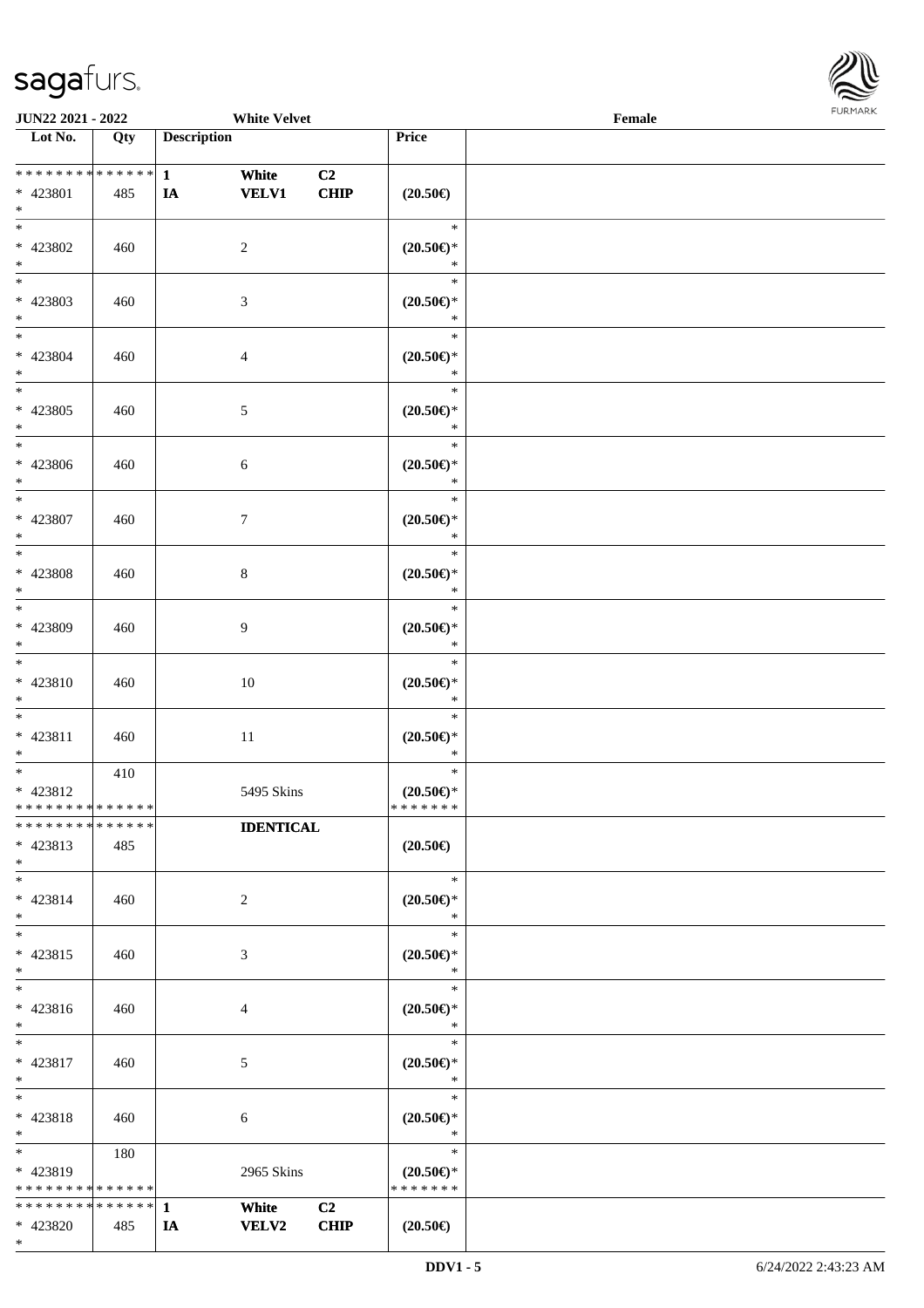

| <b>JUN22 2021 - 2022</b>                               |     |                    | <b>White Velvet</b> |                |                                      | Female |  |
|--------------------------------------------------------|-----|--------------------|---------------------|----------------|--------------------------------------|--------|--|
| Lot No.                                                | Qty | <b>Description</b> |                     |                | Price                                |        |  |
|                                                        |     |                    |                     |                |                                      |        |  |
| $*$                                                    |     | $\mathbf{1}$       | White               | C <sub>2</sub> | $\ast$                               |        |  |
| * 423821                                               | 460 | IA                 | VELV2               | <b>CHIP</b>    | $(20.50\epsilon)$ *                  |        |  |
| $*$                                                    |     |                    |                     |                | $\ast$                               |        |  |
| $*$                                                    |     |                    |                     |                | $\ast$                               |        |  |
| * 423822                                               | 460 |                    | 3                   |                | $(20.50\epsilon)$ *                  |        |  |
| $\ast$                                                 |     |                    |                     |                | $\ast$                               |        |  |
|                                                        |     |                    |                     |                | $\ast$                               |        |  |
| * 423823                                               | 460 |                    | $\overline{4}$      |                | $(20.50\epsilon)$ *                  |        |  |
| $\ast$                                                 |     |                    |                     |                | $\ast$                               |        |  |
| $\ddot{x}$                                             |     |                    |                     |                | $\ast$                               |        |  |
| * 423824                                               | 460 |                    | $\mathfrak{S}$      |                | $(20.50\epsilon)$ *                  |        |  |
| $*$                                                    |     |                    |                     |                | $\ast$                               |        |  |
| $\overline{\ast}$                                      |     |                    |                     |                | $\ast$                               |        |  |
| * 423825                                               | 460 |                    | 6                   |                | $(20.50\epsilon)$ *                  |        |  |
| $*$                                                    |     |                    |                     |                | $\ast$                               |        |  |
|                                                        |     |                    |                     |                | $\ast$                               |        |  |
| * 423826                                               |     |                    | $\tau$              |                | $20.50 \in$ *                        |        |  |
| $*$                                                    | 460 |                    |                     |                | $\ast$                               |        |  |
| $\overline{\phantom{0}}$                               |     |                    |                     |                | $\ast$                               |        |  |
|                                                        | 189 |                    |                     |                |                                      |        |  |
| * 423827<br>* * * * * * * * <mark>* * * * * * *</mark> |     |                    | 3434 Skins          |                | $(20.50\epsilon)$ *<br>* * * * * * * |        |  |
|                                                        |     |                    |                     |                |                                      |        |  |
|                                                        |     |                    | White               | C1             |                                      |        |  |
| * 423828                                               | 465 | <b>SROY</b>        | <b>VELV1</b>        |                | 28.50€                               |        |  |
| $*$<br>$*$                                             |     |                    |                     |                |                                      |        |  |
|                                                        |     |                    |                     |                | $\ast$                               |        |  |
| * 423829                                               | 440 |                    | 2                   |                | 28.50€*                              |        |  |
| $\ast$                                                 |     |                    |                     |                | $\ast$                               |        |  |
| $*$                                                    |     |                    |                     |                | $\ast$                               |        |  |
| * 423830                                               | 440 |                    | 3                   |                | 28.50€*                              |        |  |
| $*$                                                    |     |                    |                     |                | $\ast$                               |        |  |
| $\ddot{x}$                                             |     |                    |                     |                | $\ast$                               |        |  |
| $* 423831$                                             | 440 |                    | $\overline{4}$      |                | 28.50€*                              |        |  |
| $\ast$                                                 |     |                    |                     |                | $\ast$                               |        |  |
| $\ddot{x}$                                             |     |                    |                     |                | $\ast$                               |        |  |
| * 423832                                               | 440 |                    | $\mathfrak{S}$      |                | 28.50€*                              |        |  |
| $*$ $-$                                                |     |                    |                     |                | $\ast$                               |        |  |
| $*$                                                    | 299 |                    |                     |                | $\ast$                               |        |  |
| * 423833                                               |     |                    | 2524 Skins          |                | 28.50€*                              |        |  |
| * * * * * * * * <mark>* * * * * *</mark> *             |     |                    |                     |                | * * * * * * *                        |        |  |
|                                                        |     |                    | <b>White</b>        | C2             |                                      |        |  |
| * 423834                                               | 465 |                    | SROY VELV1          |                | 25.50€                               |        |  |
| $\ast$                                                 |     |                    |                     |                |                                      |        |  |
| $\ast$                                                 |     |                    |                     |                | $\ast$                               |        |  |
| $* 423835$                                             | 440 |                    | $\overline{2}$      |                | 25.50€*                              |        |  |
| $\ast$                                                 |     |                    |                     |                | $\ast$                               |        |  |
| $\ddot{x}$                                             |     |                    |                     |                | $\ast$                               |        |  |
| $* 423836$                                             | 440 |                    | 3                   |                | $25.50 \in$ *                        |        |  |
| $*$                                                    |     |                    |                     |                | $\mathbb{R}^2$                       |        |  |
| $*$ $-$                                                |     |                    |                     |                | $\ast$                               |        |  |
| $* 423837$                                             | 440 |                    |                     |                | $(25.50\epsilon)$ *                  |        |  |
| $*$ $-$                                                |     |                    | $\overline{4}$      |                | $\ast$                               |        |  |
| $*$ $-$                                                |     |                    |                     |                | $\ast$                               |        |  |
|                                                        |     |                    |                     |                |                                      |        |  |
| * 423838                                               | 440 |                    | 5                   |                | $(25.50\epsilon)$ *<br>$\ast$        |        |  |
| $*$                                                    |     |                    |                     |                |                                      |        |  |
| $\ddot{x}$                                             |     |                    |                     |                | $\ast$                               |        |  |
| * 423839                                               | 440 |                    | 6                   |                | $(25.50\epsilon)$ *                  |        |  |
| $*$ $-$                                                |     |                    |                     |                | $\ast$                               |        |  |
| $\ast$                                                 |     |                    |                     |                | $\ast$                               |        |  |
| * 423840                                               | 440 |                    | $\tau$              |                | $(25.50\epsilon)$ *                  |        |  |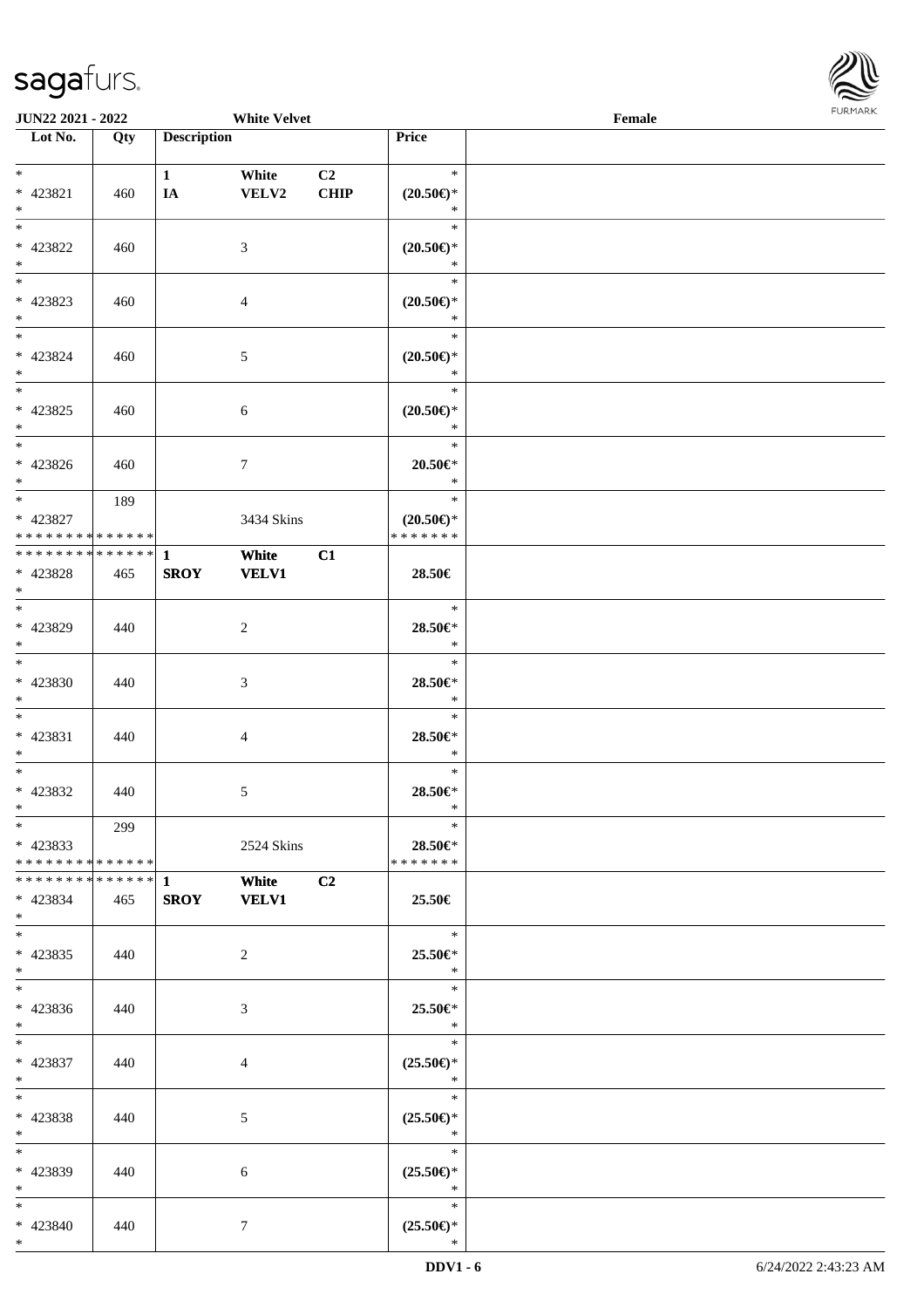

| <b>JUN22 2021 - 2022</b>                                             |                      |                             | <b>White Velvet</b>         |                                                | Female |  |
|----------------------------------------------------------------------|----------------------|-----------------------------|-----------------------------|------------------------------------------------|--------|--|
| Lot No.                                                              | Qty                  | <b>Description</b>          |                             | Price                                          |        |  |
| $*$                                                                  |                      | $\mathbf{1}$                | White<br>C <sub>2</sub>     | $\ast$                                         |        |  |
| * 423841<br>$*$<br>$*$                                               | 440                  | <b>SROY</b>                 | <b>VELV1</b>                | $(25.50\epsilon)$ *<br>∗<br>$\ast$             |        |  |
| * 423842<br>$\ast$                                                   | 440                  |                             | 9                           | $(25.50\epsilon)$ *<br>*                       |        |  |
| * 423843<br>$\ast$                                                   | 440                  |                             | 10                          | $\ast$<br>$(25.50\epsilon)$ *<br>$\ast$        |        |  |
| $\ddot{x}$<br>* 423844<br>* * * * * * * * <mark>* * * * * * *</mark> | 365                  |                             | 4790 Skins                  | $\ast$<br>$(25.50\epsilon)$ *<br>* * * * * * * |        |  |
| * * * * * * * *<br>$* 423845$<br>$\ast$                              | * * * * * *<br>465   |                             | <b>IDENTICAL</b>            | $(25.50\epsilon)$                              |        |  |
| $\ast$<br>* 423846<br>$\ast$                                         | 440                  |                             | 2                           | $\ast$<br>$(25.50 \in )^*$<br>$\ast$           |        |  |
| $*$<br>* 423847<br>$\ast$                                            | 440                  |                             | 3                           | $\ast$<br>$(25.50\epsilon)$ *<br>$\ast$        |        |  |
| $\ddot{x}$<br>* 423848<br>$\ast$                                     | 440                  |                             | 4                           | $\ast$<br>$(25.50\epsilon)$ *<br>∗             |        |  |
| $*$<br>* 423849<br>$\ast$                                            | 440                  |                             | 5                           | $\ast$<br>$(25.50\epsilon)$ *<br>$\ast$        |        |  |
| $*$<br>* 423850<br>* * * * * * * * <mark>* * * * * * *</mark>        | 55                   |                             | 2280 Skins                  | $\ast$<br>$(25.50\epsilon)$ *<br>* * * * * * * |        |  |
| $* 423851$<br>$\ast$                                                 | 465                  | <b>SROY</b>                 | C3<br>White<br><b>VELV1</b> | $(24.00\epsilon)$                              |        |  |
| $*$<br>* 423852<br>$*$ $-$                                           | 440                  |                             | 2                           | $\ast$<br>$(24.00\epsilon)$ *<br>$\ast$        |        |  |
| $\ast$<br>* 423853<br>$\ddot{\mathbf{x}}$                            | 440                  |                             | 3                           | $\ast$<br>$(24.00\epsilon)$ *<br>∗             |        |  |
| $*$ $-$<br>* 423854<br>$*$                                           | 460                  |                             | 4                           | $\ast$<br>$(24.00\epsilon)$ *<br>$\ast$        |        |  |
| $*$<br>* 423855<br>* * * * * * * * <mark>* * * * * *</mark>          | 95                   |                             | 1900 Skins                  | $\ast$<br>$(24.00\epsilon)$ *<br>* * * * * * * |        |  |
| * * * * * * * *<br>* 423856<br>$*$                                   | * * * * * *  <br>465 | $\mathbf{1}$<br><b>SROY</b> | White<br>C1<br><b>VELV2</b> | $(26.50\epsilon)$                              |        |  |
| $*$ $-$<br>* 423857<br>$\ast$                                        | 440                  |                             | 2                           | $\ast$<br>$(26.50\epsilon)$ *<br>$\ast$        |        |  |
| $*$ $*$<br>* 423858<br>* * * * * * * * <mark>* * * * * *</mark>      | 262                  |                             | 1167 Skins                  | $\ast$<br>$(26.50\epsilon)$ *<br>* * * * * * * |        |  |
| * * * * * * * * <mark>* * * * * * *</mark><br>* 423859<br>$\ast$     | 465                  | $\mathbf{1}$<br><b>SROY</b> | White<br>C2<br>VELV2        | $(25.50\epsilon)$                              |        |  |
| $\ast$<br>* 423860                                                   | 440                  |                             | 2                           | $\ast$<br>$(25.50\epsilon)$ *                  |        |  |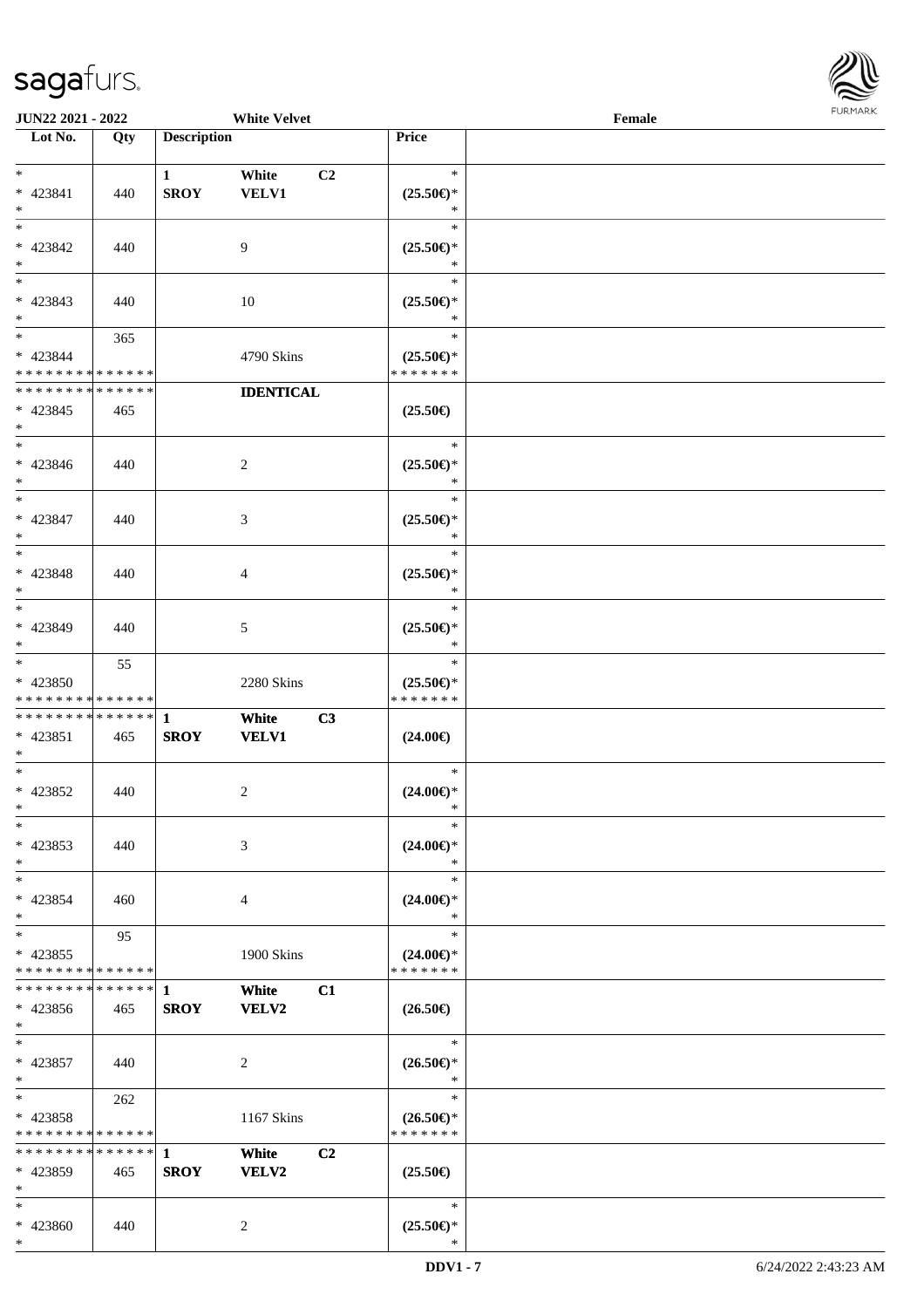

| <b>JUN22 2021 - 2022</b>                                      |                   | <b>White Velvet</b> |                  |            |                           | Female | 1011111111 |  |
|---------------------------------------------------------------|-------------------|---------------------|------------------|------------|---------------------------|--------|------------|--|
| Lot No.                                                       | $\overline{Q}$ ty | <b>Description</b>  |                  |            | Price                     |        |            |  |
|                                                               |                   |                     |                  |            |                           |        |            |  |
| $\ast$                                                        |                   | $\mathbf{1}$        | White            | C2         | $\ast$                    |        |            |  |
| * 423861                                                      | 440               | <b>SROY</b>         | VELV2            |            | $(25.50\epsilon)$ *       |        |            |  |
| $\ast$                                                        |                   |                     |                  |            | $\ast$                    |        |            |  |
| $\ast$                                                        |                   |                     |                  |            | $\ast$                    |        |            |  |
| * 423862                                                      | 440               |                     | $\overline{4}$   |            | $(25.50\epsilon)$ *       |        |            |  |
| $\ast$                                                        |                   |                     |                  |            | $\ast$                    |        |            |  |
| $\ast$                                                        |                   |                     |                  |            | $\ast$                    |        |            |  |
| * 423863                                                      | 440               |                     | 5                |            | $(25.50\epsilon)$ *       |        |            |  |
| $\ast$                                                        |                   |                     |                  |            | *                         |        |            |  |
| $\ast$                                                        |                   |                     |                  |            | $\ast$                    |        |            |  |
| * 423864                                                      | 440               |                     | $\sqrt{6}$       |            | $(25.50 \in )^*$          |        |            |  |
| $\ast$                                                        |                   |                     |                  |            | $\ast$                    |        |            |  |
| $\ast$                                                        |                   |                     |                  |            | $\ast$                    |        |            |  |
| * 423865                                                      | 440               |                     | $\boldsymbol{7}$ |            | $(25.50 \in )^*$          |        |            |  |
| $\ast$<br>$\overline{\phantom{0}}$                            |                   |                     |                  |            | $\ast$                    |        |            |  |
|                                                               | 461               |                     |                  |            | $\ast$                    |        |            |  |
| * 423866                                                      |                   |                     | 3566 Skins       |            | $(25.50\epsilon)$ *       |        |            |  |
| * * * * * * * * <mark>* * * * * * *</mark><br>* * * * * * * * | * * * * * *       |                     |                  |            | * * * * * * *             |        |            |  |
|                                                               |                   | $\mathbf{1}$        | White            | C3         |                           |        |            |  |
| * 423867<br>$\ast$                                            | 465               | <b>SROY</b>         | VELV2            |            | 24.00€                    |        |            |  |
| $\ast$                                                        | 453               |                     |                  |            | $\ast$                    |        |            |  |
|                                                               |                   |                     |                  |            |                           |        |            |  |
| * 423868<br>* * * * * * * *                                   | * * * * * *       |                     | 918 Skins        |            | 24.00€*<br>* * * * * * *  |        |            |  |
|                                                               |                   | $\mathbf{1}$        | White            | C1         |                           |        |            |  |
| 423869                                                        | 113               | <b>LUMI</b>         | VELV1            |            | 27.00€                    |        |            |  |
|                                                               |                   |                     |                  |            |                           |        |            |  |
|                                                               |                   | $\mathbf{1}$        | White            | C2         |                           |        |            |  |
| 423870                                                        | 230               | ${\bf LUMI}$        | <b>VELV1</b>     |            | $(26.50\epsilon)$         |        |            |  |
|                                                               |                   |                     |                  |            |                           |        |            |  |
|                                                               |                   | $\mathbf{1}$        | White            | C1         |                           |        |            |  |
| 423871                                                        | 139               | $\bf LUMI$          | VELV2            |            | $(27.00\epsilon)$         |        |            |  |
|                                                               |                   |                     |                  |            |                           |        |            |  |
|                                                               |                   | $\mathbf{1}$        | White            | C2         |                           |        |            |  |
| 423872                                                        | 324               | <b>LUMI</b>         | VELV2            |            | $(26.50\mathnormal{\in})$ |        |            |  |
|                                                               |                   |                     |                  |            |                           |        |            |  |
|                                                               |                   | $\mathbf{1}$        | White            | C1         |                           |        |            |  |
| 423873                                                        | 30                | ${\bf LUMI}$        | VELV2            | <b>TOP</b> | $(220.00\epsilon)$        |        |            |  |
|                                                               |                   |                     |                  |            |                           |        |            |  |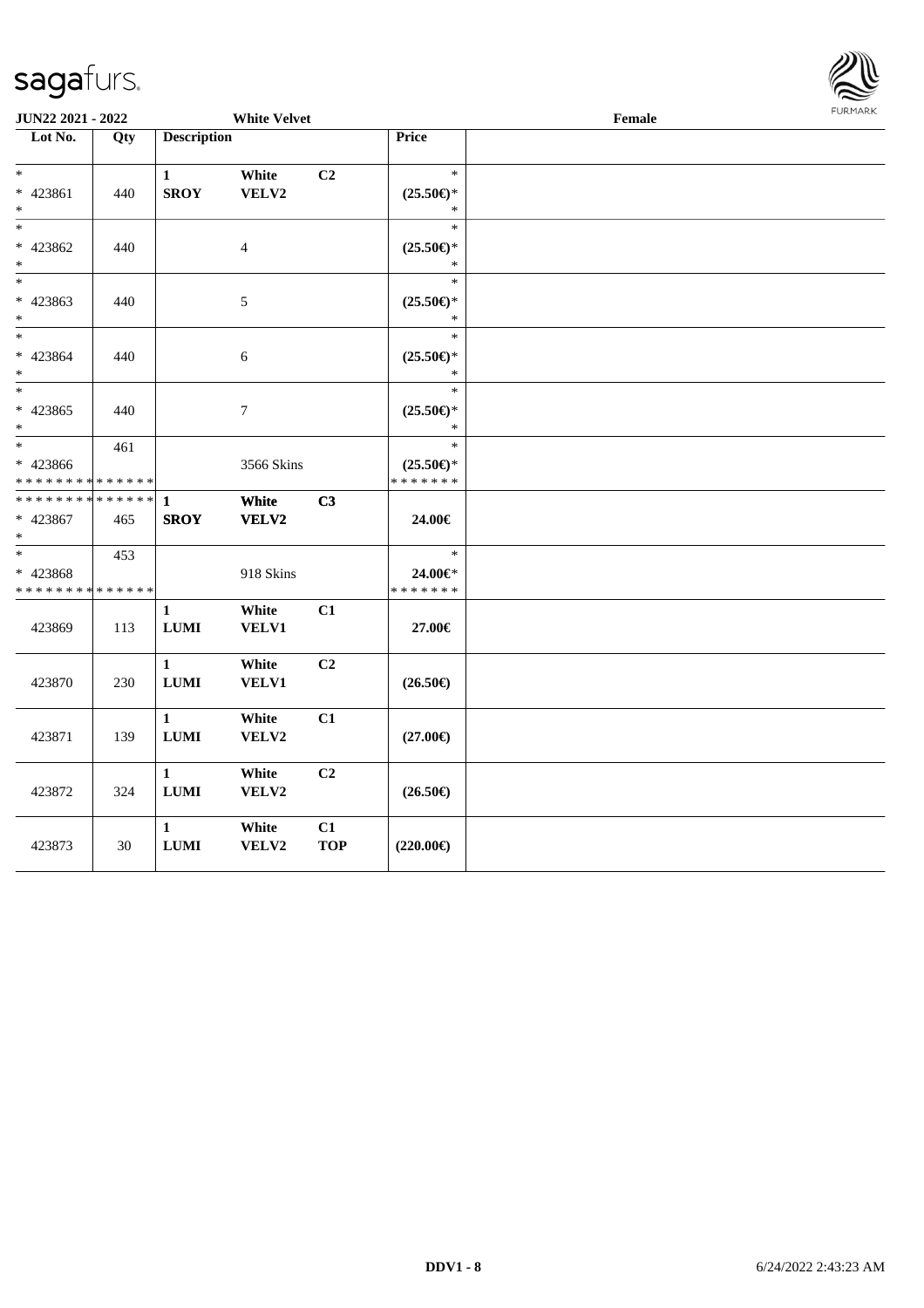\* \* \* \* \* \* \* \* \* \* \* \* \* \*



| <b>JUN22 2021 - 2022</b>                                      |     | <b>White Velvet</b>                                 |                                                   | Female |  |
|---------------------------------------------------------------|-----|-----------------------------------------------------|---------------------------------------------------|--------|--|
| Lot No.                                                       | Qty | <b>Description</b>                                  | Price                                             |        |  |
| * 423921<br>$*$                                               | 505 | $2^{\circ}$<br>White<br>C1<br><b>VELV1</b><br>SI    | $(19.50\epsilon)$                                 |        |  |
| $\overline{\ast}$<br>* 423922<br>$\ast$                       | 480 | 2                                                   | $\ast$<br>$(19.50\epsilon)$ *<br>$\ast$           |        |  |
| * 423923<br>$\ast$<br>$*$                                     | 480 | 3                                                   | $\ast$<br>$(19.50\epsilon)$ *<br>$\ast$           |        |  |
| * 423924<br>$*$<br>$*$                                        | 480 | $\overline{4}$                                      | $\ast$<br>$(19.50\epsilon)$ *<br>$\ast$<br>$\ast$ |        |  |
| * 423925<br>$*$                                               | 480 | $\mathfrak{S}$                                      | $(19.50\epsilon)$ *<br>$\ast$                     |        |  |
| * 423926<br>$*$<br>$\overline{\ast}$                          | 480 | 6                                                   | $\ast$<br>$(19.50\epsilon)$ *<br>$\ast$           |        |  |
| * 423927<br>* * * * * * * * <mark>* * * * * *</mark>          | 266 | 3171 Skins                                          | $\ast$<br>$(19.50\epsilon)$ *<br>* * * * * * *    |        |  |
| * * * * * * * * <mark>* * * * * * *</mark><br>* 423928<br>$*$ | 505 | $\overline{2}$<br>White<br>C2<br>SI<br><b>VELV1</b> | 18.00€                                            |        |  |
| $\overline{\phantom{0}}$<br>* 423929<br>$*$                   | 480 | 2                                                   | $\ast$<br>18.00€*<br>$\ast$                       |        |  |
| $*$<br>* 423930<br>$*$                                        | 480 | $\mathfrak{Z}$                                      | $\ast$<br>$18.00 \in$ *<br>$\ast$                 |        |  |
| $*$<br>* 423931<br>$\ast$                                     | 480 | $\overline{4}$                                      | $\ast$<br>18.00€*<br>$\ast$                       |        |  |
| $\ast$<br>* 423932<br>$*$                                     | 480 | 5                                                   | $\ast$<br>$18.00 \in$ *<br>$\ast$                 |        |  |
| $\ast$<br>* 423933<br>$*$                                     | 480 | 6                                                   | $\ast$<br>$18.00 \in$ *<br>$*$                    |        |  |
| $\overline{\mathbf{r}}$<br>* 423934<br>$*$                    | 480 | $7\phantom{.0}$                                     | $\ast$<br>18.00€*<br>$\ast$                       |        |  |
| $*$<br>* 423935<br>$*$                                        | 480 | $8\,$                                               | $\ast$<br>$(18.50\epsilon)$ *<br>$\ast$           |        |  |
| $\overline{\mathbf{r}}$<br>* 423936<br>$*$                    | 480 | 9                                                   | $\ast$<br>$(18.50\epsilon)$ *<br>$\ast$           |        |  |
| $\overline{\ast}$<br>* 423937<br>$*$                          | 480 | 10                                                  | $\ast$<br>$(18.50\epsilon)$ *<br>$\mathbb{R}^n$   |        |  |
| $\ddot{x}$<br>* 423938<br>$*$ $-$                             | 480 | 11                                                  | $\ast$<br>$(18.50\epsilon)$ *<br>$\ast$           |        |  |
| $*$<br>* 423939<br>$*$                                        | 480 | 12                                                  | $\ast$<br>$(18.50\epsilon)$ *<br>$\ast$           |        |  |
| $*$ $*$<br>* 423940                                           | 174 | 5959 Skins                                          | $\ast$<br>$(18.50\epsilon)$ *                     |        |  |

\* \* \* \* \* \* \*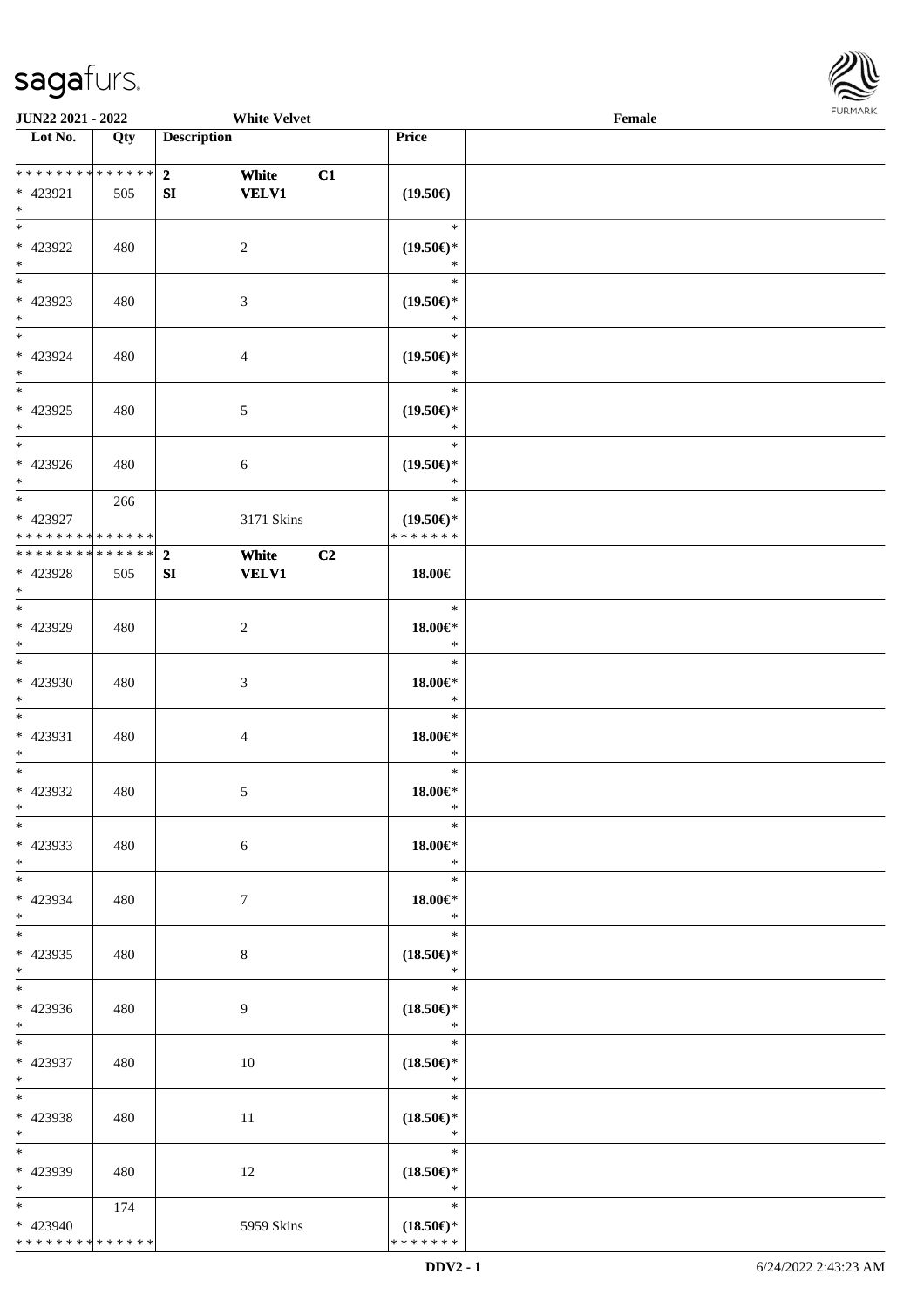

| <b>JUN22 2021 - 2022</b>                   |     | <b>White Velvet</b>          |                |                     | Female |  |
|--------------------------------------------|-----|------------------------------|----------------|---------------------|--------|--|
| Lot No.                                    | Qty | <b>Description</b>           |                | Price               |        |  |
|                                            |     |                              |                |                     |        |  |
| * * * * * * * * <mark>* * * * * * *</mark> |     | <b>IDENTICAL</b>             |                |                     |        |  |
| * 423941                                   | 505 |                              |                | $(18.50\epsilon)$   |        |  |
| $*$                                        |     |                              |                |                     |        |  |
|                                            |     |                              |                | $\ast$              |        |  |
| * 423942                                   | 480 | 2                            |                | $(18.50\epsilon)$ * |        |  |
| $*$                                        |     |                              |                | ∗                   |        |  |
|                                            |     |                              |                | $\ast$              |        |  |
| * 423943                                   | 480 | 3                            |                | $(18.50\epsilon)$ * |        |  |
| $*$                                        |     |                              |                | *                   |        |  |
| $*$                                        |     |                              |                | $\ast$              |        |  |
|                                            |     |                              |                |                     |        |  |
| * 423944                                   | 480 | 4                            |                | $(18.50\epsilon)$ * |        |  |
| $*$<br>$*$                                 |     |                              |                | $\ast$<br>$\ast$    |        |  |
|                                            | 59  |                              |                |                     |        |  |
| * 423945                                   |     | 2004 Skins                   |                | $(18.50\epsilon)$ * |        |  |
| * * * * * * * * * * * * * *                |     |                              |                | * * * * * * *       |        |  |
| * * * * * * * * * * * * * * *              |     | $\mathbf{2}$<br>White        | C3             |                     |        |  |
| * 423946                                   | 505 | <b>VELV1</b><br>SI           |                | $(17.00\epsilon)$   |        |  |
| $*$                                        |     |                              |                |                     |        |  |
| $\overline{\phantom{0}}$                   |     |                              |                | $\ast$              |        |  |
| * 423947                                   | 480 | 2                            |                | $(17.00\epsilon)$ * |        |  |
| $*$                                        |     |                              |                | ∗                   |        |  |
| $*$                                        |     |                              |                | $\ast$              |        |  |
| * 423948                                   | 480 | 3                            |                | $(17.00\epsilon)$ * |        |  |
| $*$                                        |     |                              |                | *                   |        |  |
| $\overline{\phantom{0}}$                   |     |                              |                | $\ast$              |        |  |
| * 423949                                   | 480 | 4                            |                | $(17.00\epsilon)$ * |        |  |
| $*$                                        |     |                              |                | $\ast$              |        |  |
| $*$                                        | 509 |                              |                | $\ast$              |        |  |
| * 423950                                   |     | 2454 Skins                   |                | $(17.00\epsilon)$ * |        |  |
| * * * * * * * * * * * * * *                |     |                              |                | * * * * * * *       |        |  |
|                                            |     |                              |                |                     |        |  |
|                                            |     | $\boldsymbol{2}$<br>White    | C1             |                     |        |  |
| 423951                                     | 234 | ${\bf SI}$<br>VELV2          |                | $(19.50\epsilon)$   |        |  |
|                                            |     |                              |                |                     |        |  |
| * * * * * * * * <mark>* * * * * *</mark>   |     | $\mathbf{2}$<br>White        | C2             |                     |        |  |
| * 423952                                   | 505 | SI<br>VELV2                  |                | $(18.50\epsilon)$   |        |  |
| $*$                                        |     |                              |                |                     |        |  |
| $*$                                        | 355 |                              |                | $\ast$              |        |  |
| $* 423953$                                 |     | 860 Skins                    |                | $(18.50\epsilon)$ * |        |  |
| * * * * * * * * <mark>* * * * * *</mark>   |     |                              |                | * * * * * * *       |        |  |
| * * * * * * * * * * * * * * *              |     | $\overline{2}$<br>White      | C3             |                     |        |  |
| * 423954                                   | 505 | <b>VELV2</b><br>SI           |                | $(17.00\epsilon)$   |        |  |
| $*$                                        |     |                              |                |                     |        |  |
| $*$                                        | 74  |                              |                | $\ast$              |        |  |
| * 423955                                   |     | 579 Skins                    |                | $(17.00\epsilon)$ * |        |  |
| * * * * * * * * * * * * * *                |     |                              |                | * * * * * * *       |        |  |
| * * * * * * * * * * * * * * *              |     | $\overline{2}$<br>White      | C <sub>2</sub> |                     |        |  |
| * 423956                                   | 505 | <b>VELV1</b><br>$\mathbf{I}$ | <b>CHIP</b>    | $(15.50\epsilon)$   |        |  |
| $*$                                        |     |                              |                |                     |        |  |
| $*$                                        |     |                              |                | $\ast$              |        |  |
| * 423957                                   | 480 | 2                            |                | $(15.50\epsilon)$ * |        |  |
| $*$                                        |     |                              |                | $\ast$              |        |  |
| $*$                                        |     |                              |                | $\ast$              |        |  |
| * 423958                                   | 480 | 3                            |                | $(15.50\epsilon)$ * |        |  |
| $*$                                        |     |                              |                | $\ast$              |        |  |
| $*$                                        |     |                              |                | $\ast$              |        |  |
|                                            |     |                              |                |                     |        |  |
| * 423959                                   | 480 | 4                            |                | $(15.50\epsilon)$ * |        |  |
| $*$                                        |     |                              |                | $\ast$              |        |  |
| $*$                                        |     |                              |                | $\ast$              |        |  |
| * 423960                                   | 480 | 5                            |                | $(15.50\epsilon)$ * |        |  |
| $*$                                        |     |                              |                | *                   |        |  |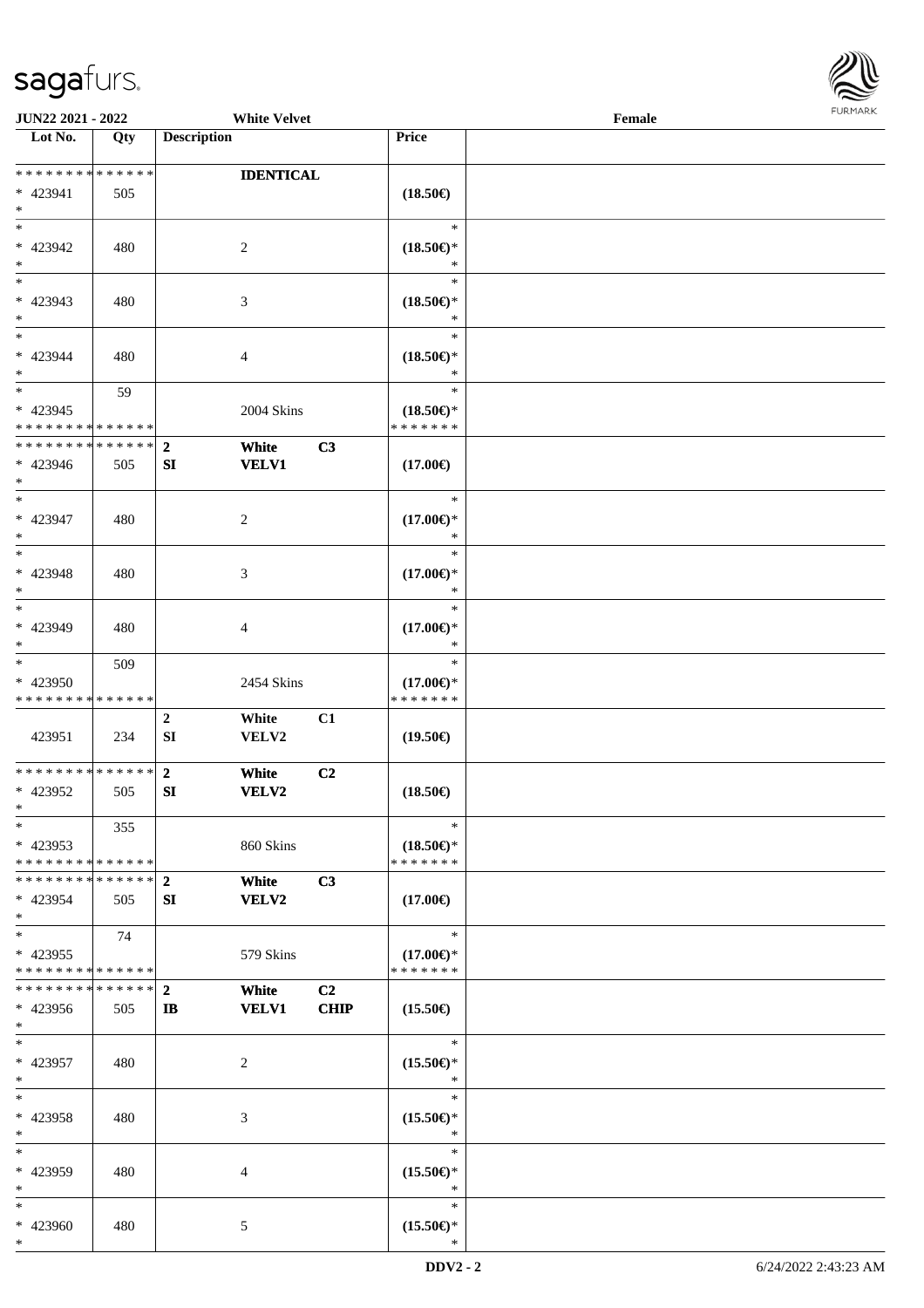

| <b>JUN22 2021 - 2022</b>                                                          |     |                                          | <b>White Velvet</b>   |                        |                                                | Female |  |
|-----------------------------------------------------------------------------------|-----|------------------------------------------|-----------------------|------------------------|------------------------------------------------|--------|--|
| Lot No.                                                                           | Qty | <b>Description</b>                       |                       |                        | Price                                          |        |  |
| $*$<br>* 423961                                                                   | 480 | $\overline{2}$<br>$\mathbf{I}\mathbf{B}$ | White<br><b>VELV1</b> | C <sub>2</sub><br>CHIP | $\ast$<br>$(15.50\epsilon)$ *                  |        |  |
| $*$                                                                               |     |                                          |                       |                        | $\ast$                                         |        |  |
| $\overline{\mathbf{r}}$<br>* 423962<br>* * * * * * * * <mark>* * * * * * *</mark> | 310 |                                          | 3215 Skins            |                        | $\ast$<br>$(15.50\epsilon)$ *<br>* * * * * * * |        |  |
|                                                                                   |     |                                          | White                 | C1                     |                                                |        |  |
| * 423963<br>$\ast$                                                                | 485 | <b>SAGA</b>                              | <b>VELV1</b>          |                        | $(21.50\epsilon)$                              |        |  |
| $*$<br>* 423964<br>$*$                                                            | 460 |                                          | $\overline{2}$        |                        | $\ast$<br>$(21.50\epsilon)$ *<br>$\ast$        |        |  |
| $\overline{\ast}$<br>* 423965<br>$*$                                              | 460 |                                          | $\mathfrak{Z}$        |                        | $\ast$<br>$(21.50\epsilon)$ *<br>$\ast$        |        |  |
| $*$<br>* 423966<br>$*$                                                            | 460 |                                          | $\overline{4}$        |                        | $\ast$<br>$(21.50\epsilon)$ *<br>$\ast$        |        |  |
| $\overline{\phantom{0}}$<br>* 423967<br>$*$                                       | 460 |                                          | 5                     |                        | $\ast$<br>$(21.50\epsilon)$ *<br>$\ast$        |        |  |
| $\overline{\mathbf{r}}$<br>* 423968<br>$\ast$                                     | 460 |                                          | $\sqrt{6}$            |                        | $\ast$<br>$(21.50\epsilon)$ *<br>$\ast$        |        |  |
| $\overline{\phantom{0}}$<br>* 423969<br>$\ast$                                    | 460 |                                          | $\tau$                |                        | $\ast$<br>$(21.50\epsilon)$ *<br>$\ast$        |        |  |
| $*$<br>* 423970<br>$\ast$                                                         | 460 |                                          | $\,8\,$               |                        | $\ast$<br>$(21.50\epsilon)$ *<br>$\ast$        |        |  |
| $*$<br>* 423971<br>$\ast$                                                         | 460 |                                          | 9                     |                        | $\ast$<br>$(21.50\epsilon)$ *<br>$\ast$        |        |  |
| $*$<br>* 423972<br>$*$                                                            | 460 |                                          | 10                    |                        | $\ast$<br>$(21.50\epsilon)$ *<br>$\ast$        |        |  |
| $\ast$<br>* 423973<br>$*$                                                         | 460 |                                          | 11                    |                        | $\ast$<br>$(21.50\epsilon)$ *<br>$\ast$        |        |  |
| * 423974<br>$*$                                                                   | 460 |                                          | 12                    |                        | $\ast$<br>$(21.50\epsilon)$ *<br>$\ast$        |        |  |
| $*$<br>* 423975<br>* * * * * * * * <mark>* * * * * *</mark> *                     | 91  |                                          | 5636 Skins            |                        | $\ast$<br>$(21.50\epsilon)$ *<br>* * * * * * * |        |  |
| 423976                                                                            | 459 | $\overline{2}$<br><b>SAGA</b>            | White<br><b>VELV1</b> | C1                     | $(21.00\epsilon)$                              |        |  |
| * * * * * * * * * * * * * * <mark>*</mark><br>* 423977<br>$*$                     | 485 | $\overline{\mathbf{2}}$<br><b>SAGA</b>   | White<br><b>VELV1</b> | C2                     | $(20.50\epsilon)$                              |        |  |
| $\ast$<br>* 423978<br>$*$                                                         | 460 |                                          | 2                     |                        | $*$<br>$20.50 \in$ *<br>$\ast$                 |        |  |
| $*$<br>* 423979<br>$*$                                                            | 460 |                                          | 3                     |                        | $\ast$<br>$20.50 \in$ *<br>$\ast$              |        |  |
| $\ast$<br>* 423980                                                                | 460 |                                          | $\overline{4}$        |                        | $\ast$<br>$(20.50\epsilon)$ *                  |        |  |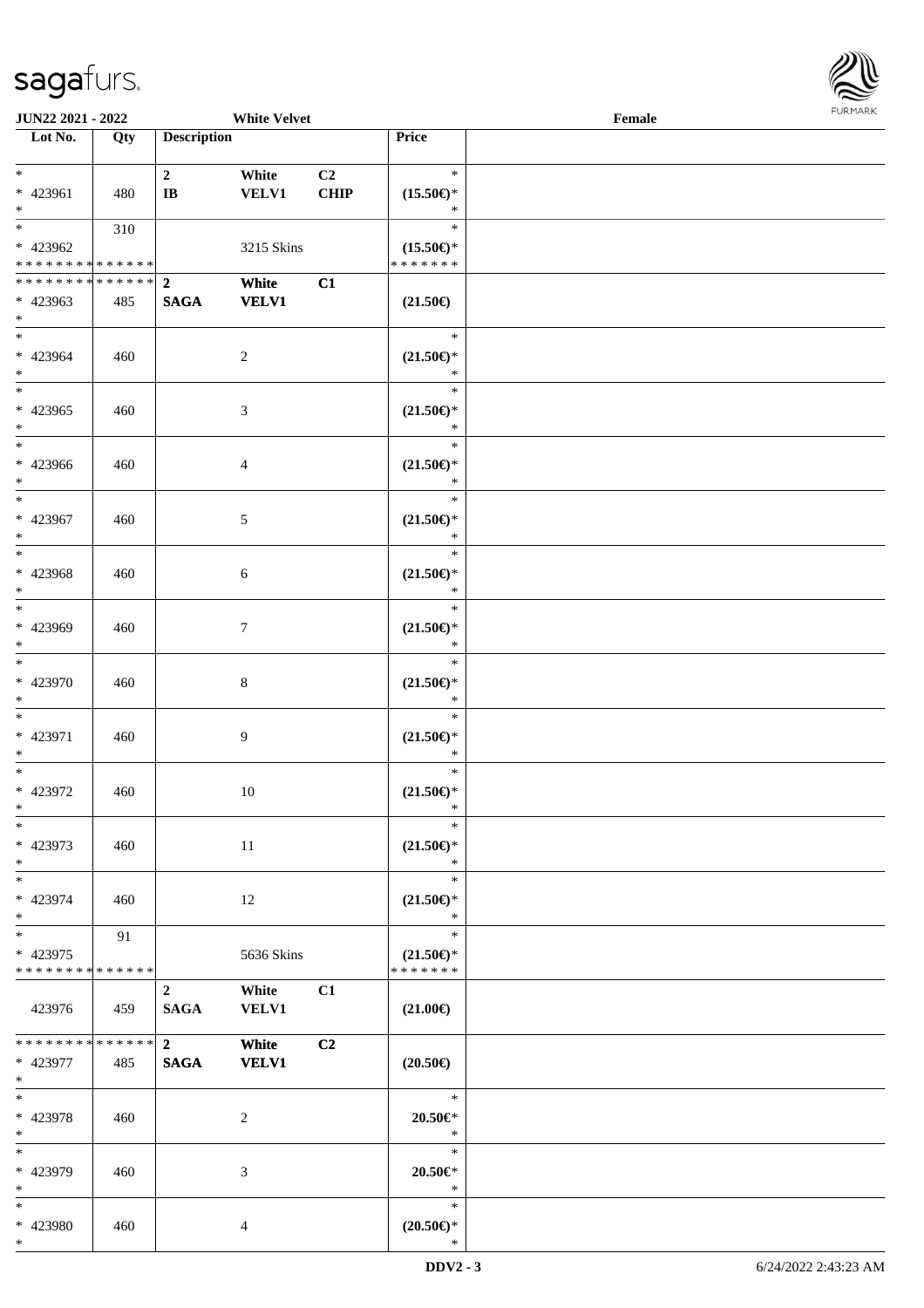\* \* \* \* \* \* \* \* \* \* \* \* \* \*



| JUN22 2021 - 2022                                                   |     |                                        | <b>White Velvet</b>         |                                                                        | Female | FURMARK |
|---------------------------------------------------------------------|-----|----------------------------------------|-----------------------------|------------------------------------------------------------------------|--------|---------|
| $\overline{\phantom{1}}$ Lot No.                                    | Qty | <b>Description</b>                     |                             | Price                                                                  |        |         |
| $\ast$<br>* 423981<br>$\ast$                                        | 460 | $\overline{\mathbf{2}}$<br><b>SAGA</b> | White<br>C2<br><b>VELV1</b> | $\ast$<br>$(20.50\epsilon)$ *<br>$\ast$                                |        |         |
| $\frac{1}{1}$<br>* 423982<br>$*$                                    | 460 |                                        | $\sqrt{6}$                  | $\ast$<br>$(20.50\epsilon)$ *<br>$\ast$                                |        |         |
| $_{\ast}^{-}$<br>* 423983<br>$*$                                    | 460 |                                        | $\boldsymbol{7}$            | $\ast$<br>$(20.50\epsilon)$ *<br>$\ast$                                |        |         |
| $\ast$<br>* 423984<br>$*$<br>$\frac{1}{*}$                          | 460 |                                        | $\,8\,$                     | $\ast$<br>$(20.50\epsilon)$ *<br>$\ast$                                |        |         |
| * 423985<br>$*$                                                     | 460 |                                        | $\overline{9}$              | $\ast$<br>$(20.50\epsilon)$ *<br>$\ast$                                |        |         |
| $\overline{\phantom{0}}$<br>* 423986<br>$\ast$                      | 460 |                                        | 10                          | $\ast$<br>$(20.50 \in )^*$<br>$\ast$                                   |        |         |
| $\overline{\phantom{0}}$<br>* 423987<br>$\ast$                      | 460 |                                        | 11                          | $\ast$<br>$(20.50\mathnormal{\in}\mathcal{)^{\! \! \times}}$<br>$\ast$ |        |         |
| $\overline{\phantom{0}}$<br>* 423988<br>* * * * * * * * * * * * * * | 278 |                                        | 5363 Skins                  | $\ast$<br>$20.50 \in$ *<br>* * * * * * *                               |        |         |
| * * * * * * * * * * * * * *<br>* 423989<br>$\ast$                   | 485 |                                        | <b>IDENTICAL</b>            | $(20.50\epsilon)$                                                      |        |         |
| $\ast$<br>* 423990<br>$\ast$                                        | 460 |                                        | $\sqrt{2}$                  | $\ast$<br>$(20.50\epsilon)$ *<br>$\ast$                                |        |         |
| $\overline{\phantom{a}^*}$<br>* 423991<br>$\ast$                    | 460 |                                        | $\mathfrak{Z}$              | $\ast$<br>$(20.50\epsilon)$ *<br>$\ast$                                |        |         |
| $\overline{\phantom{a}^*}$<br>* 423992<br>$*$                       | 460 |                                        | $\overline{4}$              | $\ast$<br>$(20.50\epsilon)$ *<br>∗                                     |        |         |
| $\ast$<br>* 423993<br>$\ast$                                        | 460 |                                        | $\mathfrak{S}$              | $\ast$<br>$(20.50\epsilon)$ *<br>$\ast$                                |        |         |
| $\overline{\phantom{a}^*}$<br>* 423994<br>$*$                       | 460 |                                        | 6                           | $\ast$<br>$(20.50\epsilon)$ *<br>$\ast$                                |        |         |
| $\overline{\phantom{a}^*}$<br>* 423995<br>$\ast$                    | 460 |                                        | $\boldsymbol{7}$            | $\ast$<br>$(20.50\epsilon)$ *<br>$\ast$                                |        |         |
| $\overline{\phantom{a}^*}$<br>* 423996<br>$*$                       | 460 |                                        | $8\,$                       | $\ast$<br>$(20.50\epsilon)$ *<br>$\ast$                                |        |         |
| $\overline{\phantom{0}}$<br>* 423997<br>$*$                         | 460 |                                        | 9                           | $\ast$<br>$(20.50\epsilon)$ *<br>$*$                                   |        |         |
| $_{\ast}^{-}$<br>* 423998<br>$\ast$                                 | 460 |                                        | 10                          | $\ast$<br>$(20.50\epsilon)$ *<br>$\ast$                                |        |         |
| $\overline{\phantom{a}^*}$<br>* 423999<br>$\ast$                    | 460 |                                        | 11                          | $\ast$<br>$(20.50\epsilon)$ *<br>$\ast$                                |        |         |
| $*$<br>$* 424000$                                                   | 439 |                                        | 5524 Skins                  | $\ast$<br>$(20.50\epsilon)$ *                                          |        |         |

\* \* \* \* \* \* \*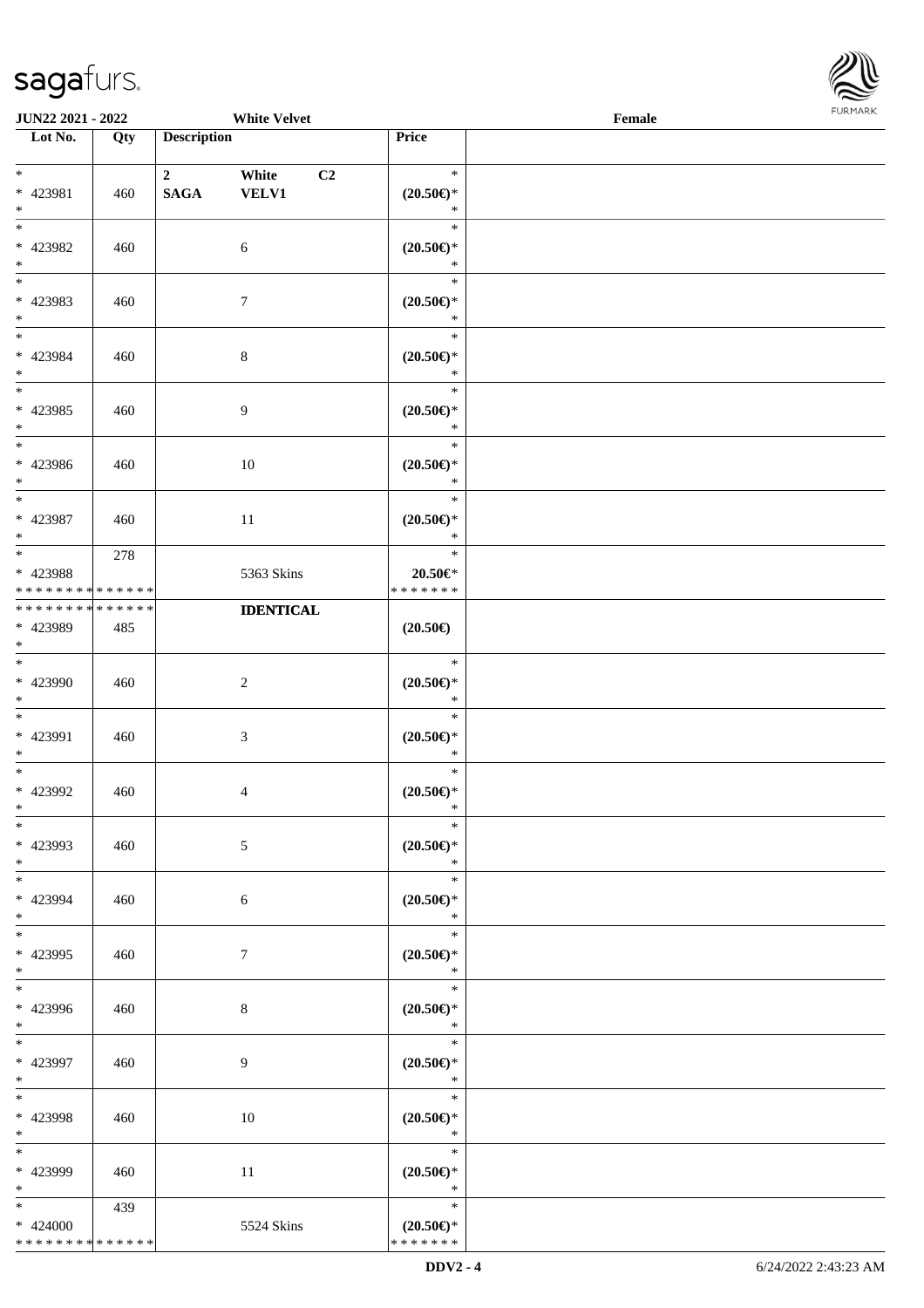

| JUN22 2021 - 2022                                               |     |                                 | <b>White Velvet</b>   |                |                                                                        | Female | <b>FURMARK</b> |
|-----------------------------------------------------------------|-----|---------------------------------|-----------------------|----------------|------------------------------------------------------------------------|--------|----------------|
| Lot No.                                                         | Qty | <b>Description</b>              |                       |                | Price                                                                  |        |                |
| * * * * * * * * * * * * * *<br>* 424001<br>$*$                  | 485 |                                 | <b>IDENTICAL</b>      |                | $(20.50\in)$                                                           |        |                |
| $*$<br>$* 424002$<br>$*$                                        | 460 |                                 | $\sqrt{2}$            |                | $\ast$<br>$(20.50\mathnormal{\in}\mathcal{)^{\! \! \times}}$<br>$\ast$ |        |                |
| $\overline{\phantom{0}}$<br>$* 424003$<br>$*$                   | 460 |                                 | $\mathfrak{Z}$        |                | $\ast$<br>$(20.50\mathnormal{\in}\mathcal{)^{\! \! \times}}$<br>$\ast$ |        |                |
| $*$<br>$* 424004$<br>$*$                                        | 460 |                                 | $\overline{4}$        |                | $\ast$<br>$(20.50\mathnormal{\in}\mathcal{)^{\! \! \times}}$<br>$\ast$ |        |                |
| $*$<br>$* 424005$<br>$\ast$                                     | 460 |                                 | $\sqrt{5}$            |                | $\ast$<br>$(20.50\epsilon)$ *<br>$\ast$                                |        |                |
| $\ast$<br>$* 424006$<br>$*$                                     | 460 |                                 | 6                     |                | $\ast$<br>$(20.50\epsilon)$ *<br>$\ast$                                |        |                |
| $*$<br>$* 424007$<br>$\ast$                                     | 460 |                                 | $\tau$                |                | $\ast$<br>$(20.50 \in )^*$<br>$\ast$                                   |        |                |
| $*$<br>$* 424008$<br>$\ast$<br>$\overline{\phantom{0}}$         | 460 |                                 | $\,8\,$               |                | $\ast$<br>$(20.50\epsilon)$ *<br>$\ast$                                |        |                |
| $* 424009$<br>$*$                                               | 460 |                                 | 9                     |                | $\ast$<br>$(20.50\epsilon)$ *<br>$\ast$                                |        |                |
| $*$<br>$* 424010$<br>$*$                                        | 460 |                                 | 10                    |                | $\ast$<br>$(20.50\mathnormal{\infty})^*$<br>$\ast$                     |        |                |
| $*$<br>$* 424011$<br>* * * * * * * * <mark>* * * * * * *</mark> | 168 |                                 | 4793 Skins            |                | $\ast$<br>$(20.50 \in )^*$<br>* * * * * * *                            |        |                |
| * * * * * * * * * * * * * *<br>* 424012<br>$\ast$               | 460 | $\mathbf{2}$<br><b>SAGA</b>     | White<br><b>VELV1</b> | C <sub>2</sub> | $(20.00\epsilon)$                                                      |        |                |
| $\ast$<br>$* 424013$<br>* * * * * * * * * * * * * *             | 152 |                                 | 612 Skins             |                | $\ast$<br>$(20.00\epsilon)$ *<br>* * * * * * *                         |        |                |
| * * * * * * * * * * * * * * *<br>* 424014<br>$*$                | 485 | $\boldsymbol{2}$<br><b>SAGA</b> | White<br><b>VELV1</b> | C3             | $(18.50\epsilon)$                                                      |        |                |
| $*$<br>$* 424015$<br>$*$                                        | 460 |                                 | $\overline{2}$        |                | $\ast$<br>$(18.50\epsilon)$ *<br>$\ast$                                |        |                |
| $\overline{\ast}$<br>$* 424016$<br>$*$                          | 460 |                                 | $\mathfrak{Z}$        |                | $\ast$<br>$(18.50\epsilon)$ *<br>$\ast$                                |        |                |
| $*$<br>$* 424017$<br>$*$                                        | 460 |                                 | 4                     |                | $\ast$<br>$(18.50\epsilon)$ *<br>$\ast$                                |        |                |
| $*$<br>* 424018<br>$*$                                          | 460 |                                 | 5                     |                | $\ast$<br>$(18.50\epsilon)$ *<br>$\ast$                                |        |                |
| $*$<br>$* 424019$<br>$*$                                        | 460 |                                 | 6                     |                | $\ast$<br>$(18.50\epsilon)$ *<br>$\ast$                                |        |                |
| $*$<br>$* 424020$<br>$*$                                        | 440 |                                 | $\tau$                |                | $\ast$<br>$(18.50\epsilon)$ *<br>$\ast$                                |        |                |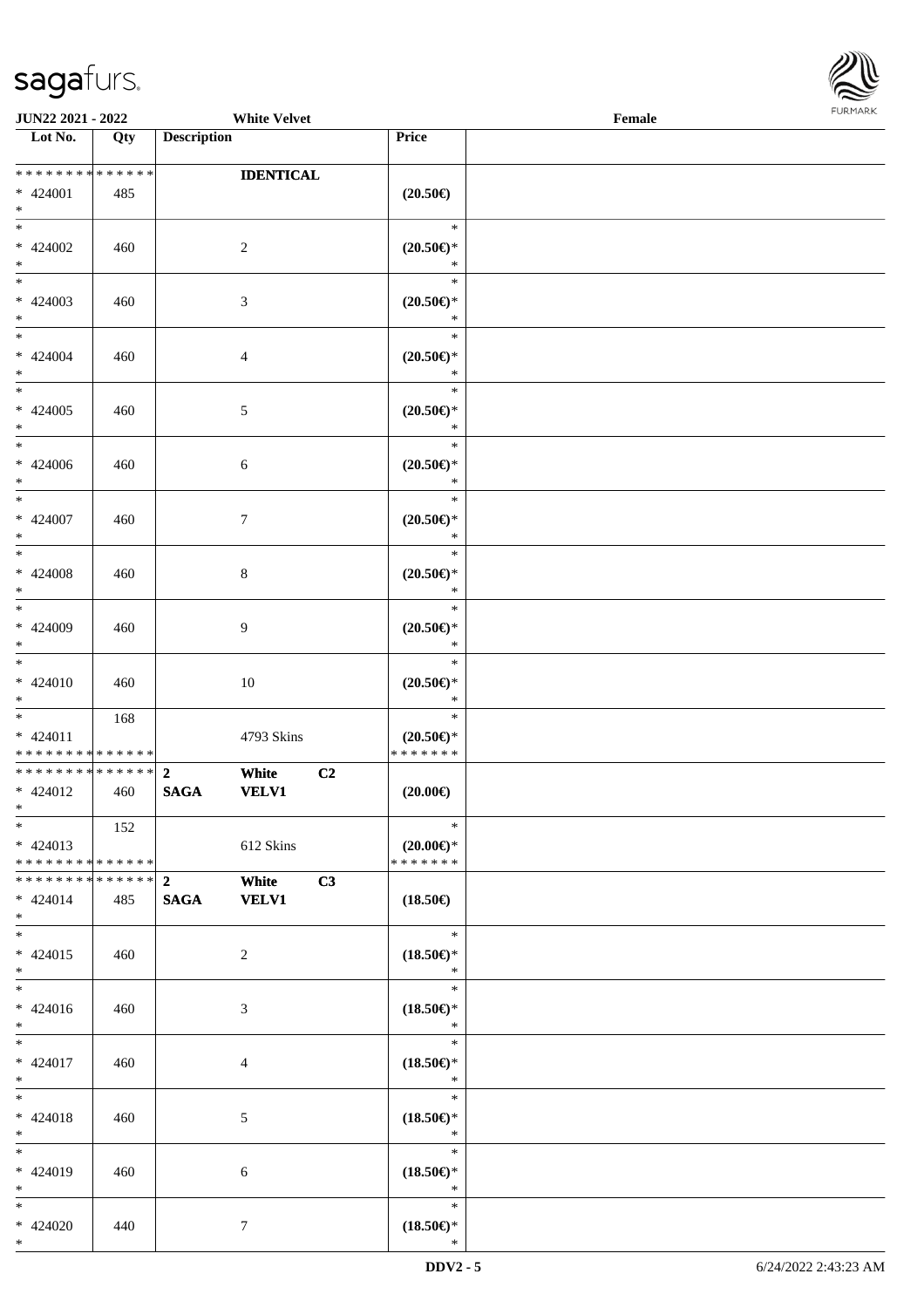

| <b>JUN22 2021 - 2022</b>                   |     |                    | <b>White Velvet</b> |                |                                                    | Female |  |
|--------------------------------------------|-----|--------------------|---------------------|----------------|----------------------------------------------------|--------|--|
| Lot No.                                    | Qty | <b>Description</b> |                     |                | Price                                              |        |  |
|                                            |     |                    |                     |                |                                                    |        |  |
| $*$                                        | 77  | $\overline{2}$     | White               | C3             | $\ast$                                             |        |  |
| $* 424021$                                 |     | <b>SAGA</b>        | <b>VELV1</b>        |                | $(18.50\epsilon)$ *                                |        |  |
| * * * * * * * * * * * * * *                |     |                    |                     |                | * * * * * * *                                      |        |  |
| * * * * * * * * * * * * * * *              |     | $\boldsymbol{2}$   | White               | C1             |                                                    |        |  |
| $* 424022$                                 | 485 | <b>SAGA</b>        | <b>VELV2</b>        |                | $(21.50\epsilon)$                                  |        |  |
| $*$                                        |     |                    |                     |                |                                                    |        |  |
|                                            |     |                    |                     |                | $\ast$                                             |        |  |
| $* 424023$                                 | 460 |                    | $\overline{c}$      |                | $(21.50\epsilon)$ *                                |        |  |
| $*$                                        |     |                    |                     |                | *                                                  |        |  |
| $*$                                        |     |                    |                     |                | $\ast$                                             |        |  |
| $* 424024$                                 | 460 |                    | 3                   |                | $(21.50\epsilon)$ *                                |        |  |
| $*$                                        |     |                    |                     |                | $\ast$                                             |        |  |
| $*$                                        | 138 |                    |                     |                | $\ast$                                             |        |  |
| $* 424025$                                 |     |                    | 1543 Skins          |                | $(21.50\epsilon)$ *                                |        |  |
| * * * * * * * * * * * * * *                |     |                    |                     |                | * * * * * * *                                      |        |  |
|                                            |     | $\overline{2}$     | White               | C1             |                                                    |        |  |
| 424026                                     | 222 | <b>SAGA</b>        | VELV2               |                | $(21.00\in)$                                       |        |  |
|                                            |     |                    |                     |                |                                                    |        |  |
| * * * * * * * * <mark>* * * * * * *</mark> |     | $\overline{2}$     | White               | C <sub>2</sub> |                                                    |        |  |
| $* 424027$                                 | 485 | <b>SAGA</b>        | <b>VELV2</b>        |                | $(20.50\epsilon)$                                  |        |  |
| $*$                                        |     |                    |                     |                |                                                    |        |  |
| $*$                                        |     |                    |                     |                | $\ast$                                             |        |  |
| $* 424028$                                 | 460 |                    | $\overline{c}$      |                | $(20.50\epsilon)$ *                                |        |  |
| $*$                                        |     |                    |                     |                | $\ast$                                             |        |  |
| $*$                                        |     |                    |                     |                | $\ast$                                             |        |  |
| * 424029                                   | 460 |                    | 3                   |                | $(20.50\mathnormal{\in}\mathcal{)^{\! \! \times}}$ |        |  |
| $*$                                        |     |                    |                     |                | *                                                  |        |  |
| $*$                                        |     |                    |                     |                | $\ast$                                             |        |  |
| $* 424030$                                 | 460 |                    | $\overline{4}$      |                | $(20.50\epsilon)$ *                                |        |  |
| $*$                                        |     |                    |                     |                | $\ast$                                             |        |  |
| $*$                                        |     |                    |                     |                | $\ast$                                             |        |  |
| $* 424031$                                 | 460 |                    | 5                   |                | $(20.50\epsilon)$ *                                |        |  |
| $*$                                        |     |                    |                     |                | $\ast$                                             |        |  |
| $*$                                        |     |                    |                     |                | $\ast$                                             |        |  |
| * 424032                                   | 460 |                    | 6                   |                | $(20.50 \in )^*$                                   |        |  |
| $*$                                        |     |                    |                     |                | $\ast$                                             |        |  |
| $*$                                        |     |                    |                     |                | $\ast$                                             |        |  |
| $* 424033$                                 | 460 |                    | $\tau$              |                | $(20.50\epsilon)$ *                                |        |  |
| $*$                                        |     |                    |                     |                | $\ast$                                             |        |  |
| $*$                                        |     |                    |                     |                | $\ast$                                             |        |  |
| $* 424034$                                 | 460 |                    | 8                   |                | $(20.50\epsilon)$ *                                |        |  |
| $*$                                        |     |                    |                     |                | $\ast$                                             |        |  |
| $*$                                        |     |                    |                     |                | $\ast$                                             |        |  |
| $* 424035$                                 | 460 |                    | 9                   |                | $(20.50 \in )^*$                                   |        |  |
| $*$                                        |     |                    |                     |                | $\ast$                                             |        |  |
| $*$                                        |     |                    |                     |                | $\ast$                                             |        |  |
| $* 424036$                                 | 460 |                    | 10                  |                | $(20.50\mathnormal{\in}\mathcal{)^{\! \! \times}}$ |        |  |
| $*$                                        |     |                    |                     |                | $\ast$                                             |        |  |
| $*$                                        | 260 |                    |                     |                | $\ast$                                             |        |  |
| $* 424037$                                 |     |                    | 4885 Skins          |                | $(20.50\epsilon)$ *                                |        |  |
| * * * * * * * * * * * * * *                |     |                    |                     |                | * * * * * * *                                      |        |  |
| * * * * * * * * * * * * * * *              |     | $\mathbf{2}$       | White               | C3             |                                                    |        |  |
| * 424038                                   | 485 | <b>SAGA</b>        | VELV2               |                | $(18.50\epsilon)$                                  |        |  |
| $*$                                        |     |                    |                     |                |                                                    |        |  |
| $*$                                        |     |                    |                     |                | $\ast$                                             |        |  |
| * 424039                                   | 460 |                    | 2                   |                | $(18.50\epsilon)$ *                                |        |  |
| $*$                                        |     |                    |                     |                | $\ast$                                             |        |  |
| $*$                                        |     |                    |                     |                | $\ast$                                             |        |  |
| $* 424040$                                 | 460 |                    | 3                   |                | $(18.50\epsilon)$ *                                |        |  |
| $*$                                        |     |                    |                     |                | $\ast$                                             |        |  |
|                                            |     |                    |                     |                |                                                    |        |  |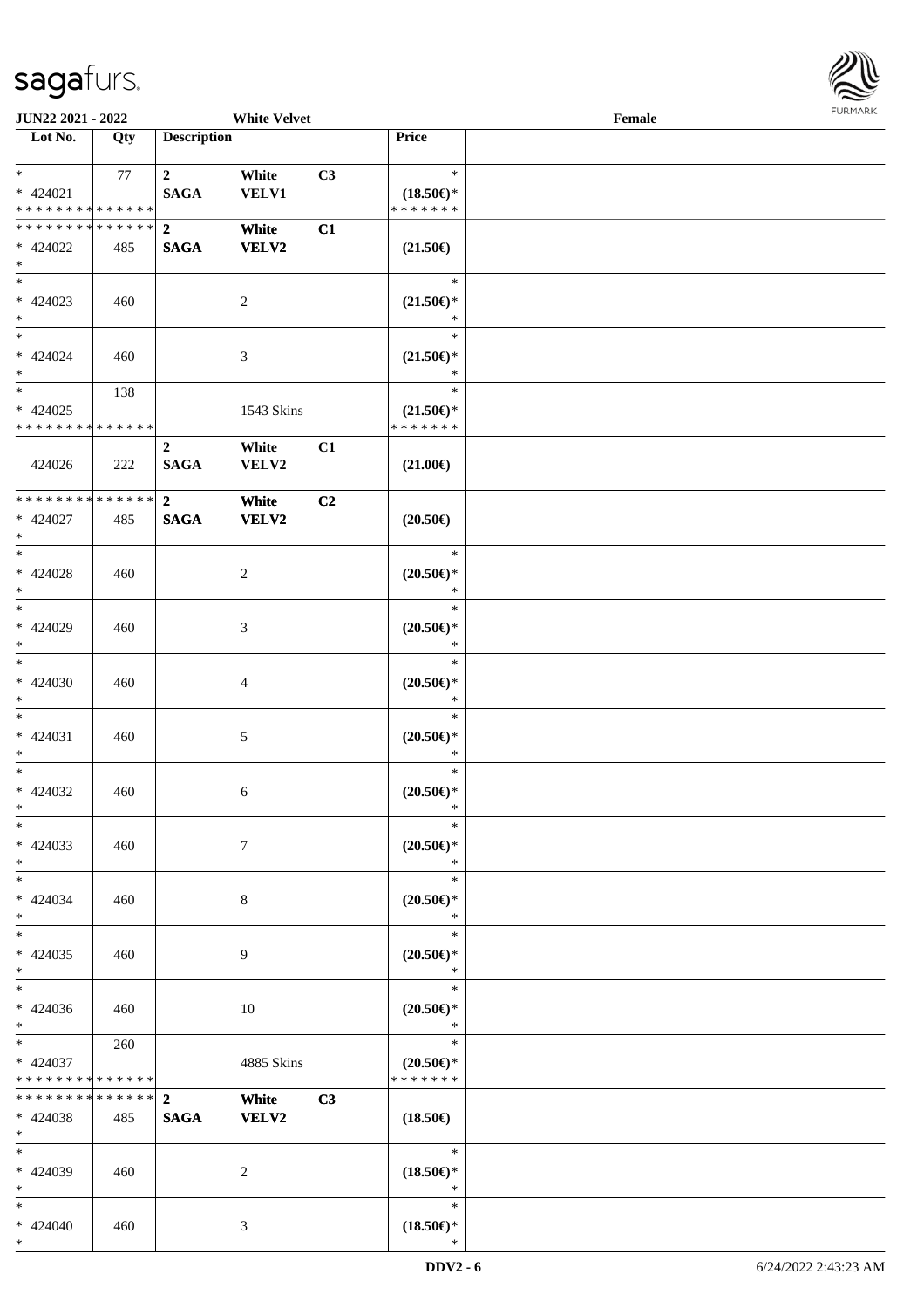

| JUN22 2021 - 2022                                                              |     |                                 | <b>White Velvet</b>   |                               |                                                | Female |  |
|--------------------------------------------------------------------------------|-----|---------------------------------|-----------------------|-------------------------------|------------------------------------------------|--------|--|
| Lot No.                                                                        | Qty | <b>Description</b>              |                       |                               | Price                                          |        |  |
| $*$<br>$* 424041$<br>* * * * * * * * <mark>* * * * * * *</mark>                | 376 | $\overline{2}$<br><b>SAGA</b>   | White<br>VELV2        | C3                            | $\ast$<br>$(18.50\epsilon)$ *<br>* * * * * * * |        |  |
| 424042                                                                         | 115 | $\boldsymbol{2}$<br><b>SAGA</b> | White<br>VELV2        | C <sub>2</sub><br><b>OPEN</b> | $(17.00\epsilon)$                              |        |  |
| ******** <mark>******</mark><br>$* 424043$<br>$\ast$                           | 485 | 2 <sup>1</sup><br>IA            | White<br><b>VELV1</b> | C <sub>2</sub><br><b>CHIP</b> | $(17.50\epsilon)$                              |        |  |
| $\overline{\ast}$<br>$* 424044$<br>$\ast$                                      | 460 |                                 | $\overline{c}$        |                               | $\ast$<br>$(17.50\epsilon)$ *<br>$\ast$        |        |  |
| $\overline{\phantom{0}}$<br>$* 424045$<br>$\ast$                               | 460 |                                 | $\mathfrak{Z}$        |                               | $\ast$<br>$(17.50\epsilon)$ *<br>$\ast$        |        |  |
| $\overline{\phantom{1}}$<br>$* 424046$<br>$\ast$<br>$\overline{\phantom{a}^*}$ | 460 |                                 | $\overline{4}$        |                               | $\ast$<br>$(17.50\epsilon)$ *<br>$\ast$        |        |  |
| $* 424047$<br>$\ast$                                                           | 460 |                                 | 5                     |                               | $\ast$<br>$(17.50\epsilon)$ *<br>$\ast$        |        |  |
| $\ast$<br>$* 424048$<br>$\ast$<br>$\overline{\ast}$                            | 460 |                                 | $\sqrt{6}$            |                               | $\ast$<br>$(17.50\epsilon)$ *<br>$\ast$        |        |  |
| * 424049<br>$\ast$<br>$\overline{\phantom{a}^*}$                               | 460 |                                 | $\tau$                |                               | $\ast$<br>$(17.50\epsilon)$ *<br>*             |        |  |
| $* 424050$<br>$*$                                                              | 460 |                                 | $\,8\,$               |                               | $\ast$<br>$(17.50\epsilon)$ *<br>$\ast$        |        |  |
| $\ast$<br>$* 424051$<br>$*$                                                    | 440 |                                 | 9                     |                               | $\ast$<br>$(17.50\epsilon)$ *<br>$\ast$        |        |  |
| $*$<br>$* 424052$<br>**************                                            | 76  |                                 | 4221 Skins            |                               | $\ast$<br>$(17.50\epsilon)$ *<br>* * * * * * * |        |  |
| ******** <mark>******</mark> 2<br>$* 424053$<br>$*$                            | 485 | IA                              | White<br><b>VELV2</b> | C <sub>2</sub><br><b>CHIP</b> | $(17.50\epsilon)$                              |        |  |
| $*$<br>$* 424054$<br>$*$                                                       | 460 |                                 | 2                     |                               | $\ast$<br>$(17.50\epsilon)$ *<br>∗             |        |  |
| $\ast$<br>$* 424055$<br>$*$<br>$\overline{\phantom{1}}$                        | 460 |                                 | 3                     |                               | $\ast$<br>$(17.50\epsilon)$ *<br>$\ast$        |        |  |
| $* 424056$<br>$*$                                                              | 460 |                                 | 4                     |                               | $\ast$<br>$(17.50\epsilon)$ *<br>$\ast$        |        |  |
| $*$<br>* 424057<br>$*$                                                         | 460 |                                 | $\mathfrak{S}$        |                               | $\ast$<br>$(17.50\epsilon)$ *<br>$\ast$        |        |  |
| $*$<br>$* 424058$<br>* * * * * * * * * * * * * *                               | 312 |                                 | 2637 Skins            |                               | $\ast$<br>$(17.50\epsilon)$ *<br>* * * * * * * |        |  |
| * * * * * * * * * * * * * * *<br>* 424059<br>$*$                               | 465 | $\overline{2}$<br><b>SROY</b>   | White<br><b>VELV1</b> | C1                            | $(23.00\epsilon)$                              |        |  |
| $*$<br>* 424060<br>* * * * * * * * * * * * * *                                 | 303 |                                 | 768 Skins             |                               | $\ast$<br>$(23.00\epsilon)$ *<br>* * * * * * * |        |  |